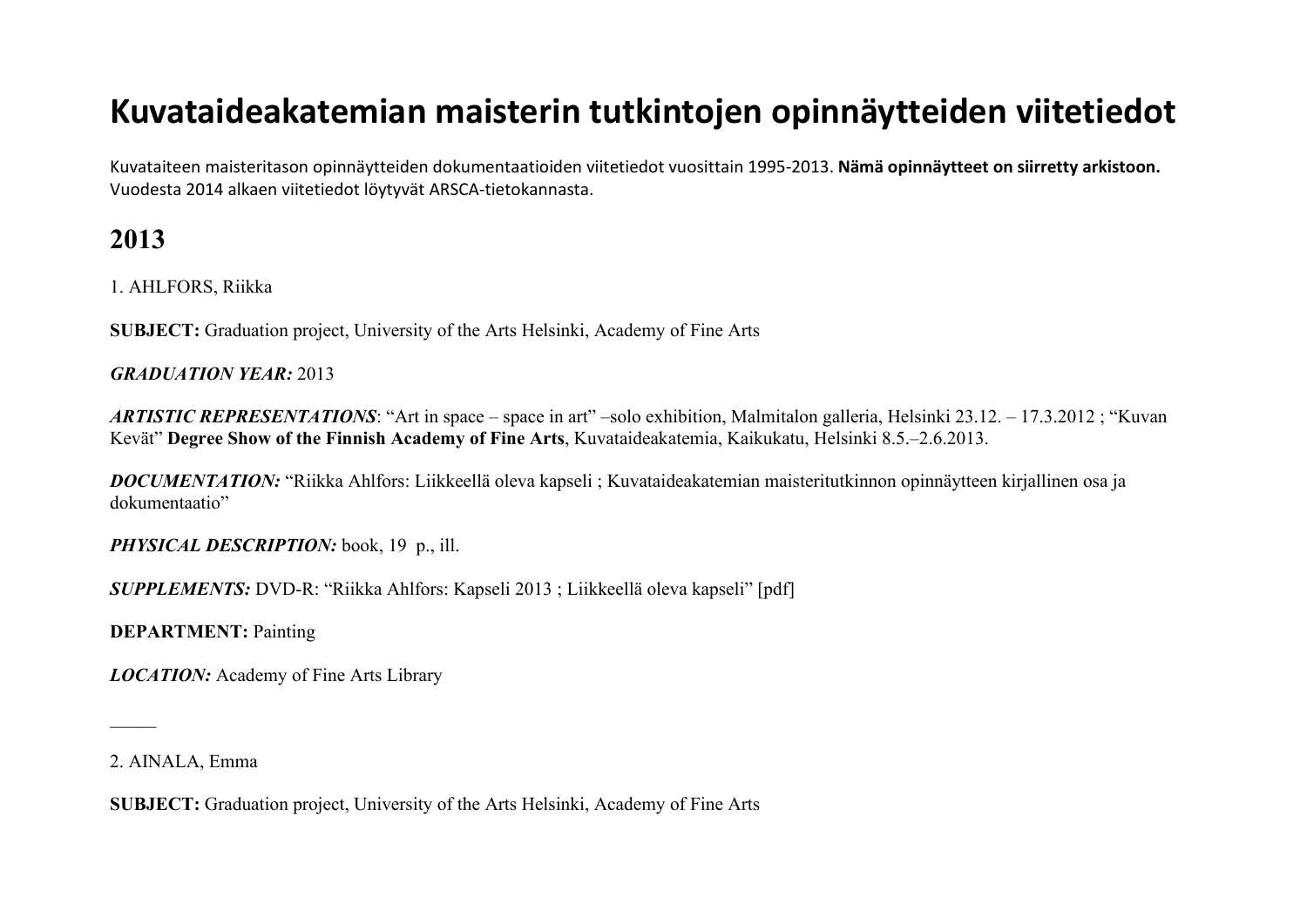#### *GRADUATION YEAR:* 2013

*ARTISTIC REPRESENTATIONS*: "Something borrowed something blue" –solo exhibition, Kuvataideakatemian galleria, Helsinki 25.1.– 3.2.2013 ; "Kuvan Kevät" **Degree Show of the Finnish Academy of Fine Arts**, Kuvataideakatemia, Kaikukatu, Helsinki 8.5.–2.6.2013.

*DOCUMENTATION:* "Emma Ainala: Opinnäytteen dokumentaatio ja kirjallinen osa"

*PHYSICAL DESCRIPTION:* : printout in a folder, [11] p., ill. separately [12] p. of plates

*SUPPLEMENTS:* CD-R: "Emma Ainala: Opinnäytteen dokumentaatio ja kirjallinen osa" [pdf]

**DEPARTMENT:** Painting

*LOCATION:* Academy of Fine Arts Library

3. BERG, David

 $\overline{\phantom{a}}$ 

**SUBJECT:** Graduation project, University of the Arts Helsinki, Academy of Fine Arts *GRADUATION YEAR:* 2013

*ARTISTIC REPRESENTATIONS*: "Whatever" –solo exhibition, Kuvataideakatemian galleria, Helsinki 30.3.–8.4.2012 ; "Nöyryydestä", "Kuvan Kevät" **Degree Show of the Finnish Academy of Fine Arts**, Kuvataideakatemia, Kaikukatu, Helsinki 11.5.–3.6.2012.

*DOCUMENTATION:* "David Berg: Maisterin opinnäyte – dokumentaation ja kirjallinen osa, 2013"

*PHYSICAL DESCRIPTION:* book, 20 [5] p., ill.

*SUPPLEMENTS:* CD-R: "David Berg: dokumentaatio + kirjallinen osa" [pdf] ; 3 kpl DVD-R: "Nöyryydestä" (2011 / 83 min.), "Whatever I" (2012 / 13 min.), "Ovia & Lukkoja" (2012 / 73 min.).

**DEPARTMENT:** Time and Space

*LOCATION:* Academy of Fine Arts Library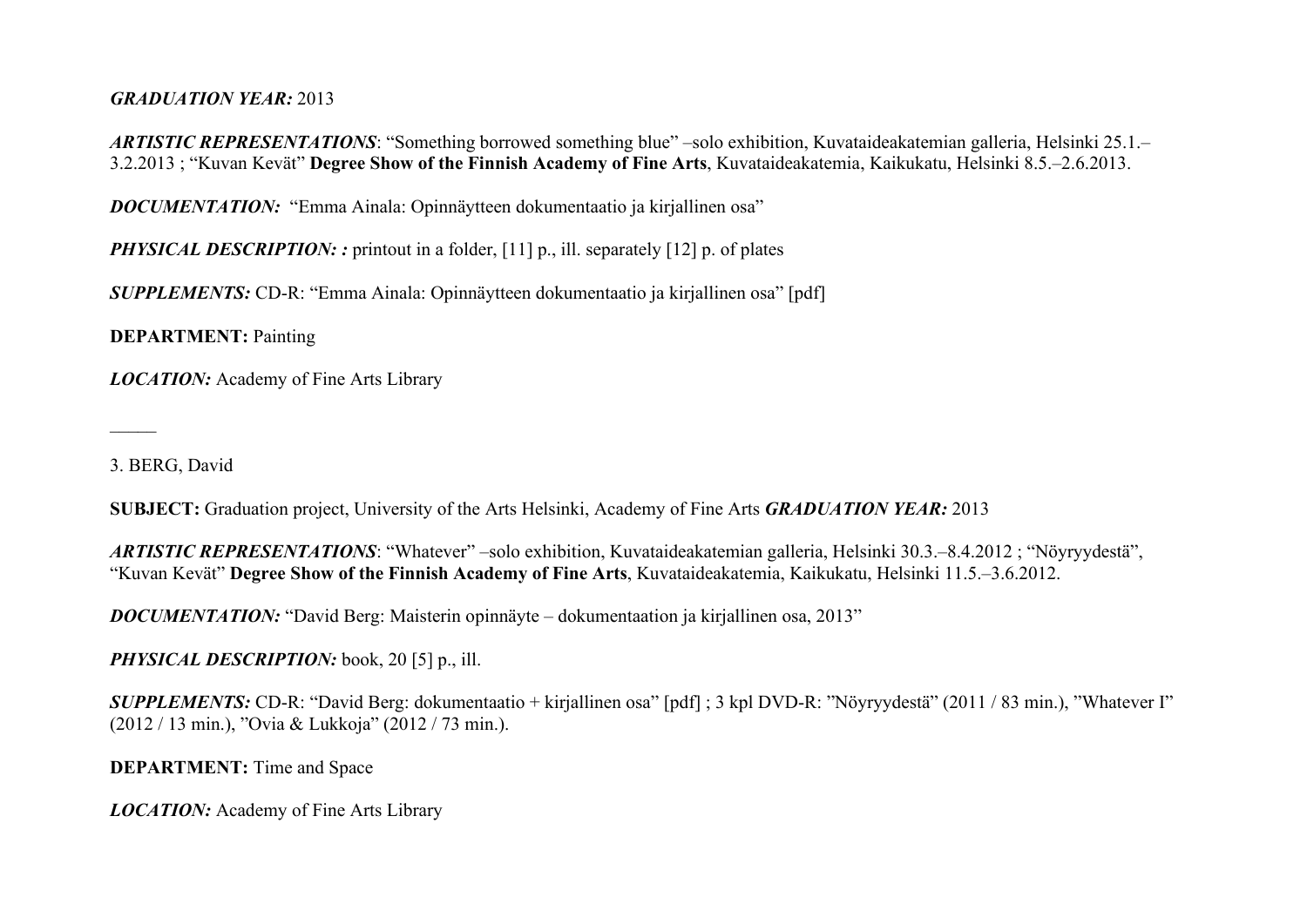4. BRUNO, Diego

 $\overline{\phantom{a}}$ 

**SUBJECT:** Graduation project, University of the Arts Helsinki, Academy of Fine Arts

*GRADUATION YEAR:* 2013

*ARTISTIC REPRESENTATIONS*: "The original position" –solo exhibition, Kuvataideakatemian galleria, Helsinki 6.–15.8.2010 ; "A collective improvisation for three linked rooms" – video, "Kuvan Kevät" **Degree Show of the Finnish Academy of Fine Arts**, Kuvataideakatemia, Kaikukatu, Helsinki 11.5.–5.6.2011.

*DOCUMENTATION:* "Diego Bruno: Master program / Thesis Project"

*PHYSICAL DESCRIPTION:* book, 55 p., ill.

*SUPPLEMENTS:* CD-R: "Diego Bruno: Thesis ; Time and Space department" [pdf]

**DEPARTMENT:** Time and Space

*LOCATION:* Academy of Fine Arts Library

5. CREUZIGER, Erik

 $\overline{\phantom{a}}$ 

**SUBJECT:** Graduation project, University of the Arts Helsinki, Academy of Fine Arts

*GRADUATION YEAR:* 2013

*ARTISTIC REPRESENTATIONS*: "Maalauksia" –solo exhibition, Kuvataideakatemian galleria, Helsinki 14.–23.9.2012 ; "Kuvan Kevät" **Degree Show of the Finnish Academy of Fine Arts**, Kuvataideakatemia, Kaikukatu, Helsinki 8.5.–2.6.2013.

**DOCUMENTATION:** "Dokumentation over slutarbete I Bildkonstakademin 2013, Erik Creuziger"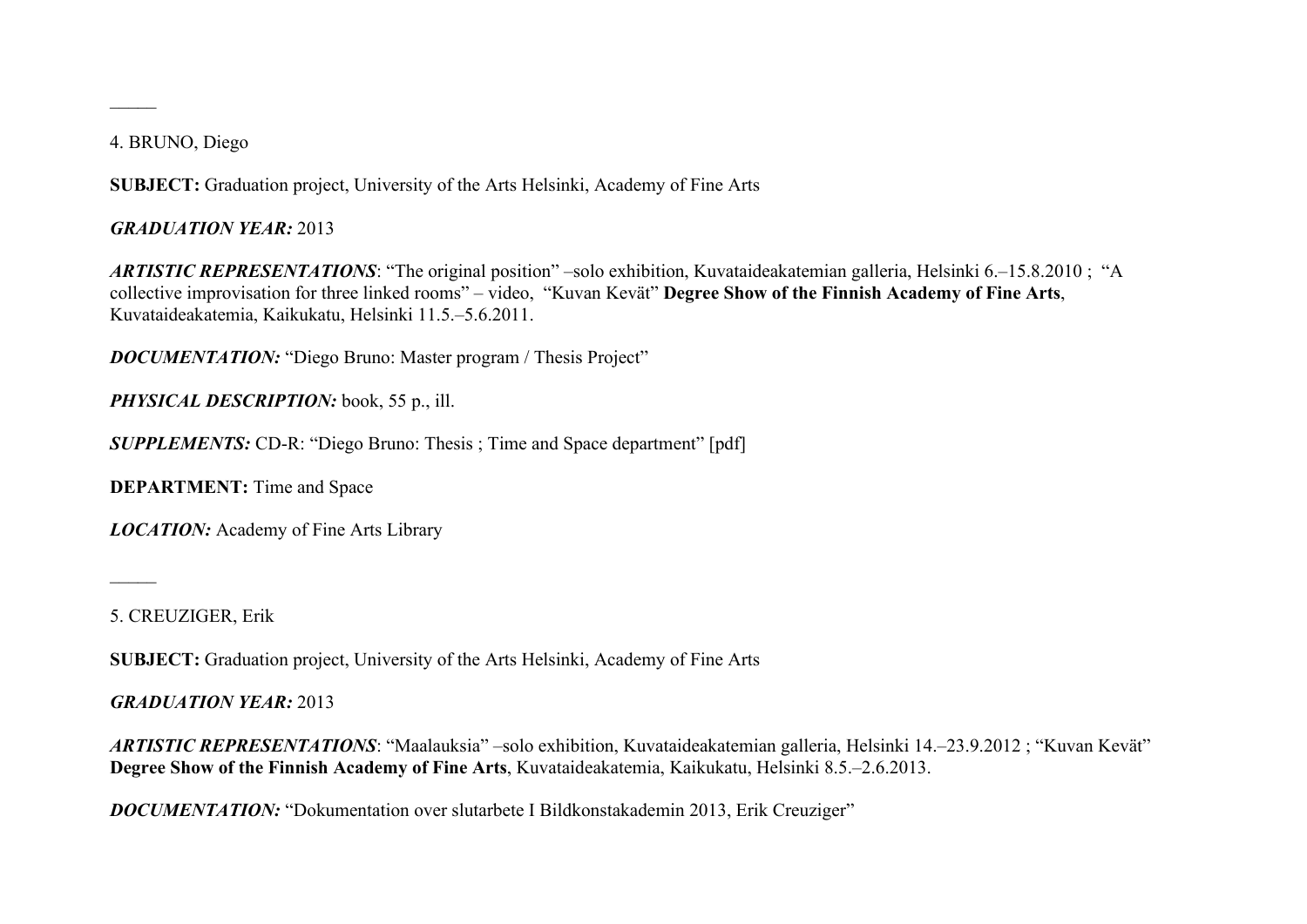## *PHYSICAL DESCRIPTION*: book, [24] p., ill.

*SUPPLEMENTS:* CD-R: "Dokumentation over slutarbete 2013, Erik Creuziger" [pdf]

**DEPARTMENT:** Painting

*LOCATION:* Academy of Fine Arts Library

6. HELENELUND, Corinna

 $\overline{\phantom{a}}$ 

**SUBJECT:** Graduation project, University of the Arts Helsinki, Academy of Fine Arts

*GRADUATION YEAR:* 2013

*ARTISTIC REPRESENTATIONS*: "Waiting for the ocean to return" –solo exhibition, Galleria FAFA, Helsinki 8.–23.10.2011 ; "Diggers and dumpers", "Kuvan Kevät" **Degree Show of the Finnish Academy of Fine Arts**, Kuvataideakatemia, Kaikukatu, Helsinki 8.5.–2.6.2013.

**DOCUMENTATION:** "Corinna Helenelund on Waiting for the ocean to return and Diggers and dumpers"

*PHYSICAL DESCRIPTION:* book, 38 p., ill.

*SUPPLEMENTS: DVD-R:* "Thesis, Corinna Helenelund: Waiting for the ocean to return (2011) & Diggers and dumpers (2013) [pdf]

**DEPARTMENT:** Sculpture

*LOCATION:* Academy of Fine Arts Library

 $\mathcal{L}$ 

**SUBJECT:** Graduation project, University of the Arts Helsinki, Academy of Fine Arts

<sup>7.</sup>a. HYVÄRINEN, Henna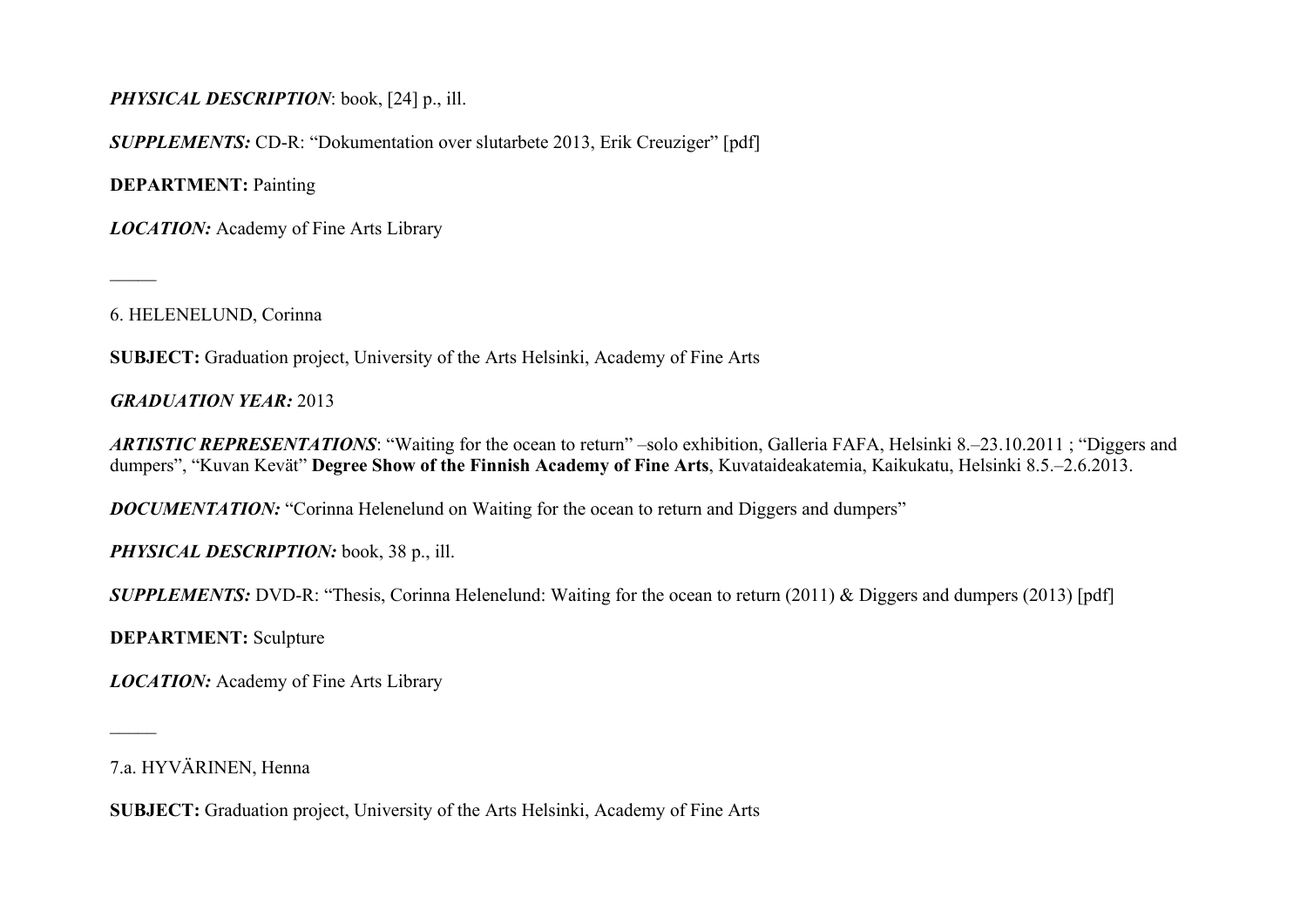#### *GRADUATION YEAR:* 2013

*ARTISTIC REPRESENTATIONS*: "Tweed", W139 -artspace, Amsterdam, 15.12.2012 – 6.1.2013; "Mesh" (videoscreening), "Kuvan Kevät" **Degree Show of the Finnish Academy of Fine Arts**, Kuvataideakatemia, Kaikukatu, Helsinki 8.5.–2.6.2013.

*DOCUMENTATION: "MAR-MO-RE-AL"*

*PHYSICAL DESCRIPTION:* printouts in a folder, 31 p., ill.

*SUPPLEMENTS:* DVD-R: "Henna Hyvärinen, MFA thesis documentation 2013 [pdf]

**DEPARTMENT:** Time and Space

*LOCATION:* Academy of Fine Arts Library

7.b. HÄMÄLÄINEN, Eveliina

 $\overline{\phantom{a}}$ 

**SUBJECT:** Graduation project, University of the Arts Helsinki, Academy of Fine Arts

*GRADUATION YEAR:* 2013

*ARTISTIC REPRESENTATIONS*: "Eveliina Hämäläinen & Kristína Hecková", Galleria FAFA, Helsinki 7.–24.3.2013 ; "Kuvan Kevät" **Degree Show of the Finnish Academy of Fine Arts**, Kuvataideakatemia, Kaikukatu, Helsinki 8.5.–2.6.2013.

*DOCUMENTATION:* Eveliina Hämäläinen 2013: opinnäytteen dokumentaatio ja kirjallinen osa"

*PHYSICAL DESCRIPTION:* book, [28] p., ill.

*SUPPLEMENTS:* CD-R: "Eveliina Hämäläinen 2013: opinnäytteen dokumentaatio ja kirjallinen osa" [pdf]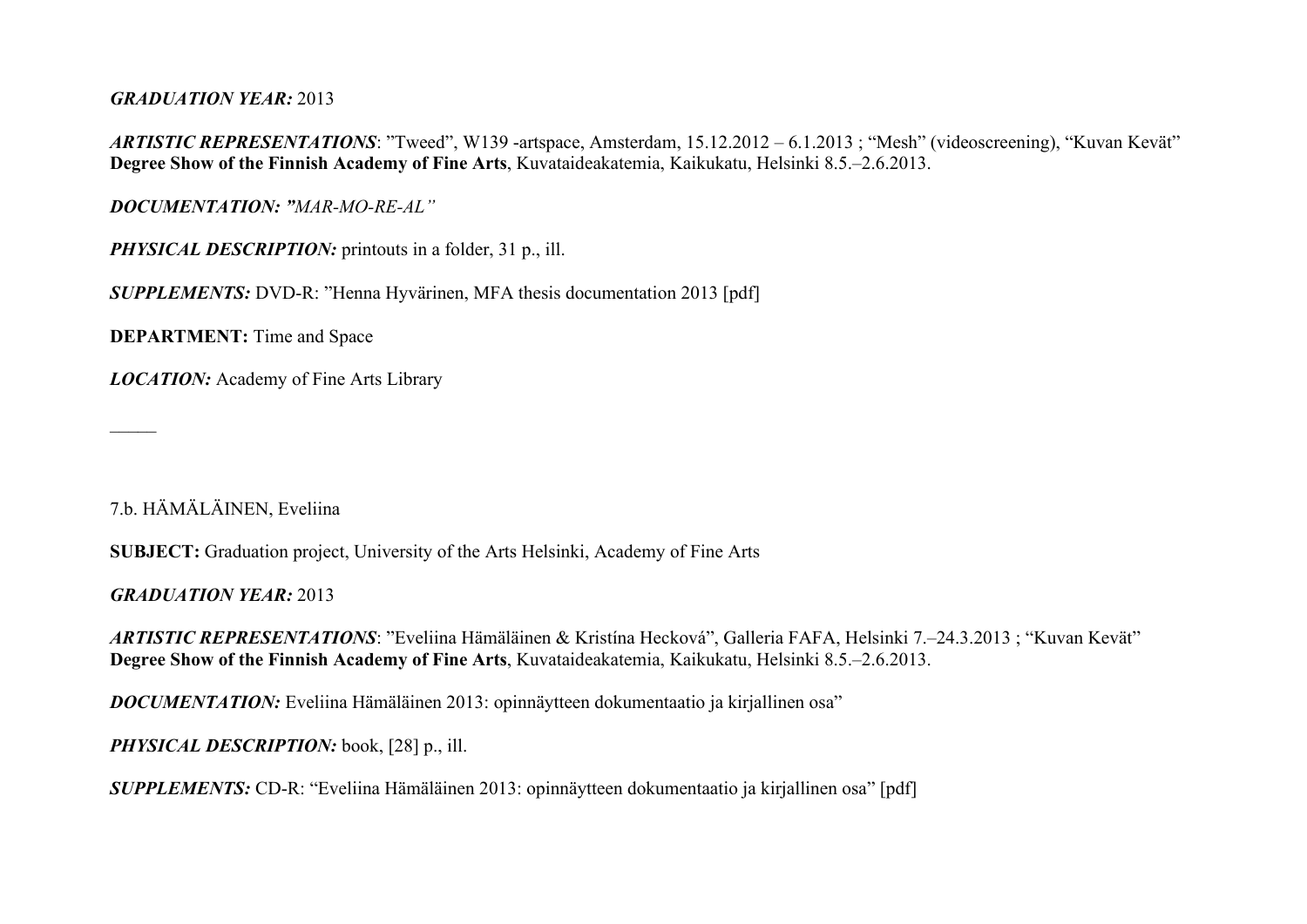**DEPARTMENT:** Painting

*LOCATION:* Academy of Fine Arts Library

8. KAASALAINEN, Pauliina

 $\overline{\phantom{a}}$ 

 $\mathcal{L}$ 

**SUBJECT:** Graduation project, University of the Arts Helsinki, Academy of Fine Arts

*GRADUATION YEAR:* 2013

*ARTISTIC REPRESENTATIONS*: "Mental marks" –solo exhibition, Kuvataideakatemian galleria, Helsinki 19.–29.8.2010 ; "Kuvan Kevät" **Degree Show of the Finnish Academy of Fine Arts**, Kuvataideakatemia, Kaikukatu, Helsinki 11.5.–3.6.2012.

*DOCUMENTATION:* "Pauliina Kaasalainen: Siveltimistä tehty aita ; maalauksen rajoista ja tekijän rajallisuudesta"

*PHYSICAL DESCRIPTION:* book, 55 p., ill.

*SUPPLEMENTS:* CD-R: "Pauliina Kaasalainen, syksy 2013: Maisteriopinnäyte dokumentointi & kirjallinen osa" [pdf]

**DEPARTMENT:** Painting

*LOCATION:* Academy of Fine Arts Library

10. KAUSALAINEN, Maria

**SUBJECT:** Graduation project, University of the Arts Helsinki, Academy of Fine Arts

*GRADUATION YEAR:* 2013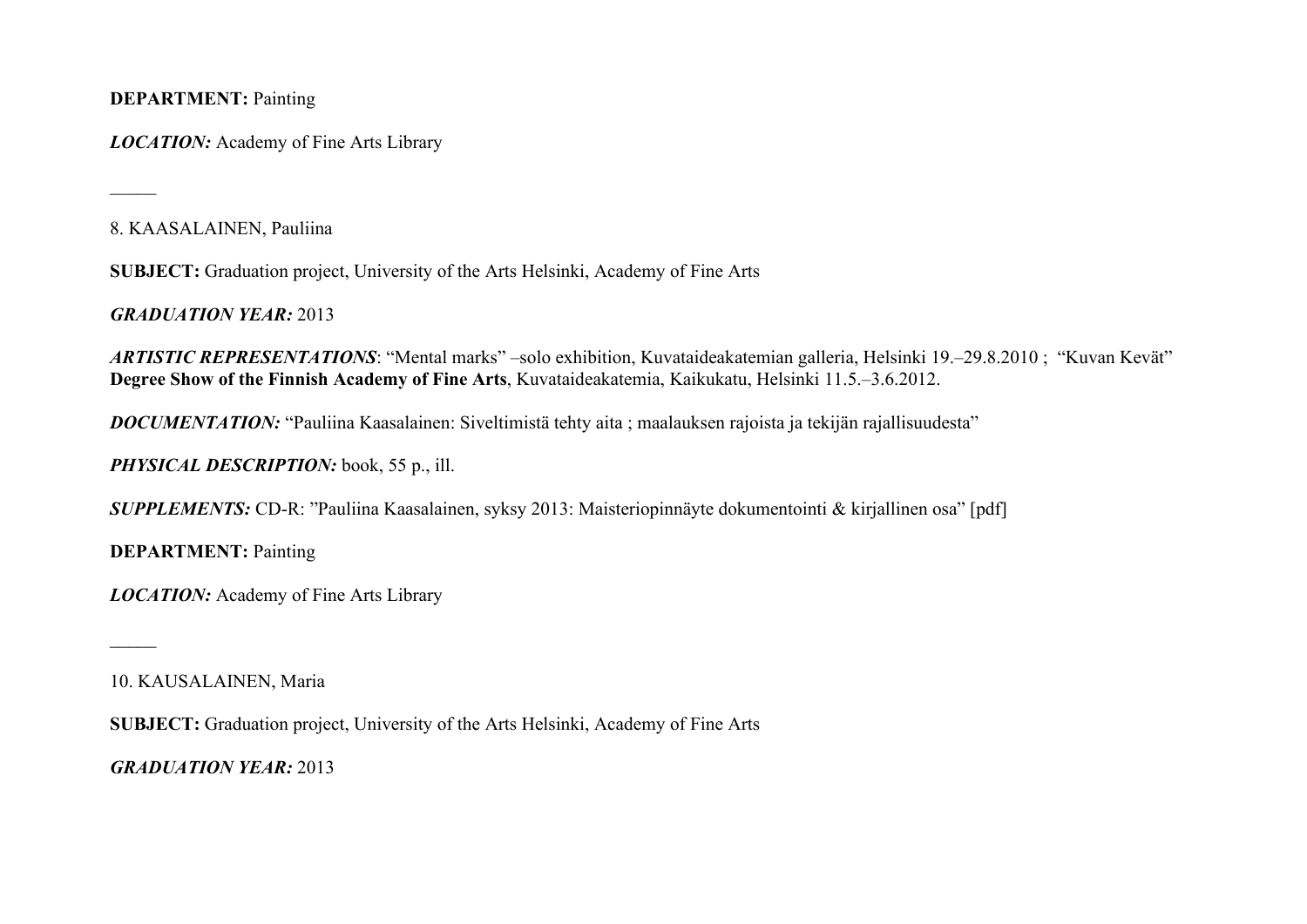*ARTISTIC REPRESENTATIONS*: "Kansakunnassa kaikki hyvin" –solo exhibition, Kuvataideakatemian galleria, Helsinki 16.–26.9.2010 ; "Salida, fuite, exit" –solo exhibition, Galleria G, Helsinki 11.–29.5.2011.

*DOCUMENTATION:* "Maria Kausalainen: Kansakunnassa kaikki hyvin ; Salida, fuite, exit"

*PHYSICAL DESCRIPTION:* book, 43 p., ill.

*SUPPLEMENTS:* CD-R: "Maria Kausalainen: Opinnäyte 2013" [pdf]

**DEPARTMENT:** Printmaking

*LOCATION:* Academy of Fine Arts Library

11. KETOLA, Johanna

 $\mathcal{L}$ 

**SUBJECT:** Graduation project, University of the Arts Helsinki, Academy of Fine Arts

#### *GRADUATION YEAR:* 2013

*ARTISTIC REPRESENTATIONS*: "There is no snake in our forest, part 2" –solo exhibition, Galleria Jangva 15.3.–1.4.2007 ; "Salini seinät (The walls of my hall)" [in collaboration with architect Jan Wolski] > lisätieto JK:n kotisivuilta, Kuvataideakatemian galleria, Helsinki 29.11.– 9.12.2007.

*DOCUMENTATION:* "Kuvataiteen maisterin opinnäyte : Johanna Ketola / Kuvataideakatemia / Tila-aikataiteen osasto / 2013"

*PHYSICAL DESCRIPTION:* book, 119 p., ill.

*SUPPLEMENTS:* CD-R: " KuM opinnäyte, Johanna Ketola, tila-aika / 2013 " [pdf] ; [memory stick ]

**DEPARTMENT:** Time and Space

*LOCATION:* Academy of Fine Arts Library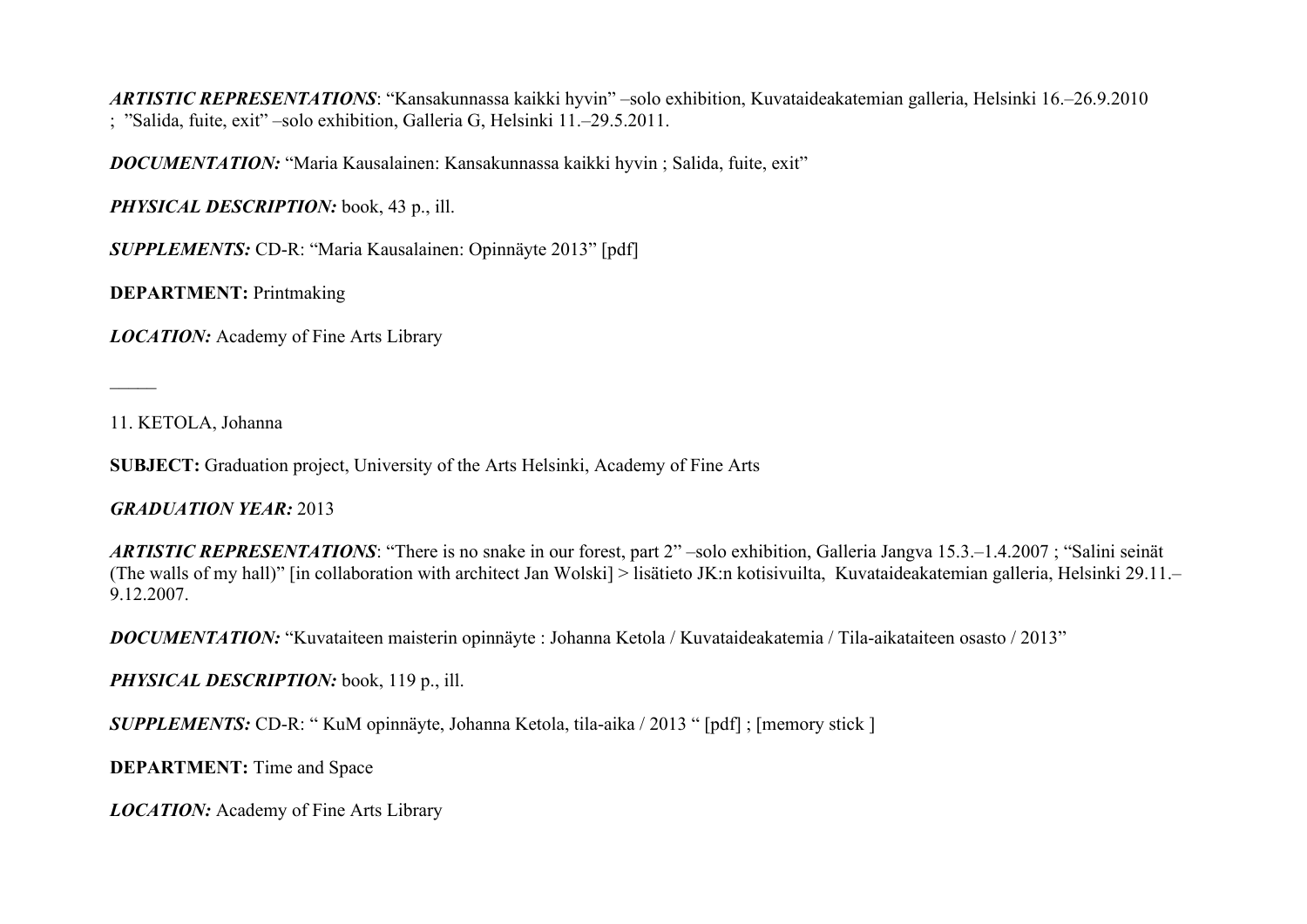12. KINA [ent. Kinnunen], Jonna

 $\overline{\phantom{a}}$ 

**SUBJECT:** Graduation project, University of the Arts Helsinki, Academy of Fine Arts

*GRADUATION YEAR:* 2013

*ARTISTIC REPRESENTATIONS*: "Kuvan Kevät" **Degree Show of the Finnish Academy of Fine Arts**, Kuvataideakatemia, Kaikukatu, Helsinki 11.5.–3.6.2012 ; "Reconstructions and drawings" –solo exhibition, Kuvataideakatemian galleria, Helsinki 23.11–2.12.2012.

*DOCUMENTATION:* "Kuvataiteen maisterin tutkinnon opinnäytteen kirjallinen osio" and "Reconstructions and drawings"

*PHYSICAL DESCRIPTION:* books, 18, [46] p., ill. > kts. edell...

*SUPPLEMENTS:* CD-R: " Jonna Kina: Opinnäyte 2013" [pdf]

**DEPARTMENT:** Time and Space

*LOCATION:* Academy of Fine Arts Library

13. KOKKO, Timo

 $\overline{\phantom{a}}$ 

**SUBJECT:** Graduation project, University of the Arts Helsinki, Academy of Fine Arts

*GRADUATION YEAR:* 2013

*ARTISTIC REPRESENTATIONS*: "Imagine" –solo exhibition, Eemil Aaltosen museo, Lapinlahti 5.6. – 12.8.2012 ; "Momentum", "Kuvan Kevät" **Degree Show of the Finnish Academy of Fine Arts**, Kuvataideakatemia, Kaikukatu, Helsinki 8.5.–2.6.2013.

*DOCUMENTATION:* "Timo Kokko: Opinnäytteen dokumentaatio ja kirjallinen osa, kuvanveiston koulutusohjelma, Kuvataideakatemia 2013"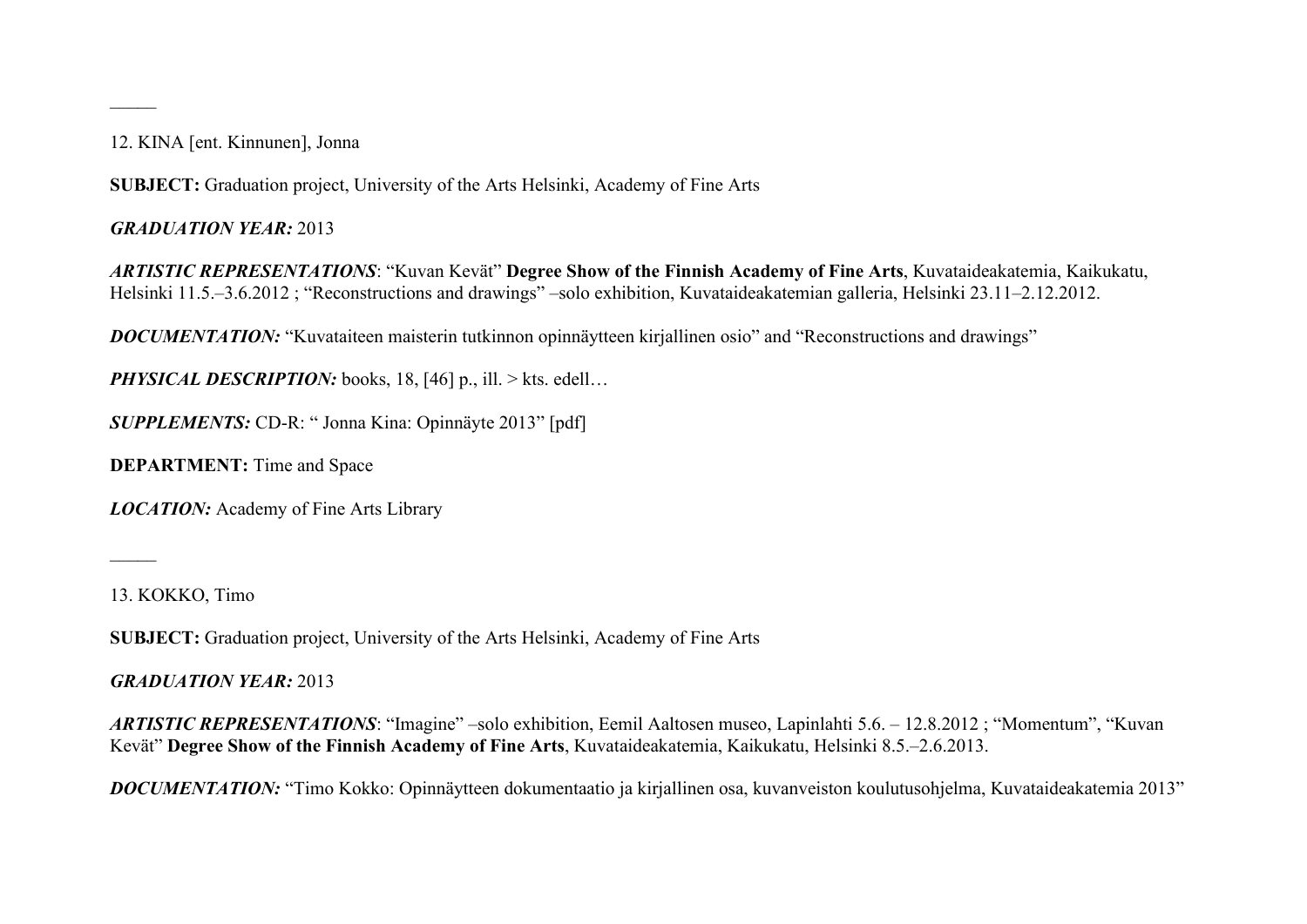## *PHYSICAL DESCRIPTION:* book, [24] p., ill.

*SUPPLEMENTS:* CD-R: "Timo Kokko: Opinnäytteen dokumentaatio + kirjallinen osa, kuvanveisto 2013" [pdf]

**DEPARTMENT:** Sculpture

*LOCATION:* Academy of Fine Arts Library

14. KOLTTOLA, Lauri

 $\overline{\phantom{a}}$ 

**SUBJECT:** Graduation project, University of the Arts Helsinki, Academy of Fine Arts

#### *GRADUATION YEAR:* 2013

*ARTISTIC REPRESENTATIONS*: "Muutosta haikaillessa etsin käännekohtaa. Jokainen valinta voi olla sellainen", "Kuvan Kevät" Degree Show of the Finnish Academy of Fine Arts, Galleria FAFA, Helsinki 8.5.–2.6.2013 ; "Minkä puolen asiasta näin" –solo exhibition, Kuvataideakatemian galleria, Helsinki 2.–11.8.2013.

*DOCUMENTATION:* "Muutosta haikaillessa etsin käännekohtaa. Jokainen valinta voi olla sellainen. Minkä puolen asiasta näin: lopputyön kirjallinen osa ; lopputyön dokumentaatio"

*PHYSICAL DESCRIPTION*: two printouts in a folder, 18, [30] p., ill. > Näiden kahden lisäksi mukana myös lausunto lukihäiriöstä > missä säilytys (?)

*SUPPLEMENTS:* CD-R: "Lauri Kolttolan maisterin opinnäytteen lopputyön dokumentaatio ja kirjallinen osa" [pdf]

**DEPARTMENT:** Painting

 $\overline{\phantom{a}}$ 

*LOCATION:* Academy of Fine Arts Library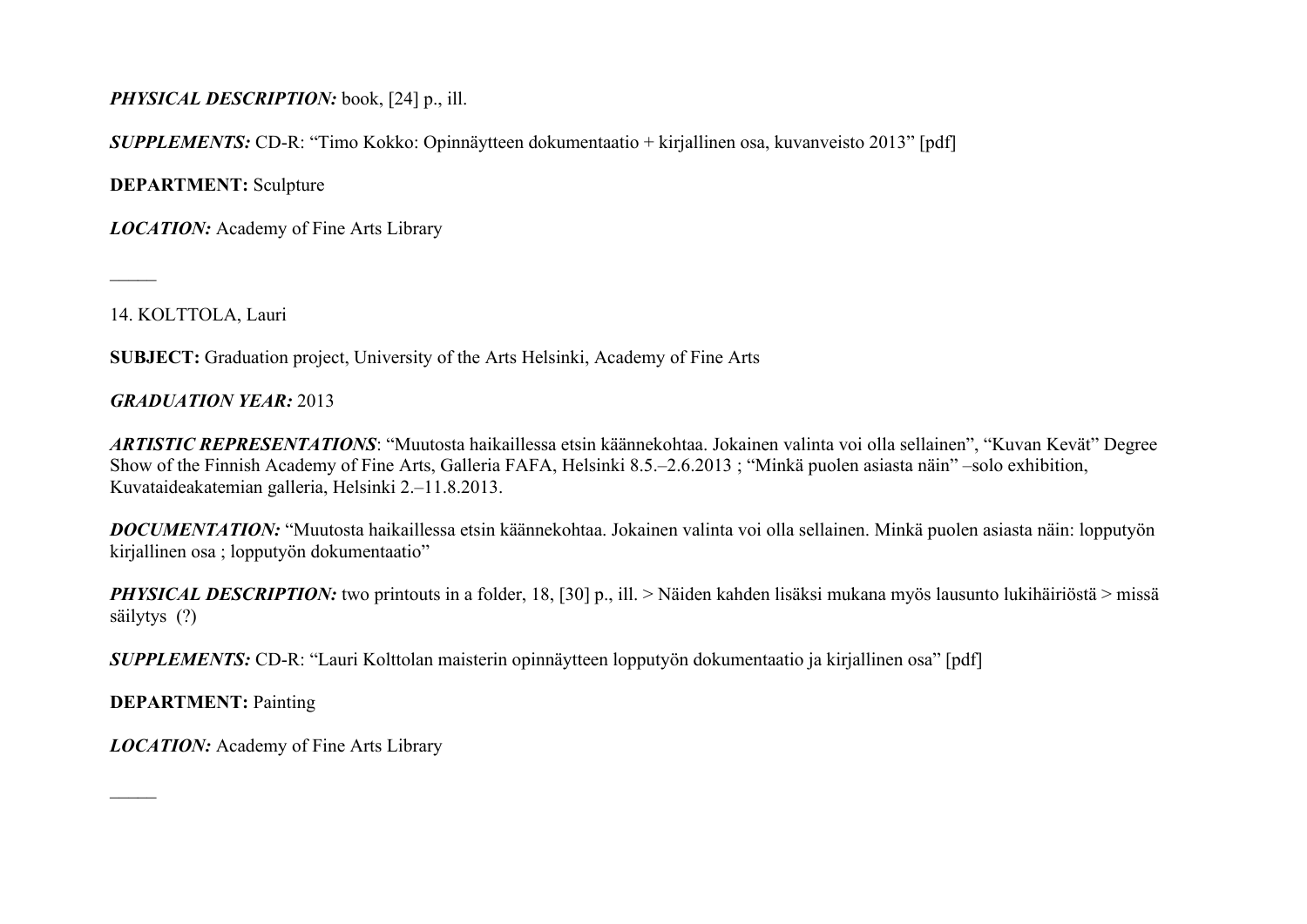15. KORKIAKOSKI, Sami

**SUBJECT:** Graduation project, University of the Arts Helsinki, Academy of Fine Arts *GRADUATION YEAR:* 2013

*ARTISTIC REPRESENTATIONS*: "Marja Eerola, Jussi Juurinen, Kaisa Kontio, Sami Korkiakoski – Grafiikkaa ja maalauksia", Galleria Rantakasarmi, Helsinki 28.5.–18.6.2009 ; "Kuvan Kevät" Degree Show of the Finnish Academy of Fine Arts, Kuvataideakatemia, Kaikukatu, Helsinki 12.5.–6.6.2010.

*DOCUMENTATION:* "Viiva ja ele : Sami Korkiakoski, opinnäytteen kirjallinen osa, kuvataiteen maisterin tutkinto, maalaustaiteen osasto / Kuvataideakatemia 2013"

*PHYSICAL DESCRIPTION:* book, [40] p., ill.

*SUPPLEMENTS:* CD-R: "Korkiakoski: dokumentaatio + kirjallinen osa 2013" " [pdf] ; CD-R: "Sami Koskiakoski: dokumentaatio [teoskuvia] 2013"

**DEPARTMENT:** Painting

*LOCATION:* Academy of Fine Arts Library

16. KORTENIEMI, Sanna

 $\mathcal{L}$ 

**SUBJECT:** Graduation project, University of the Arts Helsinki, Academy of Fine Arts

*GRADUATION YEAR:* 2013

*ARTISTIC REPRESENTATIONS*: "Kuvan Kevät" **Degree Show of the Finnish Academy of Fine Arts**, Galleria FAFA, Helsinki 11.5.– 3.6.2012 ; "Valoisaan aikaan" " – solo exhibition [together with Ida Palojärvi] , Kuvataideakatemian galleria, Helsinki 12.–21.10.2012.

*DOCUMENTATION:* "Sanna Korteniemi: Kuvataiteen maisterin opinnäytteen kirjallinen osa"

*PHYSICAL DESCRIPTION:* book, 36 p., ill.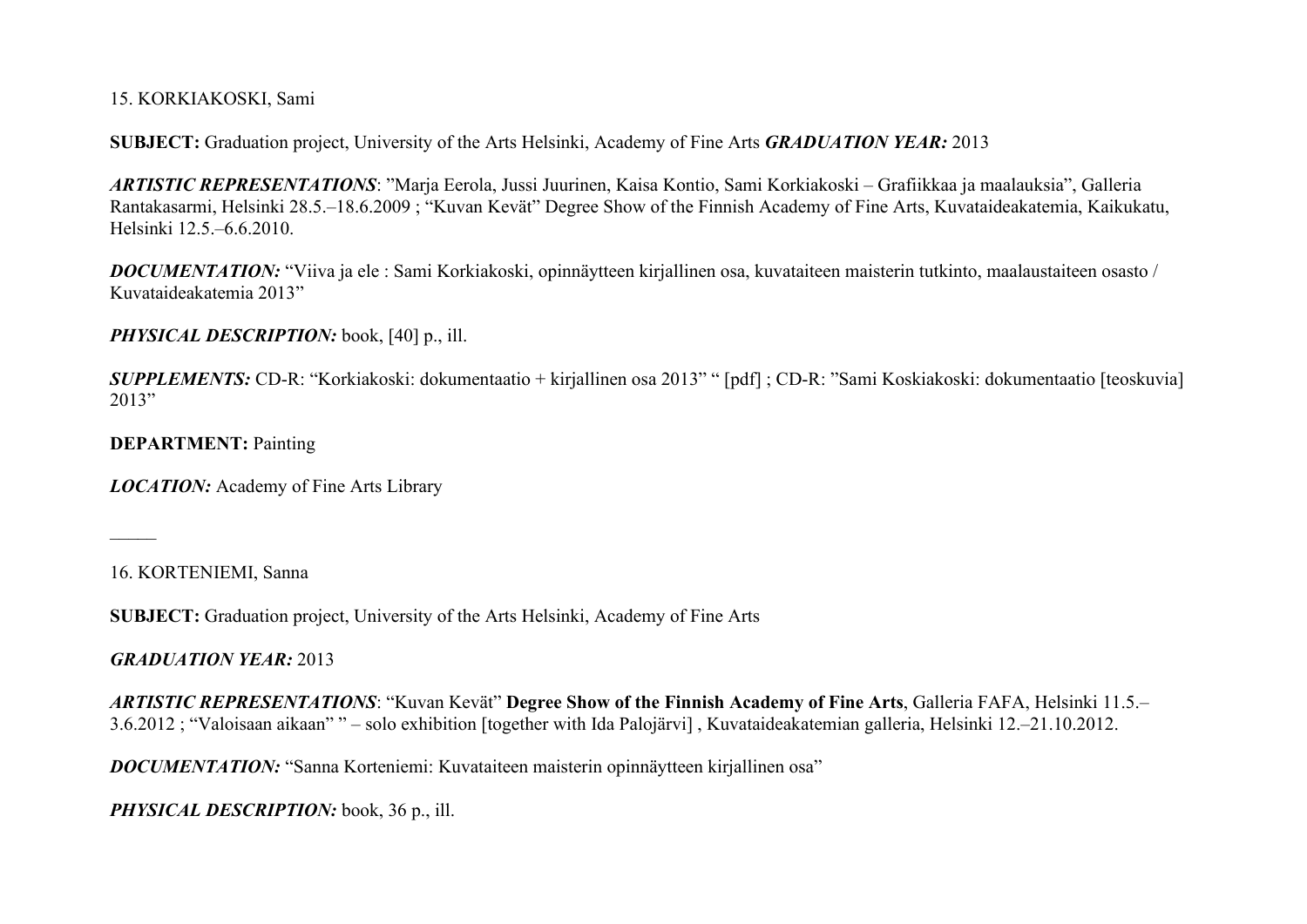*SUPPLEMENTS:* CD-R: "Sanna Korteniemi, MA-lopputyödokumentaatio 2013, Kuvataideakatemia" [pdf]

**DEPARTMENT:** Sculpture

*LOCATION:* Academy of Fine Arts Library

17. KURUNSAARI, Heli

 $\overline{\phantom{a}}$ 

**SUBJECT:** Graduation project, University of the Arts Helsinki, Academy of Fine Arts

*GRADUATION YEAR:* 2013

*ARTISTIC REPRESENTATIONS*: "Kuvan Kevät" **Degree Show of the Finnish Academy of Fine Arts**, Kuvataideakatemian galleria, Helsinki 11.5.–3.6.2012 ; "Kaikki missä ei oli nimeä, on yhteistä" – solo exhibition, Galleria G, Helsinki 14.11.–2.12.2012.

*DOCUMENTATION:* "Kuvataiteen maisterin opinnäytteen dokumentaatio Taideyliopiston Kuvataideakatemiaan ; Heli Kurunsaari 2013"

*PHYSICAL DESCRIPTION:* spiral bound book, [38] p., ill.

*SUPPLEMENTS:* CD-R: "Heli Kurunsaari: Dokumentaatio, Kuvataideakatemia 2013" [pdf]

**DEPARTMENT:** Printmaking

*LOCATION:* Academy of Fine Arts Library

18. LINNAMAA, Aleksi

 $\mathcal{L}$ 

**SUBJECT:** Graduation project, University of the Arts Helsinki, Academy of Fine Arts

*GRADUATION YEAR:* 2013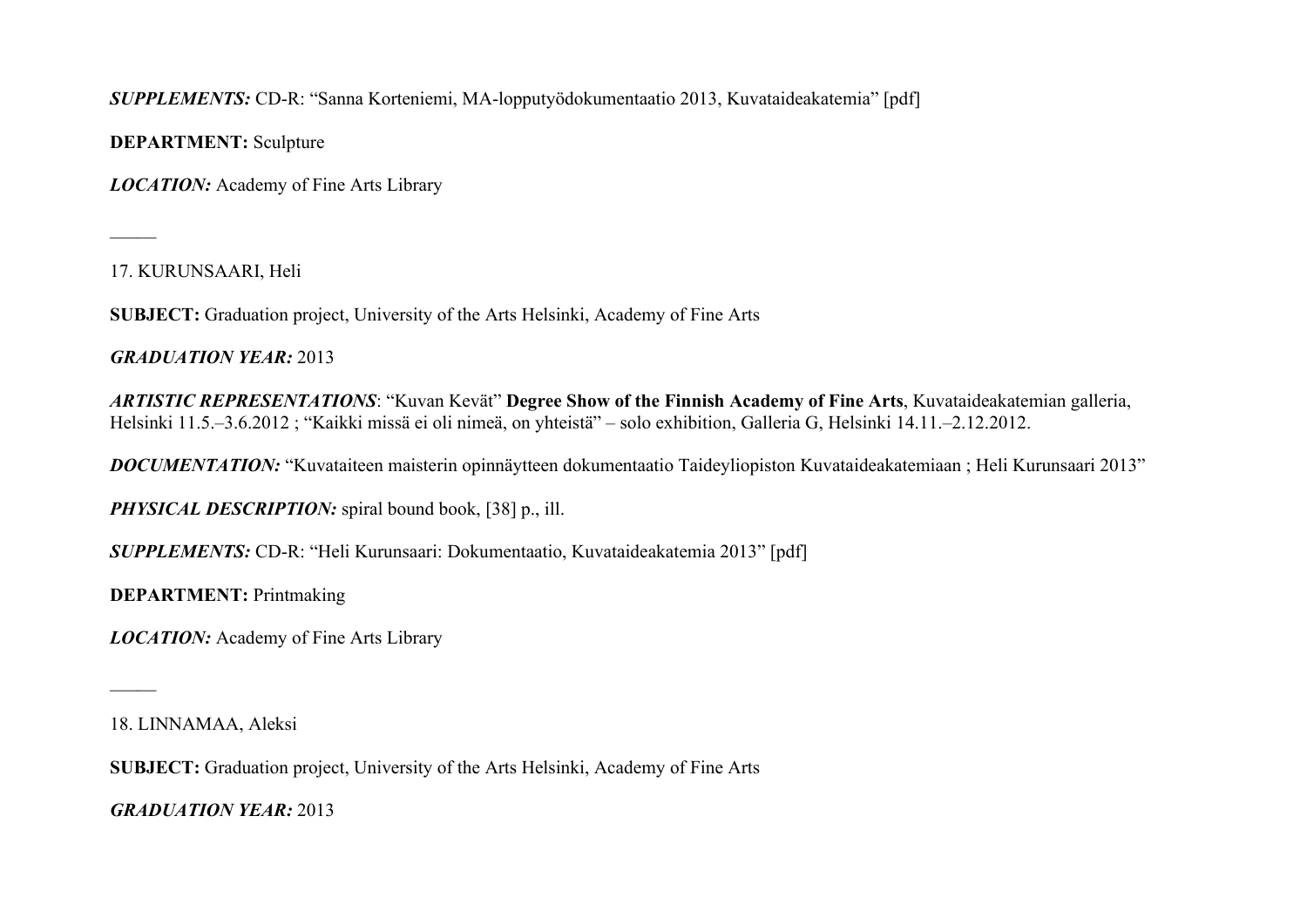*ARTISTIC REPRESENTATIONS*: "Linear sequentiality", "Kuvan Kevät" **Degree Show of the Finnish Academy of Fine Arts**, Kuvataideakatemia, Kaikukatu, Helsinki 11.5.–3.6.2012 ; "Complete works" – solo exhibition, Kuvataideakatemian galleria, Helsinki 28.9.– 7.10.2012.

**DOCUMENTATION:** "Finnish Academy of Fine Arts ; The department of Time and Space ; MFA thesis by Aleksi Linnamaa; in two parts..."

*PHYSICAL DESCRIPTION:* book, [28] p., ill.

*SUPPLEMENTS:* DVD-R: " MFA 2013 ; Aleksi Linnamaa" [pdf]

**DEPARTMENT:** Time and Space

*LOCATION:* Academy of Fine Arts Library

19. MATVEINEN, Heini

 $\overline{\phantom{a}}$ 

 $\mathcal{L}$ 

**SUBJECT:** Graduation project, University of the Arts Helsinki, Academy of Fine Arts *GRADUATION YEAR:* 2013

*ARTISTIC REPRESENTATIONS*: "Kuvan Kevät" **Degree Show of the Finnish Academy of Fine Arts**, Galleria FAFA, Helsinki 11.5.– 3.6.2012 ; "Katoamispiste – Vanishing point" – solo exhibition [together with Elina Vainio], Galleria FAFA, Helsinki 5.–21.10.2012.

*DOCUMENTATION:* "Heini Matveinen: Lisätään jakamalla"

*PHYSICAL DESCRIPTION:* book, 44 p., ill.

*SUPPLEMENTS:* CD-R: "Heini Matveinen: Dokumentaatio "Lisätään jakamalla", 2013" [pdf]

**DEPARTMENT:** Painting

*LOCATION:* Academy of Fine Arts Library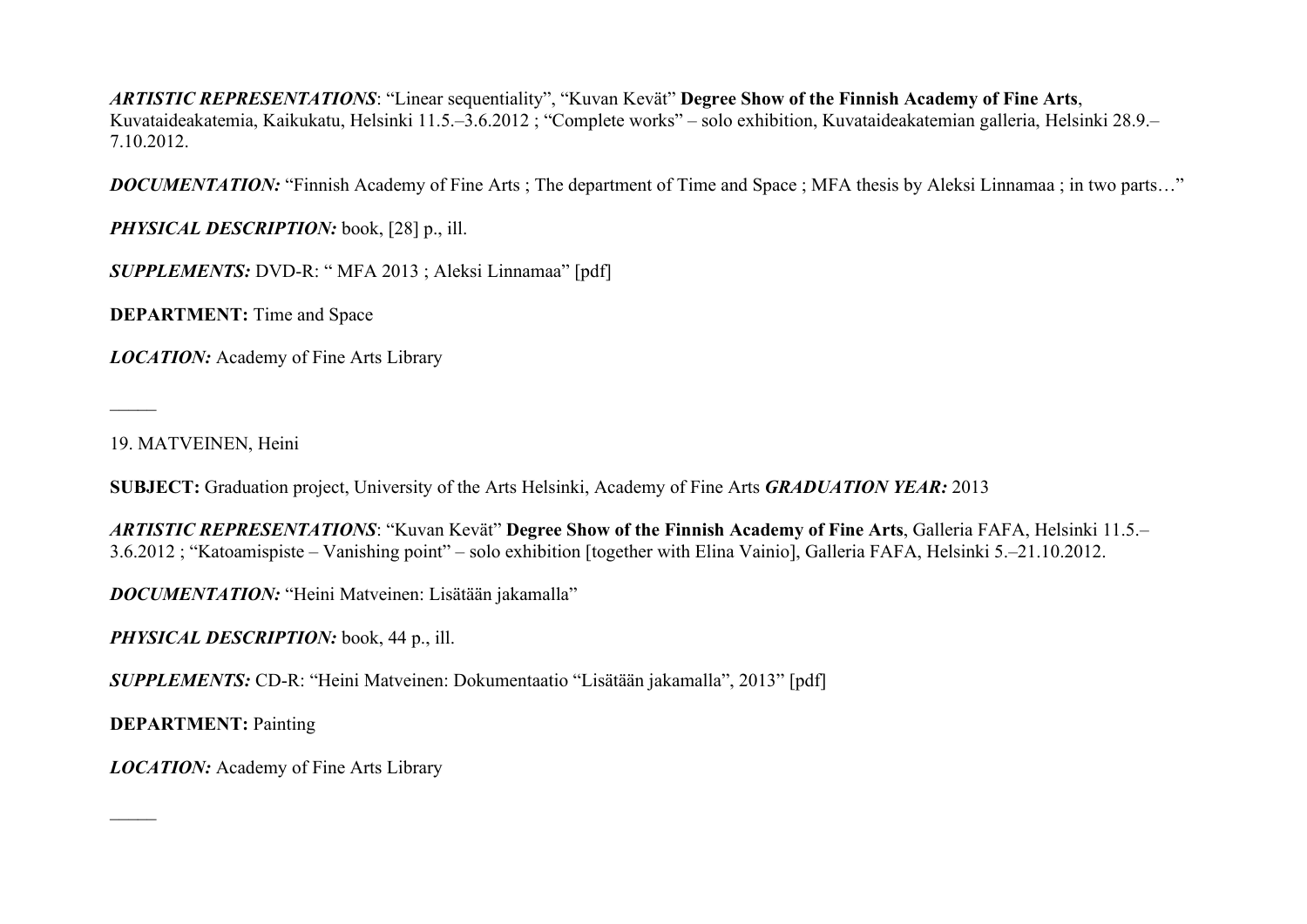20. MERIMAA, Arttu

**SUBJECT:** Graduation project, University of the Arts Helsinki, Academy of Fine Arts *GRADUATION YEAR:* 2013

*ARTISTIC REPRESENTATIONS*: "100000 vuoden rakkaustarina (The lovestory of 1000 Decades), Kuvataideakatemian galleria, Helsinki 11.11.–20.11.2011 ; "Of stimulation and dissimulation", "Kuvan Kevät" **Degree Show of the Finnish Academy of Fine Arts**, Kuvataideakatemia, Kaikukatu, Helsinki 11.5.–3.6.2012.

*DOCUMENTATION:* "What you see is what you get : Arttu Merimaa ; Opinnäytteen dokumentaatio ja kirjallinen osa, 2013"

*PHYSICAL DESCRIPTION:* printout in a folder, [9] p., ill. separately [10] p. of plates

*SUPPLEMENTS:* CD-R: "Arttu Merimaa, Opinnäytteen kirjallinen osa ja dokumentaatio" [pdf] ; CR-R: "Arttu Merimaa, Opinnäytteen kirjallinen osa ja dokumentaatio" [pdf]

**DEPARTMENT:** Time and Space

*LOCATION:* Academy of Fine Arts Library

21. MIKKONEN; Antton

 $\mathcal{L}$ 

**SUBJECT:** Graduation project, University of the Arts Helsinki, Academy of Fine Arts

*GRADUATION YEAR:* 2013

*ARTISTIC REPRESENTATIONS*: "Installaatio Yhtymä Y avoin yhtiö" (together with Heikki Räisänen), Kuvan Kevät" **Degree Show of the Finnish Academy of Fine Arts**, Kuvataideakatemia, Kaikukatu, Helsinki 11.5.–5.6.2011 ; "Rosso Corsa Uspenie" – solo exhibition, Kuvataideakatemian galleria, Helsinki 14.–23.10.2011.

*DOCUMENTATION:* "Antton Mikkonen : kuvataiteen maisterin taiteellisen lopputyön dokumentaatio"

*PHYSICAL DESCRIPTION:* book, 50 p., ill.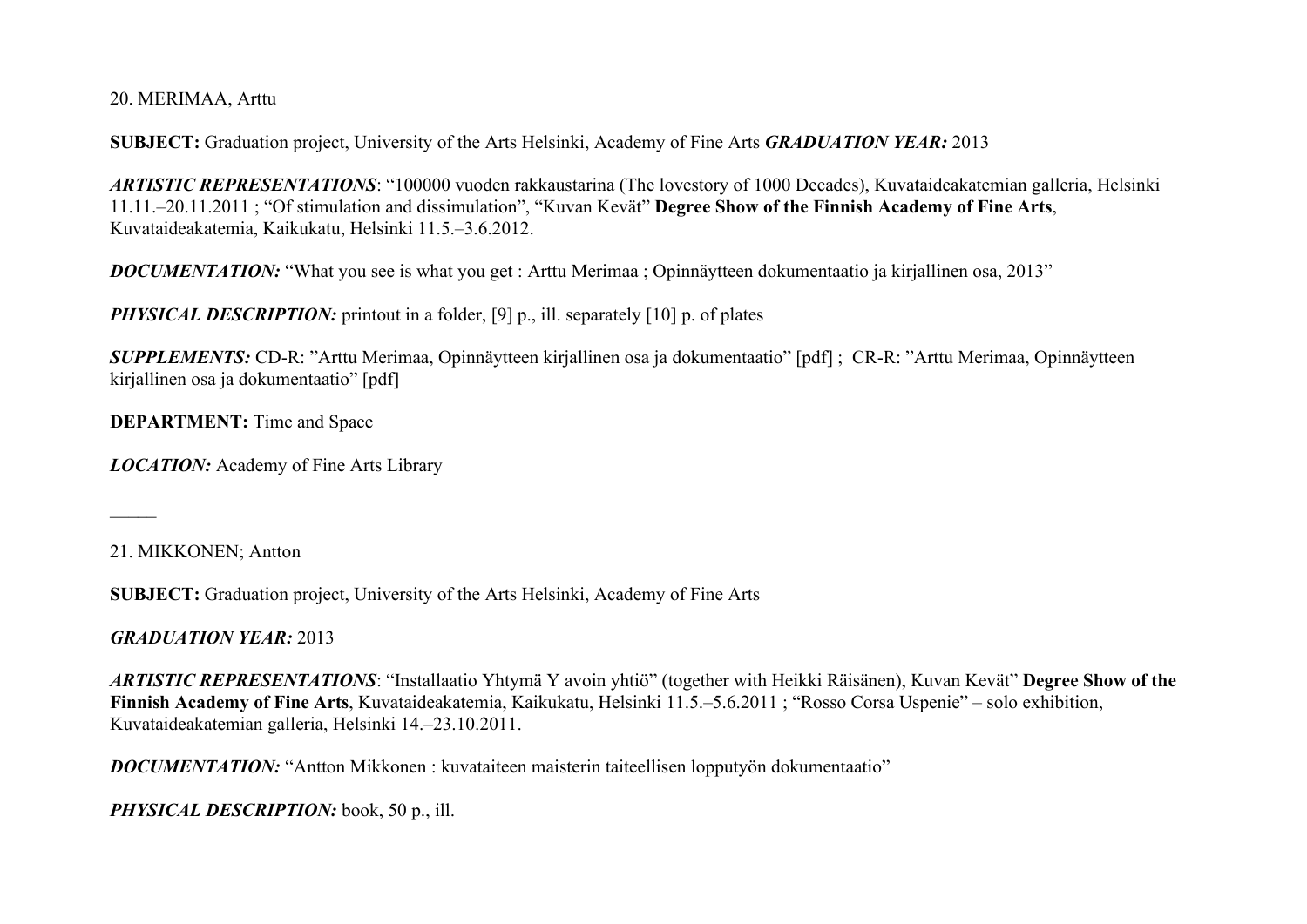*SUPPLEMENTS:* DVD-R: "Antton Mikkonen : Maisteridokumentaatio, kevät 2013" [pdf]

**DEPARTMENT:** Sculpture

*LOCATION:* Academy of Fine Arts Library

22. MIRON, Katarzyna

 $\overline{\phantom{a}}$ 

**SUBJECT:** Graduation project, University of the Arts Helsinki, Academy of Fine Arts

*GRADUATION YEAR:* 2013

*ARTISTIC REPRESENTATIONS*: "Constructed correlations", Kuvataideakatemian galleria, Helsinki 17.–27.7.2010 ; "Where the end starts, where beginning ends", "Kuvan Kevät" **Degree Show of the Finnish Academy of Fine Arts**, Kuvataideakatemian galleria, Helsinki 11.5.– 5.6.2011.

*DOCUMENTATION:* "Katarzyna Miron: MFA thesis documentation, Finnish Academy of Fine Arts, Time & Space arts department. Supervisor: Marjatta Oja ; examiners: Kati Kivinen, Kari Yli-Annala, 2013"

*PHYSICAL DESCRIPTION:* printout in a folder, [11] p., ill. separately [13] p. of plates

*SUPPLEMENTS:* CD-R: "Miron documentation & written part 2013" [pdf] ; DVD-R: "Attempt" [video installation] (2010) ; DVD-R: "Where the end starts, where beginning ends" [video installation] (2011)

**DEPARTMENT:** Time and Space

*LOCATION:* Academy of Fine Arts Library

23. MÄKI, Aino-Marjatta

 $\mathcal{L}$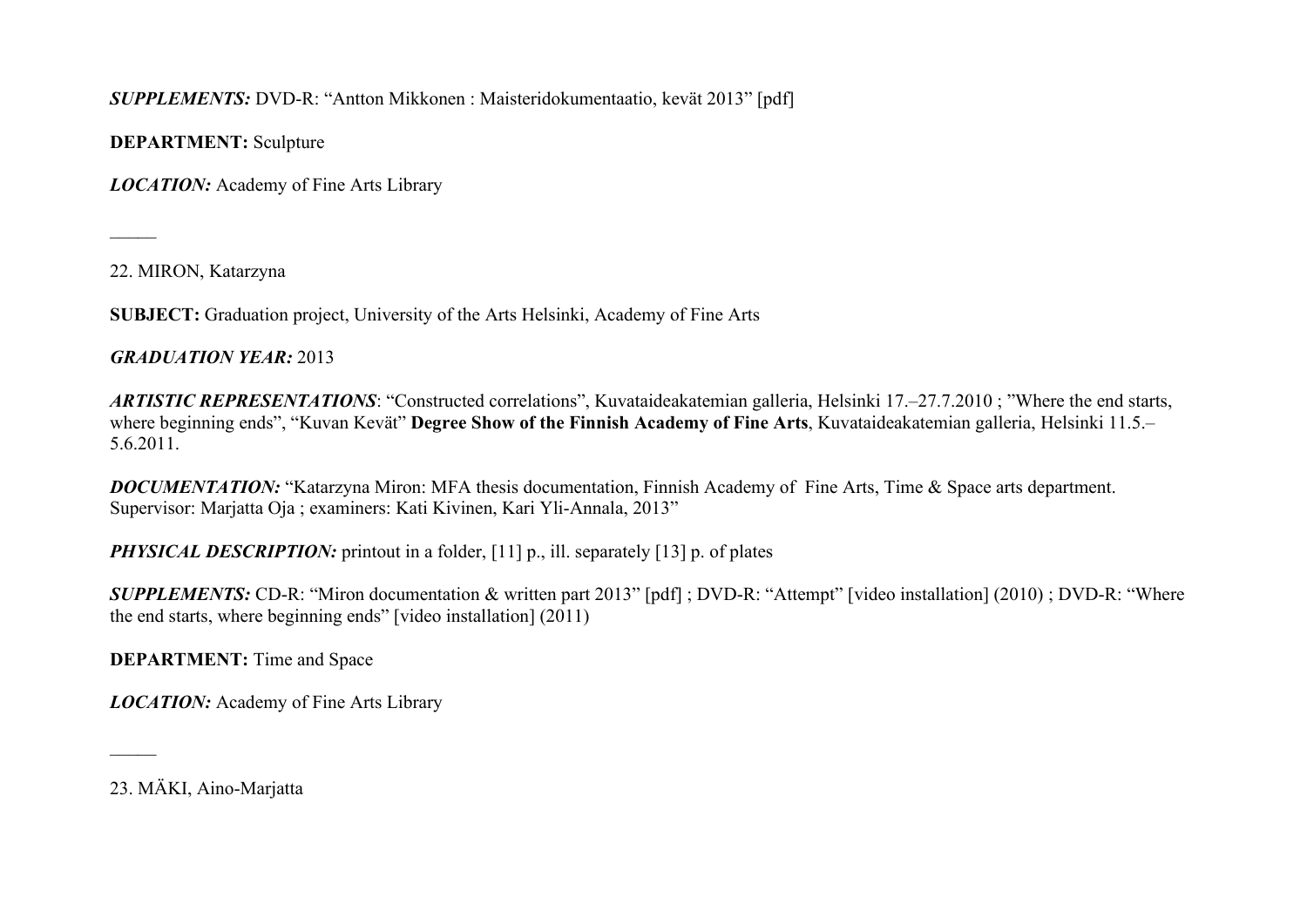**SUBJECT:** Graduation project, University of the Arts Helsinki, Academy of Fine Arts

## *GRADUATION YEAR:* 2013

*ARTISTIC REPRESENTATIONS*: "Yhdeksän etäisyyttä eräänlaisesta murtumasta" – solo exhibition, Galleria FAFA, Helsinki 11.–25.3.2012 ; "Seitsemän pientä siirtymää" – performance, "Kuvan Kevät" **Degree Show of the Finnish Academy of Fine Arts**, Kuvataideakatemia, Kaikukatu, Helsinki 11.5.–3.6.2012.

*DOCUMENTATION:* "Ruumiin kapina : Aino-Marjatta Mäki yhdessä Ville Parkkisen kanssa, 2013"

*PHYSICAL DESCRIPTION:* book, 39 p., ill.

*SUPPLEMENTS:* DVD-R: "Documentation, Aino.Marjatta Mäki 2013" ; DVD-R: "Ruumiin kapina. Aino-Marjatta Mäki, Ville Parkkinen, 2013" [pdf]

**DEPARTMENT:** Time and Space

*LOCATION:* Academy of Fine Arts Library

24. MÄNNIKKÖ. Pia

 $\mathcal{L}$ 

**SUBJECT:** Graduation project, University of the Arts Helsinki, Academy of Fine Arts

*GRADUATION YEAR:* 2013

*ARTISTIC REPRESENTATIONS*: "Ääret" – solo exhibition, Kuvataideakatemian galleria, Helsinki 11.–20.11.2011 ; "Kaskadi", Kuvataideakatemian galleria, Helsinki 19.–29.7.2012.

*DOCUMENTATION:* "Pia Männikkö : Kuvataiteen maisterin tutkinnon opinnäytteen dokumentaatio"

*PHYSICAL DESCRIPTION:* spiral bound book, 24 p., ill.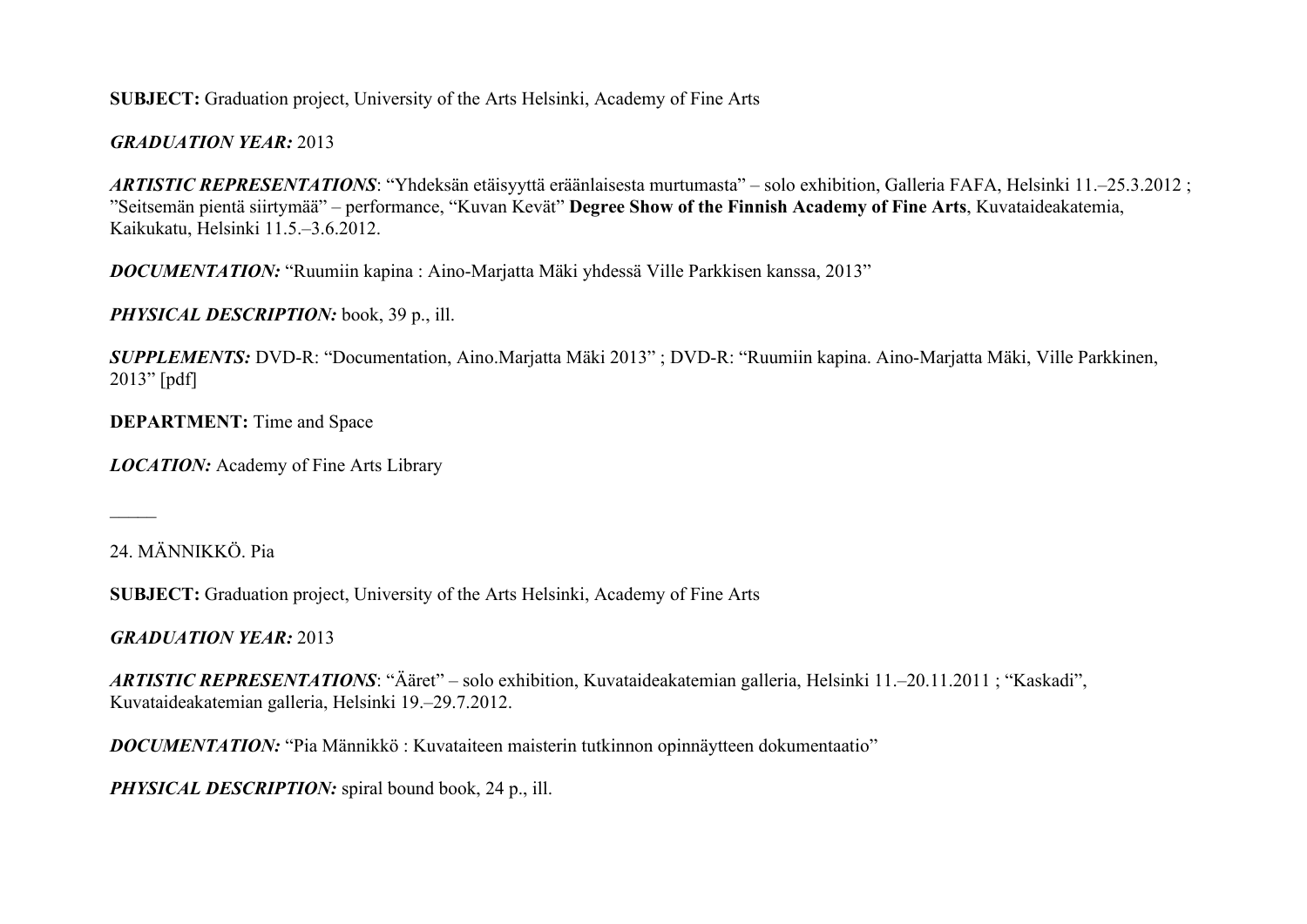*SUPPLEMENTS:* DVD-R: "Pia Männikkö: Kuvataiteen maisterin tutkinnon opinnäytteen dokumentaatio 2013" [pdf] ; DVD-R: "Pia Männikkö: Kuvataiteen maisterin tutkinnon opinnäytteen dokumentaatio, videotiedostot"

**DEPARTMENT:** Sculpture

*LOCATION:* Academy of Fine Arts Library

25. NENONEN, Satu

 $\overline{\phantom{a}}$ 

**SUBJECT:** Graduation project, University of the Arts Helsinki, Academy of Fine Arts *GRADUATION YEAR:* 2013

*ARTISTIC REPRESENTATIONS*: "Onnettomuuden edellä" – solo exhibition [together with Laura Paavilainen], Galleria FAFA, Helsinki 7.– 31.7.2011 ; "Kuvan Kevät" **Degree Show of the Finnish Academy of Fine Arts**, Kuvataideakatemia, Kaikukatu, Helsinki 11.5.–3.6.2012.

*DOCUMENTATION:* "Satu Nenonen : Maisterin opinnäyte 2013"

*PHYSICAL DESCRIPTION:* book,[13] p., ill.

*SUPPLEMENTS:* CD-R: "Satu Nenonen: maisterilopputyö 2013" [pdf]

**DEPARTMENT:** Painting

*LOCATION:* Academy of Fine Arts Library

26. NYYSSÖLÄ, Antti

 $\overline{\phantom{a}}$ 

**SUBJECT:** Graduation project, University of the Arts Helsinki, Academy of Fine Arts

*GRADUATION YEAR:* 2013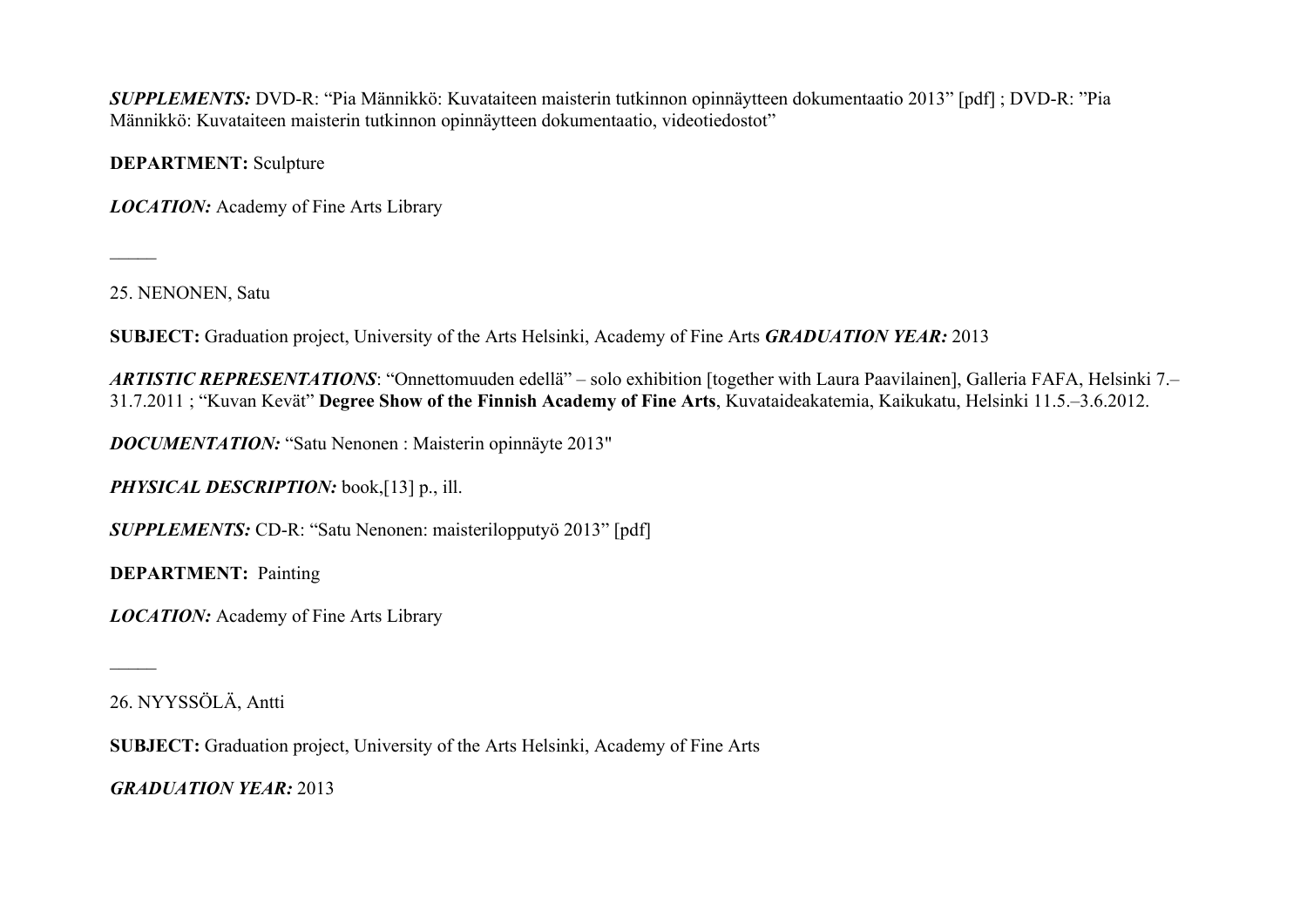*ARTISTIC REPRESENTATIONS*: "Kuvan Kevät" Degree Show of the Finnish Academy of Fine Arts, Kuvataideakatemia, Kaikukatu, Helsinki 12.5.–6.6.2010 ; "Antti Nyyssölä" – solo exhibition, Kluuvin galleria, Helsinki 24.8.–9.9.2012-

#### *DOCUMENTATION***: [original documentation not delivered to the library.** printout copy from the original, **]**

*PHYSICAL DESCRIPTION:* printout copy from the original, [17 pages of A3-sheets]

*SUPPLEMENTS:* CD-R: "Antti Nyyssölä, maisterin opinnäytteen dokumentaatio ja kirjallinen osa 2013"

**DEPARTMENT:** Painting

*LOCATION:* Academy of Fine Arts Library

27. PATHIRANE, Isabel

 $\mathcal{L}$ 

**SUBJECT:** Graduation project, University of the Arts Helsinki, Academy of Fine Arts

#### *GRADUATION YEAR:* 2013

*ARTISTIC REPRESENTATIONS*: "Kuvan Kevät" **Degree Show of the Finnish Academy of Fine Arts**, Kuvataideakatemia, Kaikukatu, Helsinki 11.5.–5.6.2011 ; "Improvisations / Sometime in July – Improvisoituja tapahtumia / Joskus heinäkuussa" – solo exhibition, Kuvataideakatemian galleria, Helsinki 19.–29.7.2012.

*DOCUMENTATION:* "Isabel Pathirane: Maisterin opinnäyte"

*PHYSICAL DESCRIPTION:* printout in a folder [11] p., ill. separately [22] p. of plates

*SUPPLEMENTS:* CD-R: "Isabel Pathirane, maisterin opinnäyte 2013" [pdf] ; CD-R: "Teoskuvia" [pdf]

**DEPARTMENT:** Painting

*LOCATION:* Academy of Fine Arts Library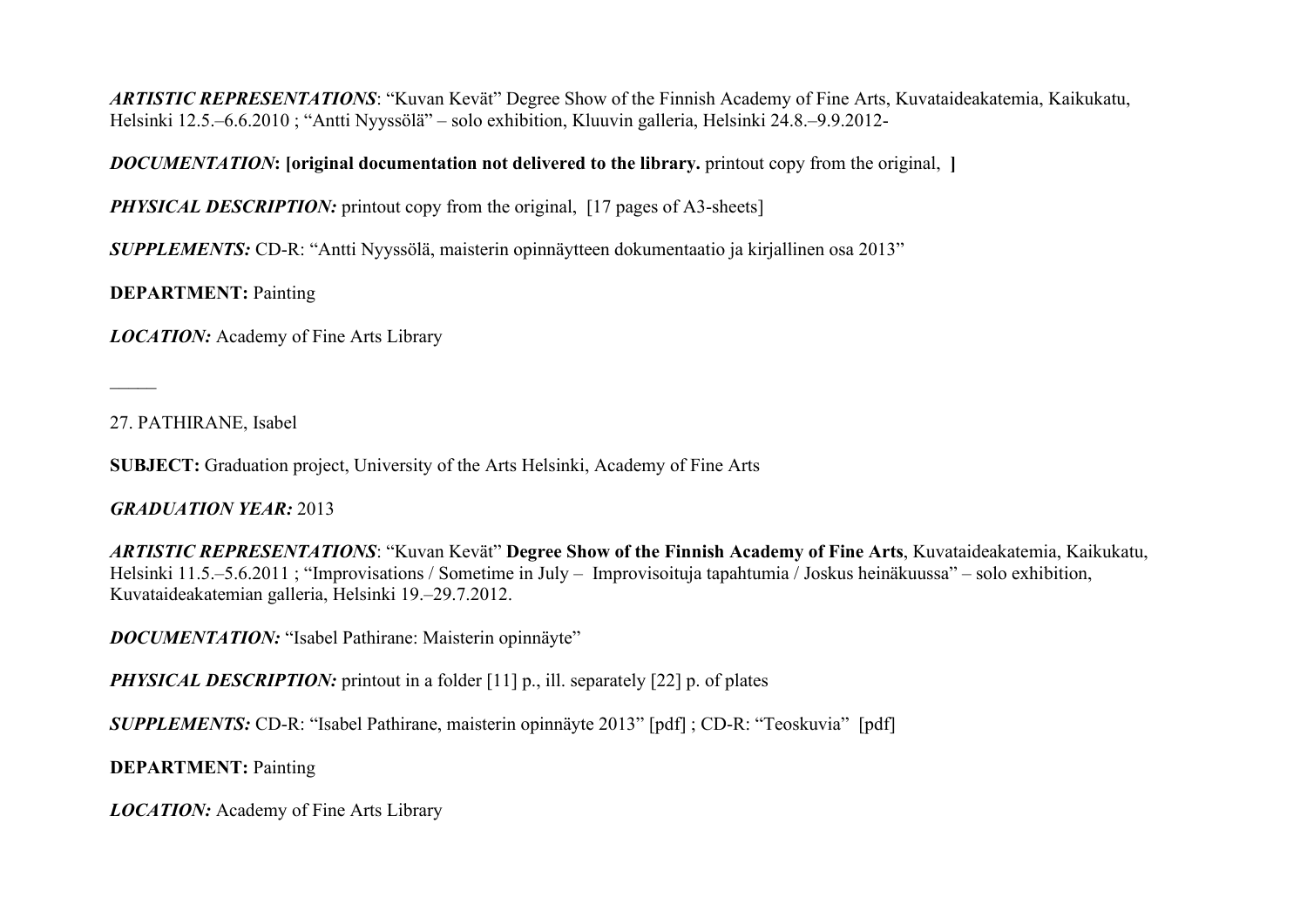## 28. PITKÄNEN, Ilkka

 $\overline{\phantom{a}}$ 

**SUBJECT:** Graduation project, University of the Arts Helsinki, Academy of Fine Arts

## *GRADUATION YEAR:* 2013

*ARTISTIC REPRESENTATIONS*: "No status" – solo exhibition, Kuvataideakatemian galleria, Helsinki 3.–12.8.2012 ; "Kuvan Kevät" **Degree Show of the Finnish Academy of Fine Arts**, Kuvataideakatemian galleria, Helsinki 8.5.–2.6.2013.

*DOCUMENTATION:* "Kuvataideakatemia, tila-aikataiteen koulutusohjelma, kuvataiteen maisterin tutkinto, opinnäytteen kirjallinen osa ja dokumentaatio ; Ilkka Pitkänen ; syksy 2013"

## *PHYSICAL DESCRIPTION:* printout in a folder [31] p., ill.

*SUPPLEMENTS:* CD-R: "Ilkka Pitkänen: Kuvataiteen maisterin opinnäytteen kirjallinen osa" [pdf] ; DVD-R: "Videodokumentaatio : Ilkka Pitkänen 2013"

### **DEPARTMENT:** Time and Space

*LOCATION:* Academy of Fine Arts Library

29. PULLI, Maria

 $\mathcal{L}$ 

**SUBJECT:** Graduation project, University of the Arts Helsinki, Academy of Fine Arts

## *GRADUATION YEAR:* 2013

*ARTISTIC REPRESENTATIONS*: "Läsnäolon ja poissaolon identtiset harhakuvat" – solo exhibition, Kuvataideakatemian galleria, Helsinki 2.– 12.9.2010 ; "Kuvan Kevät" **Degree Show of the Finnish Academy of Fine Arts**, Kuvataideakatemian galleria, Helsinki 11.5.–5.6.2011.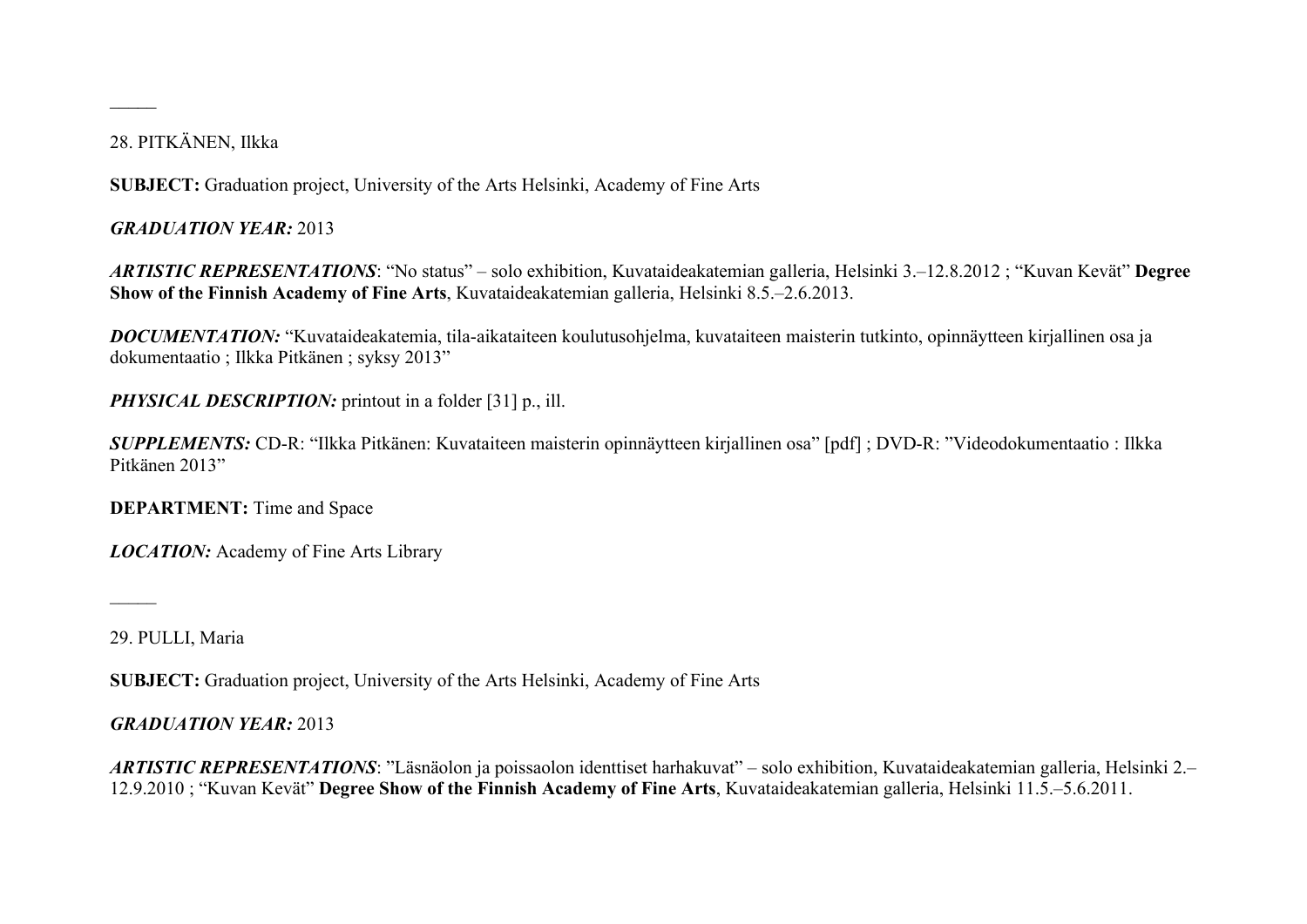## *DOCUMENTATION:* "Maria Pulli : Läsnäolon ja poissaolon identtiset harhakuvat"

*PHYSICAL DESCRIPTION:* printout in a folder [3] p., ill. separately [9] p. of plates

*SUPPLEMENTS:* CD-R: " Opinnäyte : Läsnäolon ja poissaolon identtiset harhakuvat ; Maria Pulli 2013"

**DEPARTMENT:** Painting

*LOCATION:* Academy of Fine Arts Library

30. RANTASUO, Elina

 $\overline{\phantom{a}}$ 

**SUBJECT:** Graduation project, University of the Arts Helsinki, Academy of Fine Arts

*GRADUATION YEAR:* 2013

*ARTISTIC REPRESENTATIONS*: "Where are you, Jolie Jolie?", "Kuvan Kevät" **Degree Show of the Finnish Academy of Fine Arts**, Kuvataideakatemia, Kaikukatu, Helsinki 11.5.–3.6.2012 ; "Kulkusammal" – solo exhibition, Kuvataideakatemian galleria, Helsinki 8.– 22.12.2012.

*DOCUMENTATION:* "Elina Rantasuo"

*PHYSICAL DESCRIPTION:* book, [38] p., ill.

*SUPPLEMENTS:* CD-R: "Opinnäytteen dokumentaatio, Elina Rantasuo, 2013" [pdf] ; CD-R: "Oikea Kuu" [ääninauhoitus] ; CD-R: "Joki (ote animaatiosta), Elina Rantasuo, opinnäyte 2013" **DEPARTMENT:** Printmaking

*LOCATION:* Academy of Fine Arts Library

31. RAZAVI, Bita

 $\mathcal{L}$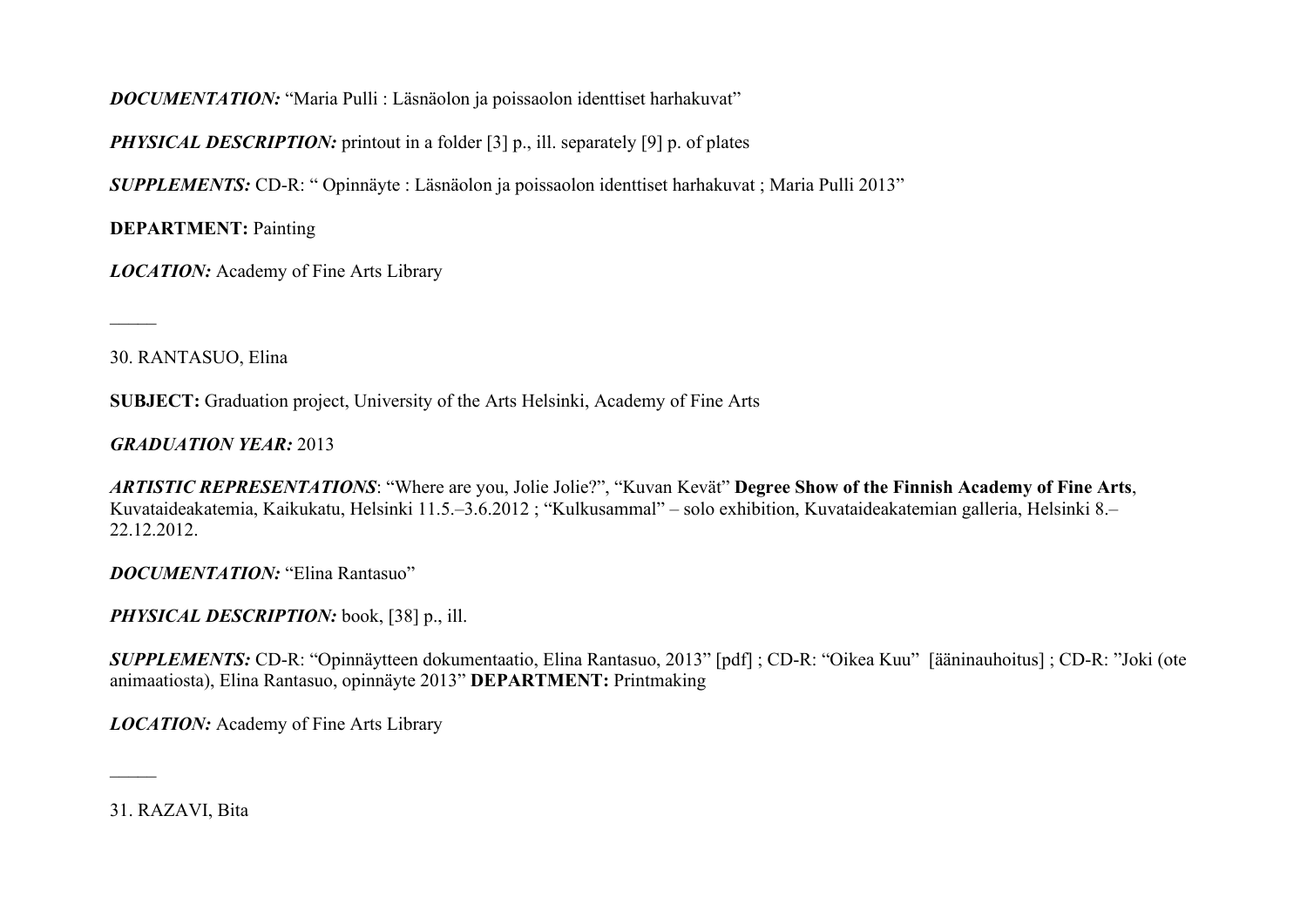#### **SUBJECT:** Graduation project, University of the Arts Helsinki, Academy of Fine Arts

## *GRADUATION YEAR:* 2013

*ARTISTIC REPRESENTATIONS*: "An exhibition for my friend" – solo exhibition [in collaboration with Orr Menirom], Galleria FAFA, Helsinki 17.9. –27.9.2009 ; "How to do things with words (a legal performance)" [in collaboration with Jaakko Karhunen], "Kuvan Kevät" **Degree Show of the Finnish Academy of Fine Arts**, Kuvataideakatemia, Kaikukatu, Helsinki 11.5.–5.6.2011.

*DOCUMENTATION:* "Bita Razavi: The documentation of graduation projects for Degree of Master of Fine Arts, The Finnis Academy of Fine Arts, 2013."

*PHYSICAL DESCRIPTION:* printout in a folder [24] p. ill,

*SUPPLEMENTS: DVD-R:* "Bit Razavi : Thesis 2013" [pdf] ; DVD-R: "Bita Razavi: How to do things with words (a legal performance".

**DEPARTMENT:** Time and Space

*LOCATION:* Academy of Fine Arts Library

32. RÄISÄNEN, Heikki

 $\mathcal{L}$ 

**SUBJECT:** Graduation project, University of the Arts Helsinki, Academy of Fine Arts *GRADUATION YEAR:* 2013

*ARTISTIC REPRESENTATIONS*: "Kuvan Kevät" **Degree Show of the Finnish Academy of Fine Arts**, Kuvataideakatemia, Kaikukatu, Helsinki 11.5.–5.6.2011 ; "Haarapääsky"-romaani 2013". [Novel not included] *DOCUMENTATION:* "Heikki Räisänen: Lopputöitteni dokumentaatio"

*PHYSICAL DESCRIPTION:* printout, [26] p., ill.

*SUPPLEMENTS:* CD-R: "Heikki Räisänen: Lopputyödokumentaatio 2013" [pdf]

**DEPARTMENT:** Sculpture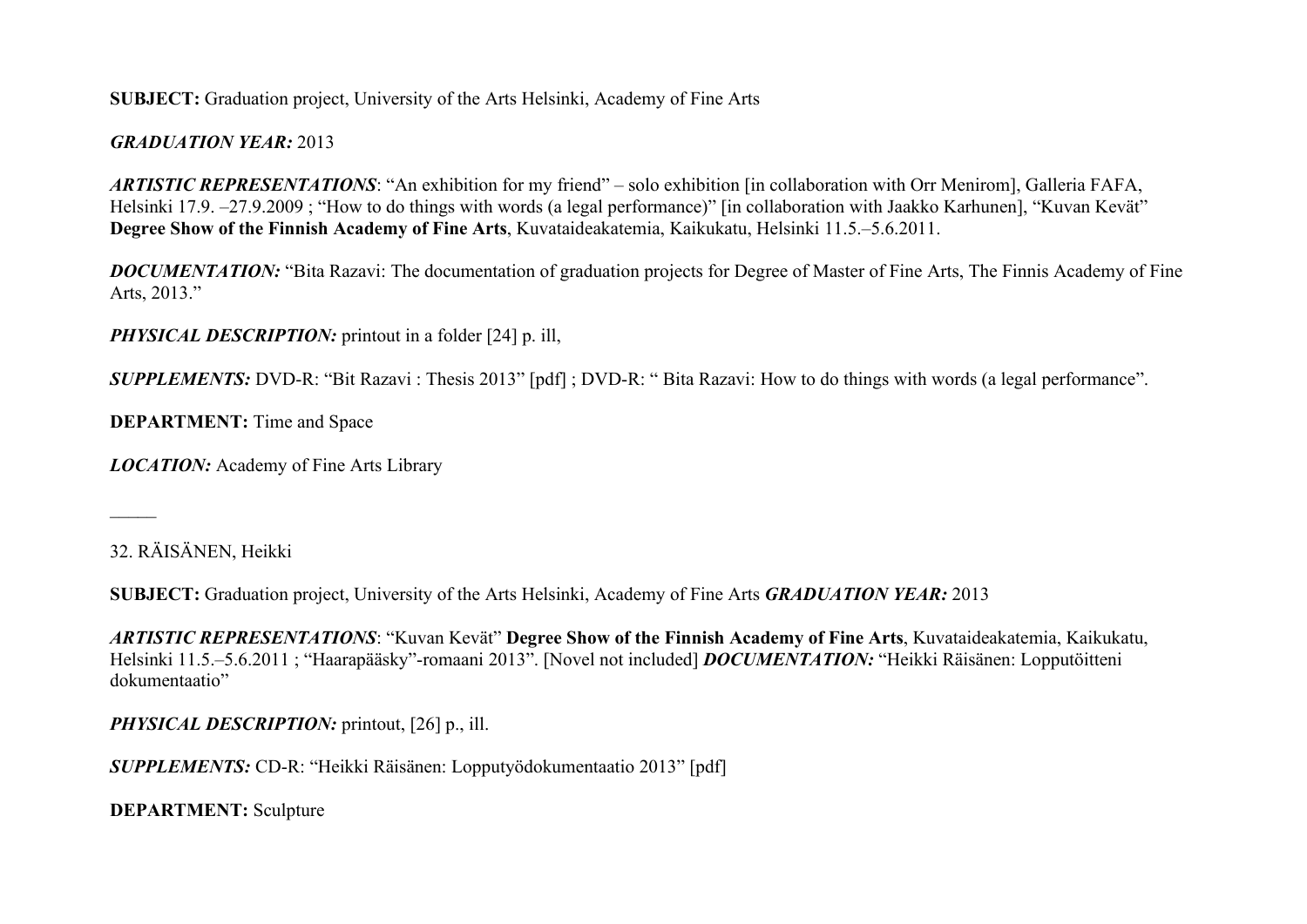*LOCATION:* Academy of Fine Arts Library

33. RÄTTYÄ, Jani

 $\overline{\phantom{a}}$ 

**SUBJECT:** Graduation project, University of the Arts Helsinki, Academy of Fine Arts

*GRADUATION YEAR:* 2013

*ARTISTIC REPRESENTATIONS*: "Päivänkakkara" [community artwork, together with Antti Stöckell], Forum Marinum, Turku 18.6.2011.– 31.8.2011 ; "Rukouskammio", "Kuvan Kevät" **Degree Show of the Finnish Academy of Fine Arts**, Galleria FAFA, Helsinki 11.5.–3.6.2012.

*DOCUMENTATION:* "Jani Rättyä: Maisterin opinnäytetyön dokumentaatio, Kuvataideakatemia, 2013"

*PHYSICAL DESCRIPTION:* book, [22] p., ill.

*SUPPLEMENTS:* CD-RW: "Jani Rättyä: Kaksi julkista esiintymistä. Opinnäyte 2013" [pdf]

**DEPARTMENT:** Sculpture

*LOCATION:* Academy of Fine Arts Library

34. SCHRODERUS, Noora

 $\mathcal{L}$ 

**SUBJECT:** Graduation project, University of the Arts Helsinki, Academy of Fine Arts

*GRADUATION YEAR:* 2013

*ARTISTIC REPRESENTATIONS*: "Kuvan Kevät" **Degree Show of the Finnish Academy of Fine Arts**, Kuvataideakatemia, Kaikukatu, Helsinki 11.5.–3.6.2012 ; "Maailma" – solo exhibition [together with Kimmo Schroderus], Amos Andersonin taidemuseo, Helsinki 30.11.2012– 28.1.2013.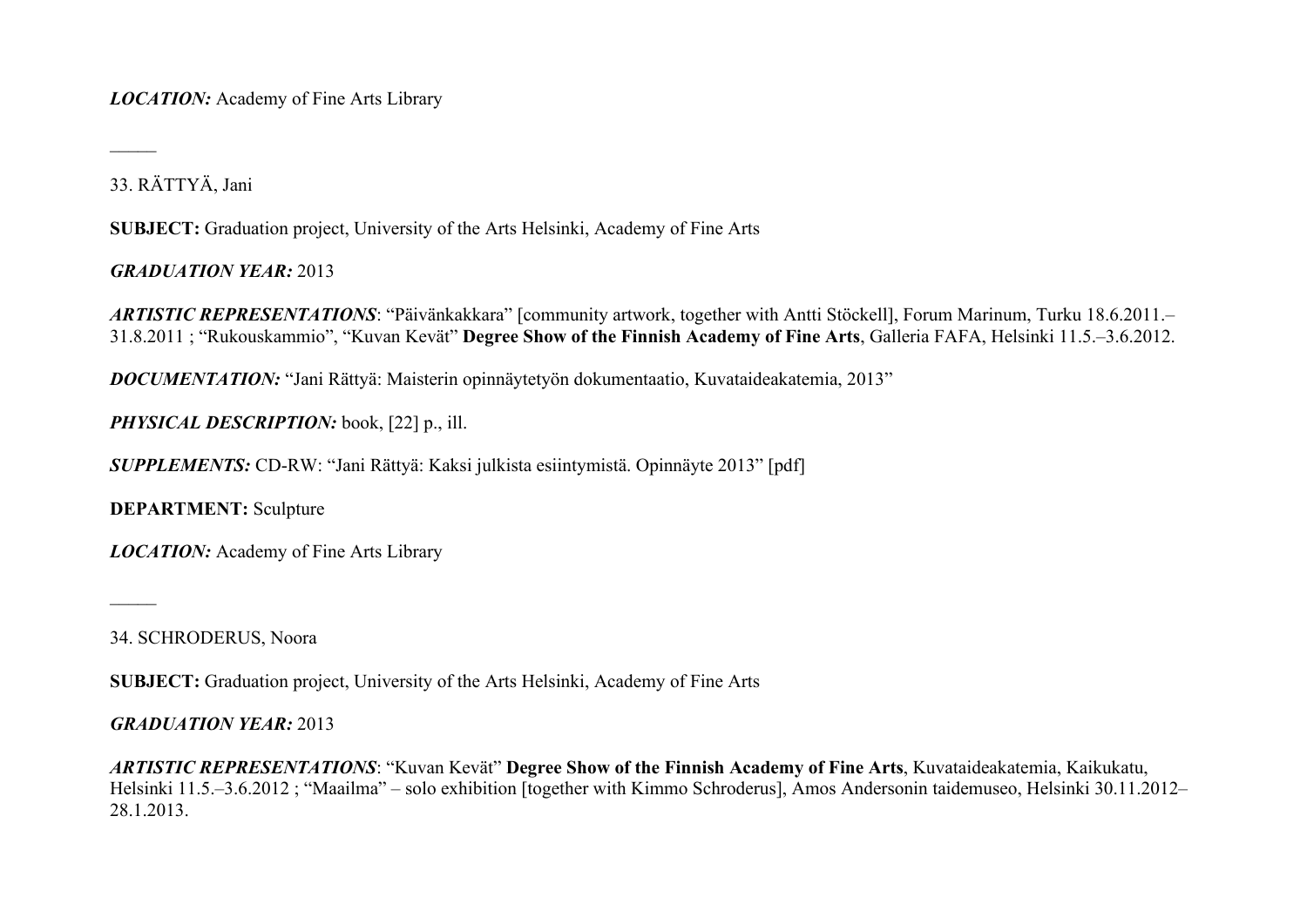#### *DOCUMENTATION:* "Noora Schroderus: Maailma"

*PHYSICAL DESCRIPTION:* spiral bound book, [19] p., ill.

*SUPPLEMENTS:* CD-R: "Noora Schroderus, opinnäyte 2013" [pdf]

**DEPARTMENT:** Sculpture

*LOCATION:* Academy of Fine Arts Library

35. SIREN, Joonas

 $\overline{\phantom{a}}$ 

**SUBJECT:** Graduation project, University of the Arts Helsinki, Academy of Fine Arts

*GRADUATION YEAR:* 2013

*ARTISTIC REPRESENTATIONS*: "Ether vortex – solo exhibition, Kuvataideakatemian galleria, Helsinki 22.3.–7.4.2013 ; "Fall Rapture", "Kuvan Kevät" **Degree Show of the Finnish Academy of Fine Arts**, Kuvataideakatemia, Kaikukatu, Helsinki 8.5.–2.6.2013.

*DOCUMENTATION:* "Joonas Siren: Opinnäytetyö"

*PHYSICAL DESCRIPTION:* book, [18] p., ill.

*SUPPLEMENTS:* DVD-R: "Joonas Siren: Maisterin opinnäytetyön dokumentaatio + kirjallinen osa, kl 2013" [pdf]

**DEPARTMENT:** Time and Space

*LOCATION:* Academy of Fine Arts Library

36. SYRJÄLÄ, Nestori

 $\mathcal{L}$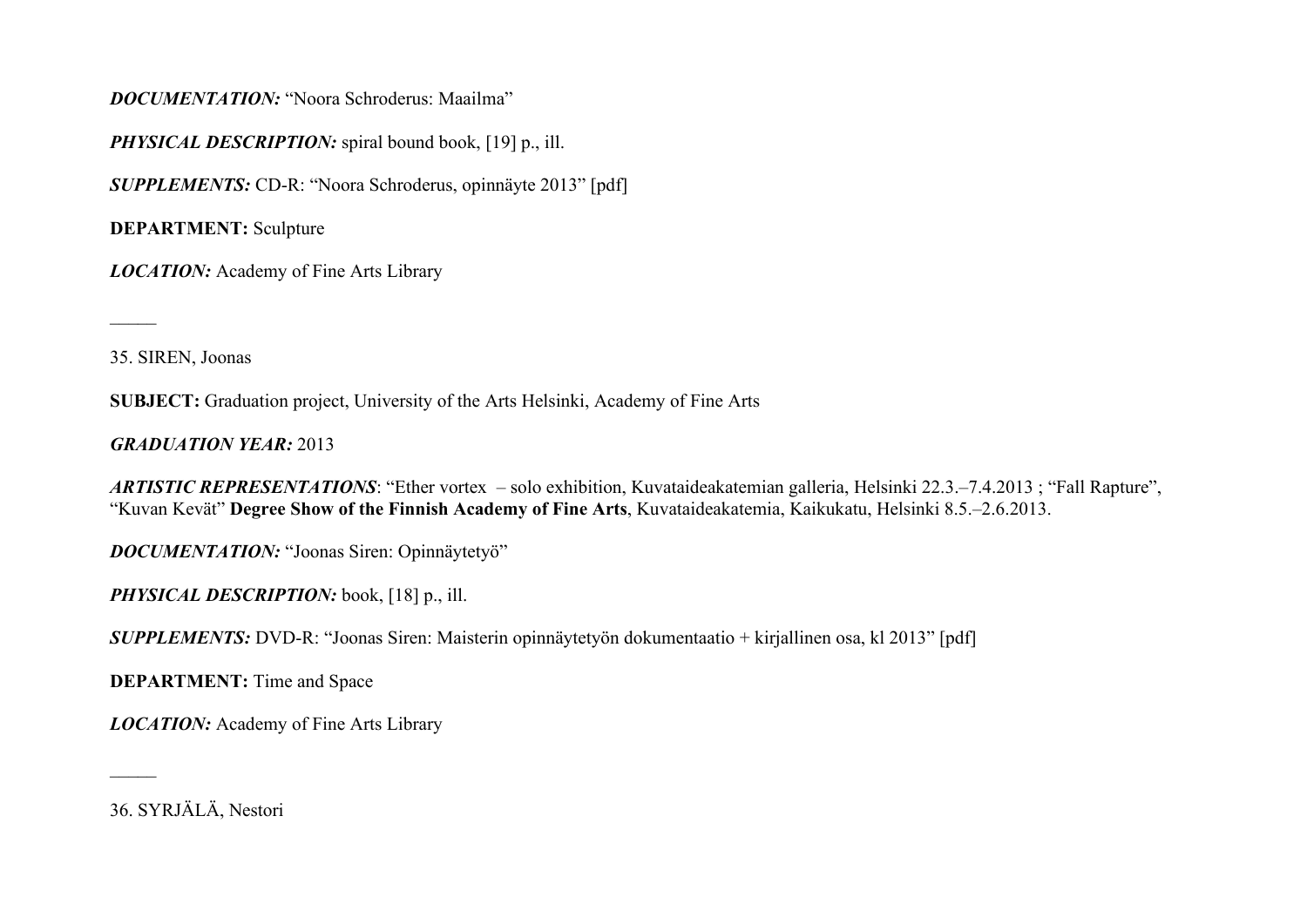**SUBJECT:** Graduation project, University of the Arts Helsinki, Academy of Fine Arts

*GRADUATION YEAR:* 2013

#### *ARTISTIC REPRESENTATIONS*:

*DOCUMENTATION:* "Opinnäytteen dokumentaatio, kuvataiteen maisterin tutkinto, Nestori Syrjälä"

*PHYSICAL DESCRIPTION:* printout in a folder, 9 p., ill.

*SUPPLEMENTS:* CD-R: "Syrjälä Nestori, maisteriopinnäytteen dokumentaatio + kirjallinen osa, syksy 2013" [pdf]

**DEPARTMENT:** Sculpture

*LOCATION:* Academy of Fine Arts Library

37. TAMMINEN, Anne

 $\overline{\phantom{a}}$ 

**SUBJECT:** Graduation project, University of the Arts Helsinki, Academy of Fine Arts

*GRADUATION YEAR:* 2013

*ARTISTIC REPRESENTATIONS*: "Encounter" – video installation, "Kuvan Kevät" **Degree Show of the Finnish Academy of Fine Arts**, Galleria FAFA, Helsinki 11.5.–3.6.2012 ; "Patience, grace, silence", Galleria G, Helsinki 5.–23.12.2012.

*DOCUMENTATION:* "Anne Tamminen: Kuva, tunne ja like"

*PHYSICAL DESCRIPTION:* spiral bound book, 48 p., ill.

*SUPPLEMENTS:* DVD-R: " Anne Tamminen: Maisteriopinnäytteen dokumentaatio ja kirjallinen osa" [pdf]

**DEPARTMENT:** Printmaking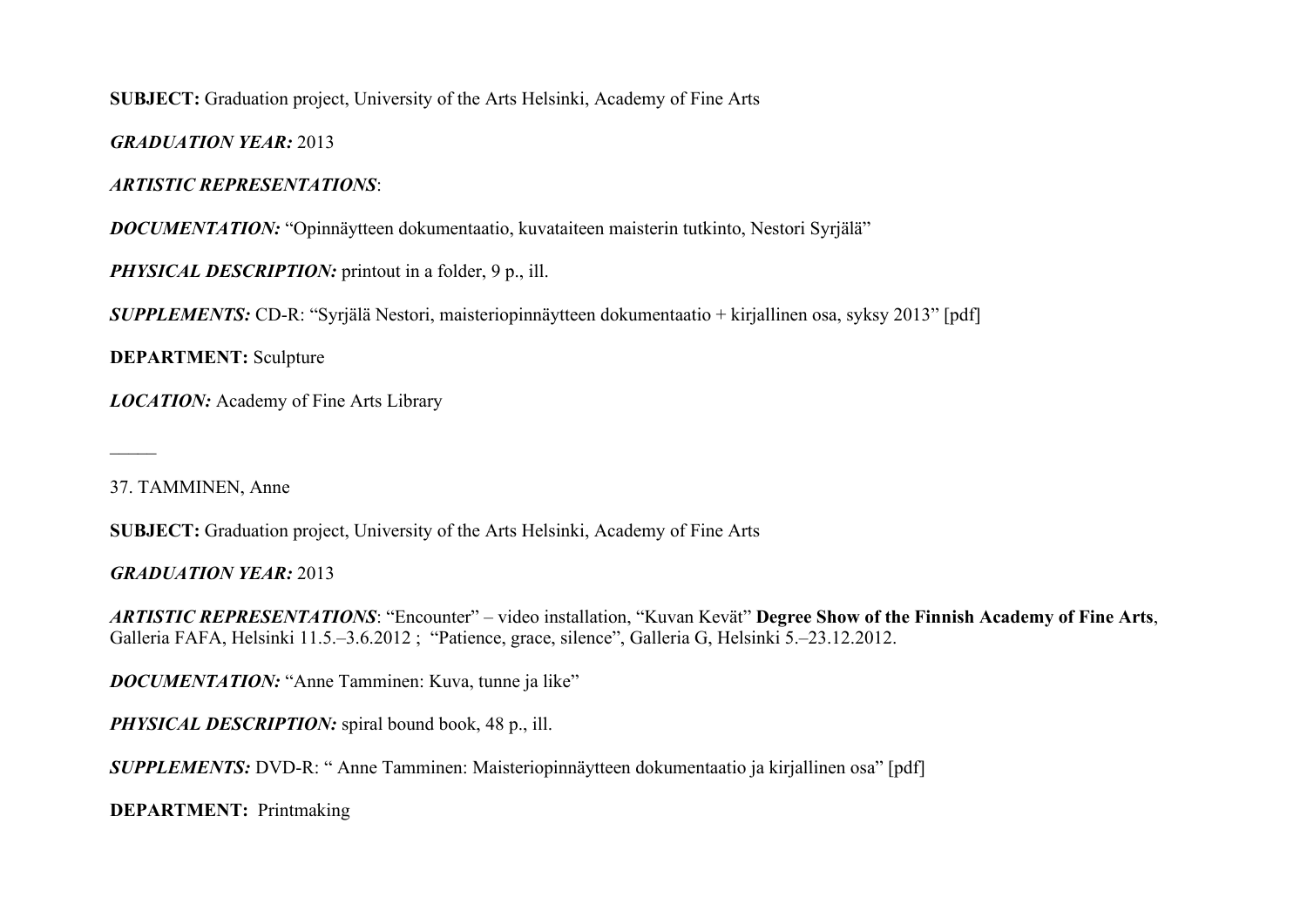*LOCATION:* Academy of Fine Arts Library

38. TIKKANEN, Aamu

 $\overline{\phantom{a}}$ 

 $\overline{\phantom{a}}$ 

**SUBJECT:** Graduation project, University of the Arts Helsinki, Academy of Fine Arts

*GRADUATION YEAR:* 2013

*ARTISTIC REPRESENTATIONS*: "In the hop-garden and other motional motifs" – solo exhibition, Galleria FAFA, Helsinki 8.–24.1.2010; : "Kuvan Kevät" **Degree Show of the Finnish Academy of Fine Arts**, Kuvataideakatemia, Kaikukatu, Helsinki 12.5.–6.6.2010.

*DOCUMENTATION:* "Lopputyödokumentaatio: Aamu Tikkanen, Kuvataideakatemia"

*PHYSICAL DESCRIPTION:* printout, [6] p., ill. separately [2] p. of plates

**SUPPLEMENTS:** [digital version of the documentation not included]

**DEPARTMENT:** Painting

*LOCATION:* Academy of Fine Arts Library

39. TÖRMÄLEHTO, Samppa

**SUBJECT:** Graduation project, University of the Arts Helsinki, Academy of Fine Arts

*GRADUATION YEAR:* 2013

*ARTISTIC REPRESENTATIONS*: "Easy on Sundays" – solo exhibition, Forum Box, Helsinki 25.5. –17.6.2012 ; "Kuvan Kevät" **Degree Show of the Finnish Academy of Fine Arts**, Kuvataideakatemia, Kaikukatu, Helsinki 8.5.–2.6.2013.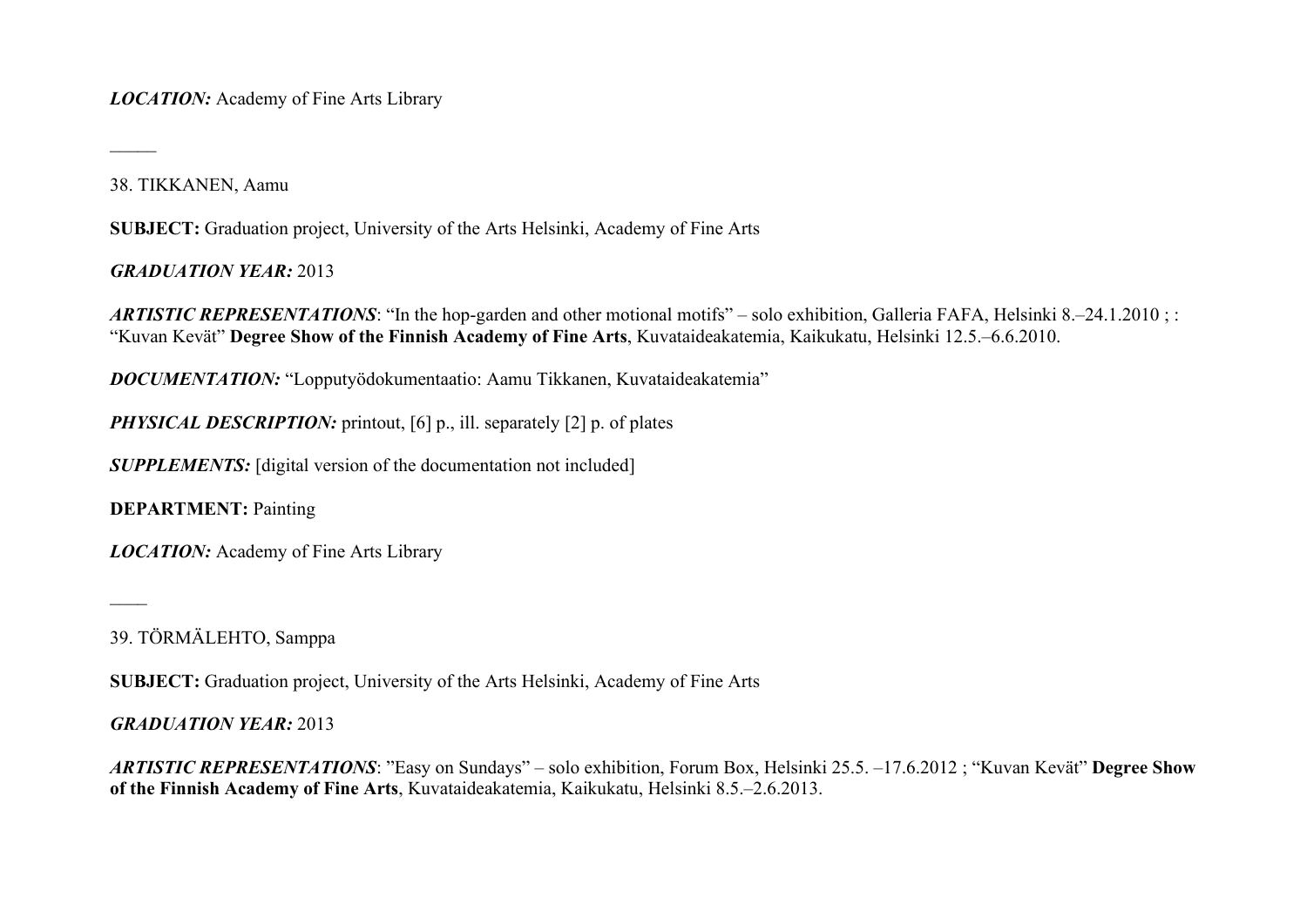*DOCUMENTATION:* "Samppa Törmälehto: Opinnäytetyö ; näyttelyt Forum Boxissa ja Fafassa, maalaustaide, Taideyliopisto, Kuvataideakatemia"

*PHYSICAL DESCRIPTION:* printout in a folder, 11 p., ill.

*SUPPLEMENTS:* CD-R: "Samppa Törmälehto, maisteriopinnäytteen dokumentaatio, 2013"

**DEPARTMENT:** Painting

*LOCATION:* Academy of Fine Arts Library

40. VAINIKKA, Laura

 $\overline{\phantom{a}}$ 

 $\mathcal{L}$ 

**SUBJECT:** Graduation project, University of the Arts Helsinki, Academy of Fine Arts

*GRADUATION YEAR:* 2013

*ARTISTIC REPRESENTATIONS*: "Kuvan Kevät" **Degree Show of the Finnish Academy of Fine Arts**, Galleria FAFA, Helsinki 11.5.– 3.6.2012 ; "Burn / Palaa" – solo exhibition, Galleria FAFA, Helsinki 31.7. –19.8.2012.

*DOCUMENTATION:* "Hämärä silmä, pimeä valo : Laura Vainikka, opinnäytteen kirjallinen osuus, Taideyliopiston Kuvataideakatemia 2013"

*PHYSICAL DESCRIPTION:* book, 35 p., ill.

*SUPPLEMENTS:* CD-R: "Laura Vainikan opinnäytetyö: kirjallinen osuus 2013" [pdf]

**DEPARTMENT:** Printmaking

*LOCATION:* Academy of Fine Arts Library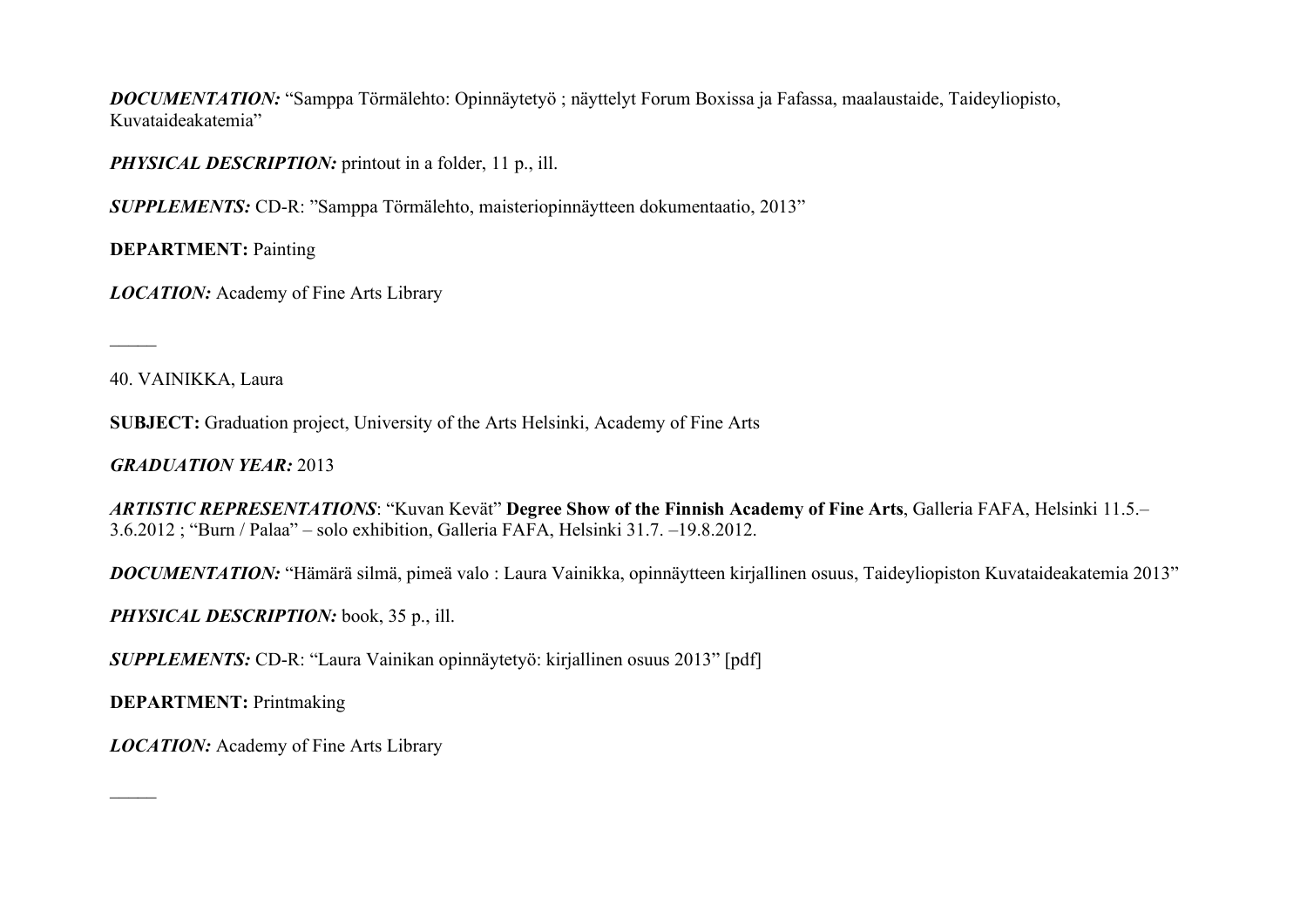41. VAINIO, Elina

**SUBJECT:** Graduation project, University of the Arts Helsinki, Academy of Fine Arts

*GRADUATION YEAR:* 2013

*ARTISTIC REPRESENTATIONS*: "Kuvan Kevät" **Degree Show of the Finnish Academy of Fine Arts**, Galleria FAFA, Helsinki 11.5.– 3.6.2012 ; "Tekoja ja monumentteja" – solo exhibition [together with Heini Matveinen], Galleria FAFA, Helsinki 5.–21.10.2012.

*DOCUMENTATION:* "Elina Vainio : Kuvataiteen maisterin tutkinnon opinnäytteen dokumentaatio"

*PHYSICAL DESCRIPTION:* book, 30 p., ill.

*SUPPLEMENTS: DVD-R:* "Elina Vainio: dokumentaatiovideoita 2013" [only for MAC] [digital version of the documentation not included]

**DEPARTMENT:** Time and Space

*LOCATION:* Academy of Fine Arts Library

**2012**

 $\mathcal{L}$ 

 $\overline{\phantom{a}}$ 

1. BASTA, Sara SUBJECT: Graduation project, Finnish Academy of Fine Arts GRADUATION YEAR: 2012 ARTISTIC REPRESENTATIONS: "Kuvan Kevät" Degree Show of the Finnish Academy of Fine Arts, Kuvataideakatemia, Kaikukatu, Helsinki 11.5.–3.6.2012 ; "Sorry" –solo exhibition, Kuvataideakatemian galleria, Helsinki 17.8.– 26.8.2012 DOCUMENTATION: "Sara Basta : Space and rules in everyday life" PHYSICAL DESCRIPTION: folder, 16 p., ill. SUPPLEMENTS: "Sara Basta: Video extract ; Thesis [pdf] DEPARTMENT: Time and Space LOCATION: Finnish Academy of Fine Arts Library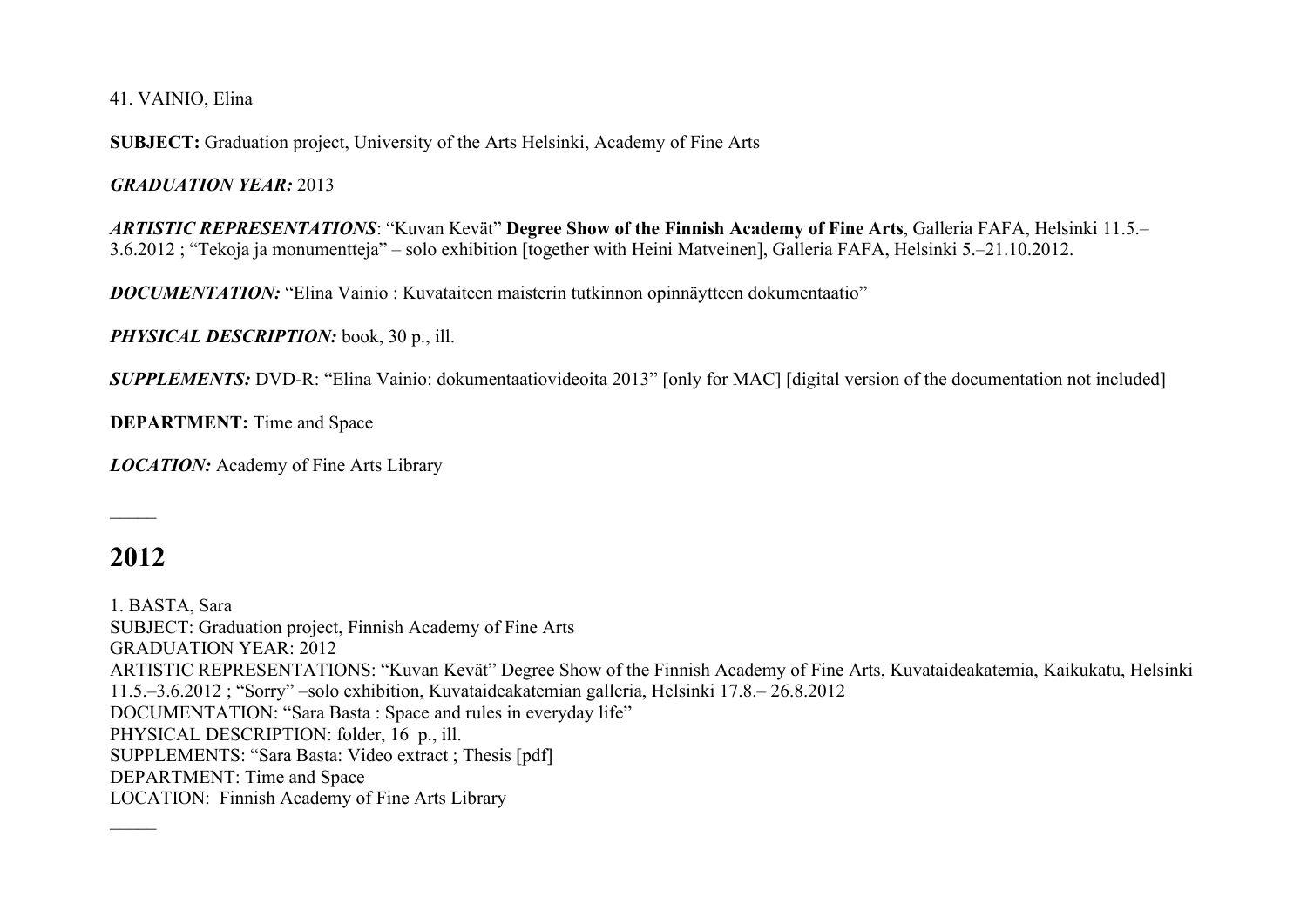2. ESKOLA, Jenni SUBJECT: Graduation project, Finnish Academy of Fine Arts GRADUATION YEAR: 2012 ARTISTIC REPRESENTATIONS: "Crossing – piirustuksia & värityksiä – solo exhibition, Kuvataideakatemian galleria, Helsinki 28.10.– 7.11.2010; "Kuvan Kevät" Degree Show of the Finnish Academy of Fine Arts, Kuvataideakatemia, Kaikukatu, Helsinki 11.5.–3.6.2012. DOCUMENTATION: "Lopputyödokumentaatio – Crossings & Deadlines" PHYSICAL DESCRIPTION: book, 41 p., ill. SUPPLEMENTS: CD-R: "Dokumentaatio: Eskola, Jenni 2012" [pdf] DEPARTMENT: Painting LOCATION: Finnish Academy of Fine Arts Library  $\overline{\phantom{a}}$ 3. GÓRZNA, Ewa SUBJECT: Graduation project, Finnish Academy of Fine Arts GRADUATION YEAR: 2012 ARTISTIC REPRESENTATIONS: "Displacement" – solo exhibition, Galleria FAFA, Helsinki 3.–21.12.2008 ; "Inside out" – video installation, "Kuvan Kevät" Degree Show of the Finnish Academy of Fine Arts, Galleria FAFA, Helsinki 14.5. – 7.6.2009.

DOCUMENTATION: "Ewa Górzna: Displacement"

PHYSICAL DESCRIPTION: folder, [4] p.; 4 images of artworks

SUPPLEMENTS: CD-R: "Ewa Górzna: MFA Thesis" [pdf] ; DVD-R: "Inside out" – video installation, 2009 ; "Displacement" – video installation, 2008.

DEPARTMENT: Time and Space

 $\overline{\phantom{a}}$ 

LOCATION: Finnish Academy of Fine Arts Library

4. GRÖNLUND, Liinu SUBJECT: Graduation project, Finnish Academy of Fine Arts GRADUATION YEAR: 2012 ARTISTIC REPRESENTATIONS: "Aura of Place d'Armes" – exhibition [with Johanna Eliisa Laitanen], Kaapelin Galleria 15. 9.–2. 10.2011 ; "Remote: Quebrada Blanco / Wundanyi / Lyngdalsfjord – video installation, "Kuvan Kevät" Degree Show of the Finnish Academy of Fine Arts, Kuvataideakatemian galleria, Helsinki 11.5.–3.6.2012. DOCUMENTATION: "Liinu Grönlund: Kuvataiteen maisterin tutkinnon lopputyön dokumentaatio 2012" PHYSICAL DESCRIPTION: spiral bound book, 47 p., ill.

SUPPLEMENTS: : CD-R: "Liinu Grönlund: Dokumentaatio 2012" [pdf]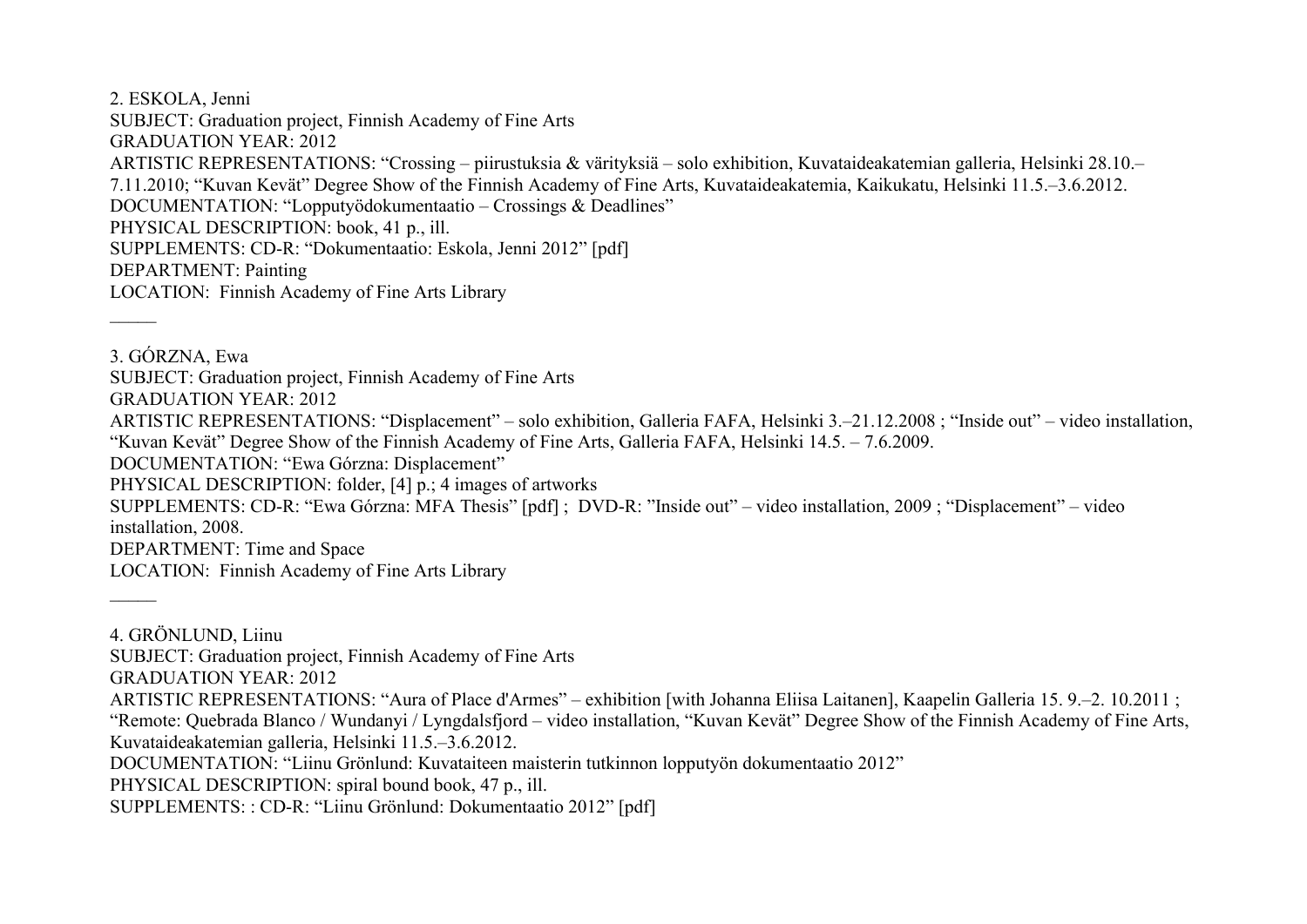DEPARTMENT: Time and Space LOCATION: Finnish Academy of Fine Arts Library

 $\overline{\phantom{a}}$ 

 $\overline{\phantom{a}}$ 

5. HALLAPURO, Mari SUBJECT: Graduation project, Finnish Academy of Fine Arts GRADUATION YEAR: 2012 ARTISTIC REPRESENTATIONS: "Still Alive and Birdwatching" – solo exhibition, Galleria FAFA, Helsinki 5.1.–22.1.2012 ; "Kuvan Kevät" Degree Show of the Finnish Academy of Fine Arts, Kuvataideakatemia, Kaikukatu, Helsinki 11.5.–3.6.2012. DOCUMENTATION: "Näkyvän kuvittaminen katoamattomaksi" PHYSICAL DESCRIPTION: spiral bound book, [28] p., ill. SUPPLEMENTS: CD-R: "Mari Hallapuro: Opinnäyte 2012" [pdf] DEPARTMENT: Printmaking LOCATION: Finnish Academy of Fine Arts Library

6. HÄNNINEN, Lotta SUBJECT: Graduation project, Finnish Academy of Fine Arts GRADUATION YEAR: 2012 ARTISTIC REPRESENTATIONS: "Tight blue jeans" – solo exhibition, Galleria FAFA, Helsinki 2.12.–18.12.2011 ; "Kuvan Kevät" Degree Show of the Finnish Academy of Fine Arts, Kuvataideakatemia, Kaikukatu, Helsinki 11.5.–3.6.2012. DOCUMENTATION: "Lotta Hänninen: Kuvataiteen maisterin tutkinnon opinnäyte, dokumentaatio ja kirjallinen osa" PHYSICAL DESCRIPTION: book, [42] p., ill. SUPPLEMENTS: : CD-R: "Lotta Hänninen: Kuvataiteen maisterin tutkinnon opinnäyte, dokumentaatio ja kirjallinen osa" [pdf] DEPARTMENT: Painting LOCATION: Finnish Academy of Fine Arts Library  $\overline{\phantom{a}}$ 

7. ILVESSALO, Johanna

SUBJECT: Graduation project, Finnish Academy of Fine Arts

GRADUATION YEAR: 2012

ARTISTIC REPRESENTATIONS: "Johanna Ilvessalo" – solo exhibition, Galleria Sculptor, Helsinki 6.2. –24.2.2008 ; "Tähtitaivas" – site specific artwork , Laajasalon ylä-aste ja lukio, Helsinki, 2008 [prosenttitaideteos].

DOCUMENTATION: "Johanna Ilvessalo: Tilasta ja tilataiteesta"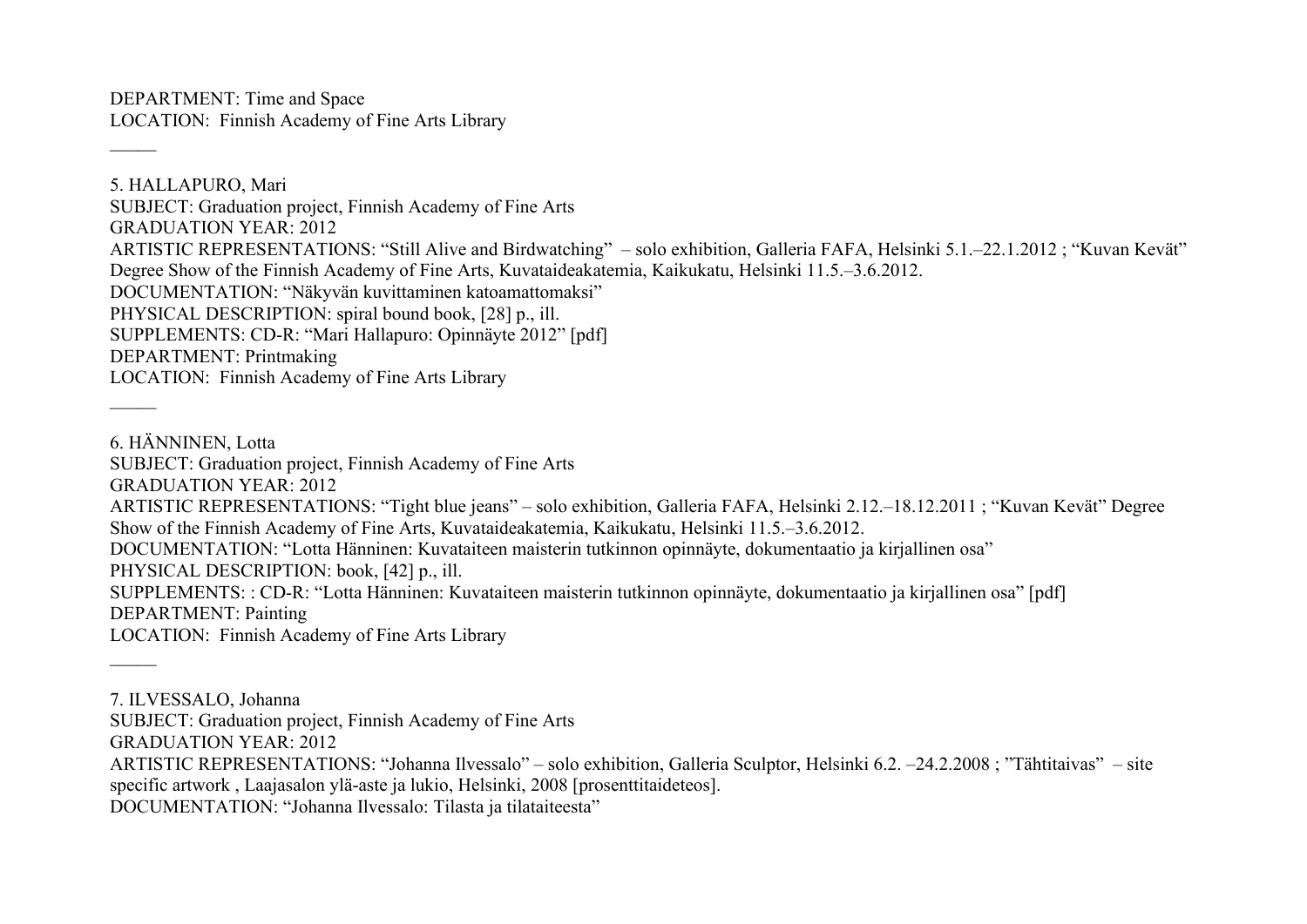PHYSICAL DESCRIPTION: spiral bound book, 27 p., ill. SUPPLEMENTS: DVD-R: "Johanna Ilvessalo: Opinnäyte 2012" [pdf] DEPARTMENT: Sculpture LOCATION: Finnish Academy of Fine Arts Library

 $\overline{\phantom{a}}$ 

 $\overline{\phantom{a}}$ 

 $\mathcal{L}$ 

8. ISOLA, Lauri SUBJECT: Graduation project, Finnish Academy of Fine Arts GRADUATION YEAR: 2012 ARTISTIC REPRESENTATIONS: "Niin tappaa minut, luulin että puhuin Tarantulasta, nyt apuun Kiituri" – sculpture, "Kuvan Kevät" Degree Show of the Finnish Academy of Fine Arts, Kuvataideakatemia, Kaikukatu, Helsinki 12.5.–6.6.2010 ; "Ole oma itsesi! Be yourself!" – solo exhibition, Galleria FAFA, Helsinki 19.11.–5.12.2010 DOCUMENTATION: "Lauri Isola: Lopputyödokumentaatio, tekstiosio" PHYSICAL DESCRIPTION: printout in a folder, [13] p., ill. separately [11] p. of plates SUPPLEMENTS: CD-R: "Lauri Isola: Opinnäyte 2012". DEPARTMENT: Time and Space LOCATION: Finnish Academy of Fine Arts Library

9. JÄÄSKELÄINEN, Nikki SUBJECT: Graduation project, Finnish Academy of Fine Arts GRADUATION YEAR: 2012 ARTISTIC REPRESENTATIONS: "Kevät ja katteeton optimismi" – photographs , "Kuvan Kevät" Degree Show of the Finnish Academy of Fine Arts, Kuvataideakatemian galleria, Helsinki 11.5.–3.6.2012 ; "Osteri" – group exhibition, Virka Galleria, Helsinki 14.9.–30.10.2011. DOCUMENTATION: "Nikki Jääskeläinen: Alepa-elämys; kuvataiteen maisterin opinnäyte" PHYSICAL DESCRIPTION: book, 39 p., ill. SUPPLEMENTS: CD-R: "Alepa-elämys: Nikki Jääskeläinen ; opinnäyte 2012" [pdf] DEPARTMENT: Printmaking LOCATION: Finnish Academy of Fine Arts Library

10. KARIRANTA, Saara-Maria SUBJECT: Graduation project, Finnish Academy of Fine Arts GRADUATION YEAR: 2012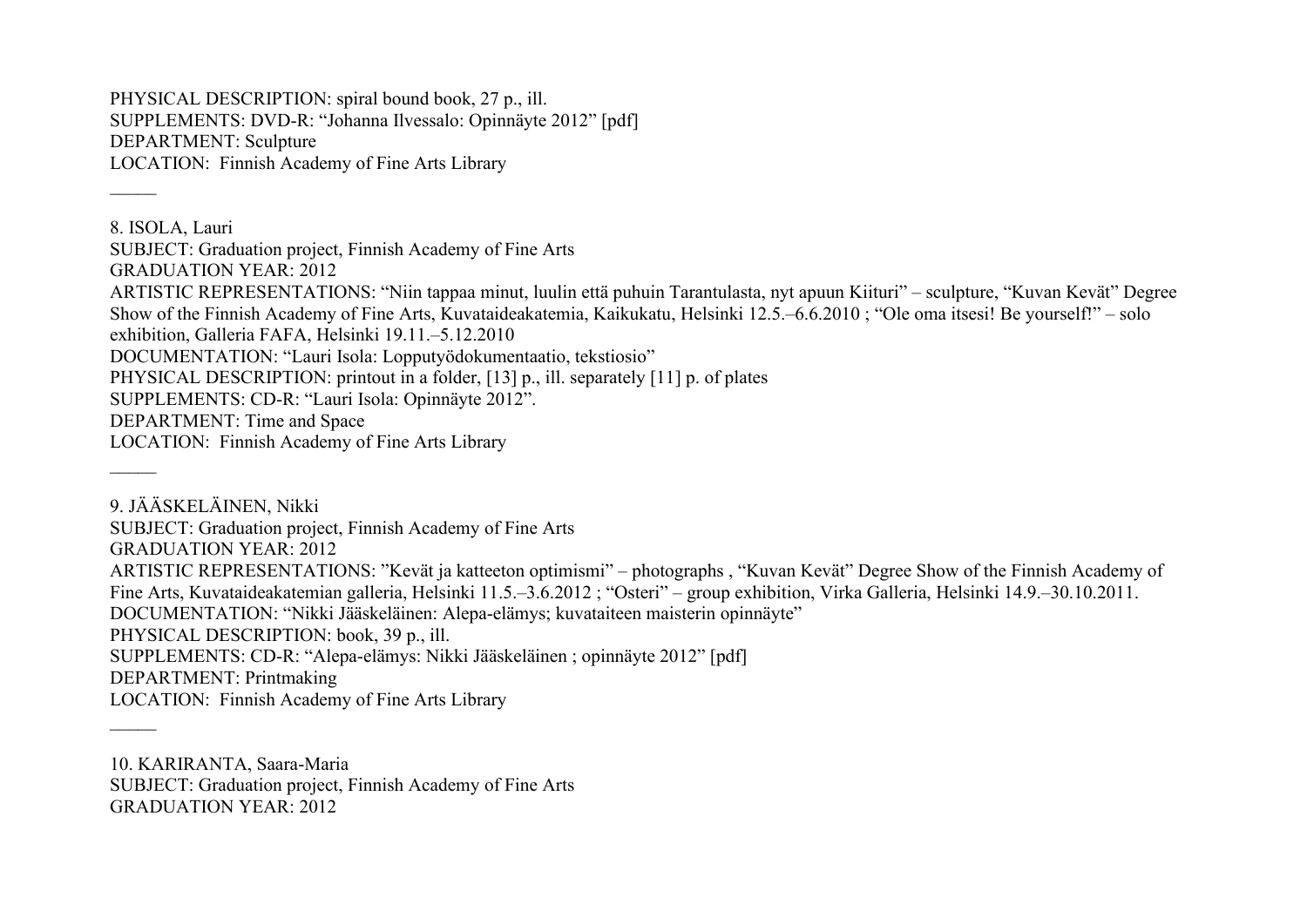ARTISTIC REPRESENTATIONS: "Valtakunnassa kaikki hyvin" – solo exhibition, Galleria FAFA, Helsinki 17.–27.6. 2010 [Liisa Hilasvuori's exhibition "Tarkemmin ottaen" was held at the same time in the gallery] ; "Kuvan Kevät" Degree Show of the Finnish Academy of Fine Arts, Kuvataideakatemia, Kaikukatu, Helsinki 11.5.–5.6.2011. DOCUMENTATION: "Saara-Maria Kariranta: Opinnäytetyön kirjallinen dokumentaatio 2012) PHYSICAL DESCRIPTION: spiral bound book, 9 p., ill. SUPPLEMENTS: CD-R: "Saara-Maria Kariranta: opinnäyte 2012" [pdf] DEPARTMENT: Sculpture LOCATION: Finnish Academy of Fine Arts Library

 $\overline{\phantom{a}}$ 

 $\mathcal{L}$ 

11. KIVI, Maija SUBJECT: Graduation project, Finnish Academy of Fine Arts GRADUATION YEAR: 2012 ARTISTIC REPRESENTATIONS: "Kuvan Kevät" Degree Show of the Finnish Academy of Fine Arts, Kuvataideakatemia, Kaikukatu, Helsinki 11.5.–5.6.2011 ; "Sulle luvannut en ruusutarhaa" – solo exhibition, Kuvataideakatemian galleria, Helsinki 19.–29.1.2012. DOCUMENTATION: "Sulle luvannut en ruusutarhaa ; maisterin opinnäytetyön dokumentaatio, Maija Kivi 2012" PHYSICAL DESCRIPTION: book, 33 p., ill. SUPPLEMENTS: CD-R: "Maija Kivi: opinnäyte 2012" [pdf] DEPARTMENT: Painting LOCATION: Finnish Academy of Fine Arts Library

12. KOTIRANTA, Maarit SUBJECT: Graduation project, Finnish Academy of Fine Arts GRADUATION YEAR: 2012 ARTISTIC REPRESENTATIONS: "Siirtymiä" – solo exhibition, Galleria FAFA, Helsinki 23.10.–8.11. 2009 ; "Yritän ymmärtää mitä kuolema on" – installation, "Kuvan Kevät" Degree Show of the Finnish Academy of Fine Arts, Kuvataideakatemia, Kaikukatu, Helsinki 12.5.–6.6.2010. DOCUMENTATION: "Maarit Kotiranta: Siirtymiä ; ajatuksia taiteellisesta työstä ja kuoleman tematiikasta" PHYSICAL DESCRIPTION: book, 94 p., ill. SUPPLEMENTS: : CD-R: "Maarit Kotiranta: opinnäyte 2012" [pdf] DEPARTMENT: Printmaking LOCATION: Finnish Academy of Fine Arts Library  $\mathcal{L}$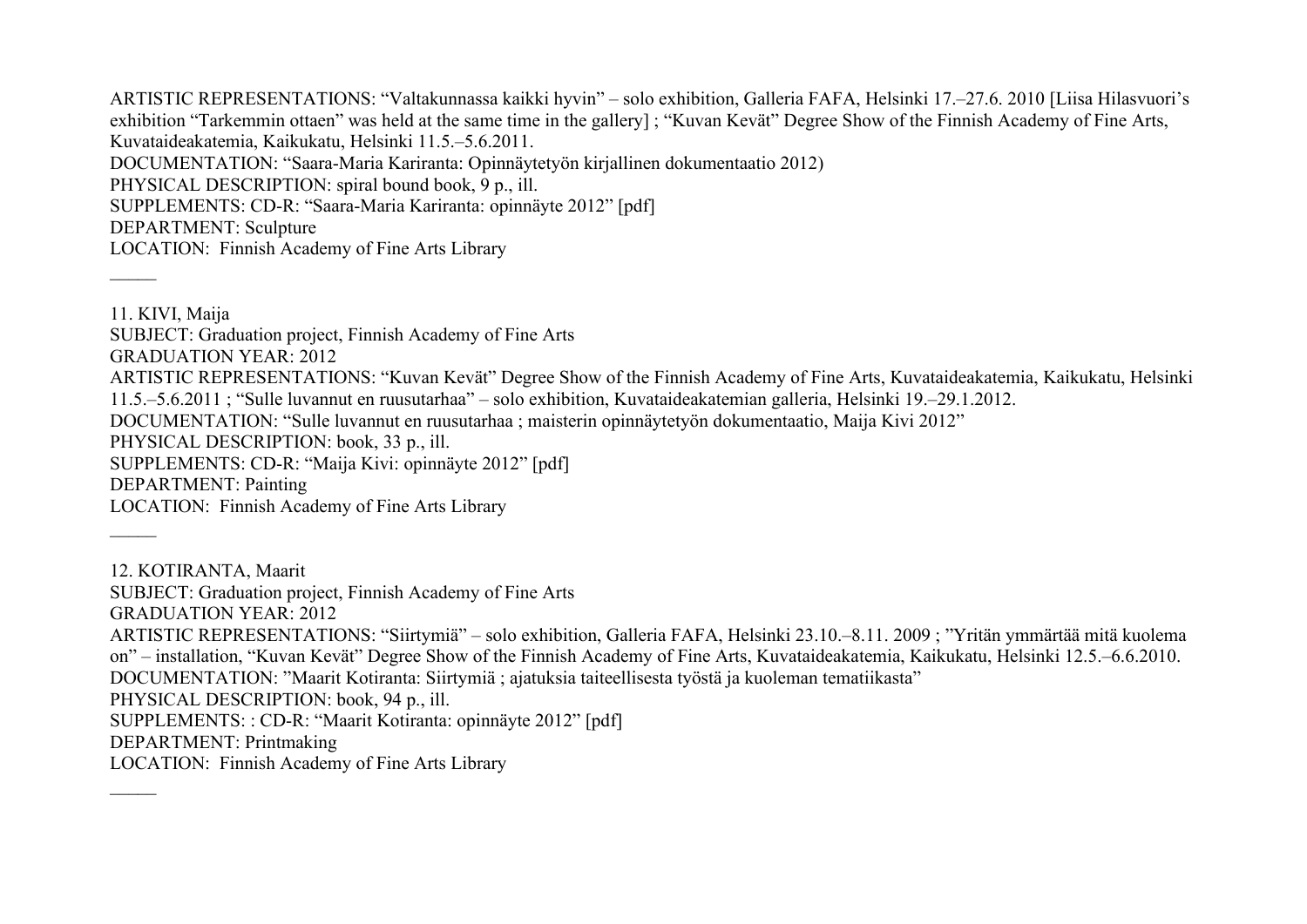13. KUOSMANEN, Iiris-Lilja SUBJECT: Graduation project, Finnish Academy of Fine Arts GRADUATION YEAR: 2012 ARTISTIC REPRESENTATIONS: "Cocoon-suoja" " – solo exhibition, Kuvataideakatemian galleria, Helsinki 18.–27.2.2011 [Marja Patrikainen's exhibition "miten mm. kohdata maailma" was held at the same time in the gallery.] ; "Kuvan Kevät" Degree Show of the Finnish Academy of Fine Arts, Galleria FAFA, Helsinki 11.5.–5.6.2011. DOCUMENTATION: "Iiris-Lilja Kuosmanen: Suoja" PHYSICAL DESCRIPTION: spiral bound book, [36] p., ill. SUPPLEMENTS: DVD-R:" Iiris-Lilja Kuosmanen: Dokumentaatio" [pdf] DEPARTMENT: Time and Space LOCATION: Finnish Academy of Fine Arts Library  $\overline{\phantom{a}}$ 14. KÄHÖNEN, Ilari SUBJECT: Graduation project, Finnish Academy of Fine Arts GRADUATION YEAR: 2012 ARTISTIC REPRESENTATIONS: "Männynsilmäys" – in Linkkumyllyn ympäristötaidenäyttely, group exhibition [A joint exhibition with Päivi Maunu], Mäntyharju 16.6.–15.8.2010 ; "Koskenkuulo" – in "Siltojen välissä" – group exhibition [A joint exhibition with Päivi Maunu], Jämsänkoski 12.6.–29.8.2010 ; "Korvenkatse" [environmental artwork with Päivi Maunu], Ämmänsaari, Suomussalmi 17.7.2010 ; "Tuuliruusu" [environmental artwork with Päivi Maunu], Kivinokan 9. ympäristötaidenäyttely, Helsinki 18.6.–16.10.2011. DOCUMENTATION: "Ilari Kähönen: Dokumentaatio, Kuvataideakatemia 2011" PHYSICAL DESCRIPTION: spiral bound book, [31] p., ill. SUPPLEMENTS: CD-R: "Ilari Kähönen: Dokumentaatio + täydennysosa, Kuvataideakatemia" [pdf] DEPARTMENT: Painting LOCATION: Finnish Academy of Fine Arts Library  $\mathcal{L}$ 15. KÖNÖNEN, Laura SUBJECT: Graduation project, Finnish Academy of Fine Arts

GRADUATION YEAR: 2012

ARTISTIC REPRESENTATIONS: "Kuvan Kevät" Degree Show of the Finnish Academy of Fine Arts, Kuvataideakatemia, Kaikukatu, Helsinki

12.5.–6.6.2010 ; "Yhtä tyhjän kanssa ..all for nothing.." – solo exhibition, Galleria FAFA, Helsinki 11.12.–31.12.2010.

DOCUMENTATION: "Laura Könönen: Kuvataiteen maisterin opinnäytteen dokumentaatio, kirjallinen osa"

PHYSICAL DESCRIPTION: printout in a folder, [14] p., ill. separately [16] p. of plates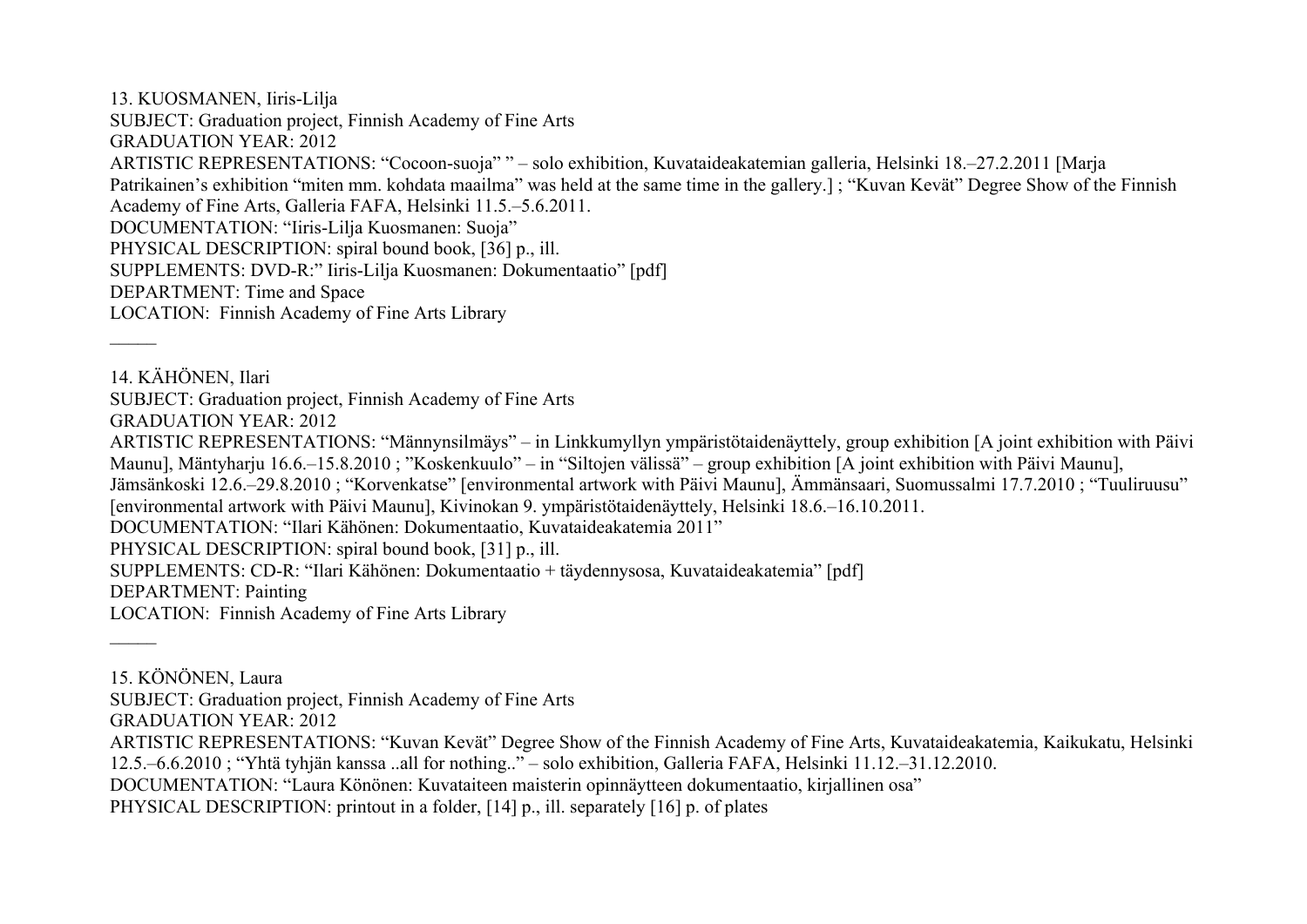SUPPLEMENTS: [electronic version of the documentation not included] DEPARTMENT: Sculpture LOCATION: Finnish Academy of Fine Arts Library

 $\overline{\phantom{a}}$ 

 $\mathcal{L}$ 

16. LEPPÄVUORI, Ulla SUBJECT: Graduation project, Finnish Academy of Fine Arts GRADUATION YEAR: 2012 ARTISTIC REPRESENTATIONS: "Ulla Leppävuori" – solo exhibition [A joint exhibition with Jonna Salonen], Kuvataideakatemian galleria, Helsinki 8.–31.7.2011 [student completing supplementary studies] DOCUMENTATION: "Tunnelmia ulkoa sisälle – maisemasta rakennettuun ympäristöön; itse kerättyjen maapigmenttien mahdollisuuksia / Ulla Leppävuori" PHYSICAL DESCRIPTION: book, 13 p., ill. separately [10] p. of plates SUPPLEMENTS: CD-R: "Ulla Leppävuori: MFA dokumentaatio" DEPARTMENT: Sculpture LOCATION: Finnish Academy of Fine Arts Library  $\overline{\phantom{a}}$ 

17. LOBKOVSKI, Anastasia SUBJECT: Graduation project, Finnish Academy of Fine Arts GRADUATION YEAR: 2012 ARTISTIC REPRESENTATIONS: "Kuvan Kevät" Degree Show of the Finnish Academy of Fine Arts, Kuvataideakatemia, Kaikukatu, Helsinki 11.5.–3.6.2012; "Surface of the world", Galleria FAFA, Helsinki 15.6. –15.7.2012. DOCUMENTATION: "Anastasia Lobkovski: Näyttelyn dokumentaatio ja kirjallinen osuus" PHYSICAL DESCRIPTION: spiral bound book, 19 p., ill. SUPPLEMENTS: - DEPARTMENT: Time and Space LOCATION: Finnish Academy of Fine Arts Library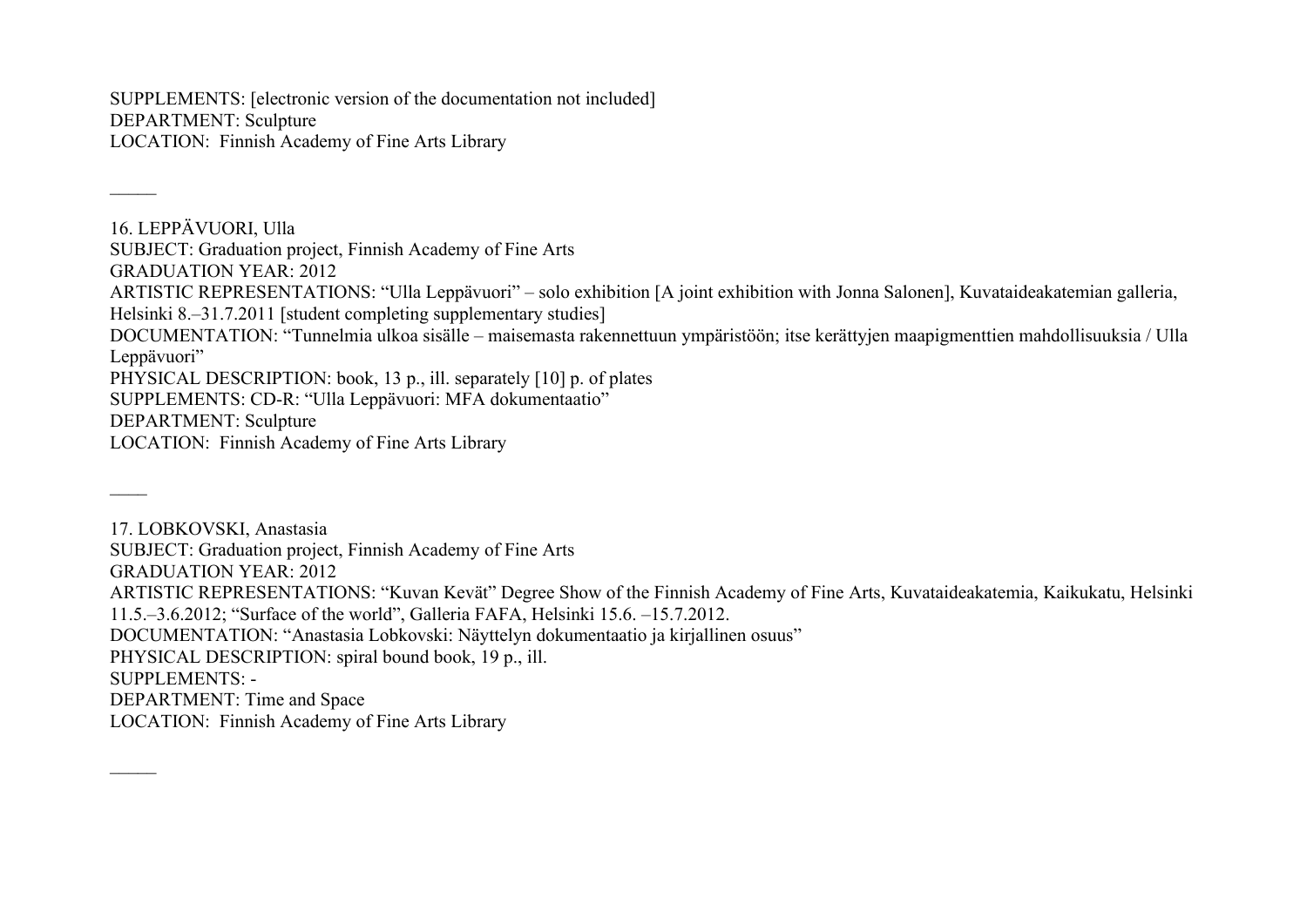18. LÄHTEENMÄKI, Saana Inari SUBJECT: Graduation project, Finnish Academy of Fine Arts GRADUATION YEAR: 2012 ARTISTIC REPRESENTATIONS: "Kuvan Kevät" Degree Show of the Finnish Academy of Fine Arts, Kuvataideakatemia, Kaikukatu, Helsinki 11.5.–5.6.2011 ; "Att döda en koltrast" – solo exhibition [A joint exhibition with Emma Rönnholm], Galleria Sinne, Helsinki 30.9–23.10.2011. DOCUMENTATION: "Shot nr. 4: Protagonist feels confused – Lopputyödokumentaatio 3.12.2011, Saana Inari Lähteenmäki, Kuvataideakatemia" PHYSICAL DESCRIPTION: Book, [20] p., ill. separately [7] p. of plates SUPPLEMENTS: CD-R: "Lopputyödokumentaatiotekstit pdf-muodossa: Saana Inari Lähteenmäki" [pdf] ; DVD-R: "Saana Lähteenmäki, opinnäyte 2012: Paparazzi 01, Paparazzi 02, Noicy silence, Self-portrait with a deer, Varpusparvi" DEPARTMENT: Sculpture LOCATION: Finnish Academy of Fine Arts Library

19. MARKKANEN, Jenni

 $\overline{\phantom{a}}$ 

 $\overline{\phantom{a}}$ 

SUBJECT: Graduation project, Finnish Academy of Fine Arts

GRADUATION YEAR: 2012

ARTISTIC REPRESENTATIONS: "Esipuhe vastapuolelle" – solo exhibition, Kuvataideakatemian galleria, Helsinki 30.9.–10.10.2010 ; "Kuvan Kevät" Degree Show of the Finnish Academy of Fine Arts, Galleria FAFA, Helsinki 11.5.–5.6.2011.

DOCUMENTATION: "Jenni Markkanen: Maisterin opinnäytteen kirjallinen osuus"

PHYSICAL DESCRIPTION: folder, 59 p., ill.

SUPPLEMENTS: CD-R: "Jenni Markkanen: Maisterin opinnäytteen kirjallinen osuus ja dokumentaatio" [pdf] ; DVD-R:"Shamaanin kuolema" – video ; DVD-R: "Esipuhe vastapuolelle" – videos.

DEPARTMENT: Painting

LOCATION: Finnish Academy of Fine Arts Library

20. METSÄMÄKI, Mari

SUBJECT: Graduation project, Finnish Academy of Fine Arts

GRADUATION YEAR: 2012

ARTISTIC REPRESENTATIONS: "...matikasta maitoparta…" – solo exhibition, Kuvataideakatemian galleria, Helsinki 3.2.–12.2.2012 ;

"Kukaan ei leiki mun kanssa" – installation "Kuvan Kevät" Degree Show of the Finnish Academy of Fine Arts, Kuvataideakatemia, Kaikukatu,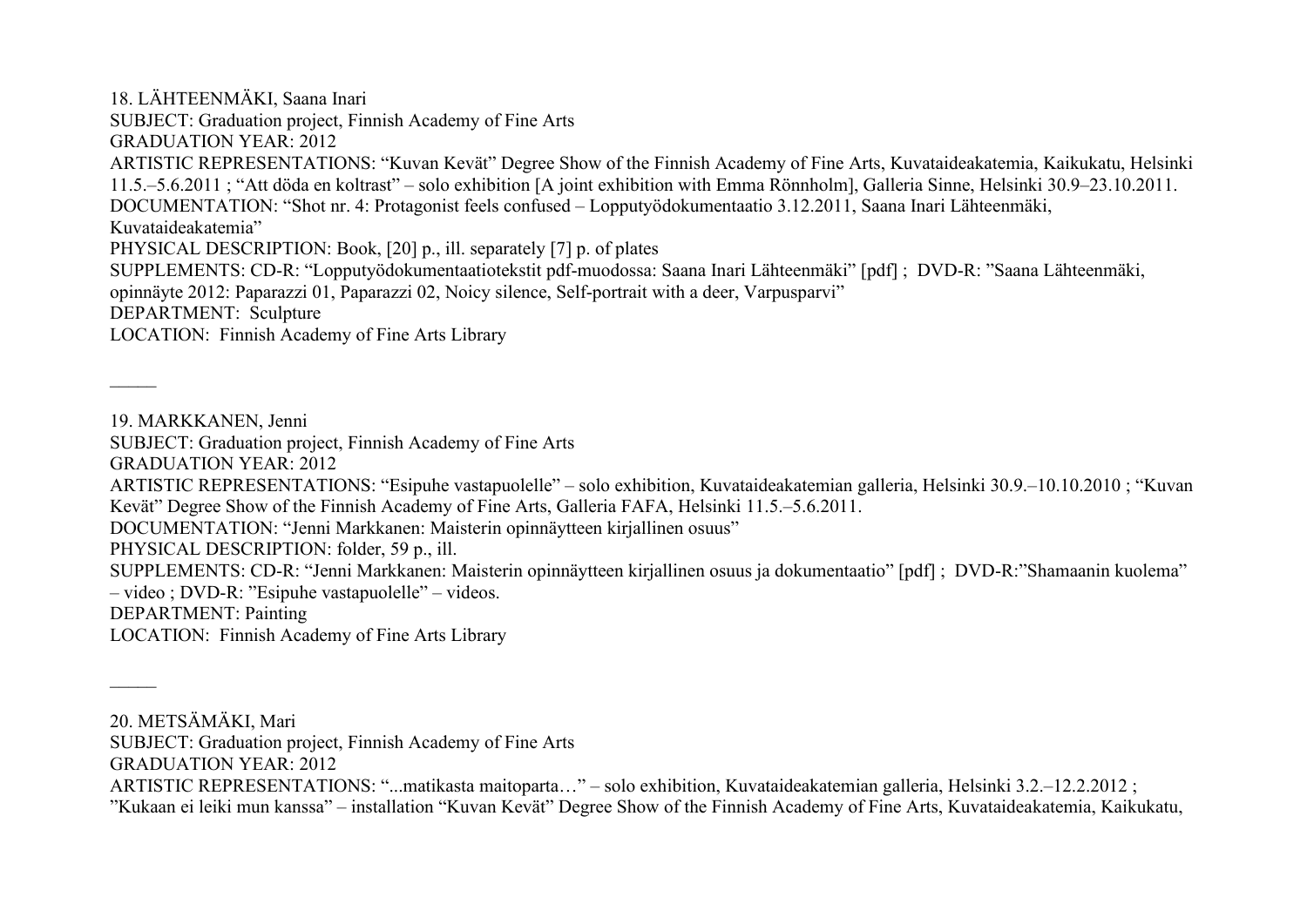Helsinki 11.5.–3.6.2012. DOCUMENTATION: "Mari Metsämäki: Mun juttu ; Kuvataiteen maisterin opinnäytteen kirjallinen dokumentaatio, Kuvataideakatemia 2012." PHYSICAL DESCRIPTION: book, 96 p., ill. SUPPLEMENTS: CD-R: "Mari Metsämäki: Opinnäyte" [pdf] DEPARTMENT: Painting LOCATION: Finnish Academy of Fine Arts Library

21. ORAVA, Sara SUBJECT: Graduation project, Finnish Academy of Fine Arts GRADUATION YEAR: 2012 ARTISTIC REPRESENTATIONS: "Sara Orava" – solo exihibition, Galleria Ama, Helsinki 10.1. –3.2.2009 ; "Menneen juhlan koristeet" – solo exhibition, Galleria Ama, Helsinki 6.–29.1.2012. DOCUMENTATION: "Ilosta ja häpeästä ; Sara Oravan opinnäytteen dokumentaatio" PHYSICAL DESCRIPTION: book, 29 p., ill. SUPPLEMENTS: CD-R: "Sara Orava: Lopputyödokumentaatio 2012" [pdf] DEPARTMENT: Painting LOCATION: Finnish Academy of Fine Arts Library

22. PAAVILAINEN, Laura

 $\overline{\phantom{a}}$ 

 $\mathcal{L}$ 

SUBJECT: Graduation project, Finnish Academy of Fine Arts

GRADUATION YEAR: 2012

ARTISTIC REPRESENTATIONS: "Kuvan Kevät" Degree Show of the Finnish Academy of Fine Arts, Kuvataideakatemia, Kaikukatu, Helsinki 11.5.–5.6.2011 ; "Aie" – solo exhibition [Satu Nenonen's exhibiton "Maalauksia pakomatkalta" was held at the same time in the gallery], Galleria FAFA, Helsinki 7.–31.7.2011.

DOCUMENTATION: "Laura Paavilainen: lopputyödokumentaatio"

PHYSICAL DESCRIPTION: spiral bound book, [24] p., ill.

SUPPLEMENTS: CD-R: "Laura Paavilainen: Dokumentaatio, 2012" [pdf]

DEPARTMENT: Time and Space

LOCATION: Finnish Academy of Fine Arts Library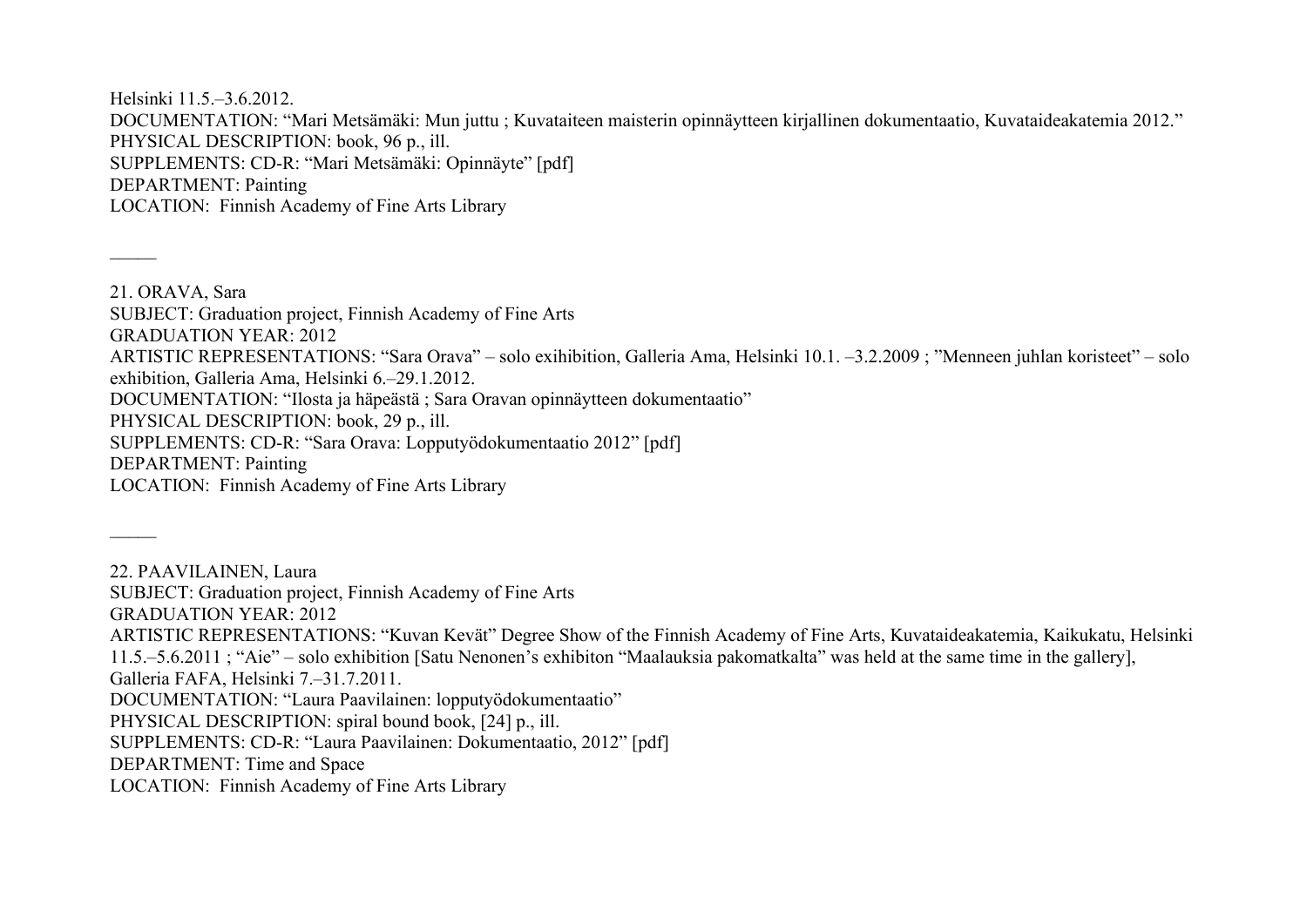23. PÄRKINEN, Kyösti SUBJECT: Graduation project, Finnish Academy of Fine Arts GRADUATION YEAR: 2012 ARTISTIC REPRESENTATIONS: : "Kuvan Kevät" Degree Show of the Finnish Academy of Fine Arts, Helsingin kaupungin Taidemuseo Tennispalatsi, Helsinki 21.5.–15.6.2008 ; "Stereo Einfühlung" – group exhibition [A joint exhibition with Jarkko Räsänen], Galleria FAFA, Helsinki 19.4.–3.5.2009. DOCUMENTATION: "Kyösti Pärkinen: kuvataiteen maisterin opinnäyte, osat 1 & 2" PHYSICAL DESCRIPTION: folder, 4 p., ill. separately [11] p. of plates SUPPLEMENTS: CD-R: "KuM opinnäyte 1 & 2, Kyösti Pärkinen 2012" DEPARTMENT: Painting LOCATION: Finnish Academy of Fine Arts Library

24. RAITANEN, Tiina SUBJECT: Graduation project, Finnish Academy of Fine Arts GRADUATION YEAR: 2012 ARTISTIC REPRESENTATIONS: "Kuvan Kevät" Degree Show of the Finnish Academy of Fine Arts, Kuvataideakatemia, Kaikukatu, Helsinki 12.5.–6.6.2010 ; "Front Yard" – solo exhibition, Kuvataideakatemian galleria, Helsinki 4.–13.3.2011. DOCUMENTATION: "8 ja Front yard, Tiina Raitanen: Kuvataiteen maisterin opinnäytetyön dokumentaatio, maalaustaiteen osasto, Kuvataideakatemia 2012" PHYSICAL DESCRIPTION: book, 56 p., ill. SUPPLEMENTS: CD-R: "Tiina Raitanen: opinnäyte 2012" ; DVD-R: "8 ja Front yard" [video m aterial from the exhibition space] DEPARTMENT: Painting LOCATION: Finnish Academy of Fine Arts Library

25. SALONEN, Jonna

 $\overline{\phantom{a}}$ 

 $\overline{\phantom{a}}$ 

 $\mathcal{L}$ 

SUBJECT: Graduation project, Finnish Academy of Fine Arts

GRADUATION YEAR: 2012

ARTISTIC REPRESENTATIONS: "Kuvan Kevät" Degree Show of the Finnish Academy of Fine Arts, Kuvataideakatemia, Kaikukatu, Helsinki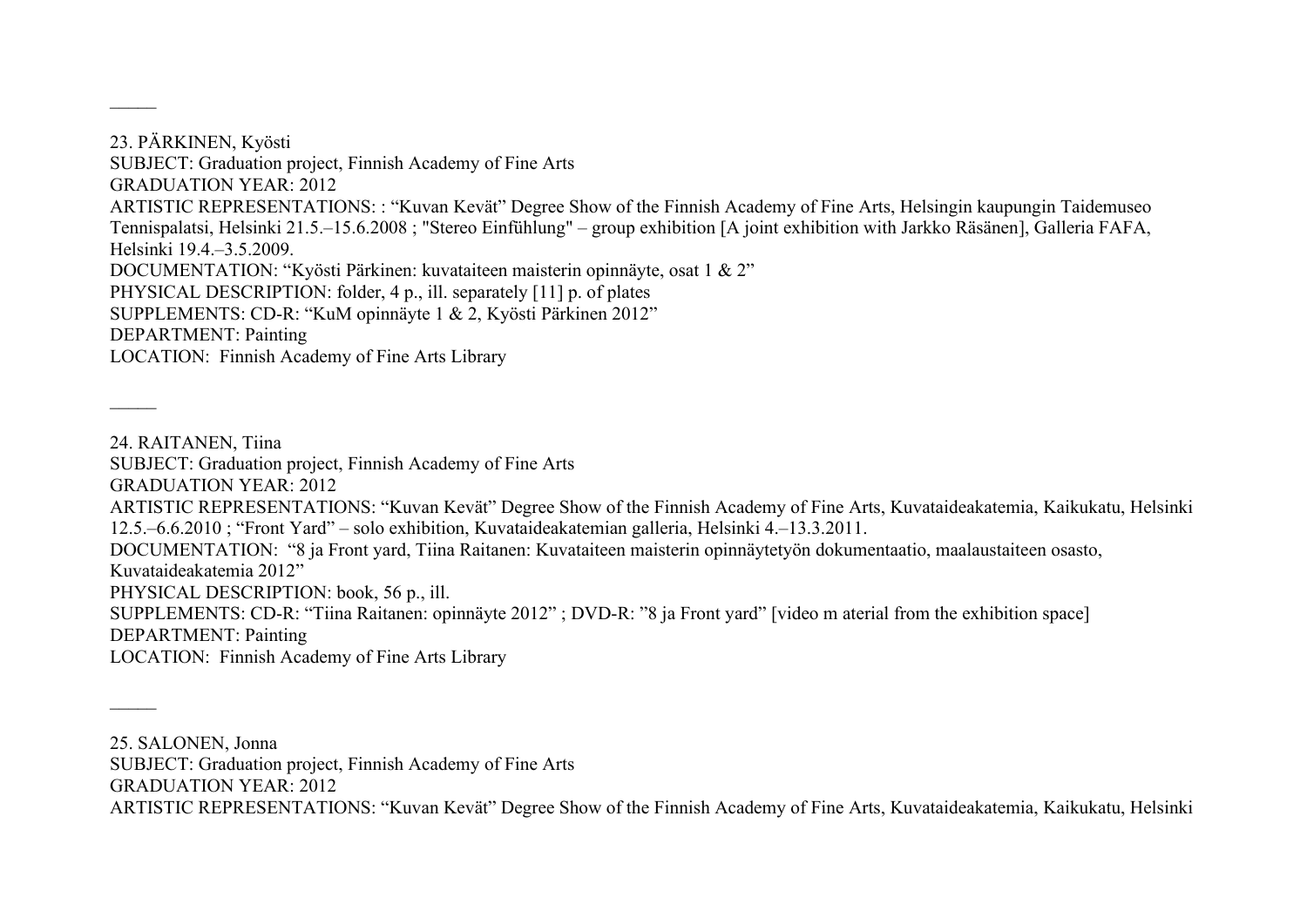12.5.–6.6.2010 ; "Jonna Salonen" – solo exhibition [A joint exhibition with Ulla Leppävuori], Kuvataideakatemian galleria, Helsinki 8.– 31.7.2011. DOCUMENTATION: "Jonna Salonen, 2012" PHYSICAL DESCRIPTION: book, [34] p., ill. SUPPLEMENTS: DVD-R: "Linnun virsi" [näyttelyteksti ja -kuvat] [pdf] ; liitteenä näyttelytekstit ja -kuvia : "Puhumatta olematta", "Linnun virsi", "Viljelemättömillä pelloilla". DEPARTMENT: Printmaking LOCATION: Finnish Academy of Fine Arts Library

26. SIRÉN, Pia SUBJECT: Graduation project, Finnish Academy of Fine Arts GRADUATION YEAR: 2012 ARTISTIC REPRESENTATIONS: "Vuoristomaisema" – installation , "Kuvan Kevät" Degree Show of the Finnish Academy of Fine Arts, Kuvataideakatemia, Kaikukatu, Helsinki 11.5.–5.6.2011 ; "Plastic garden" – solo exhibition, Kuvataideakatemian galleria, Helsinki 25.11.–4.12. 2011. DOCUMENTATION: "Pia Sirén: Lopputyön dokumentaatio 2012" PHYSICAL DESCRIPTION: book, 35 p., ill. SUPPLEMENTS: CD-R: "Pia Sirén 2012: Lopputyön dokumentaatio" [pdf] DEPARTMENT: Sculpture LOCATION: Finnish Academy of Fine Arts Library

27. SOMERVUORI, Kim

 $\overline{\phantom{a}}$ 

 $\overline{\phantom{a}}$ 

SUBJECT: Graduation project, Finnish Academy of Fine Arts

GRADUATION YEAR: 2012

ARTISTIC REPRESENTATIONS: "Onko vielä pitkä matka jonnekin" – solo exhibition, Kuvataideakatemian galleria, Helsinki 18.-28.2.2010 ; "Kuvan Kevät" Degree Show of the Finnish Academy of Fine Arts, Kuvataideakatemia, Kaikukatu, Helsinki 11.5.–5.6.2011.

DOCUMENTATION: "Lopputyödokumentaatio / Kim Somervuori"

PHYSICAL DESCRIPTION: book, [34] p., ill.

SUPPLEMENTS: CD-R: "Lopputyödokumentaatio / Kim Somervuori" [images of artworks (InDesign), electronic version of the documentation not included]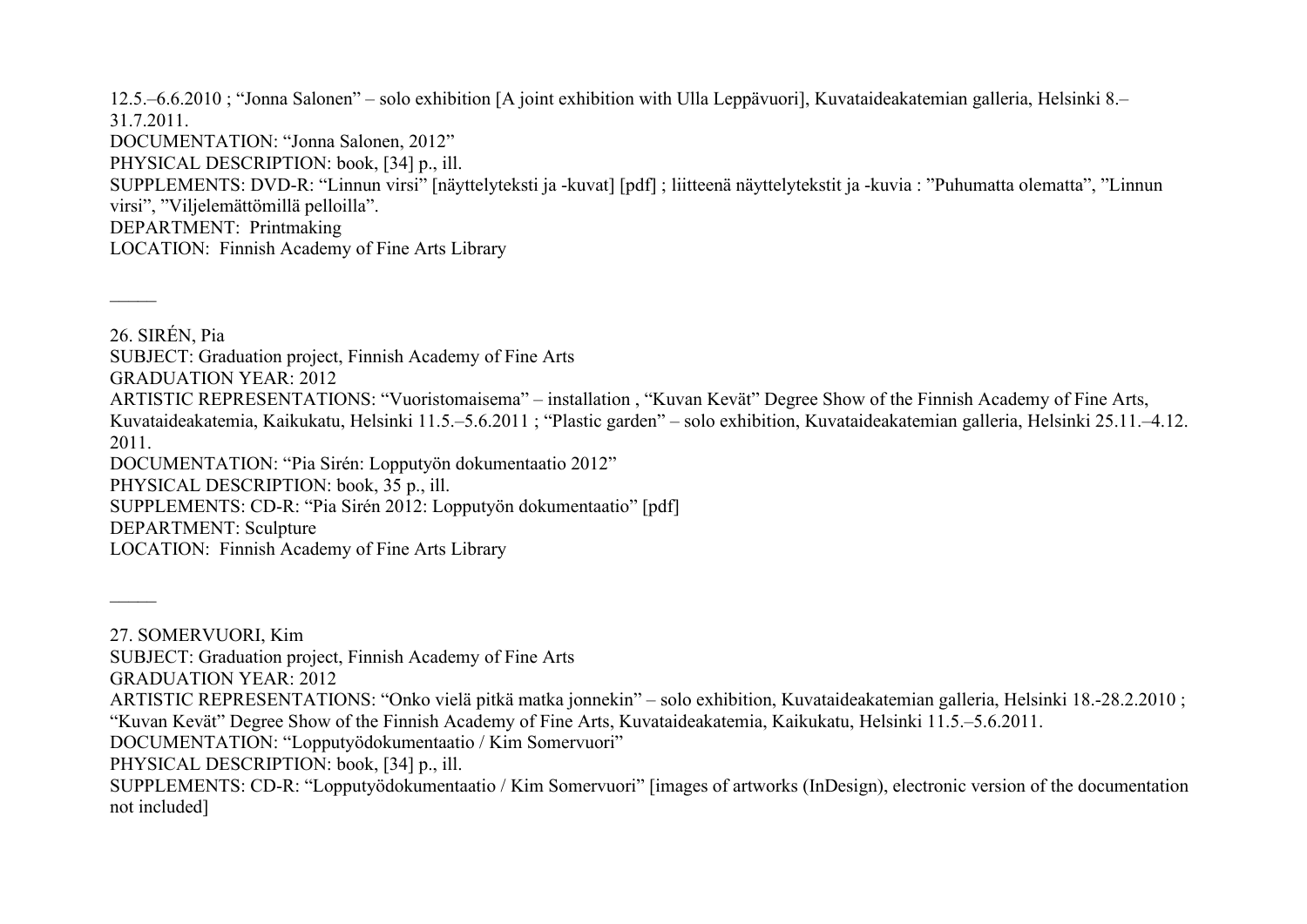DEPARTMENT: Painting LOCATION: Finnish Academy of Fine Arts Library

 $\overline{\phantom{a}}$ 

 $\overline{\phantom{a}}$ 

 $\mathcal{L}$ 

28. TOIKKA, Jenni SUBJECT: Graduation project, Finnish Academy of Fine Arts GRADUATION YEAR: 2012 ARTISTIC REPRESENTATIONS: "Tout comme la mélasse et la sucre pur" – solo exhibition, Kuvataideakatemian galleria, Helsinki, January 2008; "Kuvan Kevät" Degree Show of the Finnish Academy of Fine Arts, Kuvataideakatemia, Kaikukatu, Helsinki 14.5.–7.6.2009. DOCUMENTATION: "Jenni Toikka: Kuvataiteen maisterin tutkinnon opinnäytteen dokumentaatio / kirjallinen osio" PHYSICAL DESCRIPTION: book, [28] p., ill. SUPPLEMENTS: CD-R: "Jenni Toikka, opinnäyte 2012" [pdf] ; DVD-R: "Sovitus" [video] DEPARTMENT: Time and Space LOCATION: Finnish Academy of Fine Arts Library

29. TOUKOLA, Minnamari SUBJECT: Graduation project, Finnish Academy of Fine Arts GRADUATION YEAR: 2012 ARTISTIC REPRESENTATIONS: "Kuvan Kevät" Degree Show of the Finnish Academy of Fine Arts, Kuvataideakatemia, Kaikukatu, Helsinki 11.05.2011-05.06.2011 ; Kansanlauluja–Folk songs – solo exhibition, Kuvataideakatemian Galleria, 15.03.2012–25.03.2012. DOCUMENTATION: "Opinnäytteen dokumentaatio ja kirjallinen osa" PHYSICAL DESCRIPTION: printout in a folder, [7] p., ill. separately [19] p. of plates SUPPLEMENTS: CD-R: "Minnamari Toukola: Opinnäytetyön kirjallinen osa ja dokumentaatio 2012" [pdf] DEPARTMENT: Painting LOCATION: Finnish Academy of Fine Arts Library

30. WUOLIO, Lauri SUBJECT: Graduation project, Finnish Academy of Fine Arts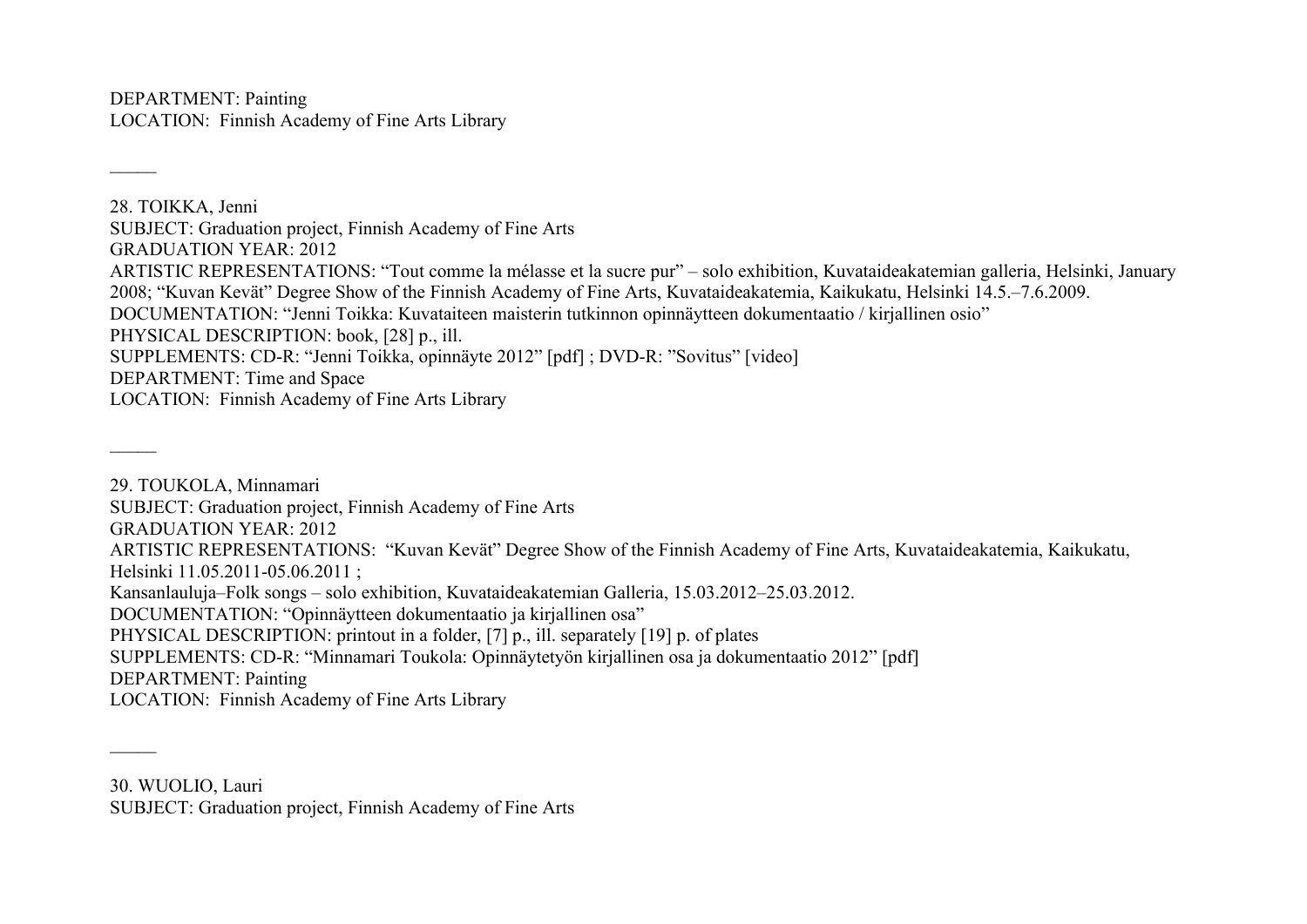GRADUATION YEAR: 2012

ARTISTIC REPRESENTATIONS: "Master of concepts 09" – conceptual artwork in Kiasma theater 11.10.2009 ; "Kaikki santuva" – solo exhibition, Galleria FAFA, Helsinki 16.9.–3.10.2010. DOCUMENTATION: "Lauri Wuolio: Kuvataiteen maisteri, opinnäytetyön dokumentaatio, 4/2012" PHYSICAL DESCRIPTION: printout in a folder, [27] p., ill. SUPPLEMENTS: DVD-R: "Opinnäyte (MA) dokumentaatio, Lauri Wuolio 2012" [pdf] DEPARTMENT: Time and Space LOCATION: Finnish Academy of Fine Arts Library

31. ÄIKÄS, Topi SUBJECT: Graduation project, Finnish Academy of Fine Arts GRADUATION YEAR: 2012 ARTISTIC REPRESENTATIONS: "Joku" sculpture in Yliopistonkatu 3, Helsinki 11.7.2012. DOCUMENTATION: "Topi Äikäs: Joku ; dokumentaatio opinnäytetyöstä" PHYSICAL DESCRIPTION: printout in a folder, 25 p., ill. SUPPLEMENTS: CD-R: "Topi Äikäs: Joku. Opinnäytteen dokumentaatio, KuvA/PTS2012" [pdf] DEPARTMENT: Time and Space LOCATION: Finnish Academy of Fine Arts Library

 $\overline{\phantom{a}}$ 

 $\overline{\phantom{a}}$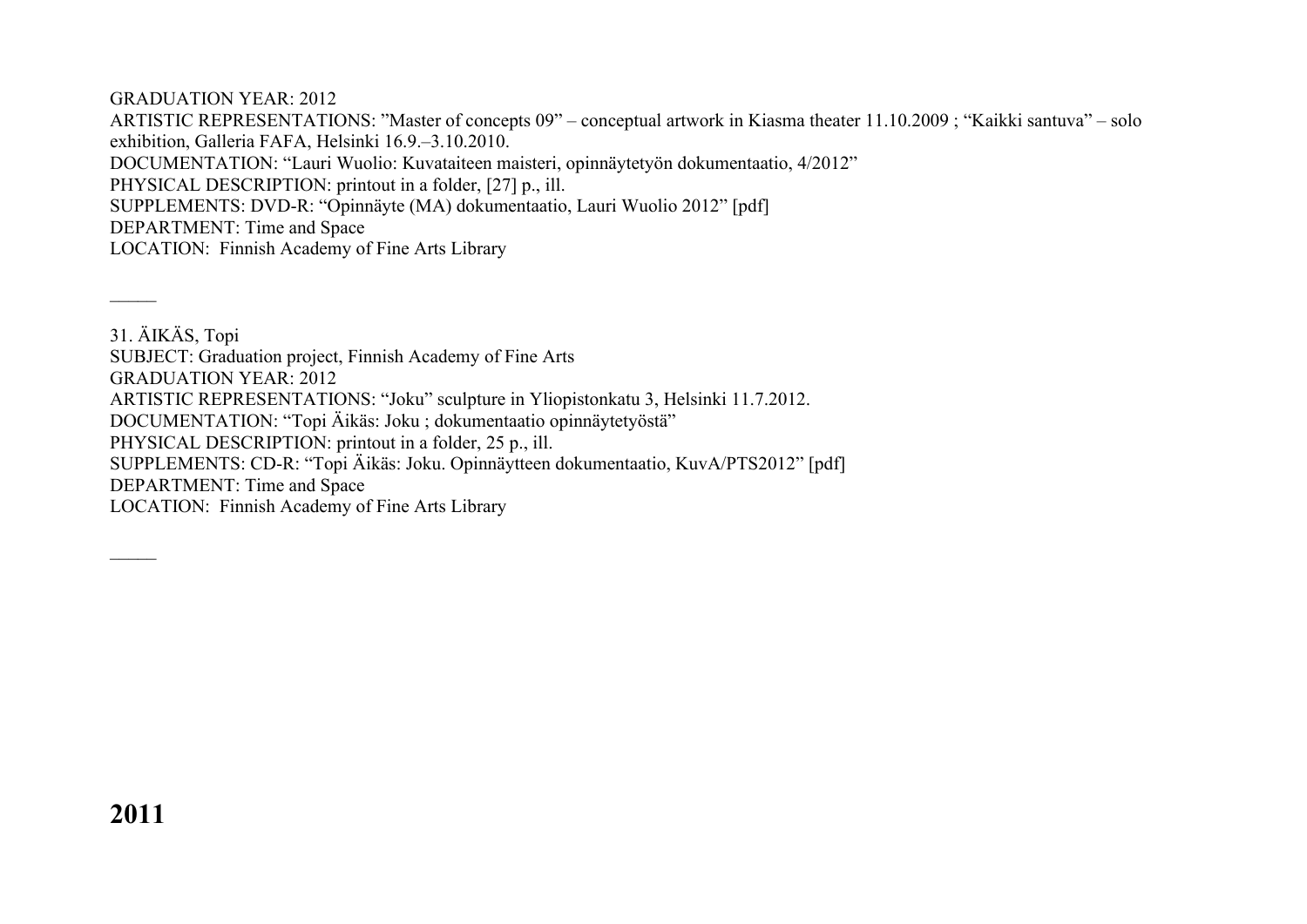1. ALA-MAUNUS, Petri SUBJECT: Graduation project, Finnish Academy of Fine Arts GRADUATION YEAR: 2011 ARTISTIC REPRESENTATIONS: "Kuvan Kevät" Degree Show of the Finnish Academy of Fine Arts, Kuvataideakatemia, Kaikukatu, Helsinki 11.5.–5.6.2011; "Beauties and Beasts" – solo exhibition, Taidesalonki Husa, Tampere 4.9.-25.9.2011 DOCUMENTATION: "Opinnäytenodumentaatio : Petri Ala-Maunus" PHYSICAL DESCRIPTION: folder, 23 p., ill. SUPPLEMENTS: CD-R: "Petri Ala-Maunus : Opinnäytedokumentaatio 2011" [pdf] DEPARTMENT: Painting LOCATION: Finnish Academy of Fine Arts Library  $\overline{\phantom{a}}$ 

2. BJÖRN, Ari SUBJECT: Graduation project, Finnish Academy of Fine Arts GRADUATION YEAR: 2011 ARTISTIC REPRESENTATIONS: "Kuvan Kevät" Degree Show of the Finnish Academy of Fine Arts, Galleria FAFA, Helsinki 11.5.–5.6.2011; "Vihreä huone" – solo exhibition, Galleria FAFA, Helsinki 5.-21.8. 2011 DOCUMENTATION: "Opinnäytetöiden Pylvässali & Vihreä huone dokumentaatio : Epäonnistumisia ja valonpilkahduksia!" PHYSICAL DESCRIPTION: book, 46 p., ill. SUPPLEMENTS: CD-R: "Ari Björn, lopputyö 2011" [pdf] DEPARTMENT: Time and Space LOCATION: Finnish Academy of Fine Arts Library  $\overline{\phantom{a}}$ 

3. CEDERBERG, Petteri

SUBJECT: Graduation project, Finnish Academy of Fine Arts

GRADUATION YEAR: 2011

ARTISTIC REPRESENTATIONS: "Pumping with Arnold" – solo exhibition, Kuvataideakatemian galleria 30.3.-10.4.2011; "Sarja" – drawing animation, "Kuvan Kevät" Degree Show of the Finnish Academy of Fine Arts, Kuvataideakatemia, Kaikukatu, Helsinki 11.5.–5.6.2011

DOCUMENTATION: "Petteri Cederberg : Lopputyödokumentointi"

PHYSICAL DESCRIPTION: folder, 8 p., ill. separately [23] p. of plates

SUPPLEMENTS: DVD-R: Track 1 : "Pumping wit Arnold", Track 2 : "Sarja"; CD-R : "Petteri Cederberg : Lopputyödokumentointi 2011" DEPARTMENT: Painting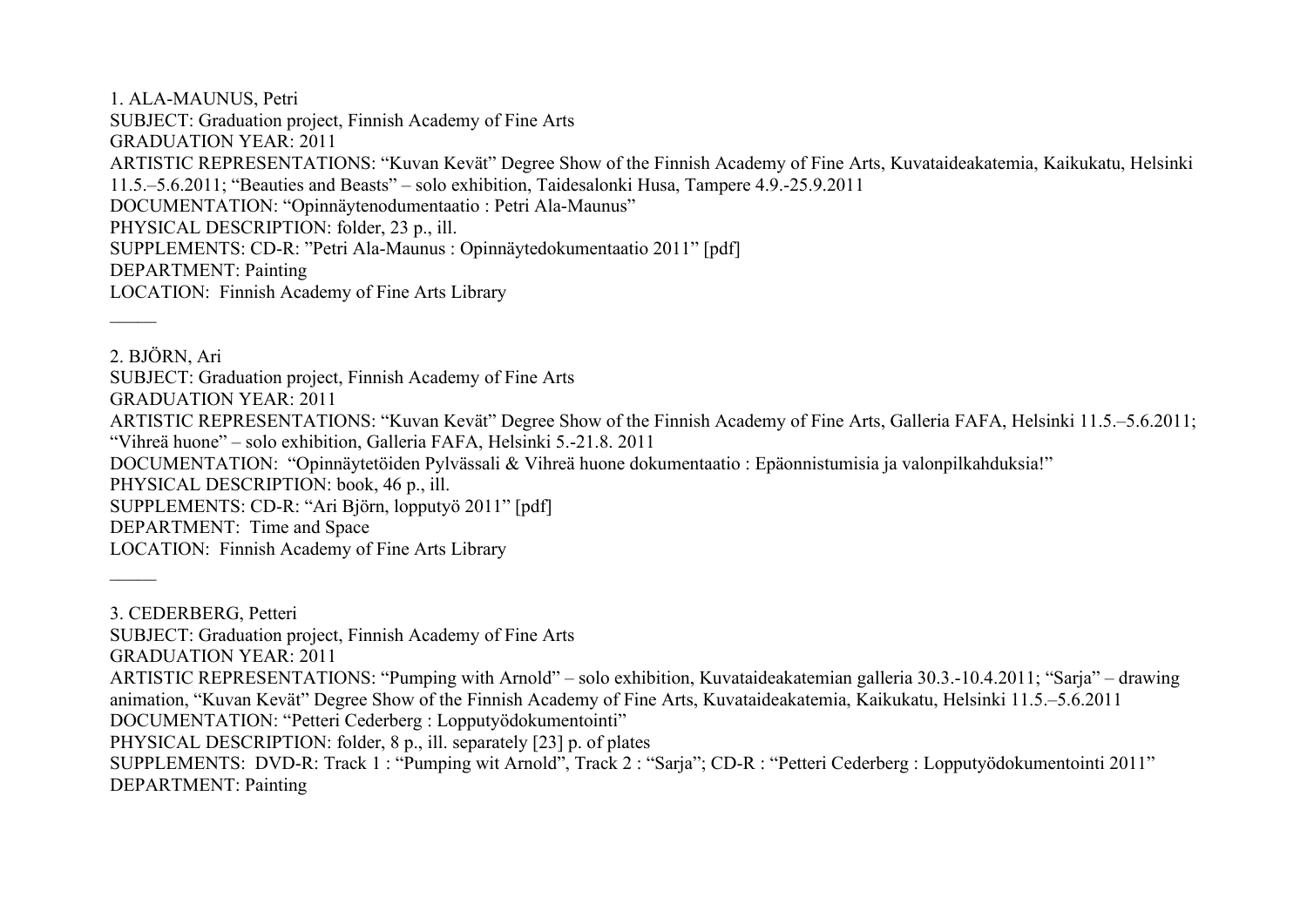LOCATION: Finnish Academy of Fine Arts Library

4. FAN, Bonnie Kit-yin SUBJECT: Graduation project, Finnish Academy of Fine Arts GRADUATION YEAR: 2011 ARTISTIC REPRESENTATIONS: "Bonnie Kit-Yin Fan" – solo exhibition, Kuvataideakatemian galleria 4.-14.3. 2010; "Kuvan Kevät" Degree Show of the Finnish Academy of Fine Arts, Kuvataideakatemia, Kaikukatu, Helsinki 12.5.–6.6.2010 DOCUMENTATION: "Bonnie Kit-yin Fan : MFA thesis documentation, Finnish Academy of Fine Arts 2008-2011" PHYSICAL DESCRIPTION: book, [48] p., ill. SUPPLEMENTS: CD-RW: "Bonnie Fan : MFA Thesis Documentation" [pdf] DEPARTMENT: Printmaking LOCATION: Finnish Academy of Fine Arts Library  $\overline{\phantom{a}}$ 

5. HAARLA, Siiri

 $\overline{\phantom{a}}$ 

SUBJECT: Graduation project, Finnish Academy of Fine Arts

GRADUATION YEAR: 2011

ARTISTIC REPRESENTATIONS: "Maalauksia" – solo exhibition, Kuvataideakatemian galleria, Helsinki, 12.11.–22.11.2009; "Kuvan Kevät"

Degree Show of the Finnish Academy of Fine Arts, Kuvataideakatemia, Kaikukatu, Helsinki 12.5.–6.6.2010

DOCUMENTATION: "Siiri Haarla: Kuvataiteen maisterin lopputyön kirjallinen dokumentaatio"

PHYSICAL DESCRIPTION: printout in a folder, [33] p., ill.

SUPPLEMENTS: CD-R: "Siiri Haarla, maisterin lopputyön dokumentaatio" [pdf]

DEPARTMENT: Painting

 $\overline{\phantom{a}}$ 

LOCATION: Finnish Academy of Fine Arts Library

6. HAMBERG, Hannah SUBJECT: Graduation project, Finnish Academy of Fine Arts GRADUATION YEAR: 2011 ARTISTIC REPRESENTATIONS: "Ruokaa ja rihkamaa" – solo exhibition, Galleria Uusi Kipinä, Lahti 17.02.–07.03.2010; "Kuvan Kevät" Degree Show of the Finnish Academy of Fine Arts, Kuvataideakatemian galleria, Helsinki 11.5.–5.6.2011 DOCUMENTATION: "Taide ajatteluprosessina" PHYSICAL DESCRIPTION: folder, 36 p., ill.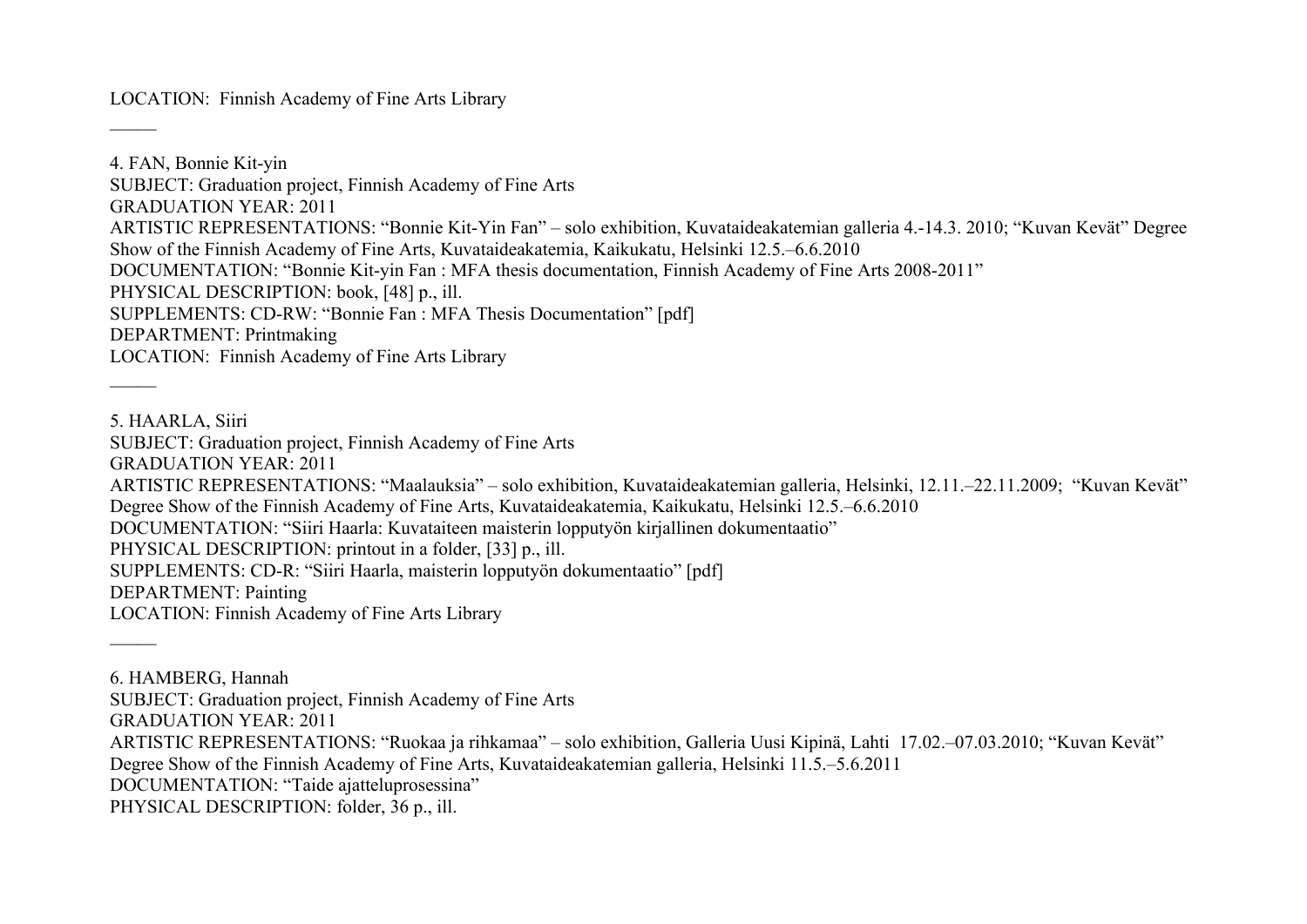SUPPLEMENTS: CD-R: "Hannah Hamberg : Opinnäytteen dokumentaatio 2011" [pdf] DEPARTMENT: Painting LOCATION: Finnish Academy of Fine Arts Library

 $\overline{\phantom{a}}$ 

 $\overline{\phantom{a}}$ 

7. HAUTAMÄKI, Ilari SUBJECT: Graduation project, Finnish Academy of Fine Arts GRADUATION YEAR: 2011 ARTISTIC REPRESENTATIONS: "Planet Paint" – solo exhibition, Kuvataideakatemian galleria, Helsinki 27.12.–16.1.2011; "Kuvan Kevät" Degree Show of the Finnish Academy of Fine Arts, Galleria FAFA, Helsinki 11.5.–5.6.2011 DOCUMENTATION: "Ilari Hautamäki : Lopputyödokumentaatio, 2011" PHYSICAL DESCRIPTION: Folder, 21 p., ill. SUPPLEMENTS: CD-RW: "Ilari Hautamäki : 2011 : Lopputyön dokumentaatio" [pdf] DEPARTMENT: Painting LOCATION: Finnish Academy of Fine Arts Library

8. HAVIA, Sami SUBJECT: Graduation project, Finnish Academy of Fine Arts GRADUATION YEAR: 2011 ARTISTIC REPRESENTATIONS: "Kuvan Kevät" Degree Show of the Finnish Academy of Fine Arts, Kuvataideakatemian galleria, Helsinki 14.5.–7.6.2009; "A piece of schema" – solo exhibition, Galleria FAFA, Helsinki 1.4.–18.4.2010 DOCUMENTATION: "A piece of schema" : Sami Havia, Kuvataiteen maisterin opinnäyte, Kuvataideakatemia, 2011 PHYSICAL DESCRIPTION: book : 94 p., ill. SUPPLEMENTS: CD-R:"Sami Havia : Opinnäytetyö 2011" DEPARTMENT: Painting LOCATION: Finnish Academy of Fine Arts Library

9. HEDIN, Arvid SUBJECT: Graduation project, Finnish Academy of Fine Arts GRADUATION YEAR: 2011 ARTISTIC REPRESENTATIONS: "Morning in the mountains" – solo exhibition, Galleria FAFA, Helsinki 27.3.-13.4.2009; "Kuvan Kevät"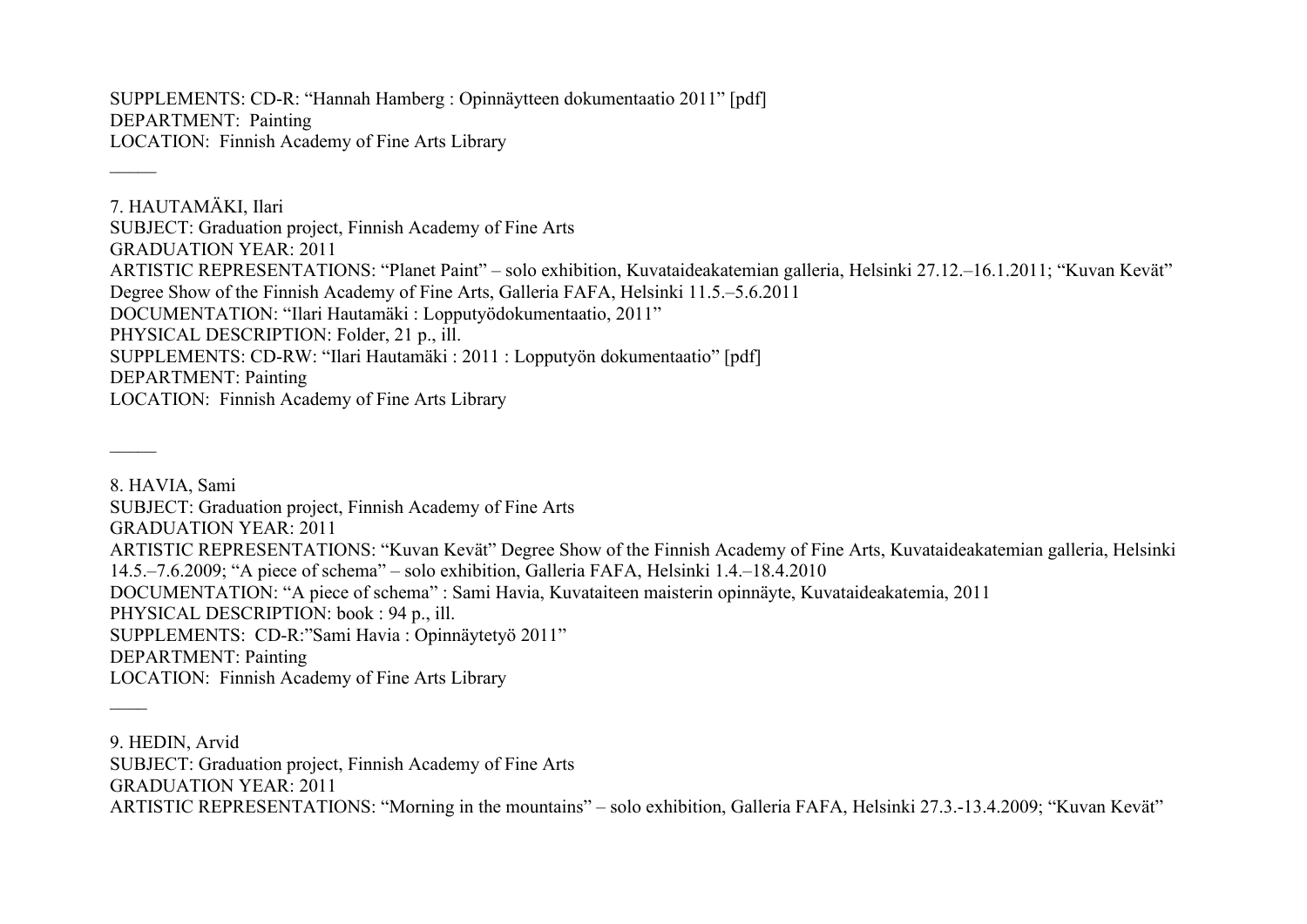Degree Show of the Finnish Academy of Fine Arts, Kuvataideakatemian galleria, Helsinki 12.5.–6.6.2010 DOCUMENTATION: "Landskapsmåleri : 2010 Arvid Hedin" PHYSICAL DESCRIPTION: booklet, [10] p., ill. SUPPLEMENTS: DVD-R: "Arvid Hedin : Slutarbete" [pdf] DEPARTMENT: Painting LOCATION: Finnish Academy of Fine Arts Library

10. HILTUNEN, Reetta SUBJECT: Graduation project, Finnish Academy of Fine Arts GRADUATION YEAR: 2011 ARTISTIC REPRESENTATIONS: "Kuvan Kevät" Degree Show of the Finnish Academy of Fine Arts, Kuvataideakatemia, Kaikukatu, Helsinki 14.5.–7.6.2009; "Uusi pakka" – solo exhibition, 18.6.-30.6.2009 DOCUMENTATION: "Uusi pakka : Reshuffle" PHYSICAL DESCRIPTION: book, 61, [26] p., ill. SUPPLEMENTS: "Uusi pakka" - playing cards; CD-R: "Reetta Hiltunen : Uusi pakka : Reshuffle : Lopputyödokumentaatio" [pdf] DEPARTMENT: Printmaking LOCATION: Finnish Academy of Fine Arts Library

11. INGMAN, Lotta SUBJECT: Graduation project, Finnish Academy of Fine Arts GRADUATION YEAR: 2011 ARTISTIC REPRESENTATIONS: "Random research" – solo exhibition, Kuvataideakatemian galleria, Helsinki 27.3.–6.4.2008; "Kuvan Kevät" Degree Show of the Finnish Academy of Fine Arts, Kuvataideakatemian galleria, Helsinki 12.5.–6.6.2010 DOCUMENTATION: "Lotta Ingman : Kasarmikatu 2008" [booklet]; "Lotta Ingman : Kasarmikatu 2010" [leaflet] PHYSICAL DESCRIPTION: booklet, [11] p., ill.; leaflet, [8] p., ill. SUPPLEMENTS: CD-R: "Lotta Ingman : Lopputyö" [pdf] DEPARTMENT: Painting LOCATION: Finnish Academy of Fine Arts Library

12. ISOGAI, Michiko SUBJECT: Graduation project, Finnish Academy of Fine Arts

 $\overline{\phantom{a}}$ 

 $\overline{\phantom{a}}$ 

 $\overline{\phantom{a}}$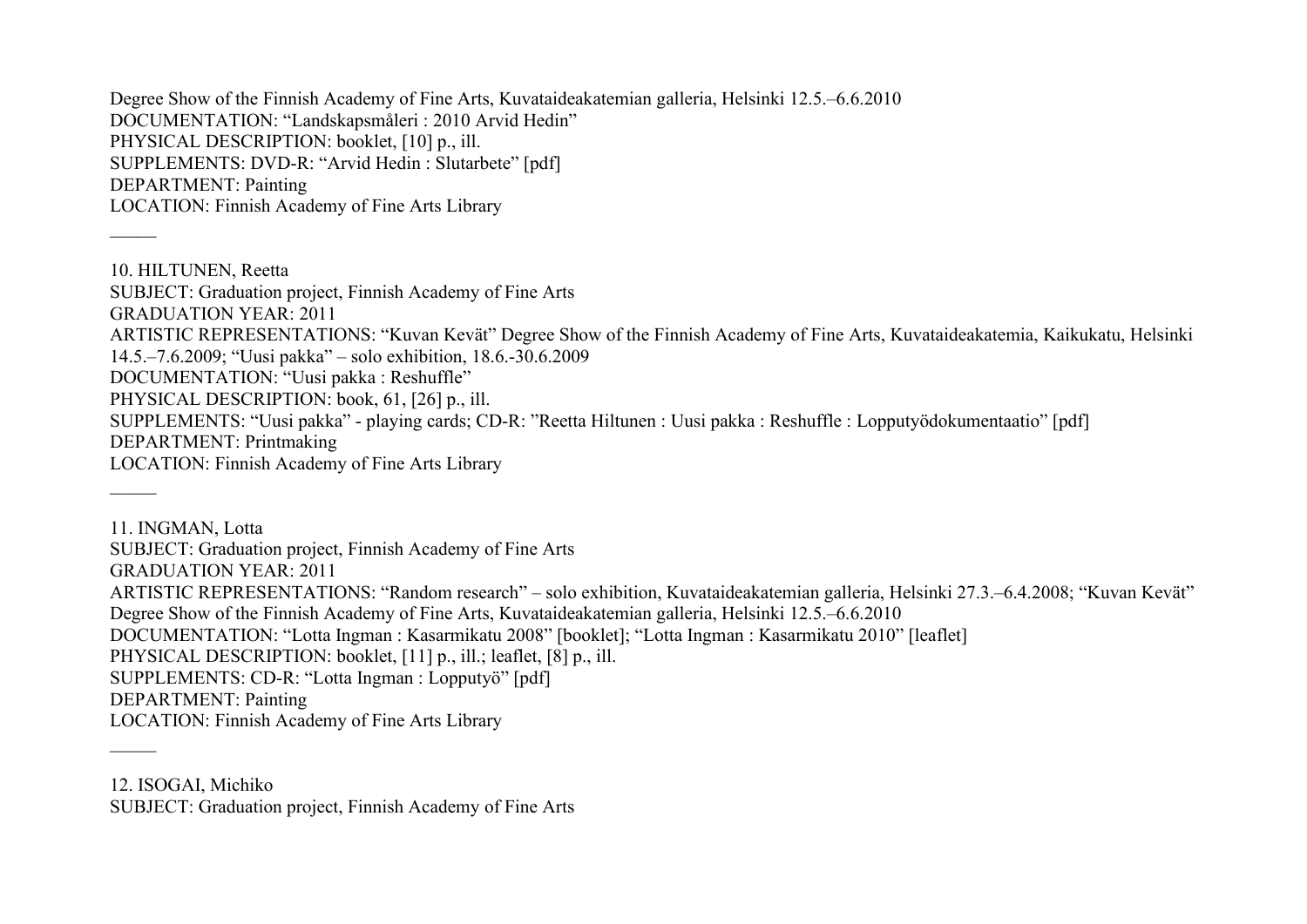## GRADUATION YEAR: 2011

 $\overline{\phantom{a}}$ 

 $\mathcal{L}$ 

ARTISTIC REPRESENTATIONS: "Seijaku Wo" – animation, "Kuvan Kevät" Degree Show of the Finnish Academy of Fine Arts, Kuvataideakatemian galleria, Helsinki 21.5.–15.6.2008; "Seijaku Wo / Process no. 2" – solo exhibition, Kuvataideakatemian galleria, Helsinki 29.11.-7.12.2008 DOCUMENTATION: "Seijaku wo : Thesis of the graduation work" PHYSICAL DESCRIPTION: book, [36] p., ill. SUPPLEMENTS: DVD: "Seijaku wo / Process No. 2" DEPARTMENT: Painting LOCATION: Finnish Academy of Fine Arts Library

13. KITTI, Henni SUBJECT: Graduation project, Finnish Academy of Fine Arts GRADUATION YEAR: 2011 ARTISTIC REPRESENTATIONS: "Eläimistä ja piirtämisestä" – solo exhibition, Kuvataideakatemian galleria, Helsinki 3.7.–19.7.2009; "Kuvan Kevät" Degree Show of the Finnish Academy of Fine Arts, Kuvataideakatemia, Kaikukatu, Helsinki 12.5.–6.6.2010 DOCUMENTATION: Henni Kitti : Kuvataiteen maisterin opinnäyte" PHYSICAL DESCRIPTION: book, [15] p., ill. SUPPLEMENTS: CD-R: "Henni Kitti : Kuvataiteen maisterin opinnäyte" [pdf] DEPARTMENT: Painting LOCATION: Finnish Academy of Fine Arts Library

14. KOISTILA, Tanja SUBJECT: Graduation project, Finnish Academy of Fine Arts GRADUATION YEAR: 2011 ARTISTIC REPRESENTATIONS: "Kuvan Kevät" Degree Show of the Finnish Academy of Fine Arts, Taidemuseo Tennispalatsi, Helsinki 21.5–15.6.2008; "Varasto"– videoinstallation, Galleria Rajatila, Tampere 5.6.–24.6.2010 DOCUMENTATION: "Tanja Koistila : Opinnäytteen dokumentaatio, kuvataiteen maisterin tutkinto, Kuvataideakatemia, tila-aikataiteen osasto, liikkuva kuva, Helsinki 2011" PHYSICAL DESCRIPTION: booklet, [19] p., ill. SUPPLEMENTS: CD-R: "Opinnäytteen dokumentaatio, Tanja Koistila 2011" [pdf], 3 kpl DVD-R: "Eteinen" (2008), "Varasto 1" (2010), "Varasto 2" (2010). DEPARTMENT: Time and Space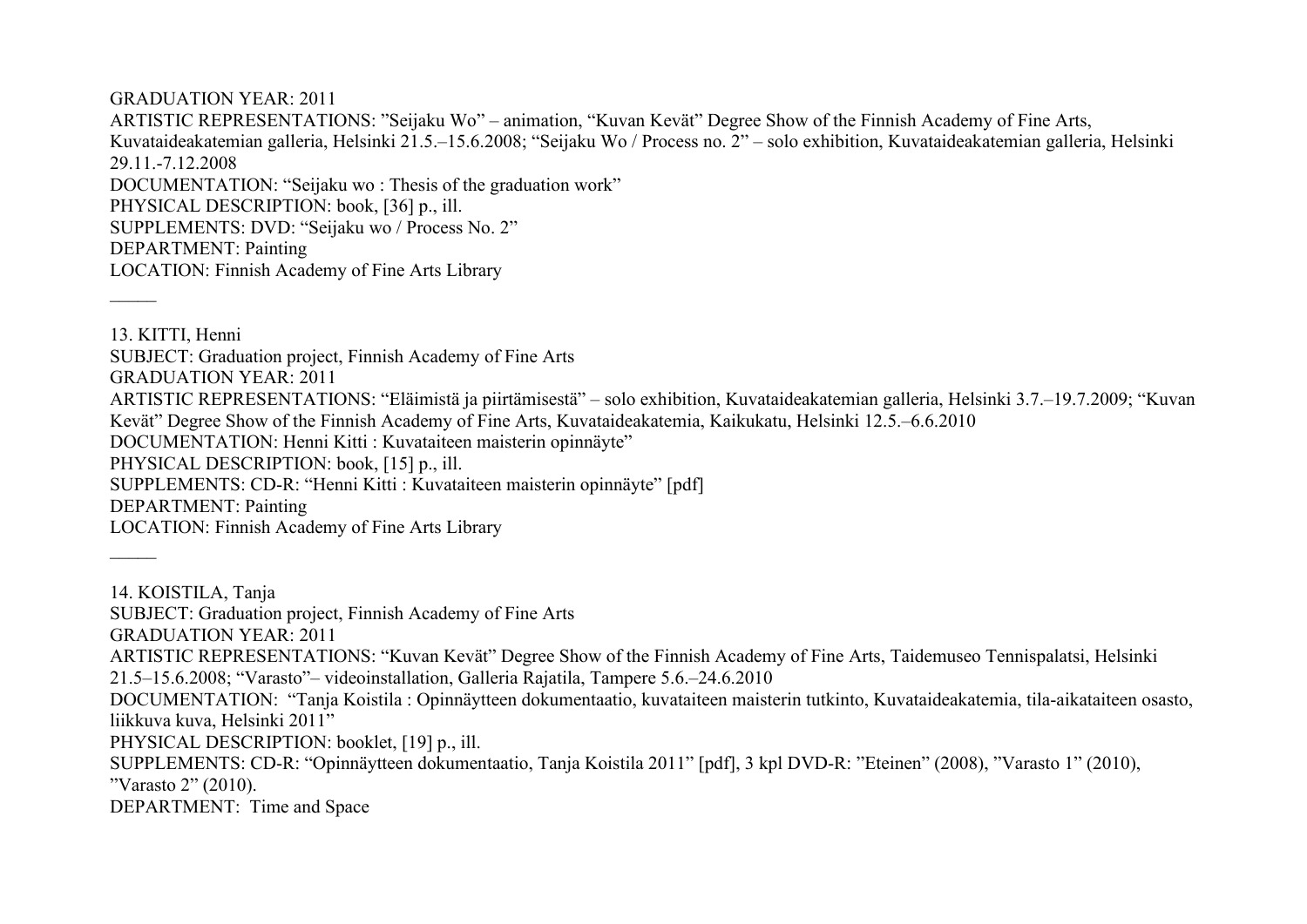LOCATION: Finnish Academy of Fine Arts Library

 $\overline{\phantom{a}}$ 

 $\mathcal{L}$ 

15. KOITILA, Ida SUBJECT: Graduation project, Finnish Academy of Fine Arts GRADUATION YEAR: 2011 ARTISTIC REPRESENTATIONS: "Touché!" – solo exhibition, Kuvataideakatemian galleria, Helsinki 26.11.-5.12.2011; "Kuvan Kevät" Degree Show of the Finnish Academy of Fine Arts, Kuvataideakatemia, Kaikukatu, Helsinki 12.5.–6.6.2010 DOCUMENTATION: "The object as a collocutor" PHYSICAL DESCRIPTION: Folder, [6] p.; portfolio: 12 images of artworks SUPPLEMENTS: CD-R: "Ida Koitila : Works", [electronic version of the documentation not included] DEPARTMENT: Sculpture LOCATION: Finnish Academy of Fine Arts Library  $\overline{\phantom{a}}$ 

16. KOSKINEN, Nuutti SUBJECT: Graduation project, Finnish Academy of Fine Arts GRADUATION YEAR: 2011 ARTISTIC REPRESENTATIONS: "Portraits of Conquered Ground" – solo exhibition, Kuvataideakatemian galleria, Helsinki 3.4. –18.4.2010 DOCUMENTATION: EXTENSIVE WRITTEN PART: "Siirtomaapolitiikkaa : Taide ja vallan mytologia" PHYSICAL DESCRIPTION: book, 41 p., ill. SUPPLEMENTS: CD-R: "Lopputyön kirjallinen osuus ja dokumentaatio" [pdf] DEPARTMENT: Time and Space LOCATION: Finnish Academy of Fine Arts Library

17. KÄRKKÄINEN, Janne SUBJECT: Graduation project, Finnish Academy of Fine Arts GRADUATION YEAR: 2011 ARTISTIC REPRESENTATIONS: "Kaikkialla. Maalauksia ja muuta rekvisiittaa" – solo exhibition, Kaiku-galleria, Helsinki 24.11.–5.12.2010; "Kuvan Kevät" Degree Show of the Finnish Academy of Fine Arts, Kuvataideakatemia, Kaikukatu, Helsinki 11.5.–5.6.2011 DOCUMENTATION: "Janne Kärkkäinen : Kuvataiteen maisterin lopputyö" PHYSICAL DESCRIPTION: book, 39 p., ill. SUPPLEMENTS: CD-R: "Janne Kärkkäinen : Kuvataiteen maisterin lopputyö 2011" [pdf]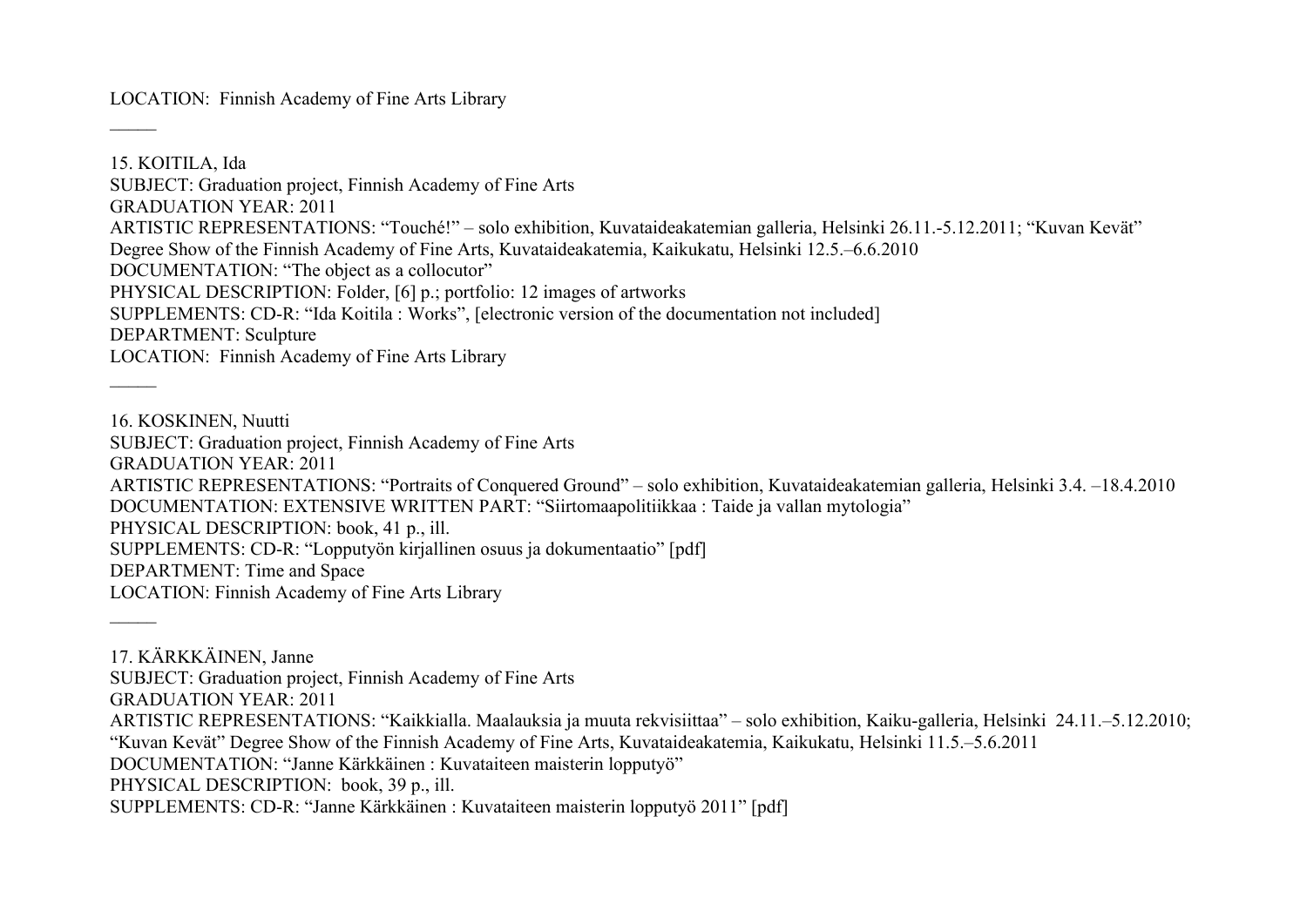DEPARTMENT: Painting LOCATION: Finnish Academy of Fine Arts Library

18. LAMPENIUS, Heidi SUBJECT: Graduation project, Finnish Academy of Fine Arts GRADUATION YEAR: 2011 ARTISTIC REPRESENTATIONS: "Maalauksia" – solo exhibition, Kuvataideakatemian galleria, 17.9.-27.9.2009, Helsinki; "Kuvan Kevät" Degree Show of the Finnish Academy of Fine Arts, Kuvataideakatemia, Kaikukatu, Helsinki 11.5.–5.6.2011 DOCUMENTATION: "Lopputyödokumentaatio: Heidi Lampenius" PHYSICAL DESCRIPTION: folder, 6 p., ill. separately [15] p. of plates SUPPLEMENTS: CD-R: "Heidi Lampenius, opinnäyte, teoskuvat" [electronic version of the documentation not included] DEPARTMENT: Painting LOCATION: Finnish Academy of Fine Arts Library

19. LEHTONEN, Kati SUBJECT: Graduation project, Finnish Academy of Fine Arts GRADUATION YEAR: 2011 ARTISTIC REPRESENTATIONS: "Kuvan Kevät" Degree Show of the Finnish Academy of Fine Arts, Kuvataideakatemia, Kaikukatu, Helsinki 12.5.–6.6.2010; "Kantama" – solo exhibition, Kuvataideakatemian galleria, Helsinki 17.–27.6.2010. DOCUMENTATION: "Dokumentaatio : Kati Lehtonen, 2011" and "Kantama : Kati Lehtonen, 2011" PHYSICAL DESCRIPTION: book [tête-bêche binding], [41] p.; [25] p., ill. SUPPLEMENTS: CD-R: "Kati Lehtonen : Kantama : Dokumentaatio : 2011" DEPARTMENT: Printmaking LOCATION: Finnish Academy of Fine Arts Library  $\overline{\phantom{a}}$ 

20. LINDQVIST, Robin

 $\overline{\phantom{a}}$ 

 $\overline{\phantom{a}}$ 

SUBJECT: Graduation project, Finnish Academy of Fine Arts

GRADUATION YEAR: 2011

ARTISTIC REPRESENTATIONS: "Kuvan Kevät" Degree Show of the Finnish Academy of Fine Arts, Kuvataideakatemia, Kaikukatu, Helsinki 11.5.–5.6.2011; "Bild, Rum och Bild-Rum" – solo exhibition, Kuvataideakatemian galleria, Helsinki 28.9.–9.10. 2011

DOCUMENTATION: "2011 MA-thesis, Robin Lindqvist, Kuvataideakatemia"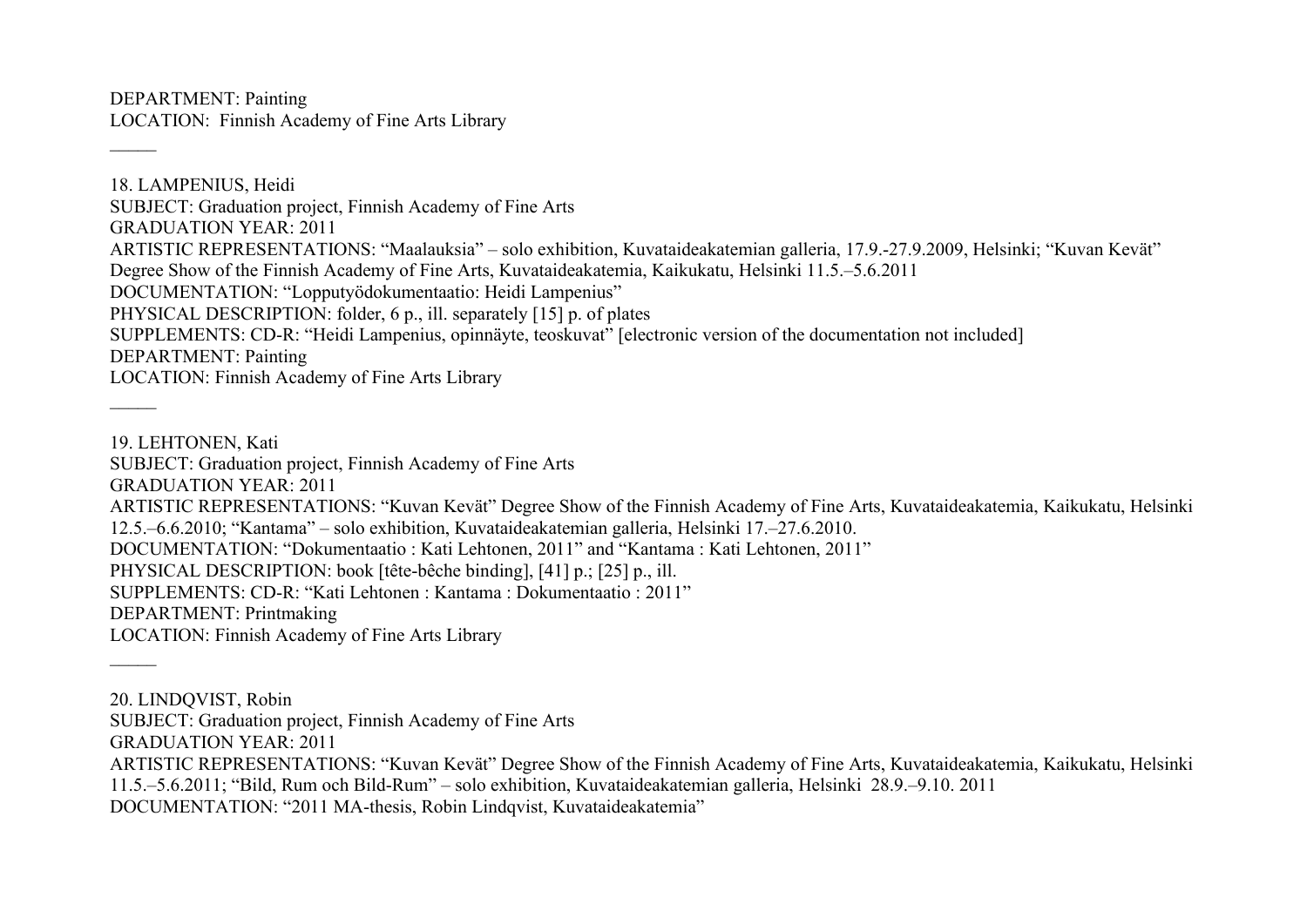PHYSICAL DESCRIPTION: folder, [2] p., ill. separately [12] p. of plates SUPPLEMENTS: CD-R: "MA-thesis 2011 : Robin Lindqvist, Kuvataideakatemia" DEPARTMENT: Painting LOCATION: Finnish Academy of Fine Arts Library

 $\overline{\phantom{a}}$ 

21. LINDSTRÖM, Johan SUBJECT: Graduation project, Finnish Academy of Fine Arts GRADUATION YEAR: 2011 ARTISTIC REPRESENTATIONS: "Johan Lindström" – solo exhibition, Galleria FAFA, Helsinki 19.2.–7.3.2010; "Kuvan Kevät" Degree Show of the Finnish Academy of Fine Arts, Kuvataideakatemia, Kaikukatu, Helsinki 12.5.–6.6.2010 DOCUMENTATION: "Master of fine arts, graduation project documentation : Johan Lindström" PHYSICAL DESCRIPTION: printout in a folder, [8] p. SUPPLEMENTS: CD-R: "Master of fine arts, graduation project documentation: Johan Lindström"[pdf] DEPARTMENT: Painting LOCATION: Finnish Academy of Fine Arts Library  $\overline{\phantom{a}}$ 

22. LÄSSER, Muriel SUBJECT: Graduation project, Finnish Academy of Fine Arts GRADUATION YEAR: 2011 ARTISTIC REPRESENTATIONS: "…And The Gods Made Love" – solo exhibition, Kuvataideakatemian galleria, Helsinki, 24.7.-3.8.2008; "Shine On You Crazy Diamond" – painting installation, "Kuvan Kevät" Degree Show of the Finnish Academy of Fine Arts, Kuvataideakatemian galleria, Helsinki 14.5.–7.6.2009 DOCUMENTATION: "Thesis : Muriel Lässer" PHYSICAL DESCRIPTION: folder, [15] p., ill. separately [23] p. of plates SUPPLEMENTS: CD-R: "Muriel Lässer : MFA" DEPARTMENT: Painting LOCATION: Finnish Academy of Fine Arts Library  $\mathcal{L}$ 

23. MATIKKA, Maria SUBJECT: Graduation project, Finnish Academy of Fine Arts GRADUATION YEAR: 2011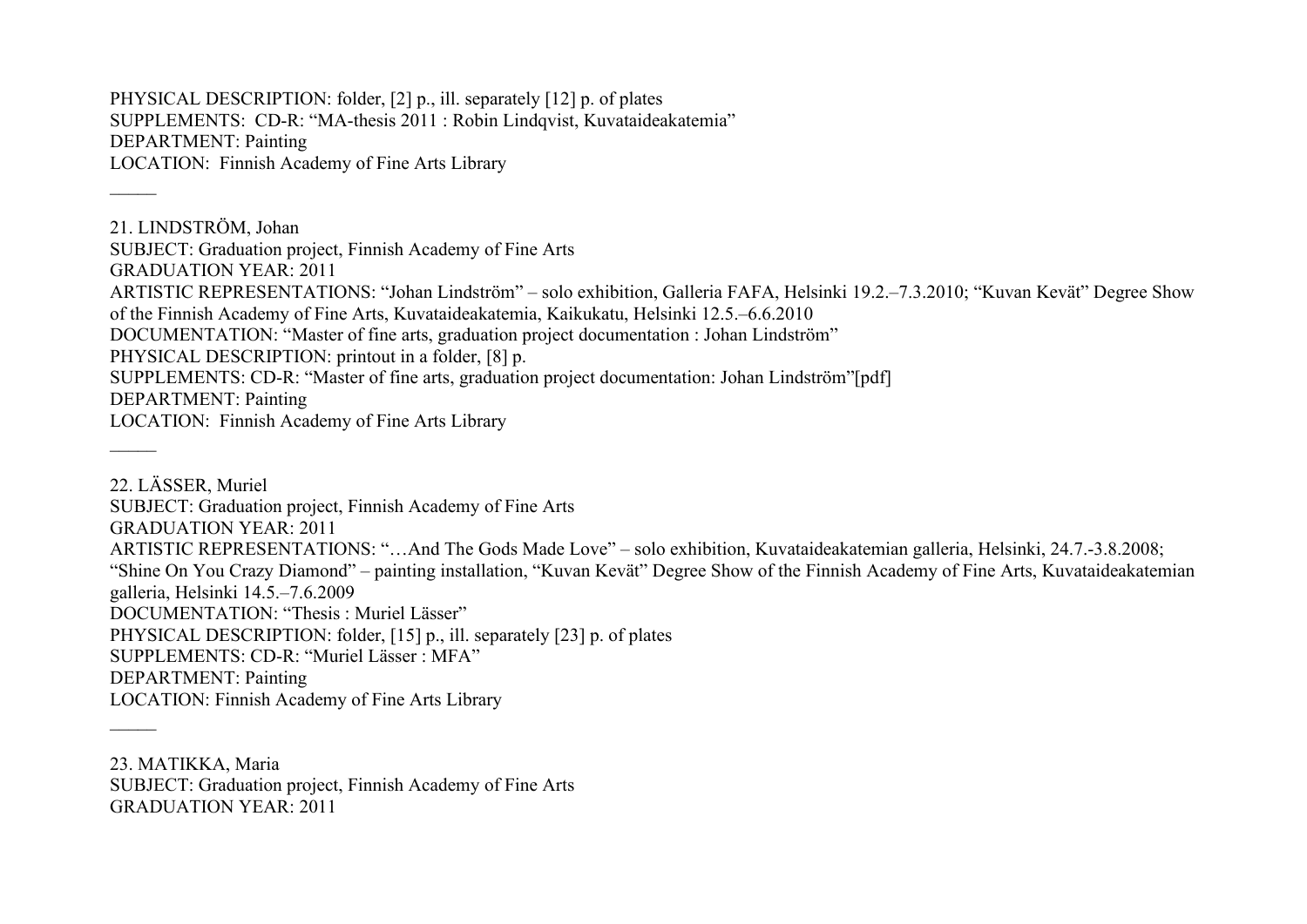ARTISTIC REPRESENTATIONS: "Shakki" – solo exhibition, Kuvataideakatemian galleria, Helsinki 12.–23.11.2008; "Kuvan Kevät" Degree Show of the Finnish Academy of Fine Arts, Kaiku-galleria, Helsinki 14.5.–7.6.2009. DOCUMENTATION: "Maria Matikka" PHYSICAL DESCRIPTION: book, 50 p., ill. SUPPLEMENTS: no DEPARTMENT: Printmaking LOCATION: Finnish Academy of Fine Arts Library

24. MUSTONEN, Maija SUBJECT: Graduation project, Finnish Academy of Fine Arts GRADUATION YEAR: 2011 ARTISTIC REPRESENTATIONS: "Kuvan Kevät" Degree Show of the Finnish Academy of Fine Arts, holviportti Kaikukatu 2, Helsinki 14.5.– 7.6.2009. WRITTEN PART: "Portti – teehuone yhdelle vieraalle kerrallaan" [Article by Maija Mustonen, Johanna Rossi and Topi Äikäs from a book: "Ankaraa ja myötätuntoista kuuntelua : Keskustelevaa kirjoitusta paikkasidonnaisesta taiteesta" ed. by Lea Kantonen. Helsinki : Kuvataideakatemia, 2010, 220-226 p.] DOCUMENTATION: "Portti – teehuone yhdelle vieraalle kerrallaan" PHYSICAL DESCRIPTION: printout in a folder, [7] p., ill. SUPPLEMENTS: no DEPARTMENT: Time and Space (PTS) LOCATION: Finnish Academy of Fine Arts Library  $\overline{\phantom{a}}$ 

25. NABB, Janne SUBJECT: Graduation project, Finnish Academy of Fine Arts GRADUATION YEAR: 2011 ARTISTIC REPRESENTATIONS: "Compulsive hoarding" – joint exhibition with Maria Teeri, Galleria FAFA, Helsinki 6.8.–22.8.2010; "Kuvan Kevät" Degree Show of the Finnish Academy of Fine Arts, Kuvataideakatemia, Kaikukatu, Helsinki 11.5.–5.6.2011 DOCUMENTATION: "Opinnäytetyön dokumentaatio : Janne Nabb + Maria Teeri, Kuvataideakatemia 2011" PHYSICAL DESCRIPTION: book,[88] p., mainly ill. SUPPLEMENTS: CD-R: "Janne Nabb: Opinnäytetyön dokumentaatio 2011" [pdf]; [book [52] p., mainly ill.: "Janne Nabb, Maria Teeri, Paulon säätiön kutsunäyttely 2009-2010, ISBN 978-952-92-7458-1]

DEPARTMENT: Painting

 $\overline{\phantom{a}}$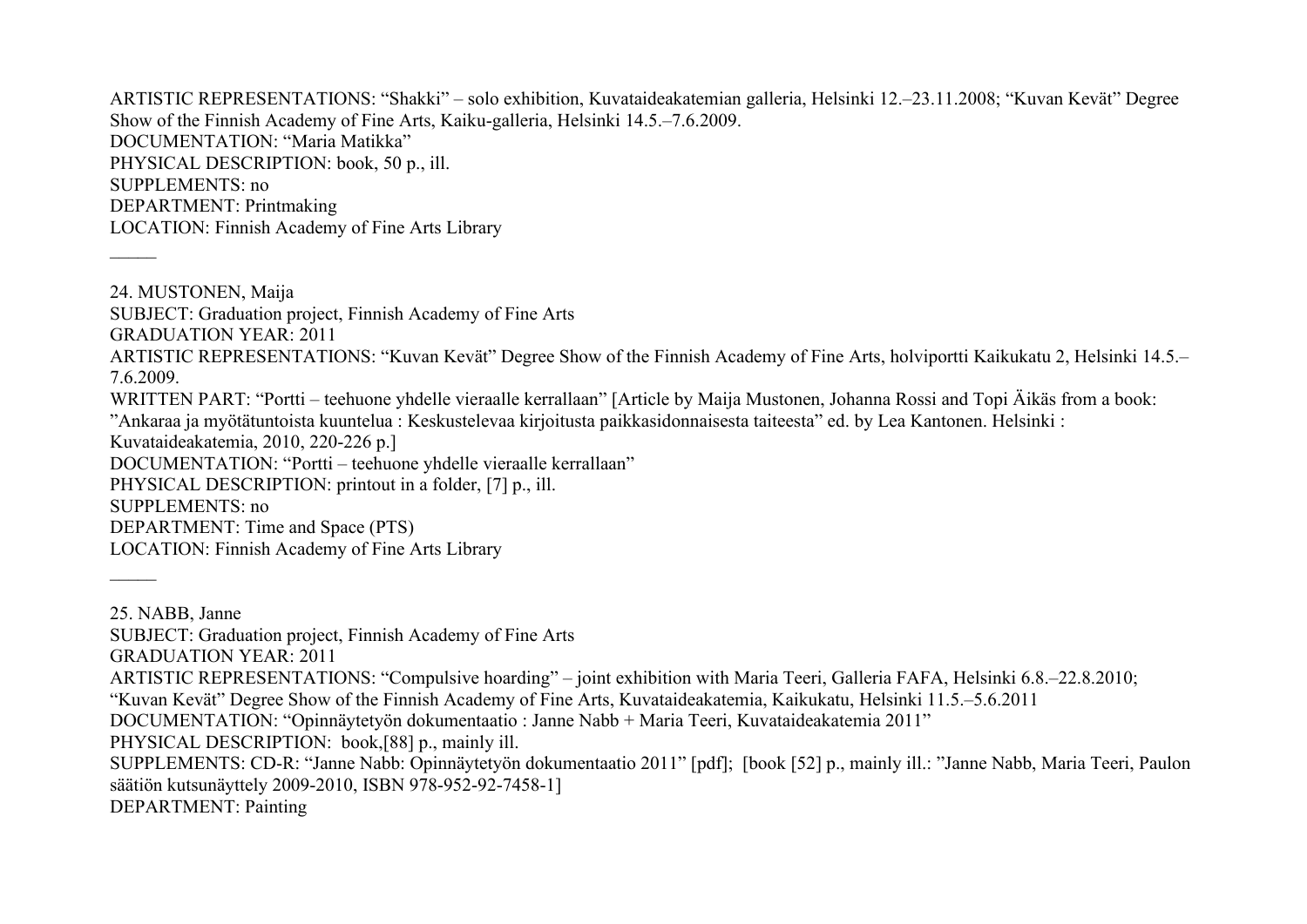LOCATION: Finnish Academy of Fine Arts Library

26. NIILOLA, Aada Sigurlina SUBJECT: Graduation project, Finnish Academy of Fine Arts GRADUATION YEAR: 2011 ARTISTIC REPRESENTATIONS: "3+3=6" – videoinstallation, "Kuvan Kevät" Degree Show of the Finnish Academy of Fine Arts, Kuvataideakatemian galleria, Helsinki 12.5.–6.6.2010; "Lohikääremeranta" – documentary film. DOCUMENTATION: "Maisterityön dokumentaatio : Aada Sigurlina Niilola" PHYSICAL DESCRIPTION: book, 25 p., ill. SUPPLEMENTS: DVD-R: "Kuvataideakatemian lopputyödokumentaatio : Aada Niilola"[pdf]; DVD: "Lohikäärmeranta – Dragon beach"; DVD-R: "3+3=6" DEPARTMENT: Time and Space (PTS) LOCATION: Finnish Academy of Fine Arts Library  $\overline{\phantom{a}}$ 

27. NURMI, Suvi

 $\overline{\phantom{a}}$ 

SUBJECT: Graduation project, Finnish Academy of Fine Arts

GRADUATION YEAR: 2011

ARTISTIC REPRESENTATIONS: "Runoteltta – The Poem Tent" community art project with a book "Runoteltta", Karakallio, Espoo, August 2009; "Runoteltta – The Poem Tent" - book, "Labyrint 2009 – Writings and Observations" – artists' book exhibition, Botkyrka konsthall, Tumba, Sweden 7.11.2009–13.3.2010; "Nostatus" text installation with a book "Syksyllä olimme toisinaan luovia", "Kuvan Kevät" Degree Show of the Finnish Academy of Fine Arts, Kuvataideakatemia, Kaikukatu, Helsinki 12.5.–6.6.2010

DOCUMENTATION: "Suvi Nurmi : Opinnäytteen kirjallinen dokumentaatio"

PHYSICAL DESCRIPTION: folder, [13] p., ill.

SUPPLEMENTS: CD-R: "Suvi Nurmi : Kuvataideakatemia : 2011"; book: "Syksyllä olimme toisinaan luovia : Eli viisi vuotta

Kuvataideakatemiassa sanoina ja runoina" by Suvi Nurmi. [Helsinki] : Omakustanne [Suvi Nurmi], 2009. 308 p., ill.; book: "Runoteltta : The Poem Tent" by Suvi Nurmi. [Helsinki] : Omakustanne [Suvi Nurmi], 2009. 95 p. ill.

DEPARTMENT: Time and Space (PTS)

LOCATION: Finnish Academy of Fine Arts Library

 $\overline{\phantom{a}}$ 

<sup>28.</sup> NYKYRI, Anna

SUBJECT: Graduation project, Finnish Academy of Fine Arts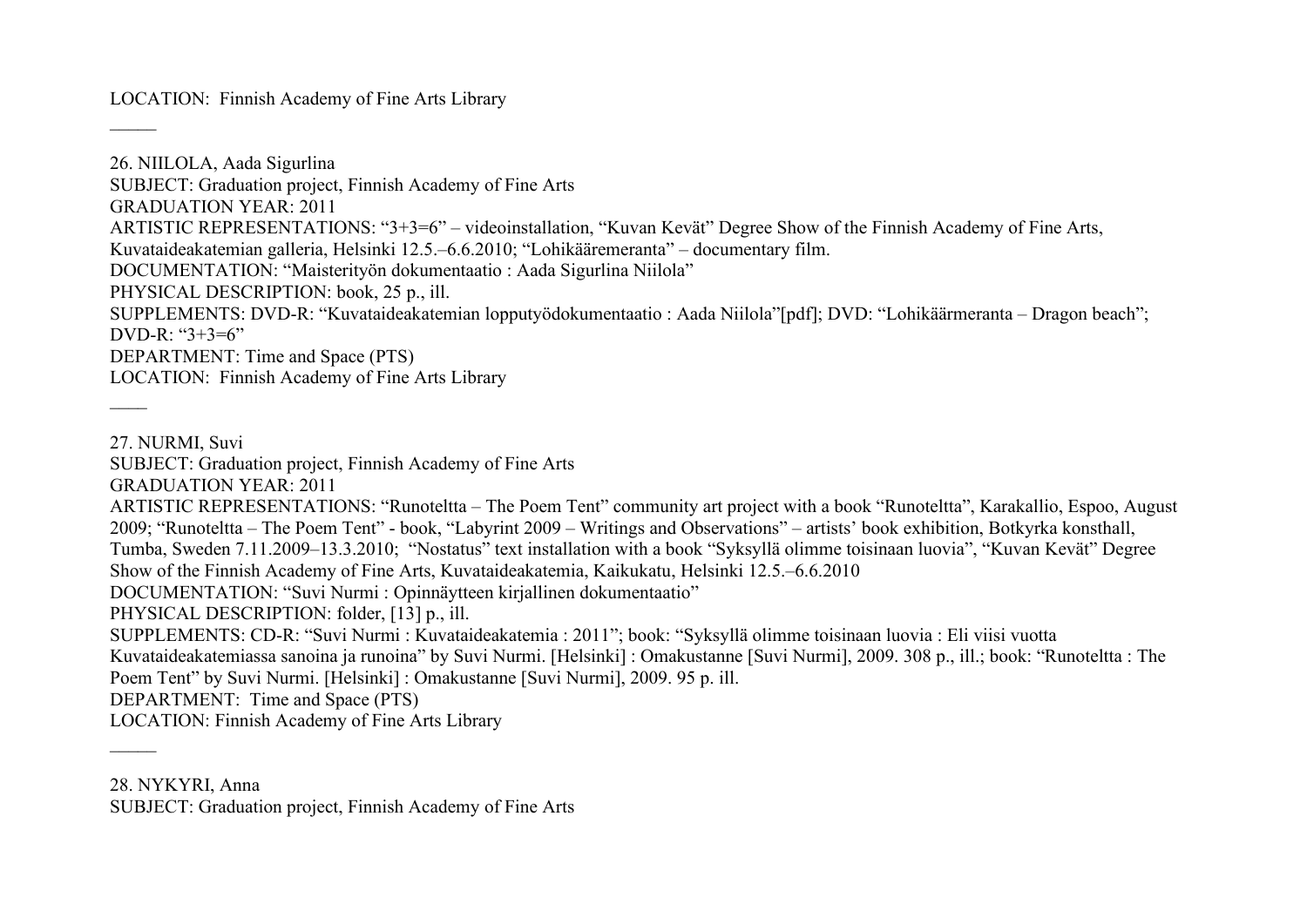GRADUATION YEAR: 2011

ARTISTIC REPRESENTATIONS: "Huuto – kosketus – hiljaisuus" – short film, Uppsla International Short Film Festival, International Competition 3, Slottsbiografen 26.10. – 30.10.2010; "Viisi fragmenttia empatian luonteesta" – short film, "Kuvan Kevät" Degree Show of the Finnish Academy of Fine Arts, Kuvataideakatemia, Kaikukatu, Helsinki 11.5.–5.6.2011

DOCUMENTATION: "Anna Nykyri: Kuvataideakatemia, tila-aikataiteen osasto, liikkuva kuva; Kuvataiteen maisterin tutkinto, teosmuotoisen opinnäytteen dokumentaatio 15.6.2011"

PHYSICAL DESCRIPTION: folder, [15] p., ill.

SUPPLEMENTS: DVD-R: "Maisterin opinnäytteen dokumentaation kirjallinen osuus: Anna Nykyri" [pdf], DVD-R: "Huuto – kosketus –

hiljaisuus", DVD-R: "Viisi fragmenttia empatian luonteesta"

DEPARTMENT: Time and Space (PTS)

LOCATION: Finnish Academy of Fine Arts Library

29.PAJUNEN, Asta

 $\overline{\phantom{a}}$ 

 $\mathcal{L}$ 

SUBJECT: Graduation project, Finnish Academy of Fine Arts

GRADUATION YEAR: 2011

ARTISTIC REPRESENTATIONS: "Jossakin oli ovi jäänyt auki" – painting installation, "Kuvan Kevät" Degree Show of the Finnish Academy of Fine Arts, Galleria FAFA, Helsinki 12.5.–6.6.2010; "Sisällä, likellä ja lomittain" – series of paintings, Taidekeskus Salmelan Nuorten

taiteilijoiden kuvataidekilpailun näyttelyluokka, Taidekeskus Salmela, 12.6.–8.8.2010 Mäntyharju.

DOCUMENTATION: "Sisällä, likellä ja lomittain – Havainnosta, näkemisestä ja kerroksista"

PHYSICAL DESCRIPTION: book, 94 p., ill.

SUPPLEMENTS: CD-R: "Kuvataiteen maisterin tutkinnon opinnäytteen dokumentaatio"

DEPARTMENT: Painting

LOCATION: Finnish Academy of Fine Arts Library

30. PARTANEN, Heini SUBJECT: Graduation project, Finnish Academy of Fine Arts GRADUATION YEAR: 2011 ARTISTIC REPRESENTATIONS: "Kuvan Kevät" Degree Show of the Finnish Academy of Fine Arts, Kuvataideakatemian galleria, Helsinki 12.5.–6.6.2010; "13 x" – group exhibition, Isolinnankatu 19, Pori 9.7. – 30.7.2011 DOCUMENTATION: "Kuvataiteen maisterin lopputyön dokumentaatio : Heini Partanen, Kuvataideakatemia 2011" PHYSICAL DESCRIPTION: spiral bound book, [20] p. ill. SUPPLEMENTS: CD-R: "Heini Partanen: Opinnäyte 2011" [pdf]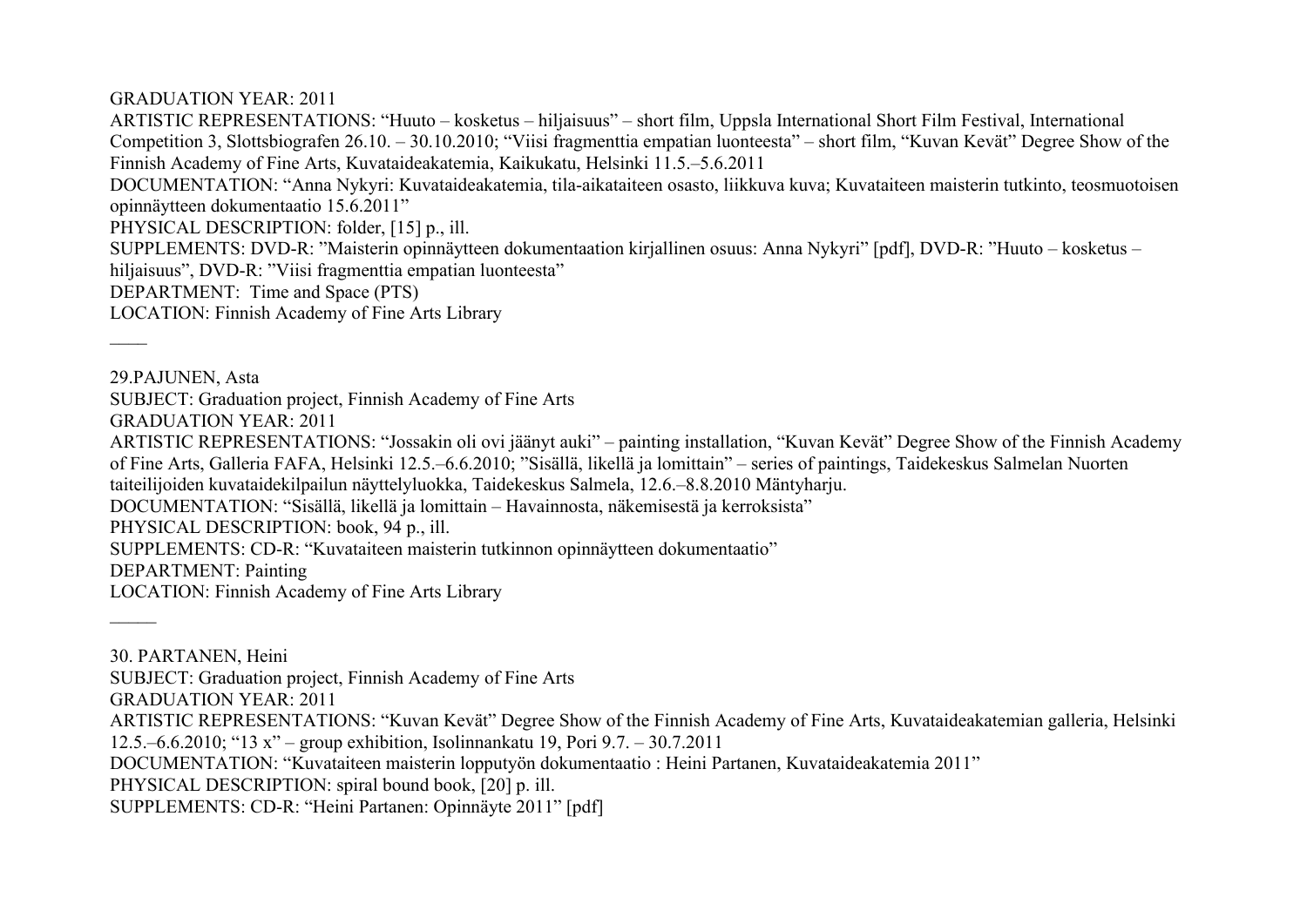DEPARTMENT: Time and Space LOCATION: Finnish Academy of Fine Arts Library

 $\overline{\phantom{a}}$ 

 $\overline{\phantom{a}}$ 

31. PEURA, Eeva SUBJECT: Graduation project, Finnish Academy of Fine Arts GRADUATION YEAR: 2011 ARTISTIC REPRESENTATIONS: "Kuvan Kevät" Degree Show of the Finnish Academy of Fine Arts, Galleria FAFA, Helsinki 12.5.–6.6.2010; "Delfiinipojan paluu" – solo exhibition, Kuvataideakatemian galleria, Helsinki 16.6.2011–3.7. 2011 DOCUMENTATION: "Eeva Peura : Kuvataiteen maisterin tutkinnon dokumentaatio" PHYSICAL DESCRIPTION: book, 45 p., ill. SUPPLEMENTS:CD-R: "Eeva Peura : Kuvataiteen maisterin tutkinnon dokumentaatio" [pdf] DEPARTMENT: Painting LOCATION: Finnish Academy of Fine Arts Library

32. PEURA, Meri SUBJECT: Graduation project, Finnish Academy of Fine Arts GRADUATION YEAR: 2011 ARTISTIC REPRESENTATIONS: "Varjojen näyttämö" – solo exhibition, Kuvataideakatemian galleria, Helsinki, 13.2.–22.2.2009; "Kuvan Kevät" Degree Show of the Finnish Academy of Fine Arts, Kuvataideakatemia, Kaikukatu, Helsinki 12.5.–6.6.2010 DOCUMENTATION: "Meri Peura: Varjojen näyttämö, Planeetan arkisto 2011" PHYSICAL DESCRIPTION: book, [26] p., ill. SUPPLEMENTS: CD-R: "Lopputyödokumentaatio: Meri Peura" [pdf] DEPARTMENT: Printmaking LOCATION: Finnish Academy of Fine Arts Library  $\overline{\phantom{a}}$ 

33. PENTTINEN-MALMGREN, Heli

SUBJECT: Graduation project, Finnish Academy of Fine Arts

GRADUATION YEAR: 2011

ARTISTIC REPRESENTATIONS: Kuvataideakatemian kevätnäyttely, Kuvataideakatemia, Yrjönkatu, Helsinki 1987; "Täydellinen tyttö ja muita maalauksia" – solo exhibition, tm-galleria, Helsinki 30.3. – 17.4.11

DOCUMENTATION: "Heli Penttinen: Täydellinen tyttö ja muita maalauksia, lopputyön dokumentaatio, Kuvataideakatemia, maalauksen osasto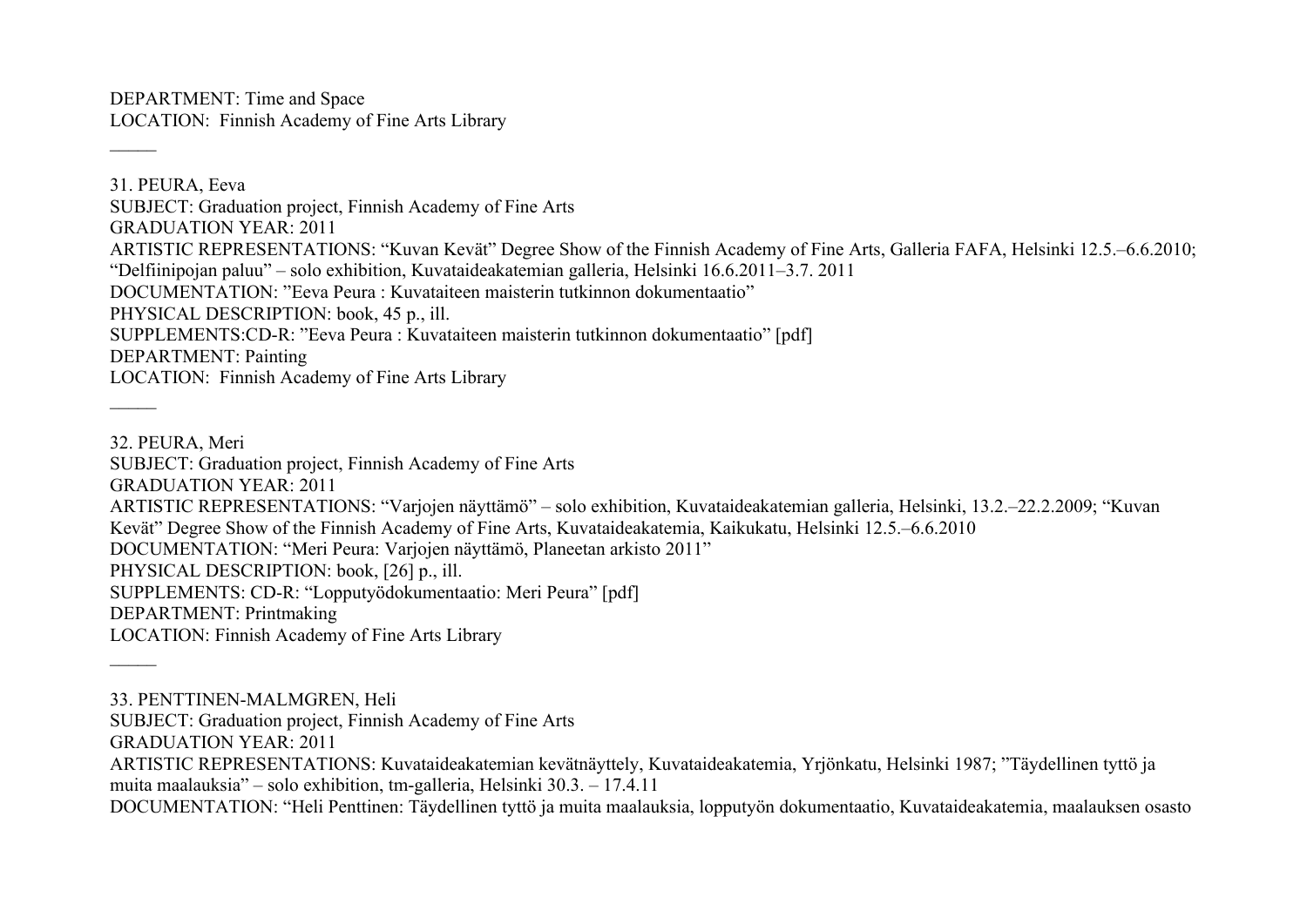$2011"$ PHYSICAL DESCRIPTION: printout in a folder, [6] p., book, 40 p., ill. SUPPLEMENTS: CD-R: Heli Penttinen, lopputyön dokumentaatio 2011 DEPARTMENT: Painting LOCATION: Finnish Academy of Fine Arts Library

 $\overline{\phantom{a}}$ 

 $\mathcal{L}$ 

34. RIPATTI, Simo SUBJECT: Graduation project, Finnish Academy of Fine Arts GRADUATION YEAR: 2011 ARTISTIC REPRESENTATIONS: "Huone" – solo exhibition, Kuvataideakatemian galleria, Helsinki 9.12.-19.12.2010; "Kuvan Kevät" Degree Show of the Finnish Academy of Fine Arts, Kuvataideakatemia, Kaikukatu, Helsinki 11.5.–5.6.2011 DOCUMENTATION: "Opinnäytetyön kirjallinen osuus ja dokumentaatio : Simo Ripatti" PHYSICAL DESCRIPTION: Book, 29 p., ill. SUPPLEMENTS: CD-R: "Simo Ripatti : Dokumentaatio", [images of artworks, electronic version of the documentation not included] DEPARTMENT: Sculpture LOCATION: Finnish Academy of Fine Arts Library  $\overline{\phantom{a}}$ 

35. ROKKA, Anna SUBJECT: Graduation project, Finnish Academy of Fine Arts GRADUATION YEAR: 2011 ARTISTIC REPRESENTATIONS: "That Thihi island" – solo exhibition, Galleria FAFA, Helsinki 18.12.2009–2.1.2010; "Kuvan Kevät" Degree Show of the Finnish Academy of Fine Arts, Kuvataideakatemia, Kaikukatu, Helsinki 11.5.–5.6.2011 DOCUMENTATION: "Paradise is an island, so is hell; MA Thesis by Anna Rokka" PHYSICAL DESCRIPTION: printout in a folder, [8] p. SUPPLEMENTS: 2 DVD's: "MFA-documentation, Anna Rokka, Part I and Part II"; Photofolder: Photographs from the exhibitions DEPARTMENT: Sculpture LOCATION: Finnish Academy of Fine Arts Library

36. RÄSÄNEN, Jarkko SUBJECT: Graduation project, Finnish Academy of Fine Arts GRADUATION YEAR: 2011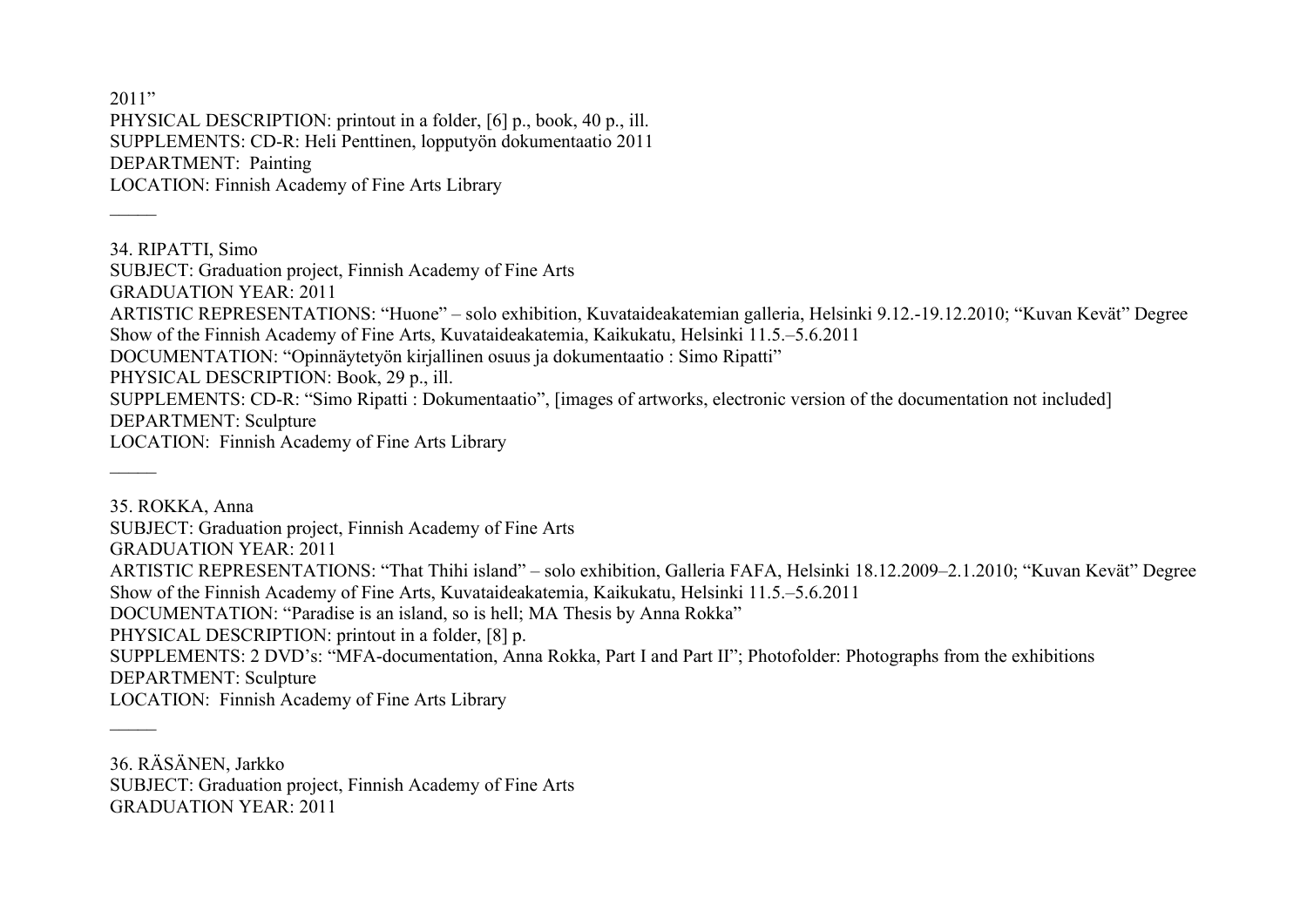ARTISTIC REPRESENTATIONS: "Stereo Einfühlung" – group exhibition [with Kyösti Pärkinen], Galleria FAFA, Helsinki 19.4.–3.5.2009; "Kuvan Kevät" Degree Show of the Finnish Academy of Fine Arts, Kuvataideakatemia, Kaikukatu, Helsinki 12.5.–6.6.2010 DOCUMENTATION: "Master of fine arts documentation : Jarkko Räsänen : 2011" PHYSICAL DESCRIPTION: folder, [8] p., ill. separately [12] p. of plates SUPPLEMENTS: DVD-R: "Jarkko Räsänen, lopputyö 2011" [audio and video] DEPARTMENT: Time and Space LOCATION: Finnish Academy of Fine Arts Library

37. RÖNNHOLM, Emma SUBJECT: Graduation project, Finnish Academy of Fine Arts GRADUATION YEAR: 2011 ARTISTIC REPRESENTATIONS: "Kuvan Kevät" Degree Show of the Finnish Academy of Fine Arts, Kuvataideakatemia, Kaikukatu, Helsinki 12.5.–6.6.2010; "Thinghood" – solo exhibition, Kuvataideakatemian galleria, Helsinki 15.4. –25.4.2011 DOCUMENTATION: "Emma Rönnholm : Dokumentation av slutarbete 2011" PHYSICAL DESCRIPTION: book, 45 p., ill. SUPPLEMENTS: CD-R: "Emma Rönnholm : Dokumentation av slutarbete 2011" [pdf] DEPARTMENT: Sculpture LOCATION: Finnish Academy of Fine Arts Library  $\mathcal{L}$ 38. SAARINEN, Hermanni SUBJECT: Graduation project, Finnish Academy of Fine Arts GRADUATION YEAR: 2011

ARTISTIC REPRESENTATIONS: "Kuvan Kevät" Degree Show of the Finnish Academy of Fine Arts, Kuvataideakatemia, Kaikukatu, Helsinki 11.5.–5.6.2011; "Yhteistyöteokset" – solo exhibition, Galleria FAFA, Helsinki, 18.6.–3.7.2011

DOCUMENTATION: "Lopputyödokumentaatio, Kuvataideakatemia, Hermanni Saarinen, 2011"

PHYSICAL DESCRIPTION: booklet, [58] p., ill.

SUPPLEMENTS: USB memory stick and CD-R: "Hermanni Saarinen, opinnäytetyö 2011 Kuvataideakatemia"

DEPARTMENT: Sculpture

 $\overline{\phantom{a}}$ 

LOCATION: Finnish Academy of Fine Arts Library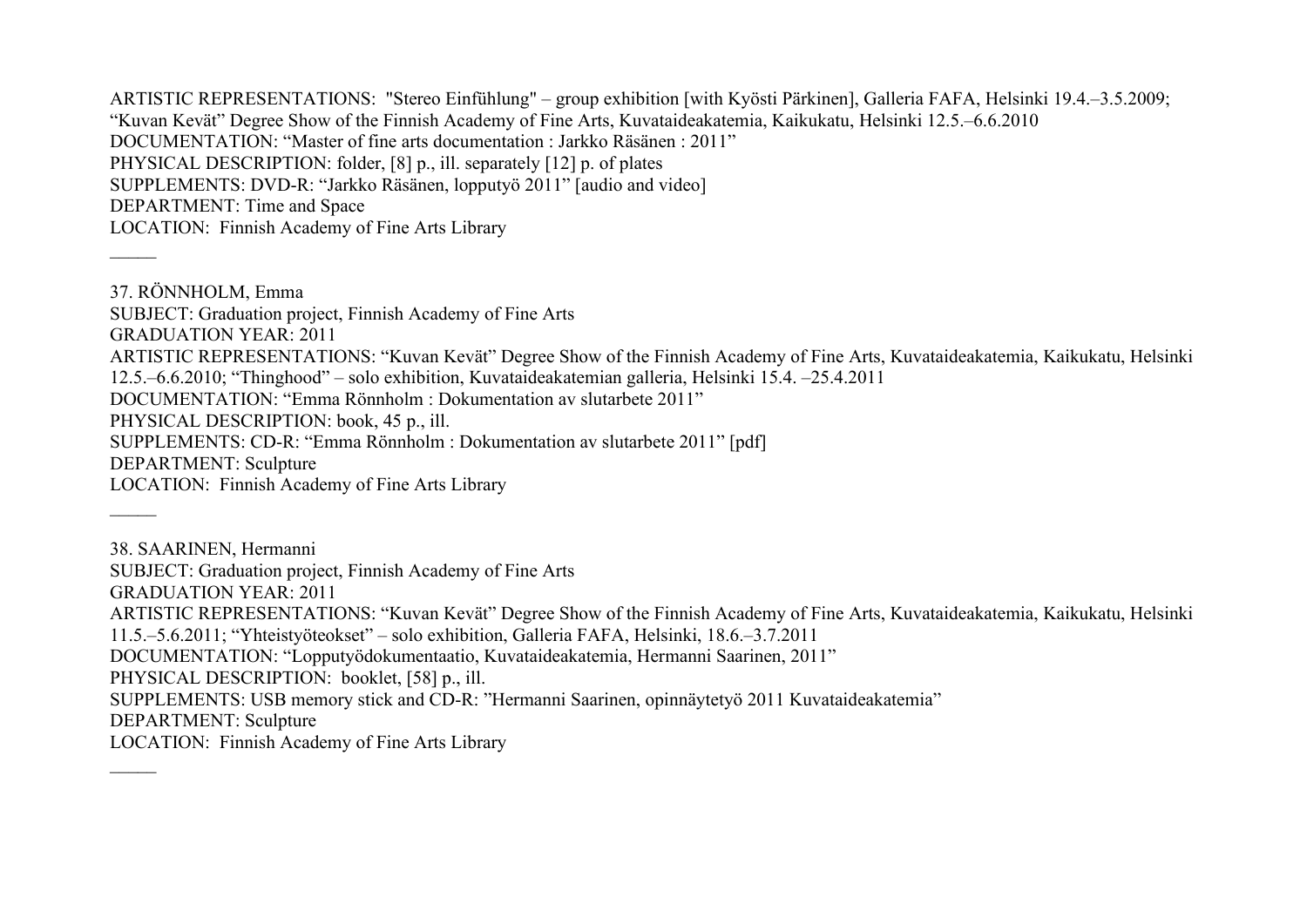39. SARAMÄKI, Heidi SUBJECT: Graduation project, Finnish Academy of Fine Arts GRADUATION YEAR: 2011 ARTISTIC REPRESENTATIONS: "Liikkuva Saame" – animation, in the exhibition "Omistajuus/Ownership" during Lens Politica Film and Media Art Festival, Kuvataideakatemian galleria, Helsinki, 20.11. –30.11.2008; "Ihmepiste" – community art project, "Kuvan Kevät" Degree Show of the Finnish Academy of Fine Arts, Kuvataideakatemia, LASIBOKSI, Kirstinkadun ja Sturenkadun kulma 12.5.–6.6.2010 DOCUMENTATION: "Opinnäytetyön dokumentaatio, kuvataiteen maisterin tutkinto, Kuvataideakatemia, 2011: Heidi Saramäki" PHYSICAL DESCRIPTION: book, 33 p., ill. SUPPLEMENTS: DVD-R :"Opinnäytteen dokumentaatio: Heidi Saramäki 2011" [pdf] ; DVD-R: "Heidi Saramäki; Liikkuva Saame, Ihmepiste, dokumentaatio 2011" DEPARTMENT: : Time and Space (PTS) LOCATION: Finnish Academy of Fine Arts Library  $\mathcal{L}$ 

40. SCHUBAKOFF, Sophie SUBJECT: Graduation project, Finnish Academy of Fine Arts GRADUATION YEAR: 2011 ARTISTIC REPRESENTATIONS: "Army of Me" – solo exhibition, Galleria Berner, Turku 8.1.-7.2.2010; "Kuvan Kevät" Degree Show of the Finnish Academy of Fine Arts, Kaiku-galleria, Helsinki 12.5.–6.6.2010 DOCUMENTATION: "The Master of Fine Arts Degree Documentation 2010" PHYSICAL DESCRIPTION: book, 36 p., ill. SUPPLEMENTS: CD-R: "The master of Fine Arts Degree : Documentation : Sophie Schubakoff" DEPARTMENT: Painting LOCATION: Finnish Academy of Fine Arts Library  $\mathcal{L}$ 

41. SIPILÄINEN, Katri SUBJECT: Graduation project, Finnish Academy of Fine Arts GRADUATION YEAR: 2011 ARTISTIC REPRESENTATIONS: "Kuvan Kevät" Degree Show of the Finnish Academy of Fine Arts, Galleria FAFA, Helsinki 11.5.–5.6.2011; "Kaatuu siististi"– solo exhibition, Kuvataideakatemian galleria, Helsinki 15.–25.9.2011 DOCUMENTATION: "Katri Sipiläinen, kirjallinen dokumentaatio 31.10.2011" PHYSICAL DESCRIPTION: folder, [8] p., separately [19] p. of plates SUPPLEMENTS: CD-R: "Katri Sipiläinen : Lopputyö 2011"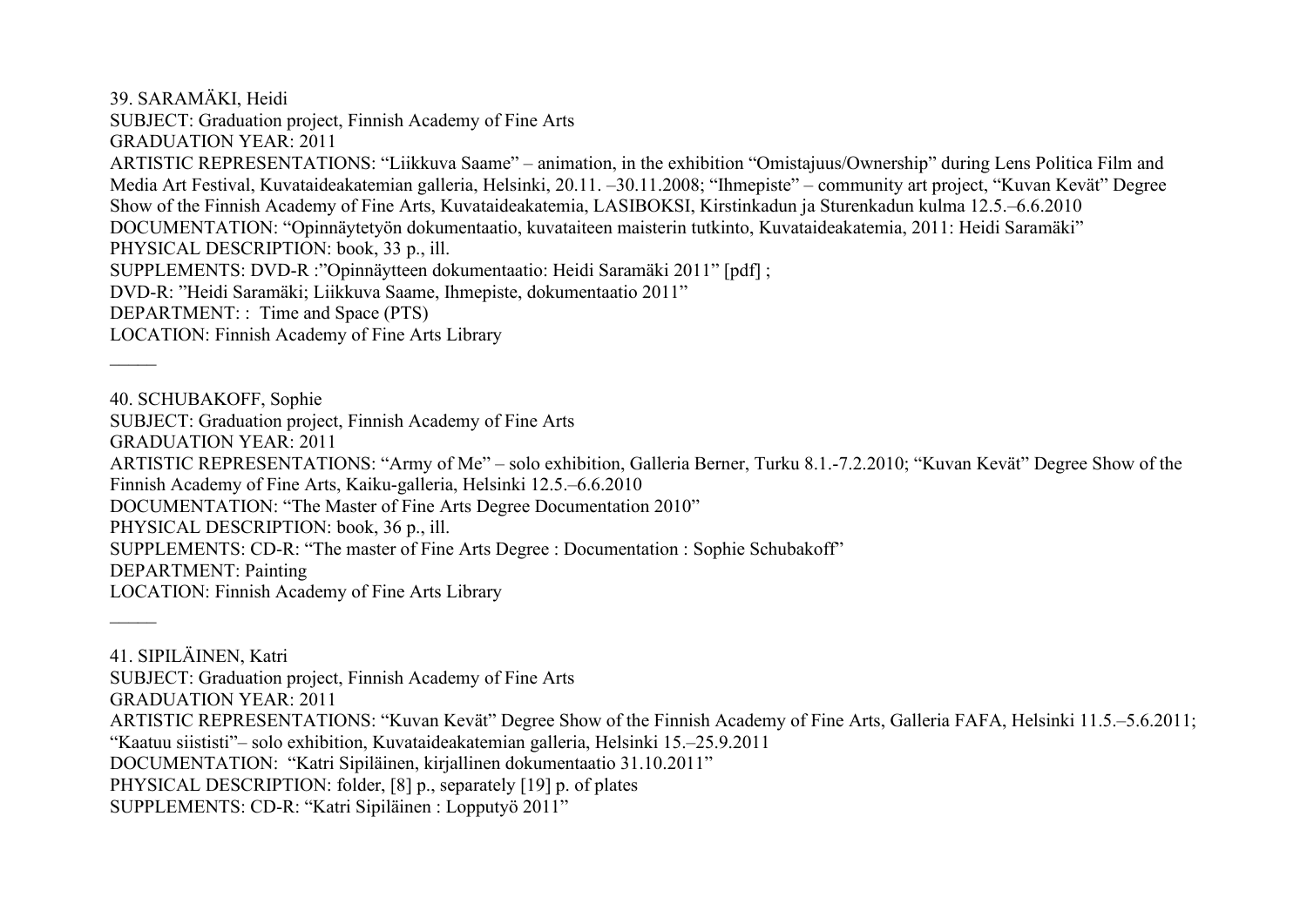DEPARTMENT: Painting LOCATION: Finnish Academy of Fine Arts Library

42. TEERI, Maria SUBJECT: Graduation project, Finnish Academy of Fine Arts GRADUATION YEAR: 2011 ARTISTIC REPRESENTATIONS: "Compulsive hoarding" – joint exhibition with Janne Nabb, Galleria FAFA, Helsinki 6.8.–22.8.2010; "Kuvan Kevät" Degree Show of the Finnish Academy of Fine Arts, Kuvataideakatemia, Kaikukatu, Helsinki 11.5.–5.6.2011 DOCUMENTATION: "Opinnäytetyön dokumentaatio 2011 : Janne Nabb + Maria Teeri, Kuvataideakatemia 2011" PHYSICAL DESCRIPTION: book, [88] p., mainly ill. SUPPLEMENTS: CD-R: " Opinnäytetyön dokumentaatio: Maria Teeri, Kuvataideakatemia 2011" [pdf]; book, [52] p., mainly ill.: "Janne Nabb, Maria Teeri, Paulon säätiön kutsunäyttely 2009-2010, ISBN 978-952-92-7458-1] DEPARTMENT: Painting LOCATION: Finnish Academy of Fine Arts Library

43. TERVO, Sakari

 $\overline{\phantom{a}}$ 

 $\mathcal{L}$ 

 $\mathcal{L}$ 

SUBJECT: Graduation project, Finnish Academy of Fine Arts

GRADUATION YEAR: 2011

ARTISTIC REPRESENTATIONS: "Kuvan Kevät" Degree Show of the Finnish Academy of Fine Arts, Kuvataideakatemia, Kaikukatu, Helsinki 11.5.–5.6.2011; "Naurettavasta" – solo exhibition, Kuvataideakatemian galleria 18.8.-28.8.2011

DOCUMENTATION: "Opinnäytteen dokumentaatio : Sakari Tervo : 2011"

PHYSICAL DESCRIPTION: Book, [26] p., most ill.

SUPPLEMENTS: A letter in an envelope: "Kiitos 2006-2011" [3] p.; Paper in an envelope: "Avain on väline, jolla avataan lukko." [1] p., USB memory stick [includes videos ect. material related to the exhibitions].

DEPARTMENT: Painting

LOCATION: Finnish Academy of Fine Arts Library

44. TURUNEN, Aki

SUBJECT: Graduation project, Finnish Academy of Fine Arts

GRADUATION YEAR: 2011

ARTISTIC REPRESENTATIONS: "Kuvan Kevät" Degree Show of the Finnish Academy of Fine Arts, Galleria FAFA, Helsinki 12.5.–6.6.2010;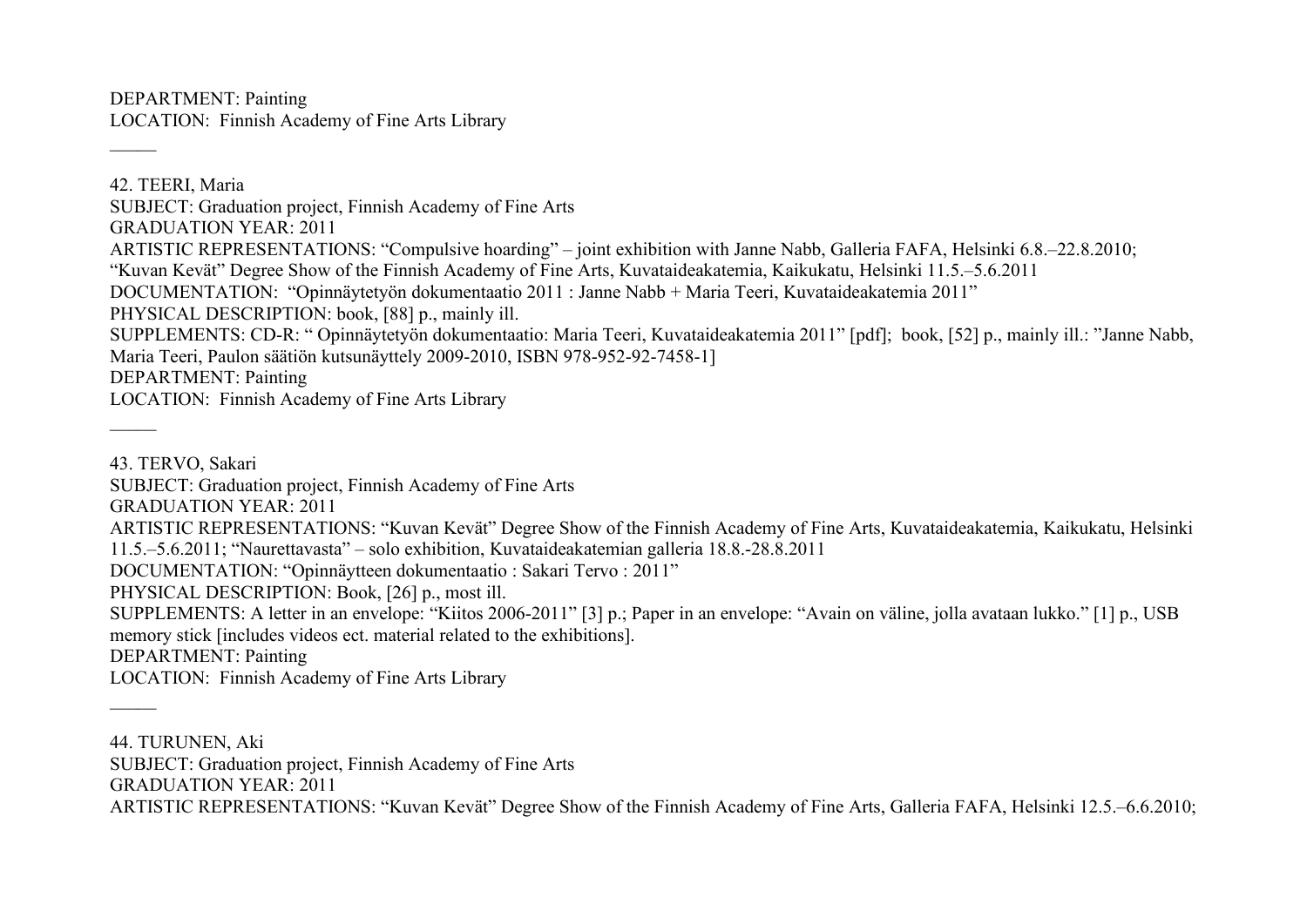"Teflon-Kaanon" " – solo exhibition, Kuvataideakatemian galleria, Helsinki, 11.11.–21.11.2010 DOCUMENTATION: "Kuvataiteen maisterin tutkinnon opinnäytteen kirjallinen osuus ja taiteellisten opinnäytteiden dokumentoinnit: Aki Turunen" PHYSICAL DESCRIPTION: book, 57 p., ill. SUPPLEMENTS: CD-R: "Aki Turunen, lopputyön dokumentaatio 2011" [pdf] DEPARTMENT: Painting LOCATION: Finnish Academy of Fine Arts Library

 $\overline{\phantom{a}}$ 

45. TRYTI, Emma SUBJECT: Graduation project, Finnish Academy of Fine Arts GRADUATION YEAR: 2011 ARTISTIC REPRESENTATIONS: "Farliga drömmar" – solo exhibition, Kuvataideakatemian galleria, Helsinki 1.7.-11.7.2010; "Kuvan Kevät" Degree Show of the Finnish Academy of Fine Arts, Kuvataideakatemia, Kaikukatu, Helsinki 11.5.–5.6.2011 DOCUMENTATION: "Emma Tryti, Magisterarbete, Bildkonstakademin 2011" PHYSICAL DESCRIPTION: book, [34] p., mainly ill. SUPPLEMENTS: CD-RW: "Emma Tryti : Lopputyö 2011" DEPARTMENT: Painting LOCATION: Finnish Academy of Fine Arts Library  $\mathcal{L}$ 

46. VAPAAVUORI, Salla SUBJECT: Graduation project, Finnish Academy of Fine Arts GRADUATION YEAR: 2011 ARTISTIC REPRESENTATIONS: "Merkintöjä kaupungista I-V " – sound installation, "Kuvan Kevät" Degree Show of the Finnish Academy of Fine Arts, Kuvataideakatemia, Kaikukatu, Helsinki 12.5.–6.6.2010; "Seinät" – solo exhibition, Galleria FAFA, Helsinki 26.2.–13.3.2011 DOCUMENTATION: "Lopputyödokumentaatio: Salla Vapaavuori" PHYSICAL DESCRIPTION: folder, 11 p., ill. separately [15] p. of plates SUPPLEMENTS : DVD-R: "Seinät, 2011"; "Merkintöjä kaupungista, 2010" [electronic version of the documentation not included] DEPARTMENT : Time and Space (PTS) LOCATION: Finnish Academy of Fine Arts Library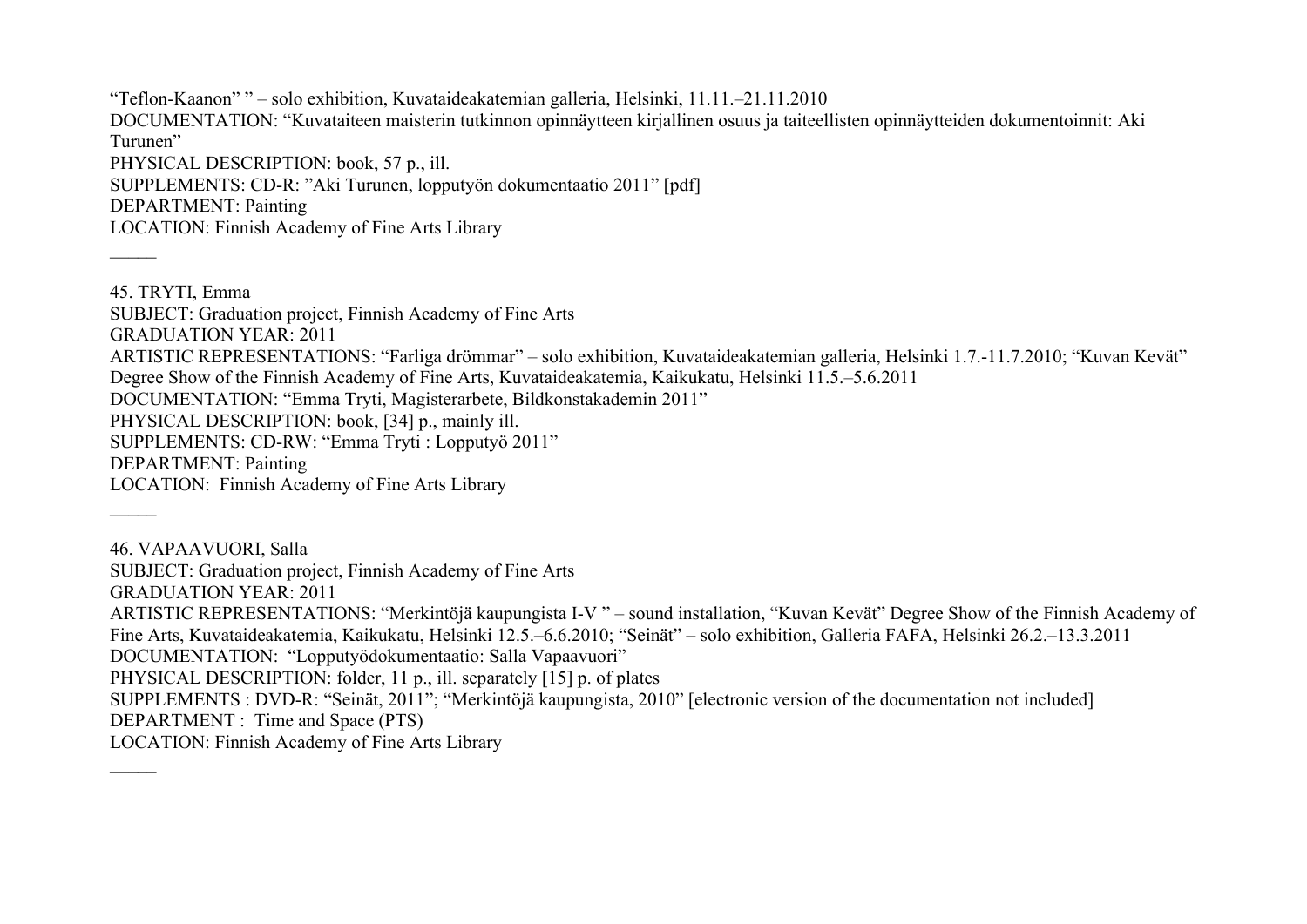47. YLIKOSKI, Maria SUBJECT: Graduation project, Finnish Academy of Fine Arts GRADUATION YEAR: 2011 ARTISTIC REPRESENTATIONS: "Det smakar lite konstigt" – solo exhibition, Kaapelin galleria, Helsinki 12.5. – 29.5.2011 DOCUMENTATION: EXTENSIVE WRITTEN PART: "Det smakar lite konstigt; elämää valokuvan ja videon välissä: Maria Ylikoski 10.6.2011" PHYSICAL DESCRIPTION: book, [80] p., ill. SUPPLEMENTS: CD-R: Maria Ylikoski: Det smakar lite konstigt; opinnäytetyö 2011" [pdf] DEPARTMENT: Time and Space (PTS) LOCATION: Finnish Academy of Fine Arts Library  $\overline{\phantom{a}}$ 

## **2010**

EEROLA, Eeva-Riitta SUBJECT: Graduation project, Finnish Academy of Fine Arts GRADUATION YEAR: 2010 EXHIBITIONS: "Kuvan Kevät" Degree Show of the Finnish Academy of Fine Arts, Kuvataideakatemia, Kaikukatu, Helsinki 14.5.–7.6.2009; "Between" - solo exhibition, Kuvataideakatemian galleria, Helsinki 27.11.– 6.12.2009. DOCUMENTATION: "Eeva-Riitta Eerola : Kuvataiteen maisterin tutkinnon opinnäyte" PHYSICAL DESCRIPTION: book, 18, [38] p., ill. SUPPLEMENTS: CD-R: "Eerola : Lopputyö : 2010" DEPARTMENT: Painting LOCATION: Finnish Academy of Fine Arts Library

ENKENBERG, Erno SUBJECT: Graduation project, Finnish Academy of Fine Arts GRADUATION YEAR: 2010 EXHIBITIONS: "Kuvan Kevät" Degree Show of the Finnish Academy of Fine Arts, Kuvataideakatemia, Kaikukatu, Helsinki 14.5.–7.6.2009; "Ikuinen rakkaus ja muita maalauksia" - solo exhibition, Galleria Uusitalo, Helsinki 26.11.–20.12.2009.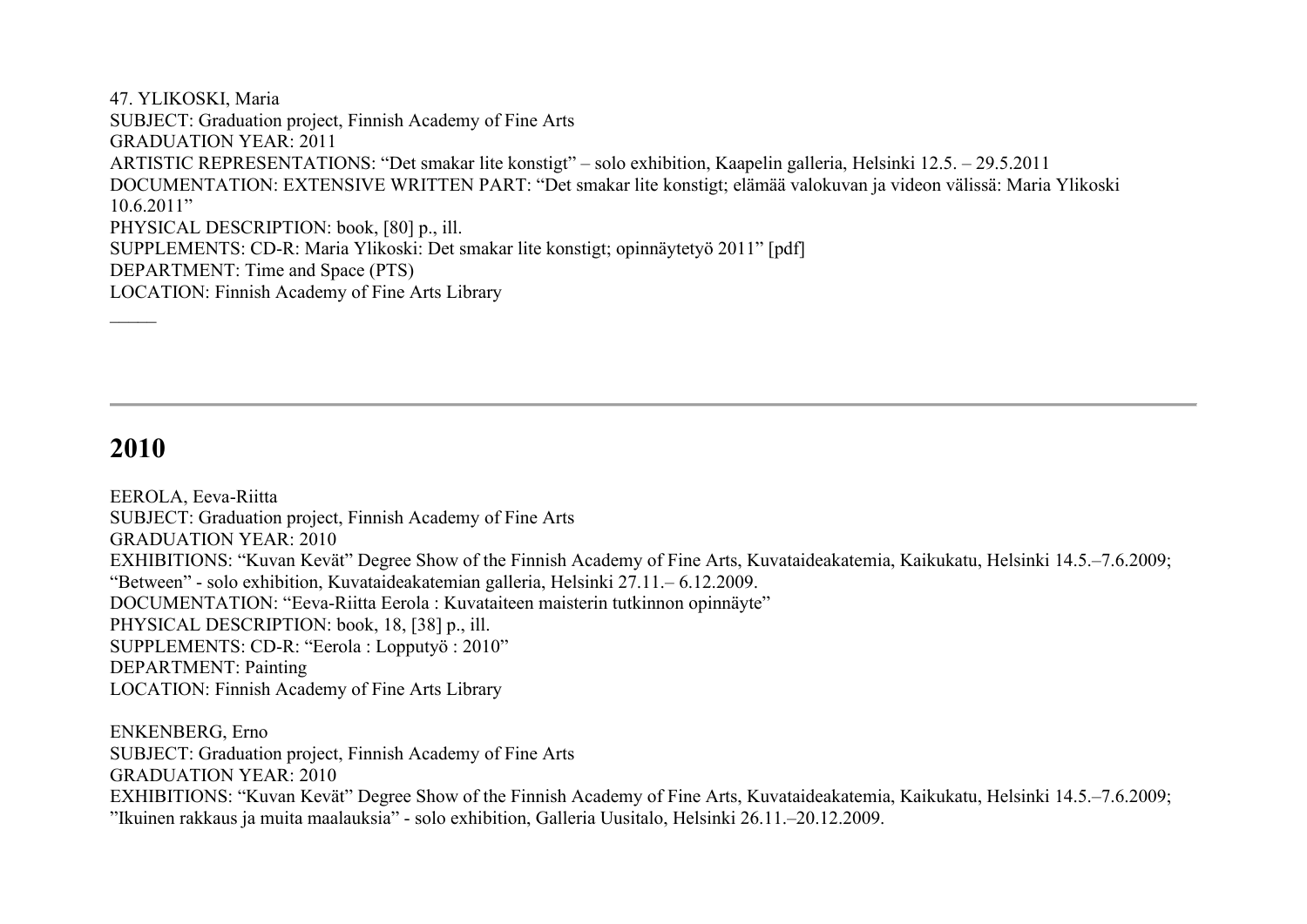DOCUMENTATION: "Lopputyö : Kuvataideakatemian maisterintutkinto : Erno Enkenberg" PHYSICAL DESCRIPTION: folder, [26] p., ill. SUPPLEMENTS: CD-R: "Erno Enkenberg : lopputyödokument. 2010" DEPARTMENT: Painting LOCATION: Finnish Academy of Fine Arts Library

HALMESMAA, Anu SUBJECT: Graduation project, Finnish Academy of Fine Arts GRADUATION YEAR: 2010 EXHIBITIONS: "Kuvan Kevät" Degree Show of the Finnish Academy of Fine Arts, Kuvataideakatemia, Kaikukatu, Helsinki 14.5.–7.6.2009. WRITTEN PART/ DOCUMENTATION: "Made in my Mind : Olio cade files-dokumentaatio" PHYSICAL DESCRIPTION: book", [111] p., mainly ill. SUPPLEMENTS: No DEPARTMENT: Printmaking LOCATION: Finnish Academy of Fine Arts Library

HILASVUORI, Liisa SUBJECT: Graduation project, Finnish Academy of Fine Arts GRADUATION YEAR: 2010 EXHIBITIONS: "Fiskars 26.12." - installation, "Kuvan Kevät" Degree Show of the Finnish Academy of Fine Arts, Galleria FAFA, Helsinki 14.5.–7.6.2009; "Tarkemmin ottaen" – solo exhibition, Galleria FAFA, Helsinki 17.6.- 27.6.2010. DOCUMENTATION: "Nähdä ja käsittää" PHYSICAL DESCRIPTION: spiral bound book, 11, [27] p. ill. SUPPLEMENTS: no DEPARTMENT: Sculpture LOCATION: Finnish Academy of Fine Arts Library

HYRKKÄNEN, Anna SUBJECT: Graduation project, Finnish Academy of Fine Arts GRADUATION YEAR: 2010 EXHIBITIONS: "Siirtymä" - work, "Kuvan Kevät" Degree Show of the Finnish Academy of Fine Arts, Kaiku-galleria, Helsinki 14.5.–7.6.2009; "Impressions" – solo exhibition, Kuvataideakatemian galleria, Helsinki 5.-14.2.2010. DOCUMENTATION: "Transitions : Anna Hyrkkänen" PHYSICAL DESCRIPTION: book, 35 p., ill.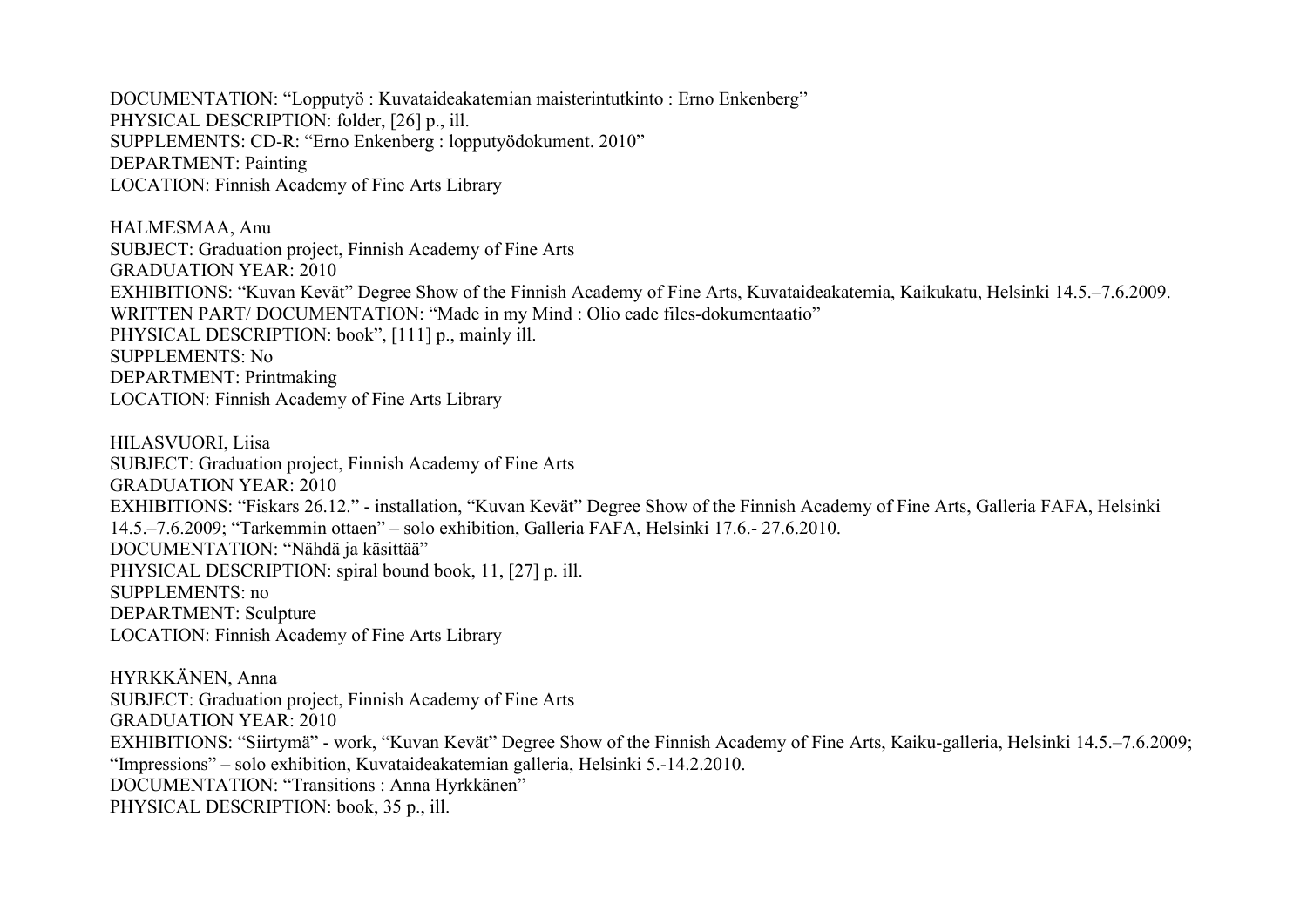SUPPLEMENTS: DVD-R: "Anna Hyrkkänen : Lopputyön dokumentaatio 2010" DEPARTMENT: Sculpture LOCATION: Finnish Academy of Fine Arts Library

JAMES, Joseph SUBJECT: Graduation project, Finnish Academy of Fine Arts GRADUATION YEAR: 2010 EXHIBITIONS: "Suspended Rationality" - solo exhibition Kuvataideakatemian galleria 24.4.-3.5.2009; "In-Between" – solo exhibition, Korjaamon Studio, Helsinki 16.5.2009 - 7.6.2009. DOCUMENTATION: "MFA Thesis Documentation : Joseph James" PHYSICAL DESCRIPTION: folder, [39] p., ill. SUPPLEMENTS: CD-R: "MFA Thesis Documentation : Joseph James : 2010" DEPARTMENT: Printmaking LOCATION: Finnish Academy of Fine Arts Library

KARILA, Eemil SUBJECT: Graduation project, Finnish Academy of Fine Arts GRADUATION YEAR: 2010 EXHIBITIONS: Degree Show of the Finnish Academy of Fine Arts, Helsingin kaupungin Taidemuseo Tennispalatsi, Helsinki 21.5.–15.6.2008; "Surface Values" – social painting, solo exhibition, Program Gallery, Berlin, Germany 2009; "Seen/Unseen" – social painting, "Mikä on minun on meidän / What is mine is ours" – solo exhibition, Rovaniemen Taidemuseo, Rovaniemi 14.3. - 4.5.2008; "Seen/Unseen" – social painting, Artscape – group exhibition, Gallery Vartai, Vilnius, Lithuania 2009. DOCUMENTATION: "Two concepts : Eemil Karila" PHYSICAL DESCRIPTION: book, [19] p., ill. SUPPLEMENTS: - DEPARTMENT: Painting LOCATION: Finnish Academy of Fine Arts Library

KATAILA, Nina SUBJECT: Graduation project, Finnish Academy of Fine Arts GRADUATION YEAR: 2010 EXHIBITIONS: Degree Show of the Finnish Academy of Fine Arts, Taidemuseo Tennispalatsi 9.5.–3.6.2007; "Hetki, jonka muistan" - solo exhibition, Kuvataideakatemian galleria, Helsinki 5.9.–16.9.2007. DOCUMENTATION: "Lintutyttö ja muita päiväkirjaotoksia"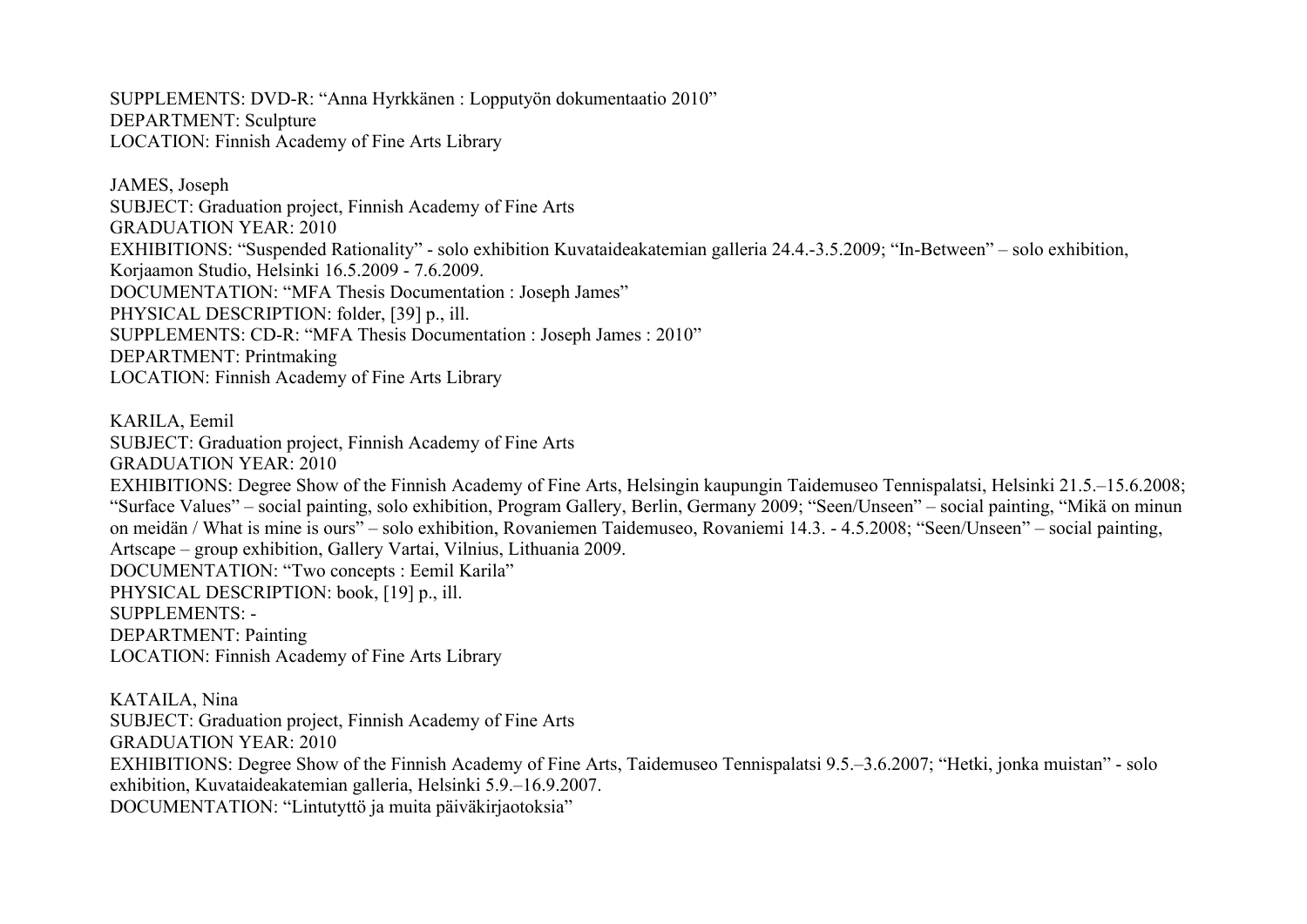PHYSICAL DESCRIPTION: book, [51] p., ill., [includes a small folded book "Emotional landscape"] SUPPLEMENTS: CD-R: Nina Kaitala : Lopputyö 2010" DEPARTMENT: Printmaking LOCATION: Finnish Academy of Fine Arts Library

KINNUNEN, Lilli SUBJECT: Graduation project, Finnish Academy of Fine Arts GRADUATION YEAR: 2010 EXHIBITIONS: "Kuvan Kevät" Degree Show of the Finnish Academy of Fine Arts, Galleria FAFA, Helsinki 14.5.–7.6.2009. DOCUMENTATION: extensive written part: "Seitsemän setelin Saaga : A Saga of Seven Bank Notes" PHYSICAL DESCRIPTION: book, 40 p., ill. SUPPLEMENTS: no DEPARTMENT: Time and Space LOCATION: Finnish Academy of Fine Arts Library

KOPONEN, Katja SUBJECT: Graduation project, Finnish Academy of Fine Arts GRADUATION YEAR: 2010 EXHIBITIONS: "Taas se on täällä" – installation, "Kuvan Kevät" Degree Show of the Finnish Academy of Fine Arts, Galleria FAFA, Helsinki 21.5.-15.6.2008; "Ei näin voi elää" – solo exhibition, Galleria Huuto, Helsinki 16.9.– 4.10.2009. DOCUMENTATION: "Katja Koponen : Lopputyön dokumentaatio" PHYSICAL DESCRIPTION: printout in a folder, [28] p., ill. SUPPLEMENTS: CD-R: "Katja Koponen : Lopputyön dokumentaatio 2010" DEPARTMENT: Time and Space LOCATION: Finnish Academy of Fine Arts Library

KUOPPALA, Riikka SUBJECT: Graduation project, Finnish Academy of Fine Arts GRADUATION YEAR: 2010 EXHIBITIONS: "Äiti, mulla on nälkä! : Mom I'm Hungry!" – socially engaged installation in two different location: Galleria Alkovi, Helsinki 4.7.–25.7.2009 and Mediatori, Sanomatalo, February 2010; "Palavan kaupungin alla : Under a Burning City – short film, "Kuvan Kevät" Degree Show of the Finnish Academy of Fine Arts, Kuvataideakatemia, Kaikukatu, Helsinki 12.5.–6.6.2010. DOCUMENTATION: "Riikka Kuoppala : M.F.A. Thesis Documentation : 2010" PHYSICAL DESCRIPTION: folder, [14] p., ill.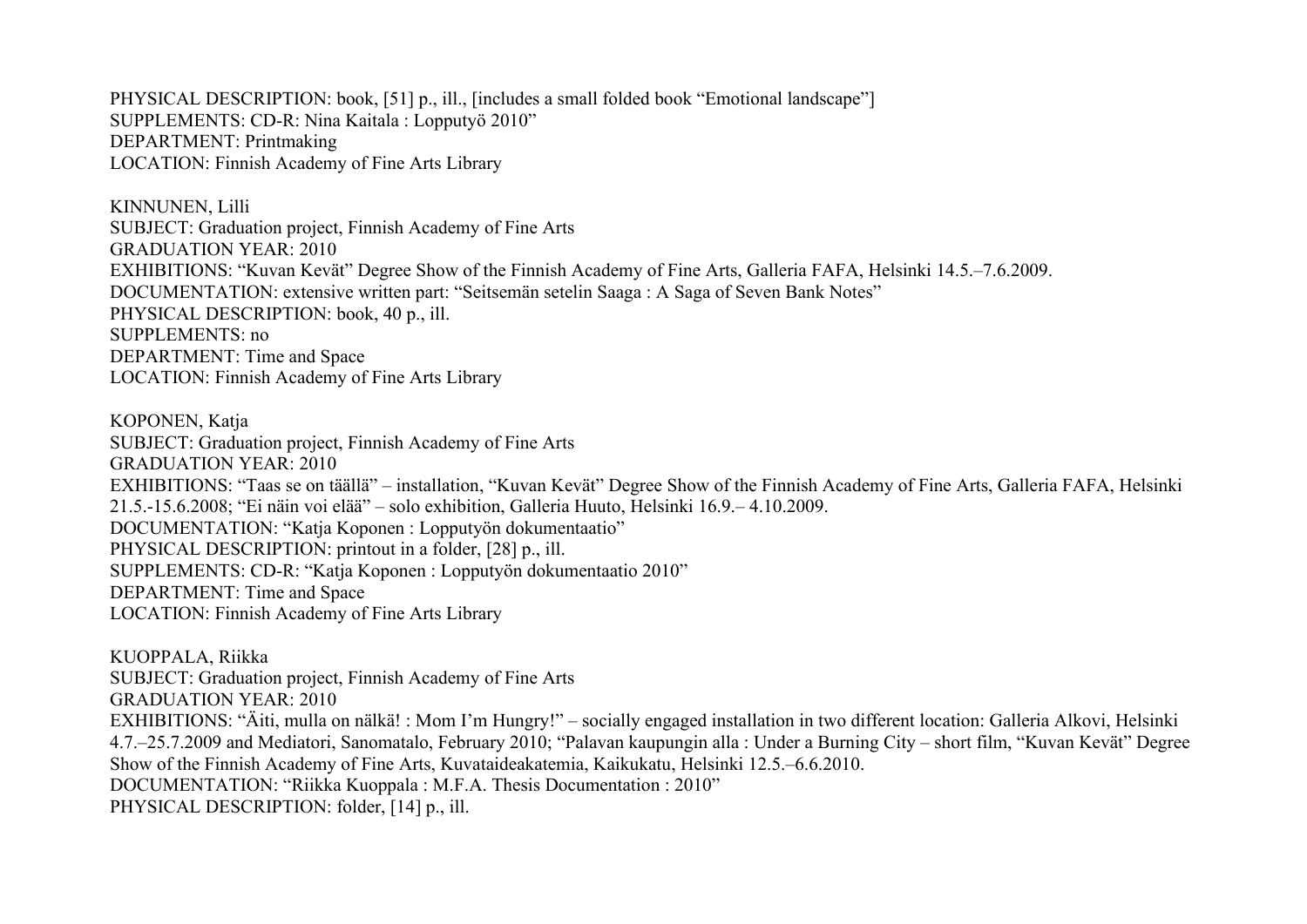SUPPLEMENTS: DVD: "Riikka Kuoppala : Palavan kaupungin alla" DEPARTMENT: Time and Space LOCATION: Finnish Academy of Fine Arts Library

LEINO, Kalle SUBJECT: Graduation project, Finnish Academy of Fine Arts GRADUATION YEAR: 2010 EXHIBITIONS: group exhibition, Taidesalonki Husa, Tampere, February 2007; Degree Show of the Finnish Academy of Fine Arts, Kuvataideakatemian galleria, Helsinki 21.5.–15.6.2008; DOCUMENTATION: "Kalle Leino : Lopputyödokumentti" PHYSICAL DESCRIPTION: folder, [20] p., ill. SUPPLEMENTS: CD-RW: "Kalle Leino : Lopputyödokumentti" DEPARTMENT: Painting LOCATION: Finnish Academy of Fine Arts Library

LEVLIN, Marjo SUBJECT: Graduation project, Finnish Academy of Fine Arts GRADUATION YEAR: 2010 EXHIBITIONS: "Humpuukiteltta ja musta kabinetti" – solo exhibition, Kuvataideakatemian galleria, 19.3.–28.3.2010 Helsinki; "Taikurin varjo" – short film, "Kuvan Kevät" Degree Show of the Finnish Academy of Fine Arts, Galleria FAFA, Helsinki 12.5.–6.6.2010. DOCUMENTATION: "Mustan kabinetin tarinoita : Marjo Levlin" PHYSICAL DESCRIPTION: book, [32] p., ill. SUPPLEMENTS: DVD: "Mustan kabinetin tarinoita" DEPARTMENT: Time and Space LOCATION: Finnish Academy of Fine Arts Library

MAALAS, Sami SUBJECT: Graduation project, Finnish Academy of Fine Arts GRADUATION YEAR: 2010 EXHIBITIONS: "The Raft of the Medusa", A Collective sculpture, Töölönlahti, 4.8.-30.8.2009, Helsinki. DOCUMENTATION: "Medusan lautta (2009) : Paikkasidonnainen kollektiiviveistos Töölönlahdella" PHYSICAL DESCRIPTION: book, 28 p., ill. SUPPLEMENTS: no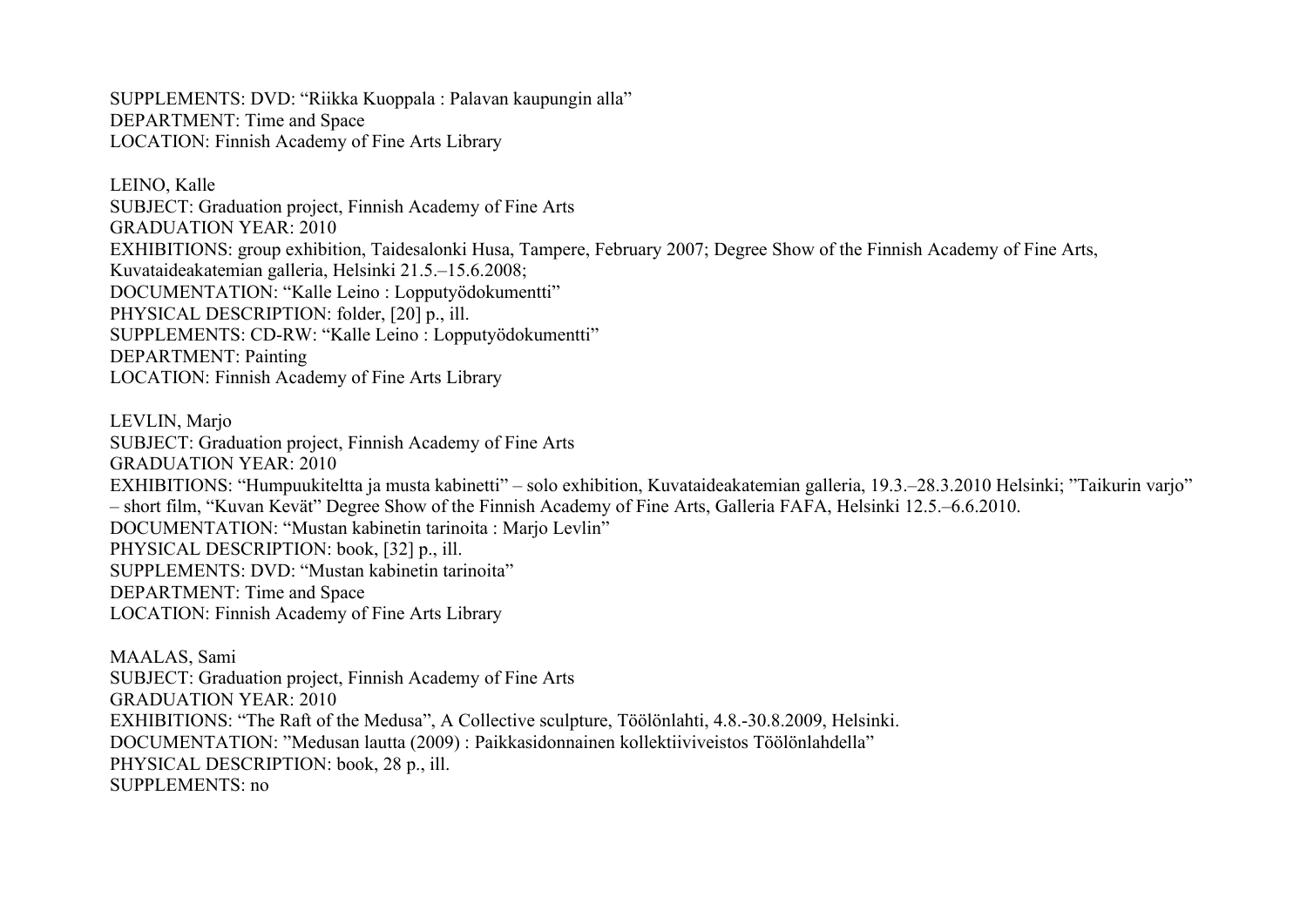DEPARTMENT: Time and Space (PTS) LOCATION: Finnish Academy of Fine Arts Library

NIO, Leena SUBJECT: Graduation project, Finnish Academy of Fine Arts GRADUATION YEAR: 2010 EXHIBITIONS: "Reikiä maisemassa" – solo exhibition, Kuvataideakatemian galleria, Helsinki 16.1.–27.1. 2008; "Sisäkkäisiä todellisuuksia" series of paintings, "Kuvan Kevät" Degree Show of the Finnish Academy of Fine Arts, Kuvataideakatemia, Kaikukatu, Helsinki 14.5.–7.6.2009. DOCUMENTATION: "Leena Nio : Kaksi tilaa" PHYSICAL DESCRIPTION: book, [44] p., ill. SUPPLEMENTS: DVD: "Leena Nio : Kaksi tilaa" DEPARTMENT: Painting LOCATION: Finnish Academy of Fine Arts Library

SAAVEDRA JUNGE, Pablo SUBJECT: Graduation project, Finnish Academy of Fine Arts GRADUATION YEAR: 2010 EXHIBITIONS: "Pretty Girl from Chile" – solo exhibition, Galleria Sarjakuvakeskus, Helsinki 11.2– 14.2.2009; "Kuvan Kevät" Degree Show of the Finnish Academy of Fine Arts, Galleria FAFA, Helsinki 14.5.–7.6.2009. DOCUMENTATION: "Documentation of the final work for the Finnish Academy of Fine Arts show 2009 : Pablo Saavedra Junge" PHYSICAL DESCRIPTION: printout in a folder, [40] p., ill. SUPPLEMENTS: CD-R: "Pablo Saavedra : Final work" DEPARTMENT: Printmaking LOCATION: Finnish Academy of Fine Arts Library

TAHKOLAHTI, Ella SUBJECT: Graduation project, Finnish Academy of Fine Arts GRADUATION YEAR: 2010 EXHIBITIONS: "Nimetön" – installation, "Kuvan Kevät" Degree Show of the Finnish Academy of Fine Arts, Kuvataideakatemian galleria, Helsinki 14.5.–7.6.2009; "Jussi Suvanto ja/tai/eiku Ella Tahkolahti" – exhibition with Jussi Suvanto, Galleria FAFA, Helsinki 22.4–2.5.2010. DOCUMENTATION: "Kuvataiteen maisterin lopputyön dokumentaatio : Ella Tahkolahti" PHYSICAL DESCRIPTION: book, [30] p., ill. SUPPLEMENTS: CD-R: "Ella Tahkolahti : KuM – lopputyön dokumentaatio 2010"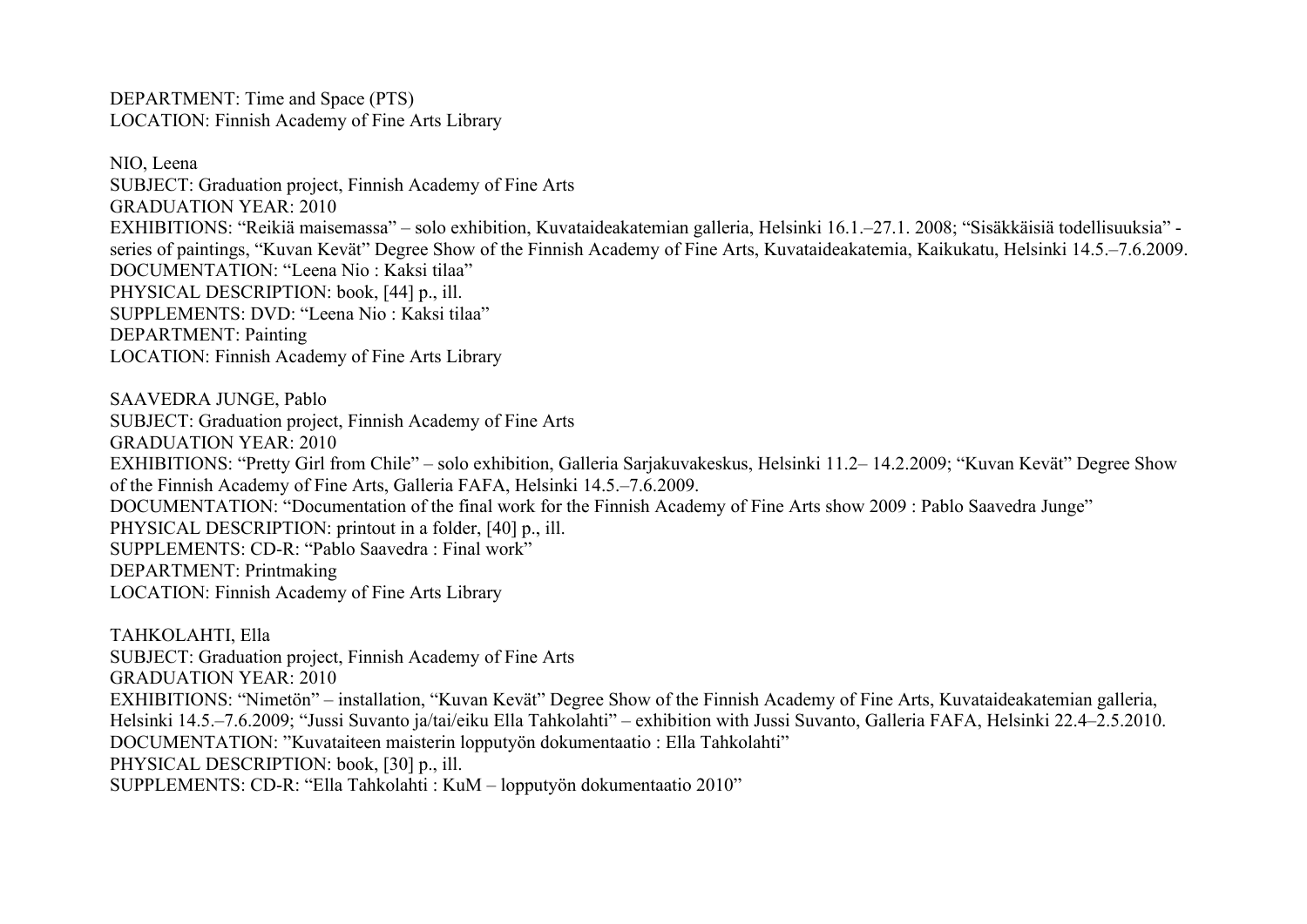DEPARTMENT: Time and Space LOCATION: Finnish Academy of Fine Arts Library

TENNI, Sari SUBJECT: Graduation project, Finnish Academy of Fine Arts GRADUATION YEAR: 2010 EXHIBITIONS: "New Generation" – solo exhibition, Galleria Uusitalo, 1.2.-25.2.2007 Helsinki; Degree Show of the Finnish Academy of Fine Arts, Galleria FAFA, Helsinki 21.5.-15.6.2008. DOCUMENTATION: "Sari Tenni : Lopputyödokumentaatio" PHYSICAL DESCRIPTION: book, 54 p., ill. SUPPLEMENTS: CD-R: "Sari Tenni : Kuvataideakatemia : Lopputyödokumentaatio" DEPARTMENT: Painting LOCATION: Finnish Academy of Fine Arts Library

TIKKAOJA, Oona SUBJECT: Graduation project, Finnish Academy of Fine Arts GRADUATION YEAR: 2010 EXHIBITIONS: "Taiteen ystävä, varo Abmoa!" – project: Galleria Becker, Jyväskylä 16.2. - 5.3.2008 [solo exhibition]; Degree Show of the Finnish Academy of Fine Arts, Galleria FAFA, Kuvataideakatemian galleria and Taidemuseo Tennispalatsi, Helsinki 21.5.–15.6.2008. DOCUMENTATION: "Taiteen ystävä, varo Abmoa!" PHYSICAL DESCRIPTION: book, 40 p., ill. SUPPLEMENTS: CD-R: "Taiteen ystävä, varo Abmoa!" DEPARTMENT: Sculpture LOCATION: Finnish Academy of Fine Arts Library

TUHKANEN, Elina SUBJECT: Graduation project, Finnish Academy of Fine Arts GRADUATION YEAR: 2010 EXHIBITIONS: "Beast" – solo exhibition, Kuvataideakatemian galleria, Helsinki 16.-26.10.2008; "Kuvan Kevät" Degree Show of the Finnish Academy of Fine Arts, Galleria FAFA, Helsinki 14.5.–7.6.2009. DOCUMENTATION: "Elina Tuhkanen : Beast" PHYSICAL DESCRIPTION: book, 45 p., ill. SUPPLEMENTS: DVD: "Beast : Elina Tuhkanen : MFA Documentation : Video Works"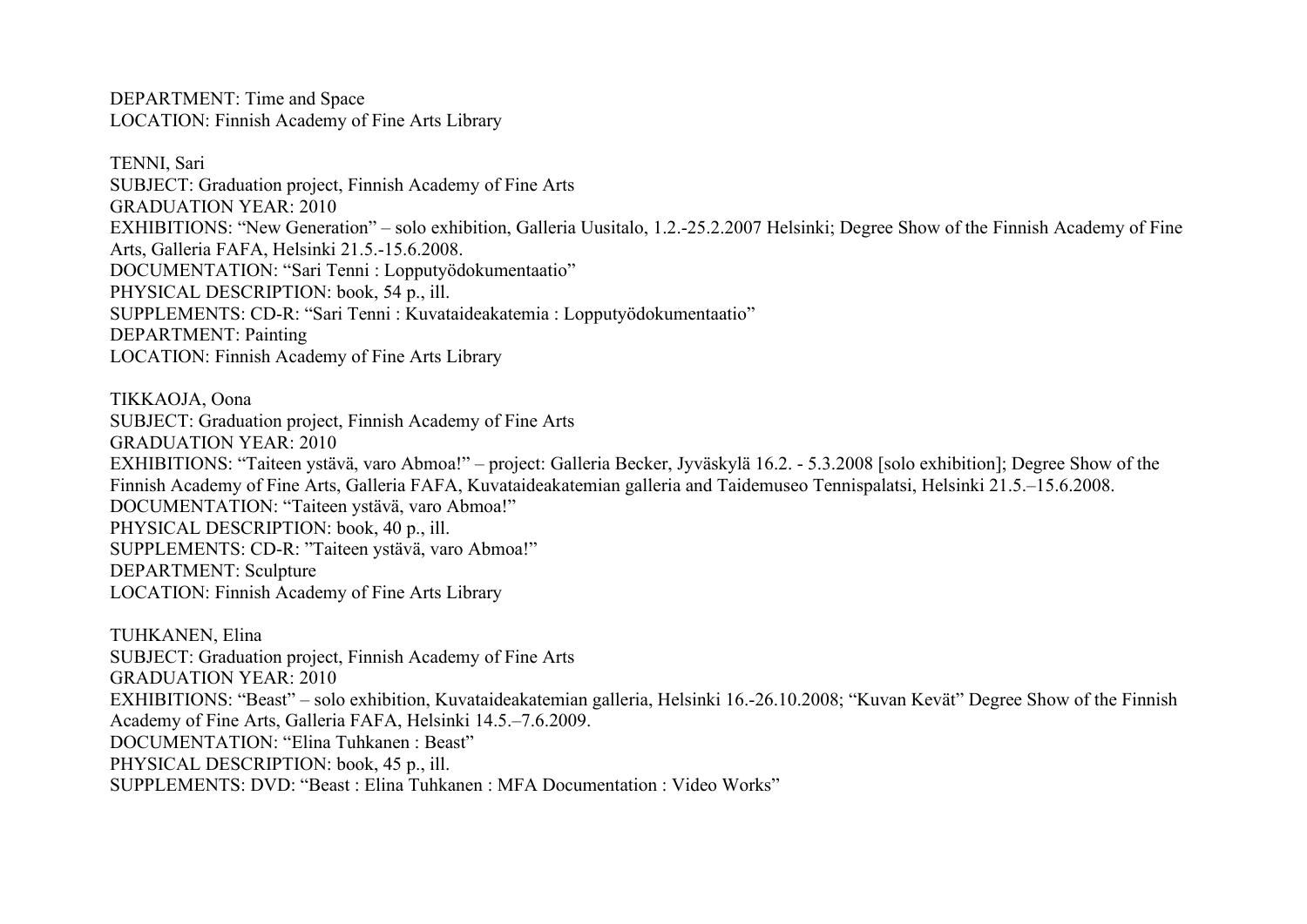DEPARTMENT: Sculpture LOCATION: Finnish Academy of Fine Arts Library

TUOMI, Juhani SUBJECT: Graduation project, Finnish Academy of Fine Arts GRADUATION YEAR: 2010 EXHIBITIONS: "Kuvan Kevät" Degree Show of the Finnish Academy of Fine Arts, Kuvataideakatemia, Kaikukatu, Helsinki 14.5.–7.6.2009; "Seikkailu- ja muita maalauksia" – solo exhibition, 22.4. – 2.5.2010 Helsinki. DOCUMENTATION: "Maalauksia vuosilta 2007–2010 : Juhani Tuomi" PHYSICAL DESCRIPTION: spiral bound book, 40 p., ill. SUPPLEMENTS: DVD-R: "Juhani Tuomi : Seikkailu" [video]; CD-R: "Juhani Tuomi : Dokumentaatio" DEPARTMENT: Painting LOCATION: Finnish Academy of Fine Arts Library

VIITANEN, Tuuli-Anna SUBJECT: Graduation project, Finnish Academy of Fine Arts GRADUATION YEAR: 2010 EXHIBITIONS: "Permanto" – solo exhibition, Galleria Forum Box, Helsinki 7.5.2010–30.5.2010; "Kuvan Kevät" Degree Show of the Finnish Academy of Fine Arts, Kuvataideakatemia, Kaikukatu, Helsinki 12.5.–6.6.2010. DOCUMENTATION: "Kuvataiteen maisterin opinnäytteen dokumentaatio Kuvataideakatemiaan : Tuuli-Anna Viitanen 2010" PHYSICAL DESCRIPTION: book, [8] p., ill. SUPPLEMENTS: CD-R: "Kuvataiteen maisterin opinnäytteen dokumentaatio Kuvataideakatemiaan : Tuuli-Anna Viitanen 2010" DEPARTMENT: Painting LOCATION: Finnish Academy of Fine Arts Library

VIRKKUNEN, Raita SUBJECT: Graduation project, Finnish Academy of Fine Arts GRADUATION YEAR: 2010 EXHIBITIONS: "Keppihevonen" – project with workshops, hikes and interviews, Helsinki, spring 2009–spring 2010. DOCUMENTATION: extensive written part: "Keppihevonen : Raita Virkkunen" PHYSICAL DESCRIPTION: book, 45 p., ill. SUPPLEMENTS: CD-R: "Keppihevonen : Raita Virkkunen" DEPARTMENT: Time and Space (PTS) LOCATION: Finnish Academy of Fine Arts Library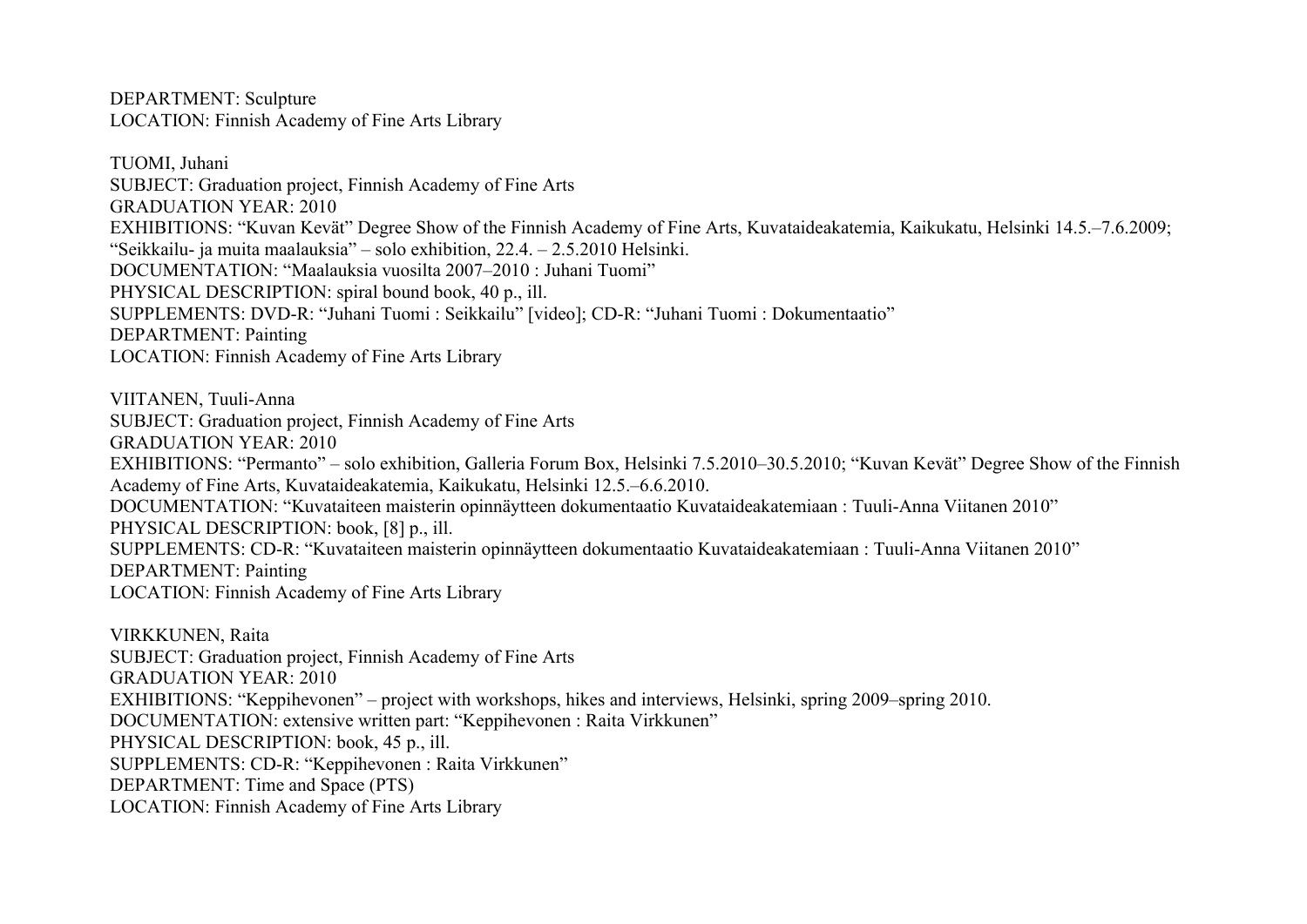WLODAREK, Dominik SUBJECT: Graduation project, Finnish Academy of Fine Arts GRADUATION YEAR: 2010 EXHIBITIONS: Degree Show of the Finnish Academy of Fine Arts, Helsingin kaupungin Taidemuseo Tennispalatsi, Helsinki 21.5.–15.6.2008; "Heijastuksia" – solo exhibition, Galleria Huuto, Helsinki 29.10. - 9.11.2008. DOCUMENTATION: "Dominik Wlodarek : Final work documentation" PHYSICAL DESCRIPTION: book, 39 p., ill. SUPPLEMENTS: no DEPARTMENT: Printmaking LOCATION: Finnish Academy of Fine Arts Library

## **2009**

AHONEN, Antti SUBJECT: Graduation project, Finnish Academy of Fine Arts GRADUATION YEAR: 2009 EXHIBITIONS: "Nulla est retentio" - work in group exhibition "Masterglass", Galleria FAFA, Helsinki 05.–23.03.2008; "Tulla sieltä jossa jatkuu loputtomiin, tälle puolen missä katoaa jatkuvasti" - work, Kuvanveiston sali, Kuvataideakatemia, Helsinki 23.9.–19.10.2008; "The most human being are immortal, with the cristal crown" - work, Finnish Academy of Fine Arts Final Exhibition, Kuvan Kevät, Helsinki 14.5.– 7.6.2009. DOCUMENTATION: "Post mortem" PHYSICAL DESCRIPTION: folder, 34 p., ill. SUPPLEMENTS: - DEPARTMENT: Sculpture LOCATION: Finnish Academy of Fine Arts Library AROLA, Johanna SUBJECT: Graduation project, Finnish Academy of Fine Arts

GRADUATION YEAR: 2009

EXHIBITIONS: "Tavoitellen tuulta" and "Nimetön" - works in the exhibition with Michiko Isogai, Kuvataideakatemian galleria, Helsinki 13.4.– 23.4.2006; "Paikka auringossa" - work in the exhibition "Veistoksia", Kuvataideakatemian galleria, Helsinki 28.2.–9.3.2008. DOCUMENTATION: "Johanna Arolan maisterin opinnäytetyön dokumentaatio : Kuvataideakatemia 1.4.2009"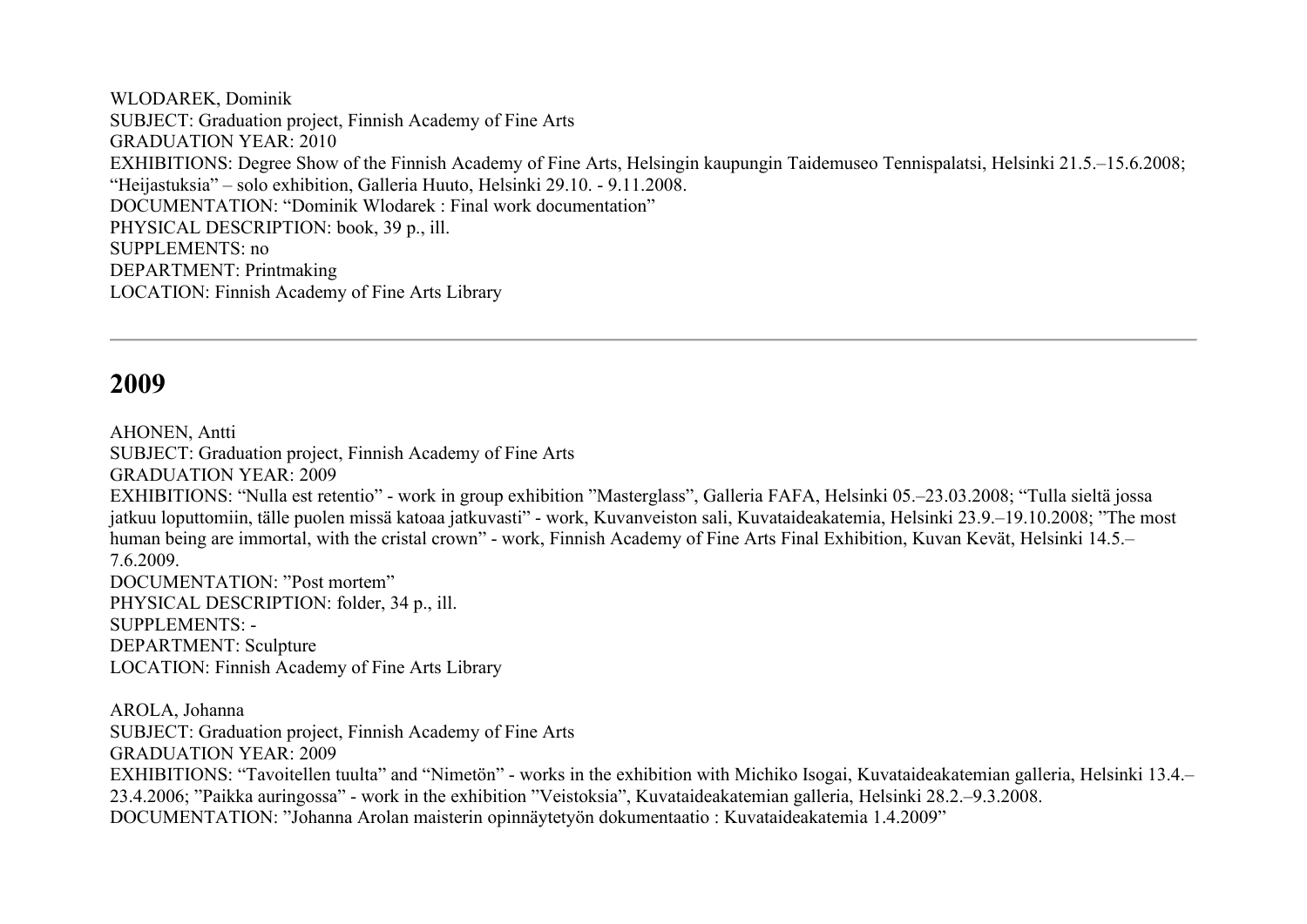PHYSICAL DESCRIPTION: folder, [8] p., ill. SUPPLEMENTS: CD-R: "Johanna Arola, lopputyö" DEPARTMENT: Sculpture LOCATION: Finnish Academy of Fine Arts Library

ASP, Suzanna SUBJECT: Graduation project, Finnish Academy of Fine Arts GRADUATION YEAR: 2009 EXHIBITIONS: "Block Model & Streamer", Finnish Academy of Fine Arts Final Exhibition, Helsingin kaupungin Taidemuseo Tennispalatsi, Helsinki 11.5.–3.6.2007; Solo exhibition "Scenes", Galleria FAFA, Helsinki 12.9.–23.9.2007. DOCUMENTATION: "Master of Fine Arts Thesis… : introduction to my MFA thesis" PHYSICAL DESCRIPTION: folder, [7] p., ill. separately [21] p. of plates SUPPLEMENTS: CD-R: "Master of Fine Art thesis, The Academy of Fine Arts : Suzanna Asp" DEPARTMENT: Painting LOCATION: Finnish Academy of Fine Arts Library

BAYKAL, Sinem SUBJECT: Graduation project, Finnish Academy of Fine Arts GRADUATION YEAR: 2009 EXHIBITIONS: Finnish Academy of Fine Arts Final Exhibition, Helsingin kaupungin Taidemuseo Tennispalatsi, Helsinki 21.5.–15.6.2008; Solo exhibition, Galleri Bergman, Helsinki 15.10.–26.10.2008. DOCUMENTATION: : "Sinem Ilgit Baykal" PHYSICAL DESCRIPTION: folder, 32 p., ill. SUPPLEMENTS: CD-R: "Sinem Ilgit Baykal" DEPARTMENT: Sculpture LOCATION: Finnish Academy of Fine Arts Library

BUTT JUVONEN, Duncan SUBJECT: Graduation project, Finnish Academy of Fine Arts GRADUATION YEAR: 2009 EXHIBITIONS: Solo exhibition "The Sparrow's Nest", Kuvataideakatemian galleria, 10.–20.04.2008 Helsinki; Finnish Academy of Fine Arts Final Exhibition, Galleria FAFA, 21.05.-15.06.2008 Helsinki. DOCUMENTATION: "The Sparrow's nest" PHYSICAL DESCRIPTION: book, [46] p., ill.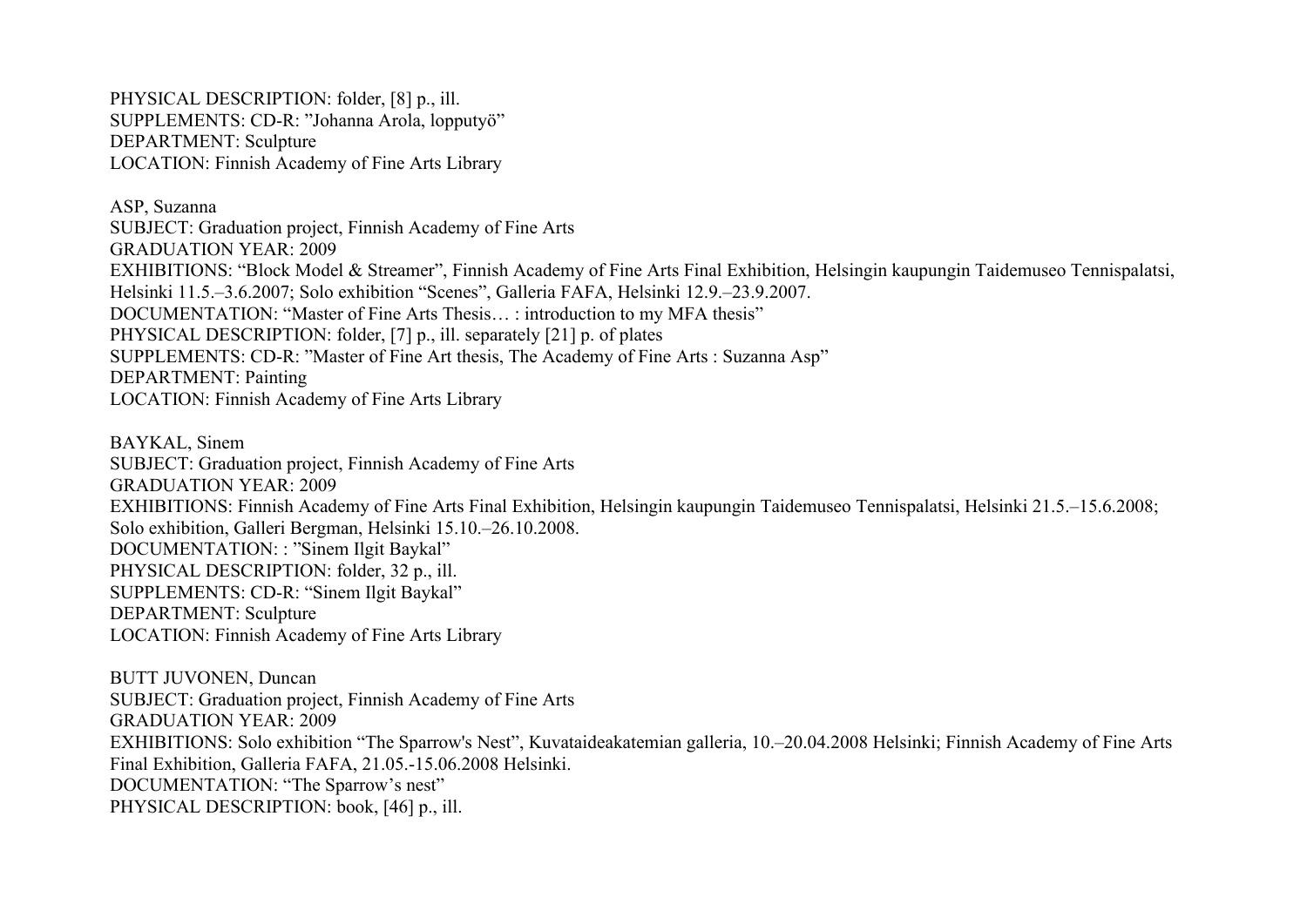SUPPLEMENTS: : CD-R: "DBJ graduation doc." DEPARTMENT: Painting LOCATION: Finnish Academy of Fine Arts Library

ESTARRIOLA MANÀ, Anna SUBJECT: Graduation project, Finnish Academy of Fine Arts GRADUATION YEAR: 2009 EXHIBITIONS: "The Happiest" – performance, Finnish Academy of Fine Arts Final Exhibition, Hurjaruth Dance Theatre, May 2008 Helsinki; "Fascinated and Disturbed by Humans" – solo exhibition, Galleria FAFA, 1.11.- 9.11.2008 Helsinki. DOCUMENTATION: "Staged circumstances : Anna Estarriola" PHYSICAL DESCRIPTION: printout in a folder: [34] p., mainly ill. SUPPLEMENTS: DVD: "Anna Estarriola – selection of works" [video documentations]; DVD: "Fascinated and Disturbed by Humans" [video documentation]; DVD: "The Happiest" [video documentation]; "Curriculum vitae – February 2009"; List of works: "The Happiest" and "Fascinated and disturbed by humans". DEPARTMENT: Time and Space LOCATION: Finnish Academy of Fine Arts Library GERATS, Sarah SUBJECT: Graduation project, Finnish Academy of Fine Arts GRADUATION YEAR: 2009 EXHIBITIONS: Solo exhibition, "Meanwhile in between", Galleria FAFA, Helsinki 23.10.–9.11.2008; "Toisaalla – Toisaalta / In Here", Finnish

Academy of Fine Arts Final Exhibition, Kuvan Kevät, Helsinki 14.5.–7.6.2009.

DOCUMENTATION: MFA Thesis documentation, Kuvataideakatemia Helsinki, Department of Time and Space, 2007-2009 Sarah Gerats PHYSICAL DESCRIPTION: book, [88] p., ill.

SUPPLEMENTS: : DVD-R: "Sarah Gerats, opinnäyte 2009"

DEPARTMENT: Time and Space

LOCATION: Finnish Academy of Fine Arts Library

GRANBERG, Hanne SUBJECT: Graduation project, Finnish Academy of Fine Arts GRADUATION YEAR: 2009 EXHIBITIONS: "Kaksi kuvaa umpimielisyydestä ja muita kuvia", Galleri Bergman, Helsinki 2.4.–13.4.2008; "Yhä elossa", Kuvataideakatemian galleria, Helsinki 21.5.–15.6.2008. DOCUMENTATION: Kuvataiteen maisterin opinnäyte 2009 (Kirjallinen osuus ja dokumentointi)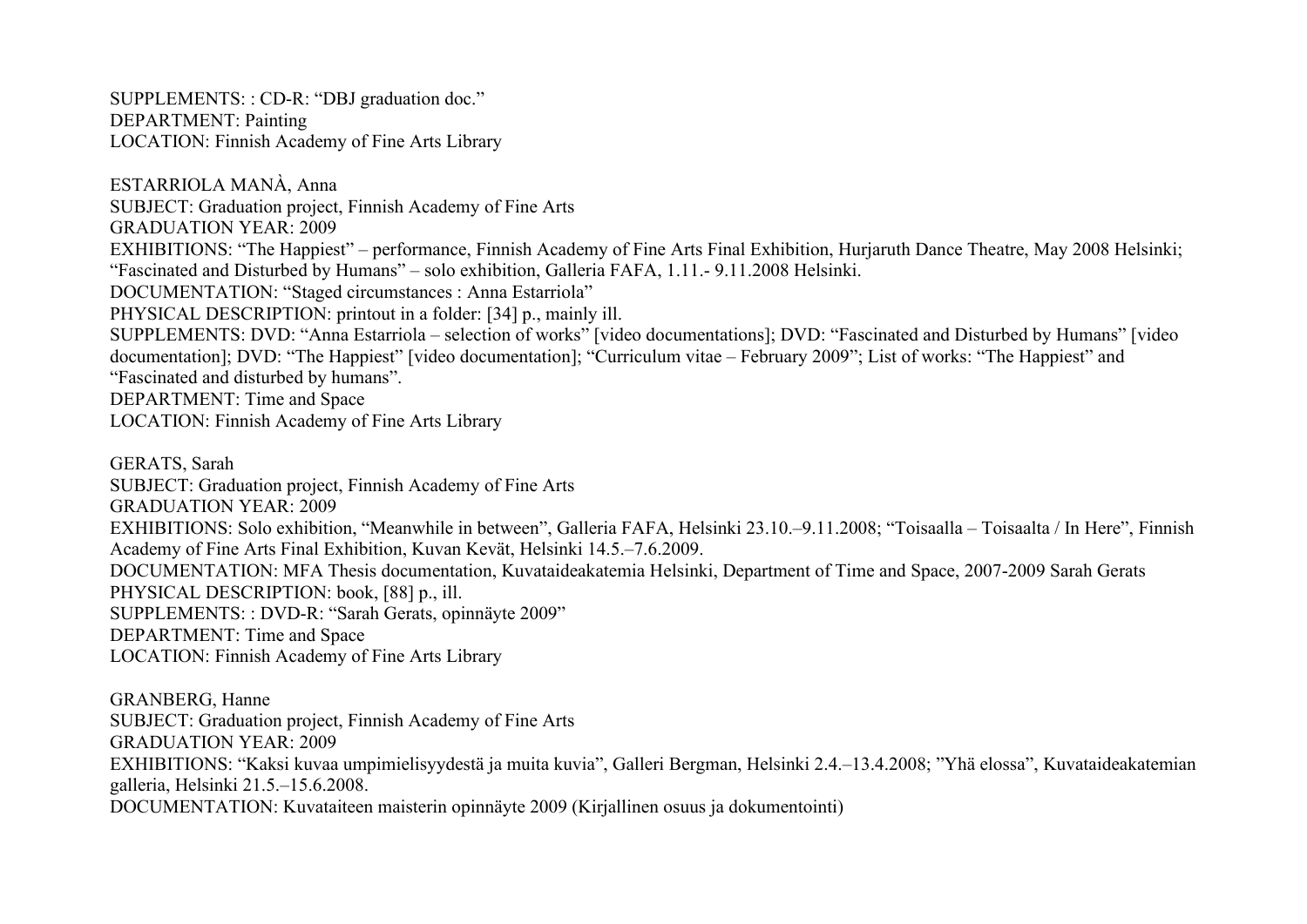PHYSICAL DESCRIPTION: book, [18] p., ill. SUPPLEMENTS: CD-R: Hanne Granberg, opinnäyte 2009. DEPARTMENT: Time and Space LOCATION: Finnish Academy of Fine Arts Library

GRÅHN, Krister Mikael SUBJECT: Graduation project, Finnish Academy of Fine Arts GRADUATION YEAR: 2009 EXHIBITIONS: Solo exhibition, Kaapelin galleria, Helsinki 5.6.- 29.6.2007; Finnish Academy of Fine Arts Final Exhibition, Taidemuseo Tennispalatsi, Helsinki 21.5.- 15.6.2008. DOCUMENTATION: "Krister Gråhn kg 2008" PHYSICAL DESCRIPTION: book, [110] p., ill. SUPPLEMENTS: CD-R: "Krister Gråhn" DEPARTMENT: Sculpture LOCATION: Finnish Academy of Fine Arts Library

HAUTAMÄKI, Toni SUBJECT: Graduation project, Finnish Academy of Fine Arts GRADUATION YEAR: 2009 EXHIBITIONS: Finnish Academy of Fine Arts Final Exhibition, Helsingin kaupungin Taidemuseo Tennispalatsi, Helsinki 21.5.–15.6.2008. DOCUMENTATION: "Abstrakti on abstrakti : kirjoituksia ja keskusteluja abstraktista maalaustaiteesta abstraktisti" PHYSICAL DESCRIPTION: folder, [40] p., ill. SUPPLEMENTS: DVD-R: "Toni Hautamäki, opinnäyte" DEPARTMENT: Painting LOCATION: Finnish Academy of Fine Arts Library

HEIKKILÄ, Alma SUBJECT: Graduation project, Finnish Academy of Fine Arts GRADUATION YEAR: 2009 EXHIBITIONS: Finnish Academy of Fine Arts Final Exhibition, Helsingin kaupungin Taidemuseo Tennispalatsi, Helsinki 21.5.–15.6.2008; TASE-09 -exhibition, Tallinna 1.6.–21.6.2009. DOCUMENTATION: "Alma Heikkilä, kuvataiteen maisterin opinnäytetöiden dokumentaatio" PHYSICAL DESCRIPTION: folder, 28 p., ill. SUPPLEMENTS: CD-R: Alma Heikkilä, opinnäyte 2009"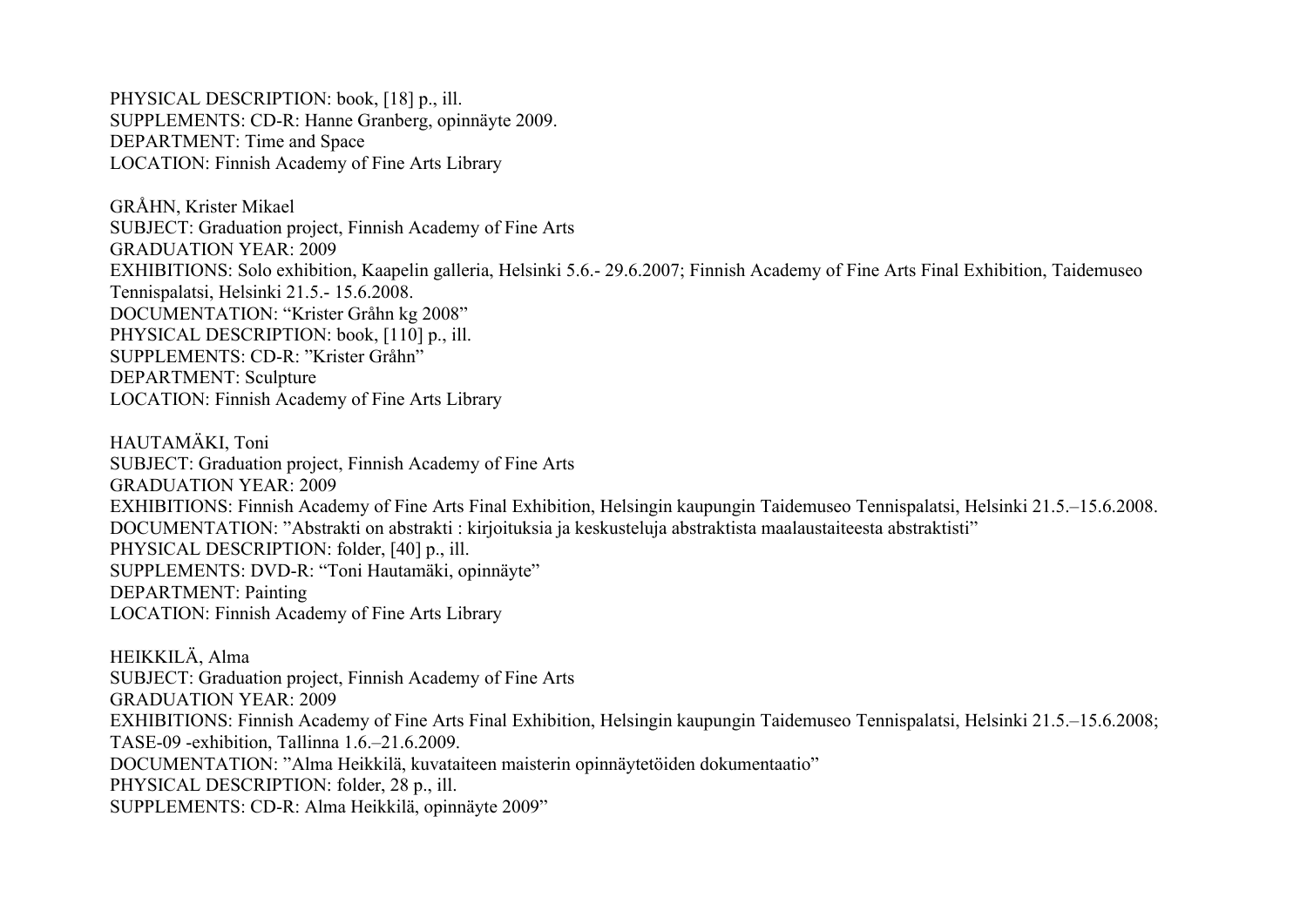DEPARTMENT: Painting LOCATION: Finnish Academy of Fine Arts Library

HOPEAVUORI, Maija SUBJECT: Graduation project, Finnish Academy of Fine Arts GRADUATION YEAR: 2009 EXHIBITIONS: Solo exhibition, Seinäjoen taidehalli, Seinäjoki 11.10.–9.11.2008; Galleria FAFA Helsinki 14.5.–7.6.2009. DOCUMENTATION: "Opinnäytetyöraportti 2009, Maija Hopeavuori, maisteritutkinto, maalaus" PHYSICAL DESCRIPTION: folder, [11] p., separately [29] p. of plates SUPPLEMENTS: CD-R: "Maija Hopeavuori, opinnäyte" DEPARTMENT: Painting LOCATION: Finnish Academy of Fine Arts Library

HUHTANEN, Ville SUBJECT: Graduation project, Finnish Academy of Fine Arts GRADUATION YEAR: 2009 EXHIBITIONS: "Vaahtera jonka Kerttu istutti", Finnish Academy of Fine Arts Final Exhibition, Kuvan Kevät, Helsinki 14.5.–7.6.2009; Solo exhibition, Kuvataideakatemian galleria, Helsinki 15.10.–25.10.2009. DOCUMENTATION: "Maalauksesta" PHYSICAL DESCRIPTION: book, 46 p., ill. SUPPLEMENTS: CD-R: "Ville Huhtanen, maisteriopinnäytteen dokumentaatio 12/2009" DEPARTMENT: Painting LOCATION: Finnish Academy of Fine Arts Library

HYNYNEN, Eric SUBJECT: Graduation project, Finnish Academy of Fine Arts GRADUATION YEAR: 2009 EXHIBITIONS: "Toimisto (eli byrokratian ja talouden estetiikkaa)", Kuvataideakatemian galleria, Helsinki 26.2.–8.3.2009; Finnish Academy of Fine Arts Final Exhibition, Kuvan Kevät, Helsinki 14.5.–7.6.2009. DOCUMENTATION: "The Aesthetics of bureaucracy" PHYSICAL DESCRIPTION: book, [26] p., ill. SUPPLEMENTS: DVD: "Eric Hynynen – Videos"; CD-R: "Eric Hynynen – Documentation". DEPARTMENT: Painting LOCATION: Finnish Academy of Fine Arts Library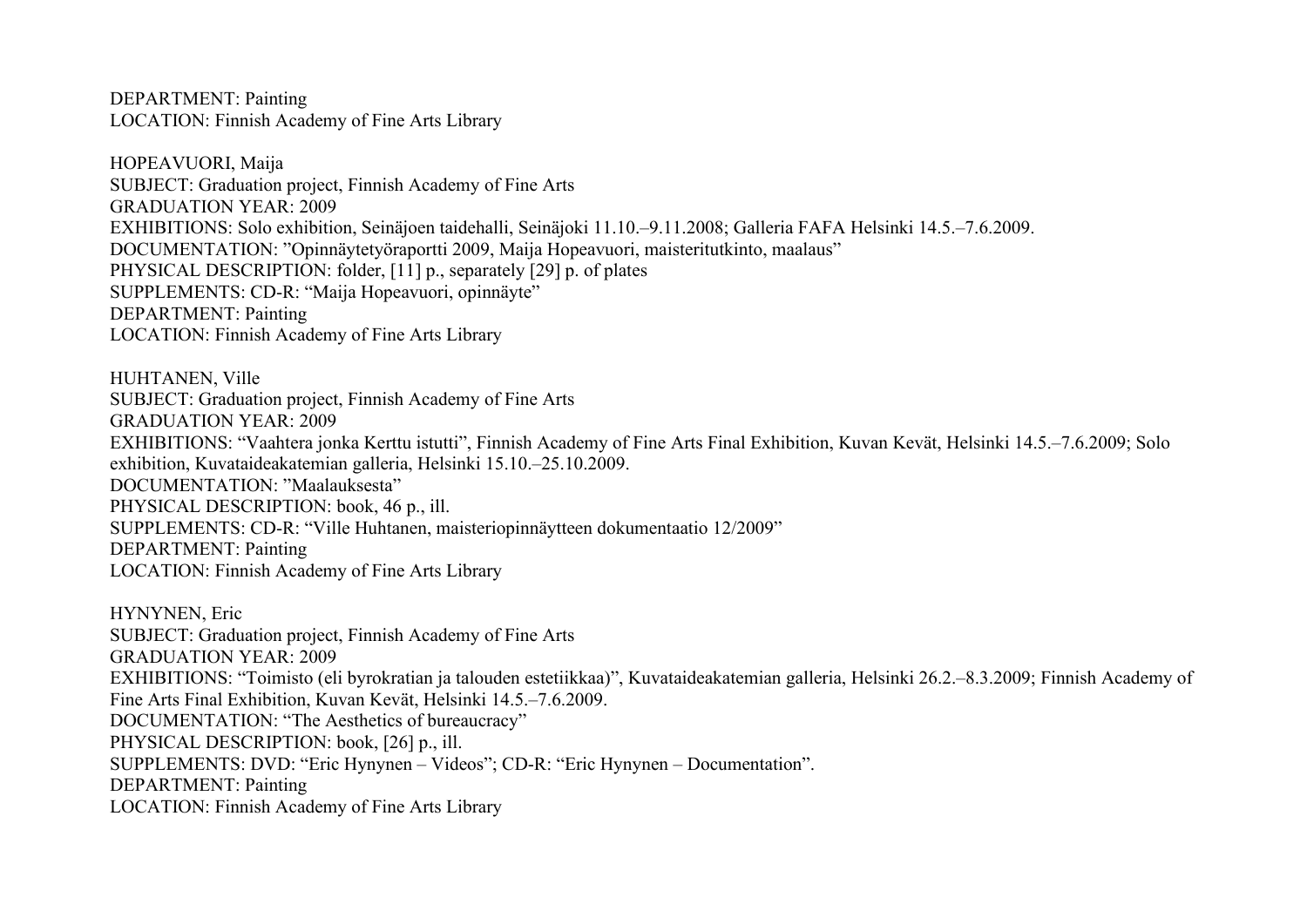ISOLA, Pipsu SUBJECT: Graduation project, Finnish Academy of Fine Arts GRADUATION YEAR: 2009 EXHIBITIONS: Finnish Academy of Fine Arts Final Exhibition, Helsingin kaupungin Taidemuseo Tennispalatsi, Helsinki 21.5.–15.6.2008; Solo exhibition "MOI", Kuvataideakatemian galleria, Helsinki 30.1.–8.2.2009. DOCUMENTATION: "Pipsu Isola. Kuvataiteen maisterin opinnäyte 2009" PHYSICAL DESCRIPTION: paper roll: "Pipsu Isola, kuvataiteen maisterin opinnäyte 2009" SUPPLEMENTS: CD-R: Pipsu Isola, maisteritutkinnon dokumentaatio 2009. DEPARTMENT: Painting LOCATION: Finnish Academy of Fine Arts Library

KARHUNEN, Jaakko SUBJECT: Graduation project, Finnish Academy of Fine Arts GRADUATION YEAR: 2009 EXHIBITIONS: "Fantasy realised", Kuvataideakatemian galleria, Helsinki 21.5.–15.6.2008; Solo exhibition "Sivuja / Pages", Galleria FAFA, Helsinki 5.9.–21.9.2008. DOCUMENTATION: "We have a name for a fantasy realized: nightmare. γνῶθι σεαυτόν"; "Antithesis"; "Thesis". PHYSICAL DESCRIPTION: folder, [14], [11], [9] p. SUPPLEMENTS: DVD-R: Jaakko Karhunen, dokumentaatio 2009. DEPARTMENT: Painting LOCATION: Finnish Academy of Fine Arts Library

KETOLA, Sirkku SUBJECT: Graduation project, Finnish Academy of Fine Arts GRADUATION YEAR: 2009 EXHIBITIONS: Solo exhibition "Punaisen puun paratiisi", Galleria G, Helsinki 16.4.–4.5.2008; "Echo – Kaikulaulu", Finnish Academy of Fine Arts Final Exhibition, Kuvan Kevät, Helsinki 14.5.–7.6.2009. DOCUMENTATION: "Kinttupolku paratiisista kaikulauluihin – muuan matkakertomus taiteen juuristossa" PHYSICAL DESCRIPTION: book, 55, [4] p., ill. SUPPLEMENTS: CD-R, DVD DEPARTMENT: Printmaking LOCATION: Finnish Academy of Fine Arts Library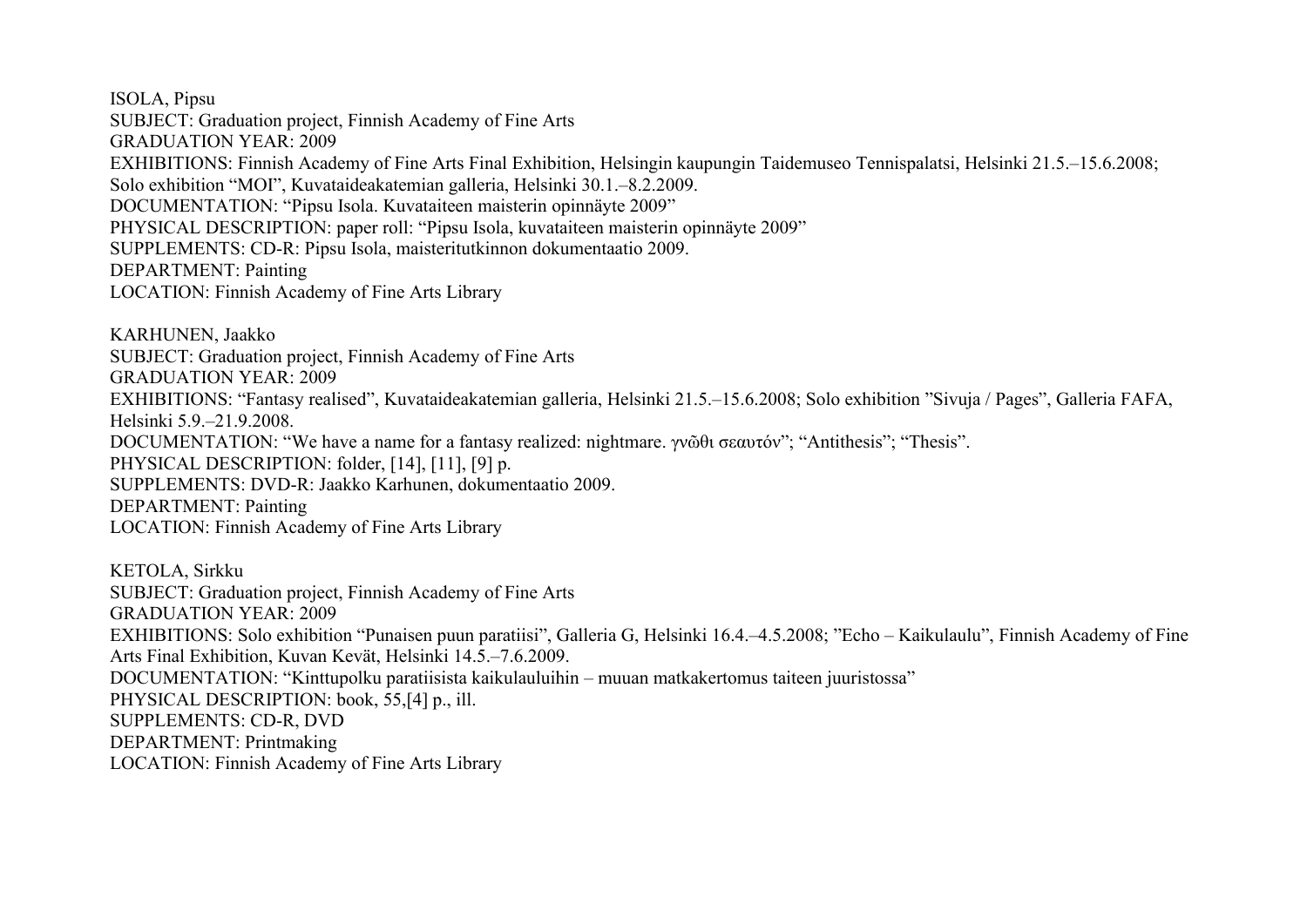KONTIO, Kaisa SUBJECT: Graduation project, Finnish Academy of Fine Arts GRADUATION YEAR: 2009 EXHIBITIONS: Finnish Academy of Fine Arts Final Exhibition, Helsingin kaupungin Taidemuseo Tennispalatsi, Helsinki 21.5.–15.6.2008; Solo exhibition "Epilogi", Kuvataideakatemian galleria, Helsinki 4.9.–14.9.2008. DOCUMENTATION: "Epilogi. Maisterintutkinnon opinnäyte 2009, Kuvataideakatemia, Kaisa Kontio" PHYSICAL DESCRIPTION: book, 44 p., ill. SUPPLEMENTS: CD-RW: "Kaisa Kontio, opinnäyte" DEPARTMENT: Printmaking LOCATION: Finnish Academy of Fine Arts Library

MALKKI, Pirjo SUBJECT: Graduation project, Finnish Academy of Fine Arts GRADUATION YEAR: 2009 EXHIBITIONS: Finnish Academy of Fine Arts Final Exhibition, Helsingin kaupungin Taidemuseo Tennispalatsi, Helsinki 21.5.–15.6.2008. DOCUMENTATION: Extensive written part: "Havaintoja maisemasta"; "Mieletöntä taidetta : havaintoja ja hahmotelmia kuvien ääreltä" (opinnäytteen II osa) PHYSICAL DESCRIPTION: exhibition catalogue, 20 p.; book, 53 p., ill. SUPPLEMENTS: CD-R: "Pirjo Malkki, opinnäyte" DEPARTMENT: Time and Space LOCATION: Finnish Academy of Fine Arts Library

MATTILA, Joonas SUBJECT: Graduation project, Finnish Academy of Fine Arts GRADUATION YEAR: 2009 EXHIBITIONS:"Hulluuden ylistys – potilastaiteen ja nykytaiteen vuorovaikutusta" – group exhibition, Artborg 35, 10.6.–10.9.2006 Nikkilä; Finnish Academy of Fine Arts Final Exhibition, Helsingin kaupungin Taidemuseo Tennispalatsi, Helsinki 21.5.–15.6.2008. DOCUMENTATION: "Joonas Mattila : lopputyön dokumentaatio" PHYSICAL DESCRIPTION: Printout in a folder, [22] p., ill. SUPPLEMENTS: CD-R: "Joonas Mattila : lopputyön dokumentaatio" DEPARTMENT: Painting LOCATION: Finnish Academy of Fine Arts Library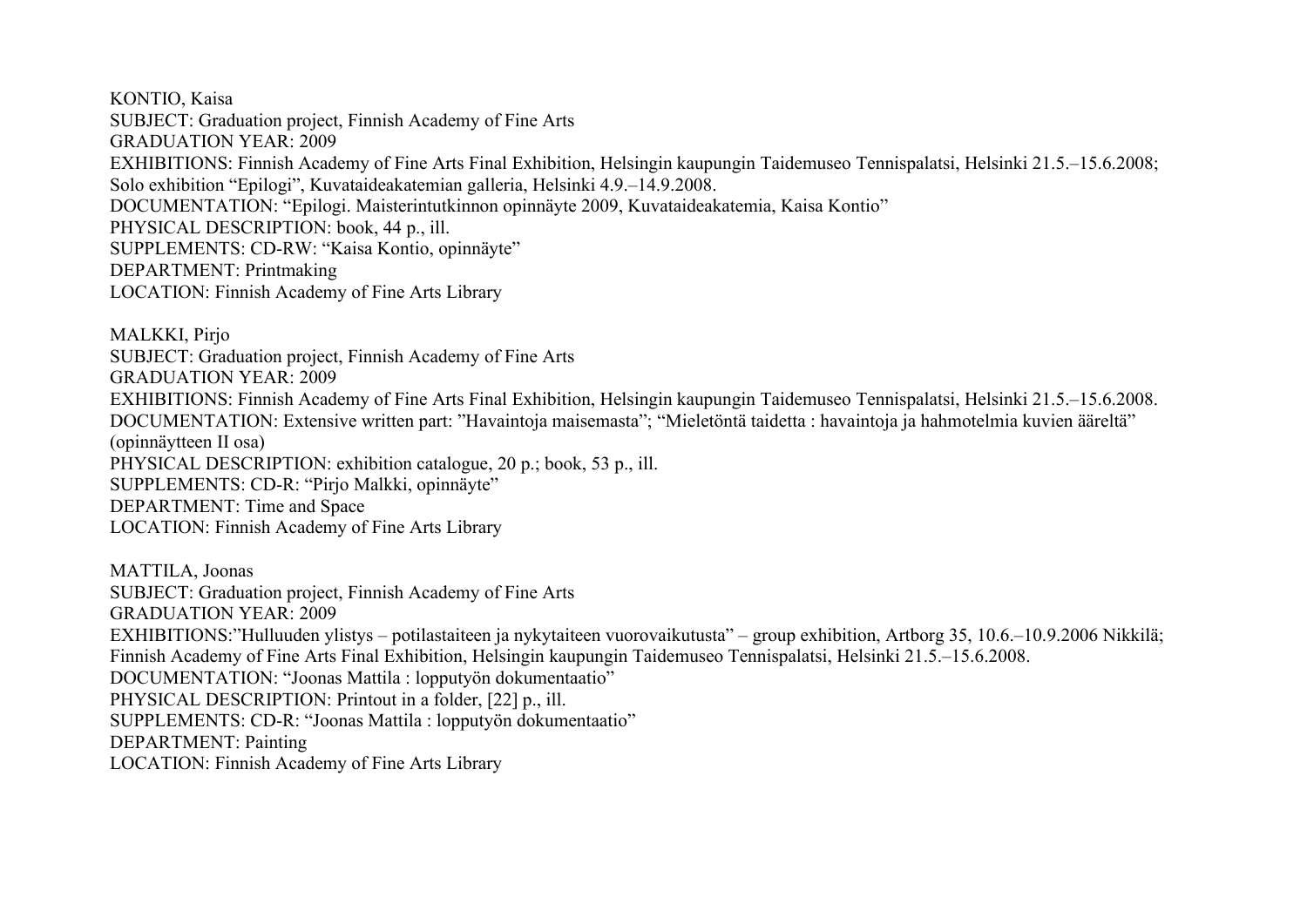NIKKILÄ, Juho SUBJECT: Graduation project, Finnish Academy of Fine Arts GRADUATION YEAR: 2009 EXHIBITIONS: Solo exhibition "Understanding the world", Kuvataideakatemian galleria, Helsinki 20.9.–30.9.2007; Finnish Academy of Fine Arts Final Exhibition, Helsingin kaupungin Taidemuseo Tennispalatsi, Helsinki 21.5.–15.6.2008. DOCUMENTATION: "Kuvataiteen maisterin opinnäytetyö : Kuvataideakatemia 2008" PHYSICAL DESCRIPTION: book, 20 p., ill. SUPPLEMENTS: CD-R: "Juho Nikkilä : Kuvataideakatemian lopputyödokumentaatio" DEPARTMENT: Time and Space LOCATION: Finnish Academy of Fine Arts Library

PAJUNEN, Sanna SUBJECT: Graduation project, Finnish Academy of Fine Arts GRADUATION YEAR: 2009 EXHIBITIONS: "Näkymä – Scene" - work, Finnish Academy of Fine Arts Final Exhibition, Kuvan Kevät, Helsinki 14.5.–7.6.2009; Solo exhibition "Hämärän hiljaisuus", Kuvataideakatemian galleria, Helsinki 14.–30.8.2009. DOCUMENTATION: "Sanna Pajunen : Lopputyödokumentaatio" PHYSICAL DESCRIPTION: book, 22 p., ill. SUPPLEMENTS: - DEPARTMENT: Sculpture LOCATION: Finnish Academy of Fine Arts Library

PELLIKKA, Ville SUBJECT: Graduation project, Finnish Academy of Fine Arts GRADUATION YEAR: 2009 EXHIBITIONS: Solo exhibition "Valon ääni", Galleria E. Pinomaa, Helsinki 18.11.–30.11.2008; Finnish Academy of Fine Arts Final Exhibition, Kuvan Kevät, Helsinki 14.5.–7.6.2009. DOCUMENTATION: "Lopputyön kirjallinen osuus : kevät 2009" PHYSICAL DESCRIPTION: folder, [5] p., separately [42] p. of plates SUPPLEMENTS: : CD-R: "Ville Pellikka, lopputyö 2009" DEPARTMENT: Painting LOCATION: Finnish Academy of Fine Arts Library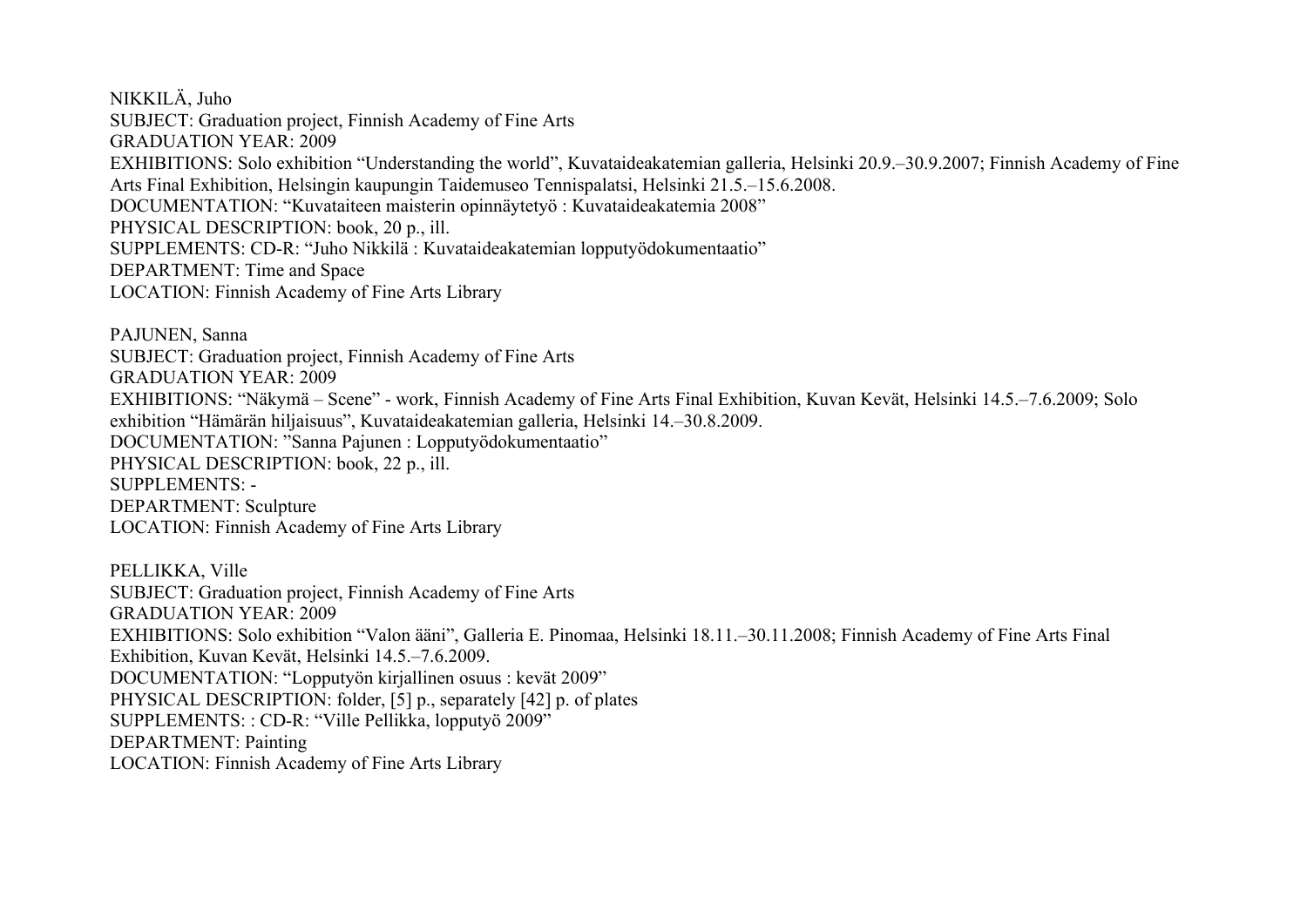RAUHALA, Pasi SUBJECT: Graduation project, Finnish Academy of Fine Arts GRADUATION YEAR: 2009 EXHIBITIONS: Solo exhibition, "Just Life", Kuvataideakatemian galleria, Helsinki 1.10.–10.10.2008; Finnish Academy of Fine Arts Final Exhibition, Kuvan Kevät, Helsinki 14.5.–7.6.2009. DOCUMENTATION: "Kuvataiteen maisterin lopputyö : tila-aikataide : Kuvataideakatemia 2009" PHYSICAL DESCRIPTION: book, 39 p., ill. SUPPLEMENTS: DVD-R: "Pasi Rauhala, lopputyö" DEPARTMENT: Time and Space LOCATION: Finnish Academy of Fine Arts Library

RAEKALLIO, Johanna SUBJECT: Graduation project, Finnish Academy of Fine Arts GRADUATION YEAR: 2009 EXHIBITIONS: Solo exhibition "Takapihalla", Galleria Rajatila, Tampere 3.3.–25.3.2007; Solo exhibition "Kolmas vaihtoehto", Galleria Välivuosi, Helsinki 21.5.–15.6.2008. DOCUMENTATION: "Arte edellä puuhun : opinnäytetyön kaksi julkista näyttöä ja oman taiteellisen työskentelyn analyysi" PHYSICAL DESCRIPTION: : folder, [5] p., separately [9] p. of plates. SUPPLEMENTS: : CD-R: "Johanna Raekallio, opinnäyte 2009 DEPARTMENT: Time and Space LOCATION: Finnish Academy of Fine Arts Library

RUOTSALAINEN, Topi SUBJECT: Graduation project, Finnish Academy of Fine Arts GRADUATION YEAR: 2009 EXHIBITIONS: "Insiders – Me kaksi ja jengi", Galleria Katariina, Helsinki 7.11.–25.11.2007; Finnish Academy of Fine Arts Final Exhibition, Helsingin kaupungin Taidemuseo Tennispalatsi, Helsinki 21.5.–15.6.2008. DOCUMENTATION: " Topi Ruotsalainen, lopputyön dokumentaatio" PHYSICAL DESCRIPTION: folder, [3] p. SUPPLEMENTS: CD-RW: "Topi Ruotsalainen, lopputyö / dokumentaatio 2009" DEPARTMENT: Painting LOCATION: Finnish Academy of Fine Arts Library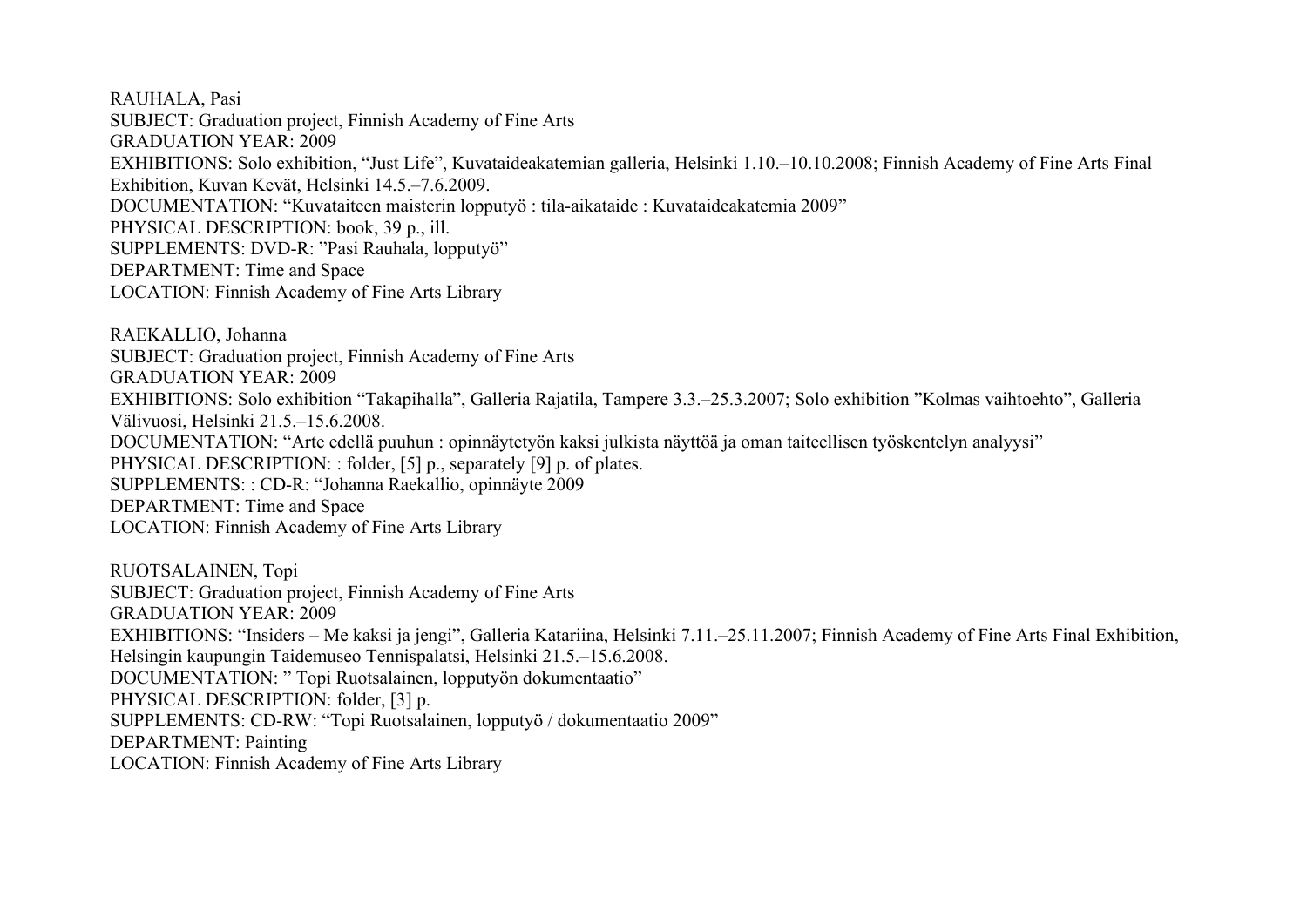SAILARANTA, Timo SUBJECT: Graduation project, Finnish Academy of Fine Arts GRADUATION YEAR: 2009 EXHIBITIONS: "Maalaus ja julkinen tila / Tuntematon kaupunki -kurssin teokset 5.12.–14.12.2008; ", Finnish Academy of Fine Arts Final Exhibition, Kuvan Kevät, Helsinki 14.5.–7.6.2009. DOCUMENTATION: "Ajatuksia maalaamisesta. Timo Sailaranta, 30.9.2009" PHYSICAL DESCRIPTION: book, 23 p., ill. SUPPLEMENTS: memory stick, CD-RW: Timo Sailaranta, lopputyön dokumentaatio 2009" DEPARTMENT: Painting LOCATION: Finnish Academy of Fine Arts Library

SCHNEIDER, Ursle SUBJECT: Graduation project, Finnish Academy of Fine Arts GRADUATION YEAR: 2009 EXHIBITIONS: "Timescape", Finnish Academy of Fine Arts Final Exhibition, Kuvataideakatemian galleria, Helsinki 9.5.–3.6.2007; "Ursle Schneider & Pataphysics", Galleria Välivuosi, Helsinki, 31.1.–10.2.2008. DOCUMENTATION: : "Documentation, Ursle Schneider, part I – timescape, part II – an imaginary solution for a non-existent problem" PHYSICAL DESCRIPTION: folded book, [12] p., ill. SUPPLEMENTS: CD-R: "Documentation, Ursle Schneider 2009" DEPARTMENT: Time and Space LOCATION: Finnish Academy of Fine Arts Library

SUOMINEN, Sonja SUBJECT: Graduation project, Finnish Academy of Fine Arts GRADUATION YEAR: 2009 EXHIBITIONS: "Lapsen kanssa", Finnish Academy of Fine Arts Final Exhibition, Helsingin kaupungin Taidemuseo Tennispalatsi, Helsinki 21.5.–15.6.2008; Solo exhibition "Siirtymiä", Galleria Jangva, Helsinki 11.3.–29.3.2009. DOCUMENTATION: "Maisterintutkinnon lopputyön dokumentaatio : Kuvataideakatemia 2009" PHYSICAL DESCRIPTION: book, 36 p., ill. SUPPLEMENTS: DVD-R: "Sonja Suominen, opinnäyte 2009" DEPARTMENT: Time and Space LOCATION: Finnish Academy of Fine Arts Library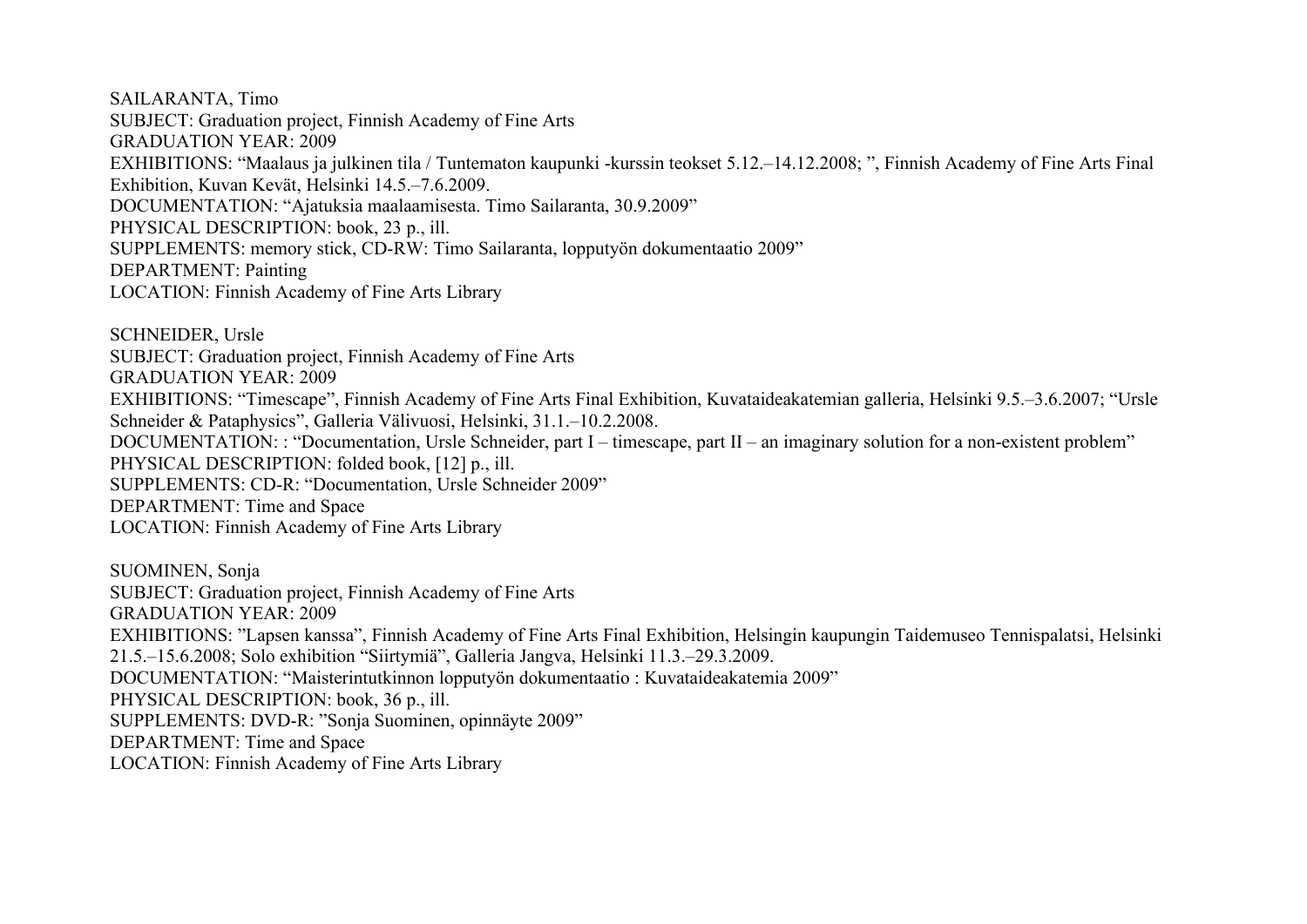SUVANTO, Jussi SUBJECT: Graduation project, Finnish Academy of Fine Arts GRADUATION YEAR: 2009 EXHIBITIONS: Site-specific work, Mielikintie 7, Puistola, Helsinki May 2009. DOCUMENTATION: "Jotain…et…mitään? Kuvataiteen maisterin opinnäytteen kirjallinen osa." PHYSICAL DESCRIPTION: : book. [14] p., ill.; folder, [11] p., separately [25] p. of plates. SUPPLEMENTS: CD-R: "Jussi Suvanto, opinnäyte 2009. DEPARTMENT: Time and Space LOCATION: Finnish Academy of Fine Arts Library

TAPIO, Heta SUBJECT: Graduation project, Finnish Academy of Fine Arts GRADUATION YEAR: 2009 EXHIBITIONS: "Melankolian puistossa on painaumia", Finnish Academy of Fine Arts Final Exhibition, Kuvan Kevät, Helsinki 14.5.–7.6.2009; Solo exhibition "Polttomerkittyjä muistikuvia", Kuvataideakatemian galleria, Helsinki 4.9.–13.9.2009. DOCUMENTATION: "Aika, muisti ja mielikuva" PHYSICAL DESCRIPTION: book, [78] p., ill. SUPPLEMENTS: CD-R: Heta Tapio, dokumentaatio 2009. DEPARTMENT: Printmaking LOCATION: Finnish Academy of Fine Arts Library

TUKIAINEN, Katja SUBJECT: Graduation project, Finnish Academy of Fine Arts GRADUATION YEAR: 2009 EXHIBITIONS: Solo exhibition "Maalauksia", Galleria Krista Mikkola, Helsinki 6.3.–30.3.2008; "Where troubles melt like lemon drops", Finnish Academy of Fine Arts Final Exhibition, Kuvan Kevät, Helsinki 14.5.–7.6.2009. DOCUMENTATION: "Punaiset verhot. Kerronnallinen ja näyttämöllinen maalaus" PHYSICAL DESCRIPTION: book, 23 p., ill. [23] p. SUPPLEMENTS: DVD-R: "Punaiset verhot: kerronnallinen ja näyttämöllinen maalaus" DEPARTMENT: Painting LOCATION: Finnish Academy of Fine Arts Library

TROSS, Taje SUBJECT: Graduation project, Finnish Academy of Fine Arts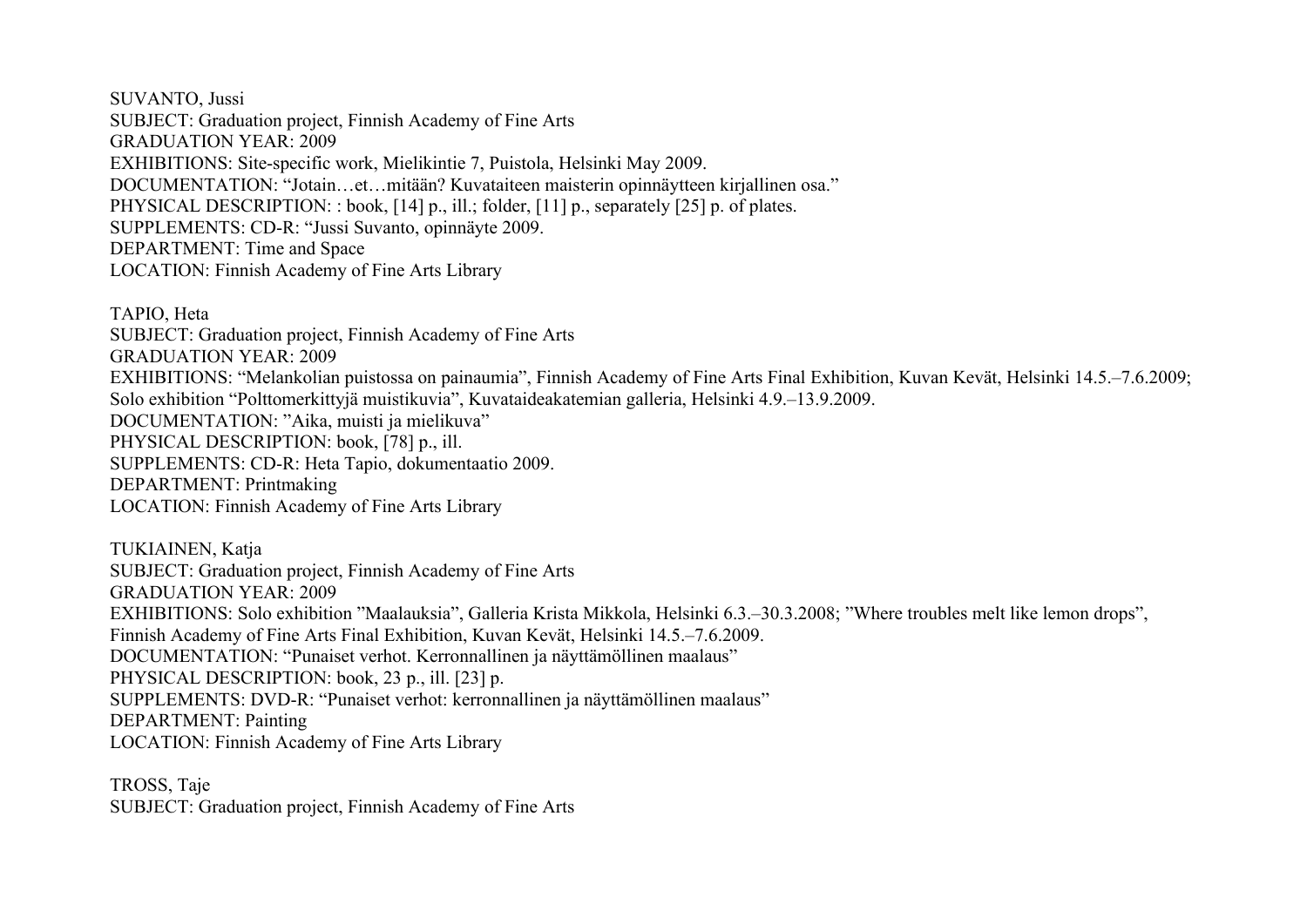GRADUATION YEAR: 2009 EXHIBITIONS: Solo exhibition "Sensible/Intelligibel", Kaiku-galleria, 4.5.–5.6.2005; "Art of the Invisibles – Voluntarily out of focus", Ystad Art Museum, Sweden 23.4.–29.5.2005 DOCUMENTATION: "Spring exhibition 2005, Graduation project" PHYSICAL DESCRIPTION: folder, [44] p., videostills [14]., separately [45] p. of plates. SUPPLEMENTS: DVD: "Once upon a time…"; "Graduation project of Taje Tross". DEPARTMENT: Time and Space LOCATION: Finnish Academy of Fine Arts Library

# **2008**

AIRASMAA, Iida SUBJECT: Graduation project, Finnish Academy of Fine Arts GRADUATION YEAR: 2008 EXHIBITIONS: Solo exhibition, Kuvataideakatemian galleria, Helsinki 3.10.–14.10.2007; "Napakivi" - installation, Finnish Academy of Fine Arts Final Exhibition, Kuvataideakatemian galleria, Helsinki 21.5.–15.6.2008. DOCUMENTATION: "Lopputyö osa 1, Läpinäkyvä on huoneessani, avaa ikkuna, (kokonaisinstallaatio, 2007)" ja "Lopputyö osa 2, Napakivi, (installaatio 2008)". PHYSICAL DESCRIPTION: folder, [15] p., ill. SUPPLEMENTS: CD-R: "Lopputyödokumentaatio, kirjallinen osuus, Iida Airasmaa". DEPARTMENT: Painting LOCATION: Finnish Academy of Fine Arts Library

ALVE, Matilda SUBJECT: Graduation project, Finnish Academy of Fine Arts GRADUATION YEAR: 2008 EXHIBITIONS: Finnish Academy of Fine Arts Spring Exhibition, Kaiku-galleria, 2005; Galleria Välivuosi, Helsinki 27.3.–6.4.2008. DOCUMENTATION: "Kaksiosaisen opinnäytetyön dokumentaatio, Matilda Alve" PHYSICAL DESCRIPTION: folder, [8] p., ill. SUPPLEMENTS: CD-R: "Kaksiosaisen opinnäytetyön dokumentaatio, Matilda Alve" DEPARTMENT: Painting LOCATION: Finnish Academy of Fine Arts Library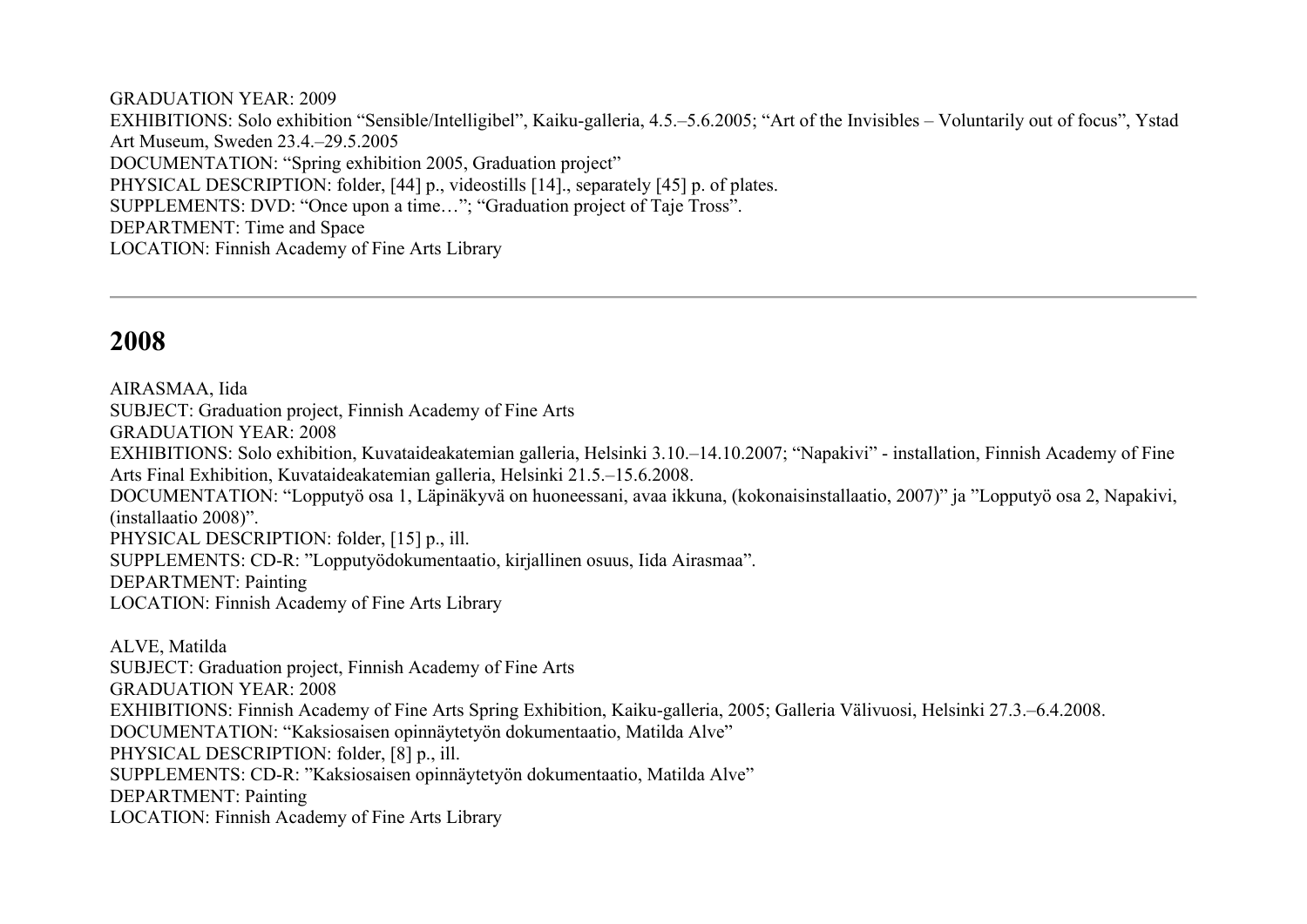BAHAREV, Andrei SUBJECT: Graduation project, Finnish Academy of Fine Arts GRADUATION YEAR: 2008 EXHIBITIONS: Finnish Academy of Fine Arts Final Exhibition, Taidehalli, Helsinki, 14.5.– 6.6.2004; Galleria Välivuosi, Helsinki, 27.3.– 6.4.2008. DOCUMENTATION: "Lopputyödokumentaatio, Baharev Andrei" PHYSICAL DESCRIPTION: folder, [13] p., mainly ill. SUPPLEMENTS: CD-R: "Andrei Baharev, Galleria Välivuosi osa II" DEPARTMENT: Sculpture LOCATION: Finnish Academy of Fine Arts Library

BRUMMEL, Frank SUBJECT: Graduation project, Finnish Academy of Fine Arts GRADUATION YEAR: 2008 EXHIBITIONS: "Blue Parrot"- solo exhibition, Kuvataideakatemian galleria, Kasarmikatu 44, Helsinki 28.2.–9.3.2008; "Blue Parrot #2", "Opening of the mouth", Galleria FAFA, Helsinki 21.5.-15.6.2008. DOCUMENTATION: "Frank Brummel, The Blue Parrot" PHYSICAL DESCRIPTION: book, [35] p., ill. SUPPLEMENTS: - DEPARTMENT: Sculpture LOCATION: Finnish Academy of Fine Arts Library

CALABI, Claudia SUBJECT: Graduation project, Finnish Academy of Fine Arts GRADUATION YEAR: 2008 EXHIBITIONS: "Tropism" - solo exhibition, Kaiku-galleria, Helsinki 6.3.–19.3.2005; "Insomni" - site specific video installation, NKD, Dale, Norway 2006. DOCUMENTATION: "Claudia Calabi, graduation project MA, Time and Space, Kuvataideakatemia" PHYSICAL DESCRIPTION: folder, [24] p., ill. SUPPLEMENTS: DVD: "tropism"; DVD: "insomni"; DVD:"digital documentation: report+cv+portfolio" DEPARTMENT: Time and Space LOCATION: Finnish Academy of Fine Arts Library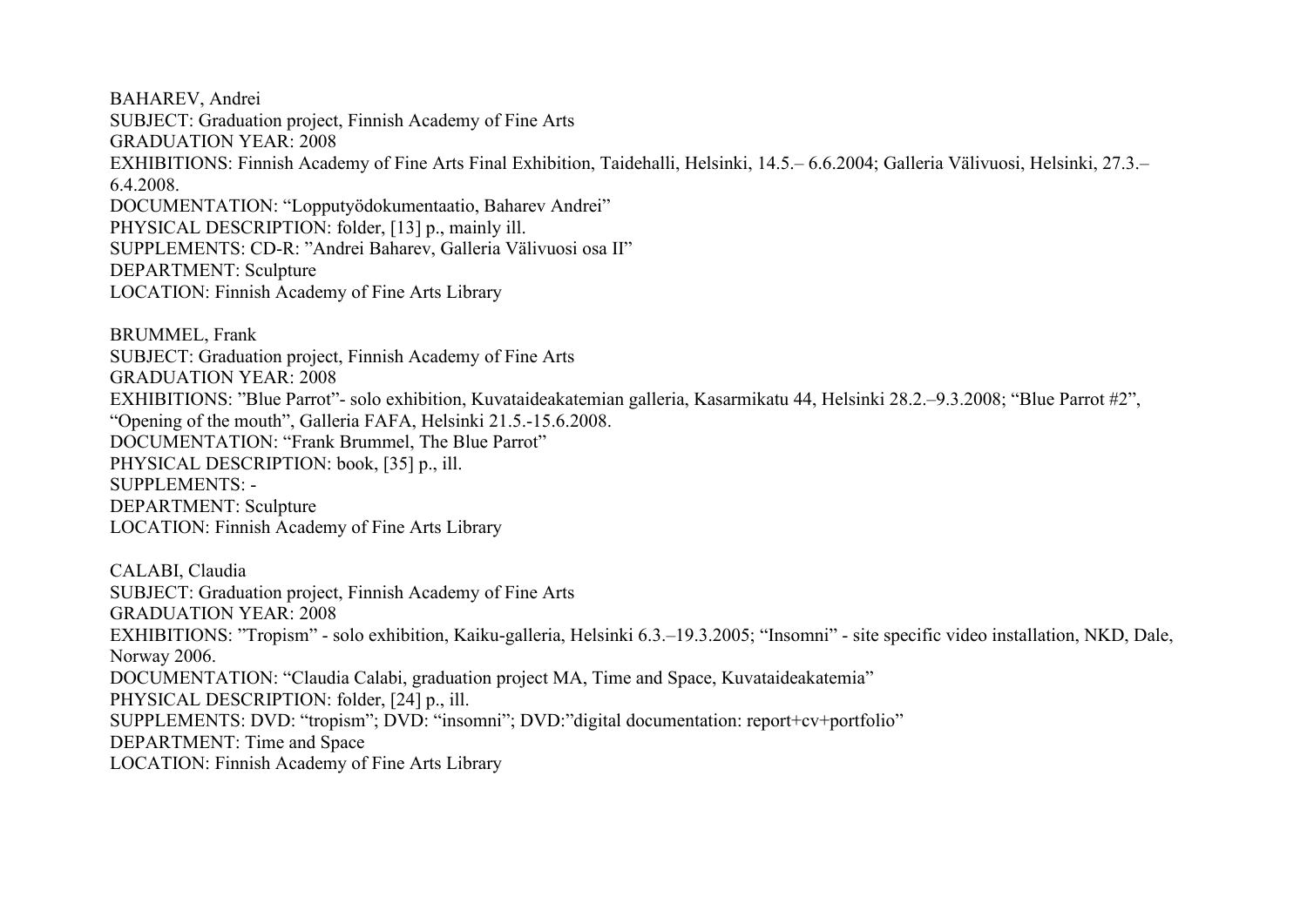CHAUMONT, Matt H. J. SUBJECT: Graduation project, Finnish Academy of Fine Arts GRADUATION YEAR: 2008 EXHIBITIONS: "Between Consilience" - exhibition [with Shoji Kato], Kuvataideakatemian galleria, Kasarmikatu 44, 15.–25.3., Helsinki 2007; Finnish Academy of Fine Arts Final Exhibition, Taidemuseo Tennispalatsi, Helsinki 9.5.–3.6.2007. DOCUMENTATION: "Matt H J Chaumont 2008" PHYSICAL DESCRIPTION: folder, [10] p., ill. SUPPLEMENTS: CD-R: "Chaumont, Opinnäytteen dokument." DEPARTMENT: Time and Space LOCATION: Finnish Academy of Fine Arts Library

ELLINAS, Eija SUBJECT: Graduation project, Finnish Academy of Fine Arts GRADUATION YEAR: 2008 EXHIBITIONS: Eurooppatalo, Eisenstadt, Austria 19.5.–22.5.2005; Jali Tzamisi, Hania, Greece 4.10–10.10.2006. DOCUMENTATION: "Eija Ellinas, Kuvataiteen maisterin tutkinnon opinnäyte, osa 2" PHYSICAL DESCRIPTION: folder, [25] p., ill. SUPPLEMENTS:CD-R: "Eija Ellinas maisterin opinnäyte osa B, Kuvataideakatemia 2008" DEPARTMENT: Painting LOCATION: Finnish Academy of Fine Arts Library

GOMAN, Jussi SUBJECT: Graduation project, Finnish Academy of Fine Arts GRADUATION YEAR: 2008 EXHIBITIONS: "Artificial Smile" - solo exhibition, Galleria FAFA, Helsinki 5.10–15.10.2006; Finnish Academy of Fine Arts Final Exhibition, Taidehalli, Helsinki 20.5.–11.6.2006. DOCUMENTATION: "Jussi Goman, Lopputyön dokumentaatio" PHYSICAL DESCRIPTION: folder, [18] p., mainly ill. SUPPLEMENTS: CD-RW: "Lopputyödokumentaatio, Jussi Goman" DEPARTMENT: Painting LOCATION: Finnish Academy of Fine Arts Library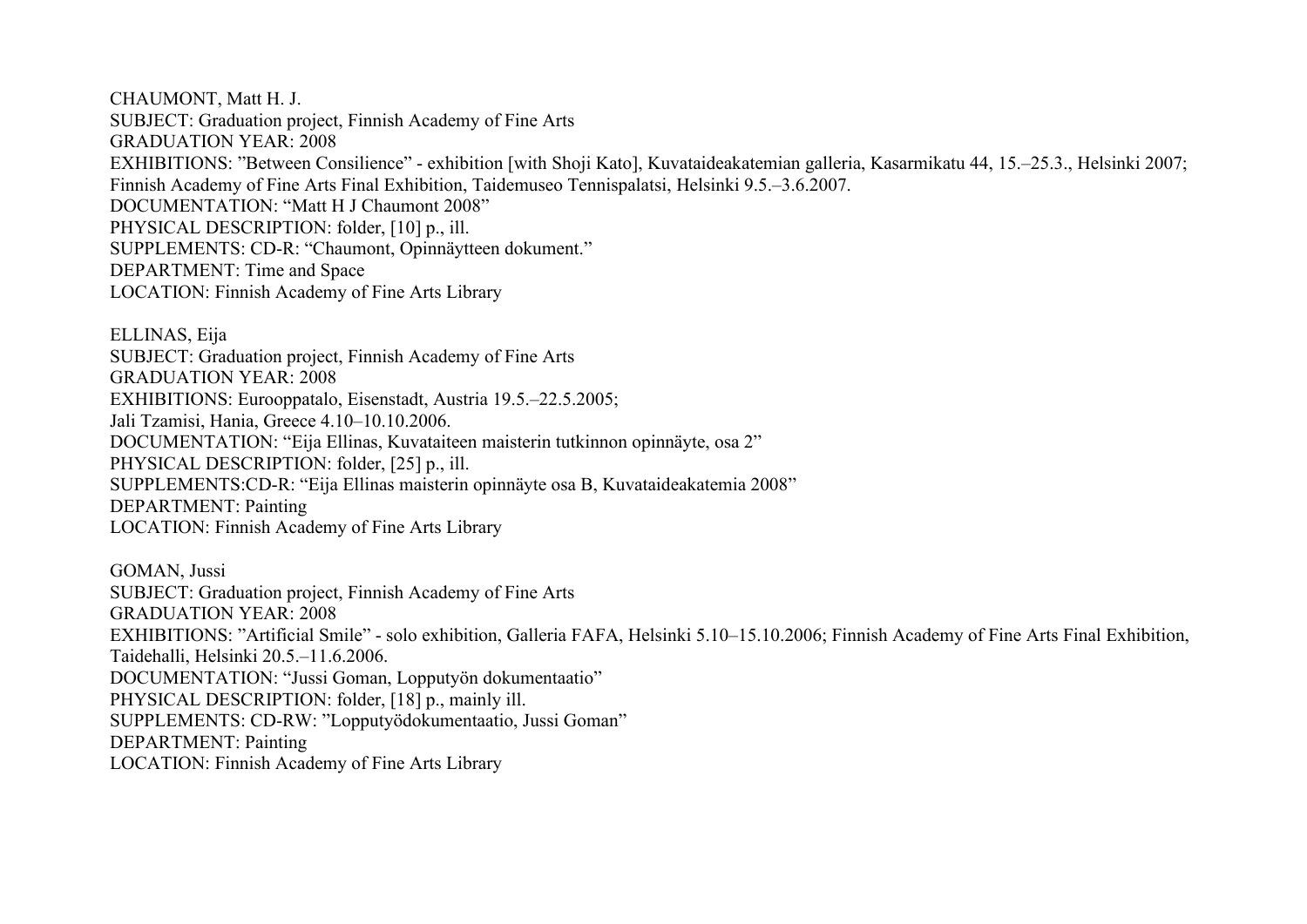GRANHOLM, Tiina SUBJECT: Graduation project, Finnish Academy of Fine Arts GRADUATION YEAR: 2008 EXHIBITIONS: Solo exhibition, Kuvataideakatemian opetustila, Helsinki 10.5.–13.5.2008; Finnish Academy of Fine Arts Final Exhibition, Kuvataideakatemia Yrjönkatu 18, Helsinki, spring 1996. DOCUMENTATION: "Maisteritutkinnon lopputyön dokumentointi, Tiina Granholm" PHYSICAL DESCRIPTION: folder, [15] p., ill. SUPPLEMENTS: DVD+R: "Lopputyödokumentaatio, kuvat maalauksista"; CD-R: "MFA opinnäyte 2008" DEPARTMENT: Painting LOCATION: Finnish Academy of Fine Arts Library

GRYTA, Ilmari SUBJECT: Graduation project, Finnish Academy of Fine Arts GRADUATION YEAR: 2008 EXHIBITIONS: "Fortuna"- sculpture, Finnish Academy of Fine Arts Final Exhibition, Galleria FAFA, Helsinki 8.5.–3.06.2007; "Lähde" sculpture, National Library Fennica, Helsinki, permanent display since 1.10.2007. DOCUMENTATION: "Lopputyön dokumentaatio, Ilmari Gryta" PHYSICAL DESCRIPTION: folder, [24] p., ill. SUPPLEMENTS: DVD:"DVD-Fortuna" DEPARTMENT: Sculpture LOCATION: Finnish Academy of Fine Arts Library

HAKA, Kaarina SUBJECT: Graduation project, Finnish Academy of Fine Arts GRADUATION YEAR: 2008 EXHIBITIONS: Finnish Academy of Fine Arts Final Exhibition, Finnish Academy of Fine Arts, Yrjönkatu 18, 23.5.–10.6.2001; Solo exhibition, Kuvataideakatemian galleria, Helsinki 27.3.–7.4.2002. DOCUMENTATION: "Lopputyöni koostui kahdesta installaatiosta…" PHYSICAL DESCRIPTION: folder, [2] p. SUPPLEMENTS: CD-R: "Kaarina Haka, Kuvataideakatemian lopputyödokumentaatio, päättönäyttely 2001, Akatemian galleria 2002" DEPARTMENT: Painting LOCATION: Finnish Academy of Fine Arts Library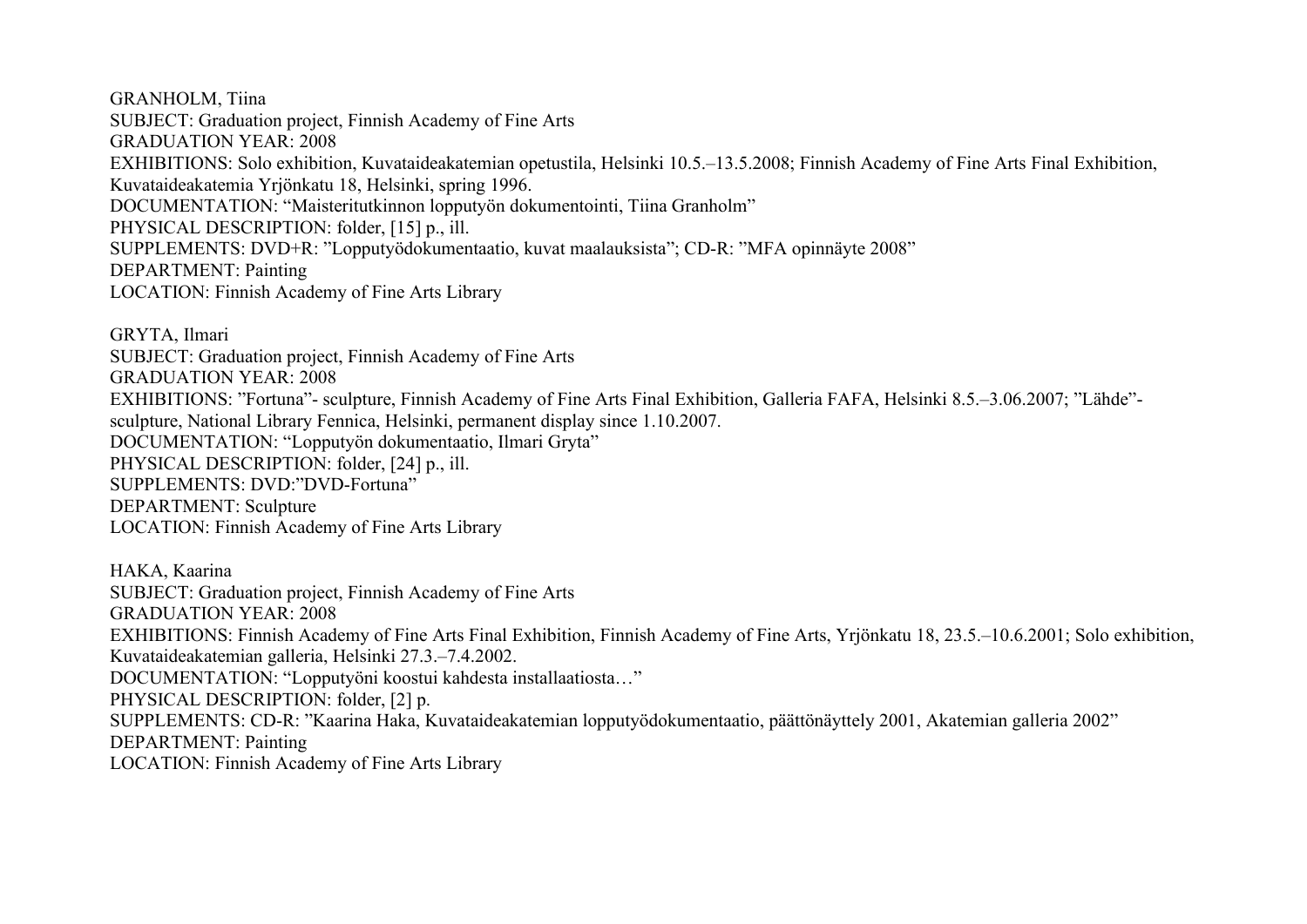HARRI, Marjaterttu SUBJECT: Graduation project, Finnish Academy of Fine Arts GRADUATION YEAR: 2008 EXHIBITIONS: "Kutsut"- video, Mäntän kuvataideviikot, Mänttä 15.6.–5.8.2005; "+10kg+30kg+50kg"- installation, Finnish Academy of Fine Arts Final Exhibition, Taidemuseo Tennispalatsi, Helsinki 3.5.–31.5.2005. DOCUMENTATION: "Lopputyö osa 1, "+10kg+30kg+50kg" (vaate-video ja ääni installaatio, 2005)" ja "Lopputyö osa 2, Kutsut, (videoteos  $2005$ " PHYSICAL DESCRIPTION: book, 37 p., ill. SUPPLEMENTS: Leaflet:"+10kg+30kg+50kg puseroita ja farkkuja esittelevä lehti"; DVD: "+10kg+30kg+50kg"; DVD: "Kutsut" DEPARTMENT: Sculpture LOCATION: Finnish Academy of Fine Arts Library HULTCRANTZ-AIRAS, Frida SUBJECT: Graduation project, Finnish Academy of Fine Arts GRADUATION YEAR: 2008 EXHIBITIONS: "Stockholm-Syndrome"- installation, Finnish Academy of Fine Arts Final Exhibition, Taidehalli, Helsinki 14.5.–6.6.2004; Solo exhibition, Galleria Krista Mikkola, Helsinki 8.11 – 2.12.2007. DOCUMENTATION: "Frida Hultcrantz, Slutarbetet för Bildkonstakademien Helsingfors" PHYSICAL DESCRIPTION: folder, [15] p., mainly ill. SUPPLEMENTS: CD-R: "Frida Hultcrantz final presentation 2008" DEPARTMENT: Painting LOCATION: Finnish Academy of Fine Arts Library HYNNINEN, Mikko SUBJECT: Graduation project, Finnish Academy of Fine Arts GRADUATION YEAR: 2008 EXHIBITIONS: "Theater#1:Kiasma Teatteri"- composition, Avanto festivaali Helsinki 19.11.2005; "Theater#4" - composition, Athenee theatre, Paris, July 2007. DOCUMENTATION: "John Cage 4,33"

PHYSICAL DESCRIPTION: folder, [11] p., ill.

SUPPLEMENTS: DVD-R: "Theater #4 Athenee Theater, Mikko Hynninen"; DVD:R "Theatre#1 Kiasma teatteri, Mikko Hynninen"

DEPARTMENT: Time and Space

LOCATION: Finnish Academy of Fine Arts Library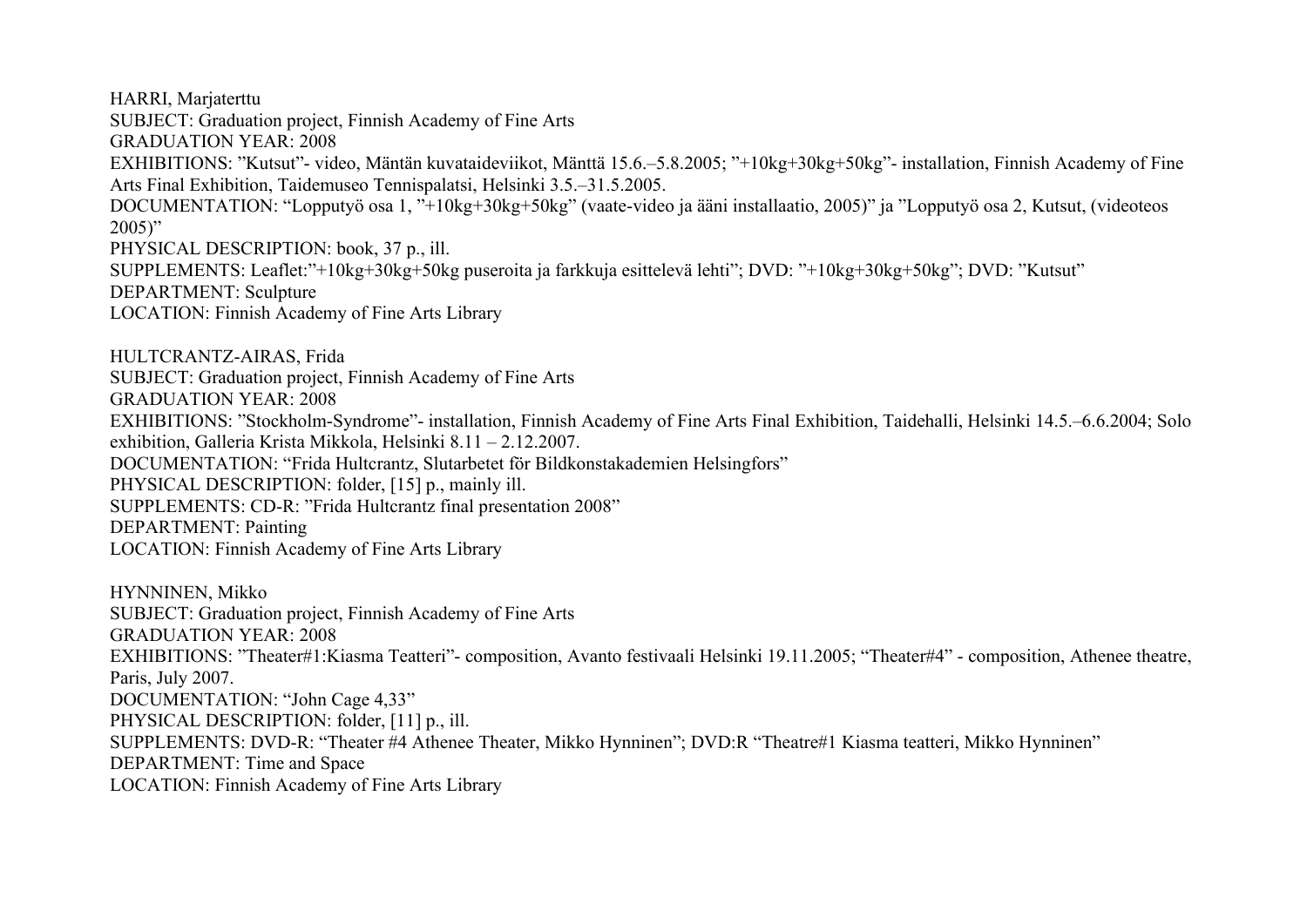HÄRKÖNEN, Henriikka SUBJECT: Graduation project, Finnish Academy of Fine Arts GRADUATION YEAR: 2008 EXHIBITIONS: Solo exhibition, Galleria FAFA, Helsinki 7.1.–20.1.2008; "Hevosista voi tehdä liimaa mutta niin voi puurostakin/onnellisia ovat ne jotka löytävät asian jolle ei ole nimeä" -installation, Finnish Academy of Fine Arts Final Exhibition, Taidemuseo Tennispalatsi, Helsinki 21.5–15.6.2008. DOCUMENTATION: "Lopputyödokumentaatio, Henriikka Härkönen" PHYSICAL DESCRIPTION: folder, [30] p., ill. SUPPLEMENTS: DVD: "Kakku" DEPARTMENT: Time and Space LOCATION: Finnish Academy of Fine Arts Library JUNTTILA, Petri SUBJECT: Graduation project, Finnish Academy of Fine Arts GRADUATION YEAR: 2008 EXHIBITIONS: Exhibition "My loneliness is killing me" (in collaboration with Andreas Walden), Kuvataideakatemian galleria, Helsinki 6.12.– 17.12.2006; "I wish you were here", Finnish Academy of Fine Arts Final Exhibition, Kuvataideakatemian galleria, Helsinki 9.5.–3.6.2007. DOCUMENTATION: "Dokumentation av magister arbete /Petri Junttila" PHYSICAL DESCRIPTION: folder, [8] p., ill. SUPPLEMENTS: CD-R:"Dokumentation av magisterarbetet/ Petri Junttila" DEPARTMENT: Painting LOCATION: Finnish Academy of Fine Arts Library

JÄÄSKELÄINEN, Aino SUBJECT: Graduation project, Finnish Academy of Fine Arts GRADUATION YEAR: 2008 EXHIBITIONS: Finnish Academy of Fine Arts Final Exhibition, Galleria FAFA, Helsinki 11.5.–3.6.2007; "Oli kerran jossain"- solo exhibition, Kuvataideakatemian galleria, Helsinki 25.7–5.8.2007. DOCUMENTATION: "OLI KERRAN JOSSAIN ja ehkä muuallakin" PHYSICAL DESCRIPTION: folder, [16] p., ill. SUPPLEMENTS: CD-R: "Aino Jääskeläinen, Lopputyödokumentaatio, oli kerran jossain ja ehkä muuallakin 2008" DEPARTMENT: Printmaking LOCATION: Finnish Academy of Fine Arts Library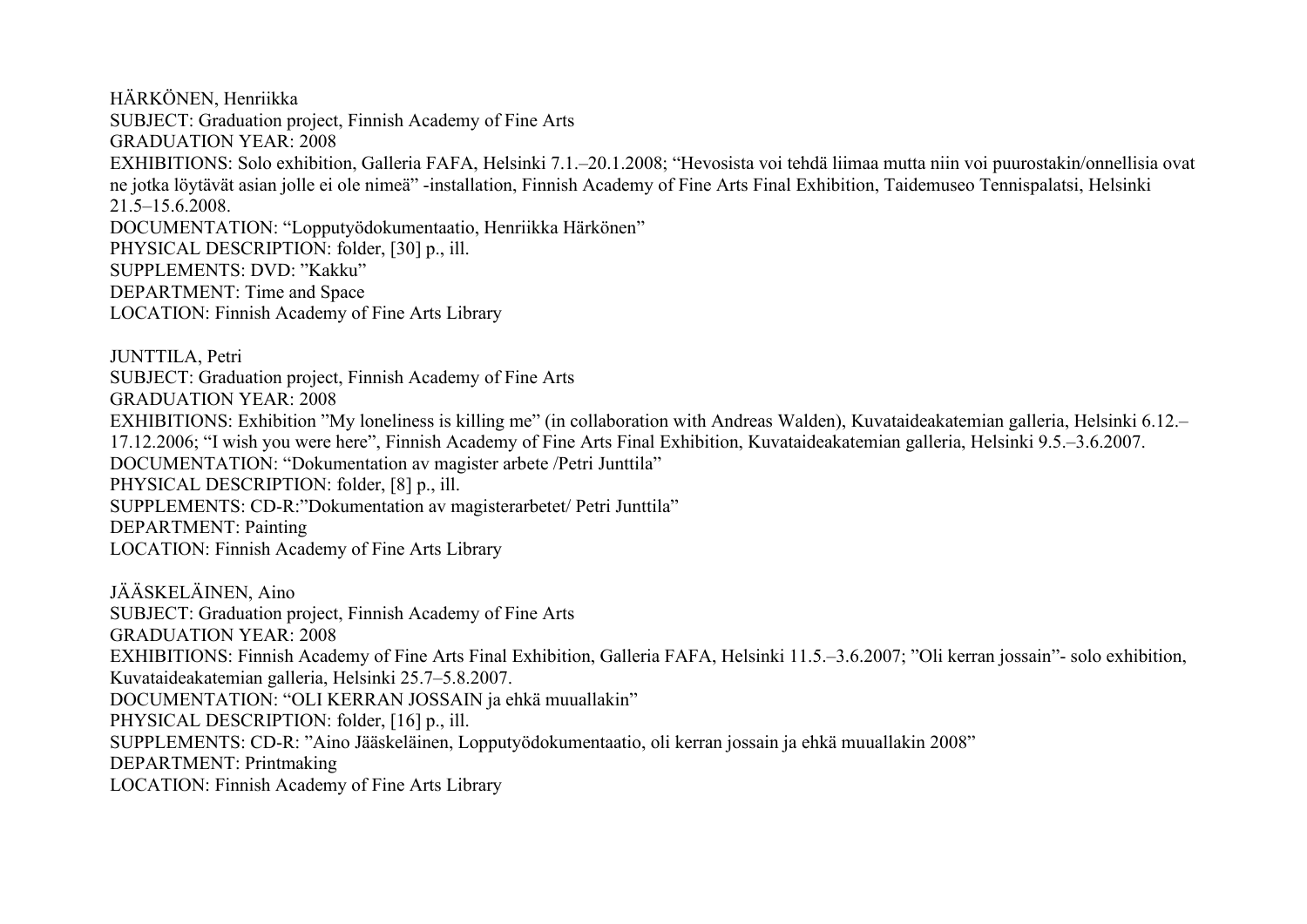KAARLEHTO, Janne SUBJECT: Graduation project, Finnish Academy of Fine Arts GRADUATION YEAR: 2008 EXHIBITIONS: Solo exhibition, Galleria Nefret, Turku 18.4.–5.5.2007; Solo exhibition, Galleria Katariina, Helsinki 5.9.–23.9.2007. DOCUMENTATION: "Pyörivässä liikkeessä-näkemyksiä, ymmärteitä" PHYSICAL DESCRIPTION: folder, [6] p. SUPPLEMENTS: CD-R: "Janne Kaarlehto, maisterimateriaali"; invitation card Galleria Nefret: paper copy of exhibition catalogue "Tämä hetki-This moment, Janne Kaarlehto" [34] p. DEPARTMENT: Painting LOCATION: Finnish Academy of Fine Arts Library

KARJALAINEN, Tanja SUBJECT: Graduation project, Finnish Academy of Fine Arts GRADUATION YEAR: 2008 EXHIBITIONS: Finnish Academy of Fine Arts Final Exhibition, Taidehalli, Helsinki 20.5.– 11.6.2006; Solo exhibition, Galleria FAFA, Helsinki 2.8.–12.8.2007. DOCUMENTATION: "Dokumentaatio Tanja Karjalainen" PHYSICAL DESCRIPTION: folder, [17] p., mainly ill. SUPPLEMENTS: CD-R: "Tanja Karjalainen dokumentaatio kuvat" DEPARTMENT: Painting LOCATION: Finnish Academy of Fine Arts Library

KIISKILÄ, Janne SUBJECT: Graduation project, Finnish Academy of Fine Arts GRADUATION YEAR: 2008 EXHIBITIONS: Finnish Academy of Fine Arts Final Exhibition, Taidemuseo Tennispalatsi, Helsinki 9.5.–3.6.2007; Solo exhibition, Kuvataideakatemian galleria, Helsinki, 14.–2 5.11.2007. DOCUMENTATION: "Lopputyön kirjallinen osa, Janne Kiiskilä" PHYSICAL DESCRIPTION: [3] p., separately [11] p. of plates. SUPPLEMENTS: CD-R: "Janne Kiiskilä, lopputyö" DEPARTMENT: Sculpture LOCATION: Finnish Academy of Fine Arts Library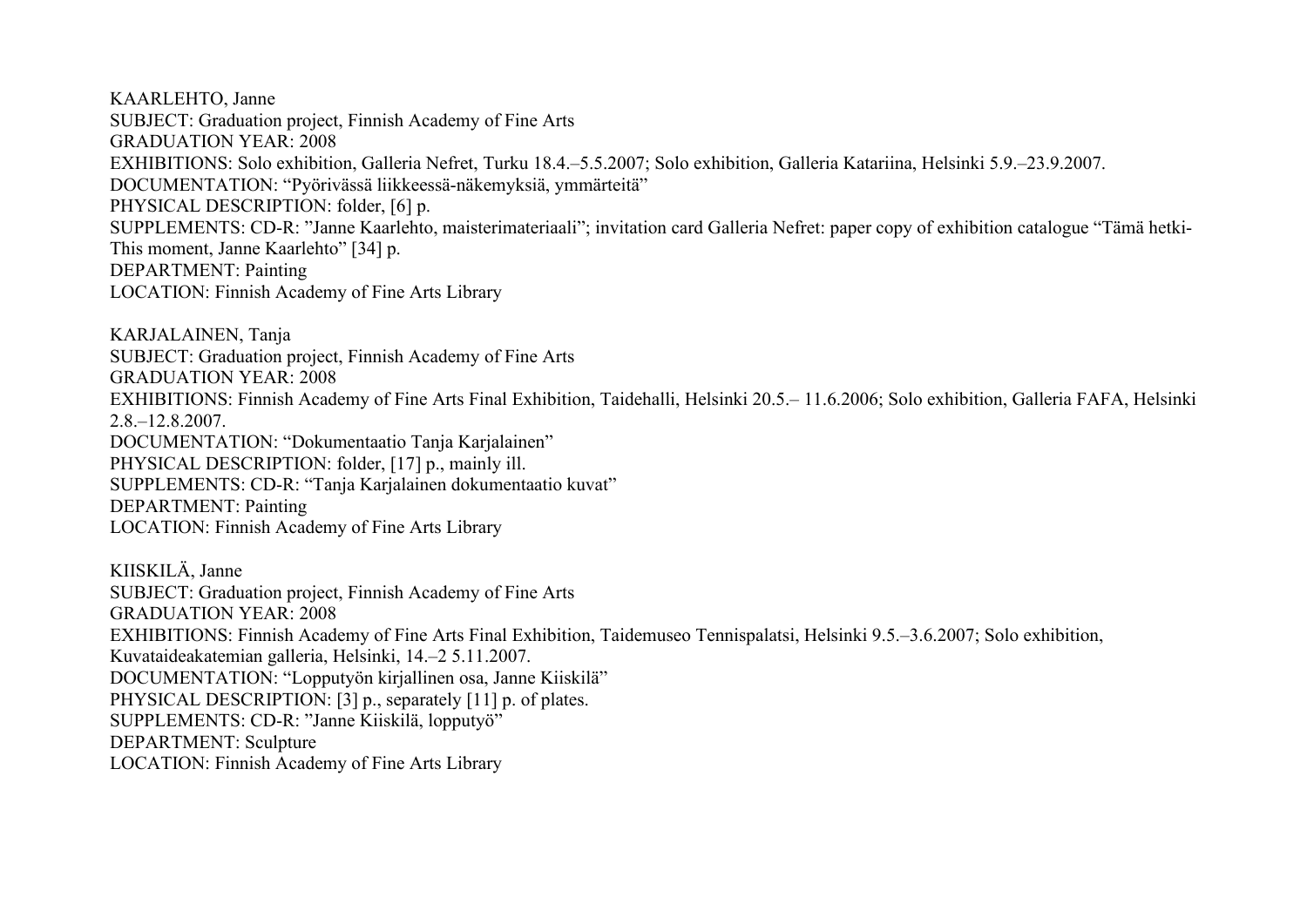KIVISAARI, Leevi SUBJECT: Graduation project, Finnish Academy of Fine Arts GRADUATION YEAR: 2008 EXHIBITIONS: Solo exhibition, Galleria Bakeliittibambi, Helsinki 16.5.–4.6.2006; Finnish Academy of Fine Arts Final Exhibition, Kuvataideakatemian galleria, Helsinki 20.5– 11.6.2006. DOCUMENTATION: "Lopputyön dokumentaatio, Leevi Kivisaari" PHYSICAL DESCRIPTION: folder, [6] p., ill. SUPPLEMENTS: CD-R:"Leevi Kivisaari, lopputyön dokumentointi" DEPARTMENT: Painting LOCATION: Finnish Academy of Fine Arts Library

KOIVUMÄKI, Juhani SUBJECT: Graduation project, Finnish Academy of Fine Arts GRADUATION YEAR: 2008 EXHIBITIONS: Solo exhibition, Galleria FAFA, Helsinki 8.2.–18.2.2007; "Mitä se teki sulle" - installation, Finnish Academy of Fine Arts Final Exhibition, Taidemuseo Tennispalatsi, Helsinki 21.5.–15.6.2008. DOCUMENTATION: "Kuvataiteen maisterin lopputyön dokumentaatio, Juhani Koivumäki" PHYSICAL DESCRIPTION: folder, [30] p., ill. SUPPLEMENTS: DVD: "Mitä se teki sulle, what did they do to you"; näyttelykutsu Galleria FAFA; CD-R "Juhani Koivumäki, dokumentaation sivut, lopputyöt 2008" DEPARTMENT: Time and Space LOCATION: Finnish Academy of Fine Arts Library

KOUSA, Pia SUBJECT: Graduation project, Finnish Academy of Fine Arts GRADUATION YEAR: 2008 EXHIBITIONS: "Näkyvä aika & kiteytynyt hetki" - solo exhibition, Kuvataideakatemian galleria, Helsinki 12.12.–23.12.2007; Finnish Academy of Fine Arts Final Exhibition, Taidemuseo Tennispalatsi, Helsinki 21.5.–15.6.2008. DOCUMENTATION: "Pia Kousa, lopputyödokumentaatio" PHYSICAL DESCRIPTION: folder, [15] p., ill. SUPPLEMENTS: CD-R: "Teoskuvat I osa: näyttely: Näkyvä aika & kiteytynyt hetki, II osa: Kuvataideakatemian lopputyönäyttely" DEPARTMENT: Printmaking LOCATION: Finnish Academy of Fine Arts Library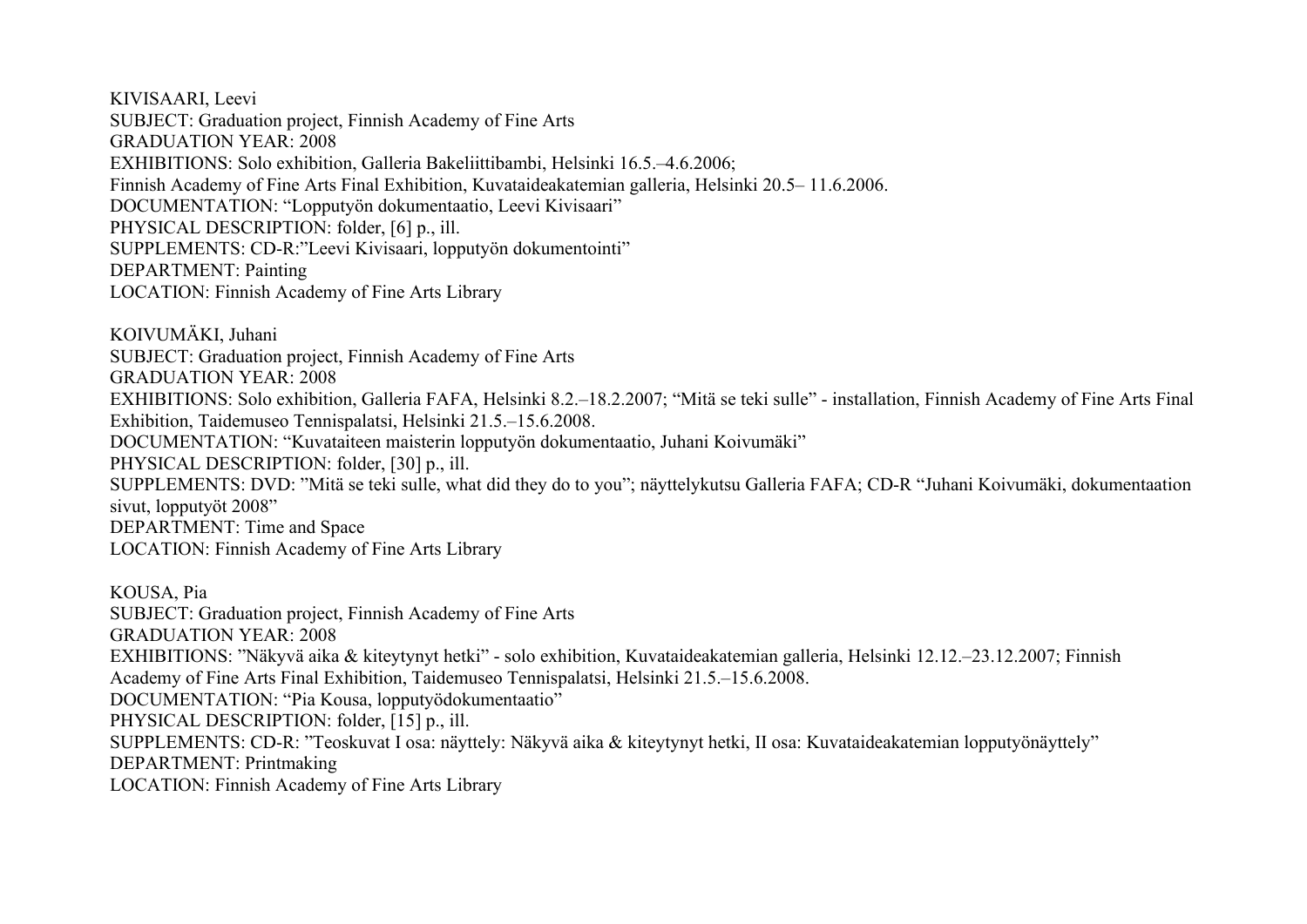KUOPPALA, Karri SUBJECT: Graduation project, Finnish Academy of Fine Arts GRADUATION YEAR: 2008 EXHIBITIONS: "Son & Father" and "Helsinki Black Book"- videos, Ensin Valtaamme Museot - exhibition, Kiasma, Helsinki 10.9.–20.11.2005; Finnish Academy of Fine Arts Final Exhibition, Taidehalli, Helsinki 21.5.-15.6.2008. DOCUMENTATION: "Karri Kuoppalan Kuvataideakatemian maisterin tutkinnon lopputyöteosten dokumentointi ja kirjallinen osuus" PHYSICAL DESCRIPTION: folder, [27] p., ill. SUPPLEMENTS: DVD: "videoteokset Son&Father ja Helsinki Black Book"; DVD: "Kuvataideakatemian maisterin tutkinnon lopputyöteosten dokumentointi ja kirjallinen osuus pdf-muodossa" DEPARTMENT: Painting LOCATION: Finnish Academy of Fine Arts Library KURIKKA, Kasper SUBJECT: Graduation project, Finnish Academy of Fine Arts GRADUATION YEAR: 2008 EXHIBITIONS: Three screenings of videoworks "Timetravel" and "Guru Strotram", Taidehalli, Helsinki 14.12.2007–11.1.2008; "B-16" – environmental art installation, Meilahti cultivation area (Meilahden viljelypalsta-alue) 5.5.–11.5.2008. DOCUMENTATION: "...Kurikka, Kuvataiteen maisterin lopputyön dokumentaatio, Kuvataideakatemia 2008" PHYSICAL DESCRIPTION: folder, [10] p., ill. SUPPLEMENTS: DVD: "Guru Strotham, ...Kurikka 2007"; DVD "Time Travel, ...Kurikka 2007; DVD: "dokumentaatio, teksti ja kuvat" DEPARTMENT: Time and Space LOCATION: Finnish Academy of Fine Arts Library KUUSISTO, Samuli SUBJECT: Graduation project, Finnish Academy of Fine Arts

GRADUATION YEAR: 2008

EXHIBITIONS: Solo exhibition, Kuvataideakatemian galleria, Helsinki 7.5.–11.5.2008;

"Kaksi Tilaa"- painting, Finnish Academy of Fine Arts Final Exhibition, Taidemuseo Tennispalatsi, Helsinki 21.5.–15.6.2008.

DOCUMENTATION: "Samuli Kuusisto, Lopputyön dokumentaatio, Kuvataideakatemia 2008"

PHYSICAL DESCRIPTION: folder, [34] p., ill.

SUPPLEMENTS: CD-R: "Samuli Kuusisto MFA opinnäyte 2008"

DEPARTMENT: Painting

LOCATION: Finnish Academy of Fine Arts Library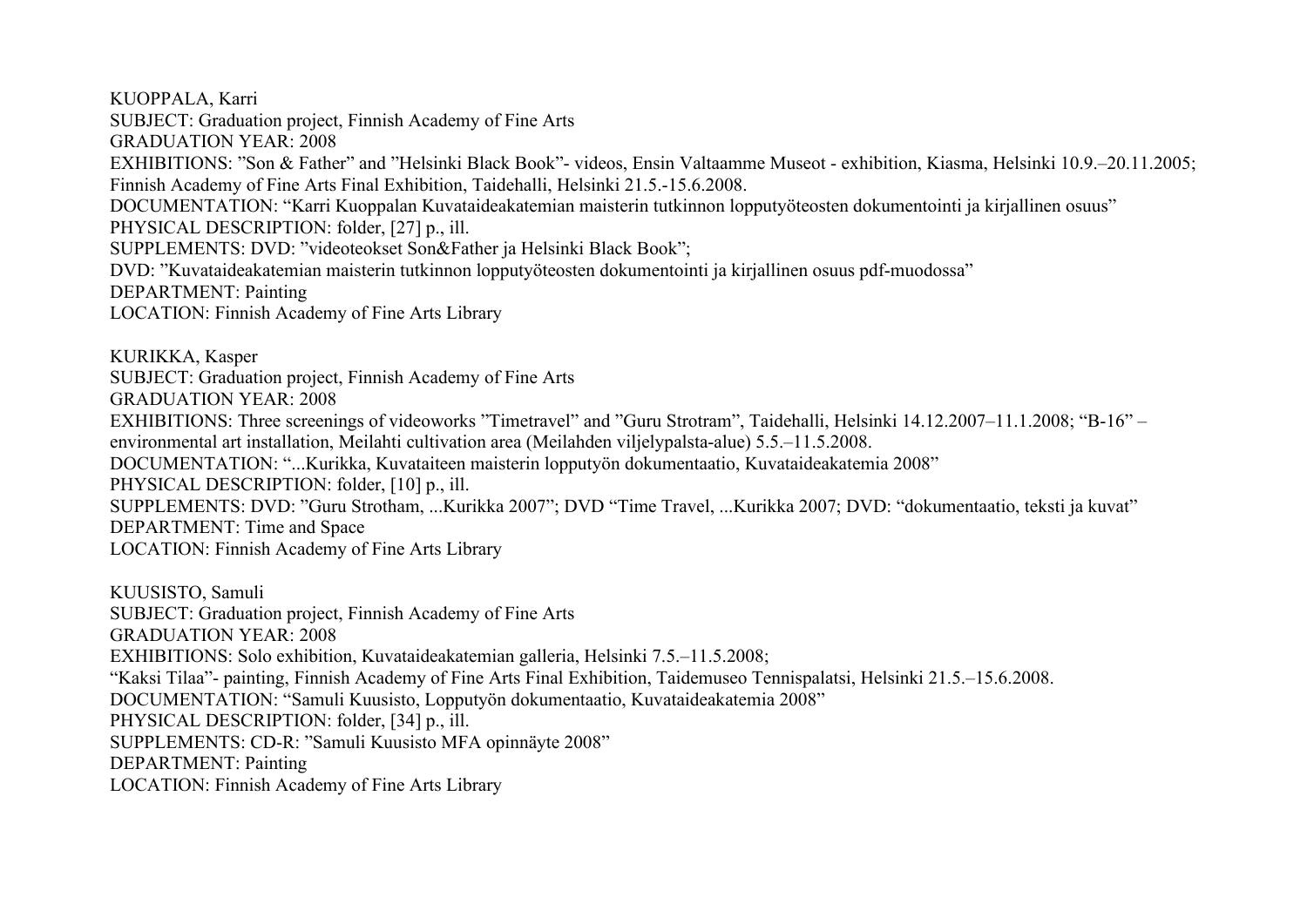LAATIKAINEN, Juha SUBJECT: Graduation project, Finnish Academy of Fine Arts GRADUATION YEAR: 2008 EXHIBITIONS: "Personal Defeats part 1 & 2" Hard revolution: NORD Culture Festival, Postdamerplatz, Berlin 21.4.–7.5.2006; "Seven Degrees Celsius and cloudy", Finnish Academy of Fine Arts Final Exhibition, Taidehalli, Helsinki 20.5.–11.6.2006. DOCUMENTATION: "Juha Laatikainen Maisterin Lopputyö Kuvataideakatemia 2008" PHYSICAL DESCRIPTION: folder, [12] p., mainly ill. SUPPLEMENTS: DVD: "Juha Laatikainen maisterin lopputyö, Kuvataideakatemia 2008" DEPARTMENT: Time and Space LOCATION: Finnish Academy of Fine Arts Library

LAITINEN, Tuomas SUBJECT: Graduation project, Finnish Academy of Fine Arts GRADUATION YEAR: 2008 EXHIBITIONS: Finnish Academy of Fine Arts Final Exhibition, Taidehalli, Helsinki 14.5.–6.6.2004; Solo exhibition, Lowe & Partner gallery, Helsinki May 2005. DOCUMENTATION: "Tuomas Laitinen, dokumentaatio, Kuvataiteen maisterintutkinnon opinnäyte, Kuvataideakatemia" PHYSICAL DESCRIPTION: folder, [12] p., ill. SUPPLEMENTS: CD-R:"Materiaalit, Tuomas Laitinen"; book "Tuomas Laitinen-Soledad and other works" 34 p., ill. DEPARTMENT: Time and Space LOCATION: Finnish Academy of Fine Arts Library

LAURI, Tomi SUBJECT: Graduation project, Finnish Academy of Fine Arts GRADUATION YEAR: 2008 EXHIBITIONS: Finnish Academy of Fine Arts Final Exhibition, Kuvataideakatemian galleria, Helsinki 9.5.–3.6.2007; Solo exhibition, Galleria FAFA, Helsinki 29.11.–9.12.2007. DOCUMENTATION: "Kevätnäyttely 2007, Kasarminkadun galleria. Lopputyön ensimmäinen osa…[ei otsikkoa]" PHYSICAL DESCRIPTION: folder, [22] p., mainly ill. SUPPLEMENTS:CD-R: "Tomi Lauri näyttelykuvat, pdf" DEPARTMENT: Painting LOCATION: Finnish Academy of Fine Arts Library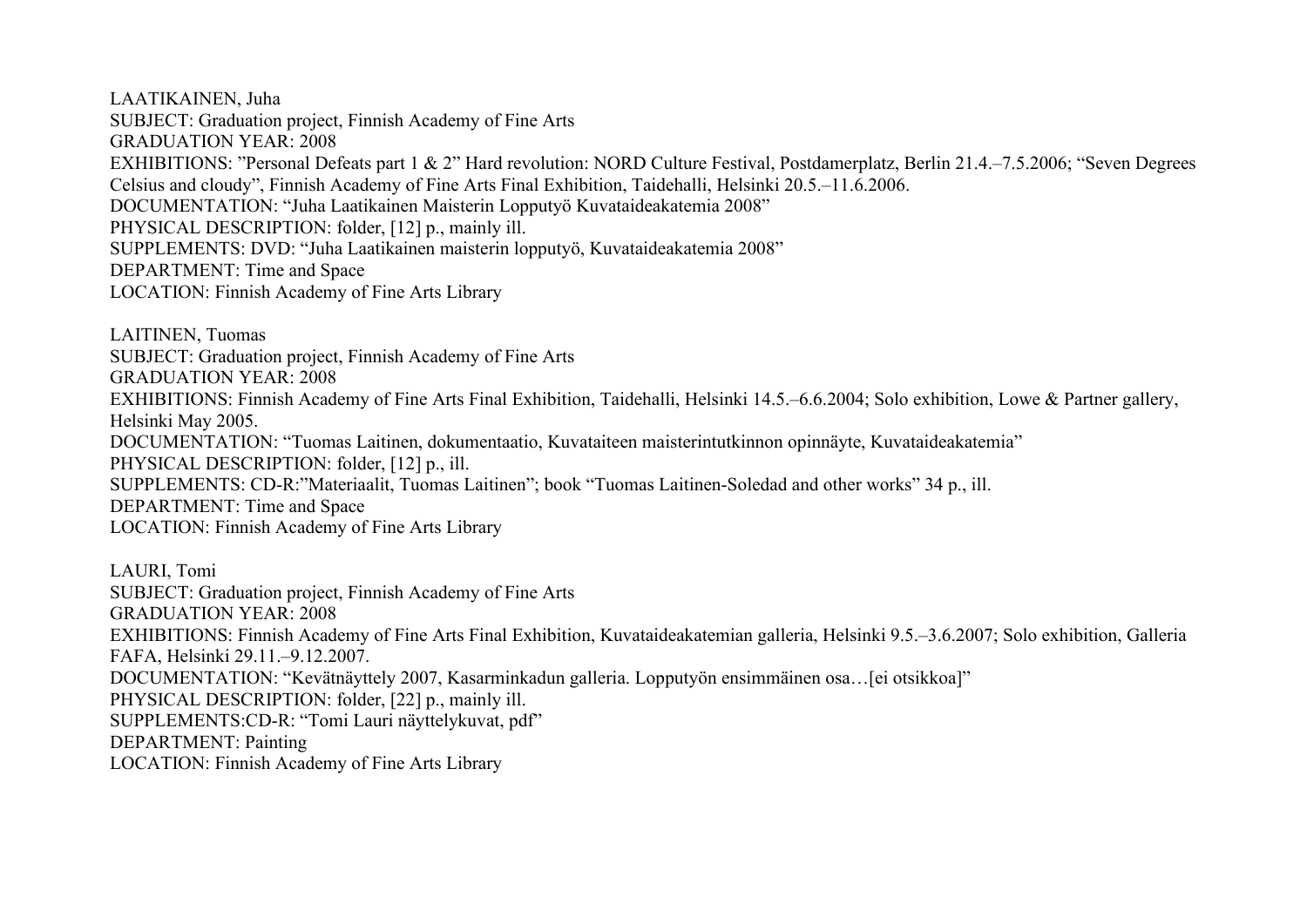LEMPIÄINEN, Jani SUBJECT: Graduation project, Finnish Academy of Fine Arts GRADUATION YEAR: 2008 EXHIBITIONS: Finnish Academy of Fine Arts Final Exhibition, Kuvataideakatemian galleria, Helsinki 9.5.–3.6.2007. Solo exhibition, Kuvataideakatemian galleria, Helsinki 14.2.–24.2.2008. DOCUMENTATION: "Jani Lempiäinen, tiivistelmä työskentelystä ja näyttelyistäni". PHYSICAL DESCRIPTION: folder, [22] p., mainly ill. SUPPLEMENTS: CD-R:"Lopputyödokumentaatio, Jani Lempiäinen" DEPARTMENT: Painting LOCATION: Finnish Academy of Fine Arts Library

LESKINEN, Jenni SUBJECT: Graduation project, Finnish Academy of Fine Arts GRADUATION YEAR: 2008 EXHIBITIONS: "Kutsu kahdelle" - videoinstallation, Kuvataideakatemian galleria, Kasarmikatu 44, Helsinki 17. – 28.1.2007; "Kyyhkyslakka" installation, Salame 08 Bezalel graduation show, Salame-gallery, Tel Aviv, Israel 29.5. – 28.6.2008. DOCUMENTATION: "Opinnäytteen kirjallinen dokumentaatio. Jenni Leskinen" PHYSICAL DESCRIPTION: folder, 14, [19] p., ill. SUPPLEMENTS: - DEPARTMENT: Time and Space LOCATION: Finnish Academy of Fine Arts Library

LINDBERG, Sebastian SUBJECT: Graduation project, Finnish Academy of Fine Arts GRADUATION YEAR: 2008 EXHIBITIONS: Finnish Academy of Fine Arts Final Exhibition, Taidehalli, Helsinki 20.5.–15.6.2006; "Ingenting", Holden Gallery, Manchester, Great Britain, November 2006; "State of Mind". DOCUMENTATION: "Ingenting, State of Mind, konstnärligt slutarbete från Bildkonstakademin, Sebastian Lindberg" PHYSICAL DESCRIPTION: folder, [17] p., ill. SUPPLEMENTS: DVD-R: "Ingenting- en" - videoinstallation. Längd 13min 40 sek."; DVD-R "State of Mind" DEPARTMENT: Painting LOCATION: Finnish Academy of Fine Arts Library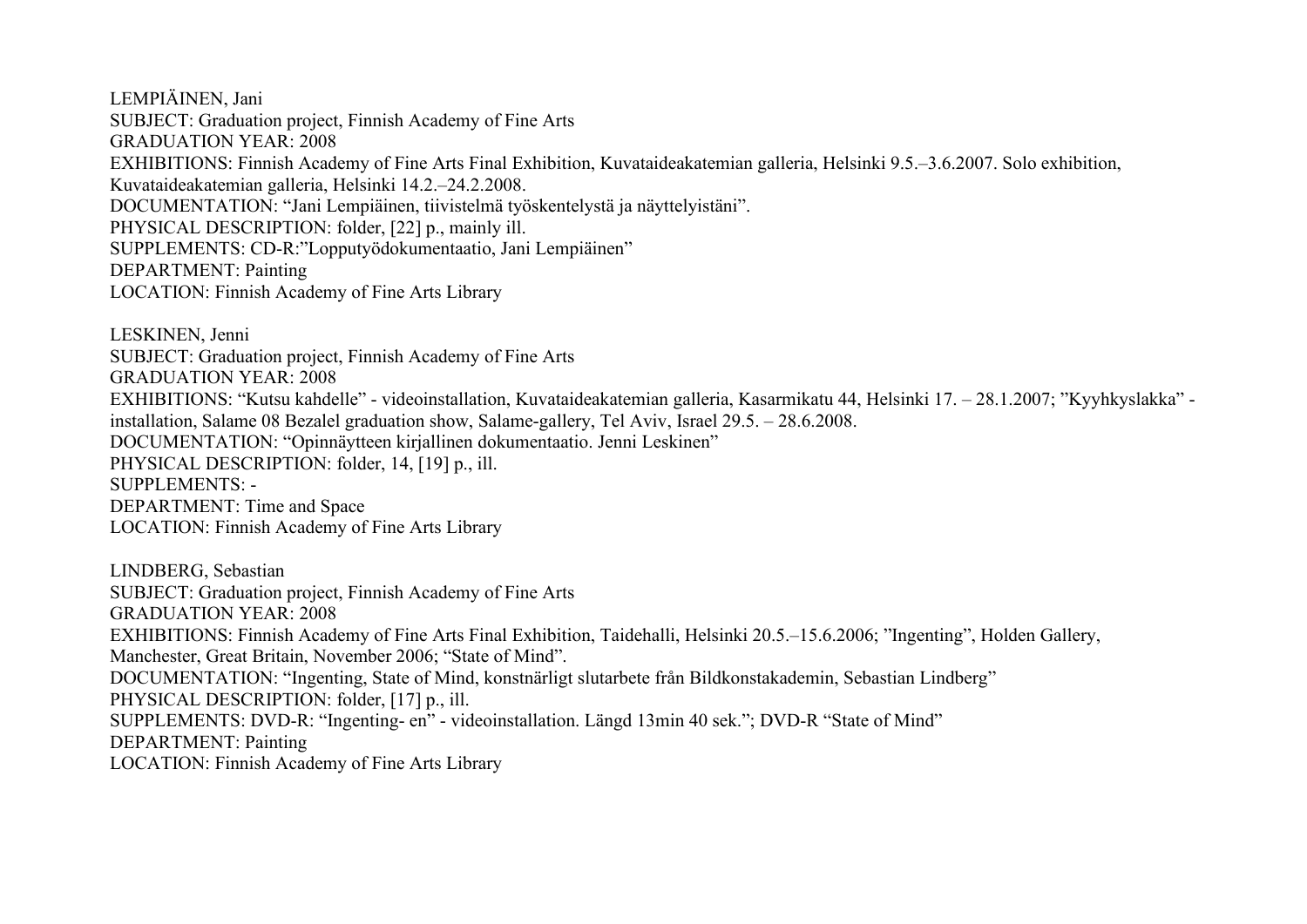LUNABBA, Heidi SUBJECT: Graduation project, Finnish Academy of Fine Arts GRADUATION YEAR: 2008 EXHIBITIONS: "Sano se!", Kuvataideakatemian galleria, Helsinki, March 2005; "Feministitapetti" Finnish Academy of Fine Arts Final Exhibition, Taidemuseo Tennispalatsi, Helsinki 20.5.–11.6.2006. DOCUMENTATION: "Säg det! och Feministtapeten: Bildkonst och deltagande i det offentliga rummets politik; Sano se! ja Feministitapetti: Kuvataide ja osallistuminen julkisen tilan politiikkaan" PHYSICAL DESCRIPTION: folder, [45] p., ill. SUPPLEMENTS: CD-R:"Heidi Lunabba 2008, Lopputyödokumentaatio" DEPARTMENT: Time and Space LOCATION: Finnish Academy of Fine Arts Library MAJAVA, Antti SUBJECT: Graduation project, Finnish Academy of Fine Arts

EXHIBITIONS: Finnish Academy of Fine Arts Final Exhibition, Taidemuseo Tennispalatsi, Helsinki 8.5.–10.6.2007; "Hit of the drum",

GRADUATION YEAR: 2008

DEPARTMENT: Time and Space

Europalia Agorafolly exhibition, Brussels 1.9.–30.11.2007.

PHYSICAL DESCRIPTION: folder, [27] p., ill. [11] p.

SUPPLEMENTS: DVD-R: "Antti Majava".

DOCUMENTATION: "Antti Majava, kuvataiteen maisterin lopputyön dokumentaatio"

LOCATION: Finnish Academy of Fine Arts Library MANAS, Esther & MOORI Arash SUBJECT: Graduation project, Finnish Academy of Fine Arts GRADUATION YEAR: 2008 EXHIBITIONS: Solo exhibition, Kuvataideakatemian galleria, Helsinki 1.8.–15.8.2005; "Composition for five rooms", exhibition, Hammarby airport, Stockholm 1.9.–23.9.2007. DOCUMENTATION: "Esther Manas & Arash Moori, graduation documentation, supplementary text" PHYSICAL DESCRIPTION: folder, [5] p., ill. + CV [2] p. SUPPLEMENTS: DVD: "DVD Presentation, image©manas&moori"; DVD: "Powepoint presentation for a PC"; "Esther Manas & Arash Moori Selected works" folder [11] p. DEPARTMENT: Time and Space LOCATION: Finnish Academy of Fine Arts Library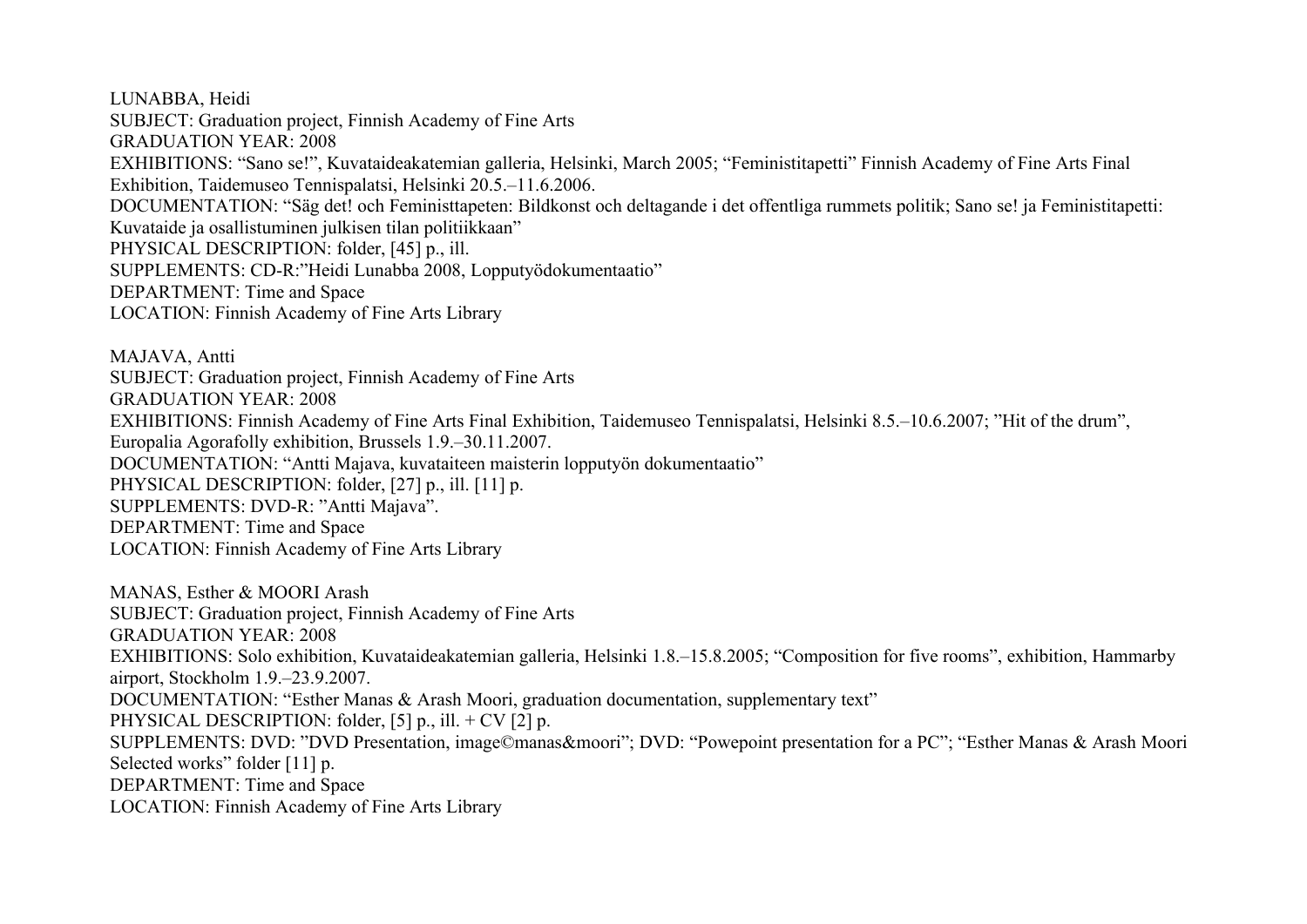MANNINEN, Satu SUBJECT: Graduation project, Finnish Academy of Fine Arts GRADUATION YEAR: 2008 EXHIBITIONS: Finnish Academy of Fine Arts Final Exhibition, Taidemuseo Tennispalatsi, Helsinki 21.5.–15.6.2008. DOCUMENTATION: "Satu Manninen, Katvealueita-kuva ja näkymätön" PHYSICAL DESCRIPTION: book, [35] p., ill. SUPPLEMENTS: CD-R: "Satu Manninen, Kuvataiteen maisterin lopputyön kirjallinen osa". DEPARTMENT: Time and Space LOCATION: Finnish Academy of Fine Arts Library

MOORI, Arash see Manas, Esther

MÄENPÄÄ, Teemu SUBJECT: Graduation project, Finnish Academy of Fine Arts GRADUATION YEAR: 2008 EXHIBITIONS: Solo exhibition, Kuvataideakatemian galleria, Helsinki 13.9.–24.9.2006; Finnish Academy of Fine Arts Final Exhibition, Taidemuseo Tennispalatsi, Helsinki 8.5.–10.6.2007. DOCUMENTATION: "Lopputyö dokumentaatio, Teemu Mäenpää" PHYSICAL DESCRIPTION: folder, [54] p., mainly ill. SUPPLEMENTS: CD-R: "Lopputyödokumentaatio, Teemu Mäenpää" DEPARTMENT: Painting LOCATION: Finnish Academy of Fine Arts Library

MÄKELÄ, Minna SUBJECT: Graduation project, Finnish Academy of Fine Arts GRADUATION YEAR: 2008 EXHIBITIONS: "Itsestäänselvyyksiä"- solo exhibition, Galleria Jangva, Helsinki 21.2.–11.3.2007; "Land (e)Scapes, Galleria FAFA, Helsinki 17.4.–7.5.2007. DOCUMENTATION: "Kuvataideakatemian maisterin opinnäytteen dokumentointi, Minna Mäkelä 2008" PHYSICAL DESCRIPTION: folder, [16] p., ill. SUPPLEMENTS: CD-R: "Minna Mäkelä, Kuvataideakatemia maisterin opinnäytetyö dokumentaatio 2008" DEPARTMENT: Printmaking LOCATION: Finnish Academy of Fine Arts Library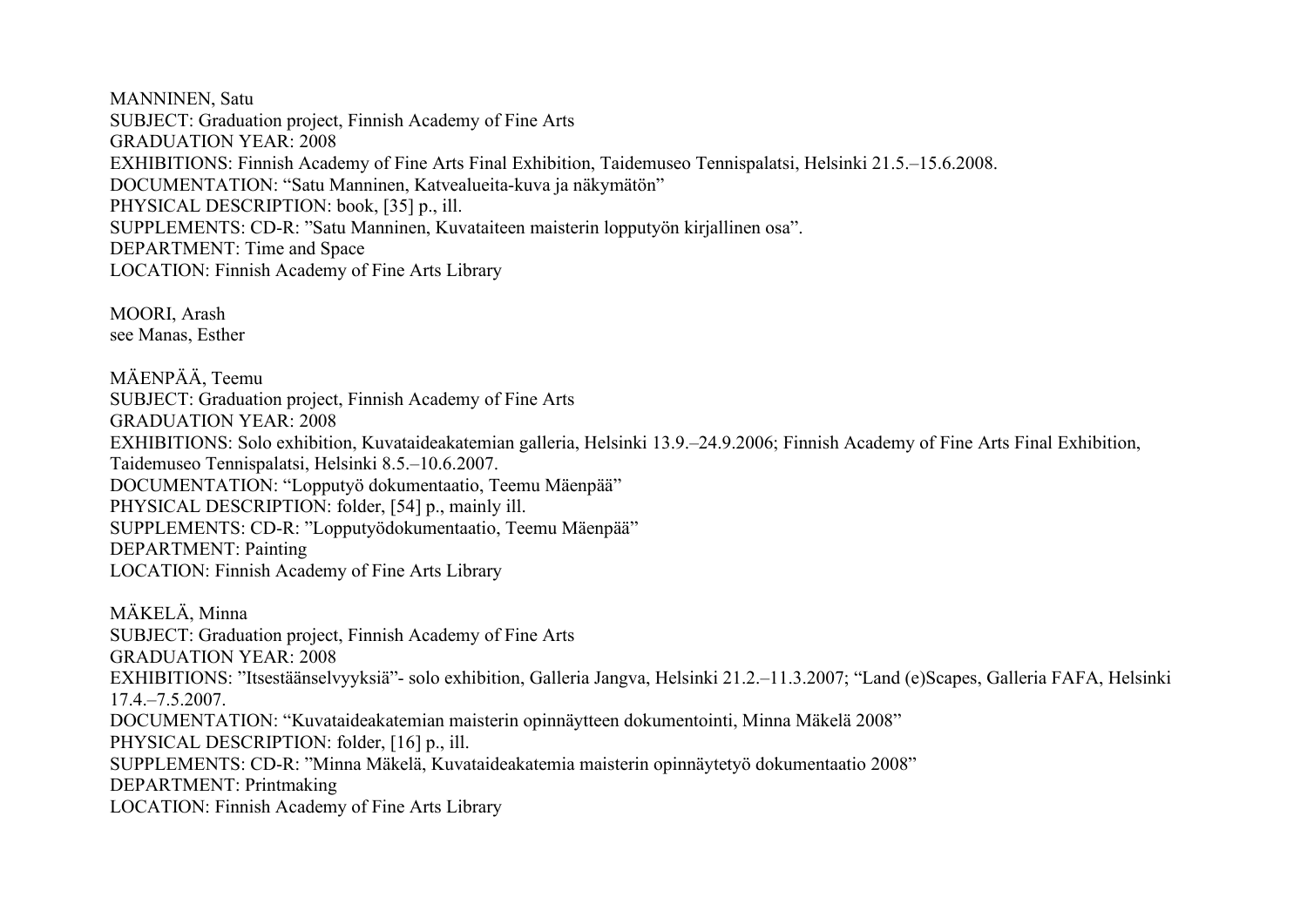MÄKINEN, John Phillip SUBJECT: Graduation project, Finnish Academy of Fine Arts GRADUATION YEAR: 2008 EXHIBITIONS: Finnish Academy of Fine Arts Final Exhibition, Taidehalli, Helsinki 20.5.–11.6.2006; Biennale of Young Artists, Tallinn 28.9.– 21.6.2006. DOCUMENTATION: "Aesthetic structures" PHYSICAL DESCRIPTION: folder, [29] p. SUPPLEMENTS: - DEPARTMENT: Time and Space LOCATION: Finnish Academy of Fine Arts Library

PALE, Mimosa SUBJECT: Graduation project, Finnish Academy of Fine Arts GRADUATION YEAR: 2008 EXHIBITIONS: "Happy läpi Valley"- installation, 02 Happihuone, Helsinki 6.7.–16.7.2006; Finnish Academy of Fine Arts Final Exhibition, Taidemuseo Tennispalatsi, Helsinki 9.5.–3.6.2007. DOCUMENTATION: "Mobile Female Monument, Happy läpi Valley" PHYSICAL DESCRIPTION: book, [55] p., ill. SUPPLEMENTS: CD-R:"Mimosa Pale, lopputyö, dokumentaatiot, Mobile Female Monument, Happy läpi Valley"; paper copies of book [55] p. DEPARTMENT: Sculpture LOCATION: Finnish Academy of Fine Arts Library

PAUNU, Tarmo SUBJECT: Graduation project, Finnish Academy of Fine Arts GRADUATION YEAR: 2008 EXHIBITIONS: Finnish Academy of Fine Arts Final Exhibition, Kuvataideakatemian galleria, 7.12.–18.12.2003; Solo exhibition, Galleria Bakeliittibambi, Helsinki 17.4–6.5.2007. DOCUMENTATION: "Tarmo Paunu" PHYSICAL DESCRIPTION: cataloque, [22] p., ill. SUPPLEMENTS: - DEPARTMENT: Painting LOCATION: Finnish Academy of Fine Arts Library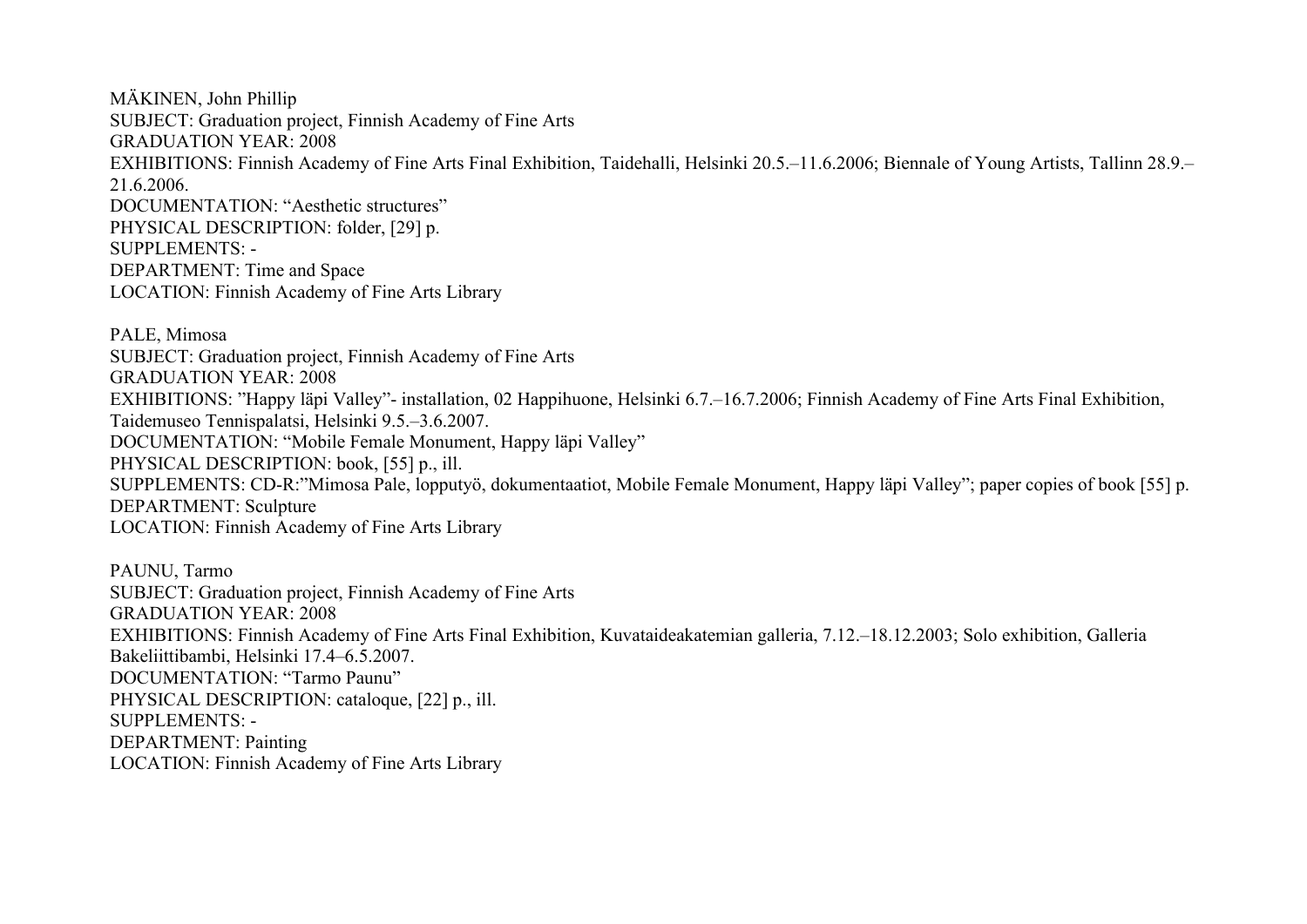PELKKI, Sini SUBJECT: Graduation project, Finnish Academy of Fine Arts GRADUATION YEAR: 2008 EXHIBITIONS: "In reality" - solo exhibition, Galleria Huuto, Helsinki 28.2.–11.3.2007; "Embarkation" - solo exhibition, Kuvataideakatemian galleria, August 2004. DOCUMENTATION: "Sini Pelkki, Kuvataideakatemia, Tila-aikataiteen osasto, lopputyö dokumentaatio" PHYSICAL DESCRIPTION: folder, [17] p., ill. SUPPLEMENTS: CD-R: "Sini Pelkki lopputyödokumentaatio, kirjallinen osio, teoskuvat"; DVD: "Statue"; DVD: "Entrance" DEPARTMENT: Painting LOCATION: Finnish Academy of Fine Arts Library

PIRTOLA, Pilvari SUBJECT: Graduation project, Finnish Academy of Fine Arts GRADUATION YEAR: 2008 EXHIBITIONS: "Excession" - solo exhibition, Galleria FAFA, Helsinki 24.1.–10.2.2008; "I was ready to leave a long time ago" - process work, Finnish Academy of Fine Arts Final Exhibition, Taidemuseo Tennispalatsi, Helsinki 21.5.–15.6.2008. DOCUMENTATION: "Degree work for masters of Fine Arts Degree, Pilvari Pirtola 2008, Kuvataideakatemia" PHYSICAL DESCRIPTION: folder, [32] p., ill. SUPPLEMENTS: - DEPARTMENT: Time and Space LOCATION: Finnish Academy of Fine Arts Library

POHJOLA, Henna SUBJECT: Graduation project, Finnish Academy of Fine Arts GRADUATION YEAR: 2008 EXHIBITIONS: Exhibition, Taidekeskus Salmela, July-August 2002. DOCUMENTATION: "Henna Pohjola, Identiteetti- ja seksuaalipolitiikka alastomuudessa" PHYSICAL DESCRIPTION: folder, [33] p., ill. SUPPLEMENTS: CD-R: "Henna Pohjola loppudoku 2008" DEPARTMENT: Printmaking LOCATION: Finnish Academy of Fine Arts Library

POPOVIC, Kresimir SUBJECT: Graduation project, Finnish Academy of Fine Arts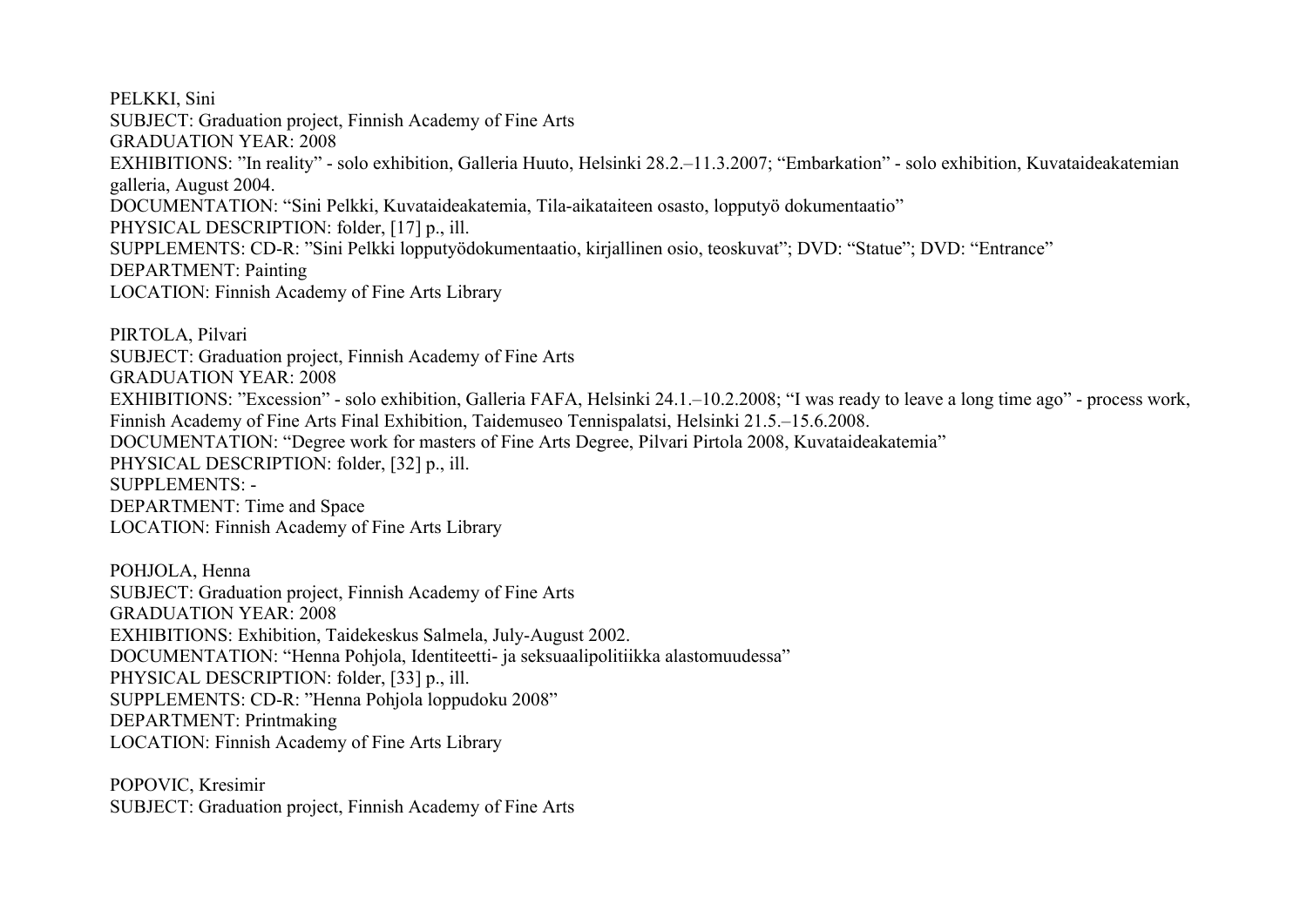GRADUATION YEAR: 2008 EXHIBITIONS: Solo exhibition, Kuvataideakatemian galleria, Helsinki 28.3.–11.4.2007; Finnish Academy of Fine Arts Final Exhibition, Galleria FAFA, Helsinki 9.5.–3.6.2007 DOCUMENTATION: "Written part of the documentation of the final work" PHYSICAL DESCRIPTION: folder, [6] p., ill. SUPPLEMENTS: DVD-R: "Kresimir Popovic documentation, Kuvataideakatemia 2008" DEPARTMENT: Time and Space LOCATION: Finnish Academy of Fine Arts Library

PULKKINEN, Anssi SUBJECT: Graduation project, Finnish Academy of Fine Arts GRADUATION YEAR: 2008 EXHIBITIONS: "tai ei mitään/or never mind"- solo exhibition, Kuvataideakatemian galleria, Helsinki 1.12.–10.2.2008; Finnish Academy of Fine Arts Final Exhibition, Galleria FAFA, Helsinki 21.5.–15.6.2008. DOCUMENTATION: "Anssi Pulkkinen, Kuvataiteen maisterin tutkinnon opinnäytteen dokumentaatio 2008" PHYSICAL DESCRIPTION: folder, [15] p., ill. SUPPLEMENTS: CD-R: "Anssi Pulkkinen, lopputyödokumentaatio"; DVD: "Anssi Pulkkinen: After this, the beginning (16'53); The passenger (17'53); Everything is ok (2'19); Sea Sick (2'50); Corridor Walk, documentation (2'04) DEPARTMENT: Sculpture LOCATION: Finnish Academy of Fine Arts Library

RAUTIAINEN, Satu SUBJECT: Graduation project, Finnish Academy of Fine Arts GRADUATION YEAR: 2008 EXHIBITIONS: "Sukupuu", Finnish Academy of Fine Arts Final Exhibition, Finnish Academy of Fine Arts Final Exhibition, Taidemuseo Tennispalatsi, Helsinki 9.5.–3.6.2007; "Kotiin päin"- solo exhibition, Galleria FAFA, Helsinki 27.9–14.10.2007. DOCUMENTATION: "Satu Rautiainen, Lopputyö" PHYSICAL DESCRIPTION: folder, [41] p., ill. SUPPLEMENTS: CD-R: "Satu Rautiaisen Kuvataiteiden Maisterin tutkinnon lopputyön dokumentaatio" DEPARTMENT: Painting LOCATION: Finnish Academy of Fine Arts Library

RIEKKI, Jyrki SUBJECT: Graduation project, Finnish Academy of Fine Arts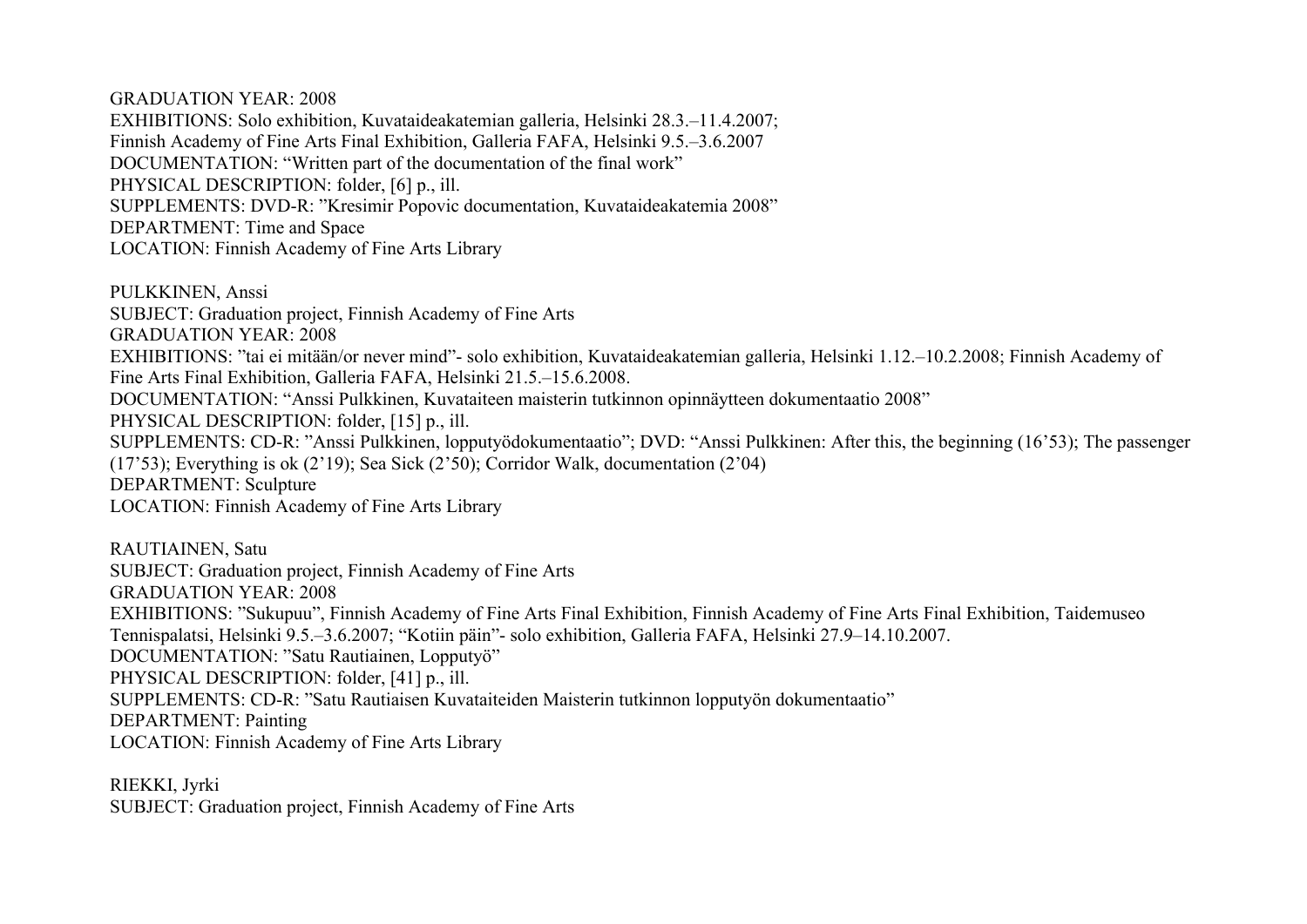GRADUATION YEAR: 2008 EXHIBITIONS: "Salonkikelpoinen" - paintings, Finnish Academy of Fine Arts Final Exhibition, Kuvataideakatemian galleria, Helsinki 14.5.– 6.6.2004; "The Blackroom act- Rakkaus lunastetaan jouluna", Zodiac - Center for New Dance, Helsinki 13.4.2004. DOCUMENTATION: "Jyrki Riekki, lopputyön dokumentointi" PHYSICAL DESCRIPTION: folder, [23] p., ill. SUPPLEMENTS: Exhibition cataloque, Jyrki Riekki, Limn Gallery. DEPARTMENT: Painting LOCATION: Finnish Academy of Fine Arts Library

ROSSI, Vappu SUBJECT: Graduation project, Finnish Academy of Fine Arts GRADUATION YEAR: 2008 EXHIBITIONS: "Luonteva hiljaisuus"- series, Finnish Academy of Fine Arts Final Exhibition, Taidehalli, Helsinki 14.5.–6.6.2008; "Hiljaisuuden sanasto"- solo exhibition, Kuvataideakatemian galleria, Helsinki 16.3.–27.3.2005. DOCUMENTATION: "Vappu Rossi, Läsnäolon ja hiljaisuuden kasvot" PHYSICAL DESCRIPTION: book, [47] p., ill. SUPPLEMENTS: CD-R: "Vappu Rossi, läsnäolon ja hiljaisuuden kasvot" DEPARTMENT: Printmaking LOCATION: Finnish Academy of Fine Arts Library

RUIZ DUBROVIN, Leonor SUBJECT: Graduation project, Finnish Academy of Fine Arts GRADUATION YEAR: 2008 EXHIBITIONS: Entities" - solo exhibition, Kuvataideakatemian galleria, Helsinki 8.11.–19.11.2006; Finnish Academy of Fine Arts Final Exhibition, Taidemuseo Tennispalatsi, Helsinki 9.5.–3.6.2007. DOCUMENTATION: "Leonor Ruiz Dubrovin, master of Fine Arts Thesis" PHYSICAL DESCRIPTION: folder, [20] p., ill. SUPPLEMENTS: CD-R: "Master of Fine Arts Thesis, Leonor Ruiz Dubrovin" DEPARTMENT: Painting LOCATION: Finnish Academy of Fine Arts Library

RUNESON, Elida SUBJECT: Graduation project, Finnish Academy of Fine Arts GRADUATION YEAR: 2008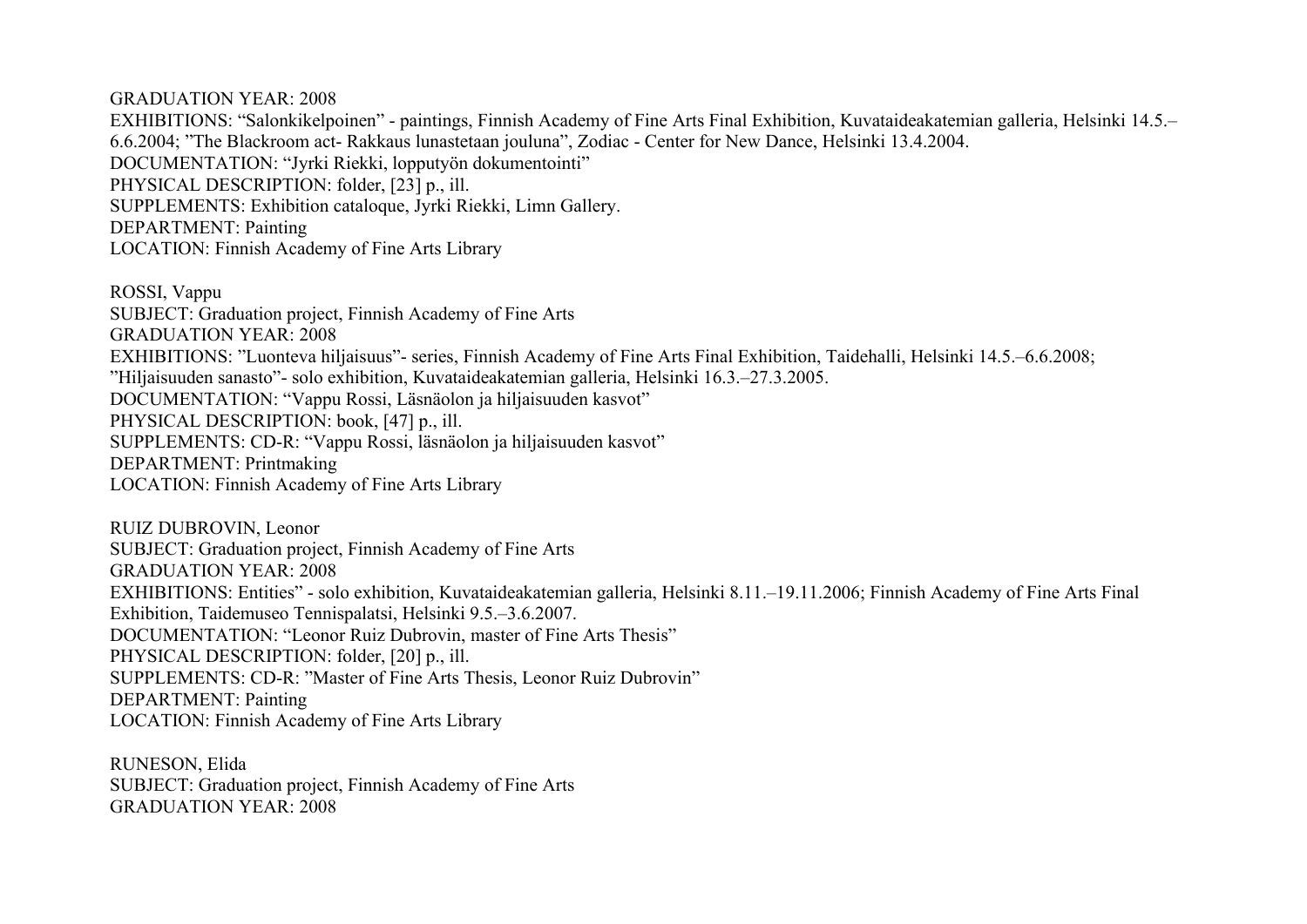EXHIBITIONS: Art-meeting, UdK Berlin, January 2007; Finnish Academy of Fine Arts Final Exhibition, Kuvataideakatemian galleria, Helsinki 8.5.–3.06.2007 DOCUMENTATION: "Om mitt slutarbete". PHYSICAL DESCRIPTION: folder, [26] p., ill. SUPPLEMENTS: CD-R: "Art-meeting Udk Berlin 01.2007,slututställn. del 1"; CD-R: "05-06.2007 Kasarminkatu,slututställn. del 2" DEPARTMENT: Painting LOCATION: Finnish Academy of Fine Arts Library

RYTKÖNEN, Panu SUBJECT: Graduation project, Finnish Academy of Fine Arts GRADUATION YEAR: 2008 EXHIBITIONS:"Ketä tästä voi syyttää" - solo exhibition, Kuvataideakatemian galleria, Helsinki 26.10.–5.11.2006; "Neustadt", Finnish Academy of Fine Arts Final Exhibition, Taidemuseo Tennispalatsi, Helsinki 8.5.–3.6.2007. DOCUMENTATION: "Lopputyön dokumentaatio, Panu Rytkönen" PHYSICAL DESCRIPTION: book, [55] p., ill. SUPPLEMENTS: CD-R: "Panu Rytkönen, lopputyödokumentaatio" DEPARTMENT: Sculpture LOCATION: Finnish Academy of Fine Arts Library

SAARIKOSKI, Hanna (ent. Asikainen) SUBJECT: Graduation project, Finnish Academy of Fine Arts GRADUATION YEAR: 2008 EXHIBITIONS: Finnish Academy of Fine Arts Final Exhibition, Taidehalli, Helsinki 20.5.–11.6.2006; "Asunto" - solo exhibition, Kuvataideakatemian galleria, Kasarmikatu 44, Helsinki. DOCUMENTATION: "Lopputyödokumentaatio, Hanna Saarikoski" PHYSICAL DESCRIPTION: photoalbum, [30] p., ill. SUPPLEMENTS: CD-R: "Hanna Asikainen, lopputyödokumentaatio" DEPARTMENT: Painting LOCATION: Finnish Academy of Fine Arts Library

SAKSA, Perttu SUBJECT: Graduation project, Finnish Academy of Fine Arts GRADUATION YEAR: 2008 EXHIBITIONS: "Ultimate Fighter"- series, Finnish Academy of Fine Arts Final Exhibition, Taidehalli, Helsinki 14.5.–6.6.2004; Solo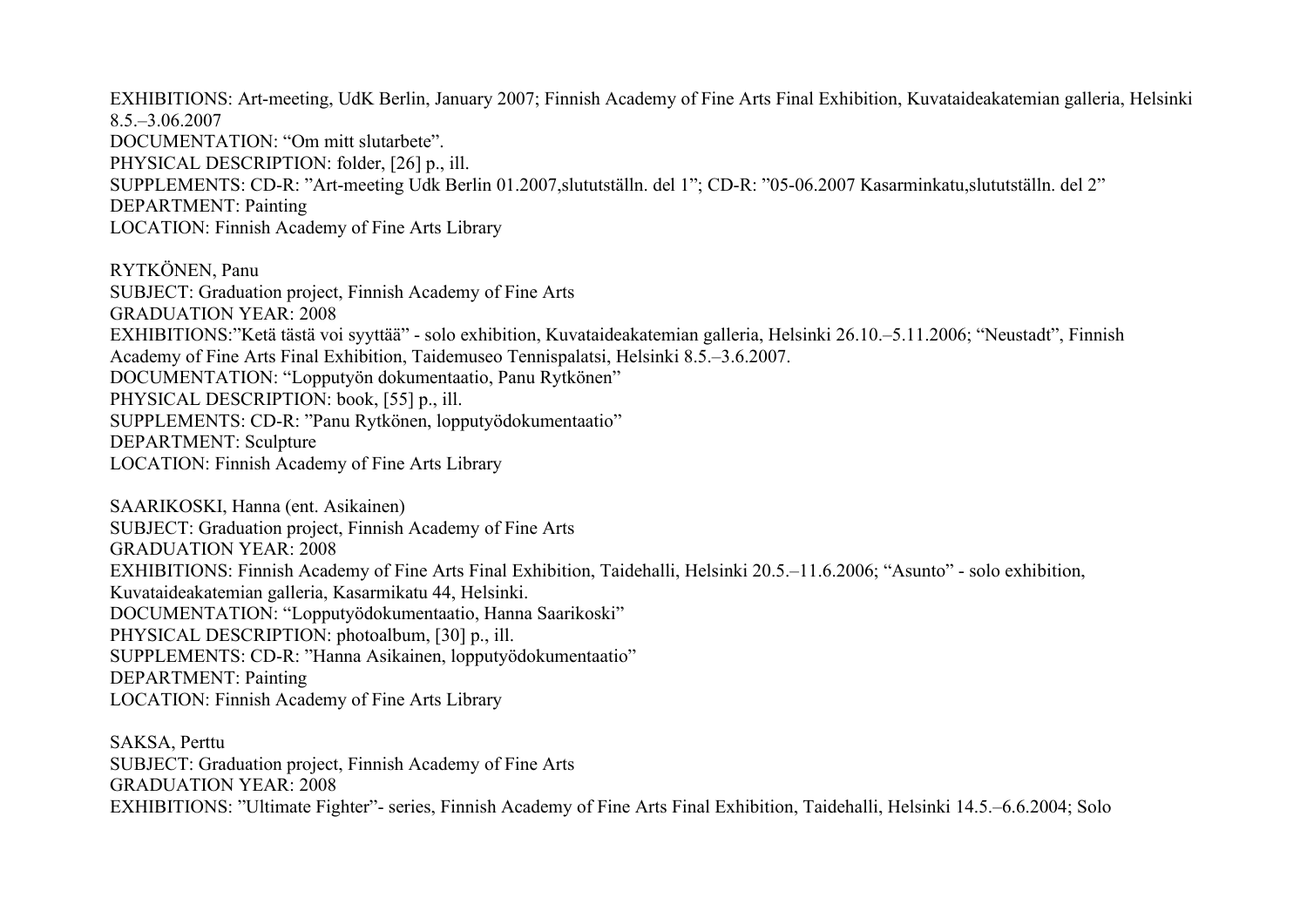exhibitions, Galleria Hippolyte, Helsinki 2006; Mikkelin taidemuseo, Mikkeli 2007. DOCUMENTATION: "Valokuvateoksia ja videoinstallaatio 2004-2008" PHYSICAL DESCRIPTION: folder, [9] p., ill. SUPPLEMENTS: CD-R: "Perttu Saksa", [videoteos Glow, yksittäiset teokset pdf-dokumenttina] DEPARTMENT: Time and Space LOCATION: Finnish Academy of Fine Arts Library

SALMELA, Paula SUBJECT: Graduation project, Finnish Academy of Fine Arts GRADUATION YEAR: 2008 EXHIBITIONS: "Kosketus", Finnish Academy of Fine Arts Final Exhibition, Taidemuseo Tennispalatsi, Helsinki 9.5.–3.6.2007; "Luottamus", exhibition, Porvoon Taidehalli, Porvoo 5.10–8.10.2007. DOCUMENTATION: "Opinnäytetyön dokumentaatio Kuvataideakatemia…". PHYSICAL DESCRIPTION: folder, [26] p., ill. SUPPLEMENTS: DVD: "Paula Salmela 2007". DEPARTMENT: Sculpture LOCATION: Finnish Academy of Fine Arts Library

SALO, Pia SUBJECT: Graduation project, Finnish Academy of Fine Arts GRADUATION YEAR: 2008 EXHIBITIONS: "Still" - solo exhibition, Galleria Katariina, Helsinki 20.6–15.7.2007; Finnish Academy of Fine Arts Final Exhibition, Taidemuseo Tennispalatsi, Helsinki 9.5.–3.6.2007. DOCUMENTATION: "Pia Salo". PHYSICAL DESCRIPTION: folder, [27] p., ill. SUPPLEMENTS: CD-RW: "Lopputyödokumentaatio, Pia Salo". DEPARTMENT: Printmaking LOCATION: Finnish Academy of Fine Arts Library

SILTANEN, Janne SUBJECT: Graduation project, Finnish Academy of Fine Arts GRADUATION YEAR: 2008 EXHIBITIONS: Finnish Academy of Fine Arts Final Exhibition, Kuvataideakatemian galleria, Helsinki 4.5.–5.6.2005; "Bomb the system" - solo exhibition, Galleria Bakeliittibambi, Helsinki 8.5..- 27.5.2007.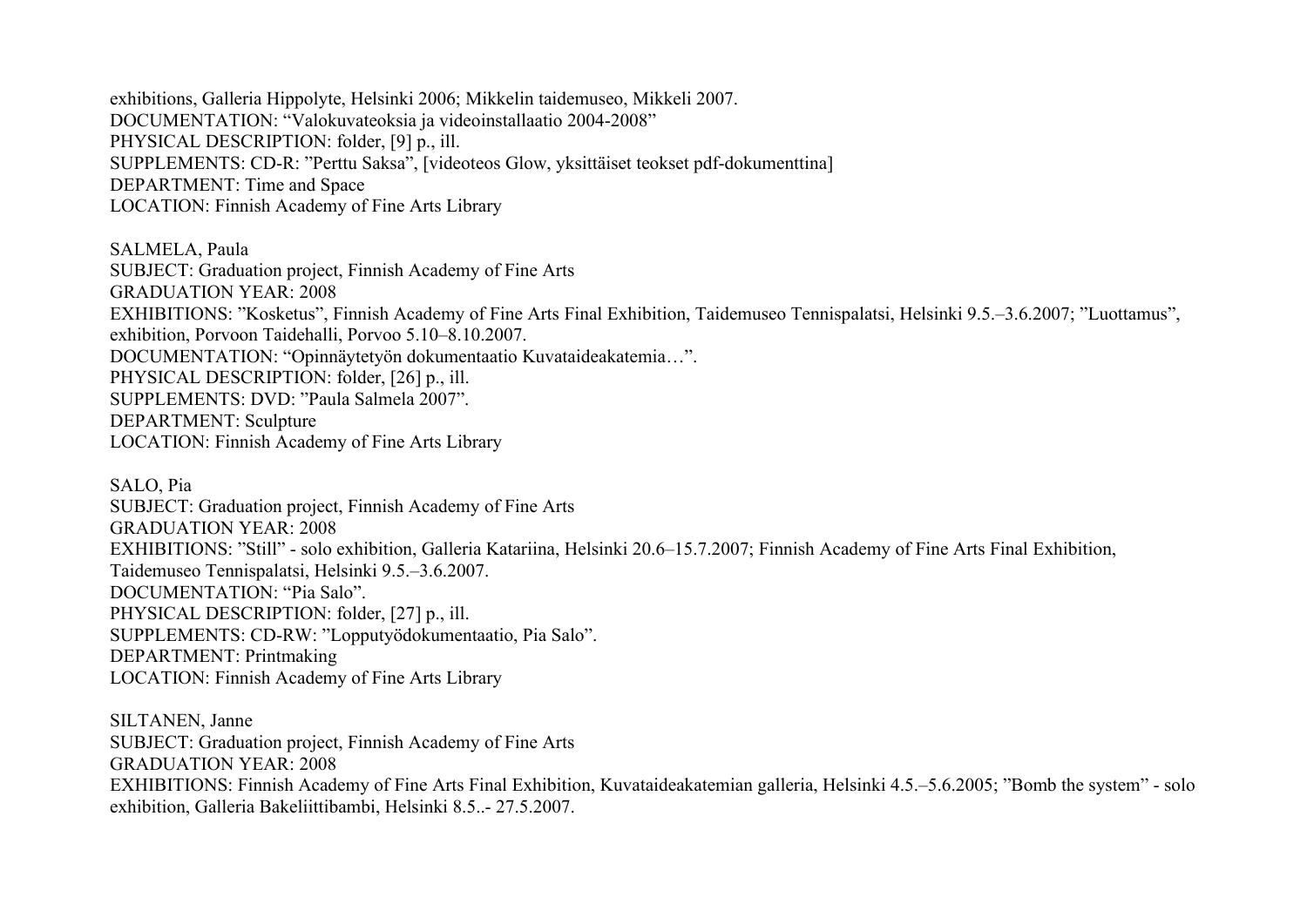DOCUMENTATION: [picture of a chair]. PHYSICAL DESCRIPTION: book, [63] p., ill. SUPPLEMENTS: CD-RW: "Janne Mikael Siltanen, Lopputyödokumentaatio…". DEPARTMENT: Painting LOCATION: Finnish Academy of Fine Arts Library

SUONIEMI, Minna SUBJECT: Graduation project, Finnish Academy of Fine Arts GRADUATION YEAR: 2008 EXHIBITIONS: Finnish Academy of Fine Arts Final Exhibition, Yrjönkatu 18, Helsinki 12.5.– 4.6.2000; "Love Story"- solo exhibition, Galleria Huuto, Helsinki 16.8–27.8.2006. DOCUMENTATION: "Lopputyön dokumentaatio". PHYSICAL DESCRIPTION: folder, [18] p., ill. SUPPLEMENTS: DVD-R: "Minna Suoniemi Love Story 16.8–27.8.2006 Huuto"; CD-R: "Kuvataideakatemian loppunäyttely 2. osa, dokumentaatio". DEPARTMENT: Time and Space LOCATION: Finnish Academy of Fine Arts Library

SUORAJÄRVI, Satu-Minna SUBJECT: Graduation project, Finnish Academy of Fine Arts GRADUATION YEAR: 2008 EXHIBITIONS: "Minuuden laihtuva vaateparsi", Finnish Academy of Fine Arts Final Exhibition, Taidemuseo Tennispalatsi, Helsinki 9.5.– 3.6.2007; "Musta perspektiivi"- solo exhibition, Kuvataideakatemian galleria, Helsinki 1.11.- 11.11.2007; "Napakivi" - installation, DOCUMENTATION: "Satu-Minna Suorajärvi, Kuvataideakatemian lopputyödokumentaatio 2008". PHYSICAL DESCRIPTION: folder, [22] p., ill. SUPPLEMENTS: CD-R: " Satu-Minna Suorajärvi Kuvataideakatemian lopputyödokumentaatio 2008". DEPARTMENT: Sculpture LOCATION: Finnish Academy of Fine Arts Library

SUSIAHO, Tuulia SUBJECT: Graduation project, Finnish Academy of Fine Arts GRADUATION YEAR: 2008 EXHIBITIONS: "The empty head of Alice"- video, Finnish Academy of Fine Arts Final Exhibition, Taidehalli, Helsinki 20.5.–11.6.2006; "Primo Agosto"- video, Galleria Contemporaneo, Mestre, Italy 15.9.–20.10.2007.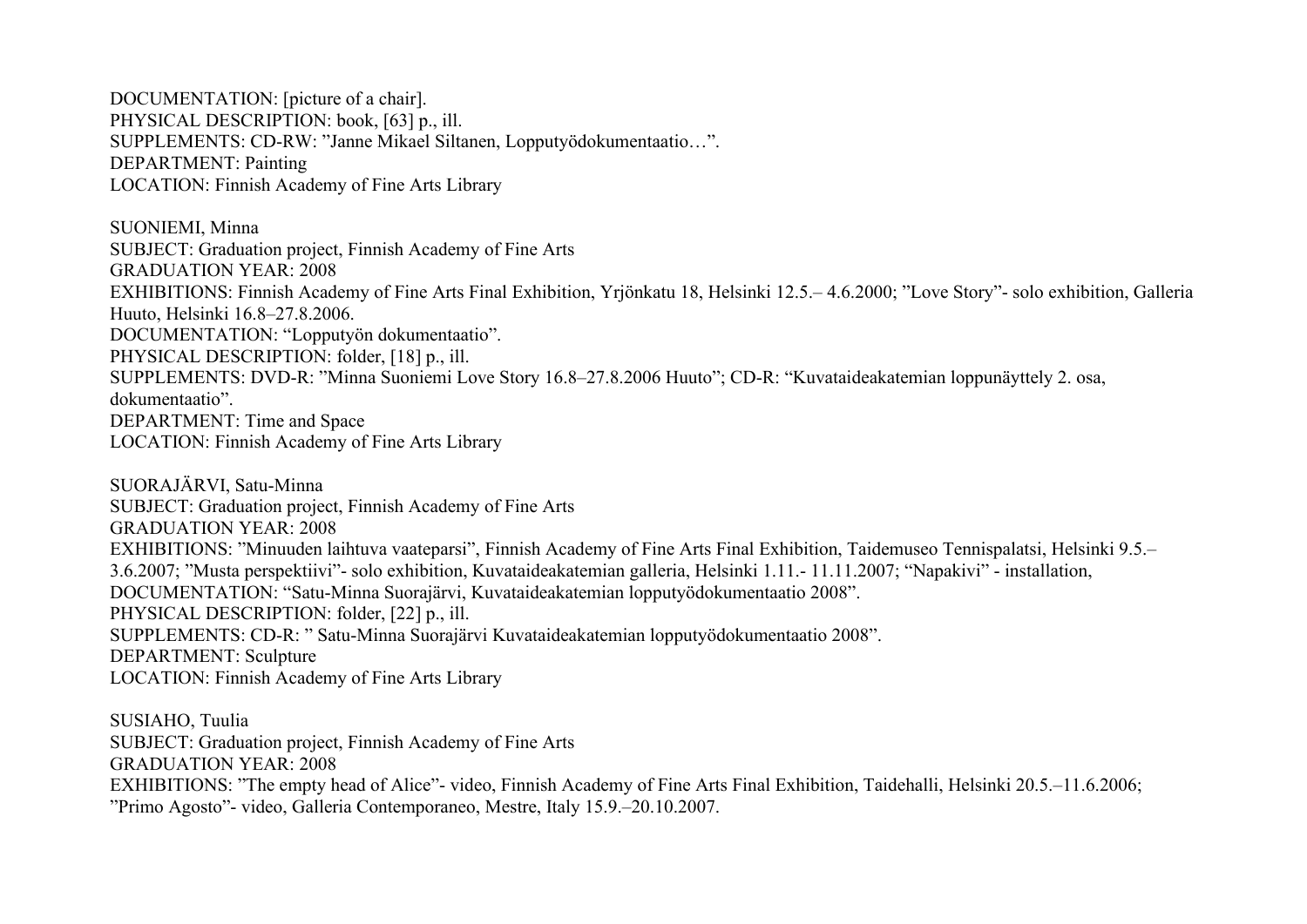DOCUMENTATION: "My thesis consists of two video works…" PHYSICAL DESCRIPTION: folder, [10] p., ill. SUPPLEMENTS: CD-R: "Tuulia Susiaho". DEPARTMENT: Time and Space LOCATION: Finnish Academy of Fine Arts Library

TABELL, Viljami SUBJECT: Graduation project, Finnish Academy of Fine Arts GRADUATION YEAR: 2008 EXHIBITIONS: Finnish Academy of Fine Arts Final Exhibition, Taidehalli, Helsinki 20.5.– 11.6.2006. Seminar in the Time and Space studio, Finnish Academy of Fine Arts, Helsinki 29.4.2008. DOCUMENTATION: - SUPPLEMENTS: DVD: "Poika". DEPARTMENT: Time and Space LOCATION: Finnish Academy of Fine Arts Library

TELLA, Paula SUBJECT: Graduation project, Finnish Academy of Fine Arts GRADUATION YEAR: 2008 EXHIBITIONS: Solo exhibition, Galleria Rantakasarmi, Helsinki 9.12.2006 – 8.1.2007; "Sielu on Siperian yllä" - installation, Finnish Academy of Fine Arts Final Exhibition, Taidemuseo Tennispalatsi, Helsinki 9.5.–3.6.2007. DOCUMENTATION: "Hyödyttömän hyödyllisyydestä". PHYSICAL DESCRIPTION: book, [18] p., ill. SUPPLEMENTS: CD-R: "Paula Tella 2008". DEPARTMENT: Sculpture LOCATION: Finnish Academy of Fine Arts Library

THORGREN, Benjamin SUBJECT: Graduation project, Finnish Academy of Fine Arts GRADUATION YEAR: 2008 EXHIBITIONS: "Kollektiv bestraffning" - solo exhibition, Kuvataideakatemian galleria, Helsinki 6.1.–15.1.2006; Finnish Academy of Fine Arts Final Exhibition, Taidehalli, Helsinki 20.5.–11.6.2006. DOCUMENTATION: "Benjamin Thorgren, bild Franken Stjernhjälm". PHYSICAL DESCRIPTION: folder, [19] p., ill. [8] p.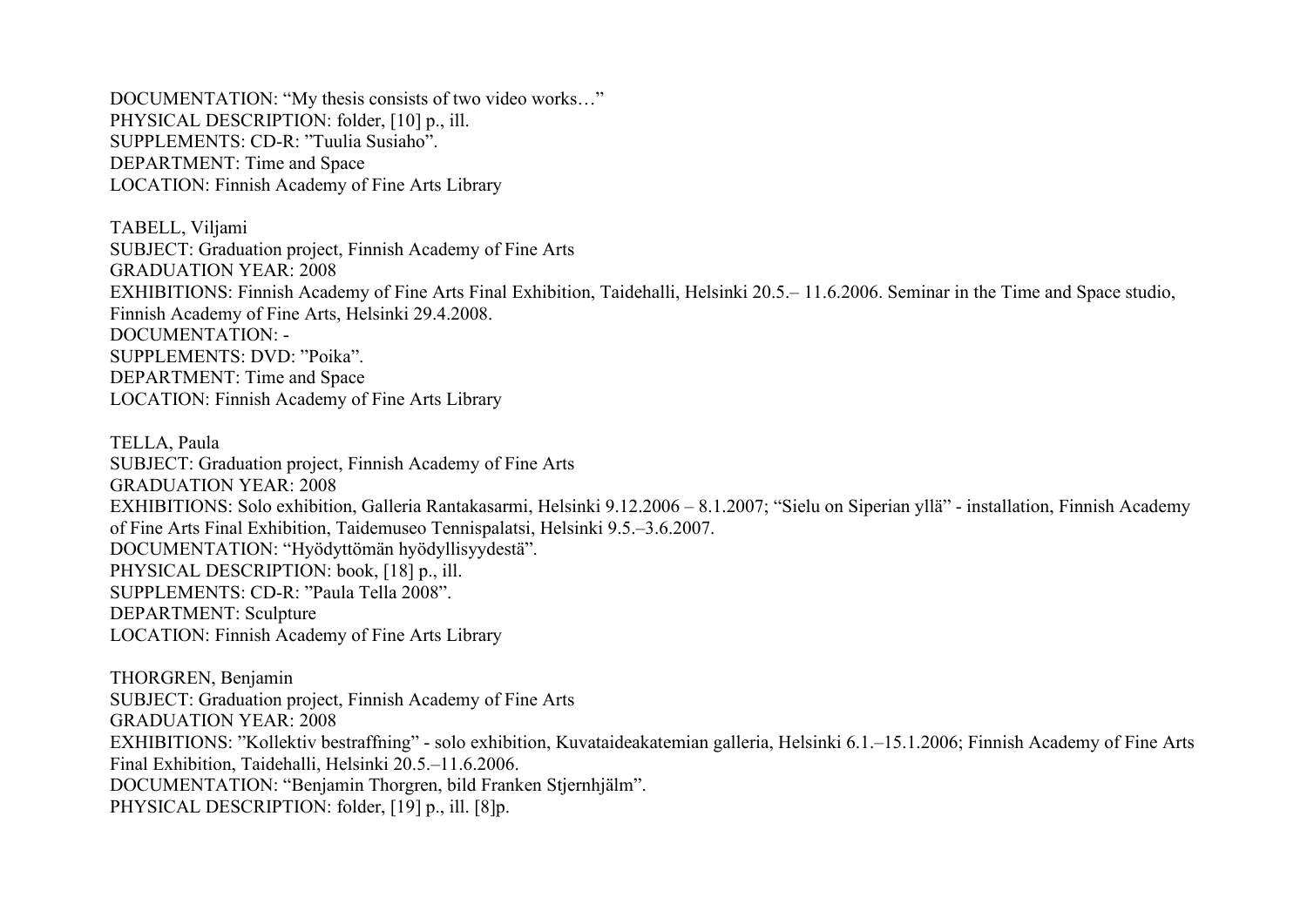SUPPLEMENTS: CD-R: "Benjamin Thorgren, text och bild" DEPARTMENT: Time and Space LOCATION: Finnish Academy of Fine Arts Library

UKKONEN, Emilia SUBJECT: Graduation project, Finnish Academy of Fine Arts GRADUATION YEAR: 2008 EXHIBITIONS: Solo exhibition, Kuvataideakatemian galleria, Helsinki 7.3.–18.3.2007; Finnish Academy of Fine Arts Final Exhibition, Taidemuseo Tennispalatsi, Helsinki 21.5.–15.6.2008. DOCUMENTATION: "Emilia Ukkonen opinnäytteen dokumentointi". PHYSICAL DESCRIPTION: folder, [16] p., ill. SUPPLEMENTS: DVD: "Emilia Ukkonen dokumentointi". DEPARTMENT: Time and Space LOCATION: Finnish Academy of Fine Arts Library

WALDÉN, Andreas SUBJECT: Graduation project, Finnish Academy of Fine Arts GRADUATION YEAR: 2008 EXHIBITIONS: Exhibition "My loneliness is killing me"(in collaboration with Petri Junttila), Kuvataideakatemian galleria, Helsinki 6.12.– 17.12.2006; Finnish Academy of Fine Arts Final Exhibition, Galleria FAFA, Helsinki 9.5.–3.6.2007. DOCUMENTATION: "Dokumentation av magisterarbete". PHYSICAL DESCRIPTION: folder, [6] p., ill. SUPPLEMENTS: CD-R:"Walden ". DEPARTMENT: Painting LOCATION: Finnish Academy of Fine Arts Library

VASKOLA, Miikka SUBJECT: Graduation project, Finnish Academy of Fine Arts GRADUATION YEAR: 2008 EXHIBITIONS: Solo exhibition, Kuvataideakatemian galleria, Kasarmikatu 44, Helsinki 11.10.–22.10.2006; Finnish Academy of Fine Arts Final Exhibition, Taidemuseo Tennispalatsi, Helsinki 8.5.–10.6.2007. DOCUMENTATION: "Miikka Vaskola, Lopputyön dokumentointi Kuvataideakatemian tutkintoa varten". PHYSICAL DESCRIPTION: folder, [4] p., ill. [11] p. SUPPLEMENTS: CD-R: "Miikka Vaskola".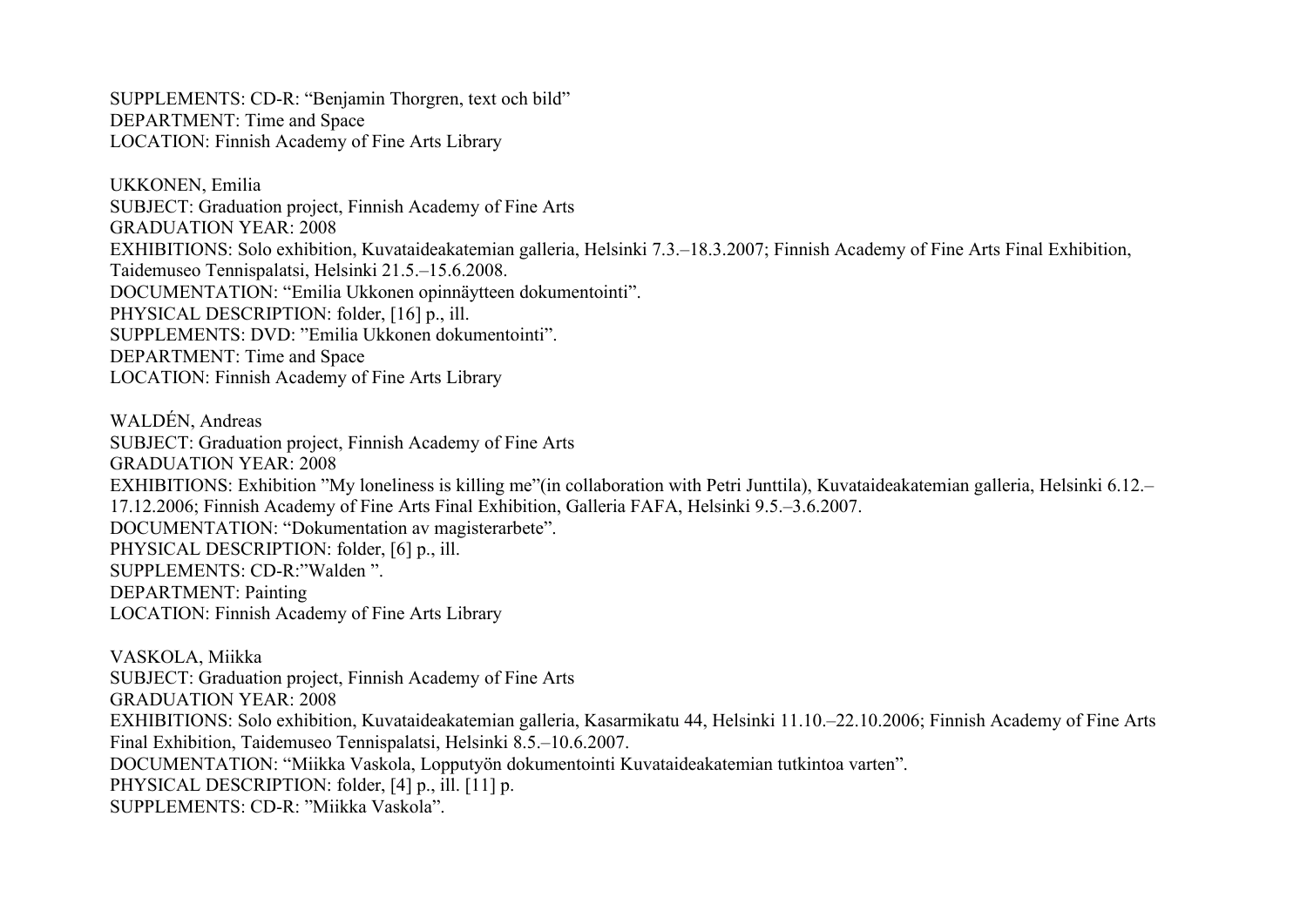DEPARTMENT: Painting LOCATION: Finnish Academy of Fine Arts Library

WESAMAA, Laura SUBJECT: Graduation project, Finnish Academy of Fine Arts GRADUATION YEAR: 2008 EXHIBITIONS: Finnish Academy of Fine Arts Final Exhibition, Helsingin Taidehalli, Helsinki 20.5–11.5.2007; Solo exhibition, Kluuvin galleria, Helsinki 7.3.–23.3.2007. DOCUMENTATION:[ folder I]:"Maisterin tutkinnon opinnäytteen kirjallinen osuus Laura Wesamaa 2008, "[folder II]" PHYSICAL DESCRIPTION: two folders, [16] p., ill.; [18] p., photographs of Kluuvi gallery exhibition SUPPLEMENTS: CD-R: "Wesamaa"; CD-R: "Wesamaa" DEPARTMENT: Painting LOCATION: Finnish Academy of Fine Arts Library

WIRAEUS, Anton SUBJECT: Graduation project, Finnish Academy of Fine Arts GRADUATION YEAR: 2008 EXHIBITIONS: "A City Masquerade"- cataloque", published February 2008; Finnish Academy of Fine Arts Final Exhibition, Taidemuseo Tennispalatsi and public space, Helsinki 21.5.–15.6.2008. DOCUMENTATION: "Staden Blöder, text av Anton Wiraeus 2008". PHYSICAL DESCRIPTION: folder, [8] p., ill. [9] p. SUPPLEMENTS: CD-R: "Lopputyödokumentaatio Anton Wiraeus 2008"; map for location of installation "high life"; "A city masquerade" catalogue. DEPARTMENT: Time and Space LOCATION: Finnish Academy of Fine Arts Library

# **2007**

ARRIAGA, Itziar

Näyttelyt: Kuvataideakatemian lopputyönäyttely, Taidemuseo Tennispalatsi 4.5.-5.6.2005; Mirador, Berzosa del Lozoya, Madrid, Espanja 2005; Foro Sur, Galeria T20, Caceres, Espanja 2005; ARCO, Madrid, Espanja 2005; Explum, Murcia, Espanja 2005; MACO Mexico 05, Mexico 2006; D Foto, Galeria T20, San Sebastian, Espanja 2006; Balelatina, Basel, Sveitsi 2006; Valencia.art, Valencia, Espanja 2006; Paris Photo, Carrousel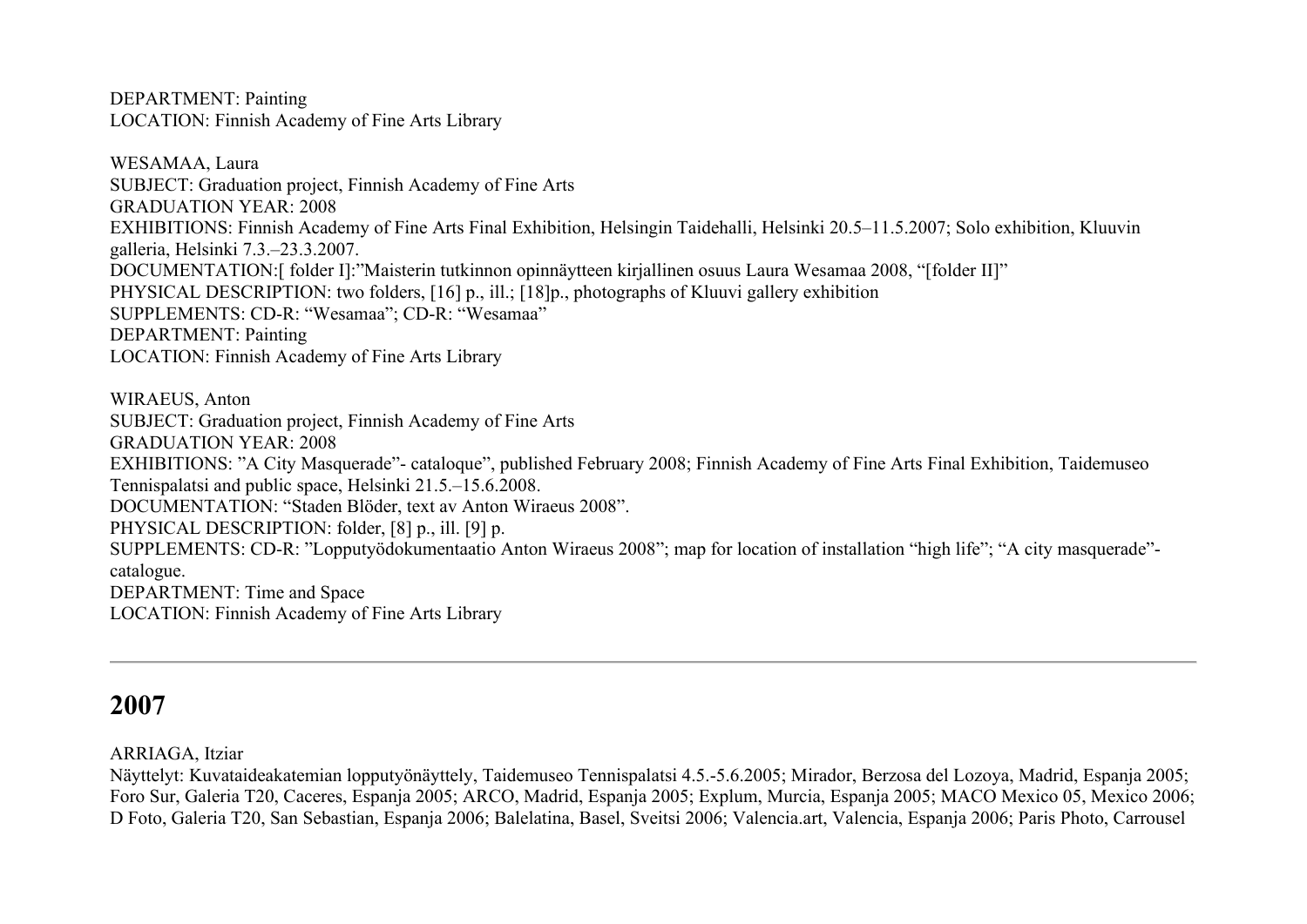du Louvre, Pariisi, Ranska 2006; Galeria T20, Murcia, Espanja 2006; ARCO, Madrid, Espanja 2006. Dokumentointi: Kansio: osa 1: "Identity, Action Community. Art for Mobile Phones: "Still Beliefs / iDo". Osa 2: "Exporting Democracy". [15]s., joista suurin osa kuv. Liitteet: CD-R: "S oundtrack audio"; CD-R: "Jupiter Fantasy"; CD-R: "Emotunes audio"; CD-R: "w ww.stillbeliefs.com web"; CD-R: "Logos". Osasto: Tila-aika, erillismaisteri

#### BEST-DUNKLEY, Andrew Lorimer (BEST, Andy)

Näyttelyt: "Conversations with Angels", Kiasma 1998.

Dokumentointi: Laaja kirjallinen osa: Moniste: "Tools and Methods for community building in networked living environments: Angels and IceBorgs, Andy Best". 49 s., kuv. Liitteet: CD-ROM: "Conversations with angels, Andy Best and Merja Puustinen". Produced in co-operation with the Banff Centre for the Arts and Kiasma, the Museum of Contemporary Art - Helsinki : Meet Factory, 1998. Kotelo [16] s., kuv., ISBN 951-97941-0-7. Kutsutkortit: "Andy Best + Merja Puustinen, Interactive videos and other fluff"; Andy Best ja Merja Puustinen, Vatsakipua, päänsärkyä ja tasapainohäiriöitä."; Lehtileikkeitä ja teoskuvia [7] s. Osasto: Tila-aika, erillismaisteri

#### ESKELINEN, Petri

Näyttelyt: Kuvataideakatemian lopputyönäyttely, Kuvataideakatemian galleria, [nyk. Galleria Fafa], Lönnrotinkatu 35, Helsinki 20.5.-1 1.6.2006; "Kesy maa" -yksityisnäyttely, Kuvataideakatemian galleria, Kasarmikatu 44, Helsinki, syyskuu 2006. Dokumentointi: Kansio: "Petri Eskelinen - Kaksiosaisen lopputyön dokumentointi". [23] s., kuv. Osasto: Kuvanveisto, erillismaisteri

## GRANFORS, Linda

Näyttelyt: "Käytöstavat -performanssitriptyykki" [yhteistyössä Aura Hakurin kanssa]: osa I "Metsässä", Tähtitorninmäki, Helsinki helmikuu 2006, osa II "Töissä", Kaisaniemen ja Esplanadin puisto, Helsinki kesäkuu 2006, osa III "V alveilla", Galleria Välivuosi, Helsinki syyskuu 2006; [Akvarellimaalauksia], Kuvataideakatemian lopputyönäyttely, Taidemuseo Tennispalatsi 9.5.-3.6.2007. Dokumentointi: "Slutarbete, Bildkonstakademin 2006, Linda Granfors". [37] s, joista suurin osa kuv. Liite: DVD-R: " Performanssitriptyykki,

Käytöstavat".

Osasto: Maalaustaide

# HAKURI, Aura

Näyttelyt: "Käytöstavat -performanssitriptyykki" [yhteistyössä Linda Granforsin kanssa]: osa I "Metsässä", Tähtitorninmäki, Helsinki helmikuu 2006, osa II "Töissä", Kaisaniemen ja Esplanadin puisto, Helsinki kesäkuu 2006, osa III "V alveilla", Galleria Välivuosi, Helsinki syyskuu 2006; "Meitä odotetaan mullan alla" -maalausinstallaatio, Kuvataideakatemian lopputyönäyttely, Taidemuseo Tennispalatsi 9.5.-3.6.2007. Dokumentointi: Kansio: "Aura Hakuri, Lopputyödokumentaatio". 5 s. ja 6 s. kuv. Liitteet: DVD-R: "Performanssitriptyykki Käytöstavat"; DVD-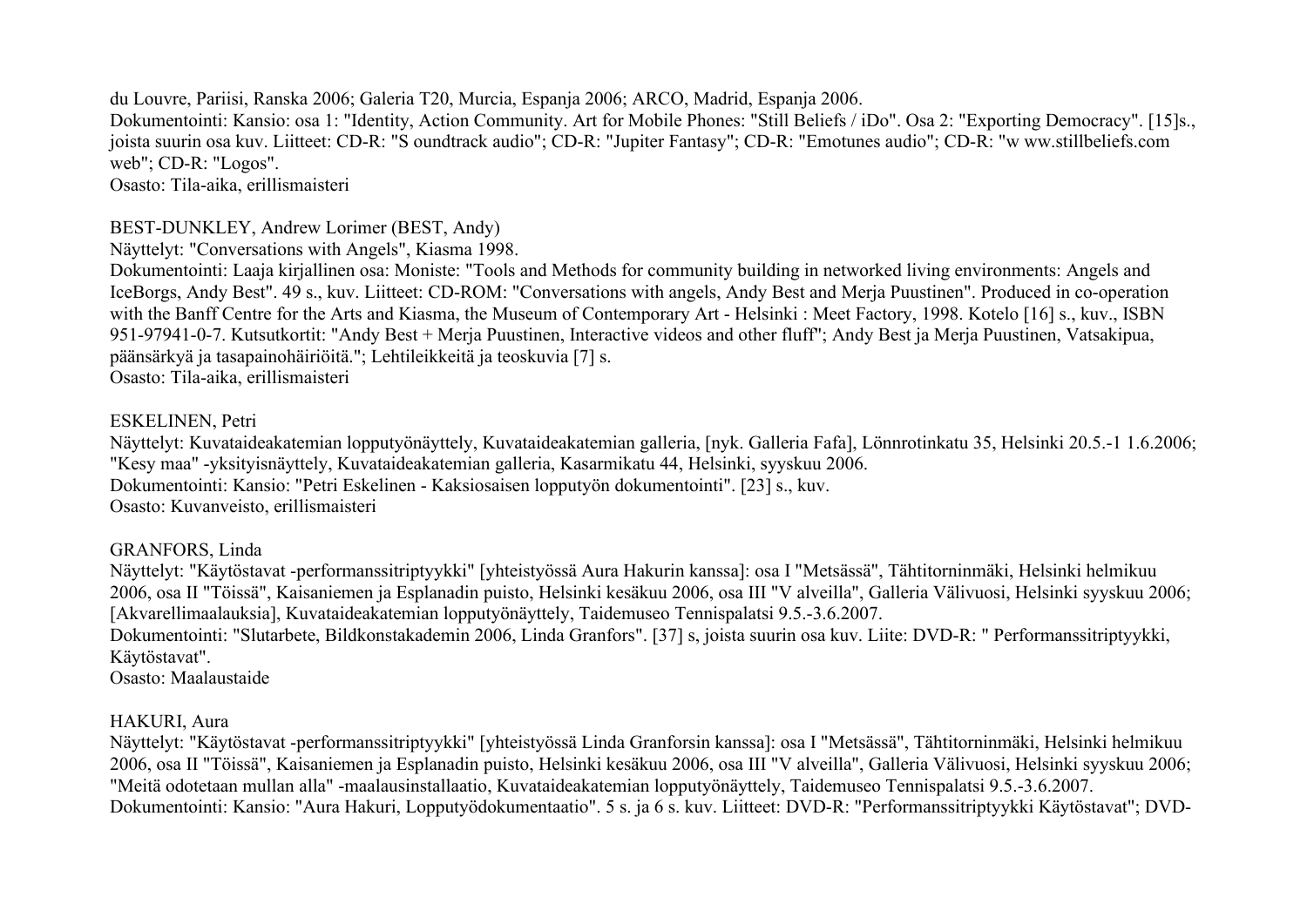R: "L opputyödokumentaatio, Aura Hakuri". Osasto: Maalaustaide

HILTUNEN, Jenni

Näyttelyt: Kuvataideakatemian lopputyönäyttely, Helsingin Taidehalli 20.5.-11.6.2006; "Paintings" -yksityisnäyttely, Galleria Jangva, Helsinki 7.6.-25.6.2006.

Dokumentointi: Moniste: "Dokumentaatio, Lopputyö, Jenni Hiltunen, Kuvataideakatemia 2004 - 2007". 13 s., kuv. Osasto: Taidegrafiikka, erillismaisteri

# KALILAINEN, Mika

Näyttelyt: "Kun isoisä oli kuollut, isoäiti täytti pyykkipadan vedellä" -installaatio, Kuvataideakatemian lopputyönäyttely, Kuvataideakatemian galleria, Kasarmikatu 44, 20.5.-11.6.2006; "Minä istun kaikkialla" -installaatio, Katugalleria Huittinen, Huittinen 10.6.-26.8.2006. Dokumentointi: Kansio: "Taide eleenä toiselle, Mika Kalilainen, Kuvataideakatemia/Kuvanveiston laitos, Lopputöiden dokumentaatio". 10, [23] s., joista [23] s. kuv. Liite: DVD-R: "DVD ensimmäisen osan projisoinneista [installaatio "Kun isoisä oli kuollut, isoäiti täytti pyykkipadan vedellä"] + liikkuvaa kuvaa teoksista". Osasto: Kuvanveisto

## KATO, Shoji

Näyttelyt: "Between Consilience" -yksityisnäyttely, Kuvataideakatemian galleria, Kasarmikatu 44, Helsinki 15.3.-2 5.3.2007; Kuvataideakatemian lopputyönäyttely, Taidemuseo Tennispalatsi 9.5.-3.6.2007. Dokumentointi: Kansio: "Shoji Kato, Thesis for the Master of Fine Arts Degree at Finnish Academy of Fine Arts". [13] s. Liitteet: DVD-R: "Shoji Kato, works", ("Shoji Kato, MFA thesis 2007" ); Moniste: "Image/ Work List". [3] s. Osasto: Maalaustaide

# KYLLÖNEN, Emma

Näyttelyt: "Puhtaalta pöydältä" -installaatio. Kuvataideakatemian lopputyönäyttely, Helsingin Taidehalli 14.5.-6 .6.2004. Dokumentointi: Laaja kirjallinen osa: Käsintehty kirja [keraamiset kannet]: "Lopputyö". n. [100] s. 39 x 32 x 8 cm. Materiaalit: kangas, keramiikka, paperi, rautalanka. Osasto: Kuvanveisto

KYLMÄNEN, Valpuri

Näyttelyt: "Kansalaiset - Medborgare" -yksityisnäyttely, Kuvataideakatemian galleria, Kasarmikatu 44, Helsinki 30.8.-1 0.9.2006; "En tarkoita mitä sanon" -teos, Kuvataideakatemian lopputyönäyttely, Helsingin Taidehalli 9.5.-3.6.2007. Dokumentointi: Käsinsidottu kirja: "Asioista. Lopputyön dokumentointi Valpuri Kylmänen, Kuvataideakatemia, taidegrafiikka 2007". [32] s.,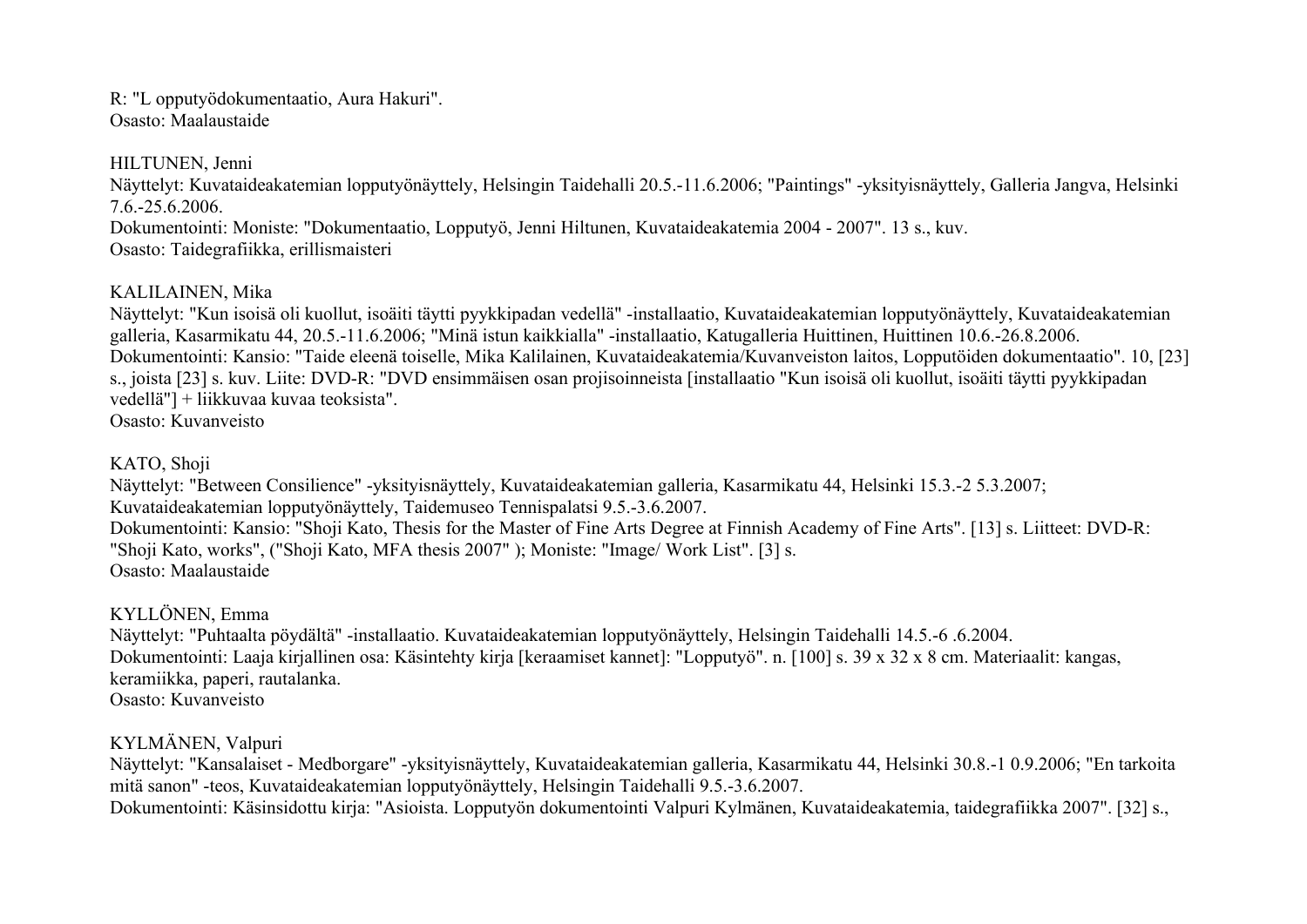kuv. Liite: CD-R: "Lopputyö 2007, digitaalinen dokumentointi, Valpuri Kylmänen". Osasto: Taidegrafiikka

#### LINDHOLM CZAPNIK, Pernilla

Näyttelyt: "Restricted"-performanssi, Kaiku Galleria, Helsinki 27.10.2007; Kuvataideakatemian lopputyönäyttely, Helsingin Taidehalli 20.5.- 11.6.2006.

Dokumentointi: Kartonkikansio: "Pernilla Lindholm Czapnik. Dokumentation av avg'ngsarbete i tv' delar". 18 s., joista 7 s. kuv. Osasto: Maalaustaide

LYCKE, Andreas

Näyttelyt: "Another Land" -yksityisnäyttely, Kuvataideakatemian galleria, Kasarmikatu 44, 18-29.1.2006 Helsinki; Kuvataideakatemian lopputyönäyttely, Helsingin Taidehalli 20.5.-1 1.6.2006.

Dokumentointi: Kansio: "Mitt konstnärlika arbete". [6] s., joista [4] s. kuv. Liite: CD-R: "MFA , Dokumentation, Andreas Lycke". Osasto: Tila-aika

# LÖPPÖNEN, Ville

Näyttelyt: "Mielessä - Maailmassa", -yhteisnäyttely, Suomen Tukholman instituutti, Tukholma, Ruotsi 19.4.-14.5.2006; Kuvataideakatemian lopputyönäyttely, Taidemuseo Tennispalatsi, Helsinki 9.5.-3.6.2007.

Dokumentointi: Monisteet: "Lopputyön kirjallinen osio, Ville Löppönen, Haastattelija: Panu Hietaneva, Haastateltava: Ville Löppönen". [9] s.; "Haastattelija: Juha-Heikki Tihinen, Haastateltava: Ville Löppönen". [11] s. Liitteet: Kuvamonisteet: "Kuvataideakatemian lopputyönäyttely, Ville Löppönen". [5] s.; "Mielessä ja maailmassa, Ville Löppönen ja Jukka Rusanen". [12] s. CD-R: "Ville Löppönen, Lopputyön dokumentaatio ja kirjallinen osio".

Osasto: Maalaustaide

MALIN, Sampo

Näyttelyt: "Massat" -teos, Kuvataideakatemian lopputyönäyttely, Helsingin Taidehalli 20.5.-11.6.2006; Yksityisnäyttely, Kuvataideakatemian galleria [nyk. Galleria Fafa], Lönnrotinkatu 35, Helsinki 29.11.-10.12.2006. Dokumentointi: Kansio: "Kuvataiteen maisterintyön kirjallinen osio, Sampo Malin". [9] s., joista [4] s. kuv. Osasto: Kuvanveisto

MARTOLA, Janne

Näyttelyt: "Varjoasema" -yksityisnäyttely, Galleria FAFA, Helsinki 10.1.-21.1.2007; Kuvataideakatemian lopputyönäyttely, Taidemuseo Tennispalatsi 9.5.-3.6.2007.

Dokumentointi: Kansio: "Janne Martola, Opinnäyte dokumentaatio, 2007". [11] s., joista suurin osa kuv. Liitteet: CD-R: "J. Martola, Työnäyte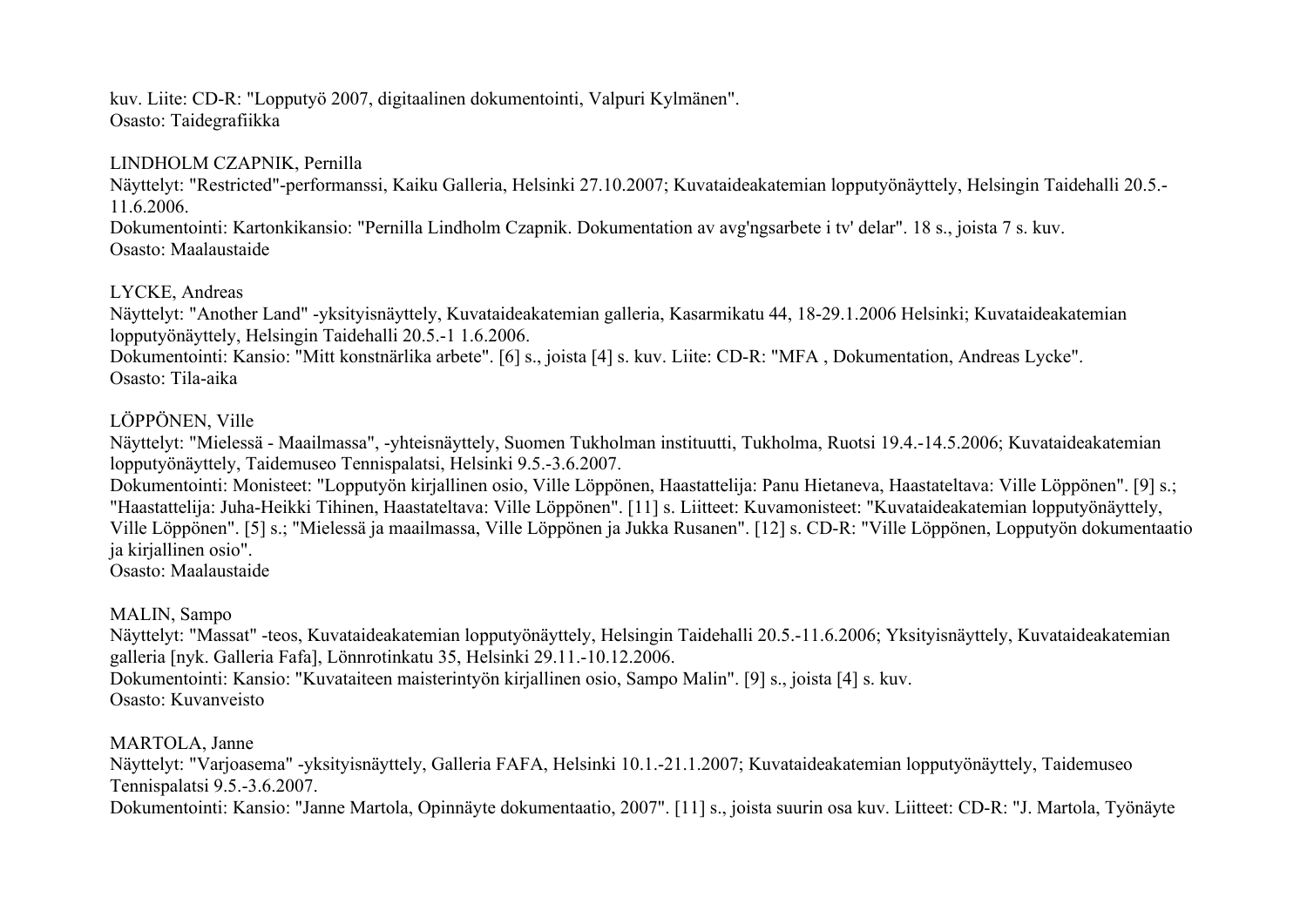eli lopputyökuvat"; CD-R: "J. Martola, Dokumentaation kirjallinen osa". Osasto: Tila-aika

## MIKKONEN, Marja

Näyttelyt: Lyhytelokuva "Rondo", Kuvataideakatemian lopputyönäyttely, Kuvataideakatemian galleria [nyk. Galleria Fafa], Lönnrotinkatu 35, Helsinki 20.5.-11.6.2006; "Päivän Hulluus" -yksityisnäyttely, Galleria Huuto, Viiskulma, Helsinki 16.8.-2 7.8.2006. Dokumentointi: Kirja: "Marja Mikkonen, Lopputyön dokumentaatio, Kuvataideakatemia 2007 = Documentation of graduation work, Finnish Academy of Fine Arts 2007. 71 s., kuv. Liitteet: DVD-R: "Kertomaton, Videodokumentaatio valokuvainstallaatiosta = Untold, Documentation of the images in an installation, Marja Mikkonen 2007"; CD-R: "Kirje isälleni, audioteksti = A letter to my Father, an audio text, by Marja Mikkonen 2006"; DVD-R: "Rondo" -lyhytelokuva, directed by Marja Mikkonen; DVD-R: "Stoneforest, a videoinstallation by Marja Mikkonen 2006".

Osasto: Tila-aika, erillismaisteri

# MÄKILÄ, Rauha

Näyttelyt: "Good Boys Never Win, Good Boys Always Fallow" -yksityisnäyttely, Kuvataideakatemian galleria, Kasarmikatu 44, Helsinki 29.9.2005-9.10.2005; "Wanna Be Wannabe", Kluuvin galleria, Helsinki 4.5.2007-20.5.2007.

Dokumentointi: Kansio: "Lopputyön dokumentaatio", 17 s., kuv. Liitteet: Kutsukortit: "Good Boys Never Win, Good Boys Always Fallow", "Wanna Be Wannabe". CD-R: "Rauha Mäkilä, Lopputyön dokumentaatio".

Osasto: Maalaustaide

## ORAVA, Mika

Näyttelyt: "Defacing" -teos, [yhteisteos Juha T. Koskisen ja Sara Toivosen kanssa], Keravan taidemuseo, 23.1.- 4.3.2007; "Who am I?" -ääniinstallaatio, Kuvataideakatemian lopputyönäyttely, Kuvataideakatemian galleria, Kasarmikatu 44, Helsinki 9.5.-3 .6.2007. Dokumentointi: Kierrekantinen vihko: "Mika Orava, Kuvataideakatemian opinnäytteen dokumentointi, 8.5.2007". 11 s., kuv. Liite: DVD-R: "Who am I?, Mika Orava, Kuvataideakatemian lopputyö, ääni-installaatio". Osasto: Tila-aika

## PELKONEN, Ari

Näyttelyt: "Hitaampi viiva" -yksityisnäyttely, Lasipalatsin näyttelytila, Helsinki 2.-12.5.2006; "Small Talks" -teos, Kuvataideakatemian lopputyönäyttely, Helsingin Taidehalli 20.5.-1 1.6.2006.

Dokumentointi: Vihko: "Ari Pelkonen, Lopputyön dokumentaatio, Kuvataideakatemia / taidegrafiikan osasto 2007. [13] s., kuv. Osasto: Taidegrafiikka, erillismaisteri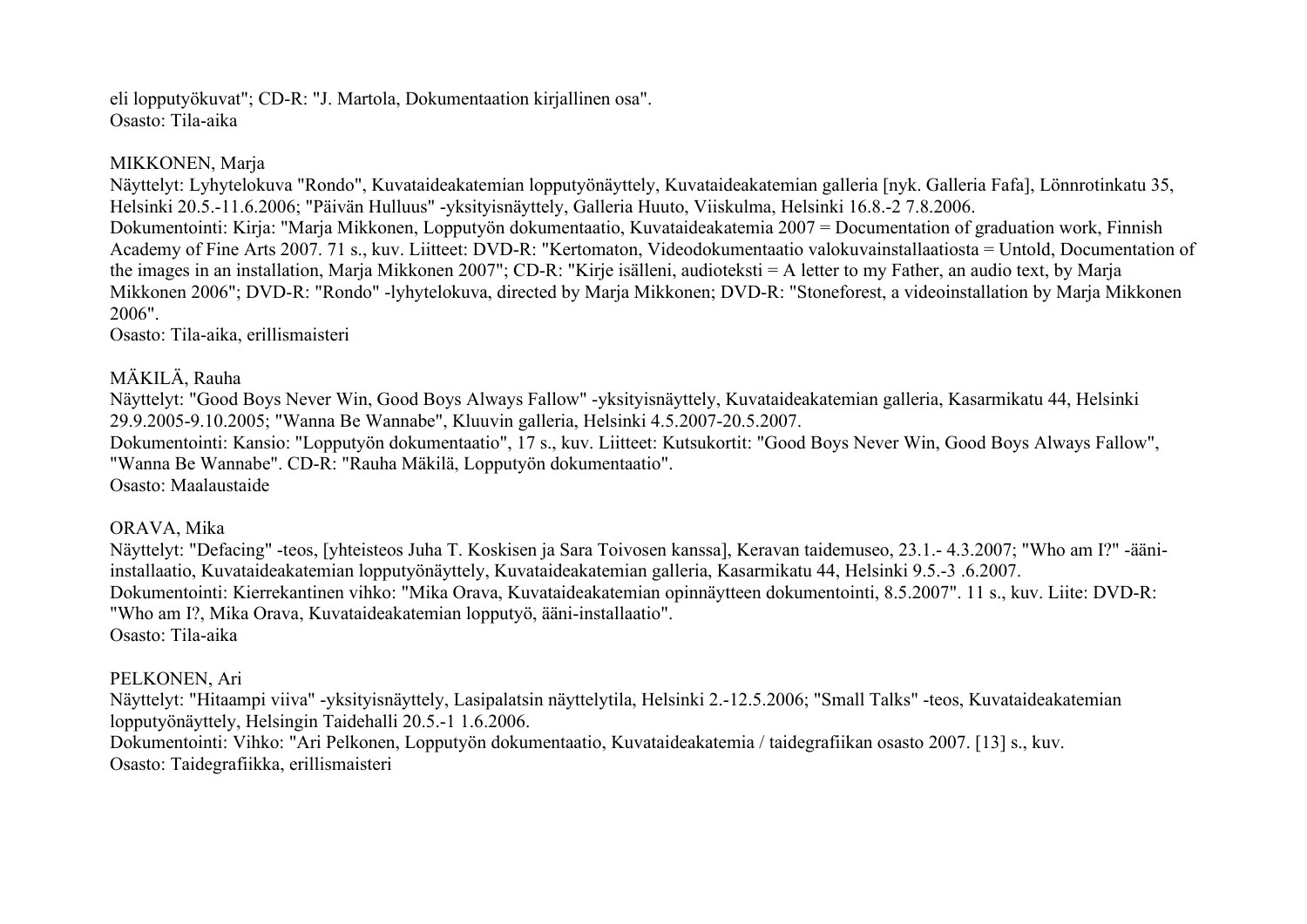PRIHA, Eeva-Maija

Näyttelyt: "Rakkaudella" -yksityisnäyttely, Kuopion taidemuseo 26.4.-9.9.2007; "Niitty" -installaatio, Kuvataideakatemian lopputyönäyttely, Galleria Fafa, Lönnrotinkatu 35, Helsinki 9.5.-3 .6.2007. Dokumentointi: Kierrekantinen vihko: "Lopputyö, Eeva-Maija Priha". [30] s., kuv. Liite: CD-R: "Eeva-Maija Priha, Lopputyö 2007". Osasto: Kuvanveisto

# ROSENSTRÖM, Hans

Näyttelyt: "Bonjour Tristesse" -valoteos, "Hard revolution" -näyttely, Nord Culture Festival, Potsdamer Platz, Berliini huht-toukokuu 2006; "Who do I dream for II" -installaatio, Kuvataideakatemian lopputyönäyttely, Helsingin Taidehalli 20.5.-1 1.6.2006. Dokumentointi: Kansio: "Lopputyöraportti, Hans Rosenström". 11 s., kuv. Liite: CD-R: "Hans Rosenström, Lopputyöraportti". Osasto: Maalaustaide

# RUSANEN, Jukka

Näyttelyt: "Out of the Blue" -yksityisnäyttely, Galleria Jangva, Helsinki 31.8.-17.9.2006; Kuvataideakatemian lopputyönäyttely, Taidemuseo Tennispalatsi 9.5.-3.6.2007.

Dokumentointi: "Opinnäytteen dokumentointi". [11] s., joista [8] s. kuv. Liitteet: CD-R: "Jukka Rusanen, Opinnäytteen dokumentaatio" Osasto: Maalaustaide, erillismaisteri

RUSCICA, Jani

Näyttelyt: Pieni Taivas, Nuorten Biennaali, Taidehalli, Helsinki 19.11.–11.12.2005; Kuvataideakatemian lopputyönäyttely, Taidemuseo Tennispalatsi 4.5.–5.6.2005. Dokumentointi: Kansio: "Jani Ruscica. Lopputyön dokumentaatio". [23] s., kuv. Liite: DVD-R: "Contrapuntal". Osasto: Tila-aika

SIPILÄ, Johanna

Näyttelyt: "Helsinki 2006" -teos, "Behind The Mascara" -ryhmänäyttely, Valssaamo, Kaapelitehdas, Helsinki 14.4.-11.5.2006; Neljän maalauksen sarja, Kuvataideakatemian lopputyönäyttely, Taidehalli, Helsinki 20.5.-11.6.2006. Dokumentointi: Kansio: 35 s., suurin osa kuv. Liite: CD-R: "Johanna Sipilän Lopputyödokumentaatio". Osasto: Maalaustaide

SUZUE, Haru

Näyttelyt: Yksityisnäyttely, Kuvataideakatemian galleria, Kasarmikatu 44, 31.1.-11.2.2007 Helsinki; Kuvataideakatemian lopputyönäyttely, Taidemuseo Tennispalatsi 9.5.-3.6.2007. Dokumentointi: Kierrekantinen kirja: "Haru Suzue, Documentation of graduation work". 56 s., suurin osa kuv. Liite: DVD-R: "Documentation of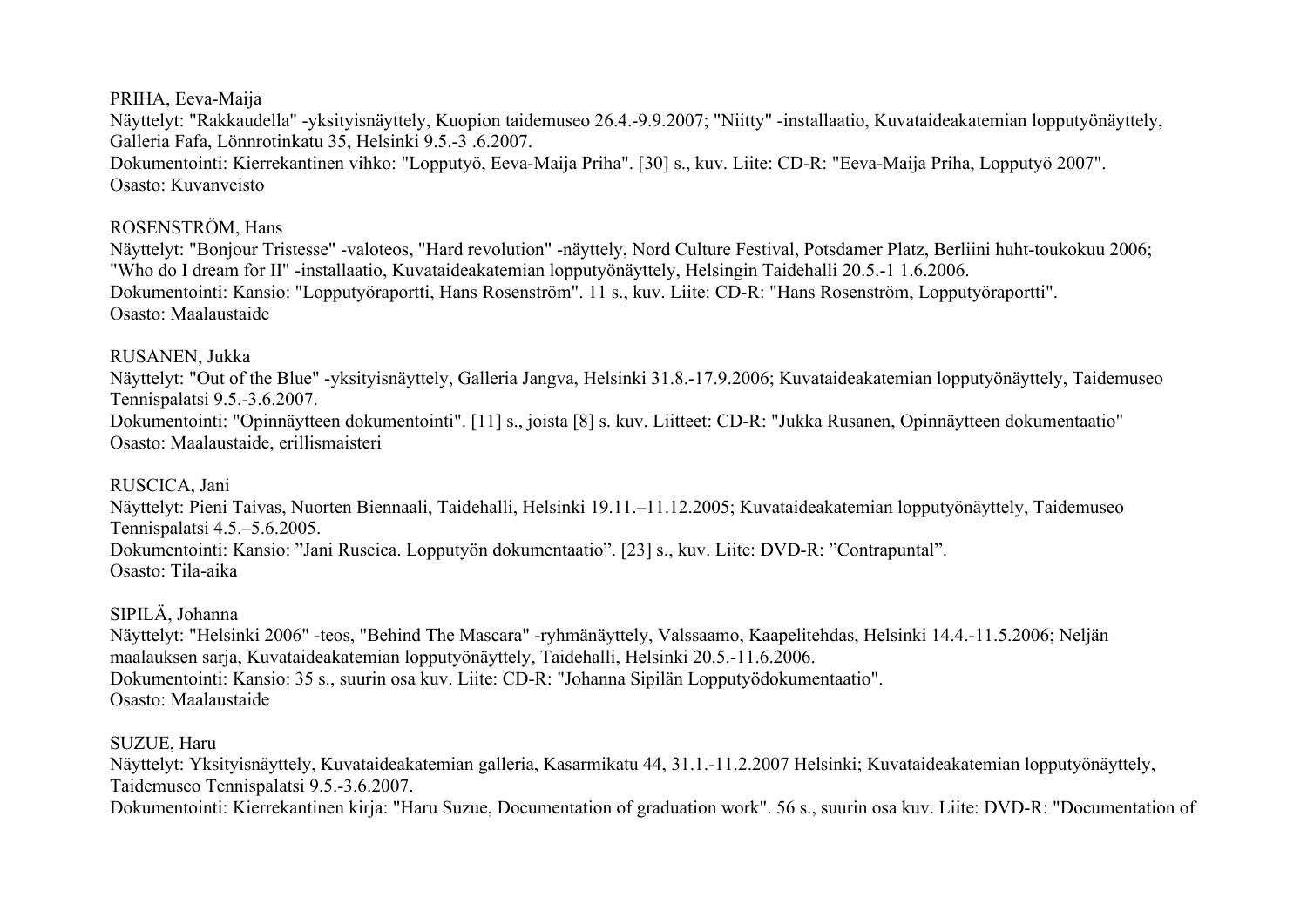graduation work". Osasto: Taidegrafiikka, erillismaisteri

TORNBERG, Pauli Näyttelyt: Kuvataideakatemian lopputyönäyttely, Taidemuseo Tennispalatsi, Helsinki 4.5.-5.6.2005; "Muuttuva maisema" -yksityisnäyttely, tmgalleria, Helsinki 15.11.-3.12.2006. Dokumentointi: Kansio: "Lopputyön dokumentaatio, Pauli Tornberg". [33] s., joista [22] s., kuv. Osasto: Maalaustaide

TVETE, Anne Louise

Näyttelyt: Kolme freskomaalausta, Luckan, ruotsinkielinen tiedotus- ja kulttuurikeskus 9.5.-22.5.2006; Anatominen teatteri " -ryhmätyö, Cupola, Teatterikorkeakoulun aula, Helsinki 23.5.-2 7.8.2006; "A vision of Eden" -freskoinstallaatio, Palmusali, Kasvitieteellinen puutarha, Kaisaniemi, Helsinki 12.-26.11.2006. Dokumentointi: Kansio: "Anne Louise Tvete, master degree project, "s ite-specific frescoes". [23] s., joista [12] s. kuv. Osasto: Maalaustaide

VAITTINEN, Timo

Näyttelyt: "It's all in the bag" -installaatio, Kuvataideakatemian lopputyönäyttely, Helsingin Taidehalli 20.5.-1 1.6.2006; "In Da Club" videoinstallaatio, Yhteispohjoismainen näyttely "LikiMain - pohjoista nykytaidetta", Galleria Rantakasarmi, Helsinki 13.10.-1 9.11.2006. Dokumentointi: Kansio: "Lopputyöni ensimmäinen osa", [15] s., joista [11] s. kuv. Liite: DVD-R: "Timo Vaittinen, Lopputyön dokumentointi, videoteokset 2005-2006".

Osasto: Maalaustaide

VIRTANEN, Leena Näyttelyt: "Tapahtuma"-teos "Sinne ja takaisin" -yksityisnäyttelyssä, Kuvataideakatemian galleria, Kasarmikatu 44, Helsinki 17.-28.11.2004; "Rakenne"-teos, Kuvataideakatemian lopputyönäyttely, Taidemuseo Tennispalatsi 4.5.-5.6.2005. Dokumentointi: Kansio: "Lopputyön dokumentaatio, Leena Virtanen", [38] s., suurin osa kuv. Osasto: Taidegrafiikka

**2006**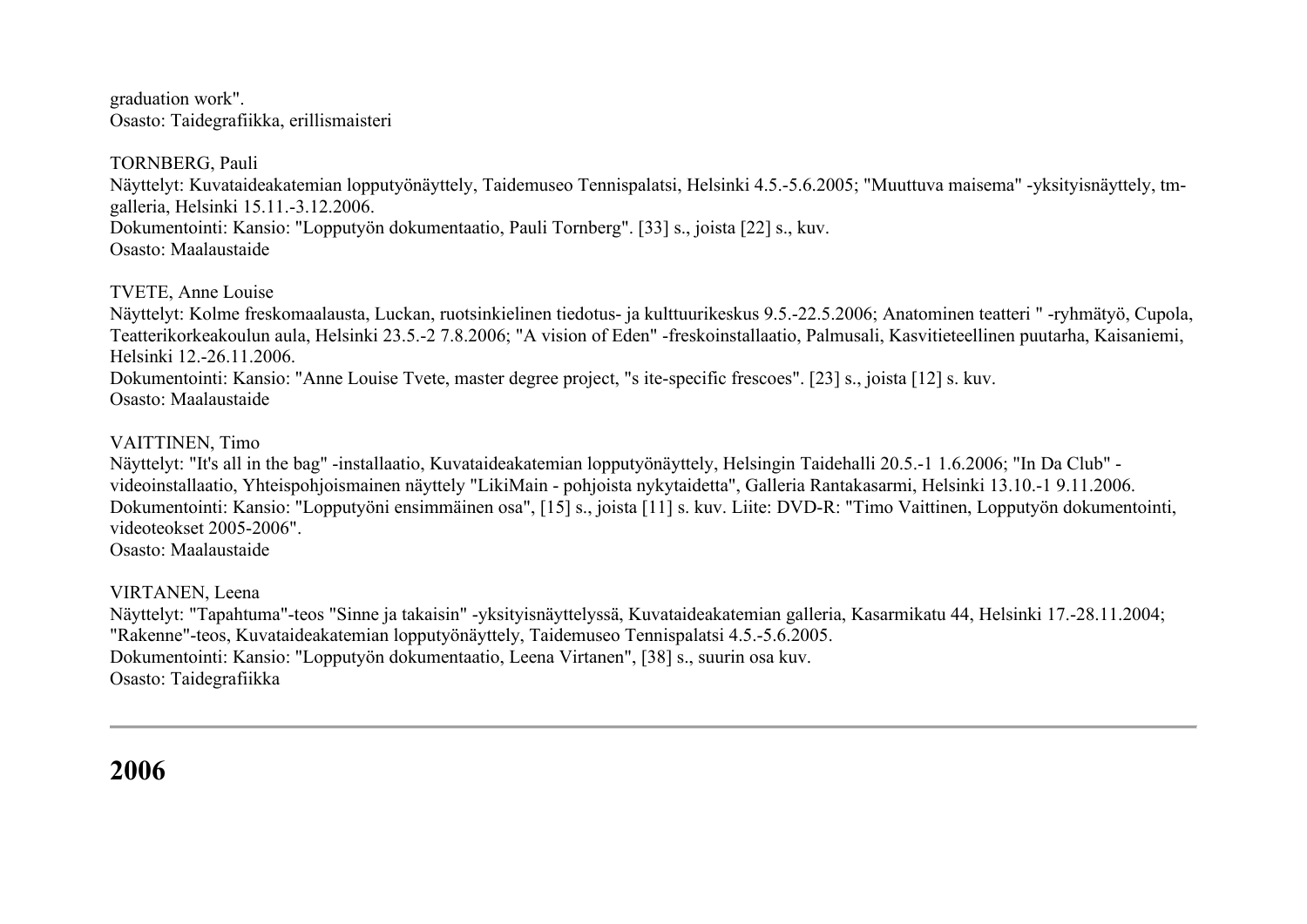#### BERGMAN, Anders

Näyttelyt: "Wealth"-installaatio, Vanha kotitalousoppilaitos, Sturenkatu 2, Helsinki 14.10. - 10.11.2005; "Finlandia"- installaatio, Kuvataideakatemian lopputyönäyttely, Helsingin Taidehalli 20.5. - 11.6.2006.

Dokumentointi: Kansio: "Graduation project documentation by Anders Bergman". [9] s., joista [6] s. kuv. Liitteet: CD-R: [Äänitiedosto] Osasto: Tila-aika

## HAAPOJA, Terike

Näyttelyt: "In and out of time" -videodiptyykki ja " Present"- installaatio, Kuvataideakatemian lopputyönäyttely, Taidemuseo Tennispalatsi, Helsinki 4.5. - 5.6.2005; "Digitaalisia horisontteja" -yksityisnäyttely, Kuvataideakatemian galleria, Kasarmikatu 44, Helsinki elo-syyskuu 2005. Dokumentointi: Kirja: "Opinnäytetyön dokumentaatio ja kaksi esseetekstiä, Kuvataideakatemia, Tila-aikataiteiden laitos, Terike Haapoja 2006". 50 s., joista [11] s. kuv. Liite: Vihko: "Eron tajusta" -proosaessee ja "Verho"- novelli [28] s. Osasto: Tila-aikataide

## HEISKA, Hannaleena

Näyttelyt: "Muscle & Fitness " -teossarja, Kuvataideakatemian lopputyönäyttely, Taidemuseo Tennispalatsi, Helsinki 4.5. - 5.6.2005; "House of Princesses" -yhteisnäyttely Camilla Vuorenmaan kanssa, Ravintola Rytmi, Art goes Kapakka -kaupunkifestivaali, Helsinki elokuu 2005; "When Love & Death Embrace" -yksityisnäyttely, Kuvataideakatemian galleria, Kasarmikatu 44, 8.7. - 23.7.2006 Helsinki. Dokumentointi: Kansio: "Hannaleena Heiska, Kuvataiteen maisterin tutkinnon opinnäyte". [45] s., joista [38] s. kuv. Liite: CD-R: "Hannaleena

Heiska, Kevätnäyttely 2005, Art goes Kapakka 2005, galleria 2006, essee".

Osasto: Maalaustaide

# JUSSILA, Kaisa

Näyttelyt: "Onnenhevonen" -yksityisnäyttely, Kuvataideakatemian galleria, Kasarmikatu 44, Helsinki 16.12. - 30.12.2004; "Se mitä jäljelle jää" teos, Kuvataideakatemian lopputyönäyttely, Taidemuseo Tennispalatsi, Helsinki 4.5. - 5.6.2005. Dokumentointi: Kansio: "Kuvataideakatemia, Lopputyön dokumentaatio, Kaisa Jussila". [19] s., joista [11] s. kuv. Osasto: Taidegrafiikka

## KAASILA, Outi

Näyttely: "Autius" -teos, Kuvataideakatemian lopputyönäyttely, Kuvataideakatemia, Kaikukatu 4, Kaikukadun kuvanveistosali, Helsinki 14.5. - 6.6.2004. Dokumentointi: Kansio: "Autius". [11] s., joista [9] s. kuv.

Osasto: Kuvanveisto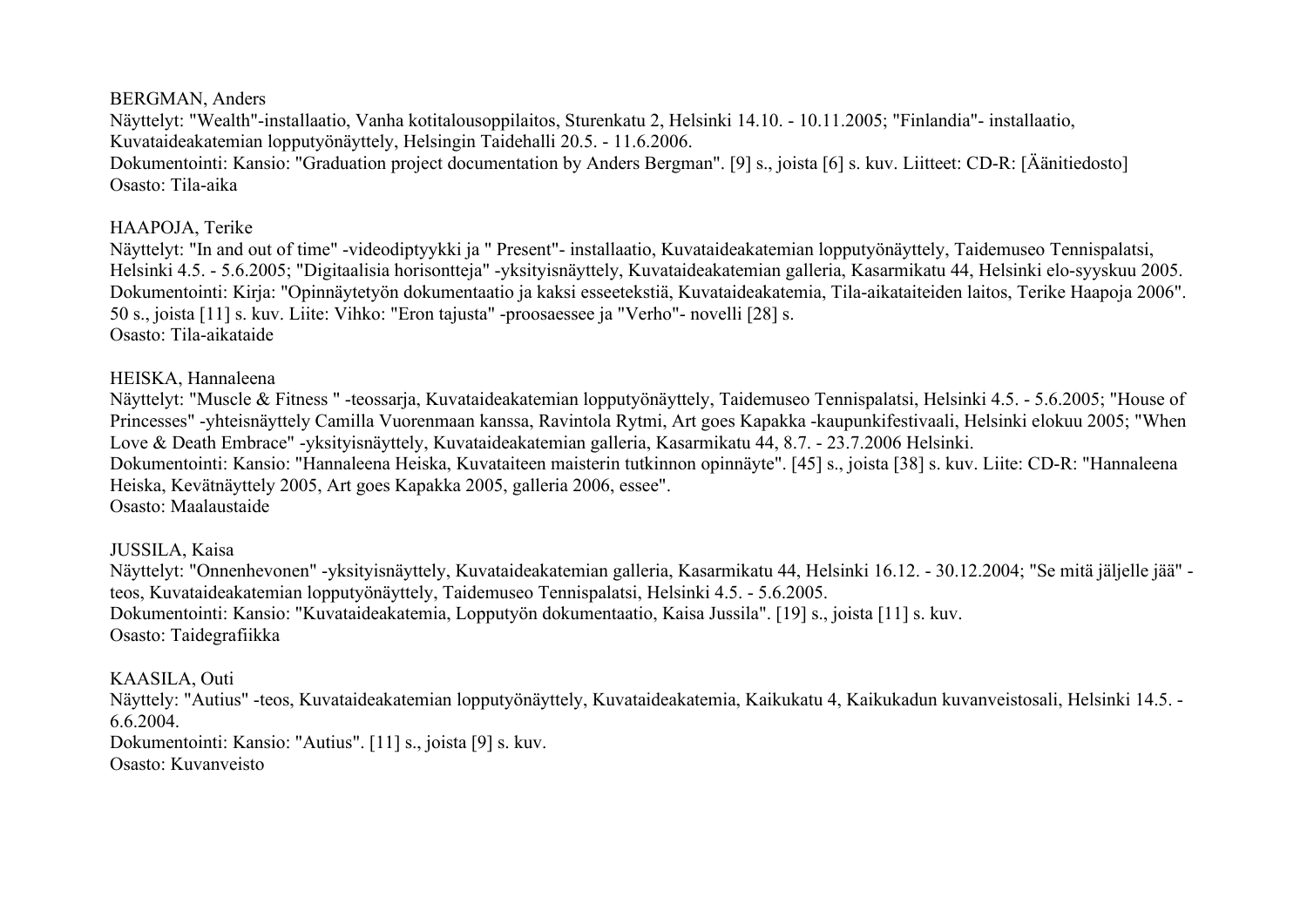## KALLINEN, Jarmo

Näyttelyt: Taidekeskus Mältinranta, Tampere, 29.3. - 15.4.2003; Galleria Katariina, Helsinki, 22.10. - 9.11.2003. Dokumentointi: Kierrekansio: "Jarmo Kallinen, Jarmo Kallisen tutkintotyön dokumentointi". [16] s., joista [11] s. kuv. Osasto: Kuvanveisto, erillismaisteri

## KERÄNEN, Olli

Näyttelyt: "Ikkuna" -teos, Kuvataideakatemian lopputyönäyttely, Helsingin Taidehalli 14.5. - 6.6.2004; "Tilateos" -yksityisnäyttely, Kuvataideakatemian galleria, Kasarmikatu 44, Helsinki 4.3. - 13.3.2005. Dokumentointi: Kirja: "Olli Keränen : Lopputyön dokumentointi : Taidehalli 14.5. - 6.6.2004 : Kuvataideakatemian galleria 4.3. - 13.3.2005". 17 s., kuv.

Osasto: Kuvanveisto

# LEPPÄNEN, Antti

Näyttelyt: "Pysyvää päivänvaloa" -videoteos, Kuvataideakatemian lopputyönäyttely, Taidemuseo Tennispalatsi, Helsinki 4.5. - 5.6.2005; Videoteokset "Doing Heat" ja "A Decent Proposal" yhteistyössä Andreas Waldénin kanssa, näytös Kuvataideakatemian auditoriossa, 31.3.2006. Dokumentointi: Moniste: [Lopputyöni koostuu kahdesta osasta.] [3] s. Liite: DVD-R: videoteokset: "Pysyvää päivänvaloa, 2005; Doing Heat, 2006; A Decent Proposal, 2006" Osasto: Maalaustaide

## LOUHIO, Liisa

Näyttelyt: "Luontoja"- ryhmänäyttely, Rauman taidemuseo, 7.11. - 5.12.2004; Taiteilijakirja "Å eherazade", Rikhardinkadun kirjaston taiteilijakirjaosasto, Helsinki 4.10. - 28.10.2005. Dokumentointi: Taitekirja: "Lopputyön dokumentaatio, Liisa Louhio". [9] s. kuv. Liite: CD-R: Å eherazade : kuvakertomus, kirja, Liisa Louhio,

2005".

Osasto: Taidegrafiikka, erillismaisteri

# LUUTONEN, Maija

Näyttelyt: Kuvataideakatemian lopputyönäyttely, Helsingin Taidehalli, 14.5. - 6.6.2004; "Melkein valkoista" -yksityisnäyttely, Galleria Huuto, Helsinki 26.4. - 8.5.2005.

Dokumentointi: Vihko: "Lopputyön dokumentaatio, Maija Luutonen". 38 s., runsaasti kuv. Liitteet: Näytekansio: "Materiaali- ja värikartta"; Kansio: DVD-R:"I ce ice baby"; DVD-R: Is that all; DVD-R: Living with you is like walking on eggshells"; DVD-R: "Tältä tuntuu". Osasto: Maalaustaide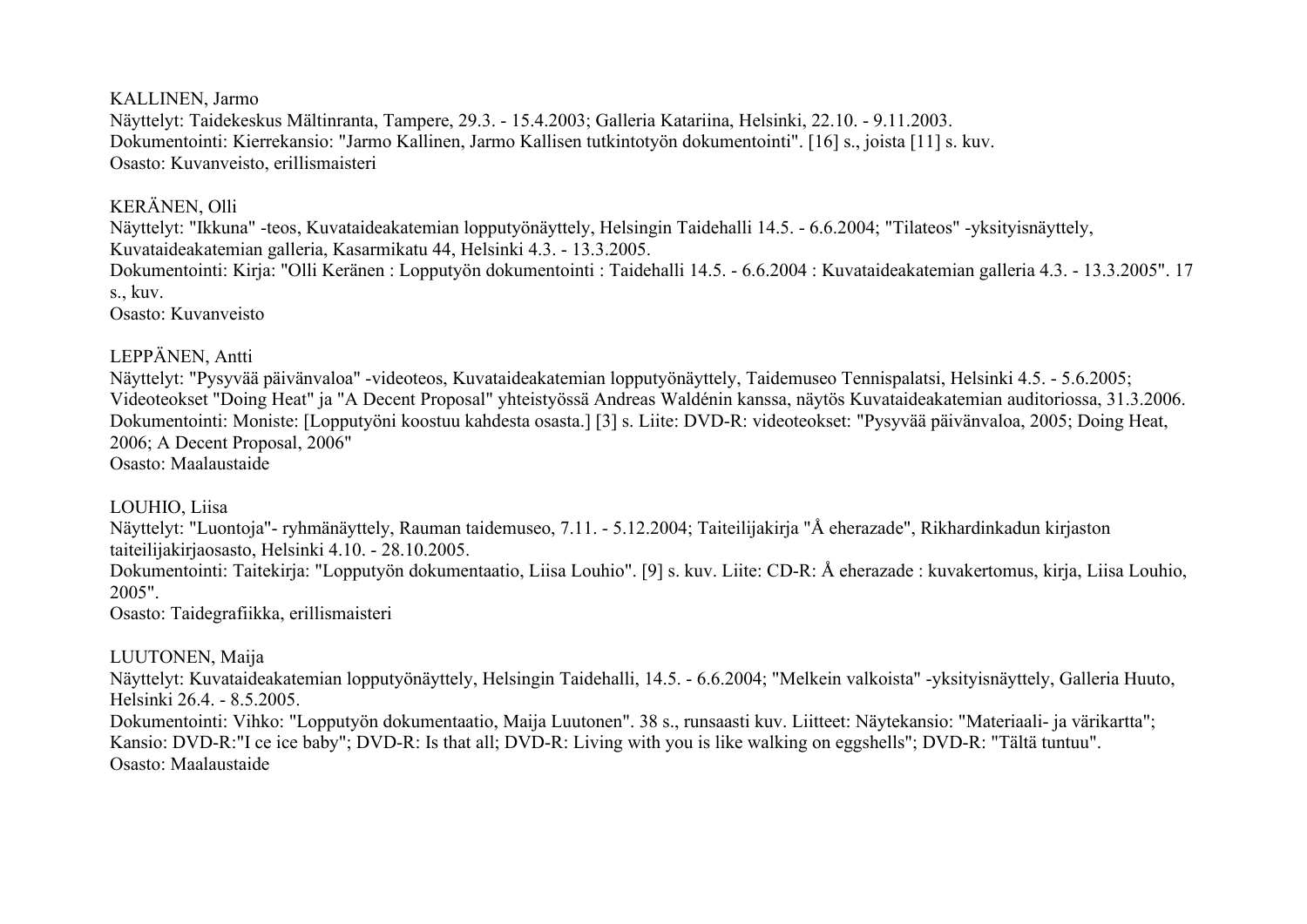## MURKA, Maarit

Näyttelyt: "The Truth is Out There" -yksityisnäyttely, Galleria Vaal, Tallinna, Viro, 1.11. - 12.11.2005; "Kill Your Darlings I" -maalaus, Kuvataideakatemian lopputyönäyttely, Helsingin Taidehalli 20.5. - 11.6.2006.

Dokumentointi: Kierrekansio: "Maarit Murka, portfolio 2005-2006". [17] s., joista [8] s. kuv. Liite: DVD-R: "Island" [video] Osasto: Maalaustaide, erillismaisteri

## NEVANPERÄ , Maarit

Näyttelyt: "Yöhuoltamo" -yksityisnäyttely, Galleria Huuto, Uudenmaankatu 35, Helsinki 7.12. - 18.12.2005; Kuvataideakatemian lopputyönäyttely, Taidehalli, Helsinki 20.5. - 11.6.2006.

Dokumentointi: Kansio: "Maarit Nevanperän päättötyö, Dokumentaatio". [23] s., joista [19] s. kuv. Liitteet: CV. "Yöhuoltamo"-näyttelyn kutsukortti.

Osasto: Tila-aikataide, erillismaisteri

## NIEMINEN, Samuli

Näyttelyt: "His Masters Voice"-teos, Kuvataideakatemian lopputyönäyttely, Helsingin Taidehalli, 14.5. - 6.6.2004; "T ameshigiri works" näyttely, Kuvataideakatemian galleria, Helsinki, 31.3. - 10.4.2005; "The Stop"-teos, kesä 2005, Parantolanpuisto, Hyvinkää. Dokumentointi: Kansio: "Samuli Armas Nieminen, Lopputyödokumentaatio, Osa1: His Masters Voice, Osa2: Tameshigiri / The Stop". [41] s., joista suurin osa kuv. Liitteet: CD-R: "Samuli Nieminen, His Master's Voice, Äänimaailma" ; Esite: TAJU 2005 kesänäyttely, kuvanveisto ja ympäristötaide Hyvinkäällä 10.6. - 4.9.2005.

Osasto: Kuvanveisto

# NURMINEN, Tero

Näyttelyt: "Ihmissudet" -performanssi Halldór Úlfarssonin kanssa. 'Kuvataideakatemian lukuvuoden avajaiset, Kuvataideakatemia, 5.9.2005 ja Galleria Rantakasarmi, Suomenlinna, syksy 2005; "Helsinki-Mikkeli-Dakar, all night long" -maalaus, Kuvataideakatemian lopputyönäyttely, Helsingin Taidehalli 20.5. - 11.6.2006. Dokumentointi: Moniste: "Lopputyön kontekstualisointi, Tero Nurminen". 9 s., [9] s. kuv. Liite: DVD-R: "Ihmissudet, Tero & Halldor". [performanssin taltiointi]

Osasto: Maalaustaide

OIKARINEN, Antti

Näyttely: Kuvataideakatemian lopputyönäyttely, Helsingin Taidehalli, 14.5. - 6.6.2004; Forum Box, Helsinki 7.1. - 29.1.2006. Dokumentointi: Kierrekansio: "Lopputyön dokumentointi, Antti Oikarinen, 2006". [18] s., joista [16] s. kuv. Osasto: Kuvanveisto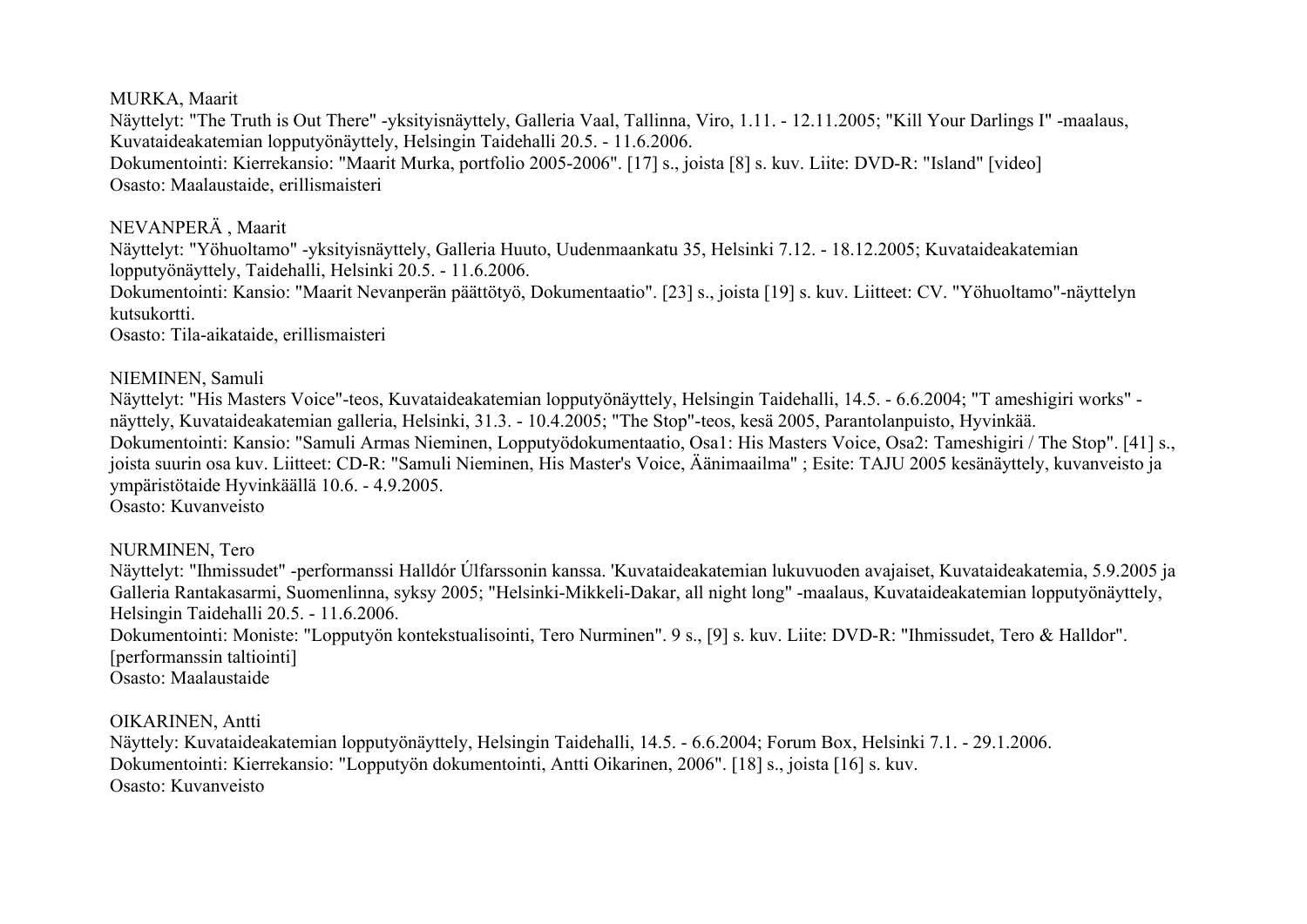PARISE, Stephen

Näyttelyt: "Painting/unpainting"-yksityisnäyttely, Kuvataideakatemian galleria, Kasarmikatu 44, Helsinki 1.2. - 12.2.2006; Kuvataideakatemian lopputyönäyttely, Helsingin Taidehalli, 20.5. - 11.6.2006.

Dokumentointi: Kansio : "The Be Boy". [25] s. Liitteet: CD-R: "Stephen Parise, 2006 thesis"; CD-R: "S. Parise, Documentation, 2006 May, FIN".

Osasto: Maalaustaide, erillismaisteri

PEDREGAL, Alejandro

Näyttelyt: "Enlightment"-lyhytelokuva, Kuvataideakatemian lopputyönäyttely, Taidemuseo Tennispalatsi, Helsinki 4.5. - 5.6.2005; "Exporting Democracy -projekti, T20 gallery, Murcia, Espanja, tammikuu 2006.

Dokumentointi: Kansio: "Documentation of the Graduation Works, Alejandro, Pedregal". [7] s. Liitteet: DVD-R: "Enlightment" -lyhytelokuva; DVD-R: " Exporting Democracy : Travel Sickness pills"; CD-R: "Soundtrack" [Exporting democracy]; Lehti: "Exporting Democracy : Travel Sickness pills". [28]

Osasto: Tila-aika, erillismaisteri

PÉRES FARIÑAS, Mauro

Näyttelyt: "Through the Peephole" -yksityisnäyttely, Kaiku Galleria, Helsinki 31.10. - 13.11.2005; Kuvataideakatemian lopputyönäyttely, Taidehalli, Helsinki 20.5. - 11.6.2006.

Dokumentointi: Kierrekantinen kirja: "Mauro Péres Fariñas, master thesis". 43 s., joista 22 s. kuv. Liite: CD-R: "Mauro Péres Fariñas, master thesis" (pdf).

Osasto: Tila-aikataide, erillismaisteri

REGAN, Tomas

Näyttely: Sarja muotokuvia: "Outi (camera lucida), Outi, Matruusi (Dimitri Staroseltsev), Rukous", Kuvataideakatemian lopputyönäyttely, Helsingin Taidehalli, 20.5. - 11.6.2006. Dokumentointi: Moniste: Laaja kirjallinen osa: Camera Lucida ja piirtäjän optiset apuvälineet, Tomas Regan, Kuvataideakatemia, 2006" . 30 s., kuv. Liite: "Dokumentaatio, Tomas Regan". 4, [2] s., joista 4 s. kuv. Osasto: Taidegrafiikka, erillismaisteri

ROSSOW, Anna

Näyttelyt: Kuvataideakatemian lopputyönäyttely 4.5. - 5.6.2005, Kuvataideakatemian galleria, Kasarmikatu 44, Helsinki; Galleria Majakka, Harjukatu 29, Helsinki 11. - 11.12.2005.

Dokumentointi: Vihko: "Anna Rossow : maalauksia ja piirustuksia : 2005-2006". 43 s., pelkästään kuv. Liite: Moniste: "Loppytyö : Anna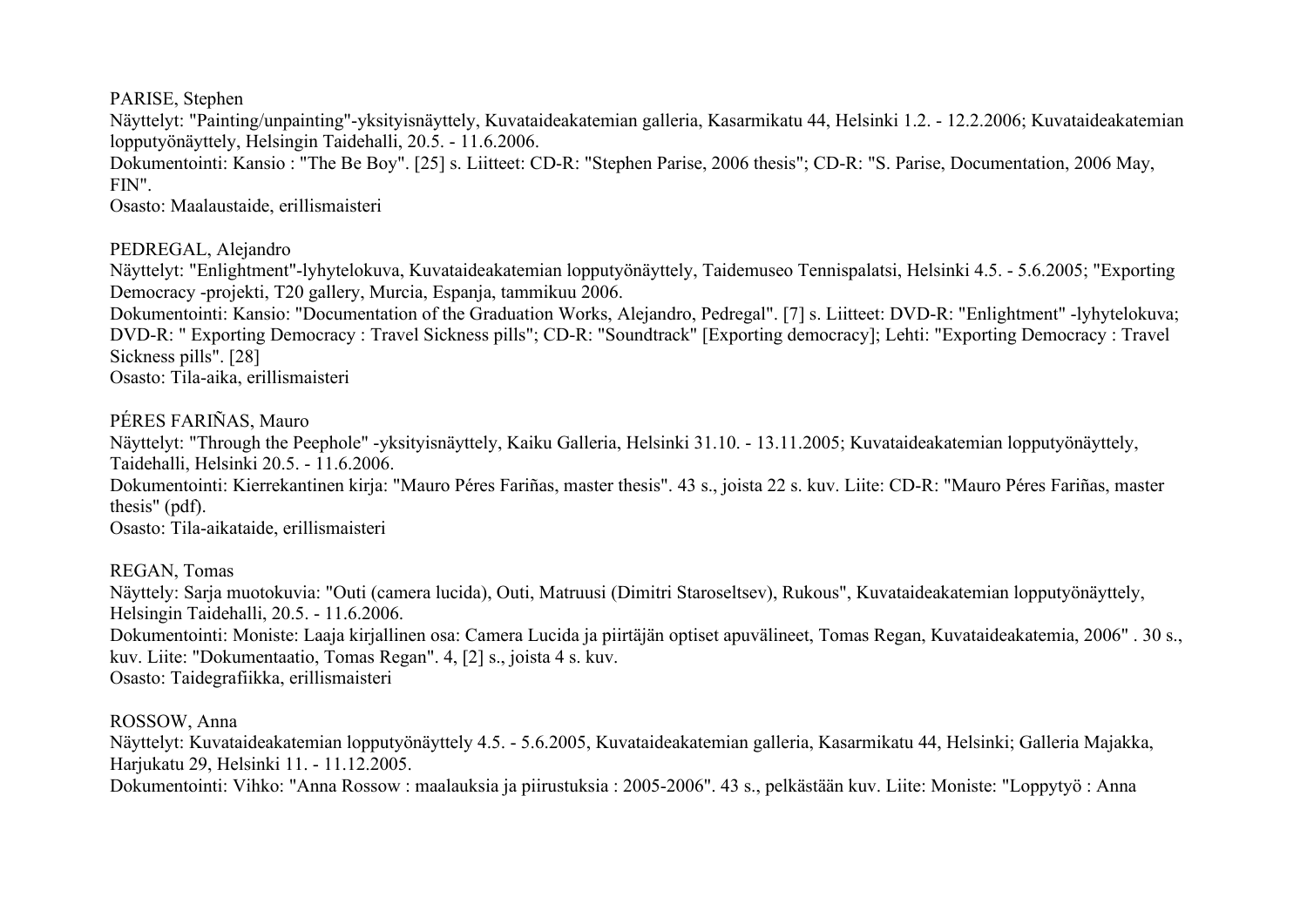Rossow". [4] s. Osasto: Maalaustaide

# RUOHOMÄKI, Kati

Näyttelyt: "Aivan niin kuin kaikki muutkin" -valokuvasarja, Kuvataideakatemian lopputyönäyttely, Taidemuseo Tennispalatsi, Helsinki 4.5. - 5.6.2005; "Kaupunki on niin kuin äiti" -yksityisnäyttely. Kuvataideakatemian galleria, Kasarmikatu 44, Helsinki 16. - 26.2.2006. Dokumentointi: Kansio: "Kati Ruohomäki, Lopputyöni, pieni kirjallinen osuus ja dokumentointi". [33] s., joista [13] s. kuv. Liitteet: CD-R: "Kati Ruohomäki, Kaikki lopputyöni kuvat". Osasto: Tila-aika

RYHÄNEN, Heli

Näyttelyt: "Muutostiloja" -ryhmänäyttely, (Sculptor 2005 -näyttely), Amos Anderssonin taidemuseo, Helsinki 20.5. - 30.7.2005; Shiftcale - Sculpture at the Extended Field", KUMU, Tallinna 17.2. - 21.5.2005. Dokumentointi: Kansio: "Lopputyön dokumentaatio, Heli Ryhänen, Kuvataideakatemia, 2006". 6 s., [8] s. kuv. Osasto: Kuvanveisto, erillismaisteri

## SAILAMAA, Jani

Näyttely: "Yhden- puolueen manifesti" -installaatio, Kuvataideakatemian lopputyönäyttely, Helsingin Taidehalli, 14.5. - 6.6.2004. Dokumentointi: Kansio: [Jani Sailamaa]. [13] s. Osasto: Tila-aika

## SCHEVIN, Nicolas

Näyttely: Kuvataideakatemian lopputyönäyttely, Helsingin Taidehalli, 14.5. - 6.6.2004.

Dokumentointi: Kansio: Laaja kirjallinen osa: "Deviation standards. Master or Fine Arts Degree, Written Section, Time and Space Department, Academy of Fine Arts of Helsinki, May 2006, Nicolas Schevin". 51 s., kuv. Liitteet: DVD-R: "Nicolas Schevin, 3 video works, promo, Mensonges Inc. 2006"; DVD-R: "Untitled (Whispers), (Draft version for preview only), By Nicolas Schevin, whispers voices by Jenni Jouppi"; Taiteilijakirja: "Blamestorming : by Nicolas Schevin" [32] s., suurin osa kuv.; Taiteilijakirja: "Might need it to be a little bit more crystal : by Nicolas Schevin". [40] s., suurin osa kuv.

Osasto: Tila-aika, erillismaisteri

## SUOMINEN, Eliisa

Näyttelyt: "Naapurit" -installaatio, Kuvataideakatemian lopputyönäyttely, Taidemuseo Tennispalatsi, Helsinki 4.5. - 5.6.2005; "Postikorttimaalauksia" -yksityisnäyttely, Kuvataideakatemian galleria, Kasarmikatu 44, Helsinki 8.12. - 18.12.2005. Dokumentointi: Kierrekantinen kirja: "Postikorttien kanssa matkustusta : Eliisa Suominen : Lopputyön dokumentointi ja kirjallinen osuus". [14]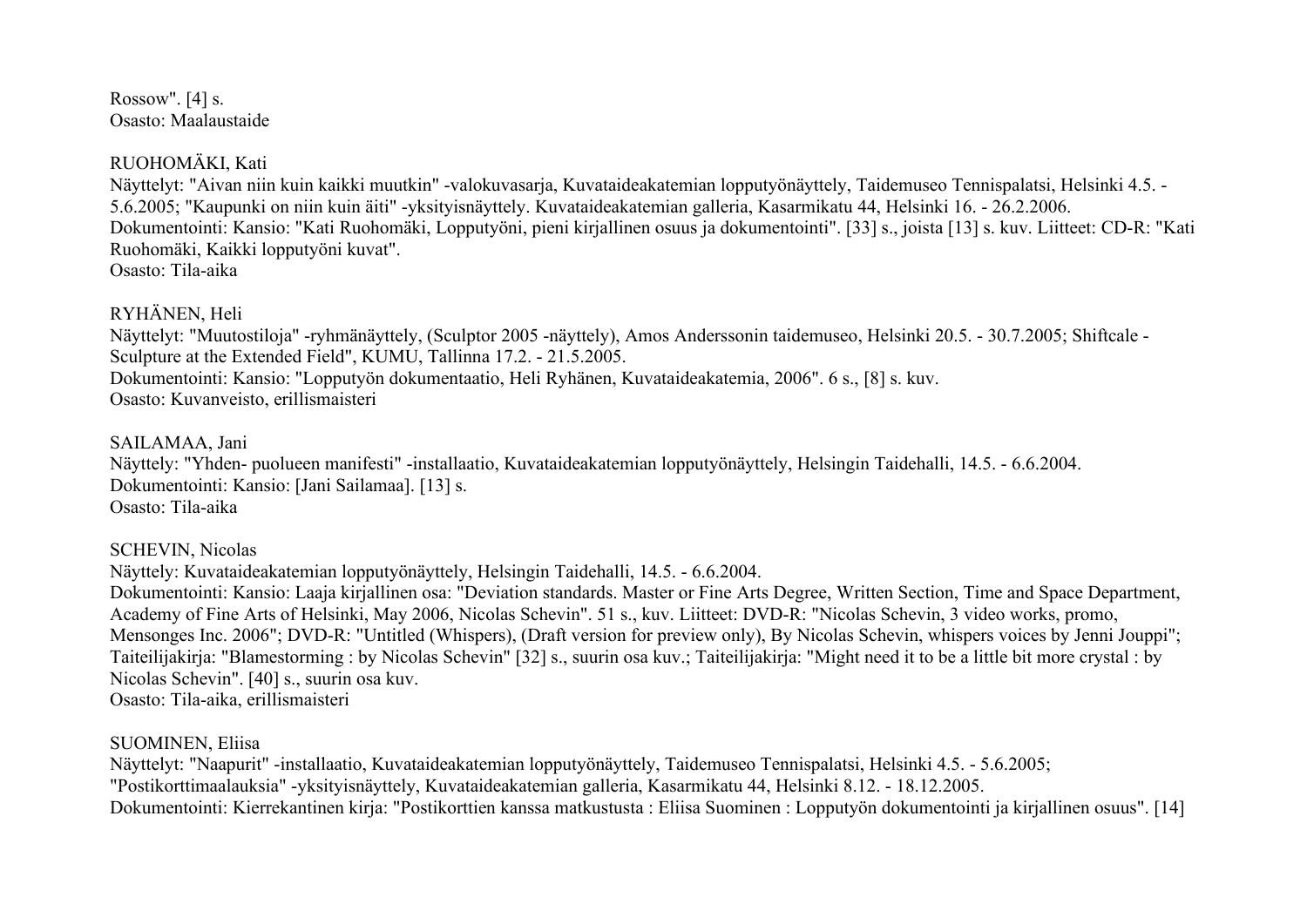s., joista [7] s. kuv. Liite: CD-R: [Näyttelykuvia] Osasto: Maalaustaide

#### TAKALA, Pilvi

Näyttelyt: "Bag Lady" -performanssi Arkaden-ostoskeskus, Potsdamer Platz, Berliini 10.4. - 16.4.2006; "Bag Lady" -valokuvateos, "Hard Revolution" -näyttely, Passarella, Potsdamer Platz, Berliini 21.4. - 7.5.2006; "Easy Rider" -videoteos ja Bag Lady -diaesitys, Kuvataideakatemian lopputyönäyttely, Kuvataideakatemian galleria, Helsinki 20.5. - 12.6.2006. Dokumentointi: Moniste: "Pilvi Takala, Maisterin Lopputyö, Kuvataideakatemia 2006". [8] s., joista [6] s. kuv. Liitteet: DVD-R: "Pilvi Takala, Easy Rider"; DVD-R: "Pilvi Takalan lopputyö, kirjallinen osa ja kuvat (lopputyö pdf)"; DVD-R: "Bag Lady (pdf)". Osasto: Tila-aika

## TIISALA, Petra

Näyttelyt: Kuvataideakatemian lopputyönäyttely, Taidemuseo Tennispalatsi, Helsinki 4.5. - 5.6.2005; Kuvataideakatemian kaupallinen kesänäyttely, Vanha kotitalousoppilaitos, Sturenkatu 2, Helsinki 2.7. - 31.8.2005; lisäosa: Laakson sairaalan näyttelytila, Helsinki 27.8. -29.9.2005.

Dokumentointi: Kansio: "Petra Tiisala, Lopputyön kirjallinen osuus". [25] s., joista [15] s. kuv. Osasto: Maalaustaide

## TUOMINEN, Tatu

Näyttelyt: Kuvataideakatemian lopputyönäyttely, Taidemuseo Tennispalatsi, Helsinki 4.5. - 5.6.2005; "Nuoret graafikot" -ryhmänäyttely, Galleria G, Helsinki 11.5. - 29.5.2005.

Dokumentointi: Kirja: "Tatu Tuominen : Kuvataiteen maisterin lopputyö". 19 s. kuv. Osasto: Taidegrafiikka

ÚLFARSSON, Halldór Arnar

Näyttelyt: Yksityisnäyttely, Kuvataideakatemian galleria, Kasarmikatu 44, Helsinki 1.7. - 10.7.2005; Kuvataideakatemian lopputyönäyttely, Helsingin Taidehalli, 20.5. - 11.6.2006. Dokumentointi: Kirja: "Halldorion : KTA/MFA : Documentation". 31, [6] s., kuv. Liite: DVD-R: "Halldór Arnar Úlfarsson, MFA Documentation 2006". Osasto: Tila-aikataide

## VALKONEN, Ilona

Näyttelyt: "Solitudegarden"-teos, Kuvataideakatemian lopputyönäyttely, Helsingin Taidehalli, 14.5. - 6.6.2004; "M aattoman ihmisen puutarha" näyttely, Kuvataideakatemian galleria, Kasarmikatu 44, Helsinki 10.6. - 26.6.2005.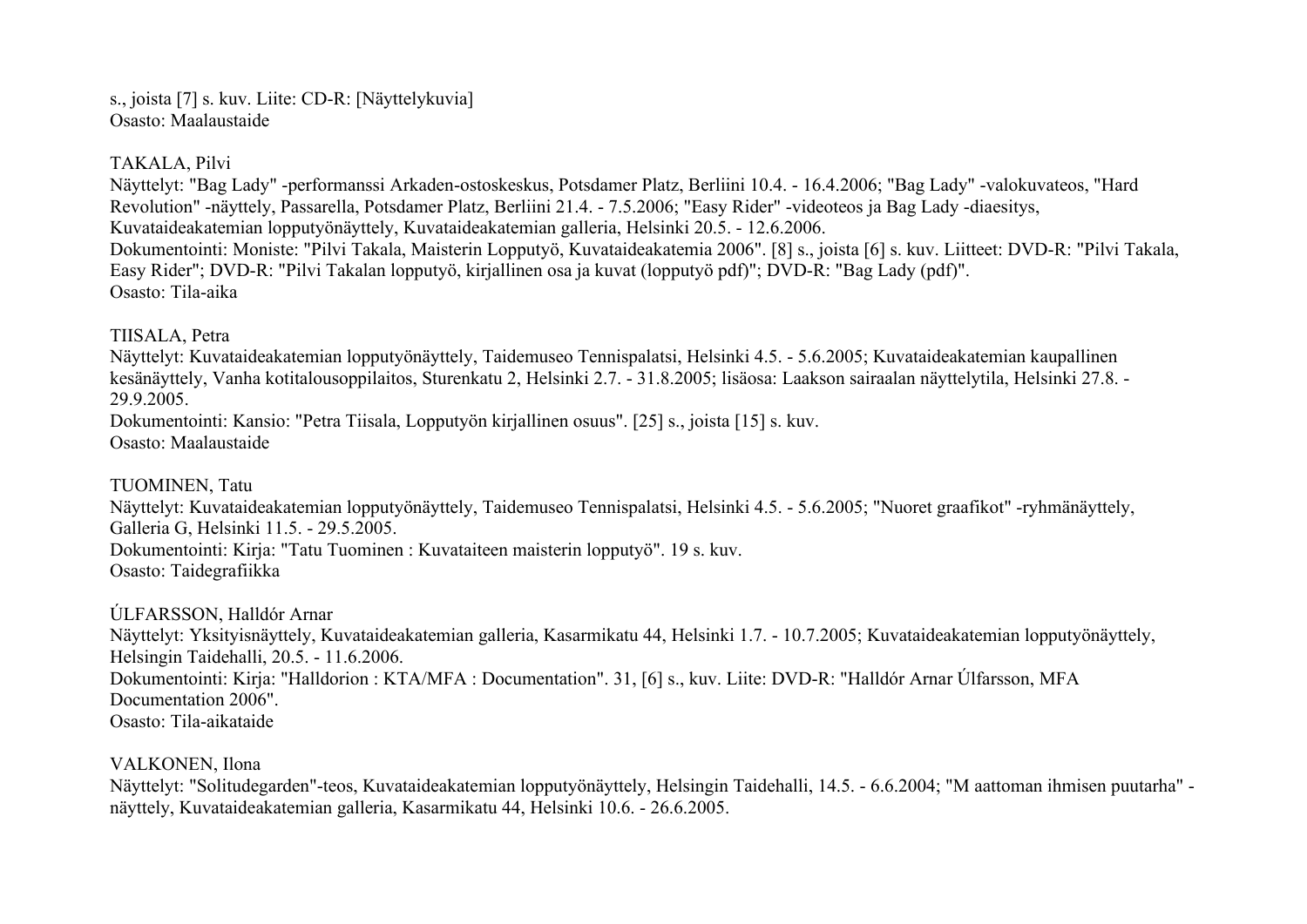Dokumentointi: Näyttelyyn liittyvä näyttelyjulkaisu: haitarikirja: " Ilona Valkonen : Maattoman ihmisen puutarha = Garden for One with No Land", [Espoo] : Paulon säätiö, 2005. ISBN: 952-99343-1-9. Liite: Moniste: "Ilona Valkosen kahden näyttelyn lopputyöhön liittyvä lyhyt kirjallinen osio eli saatekirje Solitudegardenille ja Maattoman ihmisen puutarhalle". [7] s. Osasto: Maalaustaide

# **2005**

AVIKAINEN, Adam

Näyttelyt: "Viva Sisu", presented by Nacho Menchu (PhD) and Adam Avikainen, Kuvataideakatemian Galleria, Helsinki 2.2. - 13.2.2005; Spring exhibition [Kuvataideakatemian lopputyönäyttely], Kaiku Gallery, Helsinki 4.5. - 5.6.2005 Dokumentointi: Muovikotelo: CD-R (80 min/700MB): Adam Avikainen, MFA 2005. teksti [1 s.], kuv. Osasto: Tila-aikataide, erillismaisteri

BALOMENOS, Panagiotis

Näyttelyt: Kaiku Galleria, Helsinki 14.5. - 6.6.2004; Kuvataideakatemian Galleria, Helsinki 15. - 26.9.2004; "2.11.2004" - tapahtuma, Taidehalli, Helsinki; Suomenlinnan Rantakasarmi, Helsinki 3. - 26.6.2005 Dokumentointi: Tutkielma (sid.): "Postgraduation project by Panagiotis Balomenos; Master in Fine Arts, September 2003 - September 2005, Kuvataideakatemia - Academy of Fine Arts, Helsinki, Finland, Supervisor - Nina Roos, First examiner - Riikka Stewen, Second examiner - Mika Hannula", 22 tekstis., kuv., 27 kuvas. Osasto: Maalaustaide, erillismaisteri

BILIUS, Sofia

Näyttely: Maalauksia, Kuvataideakatemian lopputyönäyttely, Taidehalli, Helsinki, 14.5. - 6.6.2004 Dokumentointi: Kansio: "Slutarbete av Sofia Bilius, slututställning Konsthallen 2005, skriftlig del färdig 2005, M'leriavdelningen", [14] irtolehteä, joista [5] kuvalehteä. Osasto: Maalaustaide

CRUZ MARTIN, Gabriel de la

Näyttelyt: Part 1: "The Snow Show" at Kemi in January 2004 and its review at Kaiku Gallery, Helsinki May 2005; Part 2: "Guantánamo Gym Project", The final exhibition at Tennis Palace Art Museum [Kuvataideakatemian lopputyönäyttely, Taidemuseo Tennispalatsi], Helsinki 4.5. - 5.6.2005

Dokumentointi: Kansio: "Gabriel de la Cruz Martin 2004 - 2005, MA., Tila-Aika, ` Final project: Concept and explanation, the Snow Show: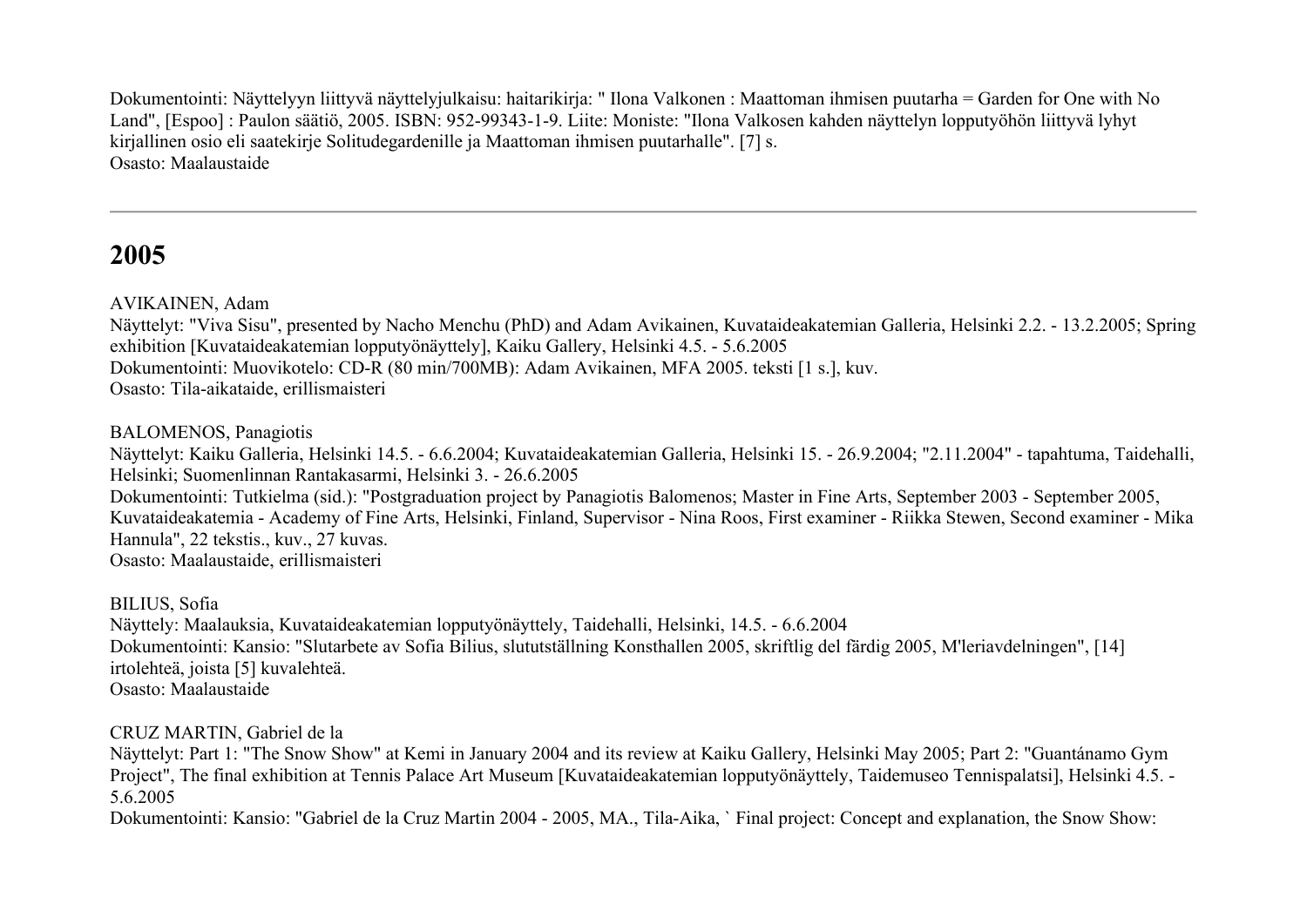Kemi´, [32] s., joista [25] kuvas. Osasto: Tila-aikataide, erillismaisteri

#### FRAUENFELDER, Elisa

Näyttelyt: Maalauksia, Kuvataideakatemian lopputyönäyttely, Taidemuseo Tennispalatsi, Helsinki 4.5. - 5.6.2005; "Frank's BBQ, maalauksia ja animaatio", Kuvataideakatemian Galleria, Helsinki 18. - 28.8.2005 Dokumentointi: CD-R: Lopputyönäyttely, Tennispalatsi; Franks BBQ; DVD-R: Animaatio. Tekstiosa: Elisa Frauendelder: "My concerns and my interests in my work", [2] s. Osasto: Maalaustaide

#### HEIKINAHO, Minna

Näyttely: "Tilanne", installaatioita, Galleria Scuptor, Helsinki 4. - 29.6.2003

Dokumentointi: Näyttelyyn liittyvä näyttelyjulkaisu: " Minna Heikinaho", Helsinki 2004, ISBN 952-91-7404-7. Kansio: "Kuvataideakatemian opinnäytetyö, Tila-aikataiteen laitos, Maisterin tutkintotyö ` Läsnäolo osana taideteosta - suhde toiseen, eli kun puhuminen toiselle (dialogi) on vaikeaa, kirjoittaminen on vielä vaikeampaa. Ajattelu mahdollistaa puheen - ilmaisun, jossa läsnäolon jakamisen kokemus saa merkityksensä toisesta (ssa)´, 23.11.2004 Helsingissä Minna Heikinaho", 15 s., kirjallisen osan liitteinä "Rakennusvaihe" [11] kuvas., "Näyttelyvaihe" [16] kuvas. Liitteet: DVD-R (3 kpl): " Mänttä", 1999, " Mun koti on katu ja se on näyttämö" "My street is home and it's a stage", part 2, Montreal 2001, " Mun koti on katu ja se on näyttämö" " My street is my home and it's a stage", part 2, dokumentti/documentary,c Minnah., kaikkien formaatti: mini Dv, pal.

Osasto: Tila-aikataide

## HIETALAHTI, Maria

Näyttely: "Maalauksia", Kuvataideakatemian lopputyönäyttely, Taidemuseo Tennispalatsi, Helsinki 4.5. - 5.6.2005 Dokumentointi: Kansio: "Kuvataideakatemian opinnäytetyö/Maria Hietalahti ` Maalaukset, Koimies, Kehtolaulu, Kuviteltu jäävuori, Jokimies´, [11] kuvas. näyttelystä, kirjallinen osuus "Maria Hietalahti, Kuvataideakatemian lopputyö/kirjallinen osa, 2005 ` Puut´", 21 s. Osasto: Maalaustaide, erillismaisteri

#### KANNOSTO, Sakari

Näyttely: "Talo ja perhe", Kuvataideakatemian lopputyönäyttely, Taidemuseo Tennispalatsi, Helsinki 4.5. - 5.6.2005 Dokumentointi: Kansio: [37] kuvas. mm. näyttelyn rakentamisesta, CV, esitteitä, hääkuva; kirjallinen osa: " Indica: `Lahonnut virta´", tiivistelmä, 22 s.[yht. 64 ] s. Liite: DVD: "Sakari Kannosto ` Talo & Perhe´ 2005, Helsingin kaupungin taidemuseo Tennispalatsi, Installaation pystytys, 21 min, kuvaus: Pete." Osasto: Kuvanveisto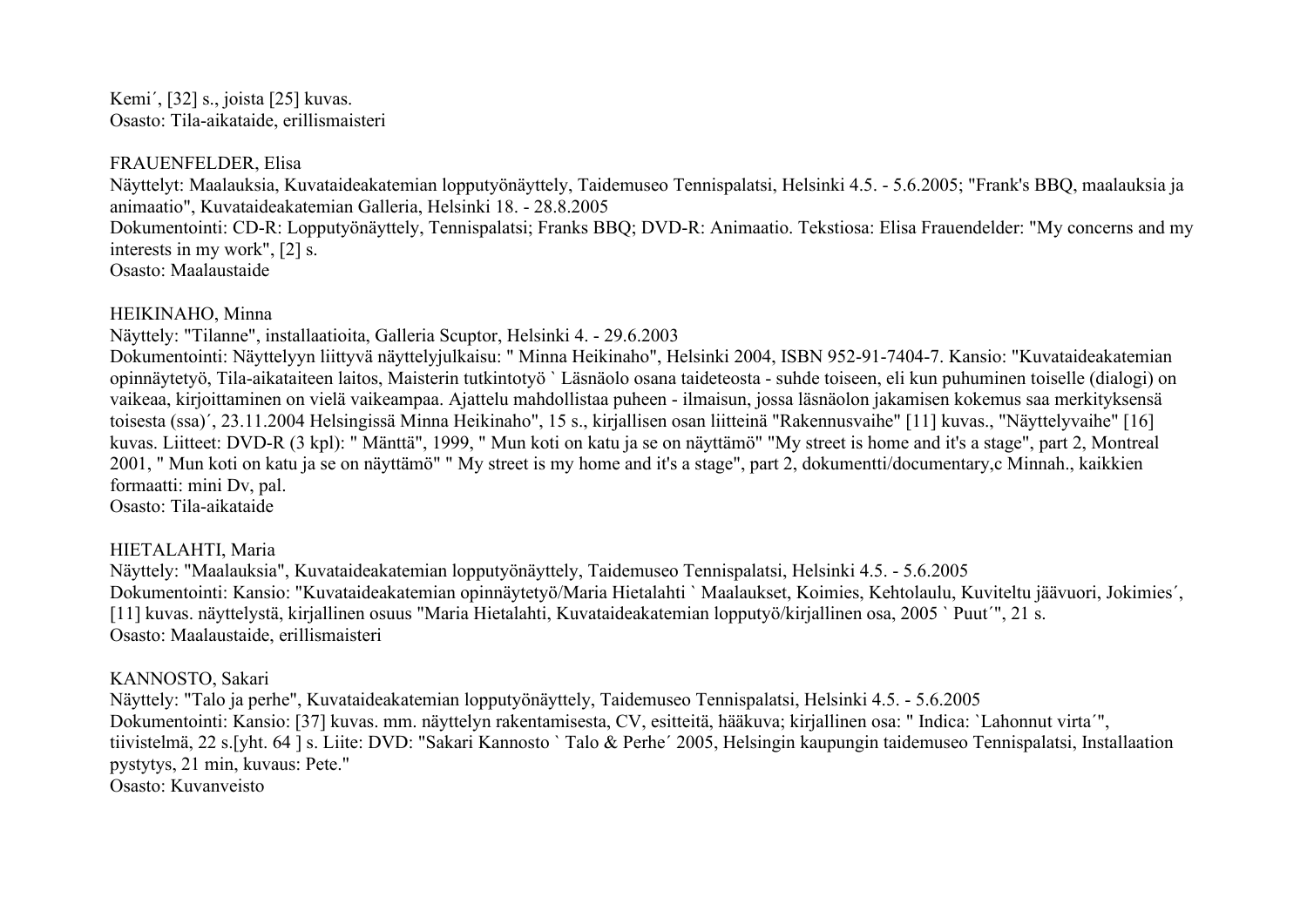## KOPONEN, Tanja

Näyttelyt: Videoinstallaatio: "Äänetön, ääretön": videoteokset `Toinen´, `Maisema´, Alku, Kuvataideakatemian lopputyönäyttely 2000, Helsinki 12.5. - 4.6.2000; Videoinstallaatiot: "Corralejo", "Hanna ja Katja, Katja ja Hanna", Kluuvin Galleria, kesäkuu 2001 Dokumentointi: DVD-R: "Tanja Koponen, lopputyö, DVD-dokumentointi, Kuvataideakatemia, 2005, `Toinen´ja `Maisema´, näyttelydokumentointi Kuvataideakatemiassa, `Corralejo´ ja `Hanna ja katja, Katja ja Hanna´, näyttelydokumentointi Kluuvin galleriassa". Tekstiosa: "Tanja Koponen, lopputyö 29.12.2005: Ripustus Kuvataideakatemiassa, Äänetön, ääretön",[3] s., joista 2 kuvas.; "Ripustus Kluuvin galleriassa: Corralejo, Hanna ja Katja, Katja ja Hanna", [2] s., joista 1 kuvas. Osasto: Tila-aikataide

# KORPELA (TÖRMIKOSKI), Laura

Näyttely: Maalauksia, Kuvataideakatemian lopputyönäyttely, Taidemuseo Tennispalatsi, Helsinki 4.5 - 5.6.2005 Dokumentointi: Tutkielma, moniste (nid.): "`Nämä maalaukset eivät ole minun: poissaolon poetiikkaa´, Laura Korpela, lopputyön kirjallinen osuus, maalauksen laitos, Kuvataideakatemia, kesäkuu 2005", 37 s., kuv. Osasto: Maalaustaide

# LILLVIS, Sonja

Näyttelyt: Performanssi 25., 26., ja 27.4.2005, Helsingin rautatieasema; "Recall"-tilateos, Kuvataideakatemian lopputyönäyttely, Taidemuseo Tennispalatsi, Helsinki 4.5. - 5.6.2005 Dokumentointi: Laatikko ( 28 cm), ns. Laatikkodokumentaatio: Kirjallinen osa: Teksti: " Hengitys", [12] s. Liitteenä: kynttilä, kivi Monte Véritalta, kartta, piirros, valokuvia ym. Osasto: Tila-aikataide, erillismaisteri

# LOUNILA, Liisa

Näyttely: "Popcorn - Flirt - Play>>", 3 videoteosta, Venetsian biennaali, pohjoismainen paviljonki, kesä 2003 Dokumentointi: Kansio: "Liisa Lounila, Kuvallinen dokumentaatio videoista Popcorn, Flirt ja Play>>", 15 s., suurin osa kuvas., liitteinä: DVD-R (2 kpl): `Popcorn´, `Flirt´, `Play´, sekä kirjallinen osuus `Stillkuvia ´pdf, digitaaliset kuvat, videolista, näyttelyjulkaisu: "Ratkaisevahetki/ Decisive moment, Liisa Lounila, 11.4.-28.4.2002, Kuvataideakatemian galleria/Gallery of the Academy of Fine Arts, Helsinki, Paulon Säätiön kutsunäyttely, Exhibition on the invitation of the Paulo Foundation, Kuraattori/Curated by Leevi Haapala, Helsinki, Paulon Säätiö, 2002, 30 s., kuv., ISBN 952-91-4508-X Osasto: Tila-aikataide

# LÄSPÄ, Pia

Näyttely: "Installaatio, maalauksia ja animaatio", Kuvataideakatemian lopputyönäyttely, Taidehalli, Helsinki 14.5. - 6.6. 2004 Dokumentointi: Kansio: "Pia Läspä, Lopputyön dokumentaatio, [sisältää teosten teknisen kuvauksen. Animaation tallenne on tavittaessa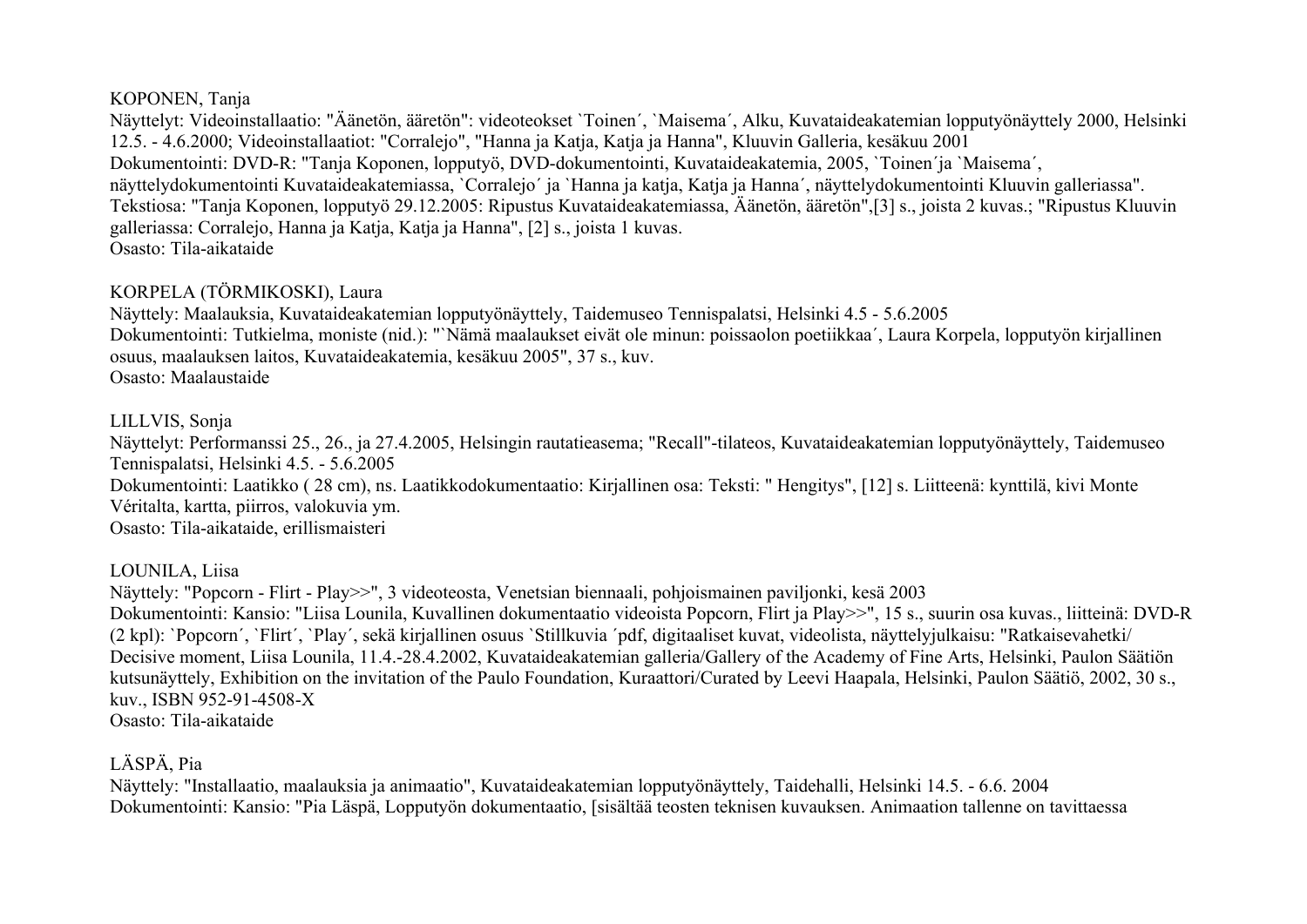saatavilla taiteilijalta. Taiteellinen osio on esitetty lopputyönäytelyssä Helsingin Taidehallissa 14.5. - 6.6.2004], [9] kuvas., 2 tekstis.; "Pia Läspä, lopputyön kirjallinen osa, Kuvataideakatemia, maalaustaiteen laitos 2004. Lopputyön taiteellinen osuus on esitelty Taidehallissa, Helsingissä, keväällä 2004", 10 s., kuv., 5 kuvas. Osasto: Maalaustaide

#### NIEMINEN, Heini

Näyttely: "Belgrad-teos", Kuvataideakatemian lopputyönäyttely, Taidemuseo Tennispalatsi, Helsinki 4.5. - 5.6.2005 Dokumentointi: Kansio: "` Belgrad´, Heini Nieminen, Kuvataideakatemia, 2005,[15] s. joista 8 kuvas."; Kansio (21 cm): "` Pietarijuuret´, Shuvalovo, Venäjä 23.5. - 28.5.2005, Heini Nieminen, Kuvataideakatemia", [15] kuvas. Osasto: Kuvanveisto, erillismaisteri

#### PAAVILAINEN, Kukka

Näyttelyt: "Älä sano mitään", Köysigalleria, Turku [Kuvataideakatemian ryhmänäyttely "Elämää havaittu"],17.3. - 3.4.2005; "Taivas", Kuvataideakatemian lopputyönäyttely, Taidemuseo Tennispalatsi, Helsinki 4.4. - 5.6.2005 Dokumentointi: Kirjanen (22 cm): "Kukka Paavilainen, Maisterintutkinnon opinnäyte, Kuvataideakatemia 2005, Maalauksen osasto, lopputyön ohjaaja taidemaalari Nina Roos, tarkastaja FT Hanna Johansson, tarkastaja taidemaalari Markus Konttinen", Kukka sPaavilainen 2005", 22 s., kuv.

Osasto: Maalaustaide

#### PENNANEN, Anu

Näyttelyt: Monumentti - projektista "Kamppi", "Ikkunat", "LED", Momentum Festival of Nordic Art, Moss, Norja 22.5. - 27.6.2004; Monumentti - projektista "Monumentti näkymättömälle", "Ikkunat", Mainfesta, European Biennal of Art, San Sebastian 11.6. - 30.9.2004 Dokumentointi: Kansio: "Opinnäytetyö, Maisterintutkinto/TIla-aikataide, Anu Pennanen, ´ Monumentti näkymättömälle: Teossarja sokeudesta ja kaupunkitilasta,´ [8] s., [10] kuvas. projektista, [7] lehtiartikkeita, haastattelu, liitteinä lehtiartikkeleita". Liite: Vkd ` Moving image´ Osasto: Tila-aikataide

#### PERÄLÄ, Markus

Näyttely: "Oma kuva", "Muotokuvat", "Ikkunan ääressä"-kuunnelma, Kuvataideakatemian lopputyönäyttely, Taidehalli, Helsinki 14.5. - 6.6.2004

Dokumentointi: Kansio: Tutkielma: "Markus Perälä, Kuvataideakatemian lopputyö, Dokumentaatio", sisältää runokokoelman `Lasimeri´, 76 s., kuv., liite: CD-R: `Ikkunanääressä´, Ääni ja kertomus CD-levyllä, 2003. Osasto: Maalaustaide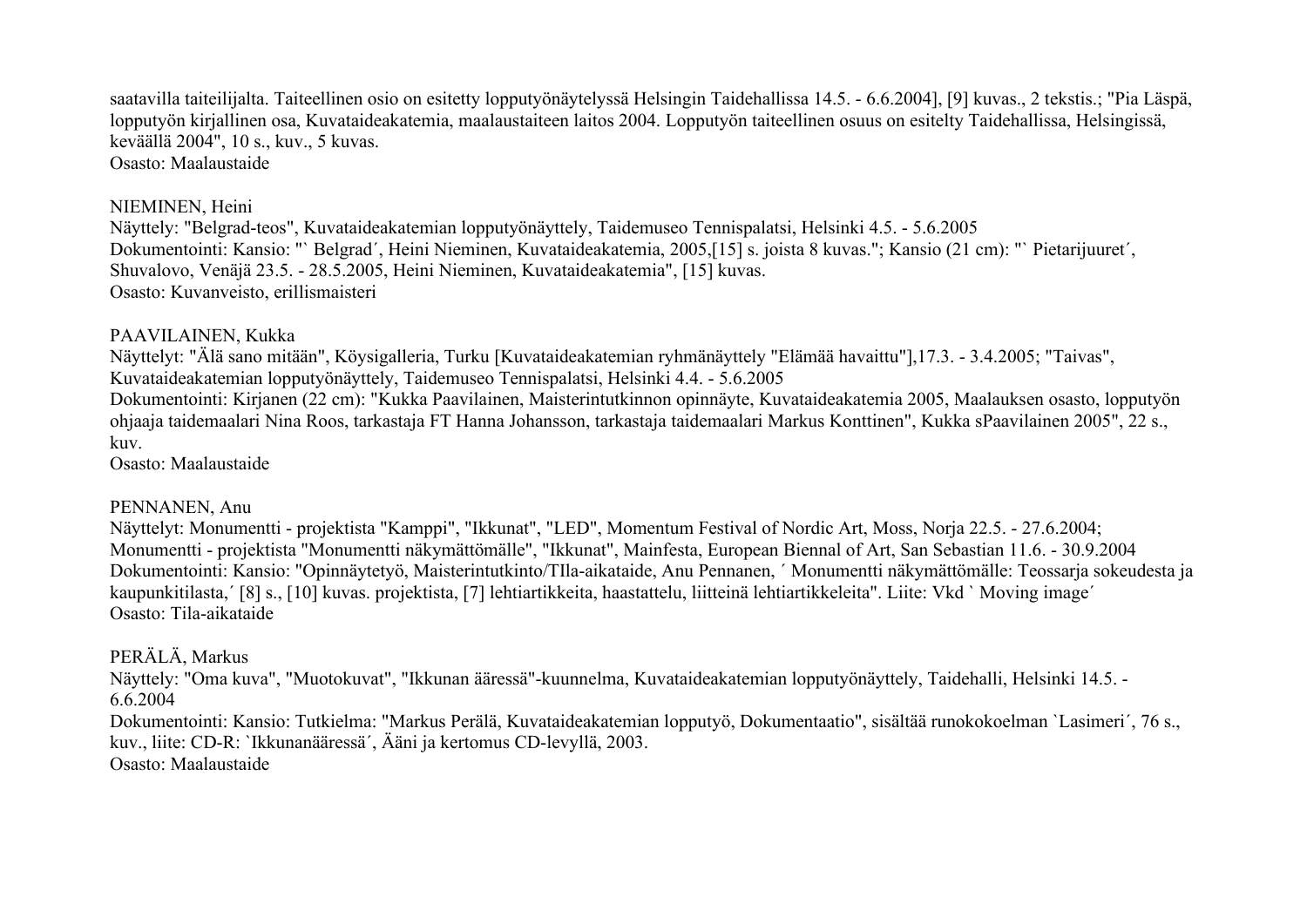PESONEN, Pauliina

Näyttelyt: "Lumen", Kuvataideakatemian lopputyönäyttely, Taidemuseo Tennispalatsi, Helsinki 3.5. - 5.6. 2005; "Vielä määrittelemättä 1993", Turku Biennale, Ars Nova, Turku 7.5. - 14.8.2005; "Maalauksia", yhteisnäyttely Adel Abidin, Panagiotis Balomenos, Pauliina Pesonen, Galleria Rantakasarmi, Suomenlinna, Helsinki 3. -26.6.2005 Dokumentointi: Kansio: "Pauliina Pesonen, Osasto: maalaustaide, erillismaisteri, `Kuvataideakatemian maisterintutkinnon opinnäytteen

dokumentaatio ja kirjallinen osa´, lopputyön ohjaaja: Torsti Lehtinen, lopputyön tarkastajat: Markus K'hre, Riikka Stewen, 2005", 25 s., suurin osa kuvas., Kirjallinen osa, 7 s.

Osasto: Maalaustaide, erillismaisteri

# ROPPONEN, Johanna

Näyttely: "Runkkaillen" triptyykki, Kuvataideakatemian lopputyönäyttely, Taidehalli, Helsinki 14.5. - 6.6.2004; Näytelmä: "Mielipuolen päiväkirja", Q-teatteri, Helsinki 30.9. - 6.10.2004

Dokumentointi: Kansio:"Johanna Ropponen, Maisterintutkinnon opinnäyte, Tila-aikataiteen laitos, ohjaaja Anette Arlander, Tarkastajat Mika Hannula, Seppo Salminen, Kuvataidakatemia 2005, `Ruumis on ruumis on ruumis´, [30] s., kuv., [sisältyy tekstit Mielipuolen päiväkirjan kohtauksista: Johanna Ropponen Nikolai Gogolin alkuperäistekstin pohjalta 2004], liitteenä 1 kuvas. Liite: DVD-R (120 min./4.7. GB). Osasto: Tila-aikataide, erillismaisteri

# SAARISTO, Stiina

Näyttelyt: Maalauksia, Kuvataideakatemian lopputyönäyttely 2001, Helsinki 23.5. - 10.6.2001; "Leikkivä ihminen", Forum Box, Helsinki, lokakuu 2003

Dokumentointi: Tutkielma (sid.): "Stiina Ulriikka Saaristo, Kuvataideakatemian maisterintyön opinnäyteteyön kirjallinen osuus ja dokumentaatio: Näyttelyt: Valmistuvien näyttely, kevät 2001, Kuvataideakatemian juhlasali, Yrjönkatu 18 Helsinki, Leikkivä ihminen, syksy 2003, Forum Box Helsinki, lopputyön ohjaaja Susanne Gotberg, Lopputyön tarkastajat Taava Koskinen ja Seppo Salminen", 47 s., kuv. Osasto: Maalaustaide

# SORVALI (ÅKERSTEDT), Riitta

Näyttelyt: Näyttely, Galleria Bakeliittibambi, Helsinki 23.2. - 14.3.2002; Näyttely, Galleria Bakeliittibambi, Helsinki 7. - 30.6.2005 Dokumentointi: "Riikka Åkerstedt-Sorvali. Lopputyö - dokumentaatio 2005: `Värillinen ajatus ja nauru - yhteisen alkuperän jäljittämistä omaa maalausnäyttelykokoelmaan tähtäävää työprosessia havainnoimalla psykoanalyyttisen teorian lähtökohdista käsin´, Kuvataideakatemia, Kuvataiteen maisterin tutkinto", 24 s., liitteet: CD-R, "Åkerstedt-Sorvali 2005", kaksi kutsukorttia Osasto: Maalaustaide, erillismaisteri

# TIMONEN, Hanna

Näyttelyt: "Mummojen kodit", Kuvataideakatemian lopputyönäyttely, Taidehalli, Helsinki 14.5. - 6.6.2004; "Pysäkki27 tekstis., ",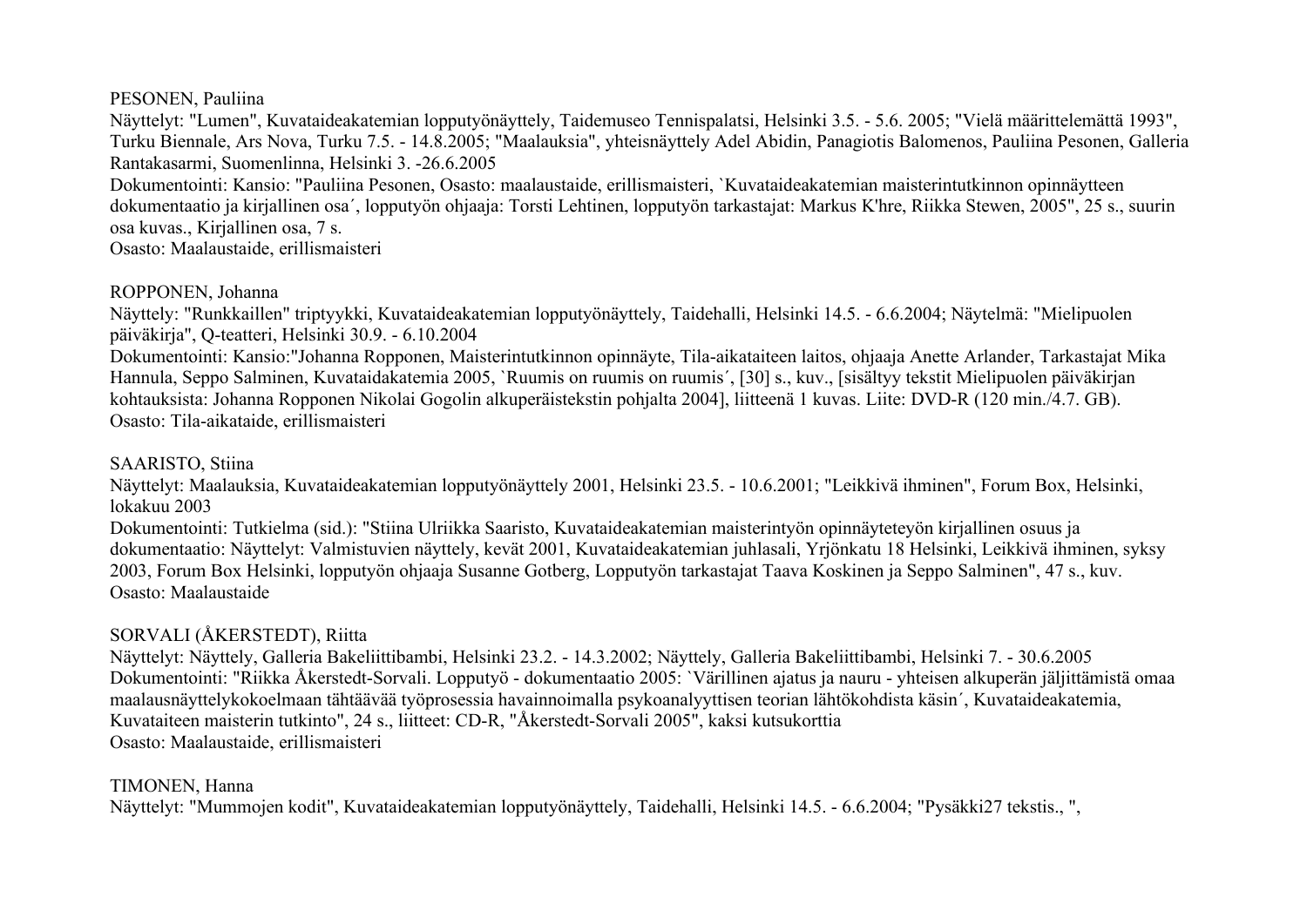Kuvataideakatemian galleria, Helsinki 2. - 13.2.2005

Dokumentointi: Tutkielma (sid.): "`Valokuvaamisesta´, Hanna Timonen, Kuvataiteen maisterin opinnäyte 2005", 27 tekstis., [20] kuvalehteä, liitteet: DVD-R (2 kpl): "Hanna Timonen, `Espoo´, digitaalinen video, 6 min.; `Sirkku´ 2004, 3 min., osa kuvataiteen maisterin opinnäytettä 2005"

Osasto: Tila-aikataide, erillismaisteri

# TÖRMIKOSKI, Laura ks. KORPELA, Laura

## VAN INGEN, Sami

Elokuvateos: "Fokus", for preview only, VHS PAL 3:4 Mono, Sami van Ingen 2004, 35 mm, 40 min, AVANTO-festivaali, elokuvateatteri Orion 18.11. ja 20.11.2004, Tampereen Elokuvafestivaali, Images Festivaali, EMAF-festivaali, Bio Rex Dokumentointi: Kierrekansio, moniste: ` Fokus´, Kuvataideakatemia, kuvataiteen maisterin opinnäytteen kirjallinen osuus, Sami van Ingen, toukokuu 2005", 34s., kuv. Liite: Video: `Fokus´. Osasto: Tila-aikataide, erillismaisteri

#### VIITA, Milja

Näyttely: Kuvataideakatemian lopputyönäyttely, Taidehalli, Helsinki 14.5. - 6.6.2004 Dokumentointi: Tutkielma (nid.): "Milja Viita, 11.toukokuuta 1918: Lopputyön kirjallinen osio,16 s., Dokumentaatio ", s. 17- 30 (kuv.), [4] taulukkos., DVD-R: "Milja Viita, 11.toukokuuta 1918 (engl. tekstitys)". Osasto: Tila-aikataide

VIITANIEMI, Tellervo

Näyttelyt: "Hoitosarja", Kuvataideakatemian aula, Kaikukatu 4, 23.2. - 6.3. 2005; "Lakeuden ikonit", Kuvataideakatemian lopputyönäyttely, Taidemuseo Tennispalatsi, Helsinki 4.5. - 5.6.2005; "T.P.LA´", Kaapelin galleria, Helsinki 3. - 31.8.2005 Dokumentointi: Kansio: "Tellervo Viitaniemi, Kuvataiteen maisteritutkinnon lopputyön dokumentaatio ja kirjallinen osuus", 19s., 15 kuvas., liite: CD-R:"Tellervo Viitaniemi 7.10.2005: Lopputyön dokumentointi ja kirjallinen osuus". Osasto: Taidegrafiikka, erillismaisteri

# VUORENMAA, Camilla

Näyttelyt: "Kohtaamisia" -sarja (11 osaa), Kuvataideakatemian lopputyönäyttely, Taidemuseo Tennispalatsi, Helsinki 4.5. - 5.6.2005; "Watchers - Katselijat" -sarja (11 osaa), seinämalauksia ulko- ja sisätiloihin Berliinissä, Saksassa, yksi studionäyttely, touko-heinäkuu 2005 Dokumentointi: Kansio: "Kuvataiteen maisterin tutkinnon opinnäyte: Opinnäytteen kirjallinen osuus, Kuvataideakatemia, Tarkastajat Taru Elfving, Markus Konttinen, ohjaaja Paavo Paunu", [5] s., CV, [28] kuvasivua, liite: CD-R: "Camilla Vuorenmaan lopputyönäyttely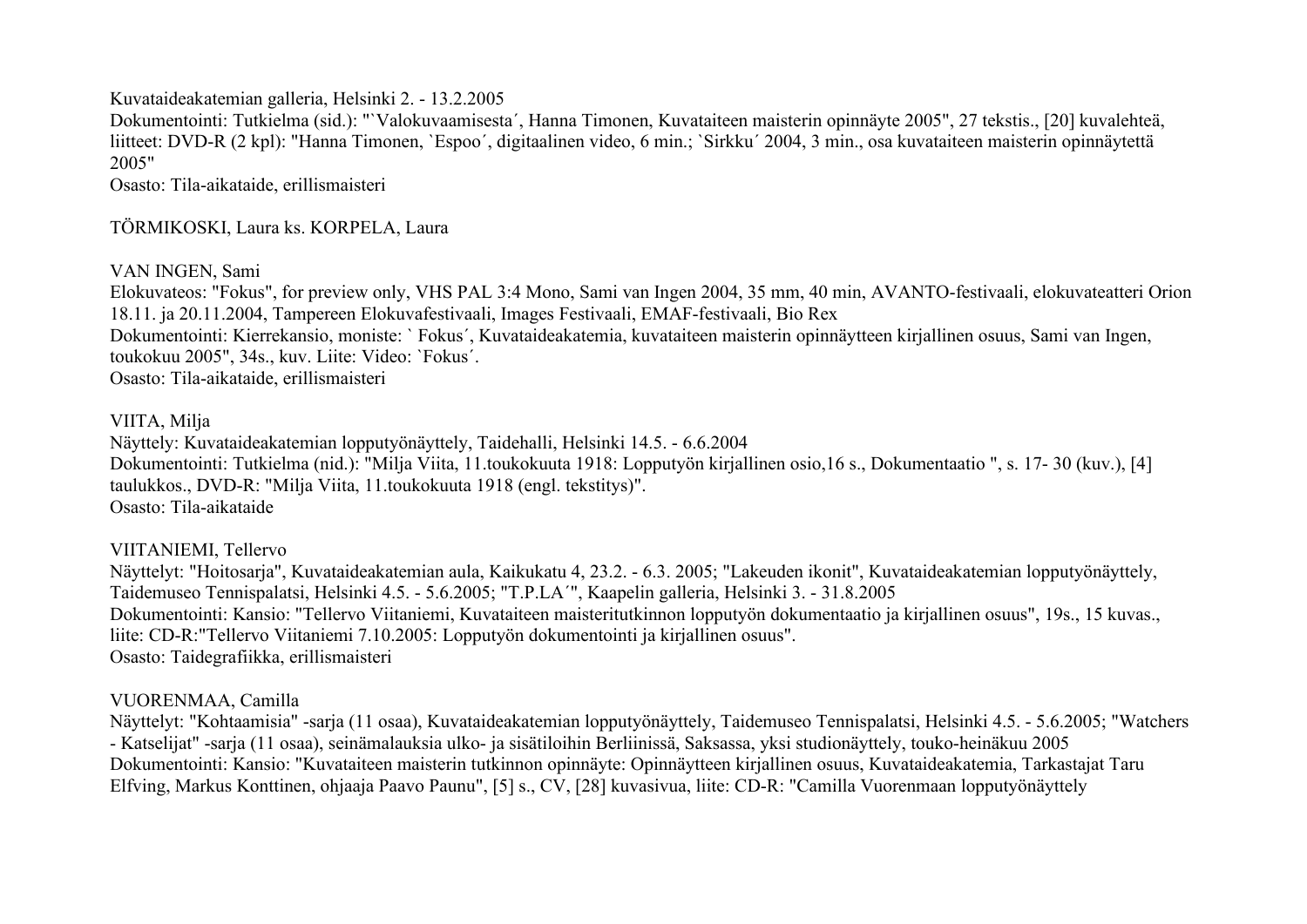Tennispalatsilla touko-kesäkuussa 2005, "Kohtaamisia" -sarja". Osasto: Maalaustaide

ÅKERSTEDT, Riitta ks. SORVALI, Riitta

# **2004**

AHLBERG, Henrik Näyttely: "Karusell", Kuvataideakatemian lopputyönäyttely 2003 Dokumentointi: Kasetti (5 cm): `03 Karuselli/Karusell (2004) 2:13, teksti 1 s. Osasto: Maalaustaide

AHLSVED, Malin Näyttely: "Paratiisi täällä/Paradiset här", Kuvataideakatemian lopputyönäyttely 2002 Dokumentointi: Kansio: " 'Paratiisi täällä/Paradiset här', lopputyönäyttely 30.5. - 16.6.2002", 2 teksis., 11 kuvas. Osasto: Maalaustaide

ANOSCHKIN, Jasmin Näyttely: "Pakkaskakku", 23 kpl savisia mekkoja, Kuvataideakatemian lopputyönäyttely 2003 Dokumentointi: Kansio: Kirjallinen osa: " Pakkaskakku", [2] s., liitt. 2 diakuvaa. Langalla sidotut irtoarkit: [10] kuvasivua teoksen työprosessista Osasto: Kuvanveisto

BLÅFIELD, Maija Näyttely: Kuvataideakatemian lopputyönäyttely 2003 Dokumentointi: Kierrekansio: "` Elämälle kiitos! retrospektiivi´, lopputyö Kuvataideakatemian maisterin tutkintoa varten - kirjallinen osuus ja näyttelyn dokumentaatio", [7] tekstis., kuv. , [10] kuvalehteä näyttelystä Osasto: Tila-aikataide

GUSTAVSSON, Sara Näyttely:"Painting installation", Kuvataideakatemian lopputyönäyttely 2003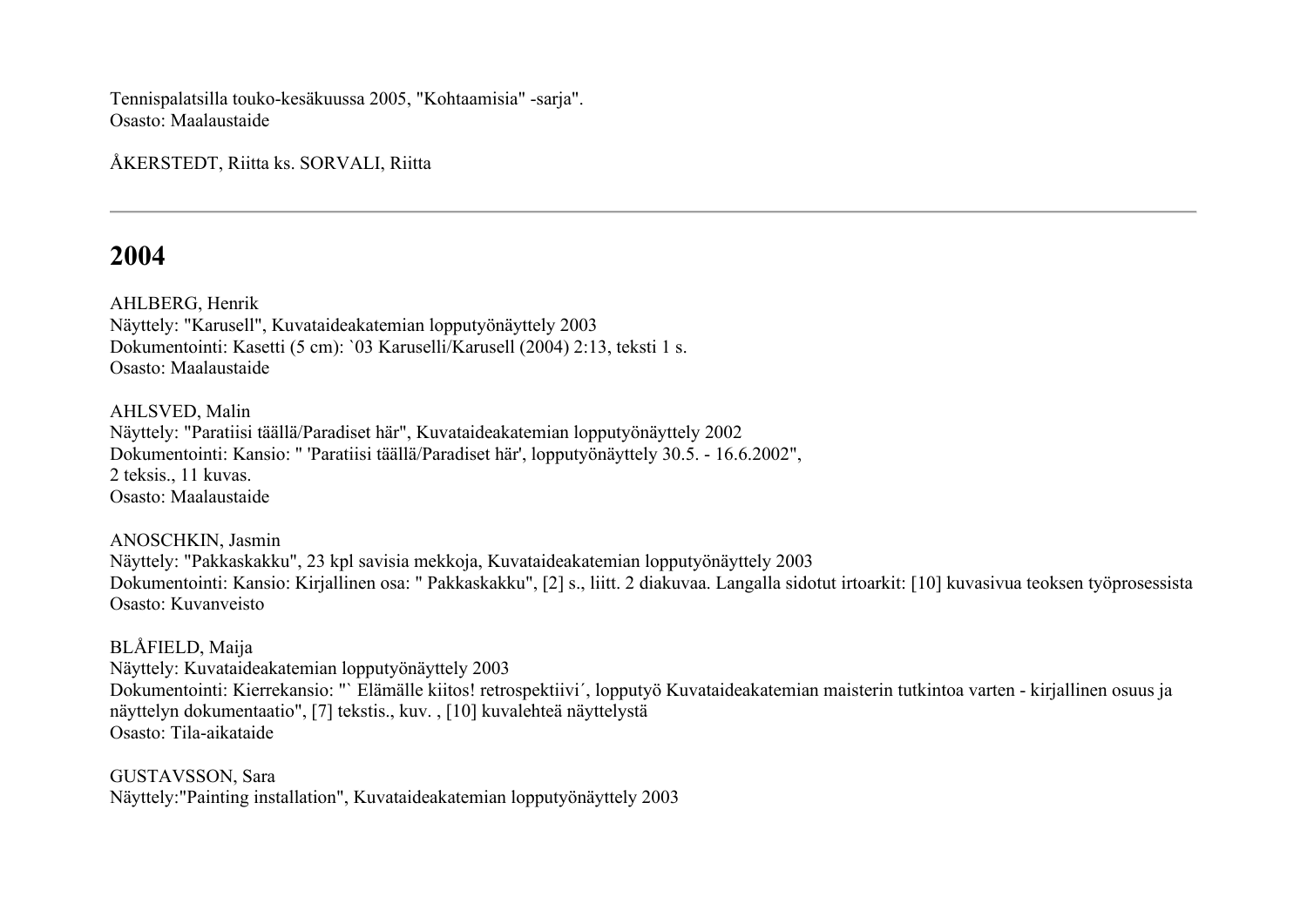Dokumentointi: Kansio: "Sara Gustavsson: Måleri, magisterarbete 2003", [2] s., [4] kuvalehteä näyttelystä Osasto: Maalaustaide

HAMARI, Mia Näyttely: Kuvataideakatemian lopputyönäyttely 2003 Dokumentointi: Kansio: Kirja: "Mia Hamarin dokumentointi lopputyöstä vuonna 2003", [25 ] s., kuv., höyheniä, kankaanpaloja liimattuina, liitt. 5 diakuvaa Osasto: Kuvanveisto

HENRIKSSON, Minna L.

Näyttelyt: "4 friends", Kluuvin Galleria, Helsinki 7. - 27.12.2002; "Travel project", Kuvataideakatemian lopputyönäyttely 2003 Dokumentointi: Video: " Alberto's movie" by Minna L. Henriksson 2002, starring John Philip Mäkinen and Sara Riel, 57 min. Kirjallinen osa: "Minna L. Henriksson, lopputyön kirjallinen osa, Kuvataideakatemia 2003", 20 s., [8] kuvalehteä näyttelyistä Osasto: Tila-aikataide, erillismaisteri (KuvA)

### HÄKKINEN, Päivi

Näyttely: Kuvataideakatemian lopputyönäyttely 2002 Dokumentointi: Kansio: " Yö", Päivi Häkkinen, Kuvataideakatemian lopputyö 2002, [26] kuvasivua, kirjallinen osa 6 s., video: Päivi Häkkinen " Yö", sis. 1) Kaappi 2) Iso Tv 3) Mask Factory Osasto: Kuvanveisto

## KAIKKONEN, Topias

Näyttelyt: Vesi- ja valoinstallaatio "Syy ja vaikutus", Kuvataideakatemian galleria 4.-15.9.2002; videoinstallaatio "Merkityksen muodostaminen", Kuvataideakatemian lopputyönäyttely 2004 Dokumentointi: Kansio: " 'Merkityksesta (ja merkityksettömyydestä)': Taiteiden maisterin tutkintoon tähtäävän lopputyön dokumentointi ja kirjallinen osa, Topias Kaikkonen", [12] s., kuv. Liite: DVD: teokset videolla, 120 min. Osasto: Maalaustaide

#### KOKKONEN, Outi

Näyttely: Kuvataideakatemian lopputyönäyttely 2002

Dokumentointi: Kansio: "Kuvataideakatemian lopputyön dokumentaatio, lopputyö maalaustaiteen laitokselta keväällä 2002, Outi Kokkonen, Lopputyön ohjaaja: Tarja Pitkänen-Walter, lopputyön tarkastajat: Caroline Pipping ja Jan-Erik Andersson", [4] tekstis., [10] kuvas. näyttelystä Osasto: Maalaustaide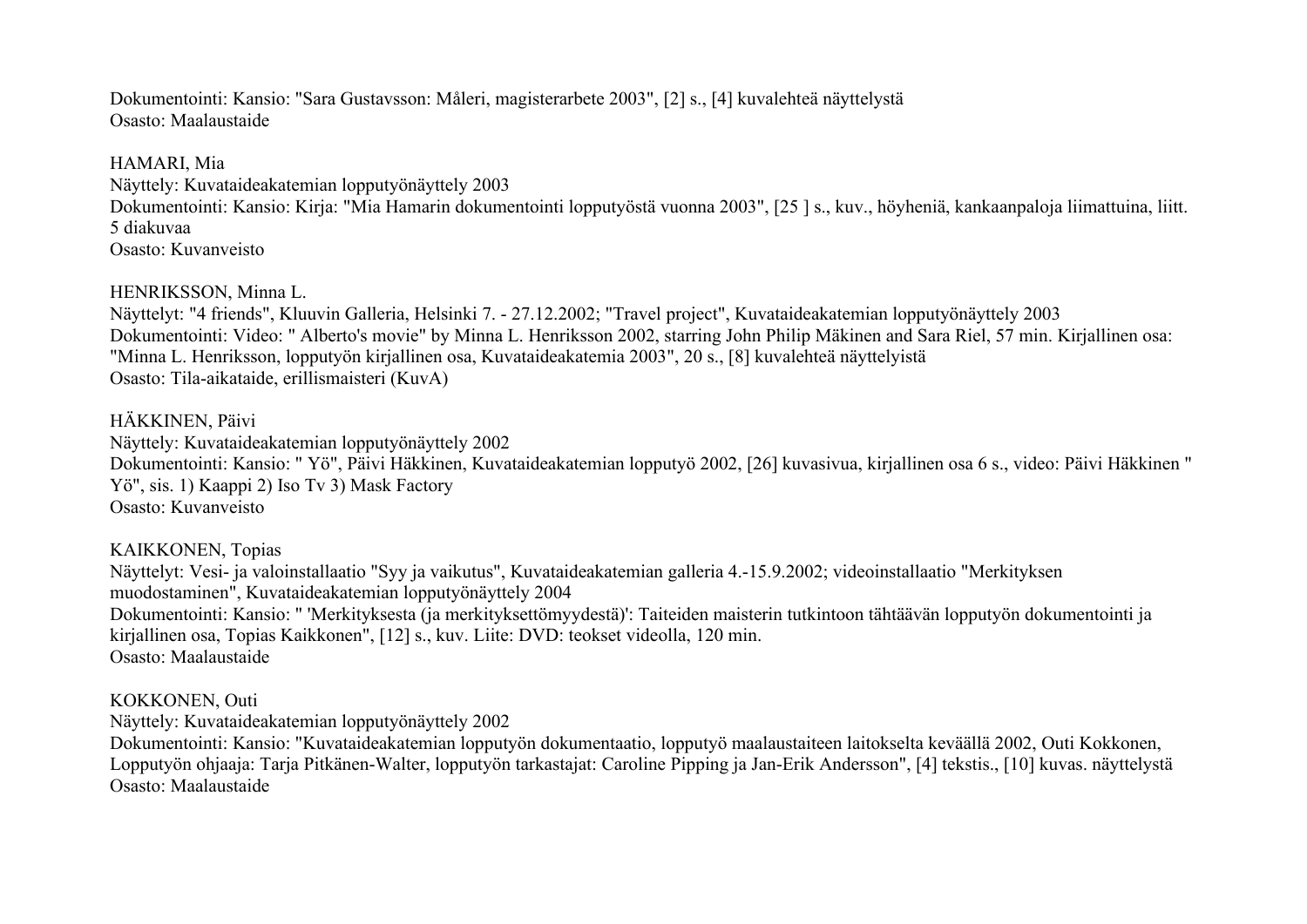KORHONEN, Aku Näyttely: Kuvataideakatemian lopputyönäyttely 2004 Dokumentointi: Kansio: "Lopputyön dokumentaatio, Aku Korhonen, 2004", kirjallinen osuus 13 s., 3 kuvas. Osasto: Kuvanveisto, erillismaisteri

#### KORHONEN, Ninna

Näyttely: Maalauksia ja videoteos "Sweet Paradox", Kuvataideakatemian lopputyönäyttely 2003 Dokumentointi: Kansio: "Ninna Korhonen, Lopputyödokumentaatio, Kevätnäyttely 2003, Kuvataideakatemia, 3-osaa: Teksti " Lopputyö ja taiteeni analyysi", Maalauksia, videoperformanssi 'A sweet paradox'" [kirjallinen osuus erillisessä kansiossa 15 s., kuv., video 2,30 min., 16 mm elokuva]

Osasto: Maalaustaide

## LAITINEN, Antti

Näyttelyt: "Hikityö", Kuvataideakatemian galleria, Helsinki 29.1. - 8.2.2004; "Nimetön", Kuvataideakatemian lopputyönäyttely 2004 Dokumentointi: Kansio: "Lopputyön dokumentointi, Antti Laitinen 2004", [8] kuvas., töiden esittely, kutsukortti [2] s. Osasto: Tila-aikataide, erillismaisteri (KuvA)

RUOTSALAINEN, Anitta

Näyttely: "Maalauksia työhuoneella", Galleria Konsta, Porvoo 5. - 28.3.2004 Dokumentointi: Kansio: "Anitta Ruotsalainen, Dokumentaatio kuvataiteen maisterin tutkinnon lopputyöstä, 2004-02-04", [4] tekstis., 12 diakuvaa, [10] kuvalehteä näyttelystä, ansioluettelo, liitt. 5 kutsukorttia, käyntikortti Osasto: Maalaustaide, erillismaisteri (KuvA)

SALMENKIVI, Maiju Näyttely: Kuvataideakatemian lopputyönäyttely 2002 Dokumentointi: Kansio: "` Tapiola´, Maiju Salmenkivi, Kuvataidekatemian lopputyönäyttely 2002, Maisterintutkinnon opinnäytteen dokumentaatio 2003, Maalaustaiteen osasto, Lopputyön ohjaaja: Nina Roos, Lopputyön tarkastajat: Petra Innanen, Teemu Mäki" Osasto: Maalaustaide

SIIRTOLA, Anne Näyttely: "Temperamaalauksia", Taidemaalariliiton galleria, Helsinki 23.10. - 10.11.2002 Dokumentointi: Kansio: "Anne Siirtola: Temperamaalauksia, lopputyönäyttelyn dokumentaatio, tm.galleria, Helsinki 23.10.-10.11.2002", [2] s., [19] kuvas. Osasto: Tila-aikataide, erillismaisteri (KuvA)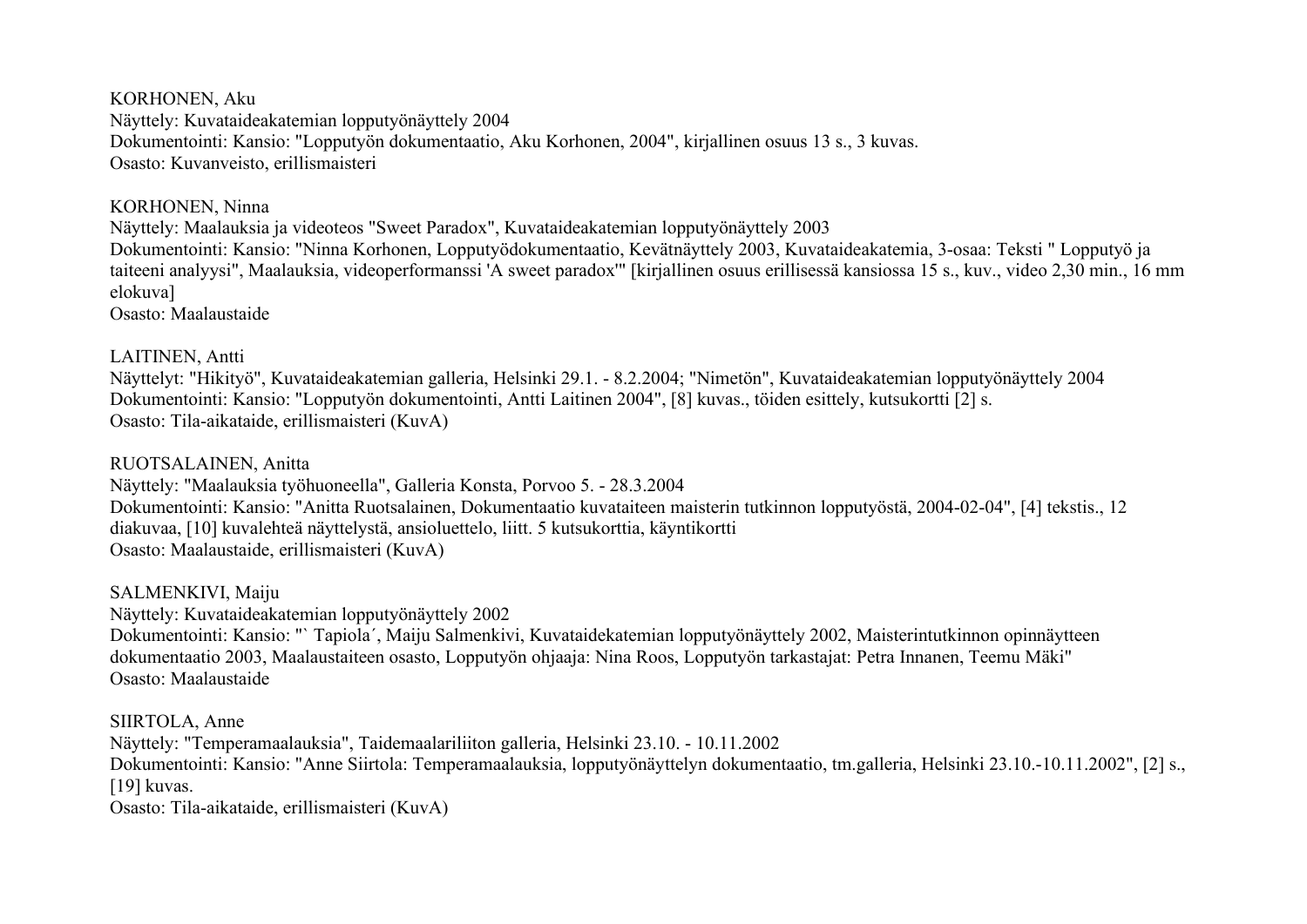TERHO, Elli Näyttely: "Huone" -installaatio, Kuvataideakatemian lopputyönäyttely 2003 Dokumentointi: Kirja:"Elli Terhon lopputyödokumentaatio, " Huone" -installaatio", [9] tekstisiv., [7] kuvas. Kirjallinen osuus: Moniste: " Merkityksiä etsimässä", Elli Terhon kirjallinen lopputyö, syyskuu 2003, 14 s. Osasto: Maalaustaide

# **2003**

EKLUND, Eeva-Leena Näyttely: Kuvataideakatemian lopputyönäyttely 2002 Dokumentointi: Kansio: Tekstiä, valokuvia, piirroksia, valokopioita näyttelyn kuvista, [30] s. Osasto: Maalaustaide

HANSSON, Kjell Näyttely: Kuvataideakatemian lopputyönäyttely 2003 Dokumentointi: Kotelo: kansio: Essä: " Det är inte bara närsynta människor som borde köpa glasögonbågar från Dolce Gabana", 29 s. Kansio: 4 kuvas., teosluettelo. Osasto: Maalaustaide

HINTZ, Mikko Näyttely: Kuvataideakatemian lopputyönäyttely 2003 Dokumentointi: Kansio: vihko: " Black Lagoon" [16] kuvas., näyttelyjulkaisu: " Watch with me" [20] kuvas., kirjallinen osa " Maalaamisesta", 4 s., pohjapiiros ja teosluttelo, valokopio näyttelyn yleisnäkymästä, [2] s. Osasto: Maalaustaide

# HÄMÄLÄINEN, Jenni

Näyttely: Kuvataideakatemian lopputyönäyttely 2002

Dokumentointi: Kotelo: kansio: "Taiteen maisterin tutkinnon lopputyö, [kirjallinen kuvaus] ' Välitilinpäätös'," [2] s., kierrekansio: "Jenni Hämäläinen. Lopputyönäyttely 30.5. - 16.6.2002, Kuvataideakatemia 4 krs., Yrjönkatu 18, ` Välitilinpäätös´", installaatio, [24] värivalokuvalehteä Osasto: Maalaustaide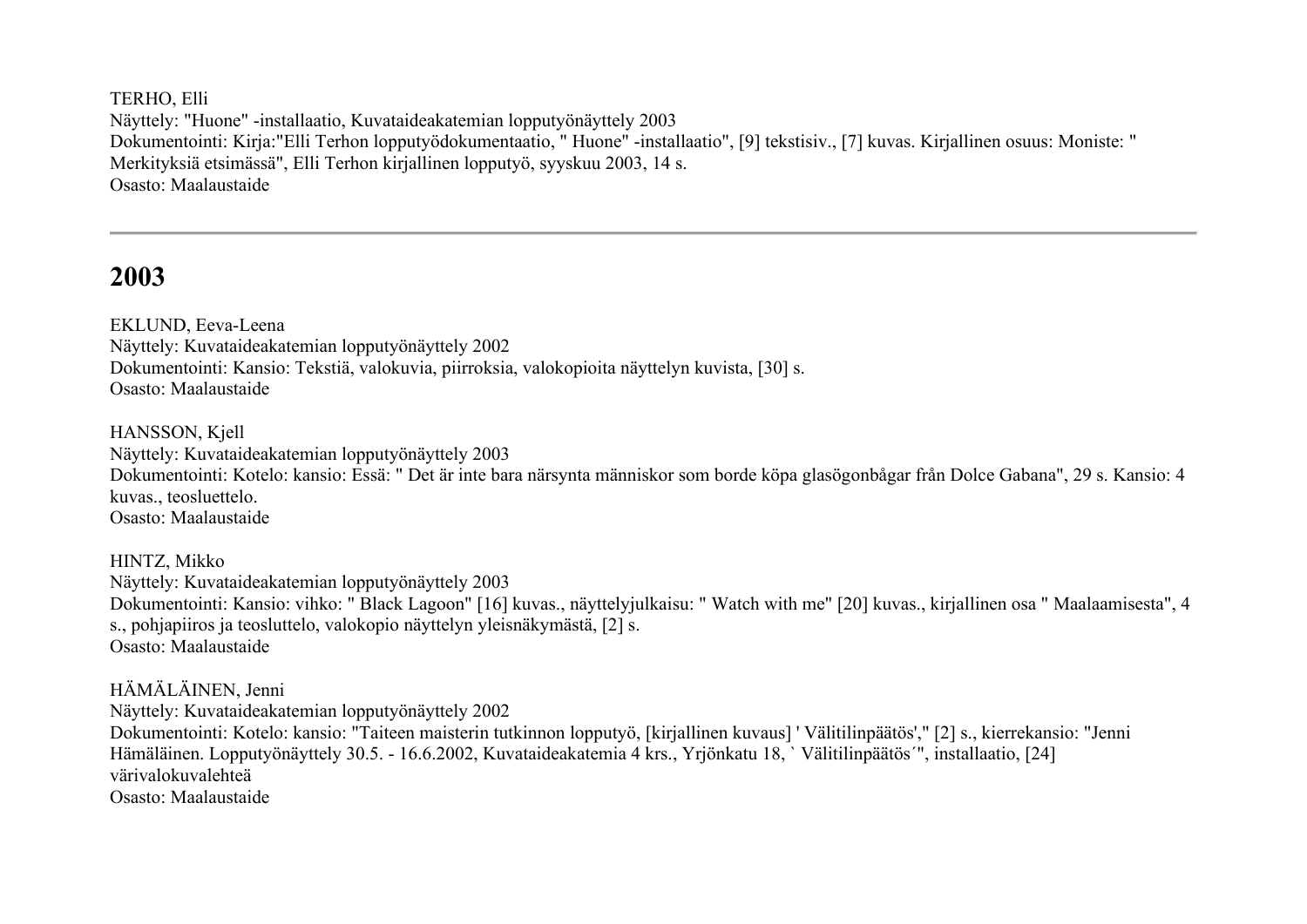#### JAANISOO (ent. Vihriälä), Hanna

Näyttelyt: "Paikka - maaten", Galleria Jangva, Helsinki 1. - 25.8.2005, Galleria Titanik, Turku 22.11. - 15.12.2002; julkinen teos "Yellow line", Buffalo State College, Buffalo NY, USA 2002 Dokumentointi: Kansio: "Lopputyön dokumentointi, Kuvataideakatemia, Kuvanveiston osasto, syksy 2003: " Paikka-maaten" -näyttelyä koskevaa materiaalia, kutsukortit, valokuvia, teosluettelo, lehtiarvosteluja, CV "[20] s. Osasto: Kuvanveisto, erillismaisteri

#### JOHANSSON, Jonna

Näyttelyt: Kuvataideakatemian lopputyönäyttely 2002; "Putas en Madrid", installaatio, maalauksia, Galerie Novo 30.4.-14.5.2003 Dokumentointi: Kansio: taskussa CD-ROM: Lopputyönäyttely osa 1, 2002, Kuvataideakatemia, Lopputyönäyttely, osa 2, 2003, Galerie Novo sekä Tutkielma, opinnäytteen kirjallinen osio," Jonna Johansson 22.4.2003", 36 s., kuv. Osasto: Maalaustaide, erillismaisteri

# JÄRNSTRÖM, Jari

Näyttely: Yksityisnäyttely Galleria Bakeliittibambi, Helsinki 20.10. - 8.11.2001

Dokumentointi: Salkku: Kansio: "Jari Järnström, Opinnäytteet dokumentaatio, Taiteellinen opinnäyte kuvataiteen maisterin tutkintoa varten", näyttelyn esittelyä, CV [8] s. Kirjallinen osa: " Pukupakko sekä unelmia väreistä ja vapaudesta" sekä tiivistelmä [5] s. "Kuvia teoksista ja näyttelystä" [21] kuvas. Liite: kansiossa 5 diakuvaa. Osasto: Maalaustaide, erillismaisteri

# KALLEINEN, Tellervo

Näyttelyt: "In the middle of a movie" -videoinstallaatio, Kuvataideakatemian lopputyönäyttely 2003; "Valkoinen alue" -näyttelyprojekti Kuvataideakatemian Galleria 11 .- 12.12.2002; Amorph!03-performanssifestivaalin kuratointi 29. - 31.8.2003 Dokumentointi: Laatikko [34x25 cm]: Kansio: Tellervo Kalleinen:"Lopputyödokumentaatio, Kuvataideakatemia 2003": näyttelyitä koskevaa teksti- ja kuva-aineistoa, artikkelikopiota [38] s. Liitteet: 5 DVD: 4 x In the middle of a movie, 1 x White spot; näyttelyjulkaisu: Micronations: Documents/asiakirjoja, Amorph!03>Summit of micronations>29. - 31.9.2003>Helsinki>Finland, ed. by Oliver Kochta & Tellervo Kalleinen, 96 s. kuv. ISBN 951-96553-4-4, ISSN 145-5561 Muu Magazine 1/2003 Osasto: Tila-aikataide

KARPOW, Marko Näyttely: Elokuva "PASKA", Kuvataideakatemian lopputyönäyttely 2003 Dokumentointi: DVD: videoelokuva " PASKA", pituus 28 min., valmistusvuosi 2002, ideat,kuvat, äänet, toteutus Marko Karpow Osasto: Tila-aikataide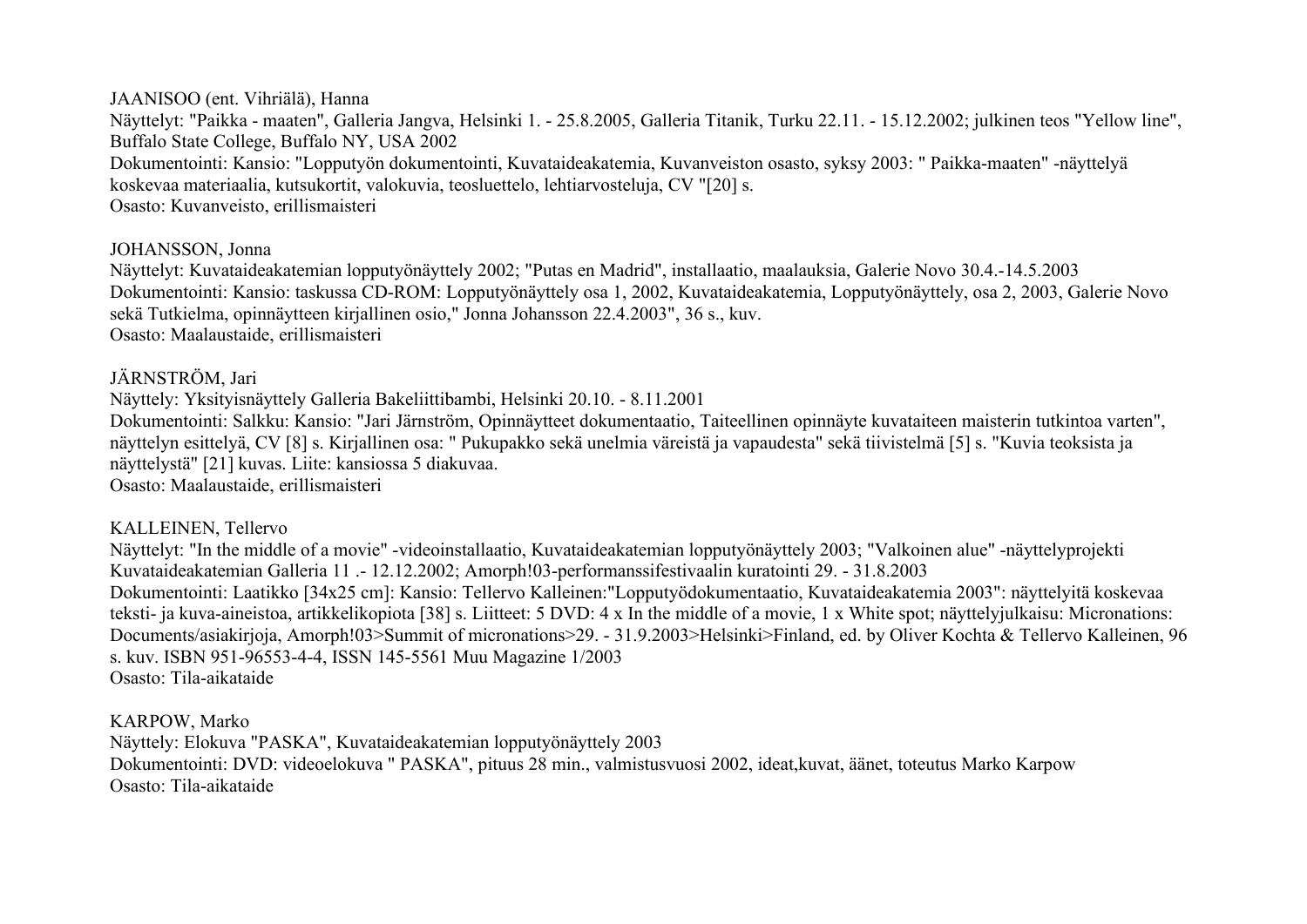KARVINEN, Mikko Näyttely: Kuvataideakatemian lopputyönäyttely 2003 Dokumentointi: Kansio: "Lopputyön kirjallinen osa", 8 tekstis., 1 kuvas. Osasto: Kuvanveisto

KEMPPINEN, Sari

Näyttely: Kuvataideakatemian lopputyönäyttely 2002 Dokumentointi: Kirja (22x30 cm): "Sari Kemppinen, Lopputyön dokumentaatio,Kuvataideakatemia 2002,ohjaajana Susanne Gottberg, tarkastajina Päivikki Kallio ja Taava Koskinen", 19 s., kuv., Osasto: Taidegrafiikka

KONTTURI, Mitro

Näyttely: "Valokuvia", Kuvataideakatemian Galleria, 11.- 30.12.2001 Dokumentointi: Kansio: 20 värivalokuvaa näyttelystä, "Kuvataiteen maisterin tutkinnon opinnäytteen kirjallinen osuus", 2 s. Osasto: Tila-aikataide

KOTA, Joonas

Näyttely: "Tarinat tekevät lapsia", Kuvataideakatemian Galleria, Kuvataideakatemian lopputyönäyttely 2002 Dokumentointi: Kansio: "Joonas Kota, kuvataiteen maisterin tutkinnon opinnäytteen dokumentaatio, syyskuu 2003 `Tarinat tekevät lapsia: teosluettelo ´", [13] kuvas. Kirjallinen osa: " Vaikuttavia tarinoita", 37 s., kuv. Osasto: Maalaustaide

LECKLIN, Johanna

Näyttelyt: Video: "About dancing", "Balance", Kuvataideakatemian Galleria, Kuvataideakatemian lopputyönäyttely 2000 "Alku"; "A sensible use of time", "Discpline", Kluuvin galleria, Helsinki 5. -22.4.2001

Dokumentointi: Kansio: [20] kuvas. näyttelyvideoista. Kirjallinen osa: "Kuvataideakatemian lopputyö:` Muutamia kohtaamisia matkalla kohti taiteilijuutta´, Johanna Lecklin, Kuvataideakatemia, Tila-aikataiteen osasto, syksy 2003, tarkastajat: Kari Yliannala, Riikka Stewen", 36 s., kuv. Osasto: Tila-aikataide

LEINONEN, Jani

Näyttely: "Peep art", Kuvataideakatemian Galleria, Kuvataideakatemian lopputyönäyttely 2002 Dokumentointi: Moniste: "' Pay-per-Art: consumer revolution in art', Jani Leinonen, Master's Thesis, The Academy of Fine Arts, Helsinki 2003", 31 s., kuv., tiivistelmä suomeksi Osasto: Maalaustaide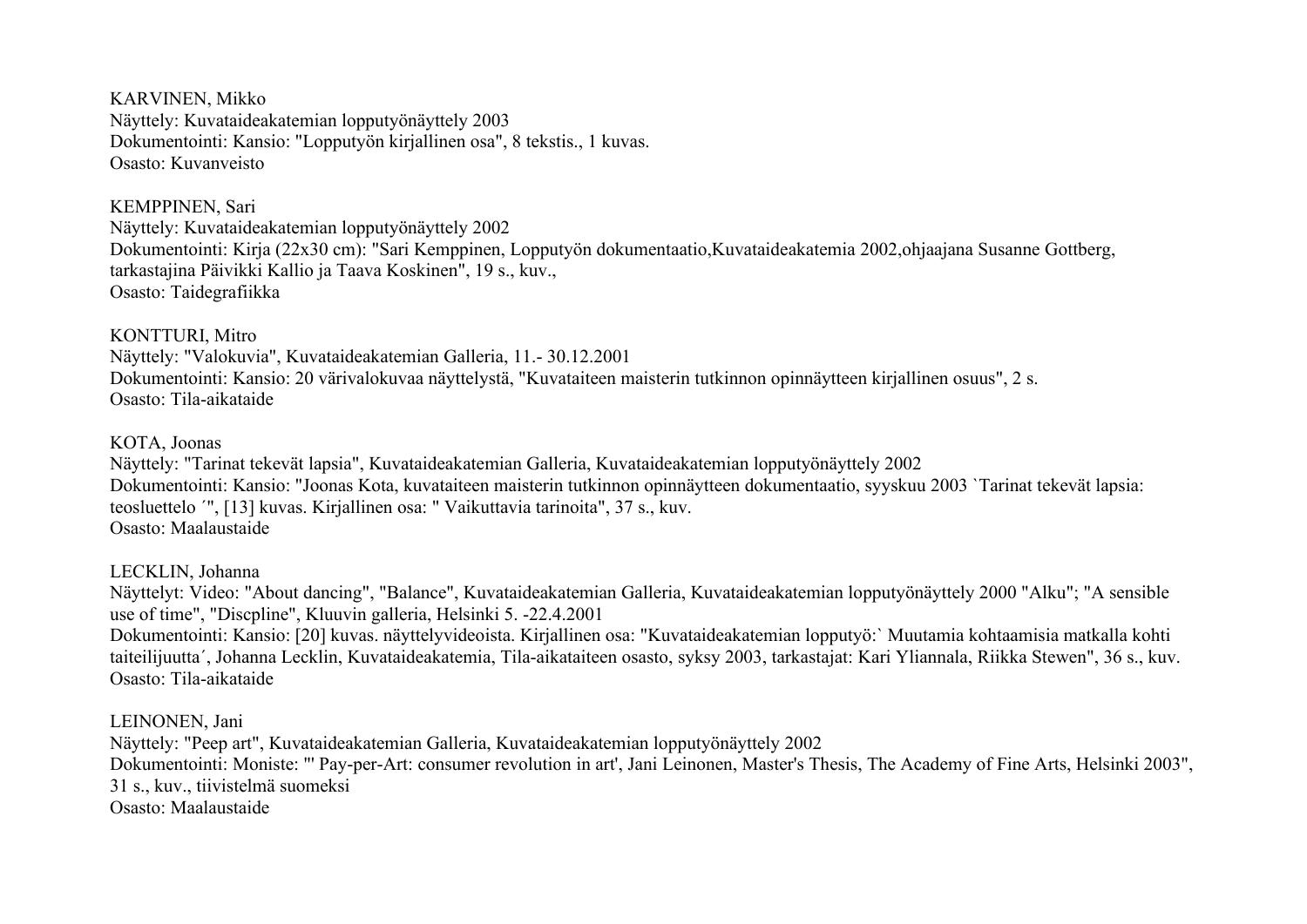### LÅNGSTRÖM, Minna

Näyttelyt: Video: "Drawn to you", Kuvataideakatemian lopputyönäyttely 2002; "Kiinalainen huone/The Chinese room", Kiasma, Mediateekki, Helsinki 22.3.- 18.5.2003

Dokumentointi: Kirjallinen osuus: Videoinstallaatioiden kuvaukset: "MA tutkinnon lopputyö 26.5.2003, ` Drawn to you: videoinstallaatio'", [3] s., kuv., "` The Chinese room"´- an installation by Minna Långström, Description of artistic content and technical realization "[6] s., kuv., (eng). Liitt.: videot: " Drawn to you", 9 min., May 1998, new version edited and exhibited in an installation, spring 2002, " The Chinese room", 2003, interaktiivinen installaatio ja 3D-animaatio

Osasto: Tila-aikataide

# MIELONEN, Tiina

Näyttelyt: Kuvataideakatemian lopputyönäyttely 2001; Näyttely Galleria Huuto, Helsinki 31.12.-12.1.2003 Dokumentointi: Kansio: "Tiina Mielonen, Lopputyö, Kuvataideakatemia 2003", [5] tekstis., kuv.,[12] kuvalehteä Osasto: Maalaustaide

# MUTTONEN, Kasper

Näyttely: Kuvataidekatemian lopputyönäyttely 2003

Dokumentointi: Kierrekansio: "Kasper Muttonen, lopputyön kirjallinen osuus ja dokumentointi. Lopputyö oli esillä Kuvataideakatemian kevätnäyttelyssä 2003 huoneessa 305", [49] s., joista 31 kuvas. Osasto: Maalaustaide

# OJAMO, Hanna

Näyttely: "Paniikki" -videoinstallaatio, Kuvataideakatemian lopputyönäyttely 2002 Dokumentointi: Nahkainen salkku: " Paniikki" videoinstallaatio (sis. 3 osaa: 1 Hengitä!, kesto 1'09min, 2 Tappelu,kesto 1'09min., 3 videodokumentaatio lopputyönäyttelystä, Kuvataideakatemian juhlasali; käsikirjoitus, ohjaus, lavastus, editointi, äänen jälkikäsittely Hanna Ojamo). Kirjallinen osa: "Kuvataiteen maisterin tutkinnon kirjallinen opinnäyte 15.4.2003: ` Haastattelu´" 20 s. Liitteenä 4 värivalokuvaa, 3 diakuvaa, lopputyön tiivistelmä Osasto: Tila-aikataide

OLSSON, Henrik Näyttely: Academy of Fine Arts, Final Work Exhibition 2003 Dokumentointi: Kansio: [5] kuvas. Kuvataideakatemian lopputyönäyttelystä 2003 Osasto: Maalaustaide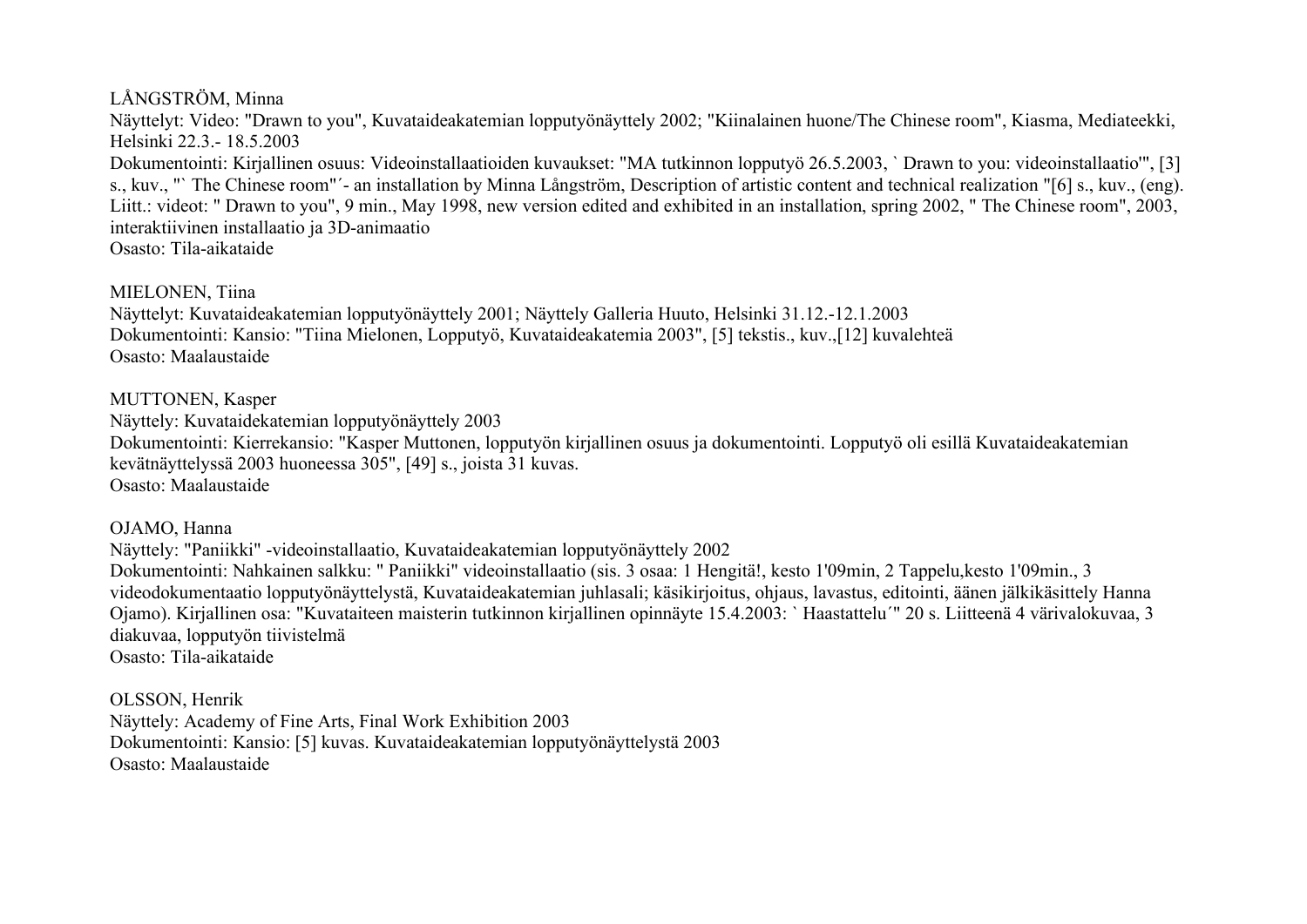#### PALMGREN, Dan

Näyttely: "Låt mig reda en rosenbädd" Gallerie Jangva, Helsingfors 28.8. - 16.9.2002 Dokumentointi: Kirja: "Dan Palmgren, Låt mig reda en rosenbädd: fotografier från Island, 2003 Helsingfors, Finland", 35 s., kuv. Osasto: Maalaustaide Huomautus: Tekijä julkaissut kirjan, joka lainattavissa Kuvataideakatemian kirjastosta: "Palmgren, Dan, Dokumentation gällande utställningen: Låt mig reda en rosenbädd - fotografier från Island, Helsingfors 2003", 52 s., kuv., [omakustanne]

#### PURHONEN, Kalle (TURAKKA)

Näyttely: "The Big Picture", Forum Box, Kuvataideakatemian lopputyönäyttely 2001 Dokumentointi: Kansio: [14] kuvalehteä näyttelystä. Kirjallinen osuus: pohtivaa tekstiä näyttelyteoksesta [27] s., moniste Osasto: Maalaustaide

#### REINHARDT, Aurora

Näyttelyt: "Hän, Se", 5-osainen valokuvateos, Kuvataideakatemian lopputyönäyttely 2000 "Alku"; "Poikatyttö", digitaalinen videoteos, Off Skene, valokuvataiteen 4. kolmivuotisnäyttely, Amos Andersonin Taidemuseo, Helsinki 14.6.-11.8.2002 Dokumentointi: Kansio: "Maisterin tutkinnon dokumentaatio, 2 osainen taiteellinen opinnäyte", 7 kuvalehteä, 4 tekstis. DVD: a videofilm by Aurora Reinhardt " Poikatyttö - Boygirl", duration 12' non-stop, 2002 Osasto: Tila-aikataide

#### RIIPPA, Åsa

Näyttely: "Sänky, kehto, puu, matto, taimet, istukka", kuvanveistosali, Kuvataideakatemian lopputyönäyttely 2001 Dokumentointi: Valokuva-albumi: "Åsa Riippas slutarbete 2001", [18] kuvalehteä,1 tekstis. Osasto: Kuvanveisto

RINNE, Miia Näyttely: Videoinstallaatio "Hevonen, kala, kevättalvet", Kuvataideakatemian lopputyönäyttely 2001 Dokumentointi: Kansio: "Miia Rinne, Lopputyöraportti, kevät 2003", [14] s., kuv. Osasto: Tila-aikataide

#### SAKKINEN, Riiko

Näyttely: Installaatio: Görsky Grytvic & Riiko Sakkinen:E.A.Q.V.Q.I.A.L.P Featuring Kassu, Kuvataideakatemian lopputyönäyttely 2002 Dokumentointi: Kirjallinen osio: " Görsky Grytvic & Riiko Sakkinen, Ensi kesänä haluan rannalle",11 s., liitteet 3 s. Erikseen liitteenä 10 valokuvaa näyttelystä, näyttelyn kutsukortti, lottokuponki sekä 200 ml Finlandia Vodka -pullo (sisällä pullon suusta pursuava valkoinen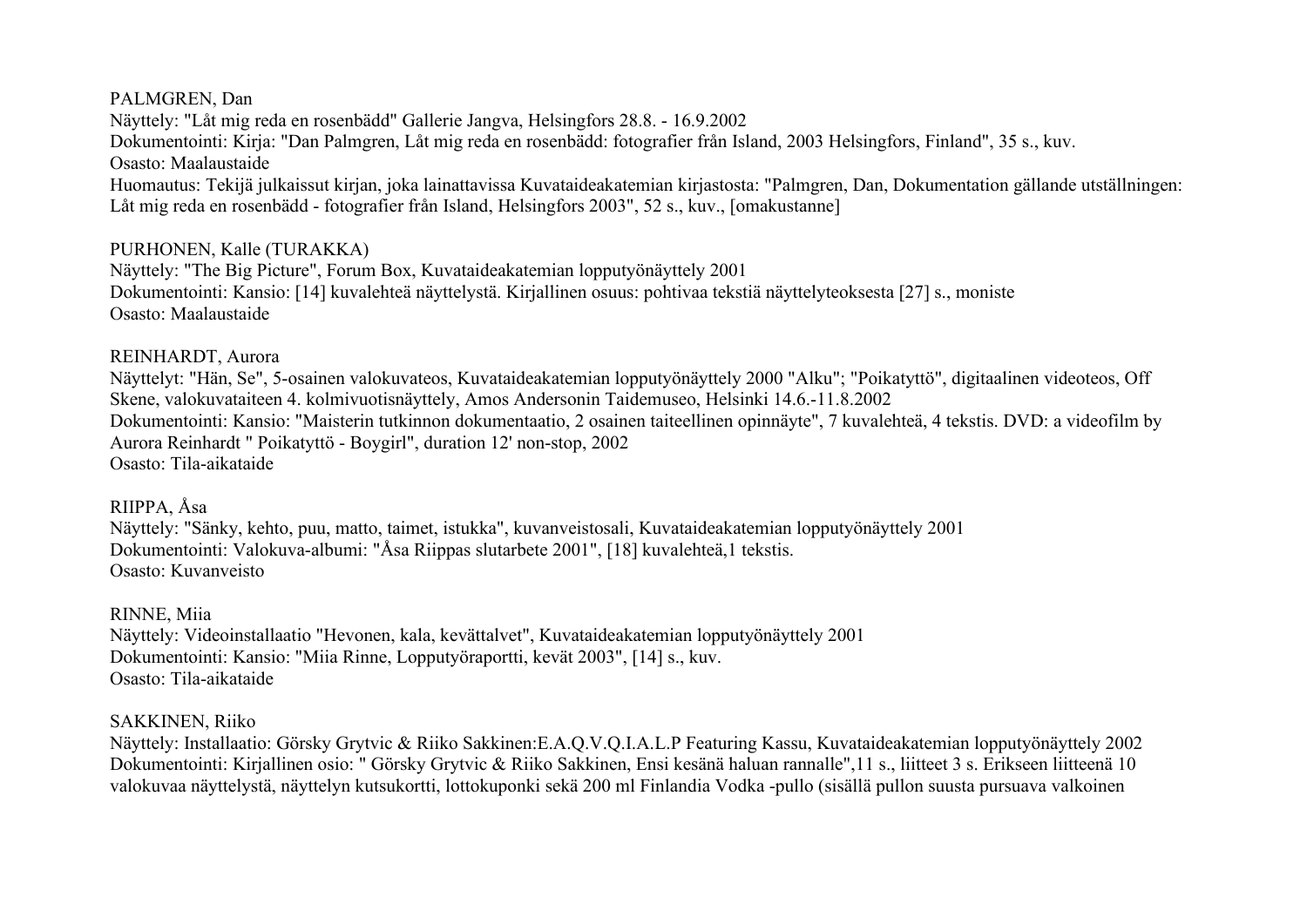steariininen nenäliina) Osasto: Maalaustaide

SYRJÄ, Katia

Näyttelyt: "Sieniretki". Kuvataideakatemian lopputyönäyttely 2003; Kuvataideakatemian Galleria 11. - 29.6.2003 Dokumentointi: Kierrekansio: "Katja Syrjä, Kuvataiteen maisterin tutkinnon dokumentaatio, Kuvataideakatemia 2003", [74] s., kuv. Osasto: Taidegrafiikka, erillismaisteri

TOIJA, Tommi

Näyttely: "Odottaja", kuvanveistosali, Kuvataideakatemian lopputyönäyttely 2002 Dokumentointi: Näyttelyjulkaisu: " Odottaja": 24 osaa, keramiikka, lähes luonnollista kokoa, Kuvataideakatemian lopputyö, kevätnäyttely 2002, Tommi Toija, [24] s., kuv., stift., liitt.: CD-ROM näyttelystä Osasto: Kuvanveisto

TUORI, Anna

Näyttelyt: Kuvataideakatemian lopputyönäyttely 2002; Yksityisnäyttely, Kuvataideakatemian galleria 3.3.-17.3.2003 Dokumentointi: Kansio: 31 kuvalehteä näyttelyistä, CV, teosluettelo. Kirjallinen osio: "Liite lopputyödokumentaatioon ` Maalaamisesta´", [7] s., Osasto: Maalaustaide

TURAKKA-PURHONEN, Kalle ks. PURHONEN, Kalle

# TURAKKA-PURHONEN, Pauliina

Näyttely: "Neljä muotokuvaa: Harri, Eeva ja Liisa, Kaarina, Mari", Kuvataideakatemian lopputyönäyttely 2002 Dokumentointi: Kansio: 4 diakuvaa, kirjallinen osuus: lyhyt kirjallinen selvitys " Miten päädyin aiheeseen", [4] s. tekstiä ja kuvaa näyttelystä Osasto: Maalaustaide

TYKKÄ, Salla

Näyttely: "Lasso" -elokuvateos, "Pain, pleasure, guilt"-valokuvasarja, Kuvataideakatemian lopputyönäyttely 2000 "Alku" Dokumentointi: Kansio: "Salla Tykkä, Kuvataiteen maisterin tutkinnon dokumentaatio", [16] s., kuv., tekstiä ja kuvaa näyttelyteoksista., liitt.: DVD "Lasso. Osasto: Tila-aikataide

WILKMAN, Sofia Näyttely: "Maalauksia ja grafiikkaa", Vuotalo, Helsinki 24.9. - 5.10.2002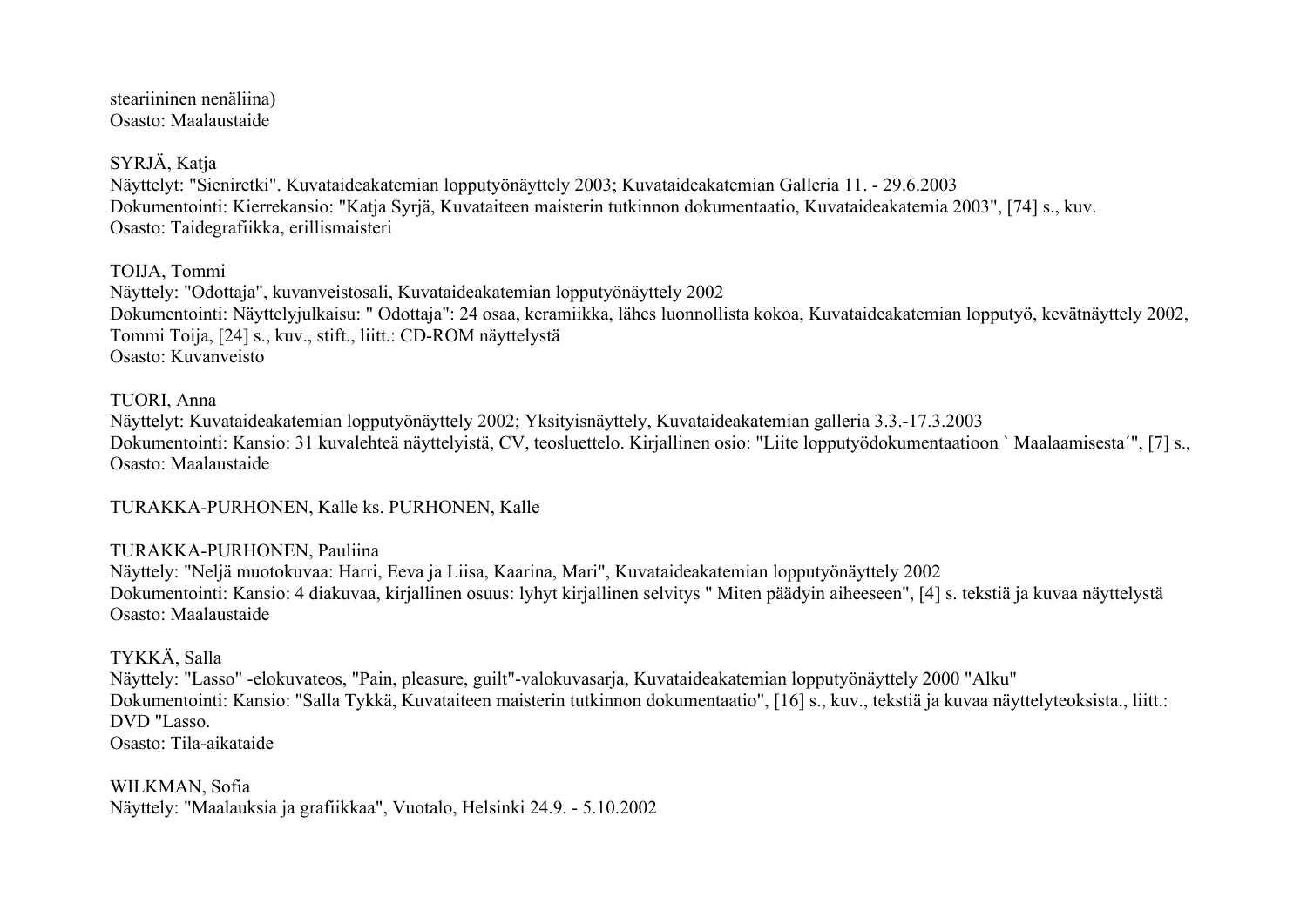Dokumentointi: Kierrekansio: "Dokumentaatio Kuvataideakatemia - Taidegrafiikan laitos, Sofia Wilkman, Vuotalo. grafiikkaa ja maalauksia 24.9. - 5.10.2002", [8] s., kuv., kutsukortti. Kirjallinen osuus: " Fem brev", 9.9.2003, [31] s. Osasto: Taidegrafiikka, erillismaisteri

WILLMAN, Hanna Näyttely: Kuvataideakatemian lopputyönäyttely 2002 Dokumentointi: Kansio: [6] kuvalehteä, teksti " Maalauksistani..." [2] s., 8 diakuvaa Osasto: Maalaustaide

# VÄÄTTI, Ilkka

Näyttely: Yksityisnäyttely Taidekeskus Mältinranta, Tampere 19.10. - 5.11.2002 "Mundus" Dokumentointi: Näyttelyjulkaisu: Ilkka Väätti, Taidekeskus Mältinranta 19.10.- 5.11.2002, teksti Otso Kantokorpi, käännös Anne Paldanius (engl.), Tampere 2002, [14] s., kuv. Kirjallinen osa: Kirja: "' Mundus': dokumentaatio, kuvataiteen maisterintutkintoon liittyvän opintaitonäytteen kirjallinen osa," Ilkka Väätti, Kuvataideakatemia 2003, 58 s.,kuv., English summary Osasto: Maalaustaide, erillismaisteri

# **2002**

ANTTILA, Hanna Maria Näyttely: Kuvataideakatemian lopputyönäyttely 2001 Dokumentointi: Kansio: Kirjallinen ja dokumentoiva osuus " Päättymätön tarina", 9 s., kuv. Liitt: tallenteet videoteoksista: CD-levyke, 7 diakuvaa.

Osasto: Tila-aikataide

BERG, Hans-Christian Näyttely: Forum Box, Kuvataideakatemian lopputyönäyttely 2001 Dokumentointi: CD-ROM: Hans-Christian Berg, [www.V2labs.com/hcberg](http://www.v2labs.com/hcberg) Osasto: Kuvanveisto

HALINEN, Kaisaleena Näyttely: Kuvataideakatemian lopputyönäyttely 2002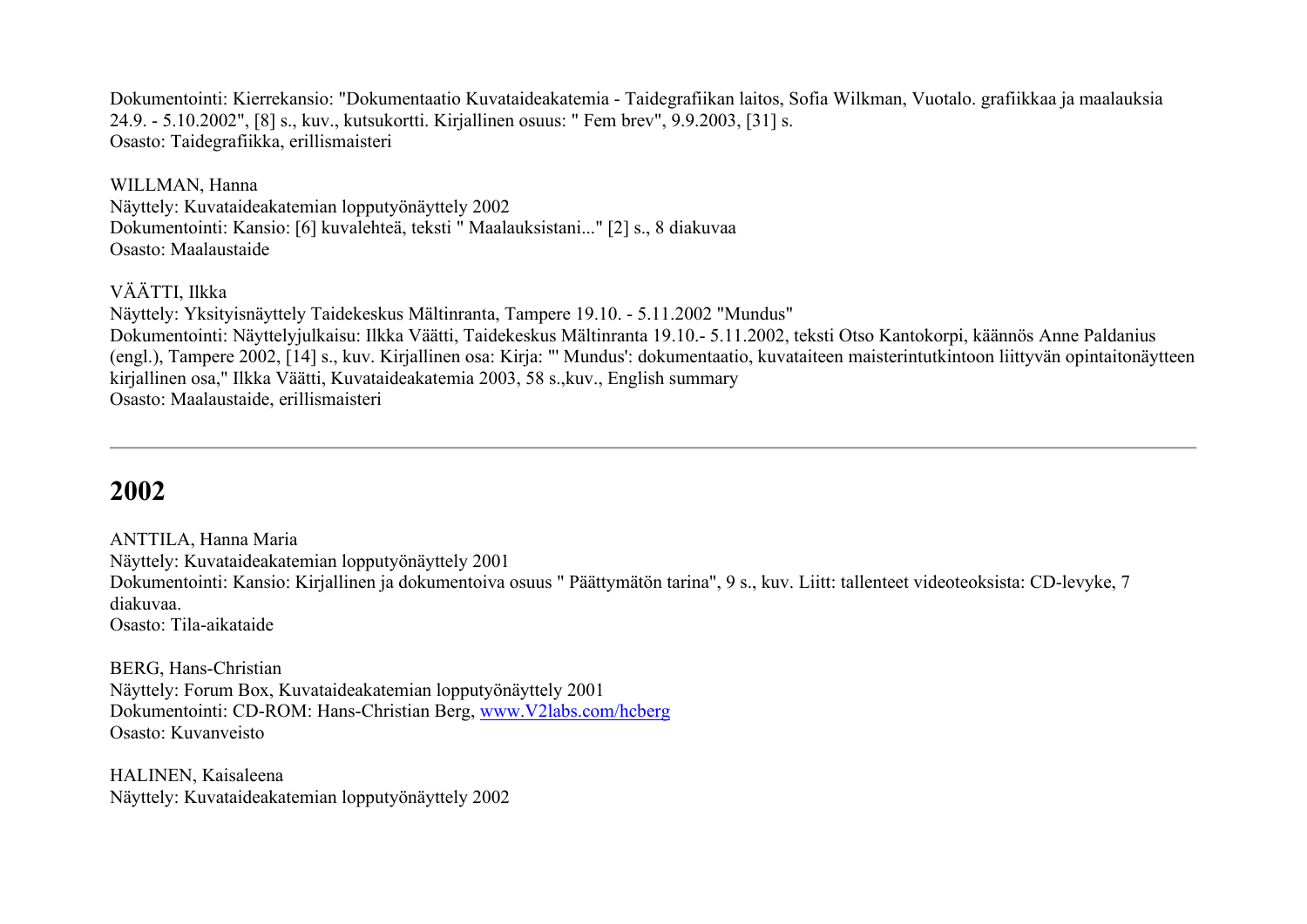Dokumentointi: Kirja [folio-koko] (31x41 cm): Kaisaleena Halinen " Hetkien vaellus" [31] s., kuv., 29x42 cm. Osasto: Tila-aikataide

HEINONEN, Hanna Näyttely: Kuvataideakatemian lopputyönäyttely 2002 Dokumentointi: Kansio: " You live and learn": lopputyönäyttelyn dokumentointi ja muistiinpanoja, [39] s., kuv. Osasto: Maalaustaide

JÓNSSON, Börkur Näyttely: Escape I-III: Videowork made in 2002, Academy of Fine Arts,main buiding, summer exhibition 2002, Kuvataideakatemian lopputyönäyttely 2002 Dokumentointi: Description of artwork by Borkur Jonsson for MA-graduation project, [4] s. Osasto: Tila-aikataide

KORHONEN, Marikka Näyttely: Kuvataideakatemian lopputyönäyttely 2002 Dokumentointi: Kansio: 16 kuva- ja tekstilehteä näyttelystä Osasto: Maalaustaide

ÓLAFSDÓTTIR, Bjargey Näyttely: Alagalleria, Helsinki ,2.-11.4.1999 Lyhytelokuva "False Teeth" ja värivalokuvia samasta aiheesta Dokumentointi: Kansio: "Bjargey Ólafsdóttir, 'False teeth'", 1 tekstis., 22 kuvas. Liitt.: video: Bjargey Ólafsdóttir, " False teeth", 16mm/3,45 min. Osasto: Tila-aikataide, erillismaisteri

RAITO, Mirka Näyttelyt: Kuvataideakatemian lopputyönäyttely 2001; "Pitäiskö 00:00" Kuvataideakatemian galleria, Helsinki 3.10.-14.10.2001 Dokumentointi: Kansio: [88] kuva- ja tekstis. Osasto: Maalaustaide

SANDBERG-URO, Kiia Näyttely: Installaatio "Piano e lento", Kuvataideakatemian lopputyönäyttely 2002 Dokumentointi: Kansio: "Kuvataiteen maisterin lopputyön dokumentaatio": Lopputyön esittely [12] tekstis., Työn prosessivaihe, syksy 2001 kevät 2002, [24] kuvas., Lopullinen työ alk. 5/2002,Kuvataideakatemia, Yrjönkatu 18, huone 102, [33] kuvas., 2 tekstis., 12 diakuvaa. Liite: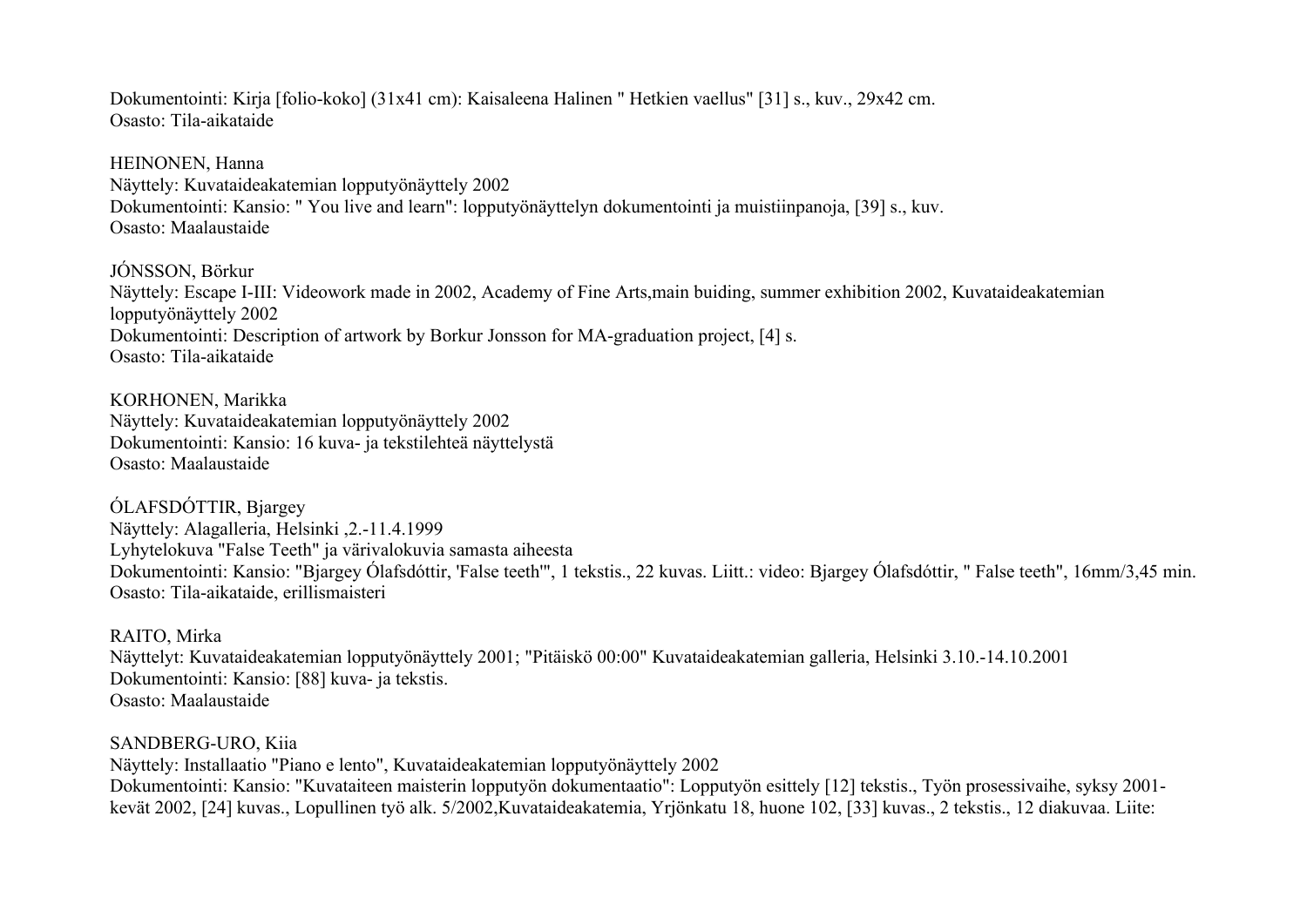video " Piano e lento", installaatio, v.2002 Osasto: Tila-aikataide

SCHAFHAUSER, Vilmalotta Olivia Näyttelyt: Kuvataideakatemian lopputyönäyttely 2002; Yksityisnäyttely Galleria Ulaani , Helsinki 28.5. -19.6.2002 Dokumentointi: Kansio: [17] kuvas. näyttelyistä Osasto: Maalaustaide

STRANDBERG, Elina

Näyttely: Studio Mezzo , Helsinki 29.1.-17.2.2002, tekstejä: "Flight Simulator" Dokumentointi: 16 diakuvaa näyttelystä, kirjallinen selitys dokumentoinnin sisällöstä [3] s. Kirjanen: " Tekstejä: Flight Simulator", [23] s.(Työprosessin aikaisista merkinnöistä ja runoista koostuva tekstiosuus) Osasto: Kuvanveisto

SUNILA, Outi

Näyttelyt: "Lento"-installaatio, Kuvataideakatemian lopputyönäyttely 2000 "Alku"; "Love'n'death" -installaatio, Valokuvagalleria Hippolyte, Helsinki 25.5.-17.6.2001 Dokumentointi: Kansio: " 'Lento/Flying' (2000), 'Love'n'death' (2001), Kuvataideakatemian lopputyö, Outi Sunila, Tila-aikataiteen laitos 2001",  $[7]$  s. Osasto: Tila-aikataide

SZALAI, Rebeka Näyttely: "Veistos, maalauksia ja mosaiikkeja", Taidesalonki-Konstsalongen, Helsinki, Kuvataideakatemian lopputyönäyttely 2001 Dokumentointi: Kansio: 10 kuvalehteä näyttelystä. Kirjallinen tutkielma: "Maalaustaiteen tekniikoista", 13 s., liite Osasto: Maalaustaide

TURTIAINEN, Samuli Näyttely: 3 veistosta ja 1 kollaasi, Kuvataideakatemian lopputyönäyttely 2002 Dokumentointi: Kansio (21x32 cm): "Rakkaus vihanen fiba pidä kondikses", [9] kuva- ja tekstis. Osasto: Kuvanveisto

VALDÉS, Claudia Näyttely: Kuvataideakatemian lopputyönäyttely 2002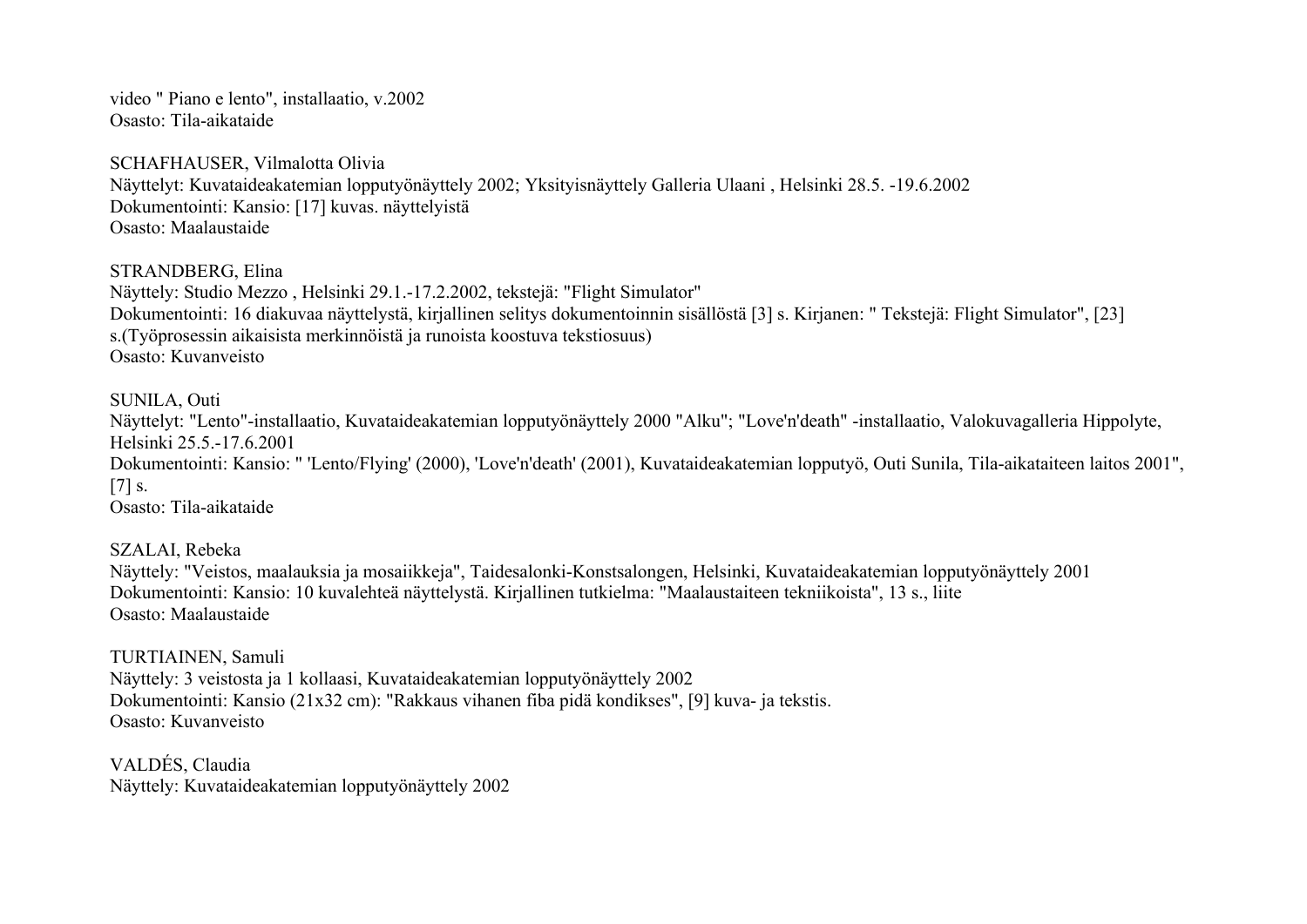Dokumentointi: Kirja: "Claudia Valdés Salmerón, Documentation: final exhibition 2002, Kuvataideakatemia", [6] tekstis., 4 kuvalehteä Osasto: Taidegrafiikka

VEHKAPERÄ, Heli Näyttely: Kuvataideakatemian lopputyönäyttely 2002 Taidekirja "We really love you" Dokumentointi: Kotelossa: Kirjanen näyttelystä [33] s., kuv., taidekirja " We really love you", [48] s., kuv., omakustanne, Heli Vehkaperä, Helsinki 2002 Osasto: Maalaustaide

VILHUNEN, Anna-Leena Näyttely: Yksityisnäyttely Galleria Uusitalo, Helsinki 5.4.-5.5.2002 Dokumentointi: Kansio: "Anna-Leena Vilhunen, Opinnäytteen dokumentointi, Maalaustaiteen osasto", Kuvataideakatemia, Helsinki 2002: Opinnäytteen taiteellinen osa: "dokumentointi," 29 s., kuv.,liitteet. Opinnäytteen kirjallinen osa: " Leijunnan ruutukaavoitusta eli kirjoituksia maalaamisesta", Helsinki 2002, 28 s., kuv. Osasto: Maalaustaide

ZIMMERMANN, Birthe Näyttely: Installaatio, Kuvataideakatemian lopputyönäyttely 2002 Dokumentointi: Kansio: "...and if my name was Mike?" [11] kuva- ja tekstilehteä näyttelystä, other works: [9] s. Osasto: Tila-aikataide, erillismaisteri

# **2001**

BREMER, Sari Näyttelyt: Kuvataidekatemian lopputyönäyttely 2000 "Alku"; Galleria Bakeliittibambi, Helsinki 18.-10.5.11.2000 Dokumentointi: Valokuvakansio: kuvat näyttelyistä, 14 ja 7 s., 1 tekstis.

Osasto: Taidegrafiikka

CIGLAR, Marina Näyttelyt: Useiden näyttelyiden kokoelma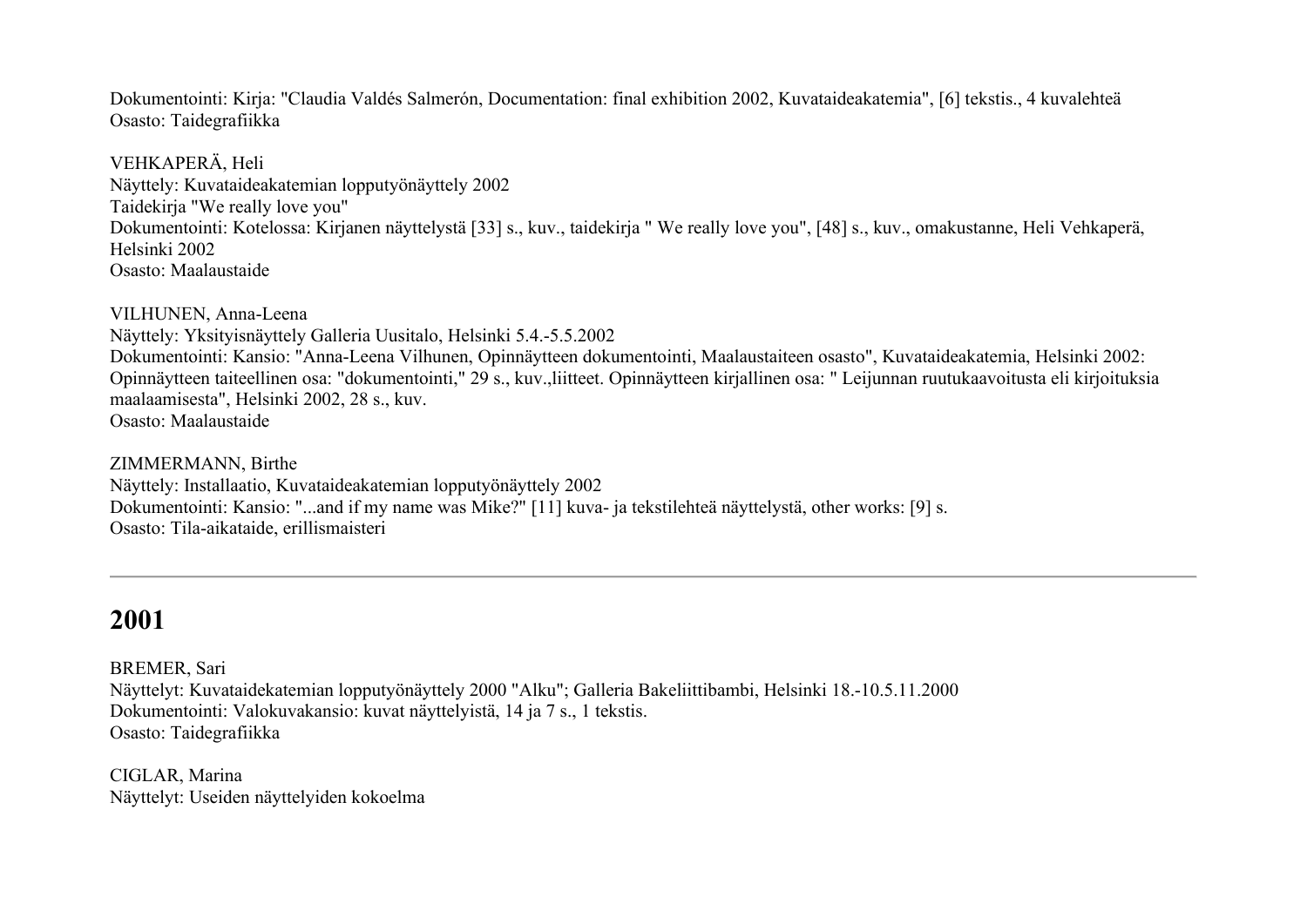Dokumentointi: Kansio: kuvia näyttelyistä. Kirjallinen selvitys valokuvadokumentaatiosta, [23] s. Liitteenä kasetti Osasto: Tila-aikataide

#### ERVAMAA, Paula

Näyttely: Kuvataidekatemian lopputyönäyttely 2001 Dokumentointi: Kansio: kuvat näyttelystä. Kirjallinen osa: " Yritys hahmottaa mitä maalaaminen minulle merkitsee", [4 s.] Osasto: Maalaustaide

#### EURO, Pia

Videot: 1) " Avaruus" ja " Nalle ja Milla roikkumassa" 2) kuusiosainen videoteossarja 1999 Dokumentointi: Kaksi videoinstallaatiota, kuusiosainen videoteossarja 1999. Kirjallinen selvitys videoiden tekovaiheista, 2 s., 5 diakuvaa Osasto: Tila-aikataide

#### FAGERMAN, Airi

Näyttely: Maalauksia , Paloheinän kirjasto, Helsinki 15.10.- 2.11.2001 Dokumentointi: Kansio 1: Unet taiteellisen prosessini lähtökohtana, kuvat prosessista, 9 s. Kansio II:" Unet taiteellisen prosessini lähtökohtana, kuvat prosessista, opinnäytteen prosessiosuus", 76 s., kuv. Osasto: Maalaustaide

#### GRAHN, Henry

Näyttely: "Laulava sumeeri/Den sjungande Sumeren/The singing Sumerian", Kuvataideakatemian lopputyönäyttely 2001 Dokumentointi: Kirjallinen osa: " Reflections", 6 kansiota kuvia, tekstiä. Liitteenä näyttelyjulkaisu: " Dialogues", St. Petersburg 2001, 63 s. Osasto: Kuvanveisto

#### HEINO, Terhi

Näyttely: Veistos "Huuto merelle" , Hernesaarenranta, Kuvataideakatemian lopputyönäyttely 2000 "Alku" Dokumentointi: Kirjallinen osa " Huuto merelle", 15 lehteä, kuvat. Liitt.: videodokumentti, CD-ROM Osasto: Kuvanveisto

#### HEINONEN, Marko

Näyttelyt: Kuvataideakatemian galleria, Helsinki 24.4.- 6.5.2001; Kuvataideakatemian lopputyönäyttely 2001 Dokumentointi: Kansio: piirroksia ja kuvia galleriassa pidetyn näyttelyn ripustuksesta. Liitt.: video: näyttelyiden teokset sekä diat Osasto: Maalaustaide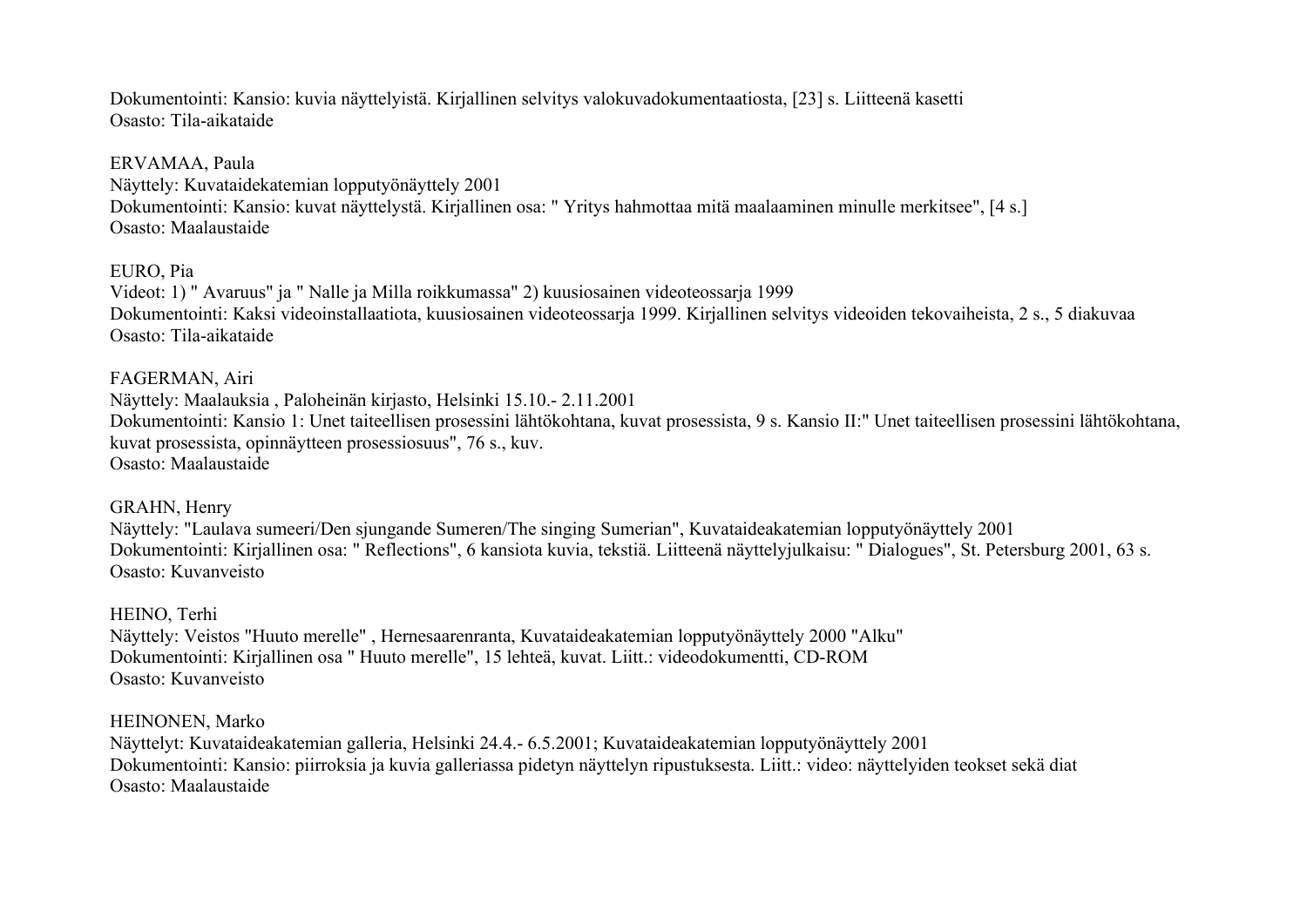HEISKA,Tiina Näyttelyt: Galleria Johan S, Helsinki 25.5. - 18.6.2000; tm-galleria, Helsinki 25.10. - 12.11.2000 Dokumentointi: Kirjallinen osa: " Valokuvaamisesta ja maalaamisesta", 5 s.,kuvia 11 s.,8 diakuvaa, liitteitä Osasto: Maalaustaide

#### HOPIA, Maria

Näyttelyt: Kuvataideakatemian lopputyönäyttely 2000 "Alku"; Kuvataideakatemian galleria , Helsinki 14.3. - 25.3.2001 Dokumentointi: Kansiossa 16 kuvas. Osasto: Kuvanveisto

HORELLI, Laura

Näyttelyt: Kuvataideakatemian lopputyönäyttely 2000 "Alku"; "Nykyiset naispresidentit (10/2001)" Kluuvin galleria, Helsinki 1.11. - 11.11.2001 Dokumentointi: Kansio: 30 s., joista 23 kuvas. Osasto:Tila-aikataide

#### HYTÖNEN, Petri

Näyttely: Kiasma, projektitila, Helsinki 10.4. - 16.5.1999

Dokumentointi: Näyttelyjulkaisu: Petri Hytönen, Itseanalyysi/ nollausprojekti 1988-1999=Selfanalysis/Cleaning the table-project. Projektitila/Project space. Helsinki, Kiasma, Nykytaiteen museo, 1999. 53 s., kuv. Nykytaiteen museon julkaisuja 54/1999. Osasto: Maalaustaide

KARHUNKORVA (ent. Heikkilä), Jussi-Petteri Näyttelyt: Polvi-näyttely, Taidehalli 1999 (Kuvataideakatemian kevätnäyttely 1999); Kuvataideakatemian galleria, Helsinki 2000 Dokumentointi: Kirja (20x15 cm): 44 kuvas.(valokuvia), tekstiä 1 s. Osasto: Maalaustaide

KOMULAINEN, Markku Näyttely: Galleria Pirkko-Liisa Topelius, Helsinki 10.10.-15.11.2000 Dokumentointi: Kansiossa 10 kuvas., teksti " Maalauksistani" 2 s., 6 diakuvaa, liitteitä Osasto: Maalaustaide

KOPONEN, Anu Näyttely: Fresko Polvi-näyttelyssä Taidehallissa 27.5. - 4.7.1999 (Kuvataideakatemian kevätnäyttely 1999)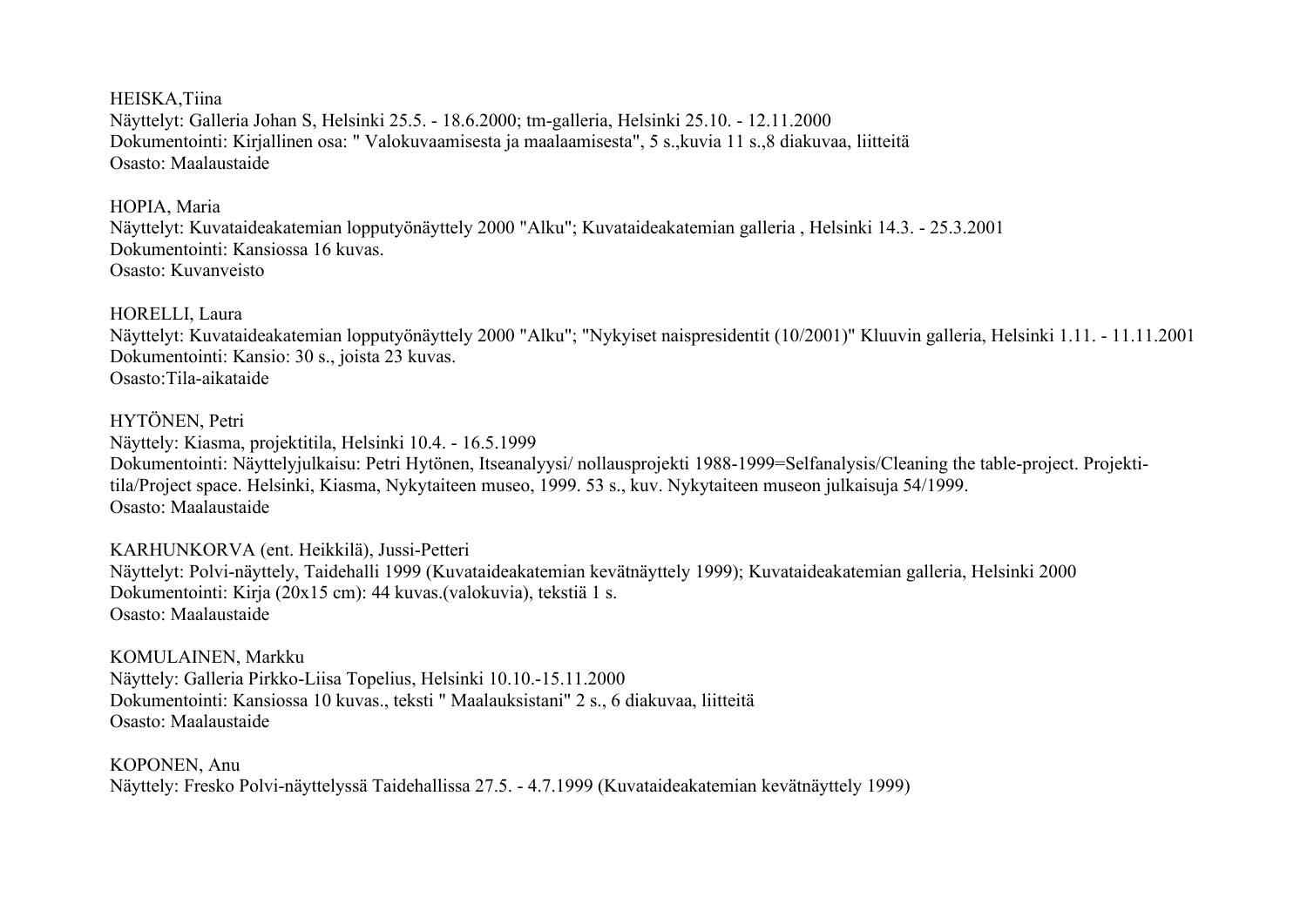Dokumentointi: Kansio: Taidehallin freskojen dokumentointi, 4 tekstis., valokuvia 2 s., 6 diakuvaa. Tutkielma: " Esteettinen tilakokemus", 29 s. Osasto: Maalaustaide

#### KORHONEN, Marjukka

Työ: Imandra Idäntie ympäristötaideteokset (tehty tilaustöinä 1994-1997)

Dokumentointi: Imandra Idäntie ympäristötaideteokset,42 s., 63 kuvalehteä. Liitteet: Katalogi: 43-2: Vuoksenniskan moottoritie, Imandra Idäntie, Imatra, Ruokolahti, VT 6 Mansikkakoski-Kaukopää, Ympäristötaideteosten esittely, tekstit: Erkki Latukka, Marjukka Korhonen, Helsinki, Kyriiri 1997, [12 s.],kuv. 43-3: Suunnitelma- piirustukset Osasto: Kuvanveisto

#### KORKEILA, Jukka

Näyttelyt: Galerie Anhava, Helsinki 2.8.-26.8.2001; "One man show" Kuvataideakatemian galleria, Helsinki 12.-23.3.1997 Dokumentointi: Kansio: 23 diakuvaa, teosluettelot 3 s. Liitt.: CD-ROM: Jukka Korkeila, piirustuksia 2000-2001, 1-14 Osasto: Maalaustaide

#### KUCHKA, Heta

Näyttelyt: "Hurmaavat", Kuvataideakatemian lopputyönäyttely 2000 "Alku"; "Onks pakko tuijottaa", Galleria Hippolyte , Helsinki 2.2.- 25.2.2001

Dokumentointi: Kansio: " Hurmaavat", 13 kuvas., 1 tekstis., käsikirjoitus 4 s., liitteitä. " Onks pakko tuijottaa", 4 kuvas., 6 tekstis. työprosessista ja taiteen tekemisestä, liitteitä. Liitt.: videot (2): " Sweethearts - hurmaavat", English subtitles, dir: Heta Kuchka 2000 sekä " Do you really have to stare at me?", 2001, pv, 4x approx. 5 min.

Osasto: Tila-aikataide

KUITULA, Mauri Näyttelyt: Kuvataideakatemian lopputyönäyttely 2000 "Alku"; Galleria Bakeliittibambi, Helsinki 27.10.-15.11.2001 Dokumentointi: Kansio: I näyttely: 6 kuvas.,15 diakuvaa, II näyttely: 21 kuvas., liitteitä Osasto: Maalaustaide

KULJU, Petri Näyttely: Kuvataideakatemian lopputyönäyttely 2001 Dokumentointi: CD-ROM:" Unfinished portrait", 2001. Tutkielma: " Tutkielma animaatiosta", 33 s., piirroksia Osasto: Tila-aikataide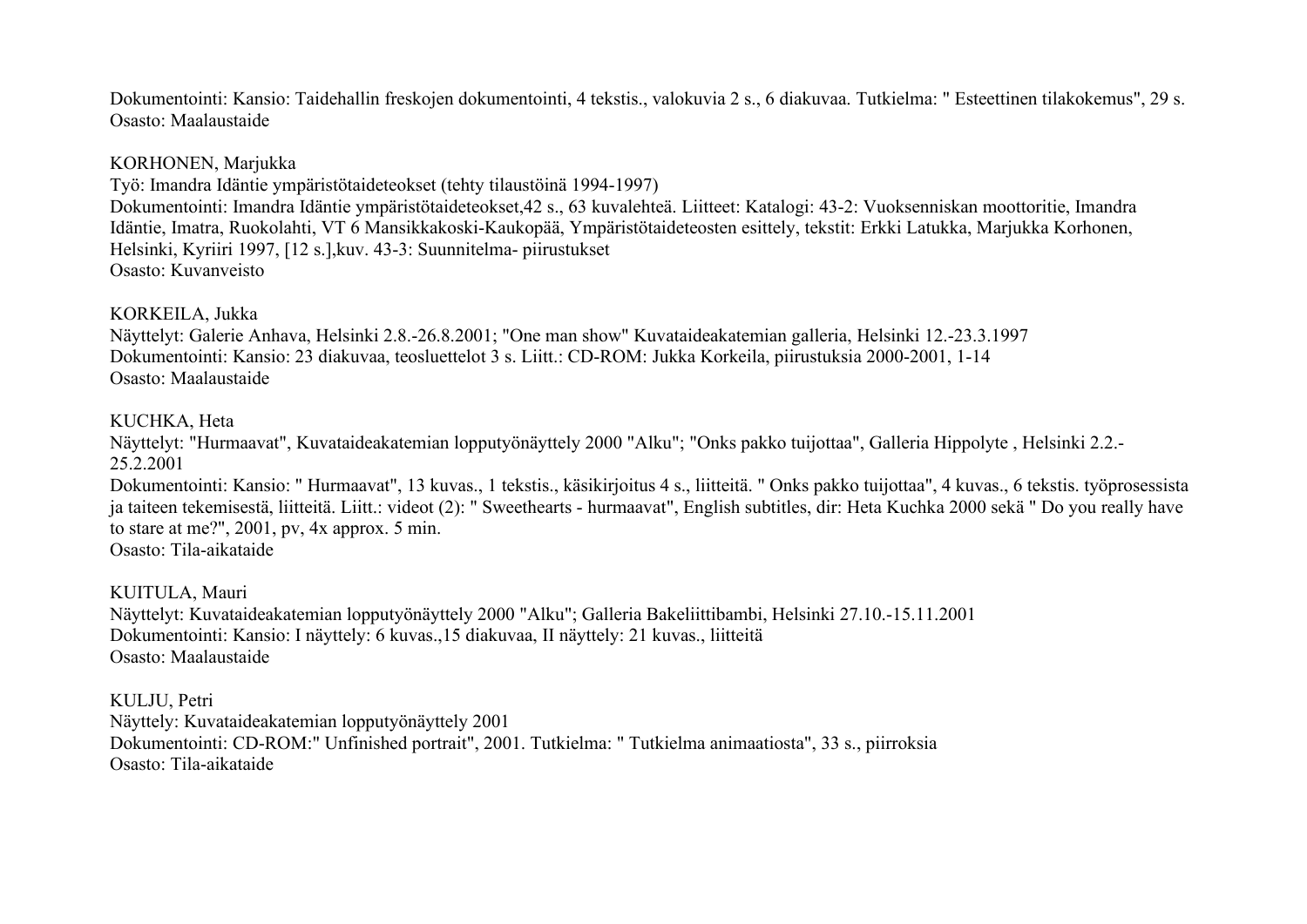KUMELA, Kimmo Näyttelyt: Polvi-näyttely, Taidehalli 1999 (Kuvataideakatemian kevätnäyttely 1999); Oma työhuone, Sorvaajankatu 9 B, Helsinki 15.10.- 28.10.2001 Dokumentointi: Kansio: 1.osa: II Medley 1999, 10 kuvas. 2. osa: III Medley, 2001, 9 kuvas.,12 diakuvaa,l iitteet Osasto: Maalaustaide

LUKKA, Virve Näyttely: Kuvataideakatemian lopputyönäyttely 2000 "Alku" Dokumentointi: Tutkielma [8 ]s., kuv. 2 kuvalehteä Osasto: Maalaustaide

LUKKARINEN, Sami Näyttelyt: "Form follows function", Galleria Kari Kenetti , Helsinki 8.3.- 1.4.2001; Tilaan suunniteltu maalaus UMUA-konferenssiin 18.8.- 19.8.2001 Helsingin yliopiston päärakennuksen aula Dokumentointi: " Form follows function" : 8 kuvas., liite, Weissenhof I: teoksen esittely, 1 tekstis., 3 kuvas. Osasto: Tila-aikataide

MARTIKAINEN, Paula Näyttelyt: Kuvataideakatemian lopputyönäyttely 2000 "Alku"; Kuvataideakatemian galleria, 13.12.-31.12.2000 Dokumentointi: Kirja (32x34 cm): Puupiirroksia, 19 s., joista 3 tekstis. ja 16 kuvalehteä. Liitteenä 12 diakuvaa Osasto: Taidegrafiikka

MAUNUMAA, Pia-Meri Näyttely: Yksityisnäyttely "Silta", Galleria Toukokuu , Helsinki 21.5.-3.6. 2001 Dokumentointi: Kansio: 33 diakuvaa, 3 tekstis., liitteitä. Kirjallinen osa: " Lausunto taiteellisesta työskentelystä" [3 s.] Osasto: Maalaustaide

METTINEN (os. Rantanen), Tuija Näyttely: YksityisnäyttelyG galleria Kipinä, Lahti 20.6.-8.7.2001 Dokumentointi: "Dokumentointi opinnäytteestä kuvataidemaisterin tutkintoa varten", 20 s., josta kirjallinen osa: " Maalaamisestanimaalausjälkeä ja ilmaisua etsimässä Helsingissä vuonna 2001", 18 s.,13 kuvas., liitteitä Osasto: Maalaustaide, erillismaisteri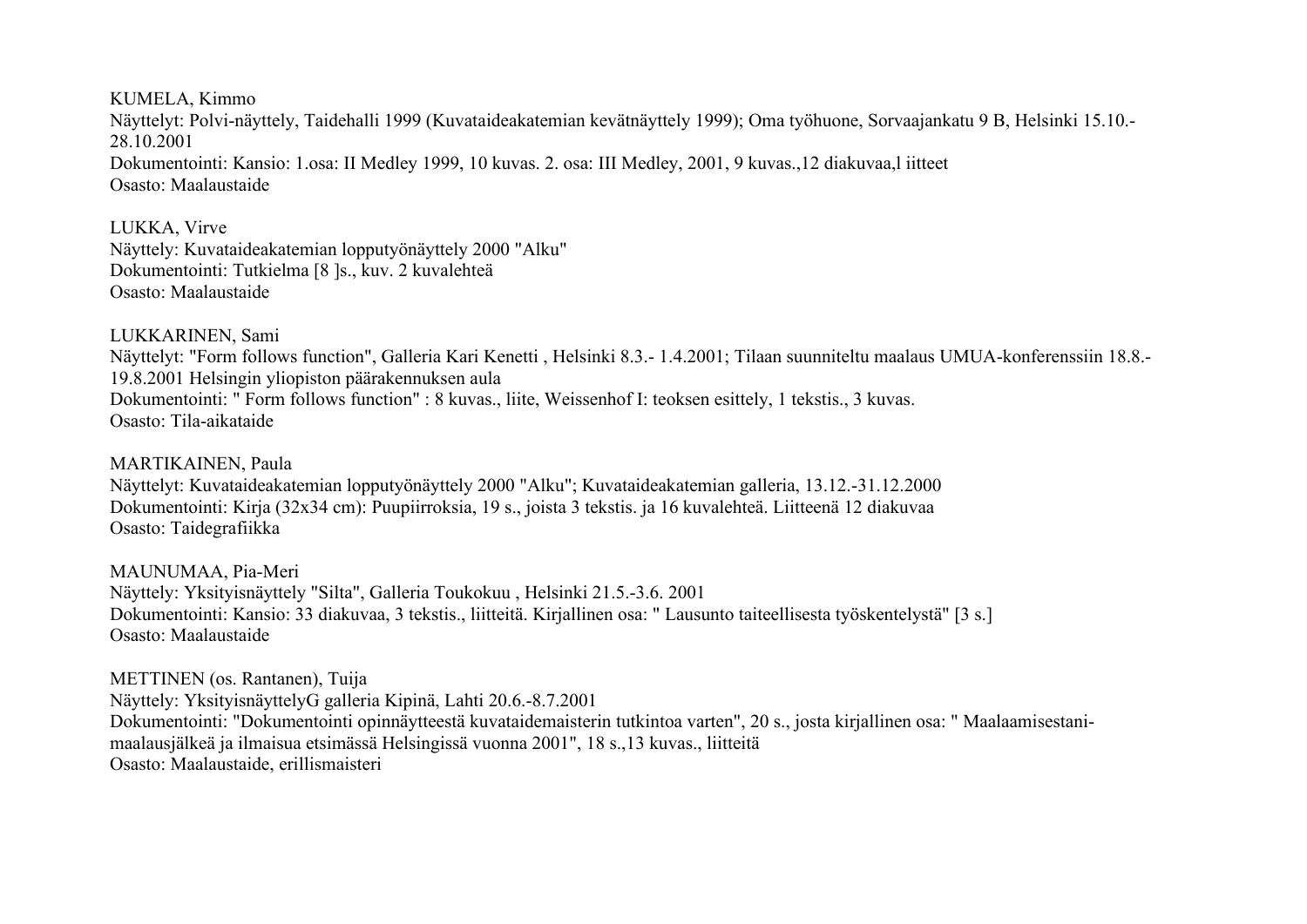NISSINEN, Erkka Näyttely: Kuvataideakatemian galleria, Helsinki 5.-16.1.2000 Dokumentointi: Video: "Helsinki 2000-näyttely". Kirjallinen osa: Helsinki 2000, Episode 2, 3 s. (eng), 20 diakuvaa. Liitt.: partaterä Osasto: Tila-aikataide

OJALA, Pilvi

Näyttely: Kuvataideakatemian lopputyönäyttely 2001 Dokumentointi: Kansio:"Kuvataideakatemian lopputyön dokumentaatio", 30 kuvas., liitteet. Kirja: "Kuvataideakatemian loppututkinnon kirjallinen tutkielma-osa", 29 s., kuv. Osasto: Taidegrafiikka

ORMIO, Kaarina

Näyttely: "Prinsessan aika", performanssi-installaatio, Polvi-näyttely, Taidehalli 1999(Kuvataideakatemian kevätnäyttely 1999) Dokumentointi: 1) Kirja: " Prinsessan aika: prinsessa Algieba käy aamuisin kirjoitushuoneellaan", 71 s., joista 33 valokuvaa,liitteitä. 2 )"Päiväkirja Prinsessa Algieba", 49 s.3) Kirja:" Berättelsen om Prinsessan Algieba, Prinsen Petelgeuze och Prinsessan Bellatrix=Jutustus Printsess Algiebast, Prints Betelgeuzest ja Printsess Bellatrixist, 44 s. Osasto: Tila-aikataide

PAAVILAINEN, Kaisu Näyttely: Galleria Bronda 29.3.-23.4.2000 Dokumentointi: Kansio: "Kaisu Paavilaisen opinnäytetyö Kuvataideakatemian maisterin tutkintoon", 1 tekstis., 11 kuvalehteä, 33 diakuvaa, liitteitä Osasto: Maalaustaide

PALDANIUS, Pia Näyttely: Veistos-ja valokuvanäyttely Kaapelin galleria, Helsinki 5.-30.4.2000 Dokumentointi: Kansio: 16 valokuvaa Osasto:Tila-aikataide

PALO-OJA, Reija Näyttely: Kuvataideakatemian lopputyönäyttely 2000 "Alku" Dokumentointi: Kansio: 1 tekstis., liitteitä, 8 kuvalehteä, 15 diakuvaa, liite Osasto: Maalaustaide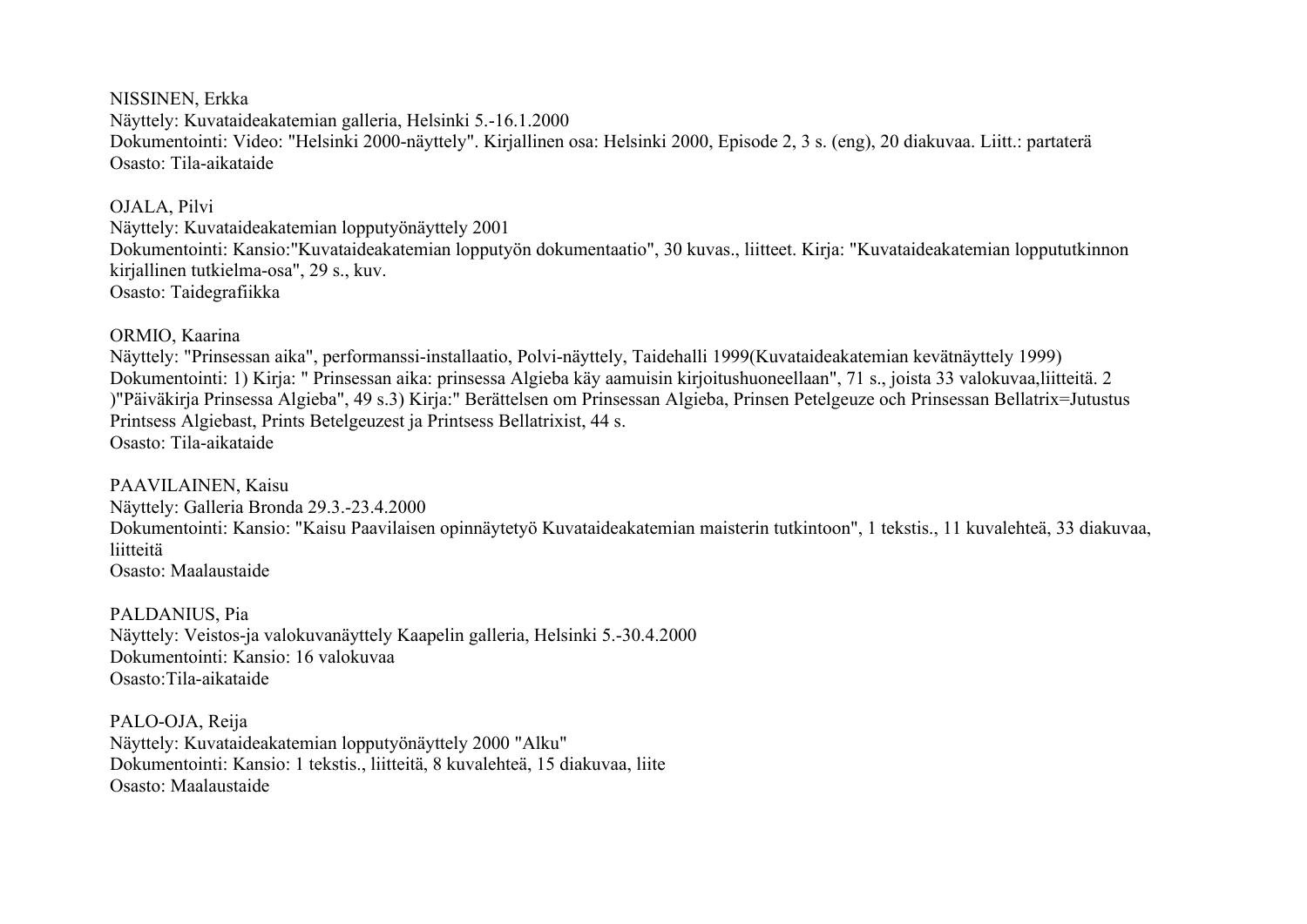PELTOMÄKI, Kirsi Näyttely: "Having it all", MUU-Galleria 29.4.-15.5.1994 Dokumentointi: Kansio: " Having it all", 3 tekstis., 12 diakuvaa. Kirjallinen osa: " Occupational requirements": art schools, artists, and the discursive fit, 2000, 59 s., nid. Osasto: Tila-aikataide

PIKARLA, Laura

Näyttely: Veistosinstallaatiot "Maanpuolustajat", "Veljen muisto", "Metsänpeitto", Kuvataideakatemian lopputyönäyttely 2000 "Alku", Dokumentointi: Kansio: 17 kuvas., 3 otsikkos., 8 tekstisiv., liitteitä, mm. vetoomus "Susivaino lopetettava". Tutkielma: Kansio: " Eläimenä toisaalla" 57 s., kuv. Osasto: Kuvanveisto

PRAUDA, Nanne

Näyttely: Kuvataideakatemian lopputyönäyttely 2000 "Alku" Dokumentointi: CD-ROM: "Graduation project for the master degree" Helsinki 2000 Osasto: Tila-aikataide

RISSANEN,Markus

Näyttelyt: Kuvataideakatemian lopputyönäyttely 2000 "Alku"; Kuvataideakatemian galleria, Helsinki 29.8.-9.9.2001 Dokumentointi: Kansio: yht. 15 s. 1) 4 diakuvaa, 3 kuvas., 10 piirustuskopiota, liite 2) 1 tekstis., 8 kuvas., 14 diakuvaa,liitteitä Osasto: Maalaustaide

RUSTANIUS, Jaakko Näyttely: Galleria Bakeliittibambi, Helsinki 21.2.-11.3.2001 Dokumentointi: Kansio: Lopputyön 1. osa " Jaskan huone! Pääsy kielletty!", [11] kuvas. teoksista, [3] kuvas. näyttelykokonaisuudesta Osasto: Tila-aikataide

RÄMÖ, Outi

Näyttely: Kuvataideakatemian lopputyönäyttely 2000 "Alku" Dokumentointi: Kirja: yht. 67 s., Osa I: lopputyönäyttely: 18 kuvas., tekstiä kuvien yhteydessä, Osa II: " Siili sumussa", 29 akvarellis., valokuva, tekstiä, piirroksia, Osa III: "Paikka auringossa", 2 tekstis. Osasto: Maalaustaide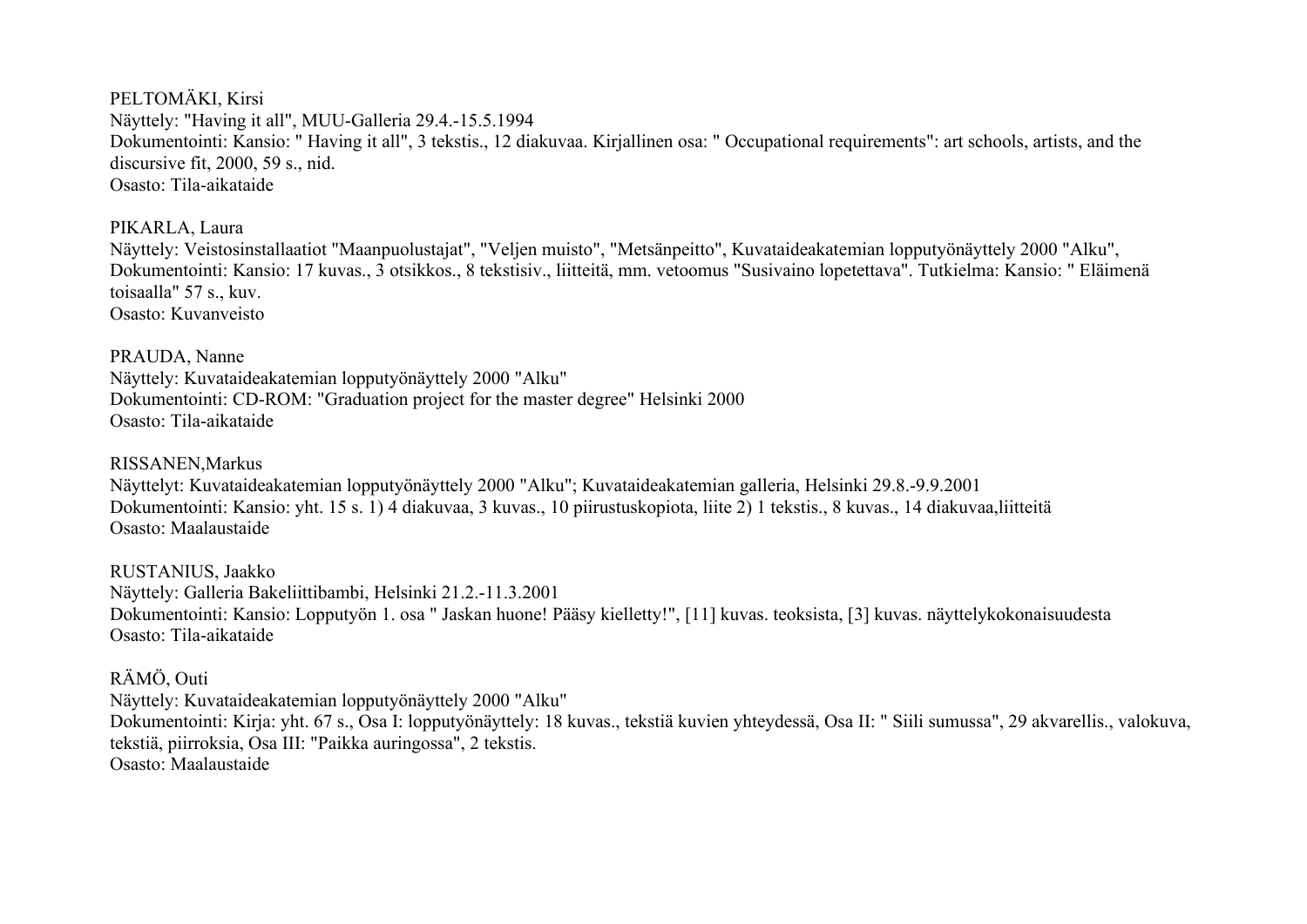#### SASSI, Pekka

Näyttely: Installaatio "Tarinoita valosta", Kuvataideakatemian lopputyönäyttely 2000 "Alku" Videoteos: "Ratsastaja" 2001 Dokumentointi: Kansio " Tarinoita valosta", [18] s., kuv., 5 diakuvaa, CD-ROM.Video: " Ratsastaja", lyhytelokuva, konstruktivistinen villinlännen tarina; tarina, kuva, ääni Pekka Sassi (kesto 5'30") Osasto: Tila-aikataide

SUOMI, Marko

Näyttely: Galleria Bakeliittibambi, Helsinki helmikuu 2001 Dokumentointi: Kansio: 23 kuvalehteä, liitteitä.Teksti " Kirjoituksia lopputyönäyttelyni teosteni taustaksi" [6] s. Osasto: Taidegrafiikka

## TAMMI-ROUTAKORPI, Hanna

Näyttelyt: Kuvataideakatemian lopputyönäyttely 2001; Kuvataideakatemian galleria, Helsinki 27.6.-8.7.2001 Dokumentointi: Kirja: yht. 68 s.,kuv., 1) " Kaupunkikuvia", tekstiä, 11 kuvalehteä, liitteitä, 2) "Eläimellistä", 42 kuvalehteä, liitteitä Osasto: Taidegrafiikka

TOIVANEN, Milla Näyttely: Kuvataideakatemian lopputyönäyttely 2001 Dokumentointi: Kansio: " Trompe le monde", 32 s.,kuv. Kirjallinen osio:lopputyöraportti kuvien yhteydessä Osasto: Maalaustaide

VEHVILÄINEN, Vesa Näyttelyt: Kuvataideakatemian lopputyönäyttely 2001; Valokuvakeskus Nykyaika, Tampere 2001 Dokumentointi: 2 CD-ROM -levyä: 1) Nopea, mpeg video, 00:12:00:00, CD-ROM PC/Mac, c 2001 Pink Twins 2) Hidas, mpeg video, 00:10:00:00, CD-ROM PC/Mac, c 2001 Pink Twins/Mysteerien maailma: Ufo, 00:02:00:00 Mysteerien maailma: Mysteeri, 00:02:00:00 [vesa@pinktwins.com](mailto:vesa@pinktwins.com)

Osasto: Tila-aikataide

VESTERINEN, Hanna Näyttely: Kuvataideakatemian lopputyönäyttely 2001 Dokumentointi: Kansio: " Short cuts", 22 kuvas., 1 tekstis., liite. Kirjallinen osa: " Short cuts", syyskuu 2001, 11 s. Osasto: Maalaustaide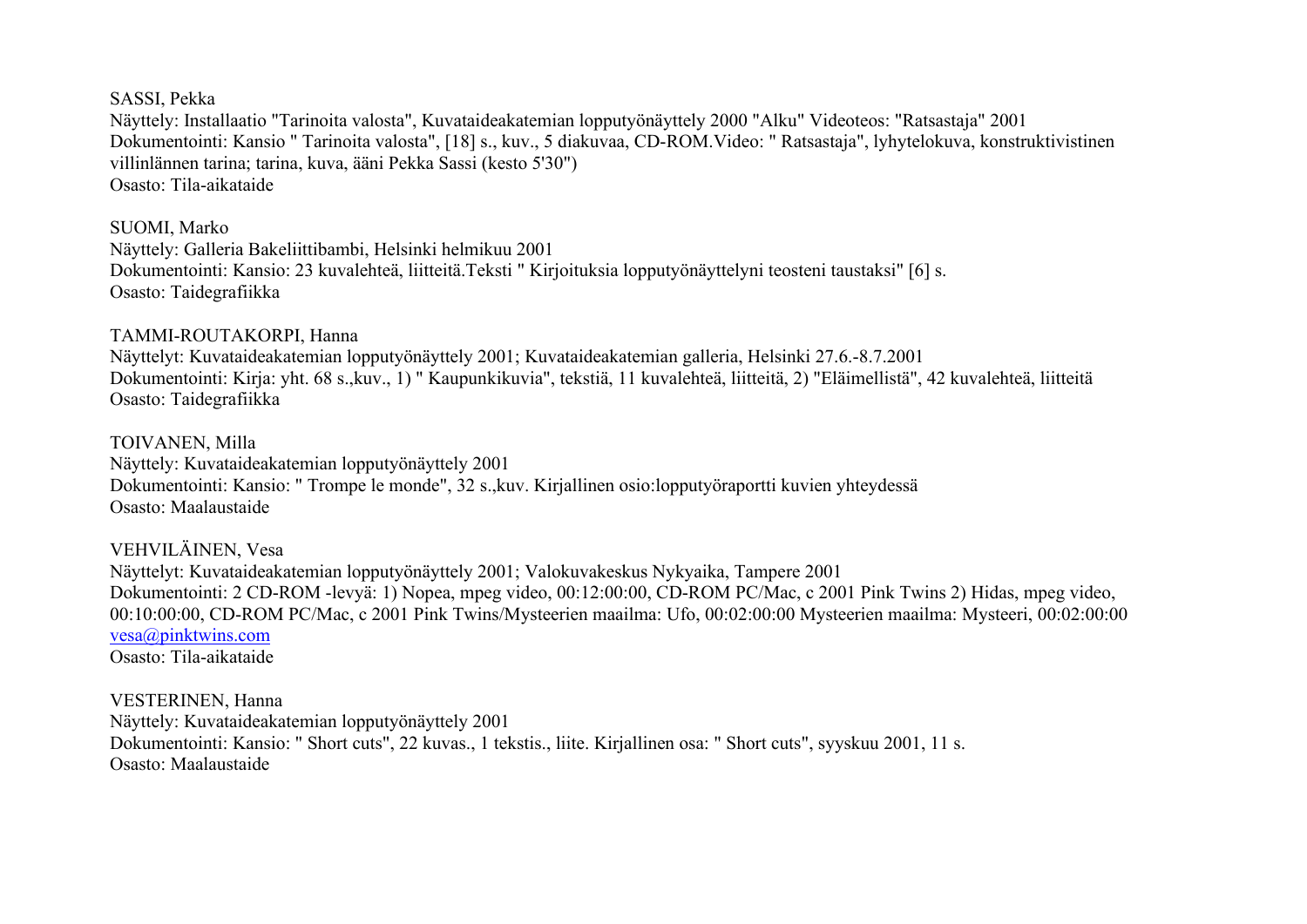VIRKAJÄRVI, Sampsa Näyttelyt: Polvi-näyttely, Taidehalli 1999 (Kuvataideakatemian kevätnäyttely 1999); Videoinstallaatio " Suhde", Calvino muistiot, Kiasma,Kontti-galleria, 2000, videoinstallaatio " Hahmo" Dokumentointi: " Lopuksi: teatraalisia kirjoituksia, dokumentteja, kuvia", [62] s., 16 kuvalehteä, nid., 2001 Osasto: Maalaustaide

VUOKOLA, Marko Näyttely: Galerie Anhava, Helsinki 3.-27.2.2000 Dokumentointi: Kansio: "Tutkielma, taiteellinen opin- ja taidonnäyte, yksityisnäyttely Galerie Anhava 3.-27.2.2000, [29] s.,19 kuvas. Liite: Näyttelyjulkaisu: Marko Vuokola 3.-27.2.2000, teksti=text Maaretta Jaukkuri, Helsinki, Galerie Anhava, 2000, [30] s.,kuv. Osasto: Tila-aikataide

#### ZWEYGBERGK, Goa

Näyttelyt: "Paikkoja", Kuvataideakatemian galleria, Helsinki 1.10.-17.10.1999; Installaatio "Äiti, Jumala ja luvattu maa", "Lepää tässä, lepotila ja levon valvonta",(kadulla Bulevardi 8) ,Kuvataideakatemian kevätnäyttely 2000 "Alku" Dokumentointi: Kirjallinen osa: Kansio: " Viisi ehdotusta suojaksi", [22] s., 11 kuvas., 5 piirross. Osasto: Kuvanveisto

# **2000**

AHO, Björn

Näyttely: "Baarimiehet ja betonityö", Kluuvin galleria, Helsinki 29.10.-12.11.1999

Dokumentointi: Kansio: " Baarimiehet ja betonitöitä, lopputyöraportti, Björn Aho, Kuvataideakatemia. Tarkastajat: Annette Arlander, Kari Yli-Annala. Ohjaaja: Juha-Pekka Hotinen", 33 s.. liitt., 7 diakuvaa, videokooste. Osasto: Tila-aikataide

ERKKILÄ, Jaana Näyttely: Yksityisnäyttely Galleria Duetto, Helsinki 27.5.-14.6.1998 Dokumentointi: Tekstejä. Osasto: Taidegrafiikka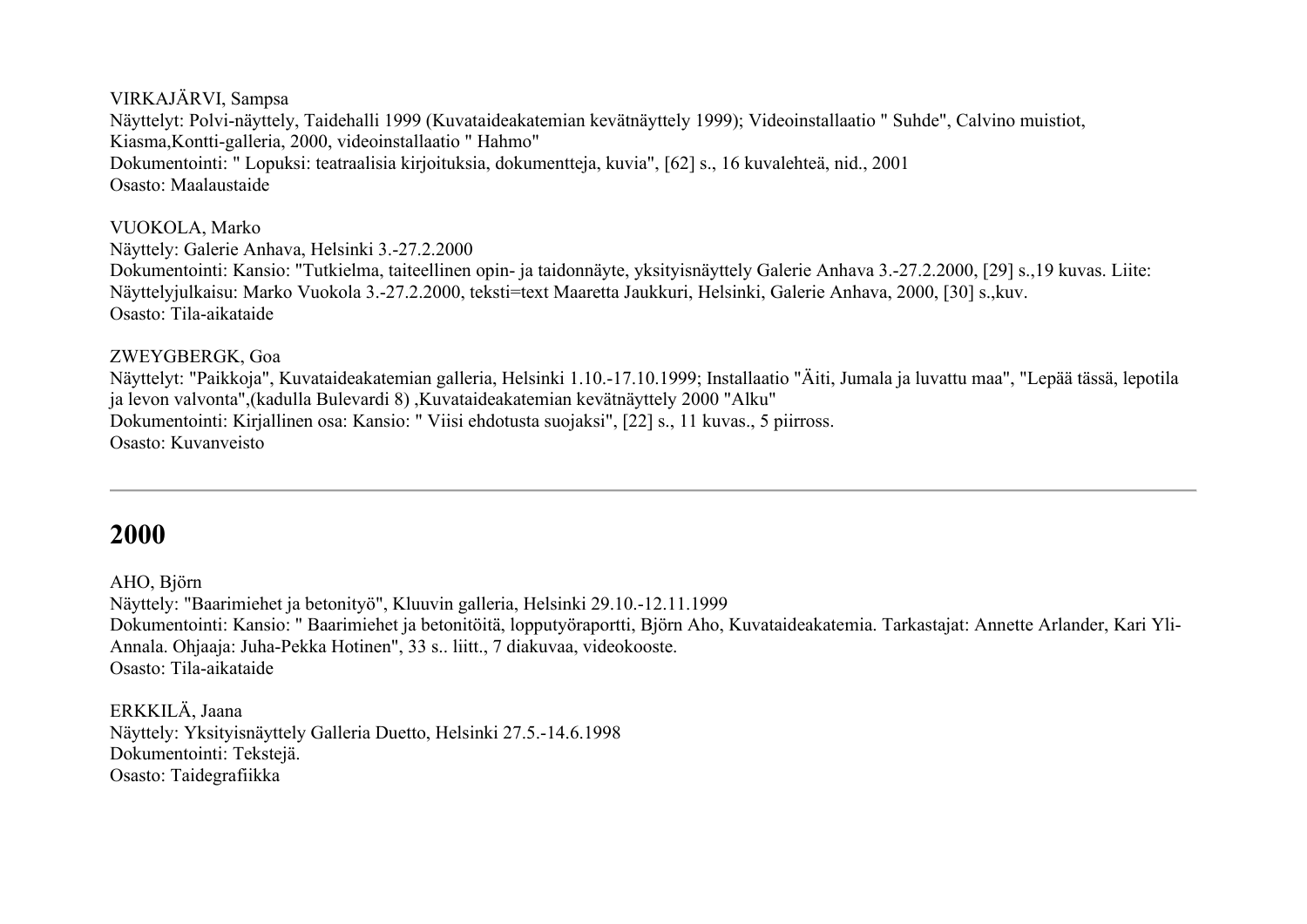HÄLIKKÄ, Juha

Näyttelyt: Polvi 99 -näyttely, Taidehalli 1999 (Kuvataideakatemian kevätnäyttely 1999); Galleria Bakeliittibambi, Helsinki, syksy 2000 Osasto: Kuvanveisto

JÄRVINEN, Salla

Näyttely: Kuvataideakatemian lopputyönäyttely 2000 "Alku" Dokumentointi: Kirja: " Lopputyön kirjallinen osuus, toukokuussa 2000, Salla Järvinen: 'Luonnoskirja, tunnelmia ja ajatuksia matkan varrelta lopputyötä tehdessäni', [49] s., kuv., CV Osasto: Maalaustaide

#### KARLSSON-SUTISNA, Sanna

Näyttely ja performance-esitykset: Hotelli Torni, Ateljeebaari 3.-30.1.1999, Sammatti 16.-22.6.1999 ja Harakan saari 17.7.-30.8.1999 keramiikkamaalaus

Dokumentointi: Kansio: kirja: Sanna Karlsson-Sutsina, " Kahden luonnon kanssa, taiteen juurilla. Läpileikkaus monikulttuurisen ja poikkitaiteellisen työni ammattikuvasta, vuonna 1999. Taiteelliseen tutkimukseen liittyvä kirjallinen osuus ja valokuvadokumentteja, Kuvataideakatemialle", 25 s., [97] kuvas., lehtileikkeitä ym. materiaali.a Liite: video: Sanna Karlsson-Sutisna: performancet 1999 ja otteita esityksistä vuosilta 1989-1998, osat I ja II.

Osasto: Tila-aikataide

## KAUPPINEN, Mari

Video: Piirrosanimaatio "Hankalia tilanteita"

Dokumentointi: Kansio: " Taustaa 'Hankalia tilanteita' -piirrosanimaatioon, Mari Kauppinen, Kuva-taideakatemian loppututkinnon kirjallinen osuus 1999", 3 s., kuv. valokuvia piirrosanimaation esityksestä Kiasmassa 25.5.-13.6.1999 . Liite: video: kesto 7 min. Osasto: Tila-aikataide

## KÅHRE, Markus

Näyttelyt: Turun Kulttuurikeskus , Turku 2.6.-2.72000, Forum Box, Helsinki 21.6.-´13.8.2000 Dokumentointi: Näyttelyjulkaisu: " Markus Kåhre -loppunäyttelyt, Forum Box 21.6.-13.8.2000, Turun Kulttuurikeskus 2.6.-2.7.2000", 6 s., kuv. Osasto: Kuvanveisto

LEHTONEN, Niina (myös Nokkonen, Niina)

Näyttely: Installaatio: "Minulla on vain yksi nimi kaikelle, ja se on rakkaus", Polvi-näyttely, Taidehalli 1999 (Kuvataideakatemian kevätnäyttely 1999)

Dokumentointi: Pahvilaatikko (kuvitettu, 12x24 cm): 2 kpl kansioita: dokumentaatio kaikista projekteista vuosilta 1994-1999 ( vuosikurssit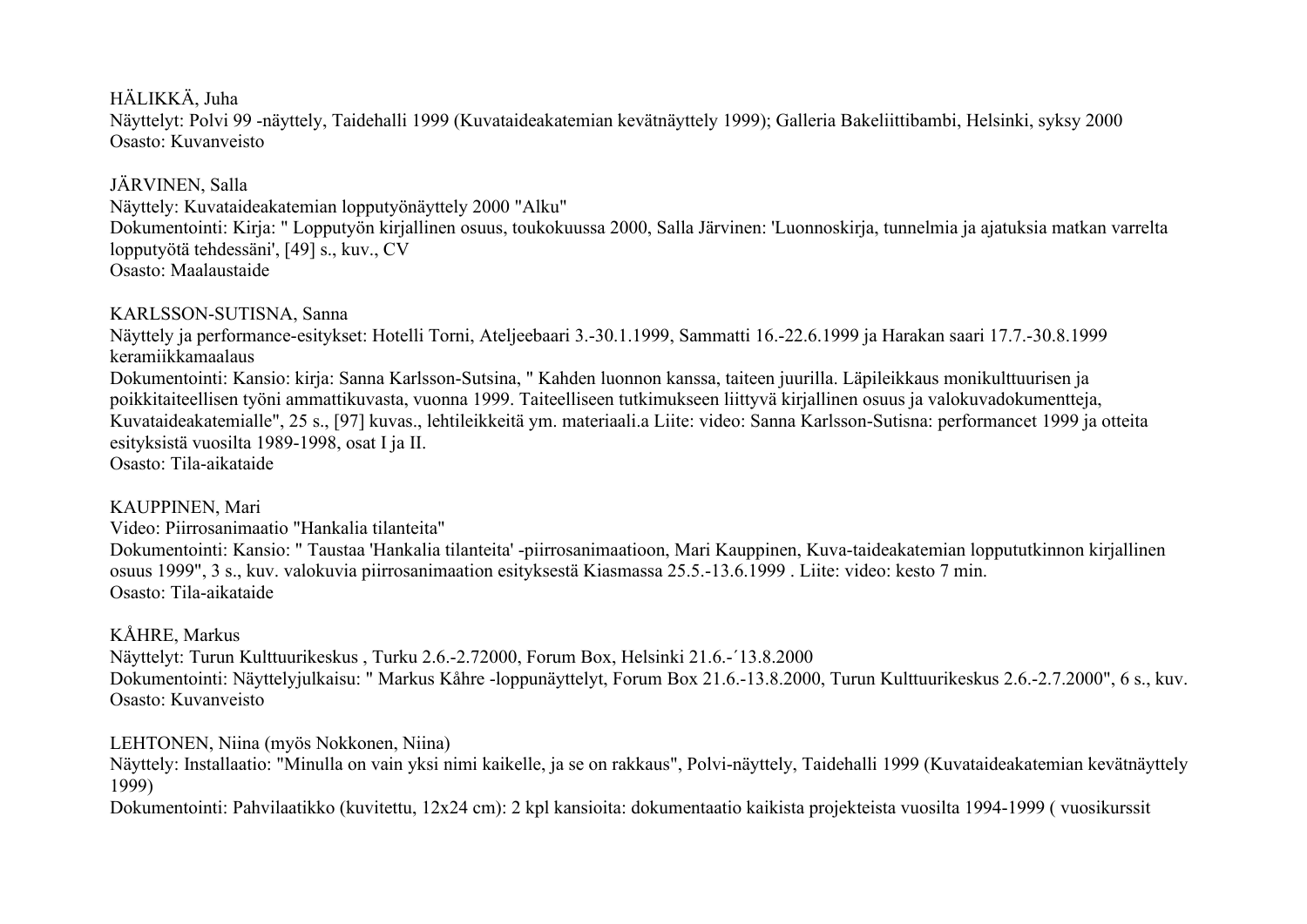Kuvataideakatemiassa), sisältäen tekstejä, runoja, valokuvia, lehtileikkeitä ym. sekä "Lisämateriaalia teoksen 'Minulla on vain yksi nimi kaikelle, ja se on rakkaus'" -vihko, lisäksi "Piirustusnäytteitä piirustuskirjoistani vuosilta 1996-1999. Osasto: Tila-aikataide

#### LESKINEN, Mari

Näyttely: Maalauksia, Kuvataideakatemian lopputyönäyttely 2000 "Alku" Dokumentointi: Kansio "Lopputyön dokumentointi: " Maalaamisestani ja taiteilijana olemisesta, 2 s., kuv., teosluettelo, CV Osasto: Maalaustaide

#### MAKKONEN, Petri

Näyttelyt: Otso-galleria, Espoo marraskuu 1997, Myyrmäki-talo, Vantaa huhtikuu 1999 Dokumentointi: Kansio: "Petri Makkonen, 'Kahdesta pisteestä'", 2 s., 19 kuvas., kuv., luonnoksia Osasto: Maalaustaide

#### METSÄHUONE, KirsiMarja

Näyttely: "Digitaalisia valokuvakollaaseja," Taidesalonki, Helsinki 12.5.- 4.6.2000 Kuvataideakatemian lopputyönäyttely 2000 "Alku" Dokumentointi: Kansio: "KirsiMarja Metsähuone,' Kuviteltuja portretteja todellisista ihmisistä, any every some no body', sarja digitaalisia valokuvakollaaseja, Kuvataideakatemian lopputyö 2000", 8 kuvas. sekä "KirsiMarja Metsähuone, Portrettivalokuvakollaasisarjassa olevien haastattelujen tekstit", 16 s., [moniste], "The interview texts embedded in the Portraiture Photocollage Project, 16 s." Osasto: Tila-aikataide

MYLLYNEN, Janne Näyttelyt: Taidesalonki 12.5.-4.6.2000 Kuvataideakatemian lopputyönäyttely 2000 "Alku"; Kuvataideakatemian galleria joulukuu 2000 Dokumentointi: Kansio: 30 kuvasivua näyttelyistä, teosluettelo, CV Osasto: Taidegrafiikka

MÄLKIÄ, Pasi Näyttely: Polvi 99 -näyttely, Taidehalli 1999 (Kuvataideakatemian kevätnäyttely 1999) Dokumentointi: Kansio: Portfolio "Pasi Mälkiä", 31 s., kuv. liite: CV Osasto: Maalaustaide

OKKO, Juha Näyttely: Yksityisnäyttely "Kosketuksia" Galleria Pirkko-Liisa Topelius, Helsinki 6.-30.1.2000 Dokumentointi: Kansio: "Juha Okko, ' Kosketuksia', yksityisnäyttely Galleria Pirkko-Liisa Topelius 6.-30.1.2000, Uudenmaankatu 40, 00120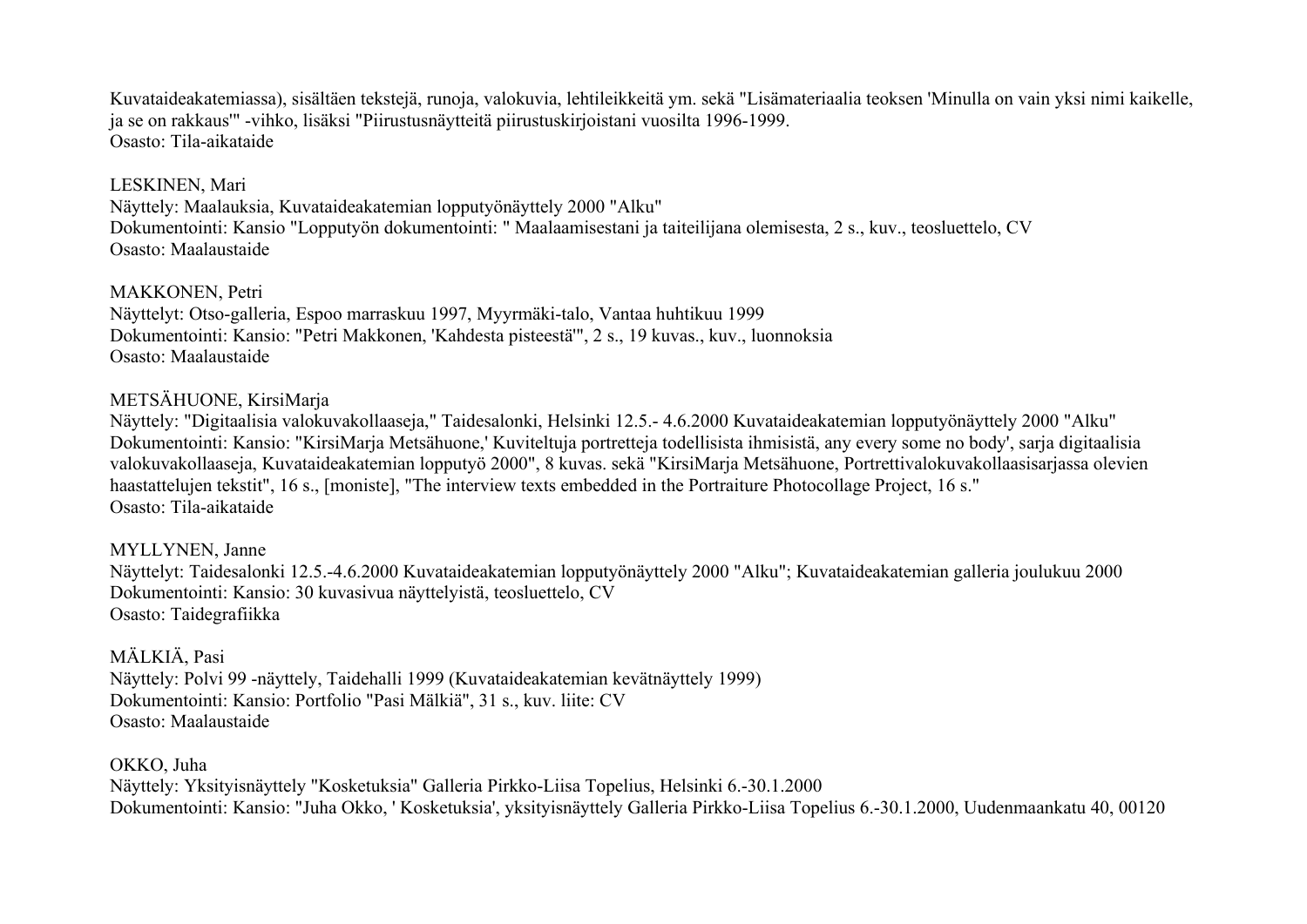Helsinki. Dokumentaatio taiteellisesta lopputyöstä Taiteen maisterin tutkintoa varten Kuvataideakatemian maalauksen laitokselle", 3 s., 14 kuvas. Lisäksi kirjoitelma: "Juha Okko, 'Arkista työtä ja teoriaa - maalaaminen toimintana', kirjallinen lopputyö Taiteen maisterin tutkintoa varten Kuvataideakatemian maalauksen laitokselle", 22 s., kuv. liitt. Osasto: Maalaustaide

#### PESONEN, Liisa

Näyttelyt: "Leikki" tm-galleria, Helsinki 15.9.-4.10.1998; toinen osa: Galerie Forsblom, Helsinki 3.8.-20.8.2000 Dokumentointi: Kansio:"Liisa Pesonen, Kuvataideakatemian maisterin tutkinnon opinnäyte 27.11.2000, 'Leikki', 2 s., kutsukortti, teosluettelo, lehtileike; 'Melkein, mutta ei kuitenkaan', 5 s., lehdistötiedote, kuvaluettelo, lehtileike lisäksi 2 eri laatikossa: 18 diakuvaa tm-gallerian näyttelystä, 20 diakuvaa Galerie Forsblomin näyttelystä Osasto: Maalaustaide

#### PESSA, Iiris

Näyttely: tm-galleria, Helsinki 17.11.-5.12.1999

Dokumentointi: Kansio: Moniste:" 'Maailman selitystä eli retkiä kuvien, tekstien ja tarinoiden sfääreissä'. Kuvataideakatemia, Tila-aikataiteen laitos. Tekstiosa kuvataiteen maisterin tutkintoon liittyen näyttelyyn tm-galleriassa 17.11.-5.12.1999, Iiris Pessa, Marraskuu 1999", 5 kuvas., kuvaluettelo.

Osasto: Tila-aikataide

#### PIESKI, Outi

Näyttelyt: Polvi 99 -näyttely, Taidehalli 1999 (Kuvataideakatemian kevätnäyttely 1999) Dokumentointi: Päällystetty peltilaatikko: erilaista käsin tehtyä materiaalia, kuvia, maalauksia, luutalismani, Maja installation eli ääni nauhalta tekstinä painetussa silkkipaperissa. Osasto: Maalaustaide

PITKÄNEN, Juha Näyttely: Forum Box, kattoterassi, Kuvataideakatemian lopputyönäyttely 2000 "Alku" Dokumentointi: Valokuvakansio: 56 kuvas., [369 s., lyhyt teksti nimiösivulla Osasto: Kuvanveisto

RINNE, Heini Näyttely: Polvi 99 -näyttely, Taidehalli 1999 (Kuvataideakatemian kevätnäyttely 1999) Dokumentointi: Kansio: "Maisterintutkinnon lopputyön kirjallinen osa", 12 s., 6 kuvas. näyttelystä, liitt.: 12 diakuvaa Osasto: Maalaustaide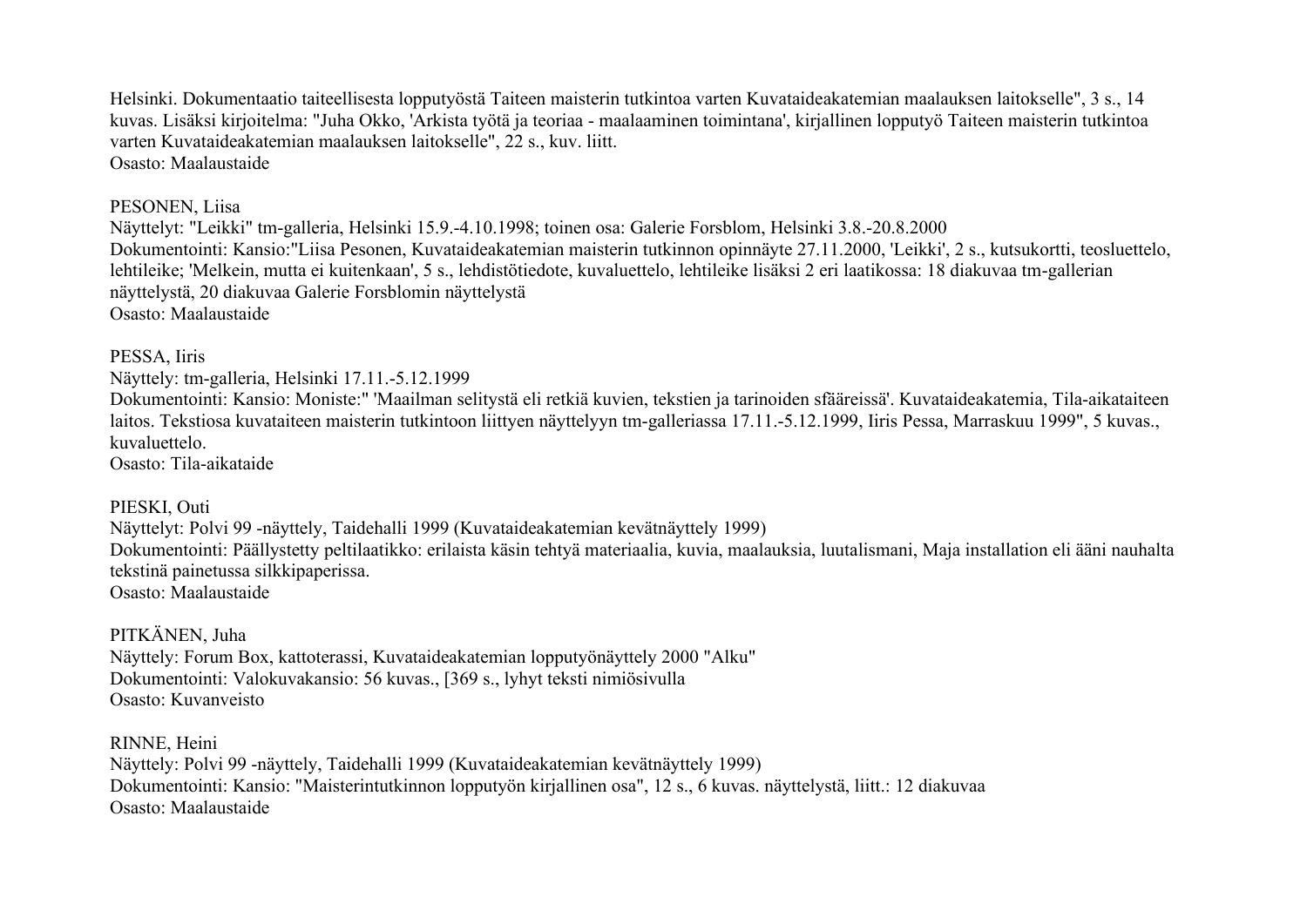RUMMUKAINEN, Ray Näyttelyt: Polvi 99 -näyttely, Taidehalli 1999 (Kuvataideakatemian kevätnäyttely 1999); Yksityisnäyttely Galleria Bakeliittibambi, Helsinki 6.- 24.9.2000 Dokumentointi: Kansio: 26 kuvas. näyttelyistä, CV, kirjallinen osa " Maalaamisesta" [81] s., teosluettelot [22] s., 17 diakuvaa Osasto: Maalaustaide

#### SAASTAMOINEN, Minna

Näyttely: "M/S Retur, Jäämeri" Kuvataideakatemian galleria, Helsinki 9.-19.4.1998 Dokumentointi: Kansio: "' Lokikirja 1996-2000: Lokikirja M/S Retur'. Kuvataiteen maisterin tutkinto, Tutkielma- ja dokumentaatio-osa, Kuvataideakatemia, Tila-aikataiteen laitos. Minna Saastamoinen [tekijän yhteystiedot]", 38 s., kuv. Osasto: Tila-aikataide

STRAGLIATI, Isabella

Videoteos: "Mäkkylä"

Dokumentointi: Video: " Mäkkylä by Isabella Stragliati, 30". Päiväkirja: " Mäkkylä by Isabella Stragliati, 1999-2000", [37] s., kuv. Osasto: Tila-aikataide

TEGMAN, Lina

Näyttely: Polvi 99 -näyttely, Taidehalli 1999 (Kuvataideakatemian kevätnäyttely 1999) Dokumentointi: Kirja: "Lina Tegman, Lina Tegman c 2000", [36] s., kuv. Osasto: Maalaustaide

VOIJOLA, Greta-Mari Näyttely: "Valmistuminen" Studio Mezzo, Helsinki 11.-29.8.1999 Dokumentointi: Video: " Valmistuminen 2000, Valmistuminen-näyttely, Studio Mezzo, Greta-Mari Voijola " Ruokailu"-kaitafilmi" Valokuvakansio: " Valmistuminen, Greta-Mari Voijola, Valmistuminen näyttely- dokumentointi", 22 s., kuv. , liitt. arvosteluleike HS. Avokotelo: "Greta-Mari Voijola, Valmistuminen, tutkielma Joutomaita ja taajamia, Herrala 1999", 12 tussipiirrosta. Osasto: Tila-aikataide

**1999**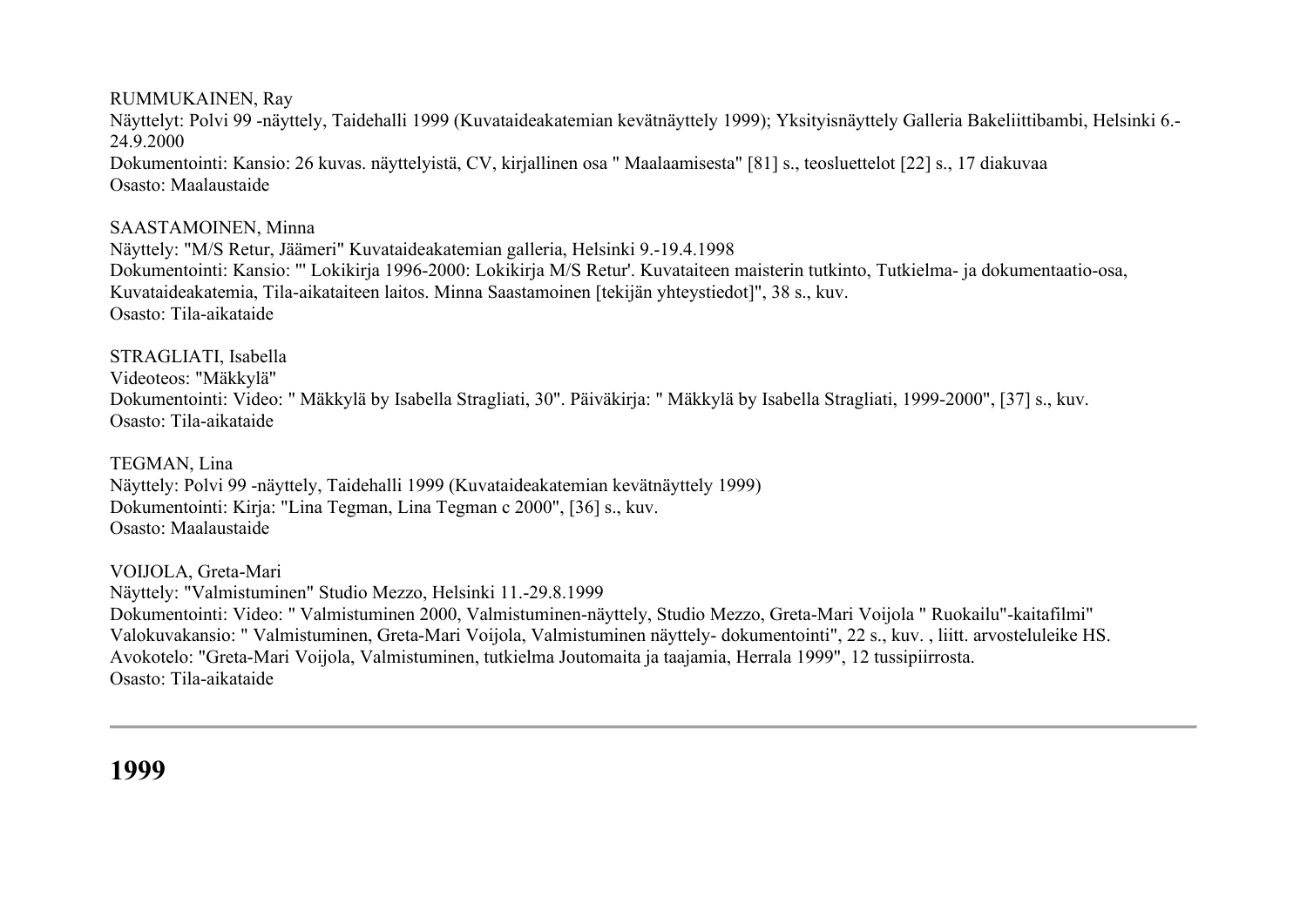ARMINEN, Tuija Näyttelyt: Kuvataideakatemian galleria, Helsinki 7.5.-18.5.1997; Galleria Bakeliittibambi, Helsinki 12.3.-2.4.1998 Dokumentointi: Kirja: n. [84 ] s., kuv., teosluettelot, lehdistötiedotteet, kutsukortit, CV Osasto: Taidegrafiikka

#### BAUMGARTNER, Stig

Näyttely: "Lahja", Kluuvin Galleria, Helsinki 18.6.-5.7.1998; Näyttelyyn liittyvä luento Kuvataideakatemian luentoluokassa 11.3.1999. Dokumentointi: Kansio: " 'Lahja', lopputyöraportti, Kuvataideakatemia, tarkastajat: Lauri Anttila ja Riikka Stewen", [25] s, kuv. , 1 tekstikalvo. Osasto: Tila-aikataide

HEINO, Marjo

Näyttely: Mältinrannan Taidekeskus, Tampere 29.5.-16.6.1998

Dokumentointi: Kansio: näyttelydokumentaatio: 20 diakuvaa. Kirjallinen tutkielma (perusteluosa): " 'Kuvien välillä', Marjo Heino, Maalaamisen perusteista ja prosessista, kirjallinen osa Kuvataiteen maisterin tutkintoon. Tutkinnon taiteellinen osa on näyttely Taidekeskus Mältinrannassa 29.5.-16.6.1998. Ohjaajana Susanne Gottberg. Tarkastajina Hannele Kumpulainen ja Jari-Pekka Vanhala. Kuvataideakatemia 1998", 17 s., kuv., kutsukortti.

Osasto: Maalaustaide

#### HELMINEN, Anja

Näyttely: Polvi 99-näyttely, Taidehalli 1999 (Kuvataideakatemian kevätnäyttely 1999) Dokumentointi: Kansio: Portfolio, 10 s., sis. teksti: "Oma huone - rauniot", [1] s., kuv., CV. Osasto: Maalaustaide

# HÄMÄLÄINEN, Mirka

Näyttely: Keramiikka "Maalaus", Polvi 99-näyttely, Taidehalli 1999 (Kuvataideakatemian kevätnäyttely 1999) Dokumentointi: Kotelo: "Mirka Hämäläinen, Kuvia lopputyöstä", 36 kuvaa näyttelystä [14 s.]. Kirja (sid.): "Mirka Hämäläinen, Työpäiväkirja" [106] s., kuv., Osasto: Kuvanveisto

#### KIISKINEN, Anu

Näyttelyt: "Initiaatio", Kuvataideakatemian kevätnäyttely 1994; "Eilen, tänään, huomenna", veistos Mustankiven puistossa Vuosaaressa, Helsingissä Dokumentointi: Kirja (30x 42 cm): Anu Kiiskinen, Lopputyön dokumentointi, Kuvataideakatemia 1998", 77 s., kuv., 1 karttakuva Osasto: Kuvanveisto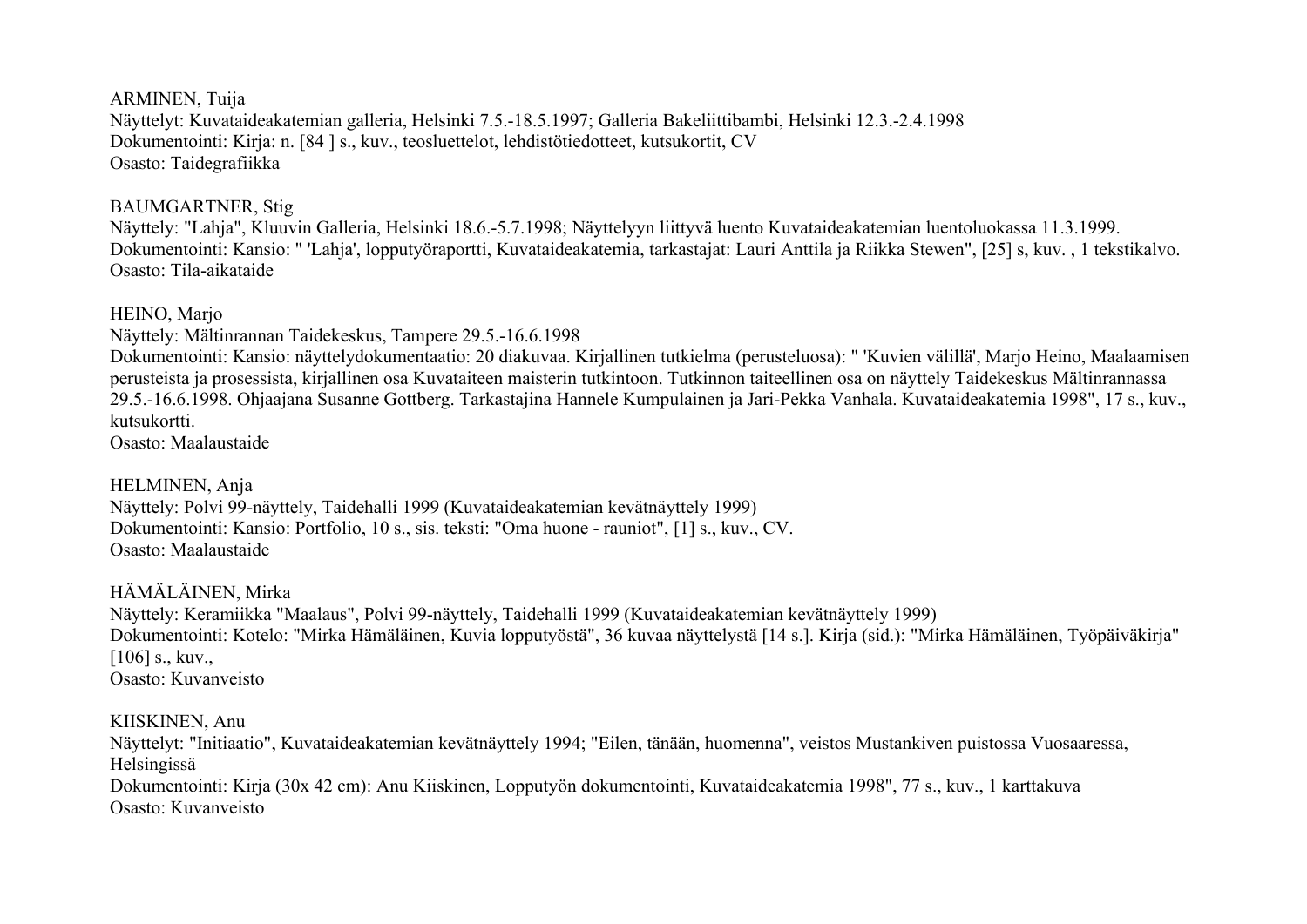MELA, Laura

Näyttely: Kansio: "Matkalla Lintukotoon", Kuvataideakatemian galleria, Helsinki 14.-24.8.1997 Dokumentointi: Moniste: " Matkalla Lintukotoon, tutkielmaosuus Kuvataideakatemian loppututkintoa varten, Laura Mela, Maalaustaiteen laitos 1998, ohjaaja: Pertti Summa", 33 s., 1 kuva. Liite 1: Livian talon pohjapiirros, kuvia [11] s. Liite 2: Näyttelydokumentointi [10] s., suurin osa kuv., karttoja näyttelytilasta, 12 diakuvaa. Osasto: Maalaustaide

MENNA, Juha Näyttely: Kuvataideakatemian kevätnäyttely 1997 Dokumentointi: Kansio: " Lopputyö piirtämällä -Juha Menna", [32] s., kuv., 18 diakuvaa Osasto: Kuvanveisto

MERENMIES, Elina

Näyttelyt: "Anonyymi koulukunta", Harjun galleriakahvila lokakuu 1994; Kaapelin galleria helmikuu 1999 Dokumentointi: Kansio: Näyttely A: [18] kuvas.; näyttely B: kutsukortti, teosluettelo, 23 diakuvaa. Osasto: Maalaustaide

NIEMINEN, Inka Näyttely: Kuvataideakatemian kevätnäyttely 1997 Dokumentointi: Kansio: "Inka Nieminen, maisterintutkinnon näyttelydokumentointi ja kirjallinen osuus 1997-1999", [34] s., kuv. Tutkinnon kirjallinen osuus "Kävely", [3] s. Osasto: Kuvanveisto

NÄRHINEN, Tuula

Näyttelyt: "Kolme kertomusta tytöistä: Heidi, Alice ja Zazie", Helsinki 15.11.-1.12.1996; Lönnströmin taidemuseo, Rauma 7.3.-5.4.1997 Dokumentointi: Kuvitettu kotelo: Kirjat: "Tuula Närhinen, Kolme kertomusta tytöistä=three stories of little girls, osa/part 1: " Heidi", 26 s., kuv. Osa/part II: " Alice", 28 s., Osa/part III: " Zazie", 34 s., Dokumentaatio näyttelystä: sisältää 175 diaa=slide documentation of the exhibition: contains 175 slides." Diat neljässä numeroidussa kotelossa. Osasto: Tila-aikataide

ORENIUS, Marika Videoteos: "Desire", kevät 1998 Dokumentointi: Video: "Desire", Marika Orenius, master formaatti Beta SP, valmistumisvuosi 1998, kesto 3:30 min., stereoääni. Tutkielma: Kansio: "Marika Orenius, Kuvataideakatemia, opinnäyte maisterin tutkintoa varten, 'Teoksen rakentumisen esittely', valmistumisajankohta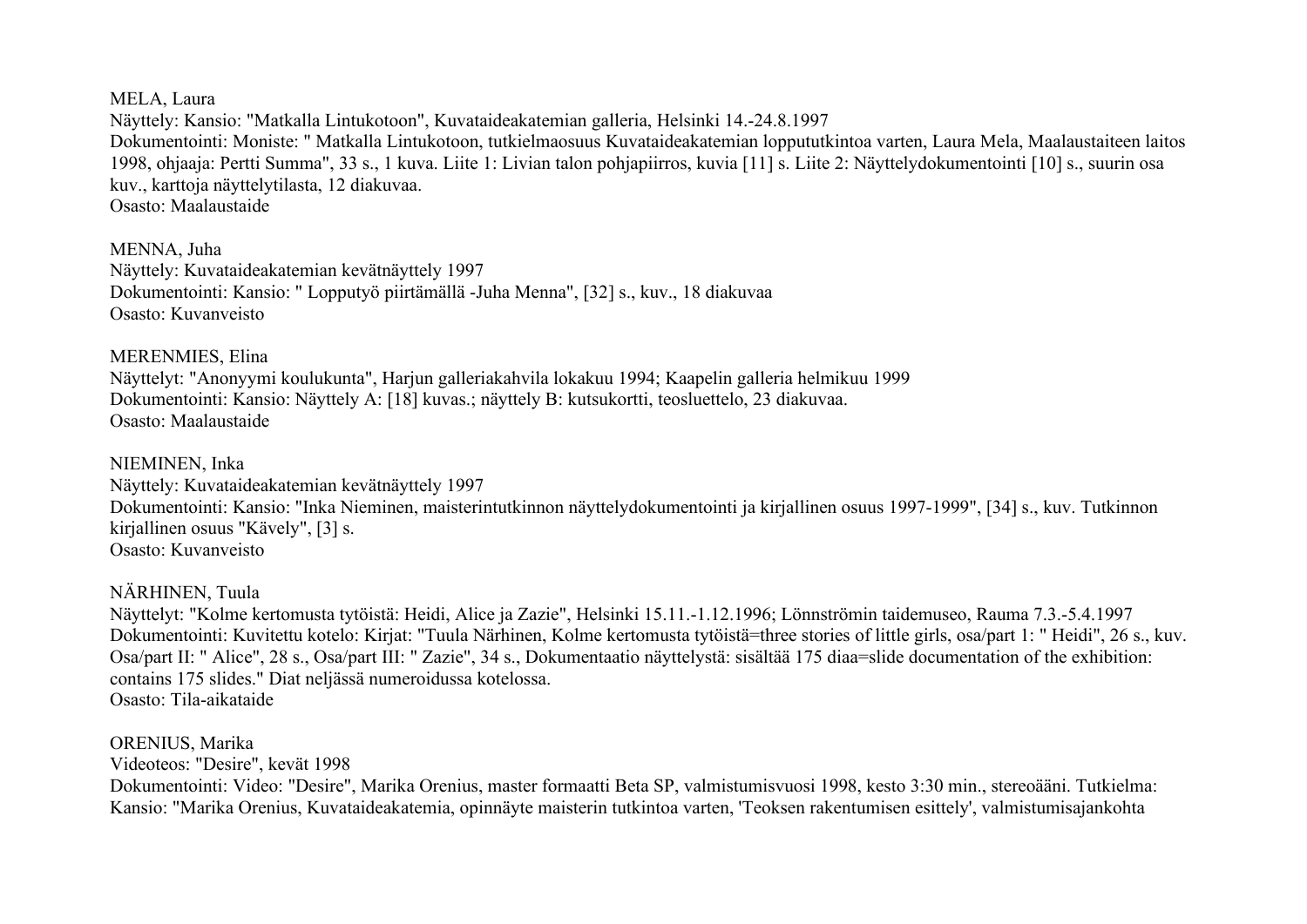19.3.1999" [7] s. Osasto: Tila-aikataide

PEKKARINEN, Kaija Näyttely: Kuvataideakatemian kevätnäyttely 1997 Dokumentointi: Kirja [työpäiväkirja] joka on koottu erilaisesta kirjallisesta ja kuvallisesta materiaalista, luonnoksia, teknisiä piirroksia isosta lopputyöveistoksesta jne., n. [82] s. Osasto: Kuvanveisto

TIITINEN, Heli Näyttely: Kuvataideakatemian galleria, Helsinki 17.6.-28.6.1998 Dokumentointi: Kansio " Nyt aika" -vihko: näyttelydokumentaatio [16], kuv. 6 diakuvaa; " Työkirja": kirjoituksia ja piirroksia Osasto: Maalaustaide

VAHVASELKÄ, Hanna Näyttely: Polvi 99 -näyttely, Taidehalli 1999, (Kuvataideakatemian kevätnäyttely 1999) Dokumentointi: Puukantinen [työ]kirja: "Hanna Vahvaselkä, Muurari, maalari, timpuri ja miä", Lopputyön kirjallinen osa [112] s., 37 kuvas. Osasto: Kuvanveisto

WALLER, Christine Näyttely: Statens Kunstakademins galleria 2125, Oslo, Norja 1.-15.3.1999 Dokumentointi: Kansio: Näyttelyjulkaisu: "Christine Waller, Final Documentation, Master Degree Program, Academy of Fine Arts, Helsinki, Finland, October 1999. "Different places", an exhibition at Galleri 2125, Vestbanen, Oslo Norway, March 1-15, 1999", 14 s. Liitt.: Wallerin saatekirjelmä ja Oslon Statens Kunstakademin opiskelutodistus. Osasto: Maalaustaide

ZITTING, Marina Näyttelyt: "Lopputyönäyttely" , Galerie Pelin, Helsinki 18.1.-4.2.1996; "Tutkielmanäyttely", Galleria Jangva, Helsinki 1.4.-18.4.1999 Dokumentointi: Kansio. "Marina Zittingin Kuvataideakatemian loppututkinnon lopputyö", 24 kuvas. Osasto: Maalaustaide

**1998**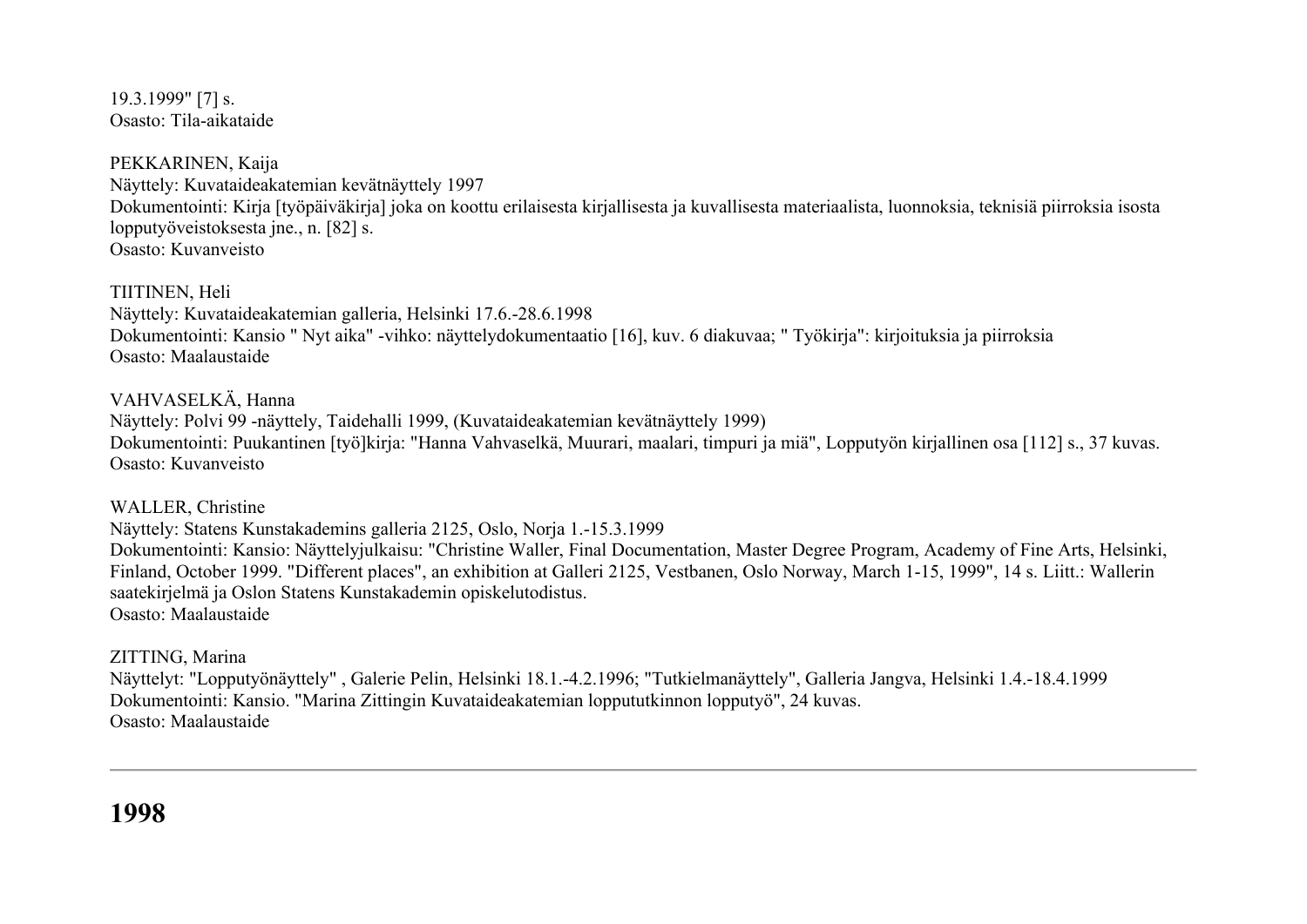#### AALTO, Sirpa

Näyttely: Kuvataideakatemian kevätnäyttely 1995

Dokumentointi: Kansio: Sirpa Aalto, Kuvataideakatemian lopputyö. Lopputyön kuvallisen osuuden dokumentaatio (11 diakuvaa, teosluettelo. Video: "Paikka auringossa" (1995, 8:04); "Sirpa Aalto: Kuvataideakatemian loppututkinnon kirjallinen osuus" [9 s.], liitt., kello. Osasto: Maalaustaide

### BJÖRK, Veikko

Näyttely: "Prefovea", installaatio Kuvataideakatemian galleria, Helsinki 2.-6.4.1997 Dokumentointi: Kirja: " 'Taide; leikin jälkeistä todellisuuden hahmotusta?', Kuvataideakatemian loppututkinnon kirjallinen osa, Veikko Björk, (tekijän yhteystiedot) 11.11.1997" 24 s., kuv. , liitt.: 15 diakuvaa Prefovea-installaatiosta. Osasto: Tila-aikataide

## BRIERLEY, Stella

Näyttely: "Soliloquy", Kuvataideakatemia, pääkoulu, Yrjönkatu 18, Helsinki 11.-24.11.1996 Dokumentointi: Kansio: Näyttelydokumentointi: Exhibition 11/11/96 - 24/11/96 Soliloquy, kuv., kuvaluettelo, 6 diakuvaa. Kirjallinen tutkielma "Stella Brierley, Thesis for M.A.,  $\hat{a}\hat{\epsilon}$ " A Freudian psychanalysis of art", 14 s. Osasto: Maalaustaide

#### IVARS, Hanne

Performanssi: Ruoholahden metroasema, Helsinki 26.10.1996

Dokumentointi: Videot: "Tilanteita kaupungilla"dokumentti-nauha, raaka-versio (editoitu versio liitetään lopputyöhön). Kansio: [Tutkielma:]" ' En essä av Hanne Ivars: En levande plats-installation. Som bilaga till essään; Konstverkets auktoritet på 1900 talet'. Essään utgör den skriftliga delen för magisterexamen, vid Bildkonstakademin i Helsingfors (1998)", 49 s., kuv., karttapiirros. Osasto: Tila-aikataide

#### JOKELAINEN, Kirsi

Näyttely: Kuvataideakatemian galleria, Helsinki 11.-20.6.1997

Dokumentointi: Kansio: "Kirsi Jokelainen: Maisterintutkintoni lopputyö, kirjallinen tutkielma  $\hat{a}\hat{\epsilon}$ "Kadonneen virheen metsästäjä'", 14 s., 38 diakuvaa.

Osasto: Maalaustaide

## JOUTSEN, Beata (ent. Tuomala)

Näyttelyt: "Onnen maa", Kuvataideakatemian kevätnäyttely 1995; "Helmi", taidegrafiikan laitos syyskuu 1998 Dokumentointi: Laatikko:( kansiteksti "Illuusia" (42x 32 cm): "Beata Joutsen, e. Tuomala, Illuusia, Kuvataideakatemian lopputyö 1995-1998,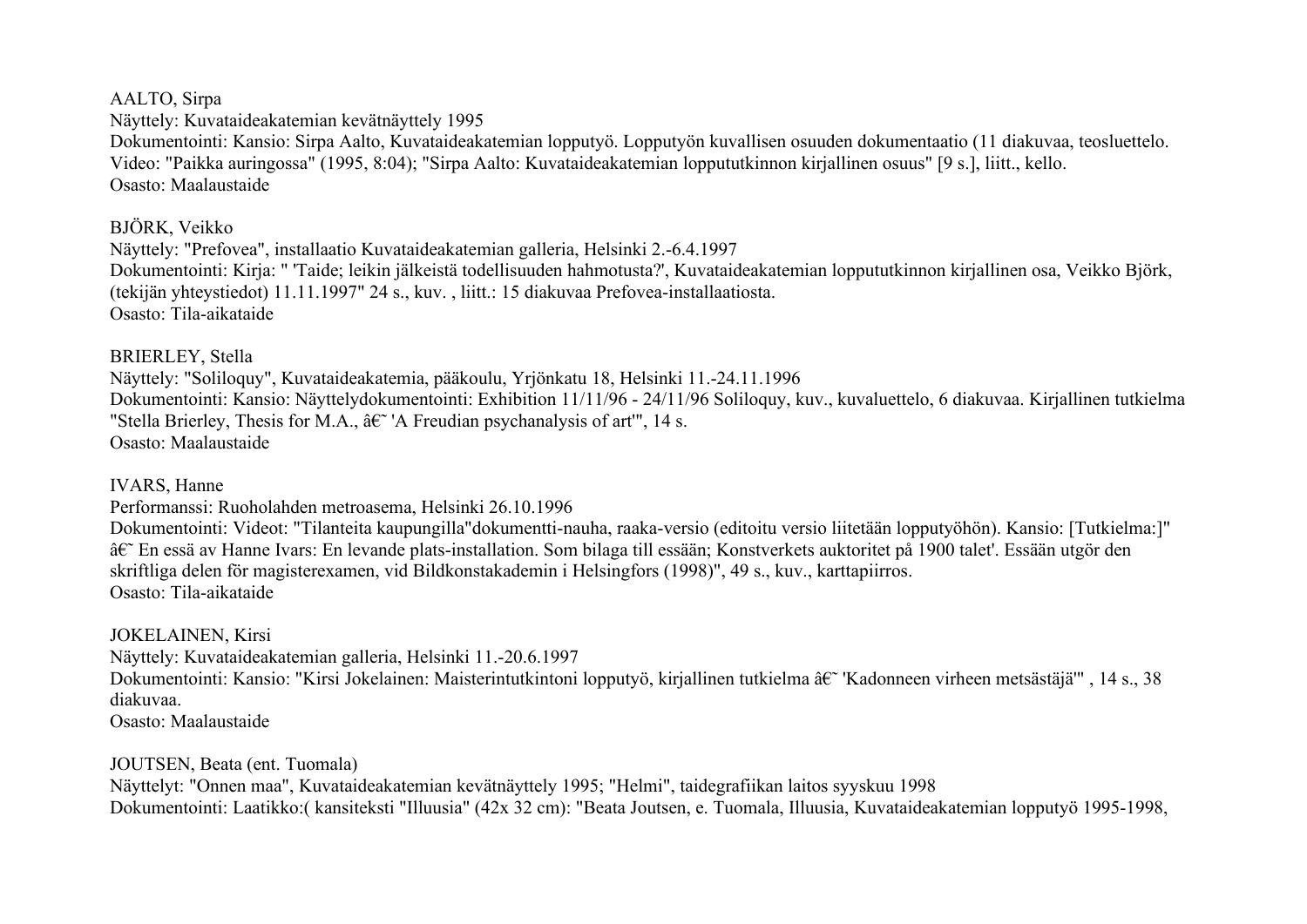Taidegrafiikan laitos, laitoksen johtaja: taidegraafikko Inari Krohn, lopputyön ohjaaja: taidegraafikko Outi Heiskanen, lopputyön tarkastajat: taidegraafikko Inari Krohn, kuvataiteilija Leena Luostarinen, kuvataiteilija Hannu Väisänen, dokumentaatio", [48] s., kuv. Osasto: Taidegrafiikka

#### KARHUNEN, Mervi

Näyttely: Kuvataideakatemian galleria, Helsinki 26.7.-10.8.1997

Dokumentointi: Kansio: Mervi Karhunen," Lopputyökansio", sisältö: kutsukortti, lehdistötiedote, teosluettelo, ansioluettelo, lopputyön kirjallinen osuus, dialuettelo, dokumentointi: 23 diakuvaa. " 'Remember', Mervi Karhunen, Lopputyön kirjallinen osuus, Kuvataideakatemia, maalauksen laitos, tammikuu 1998",. 7 s., kuv. Osasto: Maalaustaide

## KOKKONEN, Marianne

Näyttely: Kuvataideakatemian kevätnäyttely 1996; Porvoon taidehalli 1997; Kuvataideakatemian galleria, Helsinki 1998 Dokumentointi: Laatikko (45x33 cm): Näyttelydokumentaatio: Kuvataideakatemian kevätnäyttely 1996, sarja metalligrafiikkaa, 18 lehteä, Porvoon taidehalli 1997, 4 diakuvaa puupiirroksista, näyttelykutsu ja -juliste, Kuvataideakatemian galleria, 15 diakuvaa litografioista ja luonnoksista, näyttelykutsu ja -juliste. Kirjallinen tutkielma "Marianne Kokkonen, Kuvataideakatemian loppututkintoon sisältyvän opinnäytteen tutkielmaosa, 26.8.1998", 4 s.

Osasto: Taidegrafiikka

#### KONTINEN,Tero

Näyttely: Kluuvin galleria, Helsinki 17.4.-3.5.1998

Dokumentointi: Kansio: "Näyttelydokumentointi, kirjallinen osa näyttelyn yhteydessä": runsaasti kuv., näyttelyn lehdistötiedote, teosluettelo, osassa kuvia kuvateksti," Poljento - vaellus,: 14 päivää matkalla Vienanmerelle, yhteistyö Juha Mennan ja Ray Rummukaisen kanssa (tiivistetty matkakuvaus)".

Osasto: Tila-aikataide

## KUNNARI, Markku

Näyttelyt: Kuvataideakatemian kevätnäyttely 1994; Kuvataideakatemian galleria, Helsinki 1995; Galleria Bakeliittibambi 9.-30-10.1997 Dokumentointi: Kansio: "Dokumenttikansio, Markku Kunnari 1997": Lopputyönäyttely, ensimmäinen osa, Kuvataideakatemia 1994, 19 diakuvaa; Näyttely, Kuvataideakatemian galleria 1995, 20 diakuvaa, kopio näyttelyarvostelusta; Lopputyönäyttely, toinen osa, Galleria Bakeliittibambi 1997, 12 diakuvaa, kopio näyttelyarvostelusta. Tekstit ja diakuvat mapissa. Osasto: Maalaustaide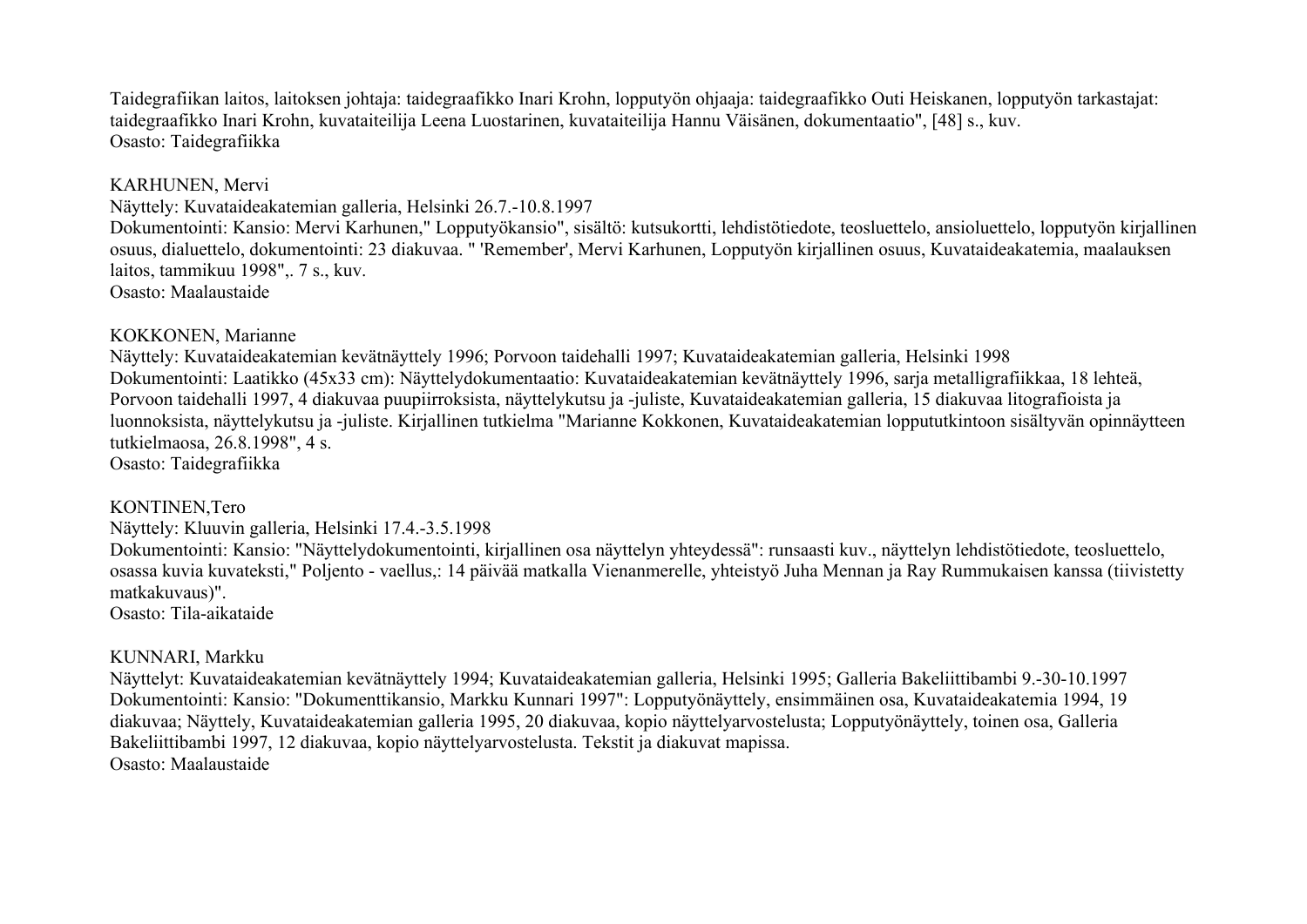LEPPINIEMI, Rita (yhteistyöhanke Hege Vadsteinin kanssa) CD-ROM: Casino Cadavre Dokumentointi: Kansio: CD-ROM: Rita Leppiniemi, Hege Vadstein, "Casino Cadavre". 1998. Työselostus, Hege Vadstein, 4 s., Macromedia director, en kort instroduktion av Rita Leppiniemi, 8 s. Osasto: Tila-aikataide

## MÄENPÄÄ, Kaija

Näyttely: "Maalauksia - lauluja" , Galleria G, Helsinki 29.1.-16.2.1997

Dokumentointi: Kirja: Tutkielmaosa " †"Maalauksia Lauluja'", muistiinpanoihin vuosina 1994-1997 ja näyttelyyn Galleria G:ssä Helsingissä 29.1.-16.2.1997 perustuvia tekstejä. Kaija Mäenpää, Helsingissä 25.10.1997. [92 s.], kuv. Näyttelystä koottu kirja (sid.): nuottipaperille tehtyjä tekstejä, vesivärimaalauksia ja kankaalle öljyväreillä malattuja "käsikirjoituksia", [48 s.], 6 värivalokuvaa. Liitt.: Kansio: 8 diakuvaa sekä näyttelytekstit. Materiaali sidottu yhteen nauhalla.

Osasto: Maalaustaide

## MÄKI-JUSSILA, Juha

Näyttelyt: "Tämä ei ole pääsiäismuna . Värioppia?" Kuvataideakatemian galleria, Helsinki 26.-31.3.1997; Ryhmänäyttely: teos "Nahkamuna" , Helsingin kaupungin taidemuseon puisto, Helsinki 4.6.-5.10.1997

Dokumentointi: Kansio: "Juha Mäki-Jussila 1998, Kuvataideakatemian lopputyö, Näyttelydokumentit: " Tämä ei ole pääsiäismuna. Värioppia?", " Nahkamuna", [33 s.], 52 kuvas. . Liitt.: Video: Juha Mäki-Jussila, Kuvataideakatemian lopputyönäyttelydokumentit: videoteos raaka/keitetty 1997 (mykkä, non.stop, filmiluuppi).

Osasto: Tila-aikataide

## NÄRHINEN, Maija

Näyttelyt: Kuvataideakatemian kevätnäyttely 1997; Galleria Bakeliittibambi, Helsinki 12.2.-5.3.1998 Dokumentointi: Kansio: "Maija Närhinen: Dokumentti lopputyöstä, Kuvataideakatemia, maalauksen laitos. Luettelo diakuvista, 3 s. 26 diakuvaa. Osasto: Maalaustaide

## NÄSÄNEN, Elena

Näyttely: Teokset "Ennen sadetta" ja Maana alla", yksityisnäyttely Kluuvin galleria, Helsinki 11.2.-1.3.1998 Dokumentointi: Kansio: CD-ROM: Elena Näsänen, "Maan alla", kesto 6 min. luuppi. Elena Näsänen 1998. Video: Elena Näsänen, "Ennen sadetta". Kesto luuppi 5 min. "Elena Näsänen: Kuvataideakatemian loppututkinnon lopputyön kirjallinen osuus. 1. Selvitys siitä kuinka teokset "Ennen sadetta" ja "Maan alla" valmistuivat. 2. "Ennen sadetta" käsikirjoitus. 3. "Maan alla" käsikirjoitus. 4. "Ennen sadetta" kuvakäsikirjoitus. 30 s., 4 diakuvaa . Liitt.: kutsukortti, teosluettelo, lehdistötiedote. Osasto: Tila-aikataide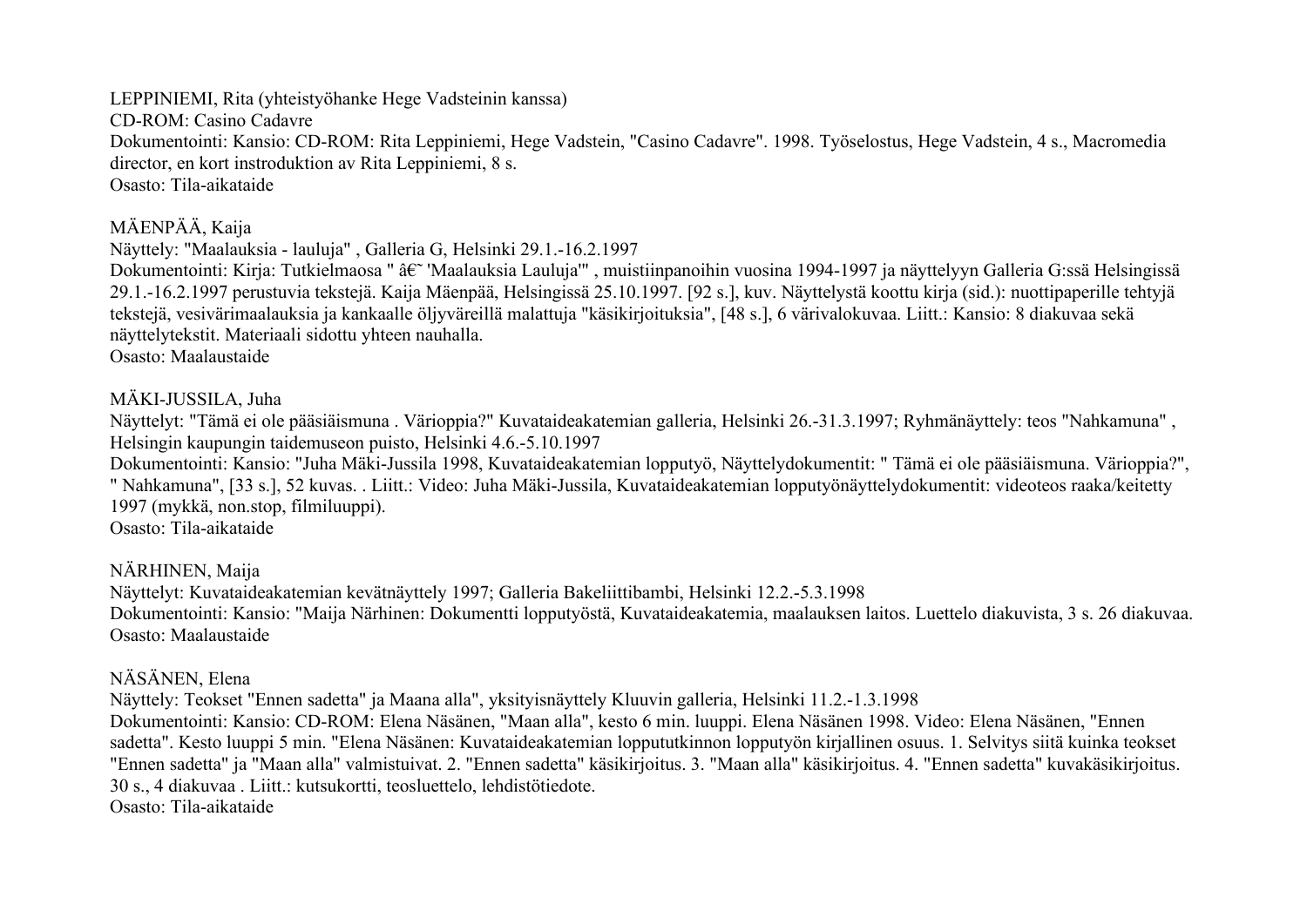RAHIKAINEN, Mikael

Näyttely: Kuvataideakatemian galleria, Helsinki 15.4.-25.4.1993 Dokumentointi: Kansio: Näyttelydokumentointi 19 diakuvaa. Tutkielma: " 'Nocturnal Suite, Tankar kring en utställning och dess context'. Del av slutarbete vid Bildkonstakademin i Helsingfors våren 1995 Michael Rahikainen", 15 s., Liitt.: näyttelyjuliste, 8 piirrosta. Osasto: Maalaustaide

RÄISÄNEN, Janne Näyttely: Kluuvin galleria, Helsinki 3.-20.7.1997 Dokumentointi: Kansio (vuorattu hopeapaperilla) : Näyttelydokumentaatio: kaksitoista runoa sekä näihin liitettynä kaksitoista värikopiokuvaa maalauksista. Kansion kanteen liimattu näyttelyn kutsukortti sekä takakannessa värikopiokuva taiteilijasta. Osasto: Maalaustaide

SAARINEN, Maija Näyttelyt: Kuvataideakatemian kevätnäyttely 1997; yksityisnäyttely Galleria Bakeliittibambi, Helsinki 1998 Osasto: Taidegrafiikka

#### SARVA, Sanna

Näyttely: "Arvojen muotokuva", sisäsiainministeriö, ulkomaalaisvirasto, työministeriö, ulkomaalaisvaltuutetun toimisto, sosiaali- ja terveysministeriö, syksy 1996 Dokumentointi: Kansio: "Lopputyön Kirjallinen osuus: sosiaalisesta taiteesta ja teoksesta †'Arvojen muotokuva'", 39 s., liitt.: 4 pahville liimattua värivalokuvaa. Osasto: Tila-aikataide

SCHRODERUS, Kimmo Näyttely: Kluuvin Galleria, Helsinki 13.9.-29.9.1996 Dokumentointi: Kansio: "Kimmo Schroderus,  $\hat{a}\hat{\epsilon}$ " The Way of the Exploding Fist'. Sisältö: - Kaikki kirjallinen oheismateriaali + kuvia näyttelystäni Kluuvin Galleriassa 13.9.-29.9.1996, - Tutkielma + kuvia vanhemmista töistäni. 13 värivalokuvaa, 12 tekstis. (mm. ansioluettelo), 6 s. lehtiarvosteluja, tutkielma 49 s., kuv. Osasto: Kuvanveisto

TAPPER, Nora

Näyttely: Kalle Piilosen muistomerkki, Äänekoski, 1996

Dokumentointi: Kansio: " Kalle Piilosen muistomerkki: Itsenäisyydenpuisto Äänekoski 1996. Kuvataideakatemian opinnäytetyö, Tutkielma henkilömuistomerkin veistämisestä. Helsingissä 15.3.1998 Nora Tapper", 42 s., kuv. (18 kuvalehteä, joista 1 mustavalkoinen valokuva, 18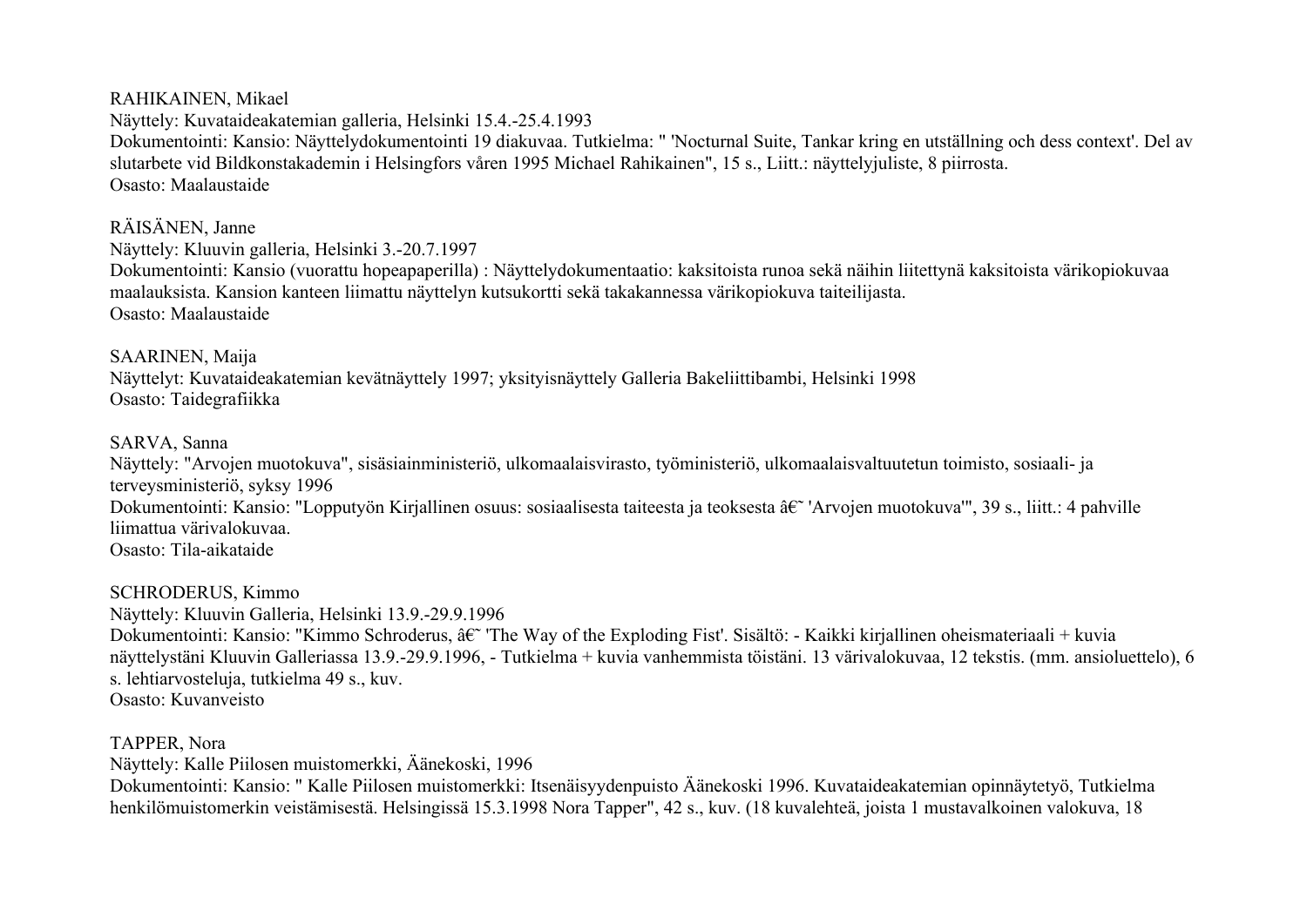värivalokuvaa liimattuina). Osasto: Kuvanveisto

WESTERBERG, Hanna Näyttely: "Loikka vapauteen", tm-galleria 1.-19.10.1997 Dokumentointi: Kansio: "Hanna Westerberg,  $\hat{a}\hat{\epsilon}$ " San Miniato e altri luoghi - ja muita paikkoja: työni sisäiset lainalaisuudet ja ulkoiset vaikuttimet'", 22 s., kuv. (8 liimattua grafiikan kuvaa (kopiot)). Kotelo: †"Loikka vapauteen', Grafiikkaa ja hiilipiirustuksia 1.10.-19.10.1997 tm galleria: kuvaluettelo sekä 29 diakuvaa. Osasto: Taidegrafiikka

YLIANNALA, Kari

Video: "Lolita", 20 min., "Tuulenpesä", 20 min., esitys Ateneum-salissa Dokumentointi: Kansio: Video: " Lolita"/20 min. ja " Tuulenpesä"/20 min. Videolla maininta "teokset ovat myös osa videorunoperformancea". Liitteenä teksti (9 s.) "276 säettä" sekä runo "Jänis", jotka on luettu paperilta Ateneum-salin esitystilanteessa "Kaksi videotyötä" 13. ja 14.12. 1997. [Tutkielma:] " AION, Kari Yliannala: Ajasta ja avantgardesta", [n. 500-600 s.]., nid. Osasto: Tila-aikataide

## **1997**

FORSSTRÖM, Eila-Maaret Näyttely: Kaapelin galleria, Helsinki 16.4.-18.5.1997 Dokumentointi: Kansio: Diakuvat: Tutkielmakirja "Maalauskirja", (41 diakuvaa, 3 laakadiakuvaa, 1 diakuva "Yökatu"-aiheesta erikseen ), 3 tekstis. Osasto: Maalaustaide

HORTE, Hanne

Näyttely: Kuvataideakatemian galleria, Helsinki 28.6.-9.7.1996

Dokumentointi: Kansio: Tutkielma (nid.) "'Frida Kahlon, Leonora Carringtonin ja Romerios Varon eläinsymboliikka - meksikolaista surrealismiako', Hanne Horte, lopputyö, Kuvataideakatemia 1997", 36 s., lähde- ja viiteluettelo (3 s.). Liitt.: 10 diakuvaa., 5 kuvas. Osasto: Maalaustaide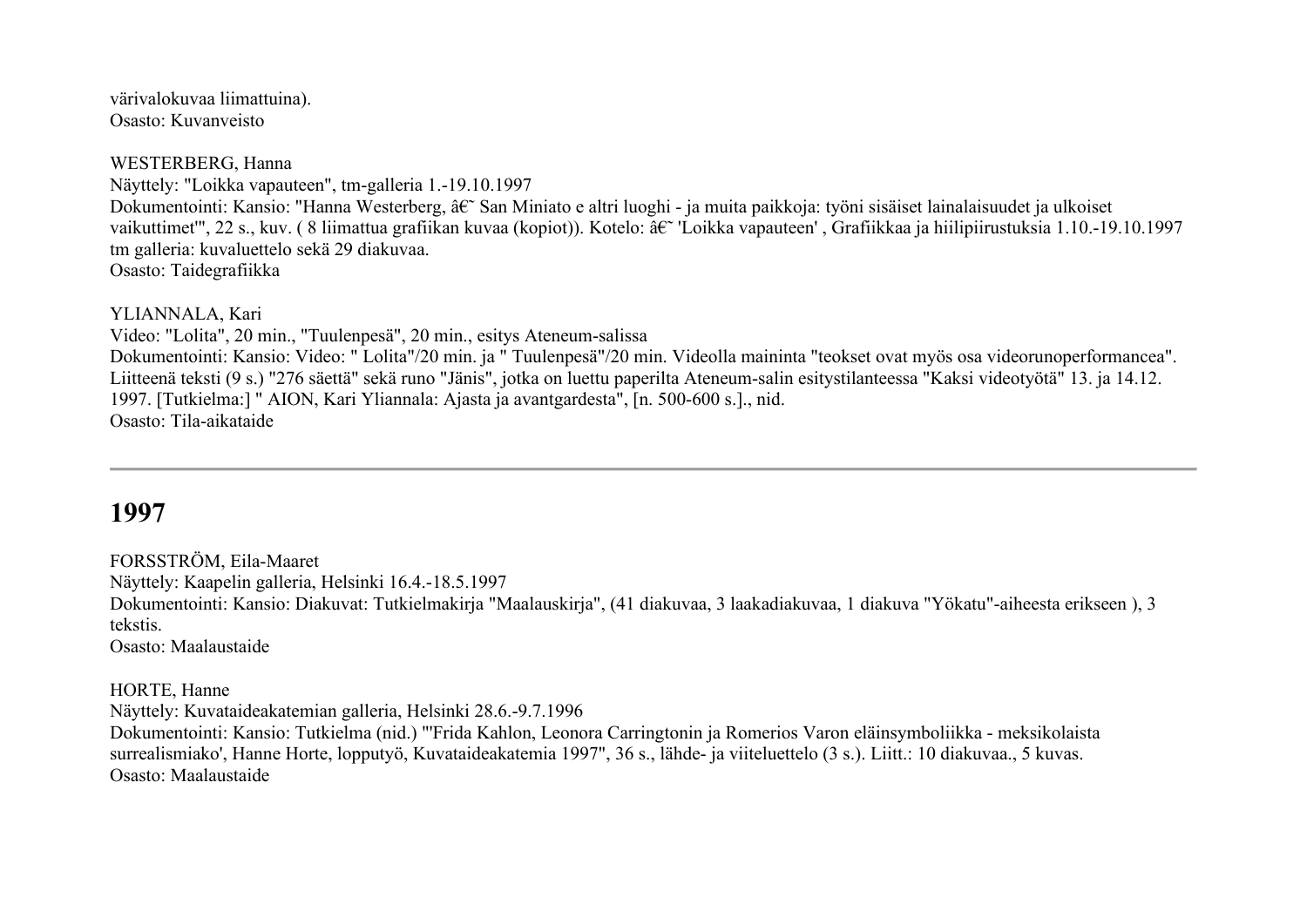KJELLBERG, Lotta Näyttely: Galerie Artek, Helsinki 17.4.-11.5.1997 Dokumentointi: Kansio: Näyttelyjulkaisu: Lotta Kjellberg, Galerie Artek 17.4.-11.5.1997, Vasa 1997, 15 s., kuv. Liitt.: 28 diakuvaa, 1 tekstis., dialuettelo. Osasto: Maalaustaide

LAAKSO, Anni Näyttely: Kuvataideakatemian galleria, Helsinki 24.4.-5.5.1996 Dokumentointi: Metallikotelo (kirjekuoren muoto, tekijän valmistama): "Näyttelystä", 6 irtolehteä, paperiarkissa, 13 diakuvaa. Osasto: Kuvanveisto

LAITANEN, Tiina Näyttely: Kuvataideakatemian kevätnäyttely 1994 Dokumentointi: Kirja (tekijän valmistama paperi ja sidos) (19x18 cm): " 'Ajan ystävyys: esitys lopputyöksi', Tiina Laitanen 1996." [12] s., 2 grafiikan lehteä. Liite: valokuvia, kuvaluettelo "Työhuoneella". Osasto: Taidegrafiikka

MÄKI, Teemu

Näyttely: Kaapelin Galleria, Helsinki 27.4.-31.5.1995

Dokumentointi: Kansio: " Teemu Mäki "The Sacred Dishwater", Kaapelin Galleria/Cable Gallery 27.4. - 31.5.1995, Paintings, drawings, photographs, texts, music, a video, an installation, a performance", 74 s., [joista 31 kuvas. (värikopioita, 2 mustavalkokuvaa), 16 värivalokuvaa, teosluettelo 2 s., 30 tekstis. (sis. videoesittelyt)], liitt.: lehtiarvostelukopioita 6 s. Liitt.: videot: " Pyhä tiskivesi", käsikirjoitus ja ohjaus Teemu Mäki (videoteos, 21'40", 1996, master-formaatti:betacam sp pal, mono), " The Sacred dishwater", a video by Teemu Mäki, 21'40" minutes, 1994- 1996, (The English-speaking version). Osasto: Maalaustaide

#### PESONEN, Anu

Näyttely: "Kierto"-valokuvanäyttely Kuvataideakatemian galleria, Helsinki 29.11.-10.12.1995 Dokumentointi: Kansio: Näyttelydokumentointi: 29 diakuvaa, kuvaluettelo, päiväkirjamerkinnät kasvimaan hoidosta kesällä 1995, 2 s. Tutkielma: "' Vuoropuhelu', lopputyön kirjallinen osa, näyttelydokumentointi, Anu Pesonen 1996. Kuvataideakatemia", 9 s. Lukijalle 1 s. Osasto: Taidegrafiikka

RINNE, Sami

Näyttely: "Bysantti, Madonna saunassa", Galleria Mosabacka 27.2.-31.3.1996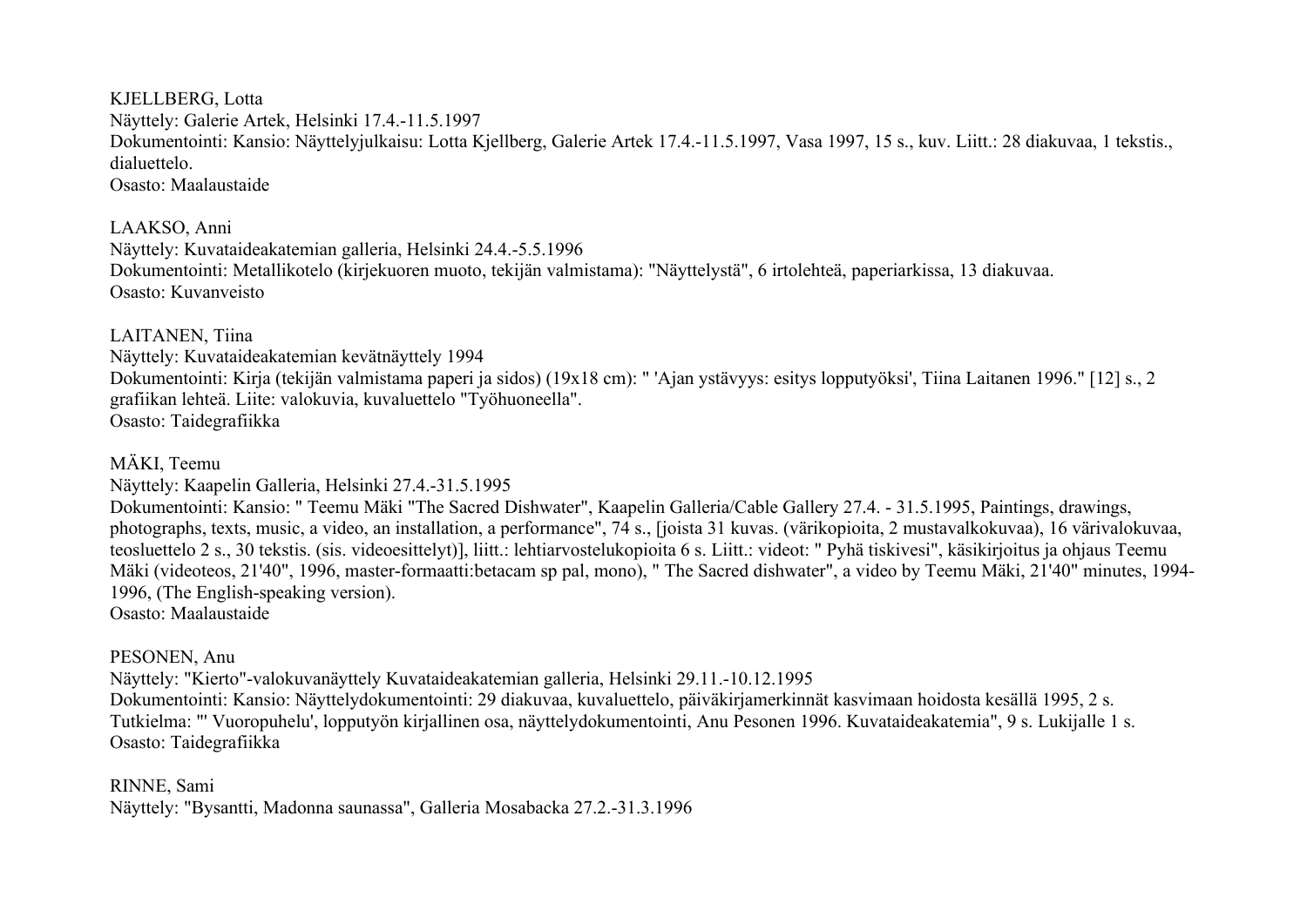Dokumentointi: CD-ROM: " 'Eleanora', ääniteos Sami Rinteen ja Kirsti Wibergin â $\varepsilon$ " 'Madonna saunassa' Taidenäyttelyyn Galleria Mosabackassa 27.2.-31.3.1996. Sävellys, sovitus, esitys: Mika Karhunen ja Joanne Morgan, Äänitys Jesse Lindblom, Miksaus: Jesse Lindblom, Mika Karhunen ja Joanne Morgan". Näyttelykirja: " Muistiinmerkintöjä näkemästäni, kuulemastani, lukemastani ja kokemastani Bysantista. Tämä kirja on numeroitu 1/10. Sami Rinne 27.02.1996, Helsinki" (44x36 cm). Osasto: Taidegrafiikka

#### SAITAJOKI, Juha

Näyttely: "Kohdatun kuva", Kuvataideakatemian galleria, Helsinki 13.-19.1.1997 Dokumentointi: Kansio: " 'Kohdatun kuva', Juha Saitajoki", 24 s., kuv., kirjallisuusluettelo [2 s.]. Osasto: Maalaustaide

#### SAVOLAINEN, Metta

Näyttelyt: Kuvataideakatemian kevätnäyttely 1995; Yksityisnäyttely "Kuoleman valo" , Kuvataideakatemian galleria, Helsinki 26.2.-9.3.1997 Dokumentointi: Kansio: A-osa: 1a: teosluettelo, 1b: diat (7) kevätnäyttelystä. B-osa: 2a: teosluettelo, 2b: " 'Kuoleman valo', lopputyöhöni liittyvää tematiikka. Kirjoitus, Helsingissä 19. maaliskuuta 1997", [2 s.]. 2c: diat (49) "Kuoleman valo" näyttelystä. Osasto: Taidegrafiikka

#### SUSI, Nanna

Näyttelyt: Kuvataideakatemian kevätnäyttely 1994; Yksityisnäyttely Galleria Arina, Helsinki 1.-20.10.1996 Dokumentointi: Samettinen kotelo, jossa peilikansi, sisäpohja myös peiliä (tekijän valmistama) (34x29 cm): " 'Näyttely 1994': 4 teksis. kalvoilla, kuv., 7 diaa ;  $\hat{a}\hat{\epsilon}$ " 'Näyttely 1996': 5 tekstis. kalvoilla, kuv., valokuva tekijästä , 16 diaa. Osasto: Maalaustaide

TÖRRÖNEN, Minna Näyttely: Kuvataideakatemian kevätnäyttely 1993 Dokumentointi: Kansio " 'Agnes Martin ja maalauksen merkitykset', Minna Törrönen, Kuvataideakatemian loppututkinto 1996, Maalauksen laitos", [39 s.], kuv., 8 diaa. Osasto: Maalaustaide

## ZIEGLER, Denise

Näyttely: "Puisto", Kuvataideakatemian galleria, Helsinki 15.10.-26.10.1997 Dokumentointi: Kansio: Kierrekansio: "5.10.-26.10.1997 â€" 'Puisto' Kuvataideakatemian galleriassa, Denise Ziegler", 16 s., kuv. Kierrekansio: "Muistamisen arvoista: Epigrammeja Helsingin kaupungin muistomerkeille", 22 s., kuv. Osasto: Tila-aikataide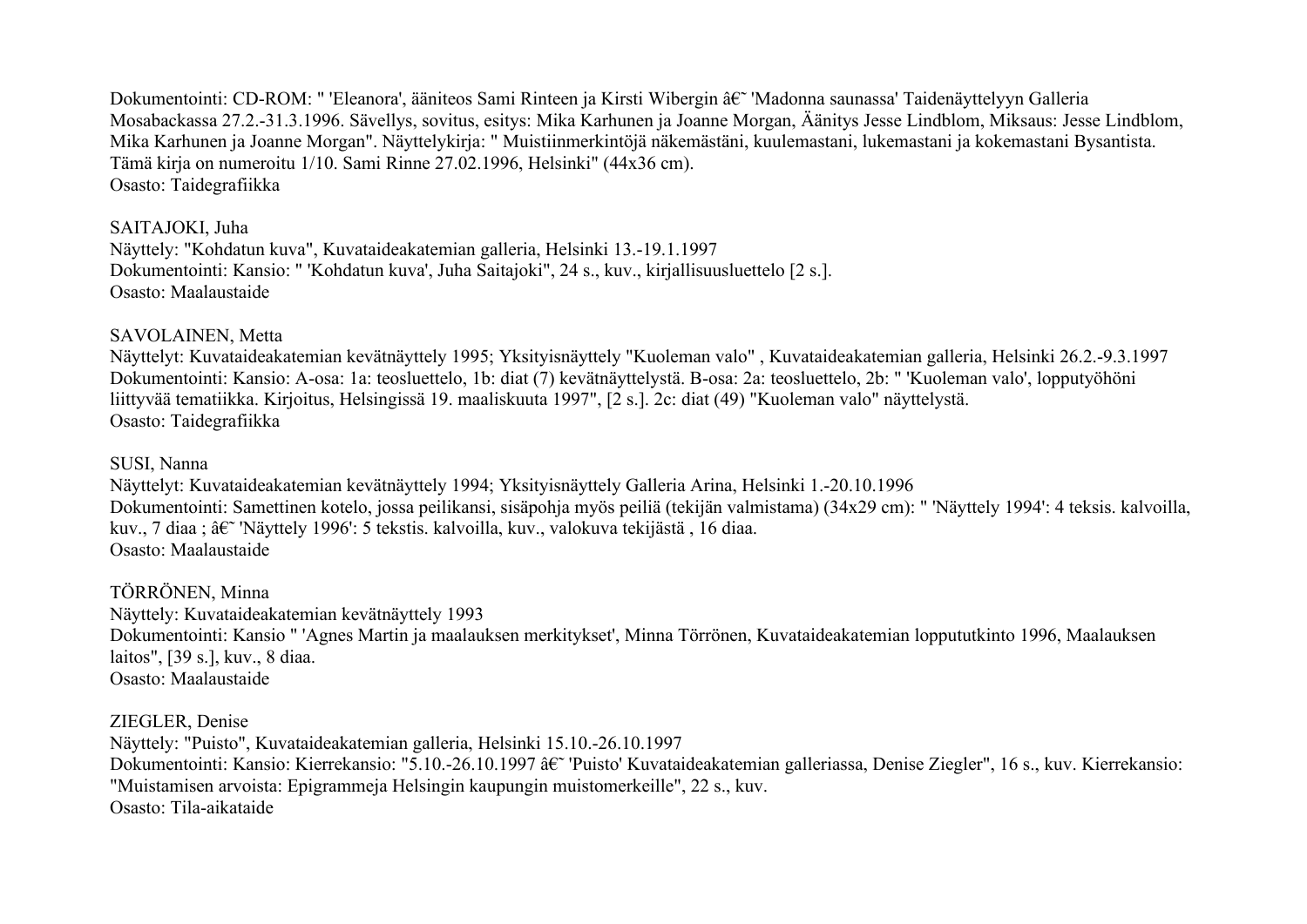# **1996**

BRASK, Marie

Näyttely: Galleria Katariina, Helsinki 30.3.-17.4.1994. Dokumentointi: Tutkielma "Sigrid Schauman ja Leena Luostarinen - palmunvihreää ja afrikansinistä, 1995". [Dokumentaatiota ei ole kirjastossa] Osasto: Maalaustaide

#### FREDRIKSSON, Leonora

Maalaus: "I can't stand uncertainty" ja laulukonsertti "Schubertin ja Schumanin lauluja" Aino Acktén huvila, Helsinki 17.5.1995. Dokumentointi: Kansio (jossa teksti "Leonora Fredriksson: Tutkielma maalauksesta I can't stand uncertainty" ), CD-levy 'Schubert Schumann', Leonora Fredriksson, sopraano, Timo Fredriksson, piano. Äänitetty 17.5.1995 Aino Acktén huvilassa. Äänitys Petri Kaverma. Kannen kuva: Retu Falck. 1 diakuva maalauksesta "I can´t stand uncertainty". Liitt.: valkoiset käsineet levyn käsittelemiseen. Osasto: Maalaustaide

#### FRIBERG, Marja

Näyttely: Kuvataideakatemian kevätnäyttely 1993.

Dokumentointi: Puinen taulun kehys, niin että Kirjallisen omankuvan kansipiirros esittää taulua: 'Kirjallinen omakuva: Ajatuksia taiteen ja elämän rajalta', Kuvataideakatemian loppututkinnon kirjallinen osuus 1996, [39] s., kuv. Liite 1: Kahteen eri tilaan suunnittelemani ehdotukset: Ostostie 5, Kontula, Seinämaalaus. 1 tekstis. , kuv., 1 värill. piirros, 4 silkkilehteä. Helsinki 31.1.1992. Oriveden virastotalo: Orivesi, 1 tekstis., kuv. . Helsinki 10.12.1993. Liite 2: Kevätnäyttelyn maalaukset: 9 diaa. Osasto: Maalaustaide

#### HEIKINHEIMO (os. Leppänen), Marianna

Näyttely: Kuvataideakatemian galleria, Kuvataideakatemian kevätnäyttely 1995.

Dokumentointi: CD-ROM: 'Aika astuu tästä - Tempus hinc graditur: Ajan havaitsemisesta arkkitehtuurissa'. Dokumentti installaatiovaiheesta. Marianna Leppänen 1996. Kirjallinen osa: kierrekansio: 'Aika astuu tästä - Tempus hinc graditur: ajan havaitsemisesta arkkitehtuurissa'. Installaatio tilassa ja synopsiscd-rommia varten. Marianna Leppänen, Kuvataideakatemia, tila-aikateosten laitos. Ylempi korkeakoulututkinto, kirjallinen osa 1994-96. Helsingissä 18.3.1996. Työtä ovat ohjanneet professori Lauri Anttila ja elokuvaleikkaaja Anne Lakanen. Työn tarkastajia ovat professori Juhani Pallasmaa ja professsori Erkki Huhtamo, osa toteutuksesta on tapahtunut Taideteollisessa korkeakoulussa medialabissa. Teoksen esittely internetissä: [http://www.hut.fi/~ttalonen/tempus/tempus.html,](http://www.hut.fi/%7Ettalonen/tempus/tempus.html) 37 s., liite, kuv., keskellä 2 kalvokuvaliuskaa. Osasto: Tila-aikataide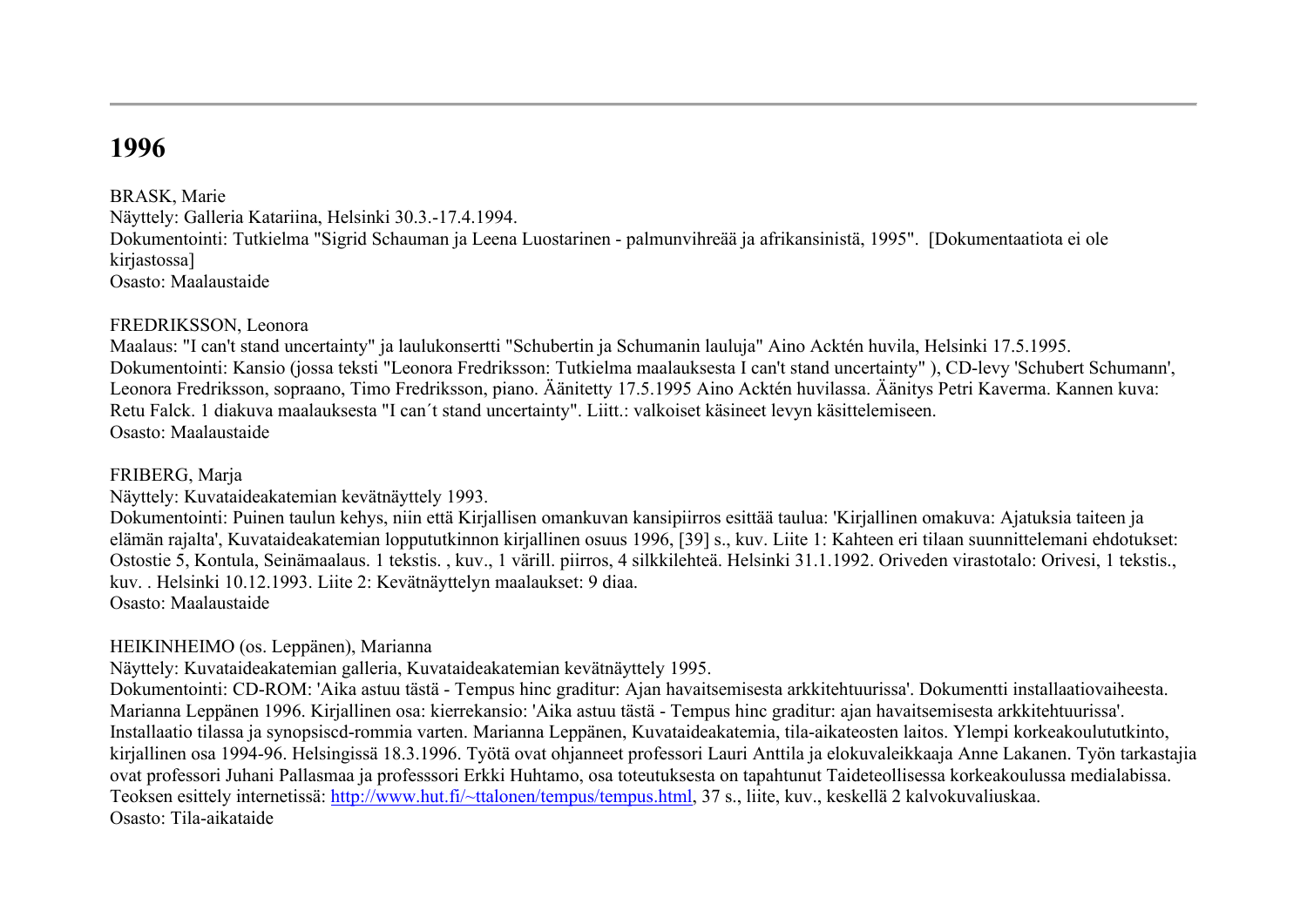## HELGADOTTIR, Hafdis

Näyttely: Kuvataideakatemian galleria, Helsinki 1.8.-13.8.1995.

Dokumentointi: Tutkielma (nid.): 'Landscape in Film', Thesis M.A. Fine Arts at Kuvataideakatemia. Helsinki, Finland, October 1995, Reykjavik, Iceland, 23 s., nid. Kansio: 'Documentation: Dialogue, Perception I, Perception II', [28 s.], kuv., 65 diaa. Diploma Work: Masters Degree, Kuvataideakatemia, Helsinki, Dept. of Time and Spaces, Exhibition at Gallery of the Academy of Fine Arts, Kasarmikatu, Helsinki. Aug. 1- 13.1995.

Osasto: Tila-aikataide

## INNANEN, Petra

Video: Zombie-love animaatio

Dokumentointi: Video: 'Zombie-love animaatio', Petra Innanen ja Mikko Kaivos (TaiK), valmistunut vuosina 1993-96. Valokuvakansio: 'Kuvallinen dokumentti Zombie-love animaation valmistumisvaiheista 1993-1996'. Petra Innanen & Mikko Kaivos. Lopputyöprojekti KTA/TAIK 1996, 42 s., kuv., piirroksia, 1 muovailuvahanäyte, käsikirjoitus (7 s.). Osasto: Maalaustaide

## KESKINEN, Eija

Näyttely: "Auta ittees kala", Galleria BE'19, Helsinki 26.7.-13.8.1995. Dokumentointi: Mappi: 'Auta ittees kala', Eija Keskinen 1995. 48 s., kuv. , selvitys taiteellisesta osuudesta (näyttely), näyttelyn dialuettelo, 14 diakuvaa, 2 näyttelyarvostelua. Osasto: Maalaustaide

## KIIVASKOSKI (os. Fredriksson), Johanna

Näyttely: "Yksisarvisen lähde", näyttely Kuvataideakatemian kevätnäyttelyn 1993 yhteydessä.

Dokumentointi: Vihko: 'Yksisarvisen lähde'. Johanna Fredriksson, Kevätnäyttely 1993, Kuvataideakatemia, Taidegrafiikan laitos, [16] s., kuv. , 2 piirrosta. Nahkakantinen kansio (32x42 cm) 'De unicorno, vertaileva, spekulatiivinen tutkielma yksisarvisesta', Delineavit Johanna Kiivaskoski, Helsingiae anno mundi MCMXCVI, Kuvataideakatemia, Taidegrafiikan laitos, 24 s., kuv. (litografiaa ja metalligrafiikkaa). Osasto: Taidegrafiikka

## LEPPÄNEN, Marianna kts. HEIKINHEIMO, MARIANNA

## LINDMAN, Pia

Näyttely: "Toinen ja kolmas tila", Kuvataideakatemian galleria, Helsinki 2.6.-13.6.1993. Dokumentointi: Tutkielma (nid.): Pia Lindman, Master Thesis 1996:  $\hat{a} \epsilon^{\gamma}$  'Space and subject, issues on space, power and gender as addressed in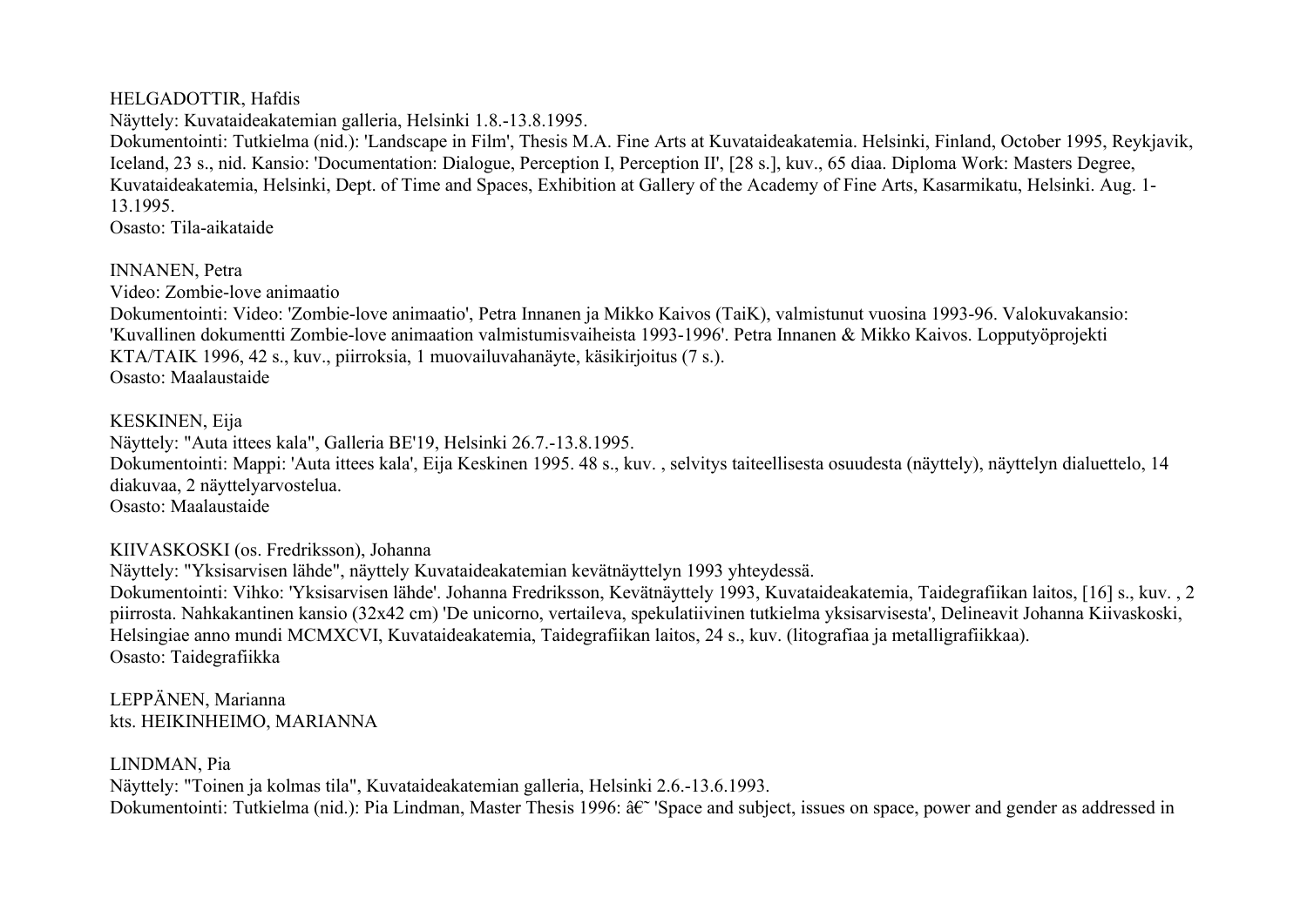five architectural and art projects in 1993-1995'. Kuvataideakatemia, Academy of Fine Arts, Helsinki, Finland 1996. vii, 52 s., Bibliography, Appendix [11 s.]: Manuscript, 'A Day at the Park', (nid.). Liitt.: Video: 'Pia Lindman, Maja Galleriassa' (8 min.), 'Gloria Sisters: En dag i parken' (52 min.), Org: S-VHS. Kuvataideakatemian Ylempi korkeakoulututkinto, Toukokuu 1996. Osasto: Tila-aikataide

## LÖNNROOS, Bjarne

Näyttely: Installaatio "Kyllä-maailma ja ei-maailma", Mäntän kuvataideviikot 1995. Dokumentointi: Kotelo: Moniste (nid.): 'Kyllä-maailma ja ei-maailma', 39 s., kuv. Moniste (nid.): 'Tutkielma DRDR', 60 s. Osasto: Tila-aikataide

## MÄÄTTÄNEN, Lotta

Näyttelyt: Kuvataideakatemian galleria, Helsinki 22.9.-3.10.1993; Tutkielmanäyttely Taidekeskus Meltinrannassa, Tampere, 27.1.- 13.2.1996. Dokumentointi: Kansio: 5 diakuvaa loppunäyttelystä Kuvataideakatemian galleriassa, 20 diakuvaa tutkielmanäyttelystä Mältinrannassa, Tampereella sekä teosluettelot molemmista näyttelyistä. Osasto: Maalaustaide

#### NURMINEN, Tiina

Näyttely: Kuvataideakatemian kevätnäyttely 1993.

Dokumentointi: Kotelo: kansio: Lopputyötutkielma 31.3.1995 †"Värin, valon ja muodon käsittely', Tiina Elina Nurminen, Kuvataideakatemia, 16 värikuvaa, joiden välissä kuvia selittävät kalvotekstit. Osasto: Maalaustaide

#### PURONEN, Riikka

Näyttely: Kuvataidekatemian galleria, Helsinki 7.10.-17.10.1993.

Dokumentointi: Kansio: Riikka Purosen loppututkinnon kirjallinen osa: †'Minä ja Merenneito-veistos', koko 220x180x90, materiaali: sekatekniikka, valmistumisvuosi 1996, 32 s., kuv., 1 sivu esittelee veistoksen tärkeimmät materiaalit kolmessa pienessä muovikotelossa. Osasto: Kuvanveisto

#### SALORANTA, Elina

Näyttely: Kuvataideakatemian kevätnäyttely 1993.

Dokumentointi: Kansio: Kirjallinen osuus:  $\hat{a}\hat{\epsilon}^*$  'Bernard, Mapping the Terrain, Muslimihousut, Nunna'. 37 s., 1 kuva. Liitt.: lehtiartikkeli, 12 valokuvaa, 2 värivalokopiokuvaa, Valokuva 7-8/95 -lehti, jossa julkaistu Salorannan artikkeli Muslimihousut/Muslimtrousers, s. 26-29. Osasto: Tila-aikataide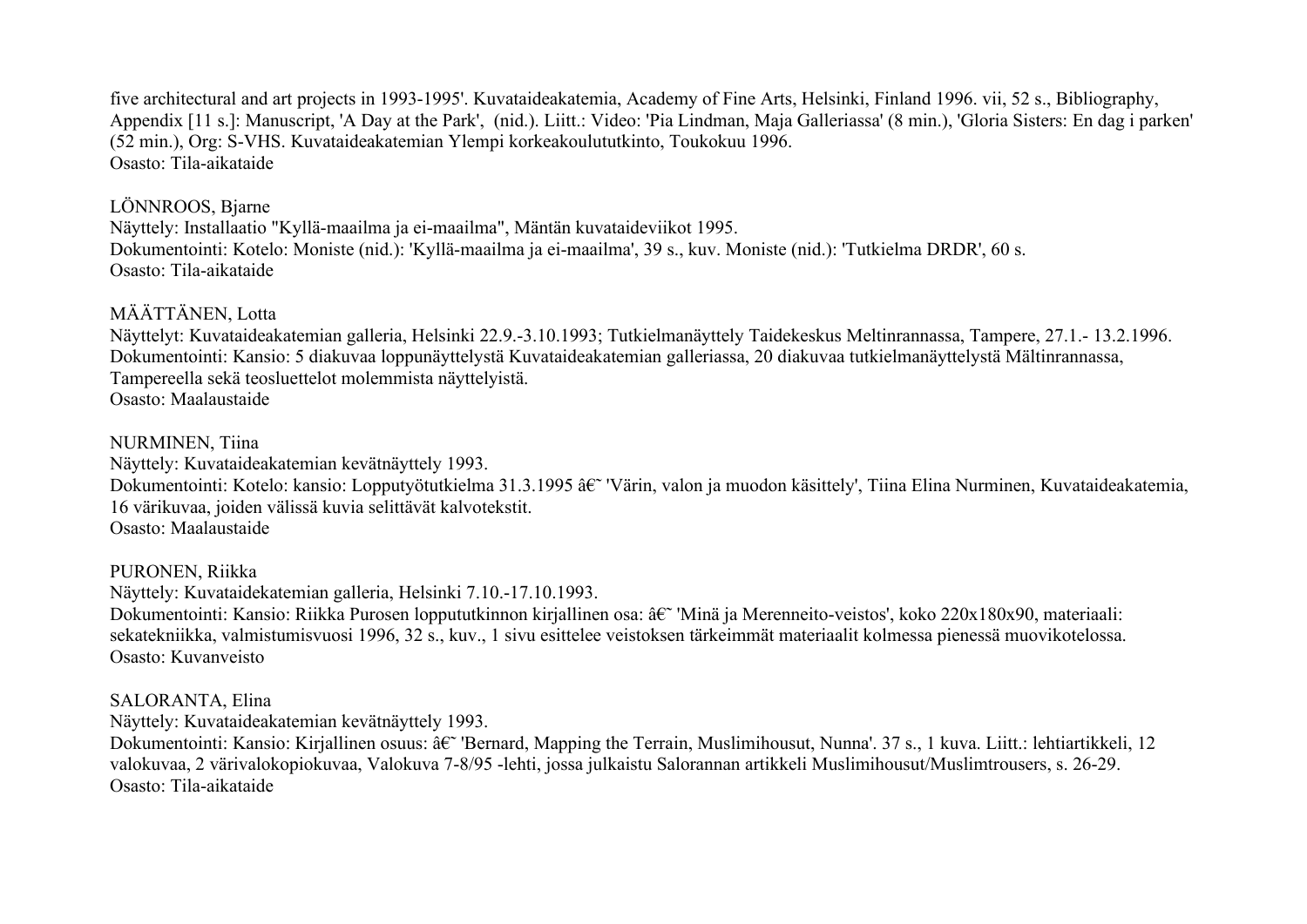## SIGURBJÖRNSSON, Hjalti Einar

Näyttely: Kuvataideakatemian taidegrafiikan laitos 19.-29.4.1996. Dokumentointi: Näyttely: Kotelo: 26 diakuvaa, teosluettelo. Kirjallinen tutkielma: Kansio: 'Cairns on my Way', Hjalti Einar Sigurbjörnsson, Kuvataideakatemia, Department of Printmaking, 28 s., 23 valokuvaa. Osasto: Taidegrafiikka

## VÄISÄNEN, Juha-Pekka

Näyttely: "Suvaitsevaisuuden suudelma" - kulkue Bulevardilla 9.5.1995, Luento Kuvataideakatemian luentosalissa 11.5.1995. Dokumentointi: Kansio: Video: Juha-Pekka Väisänen, loppututkinto 1995, kuvallinen osa, videodokumentointi: †Suvaitsevaisuuden suudelma 'rekka-maalaus-performanssista'. Video: Juha-Pekka Väisänen, lopputyö, loppututkinto 1995, suullinen esitys kirjallisesta osasta - luento, kasetti  $\frac{1}{2}$ . Video: Juha-Pekka Väisänen, loppututkinto 1995, suullinen esitys kirjallisesta osasta - luento, kasetti 2/2. Moniste: Juha-Pekka Väisänen, â $\varepsilon$ 'Meksikolaisen seinämaalauksen kehitys esikolumbiaanisesta kokonaistaideteoksesta, maestro Armando Lopez-Carmonan "Pintura de Ciudades" -seinämaalaukseksi', Ylemmän loppututkinnon kirjallinen osuus, tutkielma ja luennon taustamateriaali, 35 s. Osasto: Maalaustaide

# **1995**

## CLEARY, Martina

Näyttely: "Kaamos", an exhibition of paintings, Kuvataideakatemian galleria, Helsinki 19-31.7.1994

Dokumentointi: Tutkielma (nid.): 'The concept of "space" in the western and eastern traditions, selected aspects as presented in the paintings of Silja Rantanen'. A thesis presented by Martina Cleary for the MFA degree in the fine art, painting 1993-1995. The Academy of Fine Art´s Helsinki. Tutor: Altti Kuusamo. (i) + 23 s. + (ii-iv), appendix (v) + 38 kuvas. Liitt.: Kansio: "'KAAMOS' - an exhibition of paintings." Kuvataideakatemia Galleria 19th - 31st July 1994. Presented by Martina Cleary as "The diploma work for the MFA degree program 1993-1995, The Academy of Fine Art´s Helsinki". Reviewing group: Nina Roos, Christine Candolyn, 3 s. + dialuettelo 2 s., 20 diakuvaa. Osasto: Maalaustaide

## KASHIMA, Haruka

Näyttely: Kuvataideakatemian kevätnäyttely 1994

Dokumentointi: Kansio: 'Kirjoitelma omasta työskentelystä ja suhtautumisesta maalaamiseen'. Tutkielma kuvataideakatemian ylempää korkeakoulututkintoa varten. Kuvataideakatemia, maalaustaiteen laitos, 5. vuosikurssi, 19 s., 8 irrallista kuvaliites. Osasto: Maalaustaide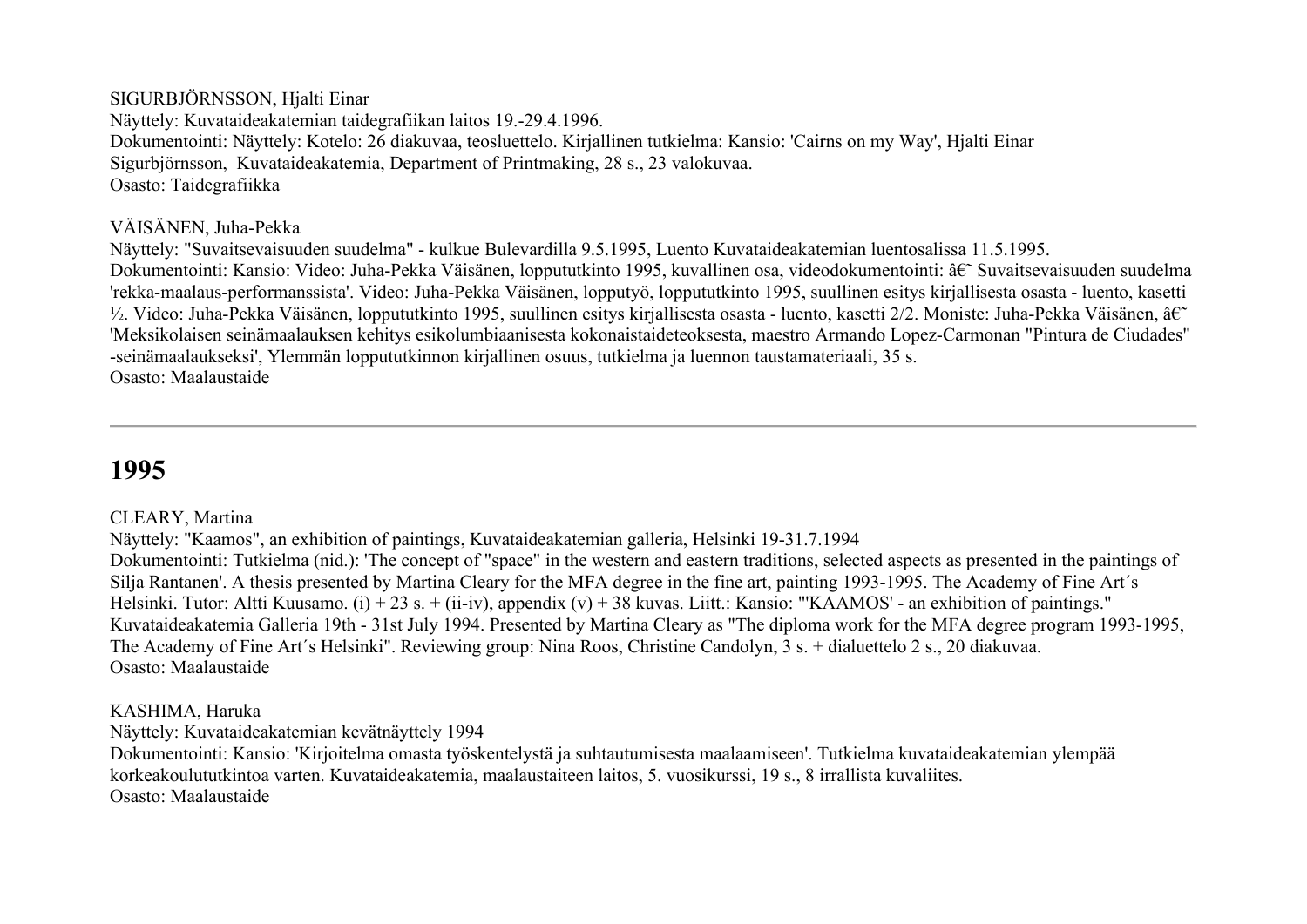#### KIRJAVAINEN, Mikko

Näyttely: Kuvataideakatemian kevätnäyttely 1994

Dokumentointi: Mappi: 'Muutosprosessi maalauksessa'. Lopputyön kirjallinen osuus Helsingissä 3.6.1994. 1 tekstis., kuv. Moniste: 'Kulttuurin rakenteiden syväluotausta käytyjen keskustelujen ja tapahtumien pohjalta'. Lopputyön kirjallisen osuuden tutkielmaosa. Helsinki 9.1.1995. 6 s., tarkastuslausunnot: vt. professori Tommi Mäkelä ja Antti Arkoma.

Osasto: Maalaustaide

## KUPARINEN, Heli

Video: Kuvataideakatemian kevätnäyttely 1993

Dokumentointi: Tutkielma (nid.): 'Valokuvan käyttö maalauksen lähtökohtana ja apukeinona'. Maalaustaiteen lopputyöhön kuuluva tutkielma. Kuvataideakatemia, syyskuu 1994. 26 s., kuvaliite 13 s. Liitt.: Video: Kuvataideakatemian kevätnäyttely 1993. Osasto: Maalaustaide

## MARTIKAINEN, Kaari

Näyttely: Yksityisnäyttely Galleria Artina, Helsinki 18.10.-6.11.1994

Dokumentointi: Kansio: 'Neumit'. Kuvataideakatemian loppututkinto. Sisällysluettelo: Kutsukortti näyttelyyn Galleria Artina, Helsinki 18.10- 6.11.1994. Lehdistötiedote Galleria Artina. Kirjoitusvihko [32 s.]. 'Neumit', alkuperäiskappale [141 s.], lasikannet, kotelossa (12x17 cm), â $\varepsilon$ 'Neumit', kopio [71 s.], moniste, diakuvat 28 kpl: Yksityisnäyttely Galleria Artina, Helsinki 18.10-6.11.1994, yhteisnimi: Neumit, kaikki maalaukset maalattu 1994, tekniikka: vesiväri ja kananmuna paperille, huone I 16 diaa, huone II 12 diaa. Liitt.: arvostelulautakunnan päätös sekä kaksi lehtiarvostelukopiota.

Osasto: Maalaustaide

## NISKA, Ville

Näyttelyt: Kuvataideakatemian kevätnäyttelyssä 1994 yksityisnäyttely 27.5.-12.6.1994; Tutkielmanäyttely STOA-galleriassa 23.8.-10.9.1995 Dokumentointi: Kansio: 'Ville Niskan lopputyö', Kuvataideakatemian loppunäyttelyn teos- ja dialuettelo (Kuvataideakatemian kevätnäyttelyssä yksityisnäyttely 27.5. - 12.6.1994), 12 diaa loppunäyttelyn töistä, 6 diaa näyttelytilasta Kuvataideakatemiasta. â $\epsilon$  Tutkielmanäyttely 'Sielun maisema' STOA-galleriassa 23.8.-10.9.1995, tutkielmanäyttelyn teos- ja dialuettelot, 12 diaa tutkielmanäyttelyn töistä, 11 diaa näyttelytilasta STOA-galleriassa.

Osasto: Maalaustaide

## SARIOLA, Ilkka

Näyttely: Kuvataideakatemian galleria, Kuvataideakatemian kevätnäyttely 1993.

Dokumentointi: Mappi: 'Ajatuksia ja faktoja omaelämäkerrallisista teemoista. Avoin kehittyvä teos 1994 - 1. versio 29.4.1994'. Kuvataideakatemian lopputyön tutkielma, 17 tekstis., 4 valokuvaa, 1 kartta. Liitt.: Ilkka Sariolan lopputyön diadokumentointi kevätnäyttelystä